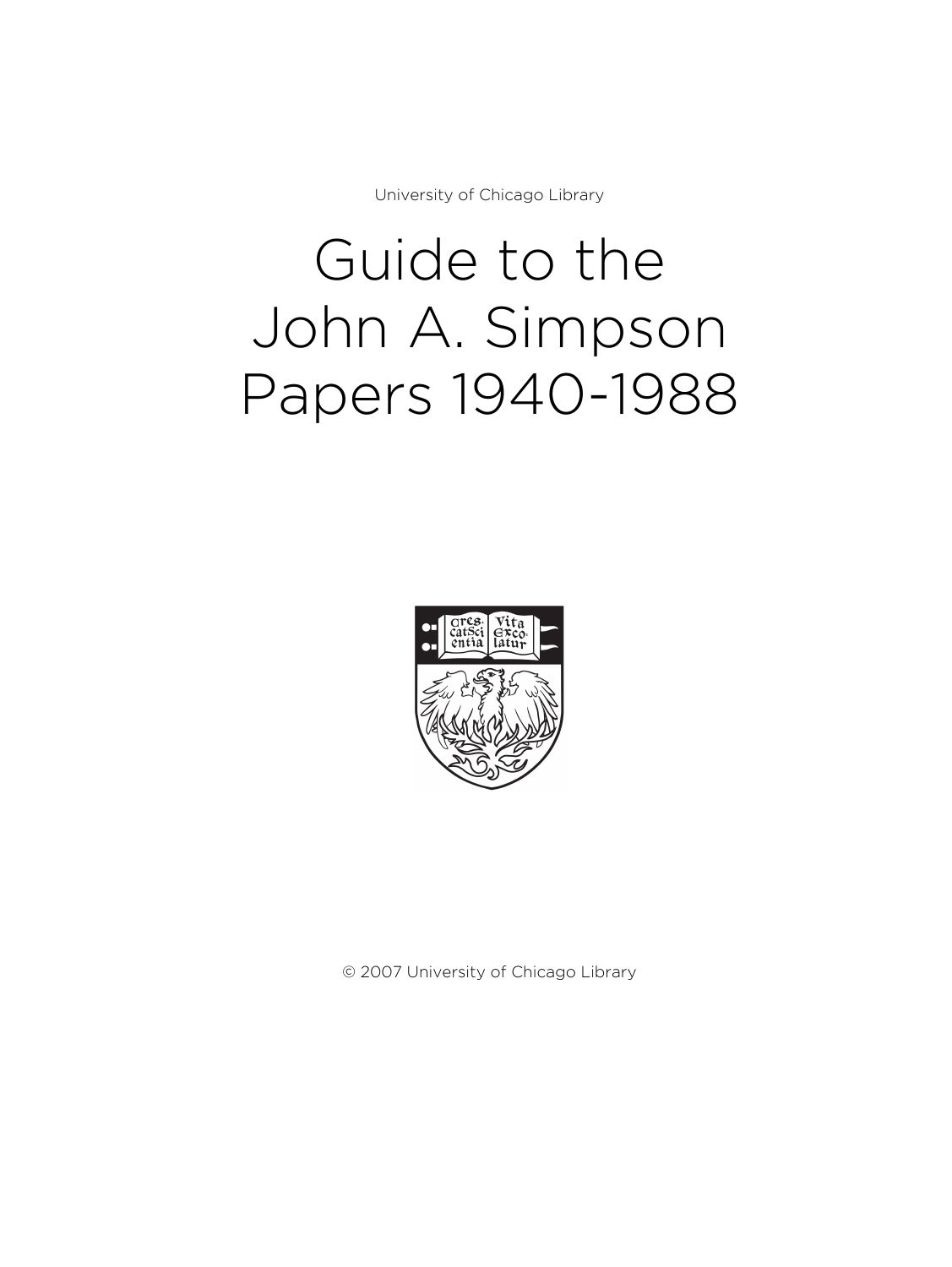# **Table of Contents**

| Acknowledgments                                                                                     | 6   |
|-----------------------------------------------------------------------------------------------------|-----|
| Descriptive Summary                                                                                 | 6   |
| Information on Use                                                                                  | 6   |
| Access                                                                                              | 7   |
| Citation                                                                                            | 7   |
| <b>Biographical Note</b>                                                                            | 7   |
| Scope Note                                                                                          | 11  |
| <b>Related Resources</b>                                                                            | 21  |
| Subject Headings                                                                                    | 22  |
| <b>INVENTORY</b>                                                                                    | 22  |
| Series I: General Correspondence                                                                    | 22  |
| Subseries 1: Professional correspondence                                                            | 22  |
| Subseries 2: Personal correspondence                                                                | 53  |
| Series II: University of Chicago (UC)                                                               | 55  |
| Subseries 1: General                                                                                | 55  |
| Subseries 2: Course materials                                                                       | 59  |
| Subseries 3: Annotated drafts of students' dissertations                                            | 67  |
| Subseries 4: Department of Physics                                                                  | 68  |
| Subseries 5: Enrico Fermi Institute (EFI)                                                           | 71  |
| Subseries 6: Laboratory for Astrophysics and Space Research (LASR)                                  | 73  |
| Subseries 7: The College of the University of Chicago                                               | 79  |
| Series III: Professional Affiliations                                                               | 79  |
| Subseries 1: Atomic scientists organizations                                                        | 79  |
| Subseries 2: International Geophysical Year (IGY)                                                   | 83  |
| Sub-subseries 1: Comité Spécial de l'Année Géophysique Internationale (CSA <b>&amp;</b> a), general |     |
| materials                                                                                           |     |
| Sub-subseries 2: CSAGI, conferences and meetings                                                    | 84  |
| Sub-subseries 3: United States National Committee (USNC-IGY)                                        | 85  |
| Sub-subseries 4: USNC-IGY Cosmic Ray Program                                                        | 87  |
| Sub-subseries 5: IGY Nuclear Radiation Program                                                      | 90  |
| Sub-subseries 6 Reports from participating countries                                                | 90  |
| Subseries 3: Space Science Board (SSB)                                                              | 91  |
| Subseries 4 Astronomy Missions Board (AMB)                                                          | 97  |
| Subseries 5 National Academy of Sciences                                                            | 100 |
| Subseries 6 Space Science Working Group (SSWG)                                                      | 100 |
| Subseries 7: Committee on Space Research (COSPAR)                                                   | 105 |
| Subseries 8: Advisory Group on Science Policy (AGOSP)                                               | 106 |
| Subseries 9: Other                                                                                  | 107 |
| Series IV: Lectures and Conferences                                                                 | 108 |
| Subseries 1: Popular and non-scientific lectures                                                    | 108 |
| Subseries 2: Scientific lectures and conferences, general                                           | 112 |
| Subseries 3: American Geophysical Union (AGU) meetings                                              | 117 |
| Subseries 4: American Physical Society CAPS) meetings                                               | 118 |
| Subseries 5: Midwest conferences on cosmic rays                                                     | 121 |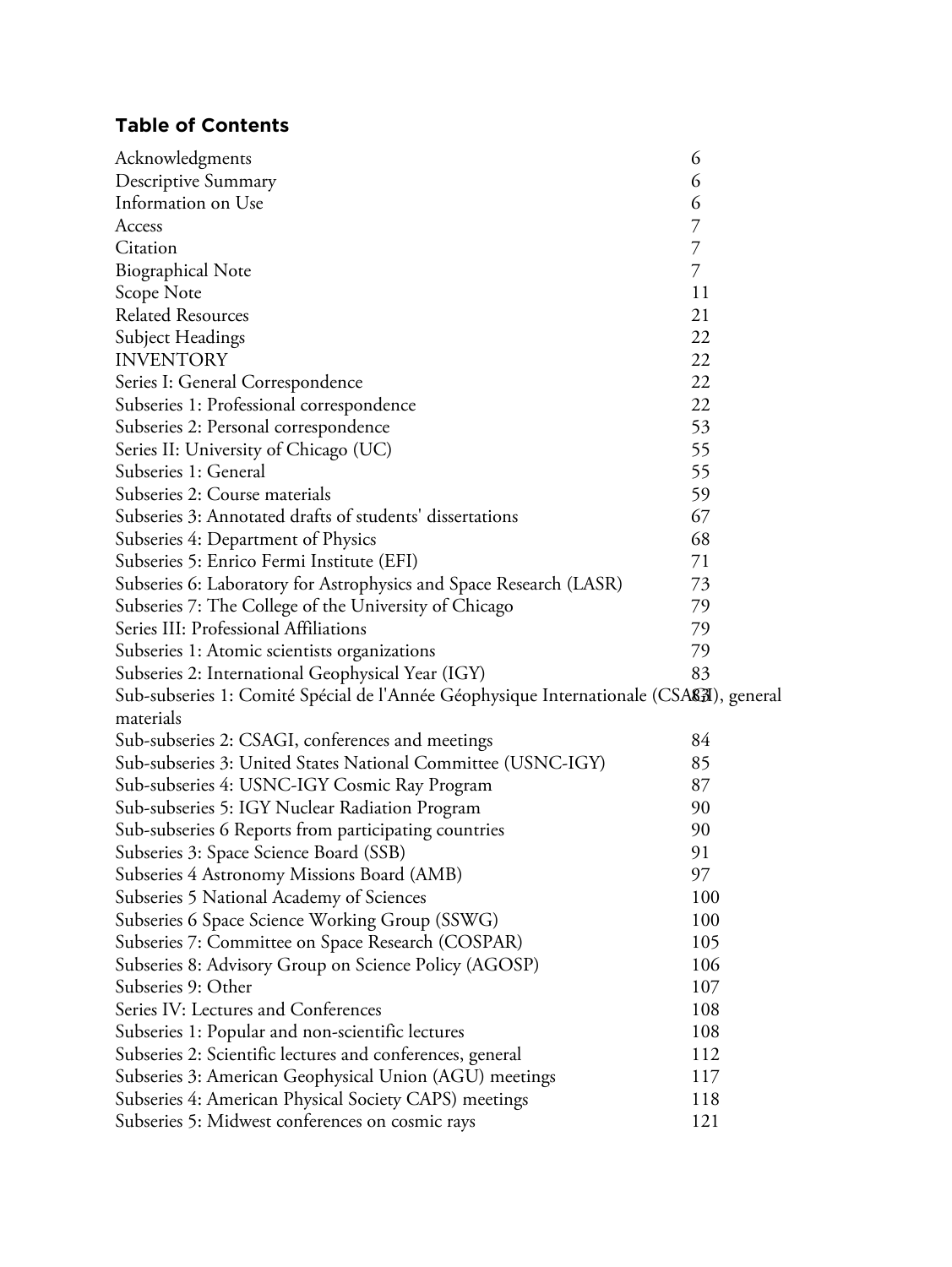| Subseries 6: International Union of Pure and Applied Physics (IUPAP) meeting 2          |     |
|-----------------------------------------------------------------------------------------|-----|
| Series V: Writings                                                                      | 124 |
| Subseries 1: Final publications (1940-1987)                                             | 124 |
| Subseries 2: Scientific papers                                                          | 125 |
| Series VI: Appointment Books                                                            | 132 |
| Series VII: Biographical                                                                | 133 |
| Subseries 1: "A" and "B" series (New York University)                                   | 133 |
| Subseries 2: "C" series                                                                 | 133 |
| Subseries 3: "D" series                                                                 | 134 |
| Subseries 4: "E" series                                                                 | 136 |
| Subseries 5: "F" series                                                                 | 136 |
| Subseries 6: "G" series                                                                 | 140 |
| Series VIII: Contracts and Funding                                                      | 144 |
| Subseries 1: General                                                                    | 144 |
| Subseries 2: Air Force Office of Scientific Research (AFOSR), Baltimore                 | 144 |
| Subseries 3: Air Force Cambridge Research Center, Air Research and Develophient Command |     |
| (ARDC)                                                                                  |     |
| Subseries 4: National Aeronautics and Space Administration (NASA)                       | 149 |
| Subseries 5: National Science Foundation (NSF)                                          | 158 |
| Series IX: Projects                                                                     | 160 |
| Subseries 1: Early work                                                                 | 160 |
| Sub-subseries 1: Reed College and New York University                                   | 160 |
| Sub-subseries 2: Metallurgical Laboratory (Manhattan Project)                           | 160 |
| Sub-subseries 3: Research on materials and counters                                     | 161 |
| Sub-subseries 4: Writings on radiation counters                                         | 162 |
| Sub-subseries 5: Cosmic ray investigations from aircraft                                | 164 |
| Sub-subseries 6: Cosmic ray investigations from balloons                                | 169 |
| Sub-subseries 7: Neutron monitor stations on Navy ships                                 | 172 |
| Sub-subseries 8: Neutron monitor ground stations                                        | 173 |
| Sub-subseries 10: Solar flare events                                                    | 179 |
| Sub-subseries 12: Non-cosmic ray miscellanea                                            | 185 |
| Subseries 2: Early Spacecraft                                                           | 185 |
| Sub-subseries 1: Pioneer II                                                             | 185 |
| Sub-subseries 2: Pioneer V and Explorer VI                                              | 185 |
| Sub-subseries 3: Able 3 and 4                                                           | 186 |
| Sub-subseries 4: Able 5                                                                 | 187 |
| Sub-subseries 5: Ranger I and II                                                        | 188 |
| Sub-subseries 6: Discoverer                                                             | 188 |
| Sub-subseries 7: Blue Scout rockets                                                     | 189 |
| Sub-subseries 8 : S-3 and S-64a 24-hour satellites                                      | 189 |
| Sub-subseries 9: Surveyor                                                               | 190 |
| Sub-subseries 10: Pioneer 6 and 7-general                                               | 190 |
| Sub-subseries 11: Miscellaneous or general files                                        | 194 |
| Subseries 3: Pioneer 10 and 11                                                          | 196 |
| Sub-subseries 1: Mission planning                                                       | 196 |
| Sub-subseries 2: Instrument design                                                      | 198 |
|                                                                                         |     |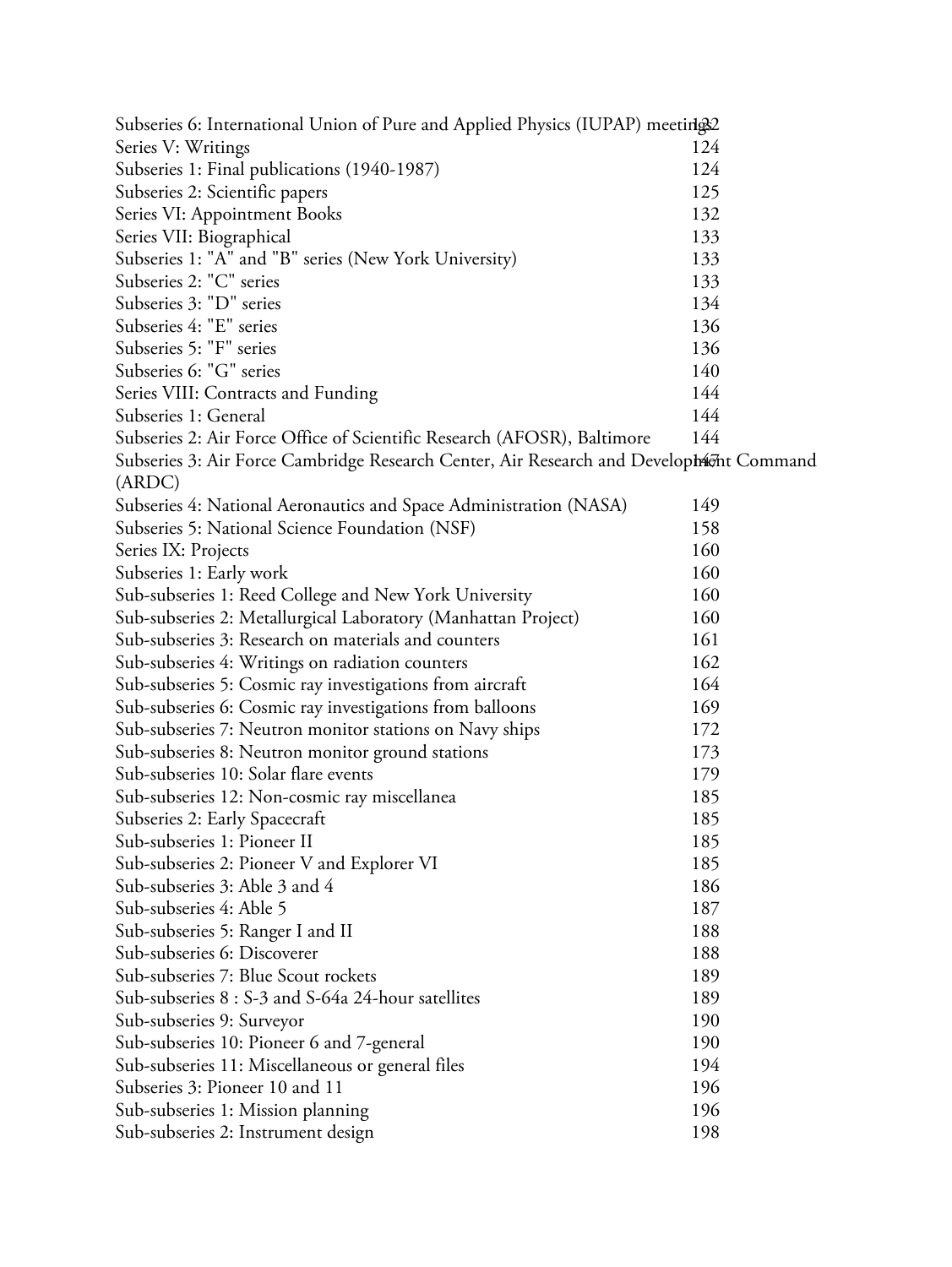| Sub-subseries 3: Instrument construction and testing                                       | 198 |
|--------------------------------------------------------------------------------------------|-----|
| Sub-subseries 4: Post-launch research, publications, and funding                           | 202 |
| Sub-subseries 5: ARC technical documents                                                   | 207 |
| Subseries 4: Eccentric Geophysical Observatory (EGO)/Orbiting Geophysical209bservatory,    |     |
| (OGO)/Polar Orbiting Geophysical Observatory (POGO)                                        |     |
| Sub-subseries 1: OGO-general                                                               | 209 |
| Sub-subseries 2: EGO (OGO A and B)                                                         | 209 |
| Sub-subseries 3: POGO-project conception and proposals                                     | 212 |
| Sub-subseries 4: POGO-instrument design                                                    | 212 |
| Sub-subseries 5: POGO-testing, pre-launch work                                             | 212 |
| Sub-subseries 6: POGO-post-launch                                                          | 213 |
| Subseries 5: Interplanetary Monitoring Platform (IMP) A-E                                  | 217 |
| Sub-subseries 1: General                                                                   | 217 |
| Sub-subseries 2: IMP A (IMP 1)                                                             | 217 |
| Sub-subseries 3: IMP B (IMP 2)                                                             | 220 |
| Sub-subseries 4: IMP C (IMP 3)                                                             | 220 |
| Sub-subseries 5: IMP D and E (anchored IMP)                                                | 221 |
| Subseries 6: IMP F and G                                                                   | 221 |
| Sub-subseries 1: Mission planning and instrument design                                    | 221 |
| Sub-subseries 2: Testing and spacecraft interface, telemetry                               | 221 |
| Sub-subseries 3: Post-launch                                                               | 224 |
| Subseries 7: IMP H and J                                                                   | 225 |
| Subseries 8: IMP I (Eye)                                                                   | 228 |
| Sub-subseries 1: General                                                                   | 228 |
| Sub-subseries 2: Instrument Design                                                         | 228 |
| Sub-subseries 3: Testing                                                                   | 229 |
| Subseries 9: Spacecraft integration, post-launch, miscellanea                              | 229 |
| Subseries 10: Mariner A. B. C                                                              | 230 |
| Subseries 11: Mariner C. D. Mariner '64 (Mariner 4)                                        | 232 |
| Sub-subseries 1: General                                                                   | 232 |
| Sub-subseries 2: Instrument design, construction, testing, and calibration                 | 233 |
| Sub-subseries 3: Launch and post-launch                                                    | 235 |
| Sub-subseries 4: Jet Propulsion Laboratory (JPL) and other technical documen237numbered by |     |
| JAS)                                                                                       |     |
| Subseries 12: Mariner `67                                                                  | 237 |
| Subseries 13: Mariner `69                                                                  | 237 |
| Subseries 14: Mariner `71                                                                  | 238 |
| Subseries 15: Mariner Venus-Mercury (MVM) 1973 (Mariner 10)                                | 239 |
| Sub-subseries 1: Mission planning, experiment teams                                        | 239 |
| Sub-subseries 2: Simpson's charged particle experiment                                     | 244 |
| Sub-subseries 3: Instrument design, construction, testing, spacecraft interface 244        |     |
| Sub-subseries 4: Spacecraft interface                                                      | 245 |
| Sub-subseries 5: Data acquisition systems and instrument calibration                       | 246 |
| Sub-subseries 6: Post-launch. Mercury and Venus encounters                                 | 247 |
| Sub-subseries 7: Data processing, publications                                             | 249 |
| Sub-subseries 8: Publications and conferences                                              | 251 |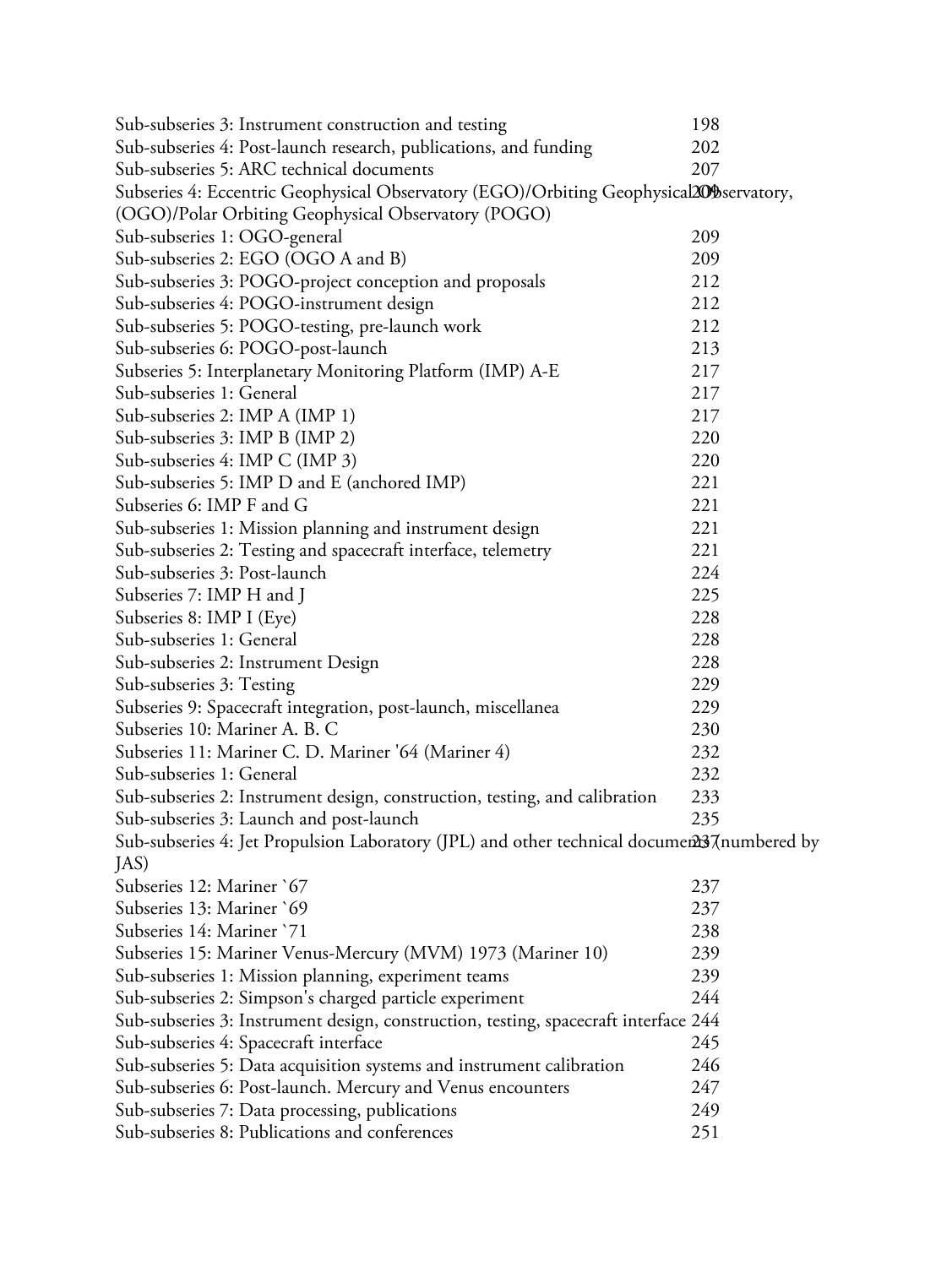| Sub-subseries 9: JPL. NASA. and Boeing documents                                                  | 254 |
|---------------------------------------------------------------------------------------------------|-----|
| Subseries 16: Grand Tour mission                                                                  | 257 |
| Subseries 17: International Sun-Earth Explorer (ISEE)                                             | 259 |
| Subseries 18: Cosmic Ray Isotope Experiment (CRIE)/Solar Isotope and RadiaGon Experiment          |     |
| (SIRE)                                                                                            |     |
| Sub-subseries 1: Communication with Navy, Hughes Aircraft Co., mission plabiling, instrument      |     |
| design                                                                                            |     |
| Sub-subseries 2: Design and testing of instruments                                                | 266 |
| Sub-subseries 3: Instrument testing and calibration at Lawrence Berkeley Labolafbry (LBL)         |     |
| Sub-subseries 4: S81-1 mission (Phoenix 1)                                                        | 270 |
| Sub-subseries 5: ONR-301, Energetic Heavy Ion Composition (EHIC) exper <sup>1</sup> Ment          |     |
| Subseries 19: International Solar Polar Mission (ISPM, Ulysses)                                   | 273 |
| Sub-subseries 1: Mission definition, international collaboration and planning 273                 |     |
| Sub-subseries 2: Instrument design, spacecraft interface, technical documents 277                 |     |
| Sub-subseries 3: Organizational and scientific meetings                                           | 279 |
| Sub-subseries 4: Memos and correspondence                                                         | 282 |
| Sub-subseries 5: NASA budgeting, Congressional cutbacks                                           | 282 |
| Sub-subseries 6 Cosmic Ray and Solar Particle Investigation (COSPIN) pre-delsvery design          |     |
| review                                                                                            |     |
| Subseries 20: Solar flare studies                                                                 | 284 |
| Sub-subseries 21: Solar energy                                                                    | 286 |
| Subseries 23: Glossy print file                                                                   | 288 |
| Sub-subseries 1: Miscellaneous projects and files                                                 | 290 |
| Series X: Instrument Drawings                                                                     | 293 |
| Series XI: Restricted Correspondence (NOTE- Access to materials in this serie394 restricted until |     |
| the year $2020$ .)                                                                                |     |
| Subseries 1: Letters of reference                                                                 | 294 |
| Subseries 2: Personnel                                                                            | 300 |
| Subseries 3: Referee reports                                                                      | 300 |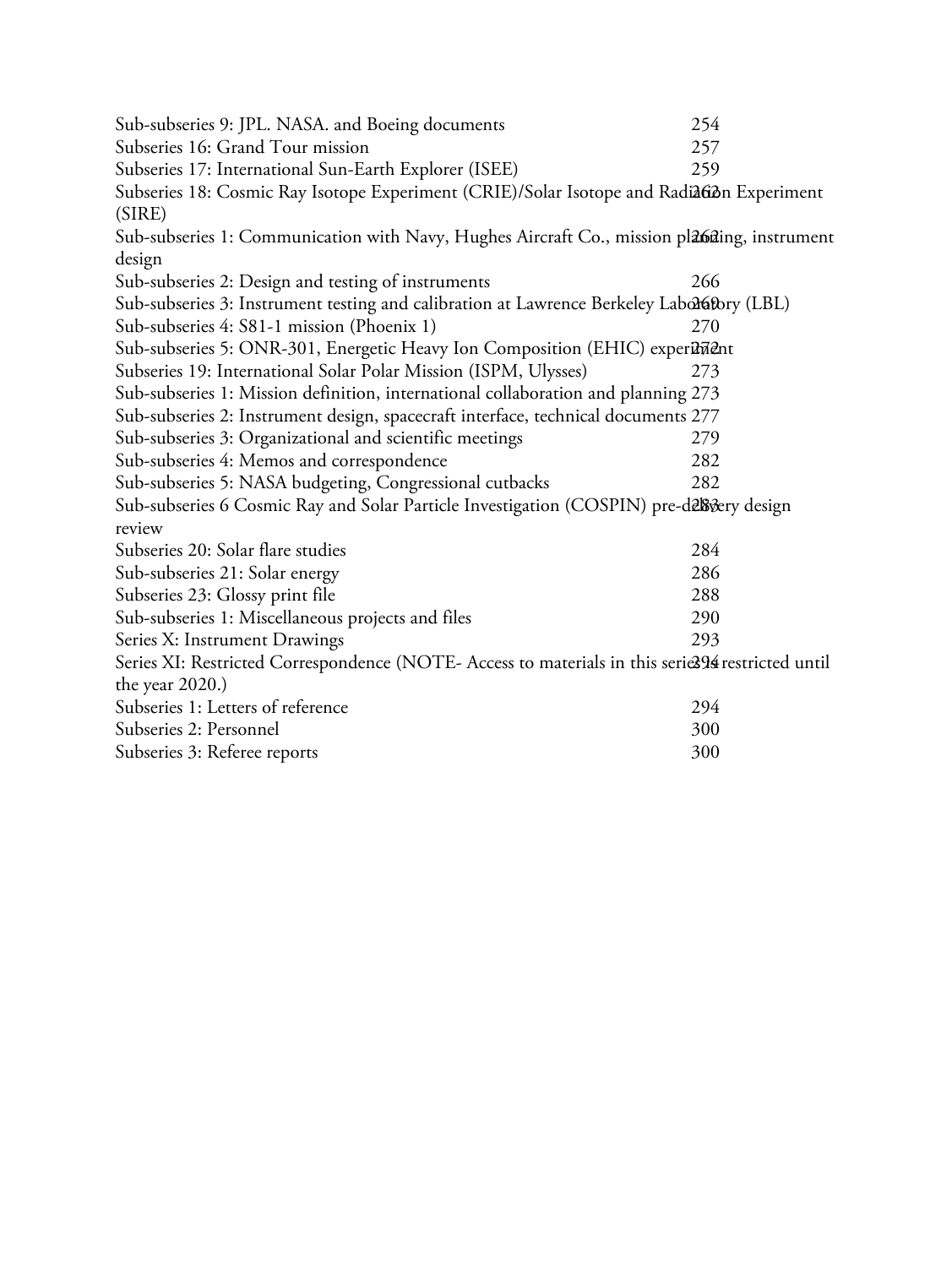## **Descriptive Summary**

| <b>Identifier</b> | ICU.SPCL.JASIMPSON                                                                                                                                                                                                                                                                                                                                                                                                                                                                                                                                                                                                                                                                                                                                                                                                                                                                                                                                                                                                                                                                                                                                                  |
|-------------------|---------------------------------------------------------------------------------------------------------------------------------------------------------------------------------------------------------------------------------------------------------------------------------------------------------------------------------------------------------------------------------------------------------------------------------------------------------------------------------------------------------------------------------------------------------------------------------------------------------------------------------------------------------------------------------------------------------------------------------------------------------------------------------------------------------------------------------------------------------------------------------------------------------------------------------------------------------------------------------------------------------------------------------------------------------------------------------------------------------------------------------------------------------------------|
| <b>Title</b>      | Simpson, John A. Papers                                                                                                                                                                                                                                                                                                                                                                                                                                                                                                                                                                                                                                                                                                                                                                                                                                                                                                                                                                                                                                                                                                                                             |
| <b>Date</b>       | 1940-1988                                                                                                                                                                                                                                                                                                                                                                                                                                                                                                                                                                                                                                                                                                                                                                                                                                                                                                                                                                                                                                                                                                                                                           |
| <b>Size</b>       | 195 linear feet (394 boxes)                                                                                                                                                                                                                                                                                                                                                                                                                                                                                                                                                                                                                                                                                                                                                                                                                                                                                                                                                                                                                                                                                                                                         |
| <b>Repository</b> | Special Collections Research Center<br>University of Chicago Library<br>1100 East 57th Street<br>Chicago, Illinois 60637 U.S.A.                                                                                                                                                                                                                                                                                                                                                                                                                                                                                                                                                                                                                                                                                                                                                                                                                                                                                                                                                                                                                                     |
| <b>Abstract</b>   | John A. Simpson (1916-2000) Papers include professional and personal<br>correspondence, scientific research notes, lectures and articles, teaching<br>materials, grant proposals, and technical reports and drawings. They<br>document Simpson's graduate work at New York University, his activity<br>in the Metallurgical Laboratory during World War II and his teaching and<br>research at the University of Chicago. They also document his invention<br>and development of radiation counters, cosmic ray neutron monitors, and<br>numerous types of charged-particle analyzers designed for space research.<br>Simpson utilized for his research the material and financial resources of the<br>Air Force, Navy, NSF, and NASA, and these relationships are documented<br>in the papers. They also document his chairmanship of the Atomic Scientists<br>of Chicago in 1945-1946 and his work with the Bulletin of the Atomic<br>Scientists. The papers represent Simpson's scientific and administrative<br>roles in the International Geophysical Year of 1957-1958, and his later<br>interactions with European and Soviet scientists and space agencies. |

# **Acknowledgments**

In September 1987 Professor John A. Simpson began his tenure as the third incumbent of the Martin Marietta Chair in Space History at the National Air and Space Museum of the Smithsonian Institution. Under the auspices of that chair, Professor Simpson drafted selected memories of his distinguished career in science and consulted with historians working within the Museum's Space History Department. As part of this effort, using funds associated with the Martin Marietta Chair, a cooperative effort was initiated between the Department of Space History of the National Air and Space Museum and the Department of Special Collections of the University of Chicago Library to appraise process and prepare a finding guide for Professor Simpson's extensive professional papers. Subsequently, additional financial support was obtained from the National Aeronautics and Space Administration (under contract NASW-4354) to complete the work.

# **Information on Use**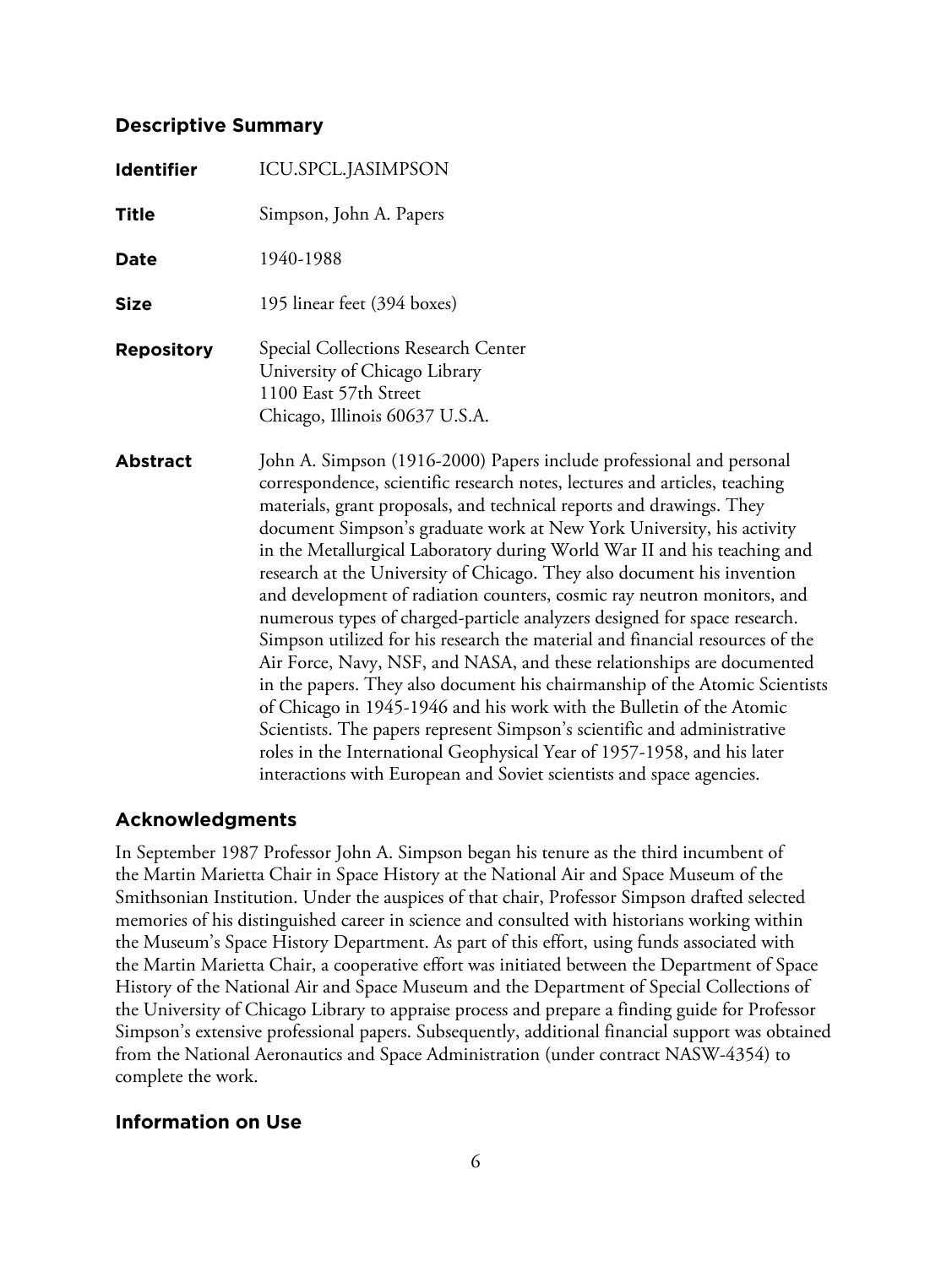# **Access**

Access to materials in Series XI is restricted until 2020.

# **Citation**

When quoting material from this collection, the preferred citation is: Simpson, John A. Papers, [Box #, Folder #], Special Collections Research Center, University of Chicago Library

# **Biographical Note**

John Alexander Simpson was born November 3, 1916 in Portland, Oregon. His father, the youngest of five sons in Greenock, Scotland, came to Portland in 1910 and established a shoe and leather goods store. His mother, Janet Christie Brand, also from Greenock, was engaged to his father in Greenock and came to Portland to be married in 1914. A younger brother, William Brand, was born in 1919.

He married Elizabeth Alice Hilts in 1946. They had two children, Mary Ann born in 1954 and John Alexander in 1958. He was divorced in 1977 and married Elizabeth Scott Johnson in 1980.

Simpson's early schooling, delayed by illness, was in public schools until he enrolled in Reed College, where he received an A.B. degree in 1940. He continued his study of physics with a scholarship and teaching assistantship at New York University at University Heights. He received an S.M. degree in 1942 and a Ph.D. degree in 1943.

After requesting an opportunity to help in the war effort, Simpson received a visit in 1942 from Volney Wilson of the University of Chicago, an assistant of Arthur Holly Compton. Compton was then director of the Metallurgical Laboratory devoted to producing a nuclear chain reaction and to producing plutonium for a nuclear bomb. Wilson encouraged Simpson to develop new radiation detectors which could be used to measure radiation of high intensity. In 1943, at the invitation of the Comptons, Simpson was given a room on the top floor of their home and was soon a scientific group leader for novel instrumentation and measuring methods required for the support of the ongoing work at Chicago, Oak Ridge, and Hanford.

In 1945, Simpson requested permission to hold weekly seminars on the international control of atomic energy in Ryerson Hall. These seminars and discussions with senior physicists in the Metallurgical Laboratory resulted in the formation of the Atomic Scientists of Chicago in August 1945, with Simpson as Chairman. Soon thereafter similar organizations appeared at Oak Ridge and Los Alamos. Simpson participated in founding the Bulletin of the Atomic Scientists in 1945 and was its first chairman. The activities of the scientists' movement in Washington, D.C. in the fall of 1945 through the spring of 1946 were important for the establishment of a civilian bill for the control of atomic energy.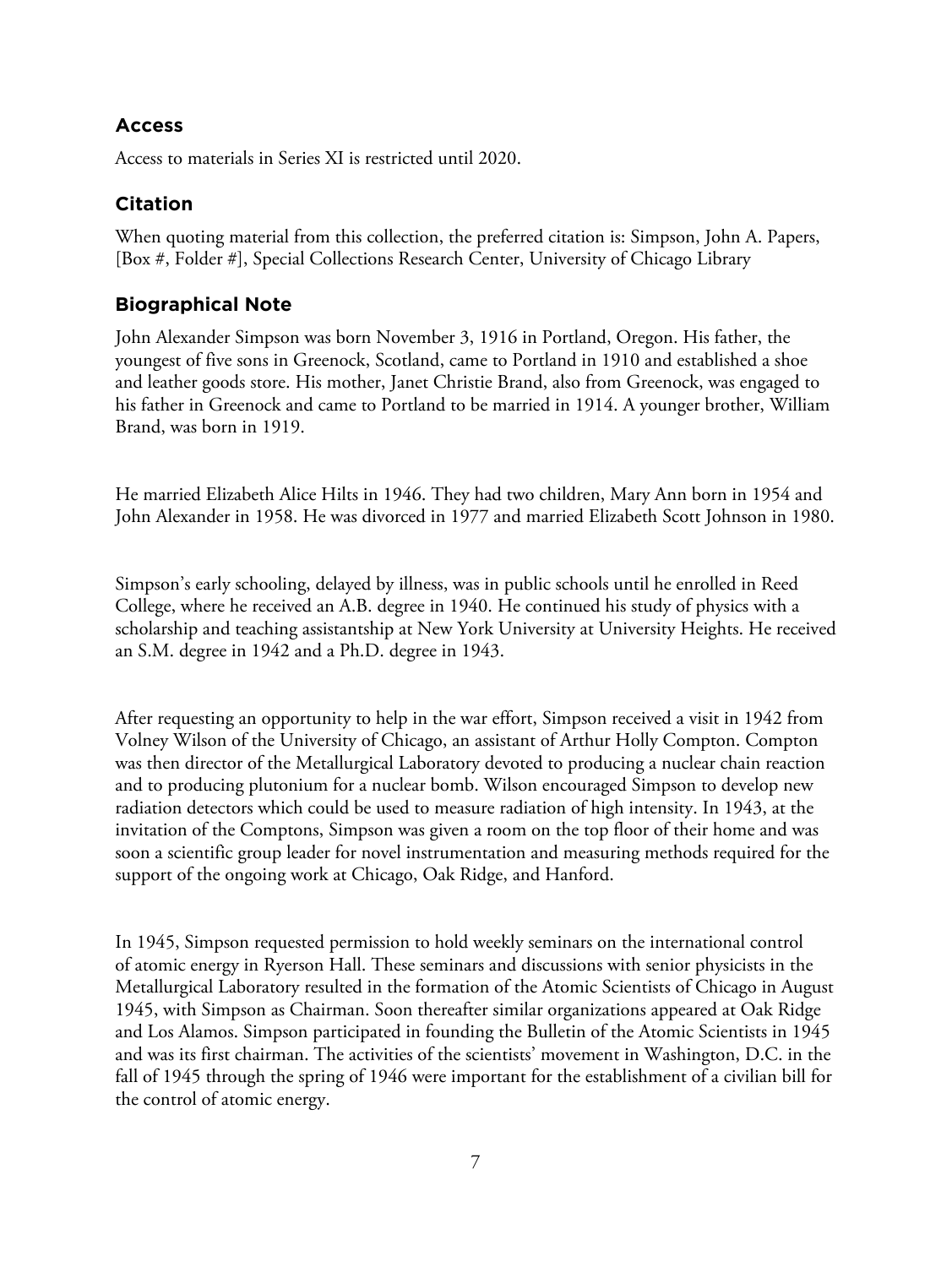In August 1945 Simpson accepted, along with about ten other physicists and chemists, an appointment in the newly-formed Institute for Nuclear Studies (now the Enrico Fermi Institute), at the University of Chicago, as well as a joint appointment as instructor in the Department of Physics and the College. Subsequently, his join appointments included: Professor (1947), Associate Professor (1949) and Professor (1954). In 1968 he became the Edward L. Ryerson Distinguished Service Professor and in 1974 the Arthur H. Compton Distinguished Service Professor. Since 1987 he has been the Arthur H. Compton Distinguished Service Professor, Emeritus.

Among his administrative appointments, Simpson served as Chairman of the Committee on Instruction and Biophysics (1951-1952) and Director of the Enrico Fermi Institute (1973-1978). In 1962 he founded the Laboratory for Astrophysics and Space Research in the Enrico Fermi Institute.

Simpson's scientific career began as an undergraduate at Reed College where, for a senior thesis in 1939, he designed and constructed a two-stage electron microscope. The original aspects of that work were published by him in his first two publications. After World War II he began investigations of the energy spectrum of the primary galactic cosmic ray protons by means of their production of a secondary nucleonic component cascade in the atmosphere. Using the fast neutron production as a tracer of the nucleon cascade he discovered the existence of the large latitude dependence of the cascade, the production of which was shown to extend to very low primary particle energies. From these studies Simpson invented in 1948 the concept and instrumentation called the neutron monitor pile, based on the early nuclear chain reaction at Chicago, which for the first time enabled the investigation of the time-dependent intensity changes of the very low energy primary cosmic ray nucleon component. His studies of the time dependence of the nucleonic component over a wide range of incident particle energies led to the proof that the cosmic ray intensity variations were due to interplanetary electrodynamical processes of solar origin-called the solar modulation of the galactic cosmic rays. In 1950-1951 he established a network of these neutron monitors extending from the geomagnetic equator to high latitudes. It was his neutron monitor network which recorded the flare of February 23, 1956 leading to his demonstration with colleagues Peter Meyer and Eugene Parker that there existed a large-scale heliosphere of magnetic fields surrounding The Solar System.

Simpson's neutron monitor design became the world standard for cosmic ray research sponsored by the 68 nations participating in the International Geophysical Year in 1957-1958.

Beginning with the Office of Naval Research's sponsorship in 1946, Simpson's early research was mainly supported by ONR and the U.S. Air Force. This enabled him to undertake high altitude measurements with B-29 and RF-80 aircraft, and to use U.S. Navy icebreakers for investigations around the world extending from the magnetic equator to high latitudes. Simpson worked along at first and later with graduate students. He brought Peter Meyer to Chicago in 1953 and Eugene Parker in 1955 to expand the range of his researches, largely supported by federal funds.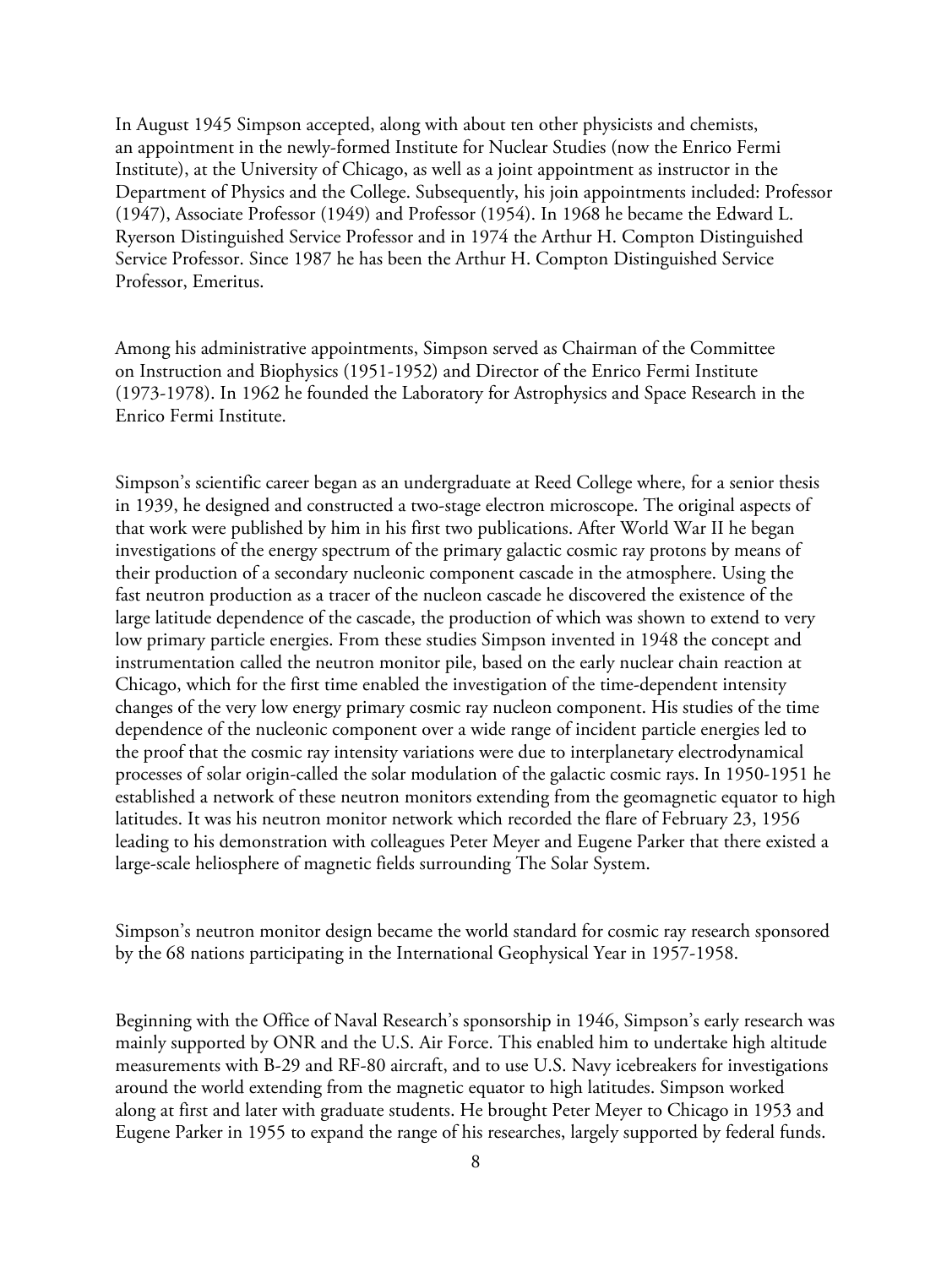Following the launch of the first U.S.S.R. satellite in October 1957, U.S. rockets and satellites were made available for civilian scientific research beginning in 1958, which enabled Simpson to undertake the development of an expanded laboratory and novel instrumentation to attack problems in cosmic rays, interplanetary phenomena and solar accelerated particles directly in the interplanetary medium and the trapped radiation belts of Earth. His first spacecraft experiment was on Pioneer 2, November 1958 (see "Satellite and Space Probe Missions," p. 6).

It was in the period 1958-1960 that Simpson laid out his three interrelated areas of research goals in space and programs to achieve them:

1) The investigation of the acceleration mechanism of charged particles in nature on all astrophysical scales

2) Using charged particles as probes for the electrodynamical processes in astrophysical settingsinterstellar, interplanetary, heliospheric, and planetary magnetospheres, and

3) The investigation of the origins of isotopic and chemical composition of matter measured in galactic cosmic rays, solar flares, comets and the nucleosynthesis in stars.

This "triad" of astrophysical problems-all intimately interconnected and based on his earlier researches-were to be his principal guide for experiments and theoretical research for more than thirty years. This involved space-based research between 1958 and 1990, with Simpson acting as principal investigator for more than 30 experiments. These experiments were carried on spacecraft sent to Mercury, Venus, Earth, Mars, Jupiter and Saturn-as well as to comet Halley and into the third dimension of the heliosphere. All of Simpson's research was conducted with the strong participation of his graduate students. His space missions provided the these for most of the 32 Ph.D.s awarded to students under Simpson's supervision. He required that each Ph.D. thesis be published as a sole author contribution.

His experimental program in space would not have been possible without his development of a strong technical, and then later administrative, infra-structure. Simpson oversaw the creation of a solid state sensor laboratory in 1959 and the recruitment of a dedicated technical staff, which could transform original designs and models into flight-worthy instrumentation. Other components of the infra-structure included software development, computing, and data analysis. All of these factors were brought together in the LASR's building, funded by NASA in 1962 and in full operation by 1964. Recognizing that his work represented modest-scale fundamental research in a university setting but that the space missions for carrying out these experiments were very large-scale efforts, Simpson evolved a style for the conduct of original research. This style was intended to interface small, fundamental science in the university with the big science aspects of major science missions. This included missions to the planets where many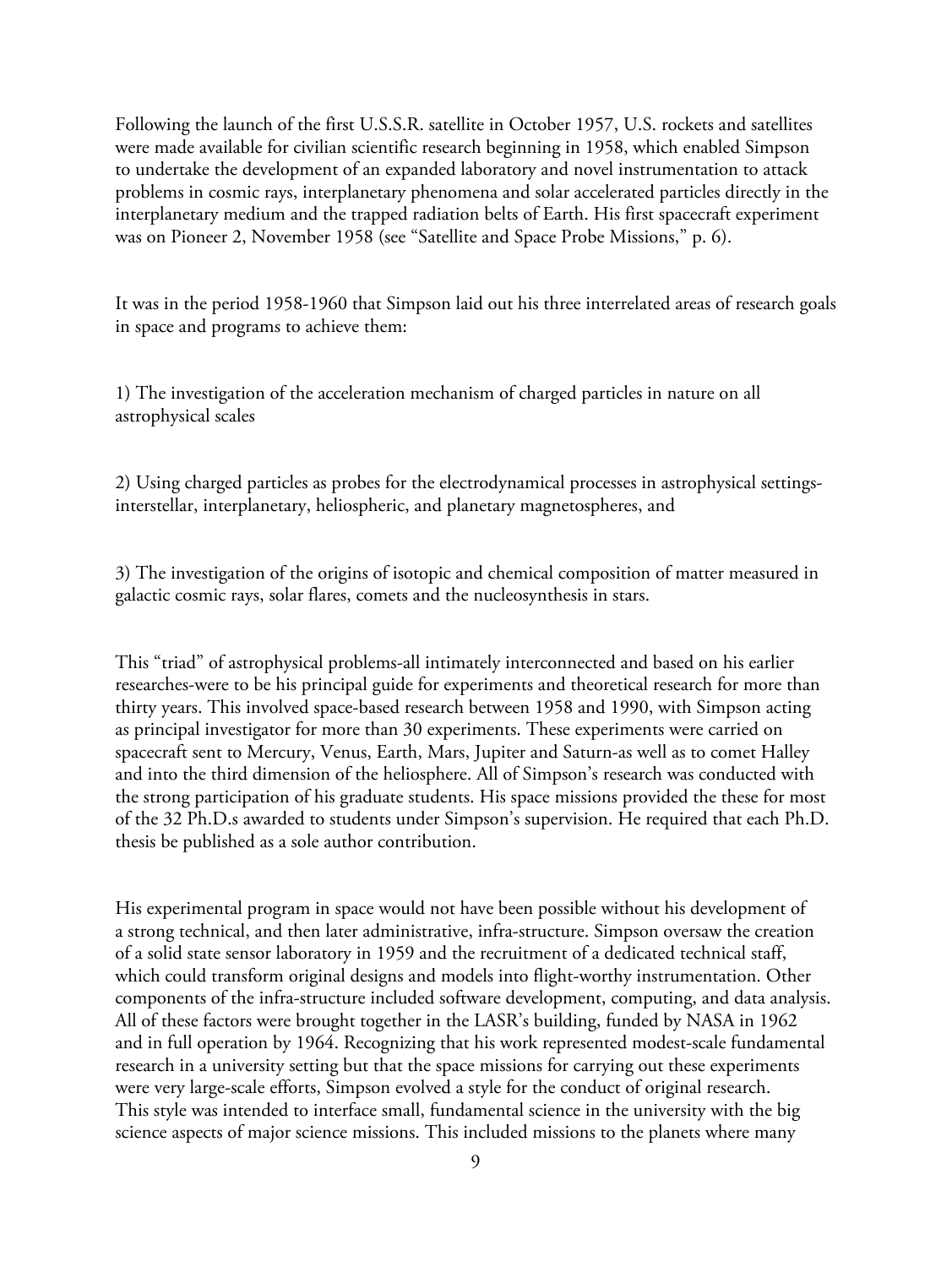individuals and organizations were required by NASA to interact with the Principal Investigator. Simpson published his concept of conducting original and successful space science programs in a university setting, which integrated the work of students, technicians, and research scientists (see papers 12B, 13B, and 14B in Simpson's publication list).

In support of these concepts for the conduct of space science NASA provided "Technology for Science" grants to LASR faculty from the mid-1960s to the early 1980s. These grants enabled Simpson and his colleagues to develop new concepts, including Simpson's invention of polyvinylidene fluoride polymer sensors for detection of super heavy charged particles or mass measurements of dust particles in the coma of Comet Halley (1986). This technology support, plus the sequence of discrete space missions, provided a sustaining level of support for his group in LASR. The ability of his laboratory to respond rapidly to new opportunities is illustrated by the Vega missions. Simpson invented his dust detector in 1983 and it was incorporated into an instrument in the spacecraft and launched in 1984.

Federal support from ONR and the USAF continued into the 1960s, along with the new space agency, NASA, until Congress passed the Mansfield Amendment requiring that all Department of Defense support to universities be related to direct military objectives. At this point, Simpson refused to compromise the university's research program and realigned his research support through NASA and the National Science Foundation.

There were two major periods where NASA was unable to provide access to space for Simpson's experiments. The first period was 1960-1962 (marked by the failure of the Ranger missions). In this interval Simpson obtained three space flights by riding experiments "piggyback" on military missions-i.e. the Discoverer series. The second interval, approximately 1976-1989, was caused mainly by NASA's ill-fated decision to discontinue expendable launch vehicles and to concentrate on shuttle launches. The Challenger accident in 1986 accentuated this problem. For this period Simpson again turned to ONR for non-funded sponsorship of NASA-financed instruments to be carried unclassified on U.S. Air Force missions. This period also saw the initiation of the out-of-the-ecliptic mission, realized first as the "ESA/NASA International Solar Polar Mission" and later as the ESA spacecraft designated Ulysses. This was a mission which Simpson had been urging NASA to undertake since the early 1960s and one where he and his staff had developed the required instrumentation in the 1960s and 1970s (see "Chart of CRRES and Ulysses Missions," p. 12).

Although this period was a difficult one for gaining access to space for new missions, it continued to be a productive and creative period for research. Pioneer 10, Pioneer 11, IMP 7, IMP 8, and Mariner 10 (along with neutron monitors in Peru and Colorado) constituted a heliosphere "laboratory" for astrophysical investigations covering the triad of objectives noted above.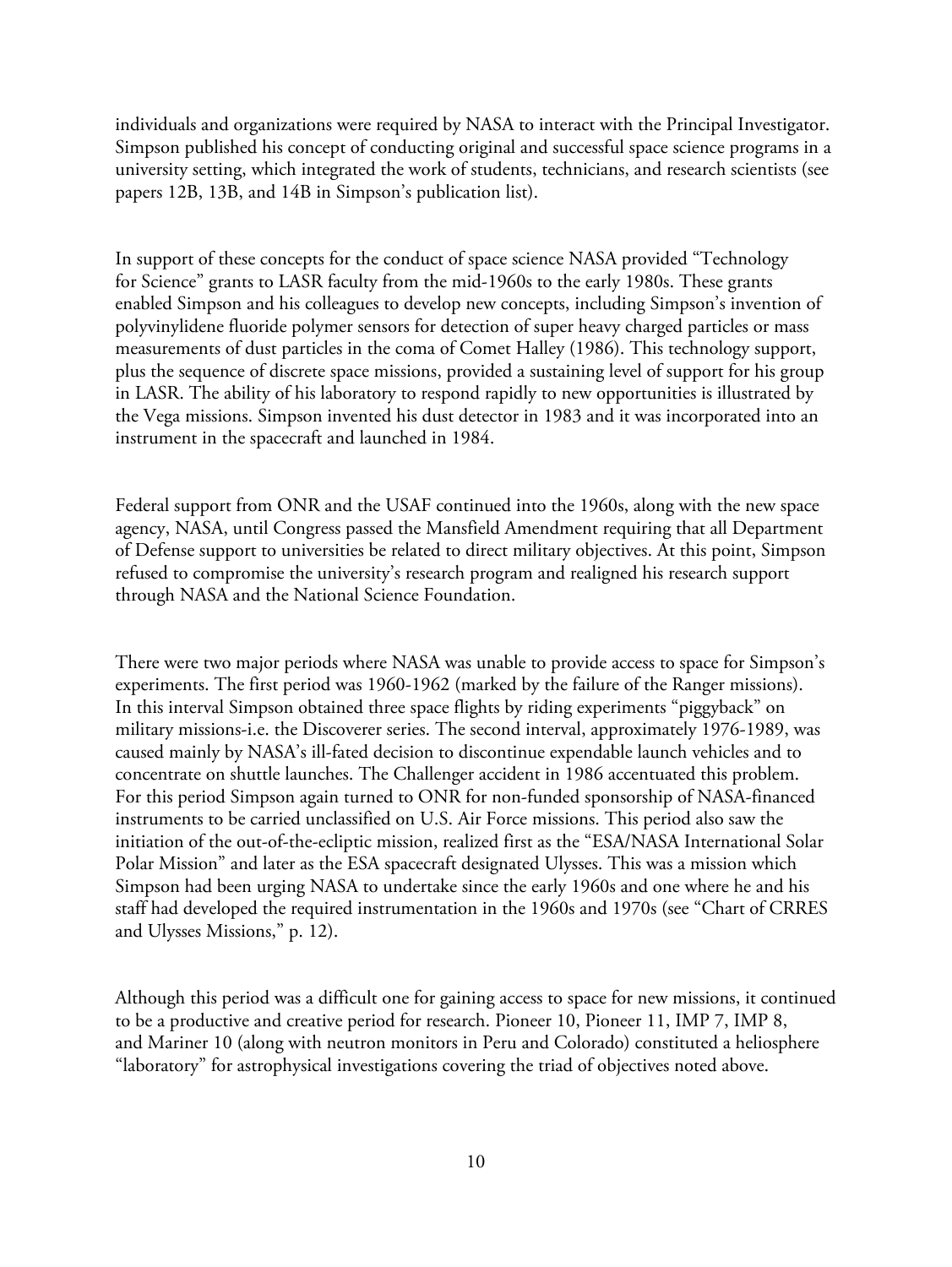Since the deep space missions were mainly justified by planetary encounters, Simpson designed his experiments to take advantage of both their interplanetary travel phase and, by suing different sensors or operational modes, the planetary encounters to study planetary magnetosphere particle acceleration. Continuous observations and investigations over four successive 11-year periods of solar activity and more than one and one-half solar magnetic cycles have provided a unique set of data for investigating both high energy astrophysical phenomena surrounding a typical rotating magnetic star and for galactic cosmic ray studies.

The writings listed in Part B of Simpson's publication list reflect Simpson's personal view that scientists have an obligation to use their knowledge and approach to the solution of problems to influence national and international efforts for controlling the use of nuclear weapons and for promoting cooperation among nations. This view accounts for his extracurricular activities on behalf of the peaceful uses of nuclear energy, as well as his participation in the 68 nation International Geophysical Year as one of its twelve science organizers during the period of the socalled Cold War. It also was a factor in the pre-glasnost cooperative space effort to Comet Halley on two Soviet spacecraft. His support for the participation of universities in the U.S. civil space program led to his organizing the Space Science Working Group in Washington, D.C. in 1982.

#### **Scope Note**

The papers of John A. Simpson comprise 195 linear feet of materials including professional and personal correspondence, scientific research notes, lectures and articles, teaching materials, grant proposals, and technical reports and drawings. Most of these belong to the period between the late 1940s and the mid-1980s and they document Simpson's graduate work at New York University, his activity in the Metallurgical Laboratory during World War II and his teaching and research at the University of Chicago. They also document his invention and development of radiation counters, cosmic ray neutron monitors, and numerous types of charged-particle analyzers designed for space research. Simpson utilized for his research the material and financial resources of the Air Force, Navy, NSF, and NASA, and these relationships are documented in the papers. They also document his chairmanship of the Atomic Scientists of Chicago in 1945-1946 and his work with the Bulletin of the Atomic Scientists. The papers represent Simpson's scientific and administrative roles in the International Geophysical Year of 1957-1958, and his later interactions with European and Soviet scientists and space agencies. Most vividly, Simpson's papers illustrate the changing nature of astrophysical research after World War II. Because many of the experiments Simpson, his colleagues, and staff produced were ultimately integrated into spacecraft produced at much larger laboratories, Simpson's papers offer a window on the growing complexity of both university-based research and "big science" during these years.

Roughly three-fourths of Simpson's inactive files held in storage were incorporated into the permanent archival collection. Duplicate papers, publications, and papers bearing an incidental relation to Simpson's work were not generally included. Documents or papers bearing notations made by Simpson, or accompanying more important documents as enclosures or attachments, were retained. In cases where Simpson made notes on the original folder or notebook containing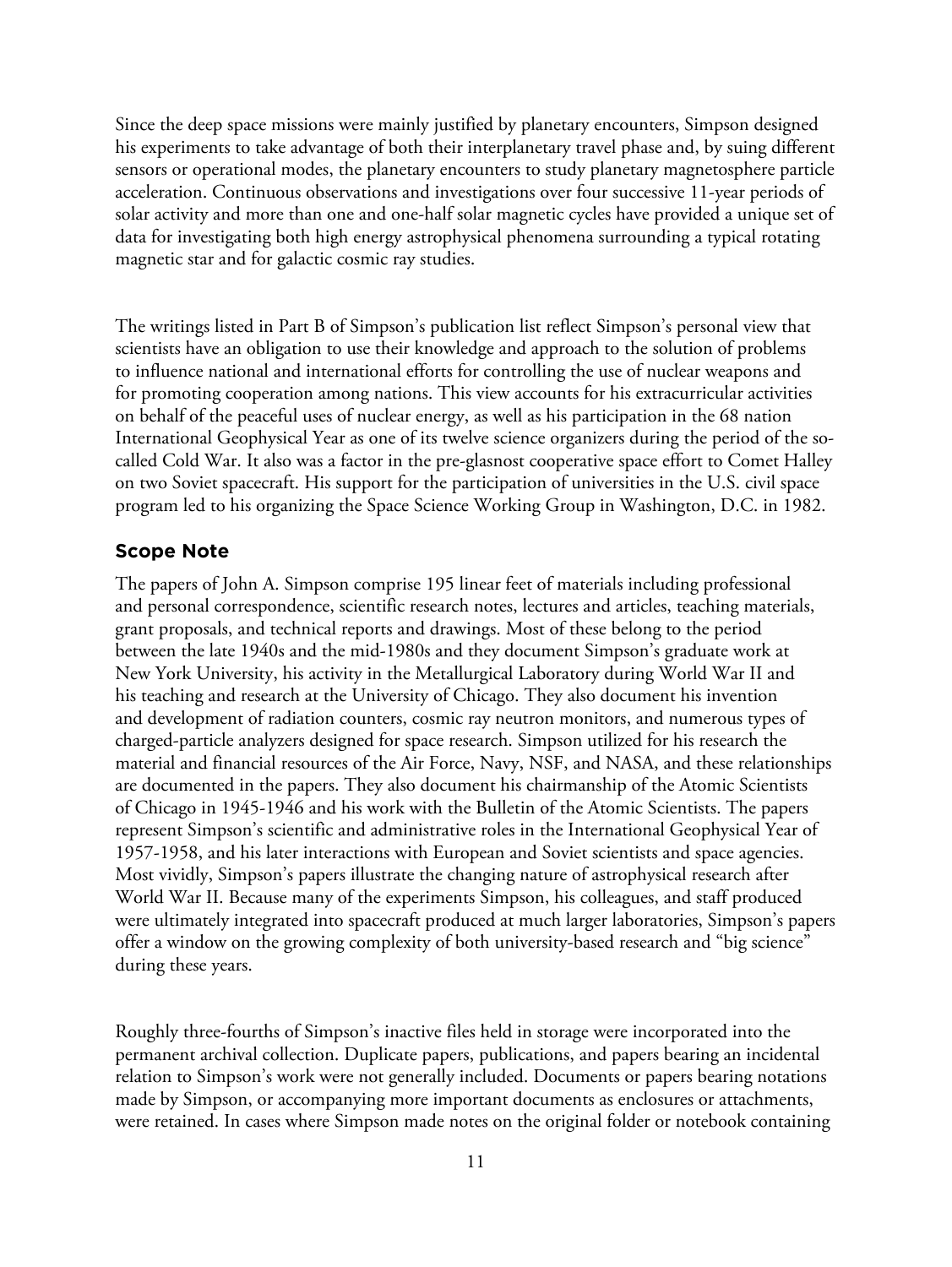papers, those notes were photocopied and included as the first items in that folder. In some cases papers which were not produced by Simpson were preserved in order to illustrate more fully the context in which Simpson worked. Student research notebooks or laboratory log books, for instance, are included in the Early Work subseries of Series IX. In some cases, such as Pioneer and Mariner project files, a considerable number of NASA technical documents are included which illustrate the engineering complexities of matching scientific instruments with their host spacecraft. Active files, including most of Simpson's files dated after 1986, will be transferred to the archives at a later date.

The complete runs of scientific data produced by Simpson's research projects were excluded from the collection. These are stored in LASR in printed form and on magnetic tape. The kinds of data Simpson's experiments produced and the ways he utilized this data are usually represented in each project subseries, often in folders associated with his scientific writings.

It must be noted that the papers in this collection do not contain all the documents created or utilized by any of Simpson's scientific projects. The papers collected here are only those that passed through or originated in Simpson's office. Papers of other scientists in Simpson's project group, and those of LASR personnel such as Gordon Lentz, Peter Meyer, and others, some of which relate directly to projects on which Simpson and these individuals collaborated, are stored in LASR and other EFI buildings.

The John A. Simpson Papers are arranged in 11 series:

I. General Correspondence

Boxes 1-32

II. University of Chicago, Boxes 33-76

III. Progessional Affiliations, Boxes 77-128

IV. Lectures and Conferences, Boxes 129-139

V. WritingsBoxes, 140-152

VI. Appointment Books, Boxes 153-157

VII. Scientific Notebooks, Boxes 158-177

VIII. Contracts and Funding, Boxes 178-194

IX. Scientific Projects, Boxes 195-386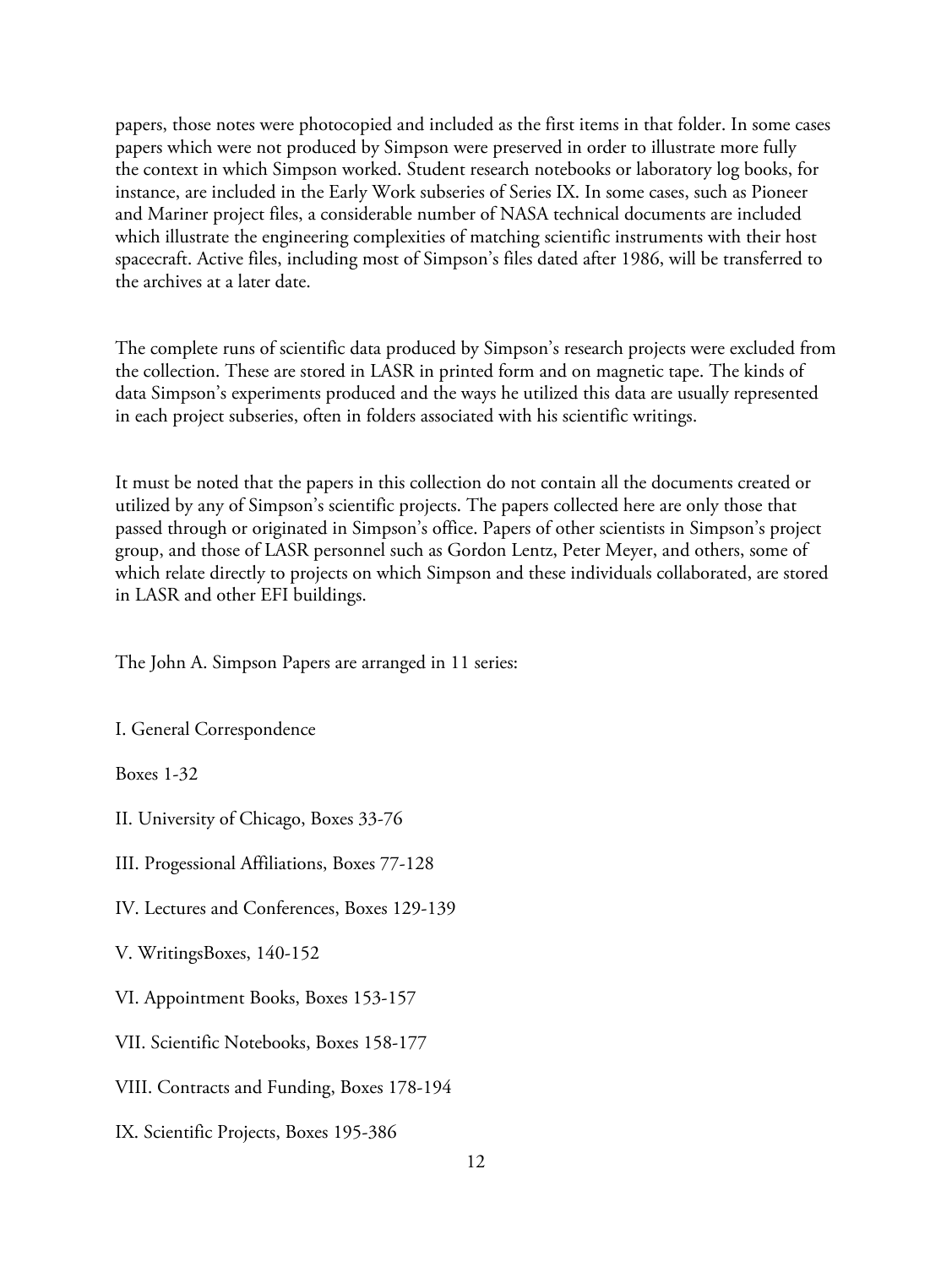#### X. Instrument Drawings, Boxes 387-389

XI. Restricted Correspondence, Boxes 390-394

#### Series I: GENERAL CORRESPONDENCE

This series includes both professional correspondence and files which Simpson designated "personal" correspondence. The former pertains principally to Simpson's scientific and professional activities, the latter to non-scientific community and family-related matters. Both subseries are arranged alphabetically by correspondent. Headings include both individuals and institutions. Simpson maintained a file for an individual when correspondence became regular, typically for a period of one or more years when a particular project, grant, or contract entailed regular correspondence with that individual. Most of the correspondence in this series was in sequences labeled "general correspondence," each covering a period of several years, and this series was constructed by collating these files. In some cases, miscellaneous correspondence found with papers of other series was added to this correspondence series. However, individual letters were usually left in the folders where they were found, and consequently letters and memos can be found throughout the Simpson papers. Correspondence with a particular individual or institution can often be found in files for particular projects in Series IX, and elsewhere depending on the nature of the relationship.

#### Series II: UNIVERSITY OF CHICAGO

Papers relating to Simpson's teaching and administrative duties at the University of Chicago are compiled in Series II. Lectures, notes, overhead transparencies, and quizzes are contained in the course materials subseries and listed by class number and the academic quarter in which the course was taught. They are arranged by course number.

Included in this series is a selection of annotated drafts of student dissertations which illustrate Simpson's involvement with graduate students and their research. He required each of his students to publish a single-author research paper. The most heavily annotated draft was selected from the six or eight in Simpson's files.

The Department of Physics subseries comprises files that Simpson usually labeled "Responsibilities," which cover a wide range of academic and administrative matters. These files are now labeled "general departmental files."

Simpson was director of the Enrico Fermi Institute from 1973 to 1978. The papers in the EFI subseries reflect that responsibility along with his professorship in the Institute.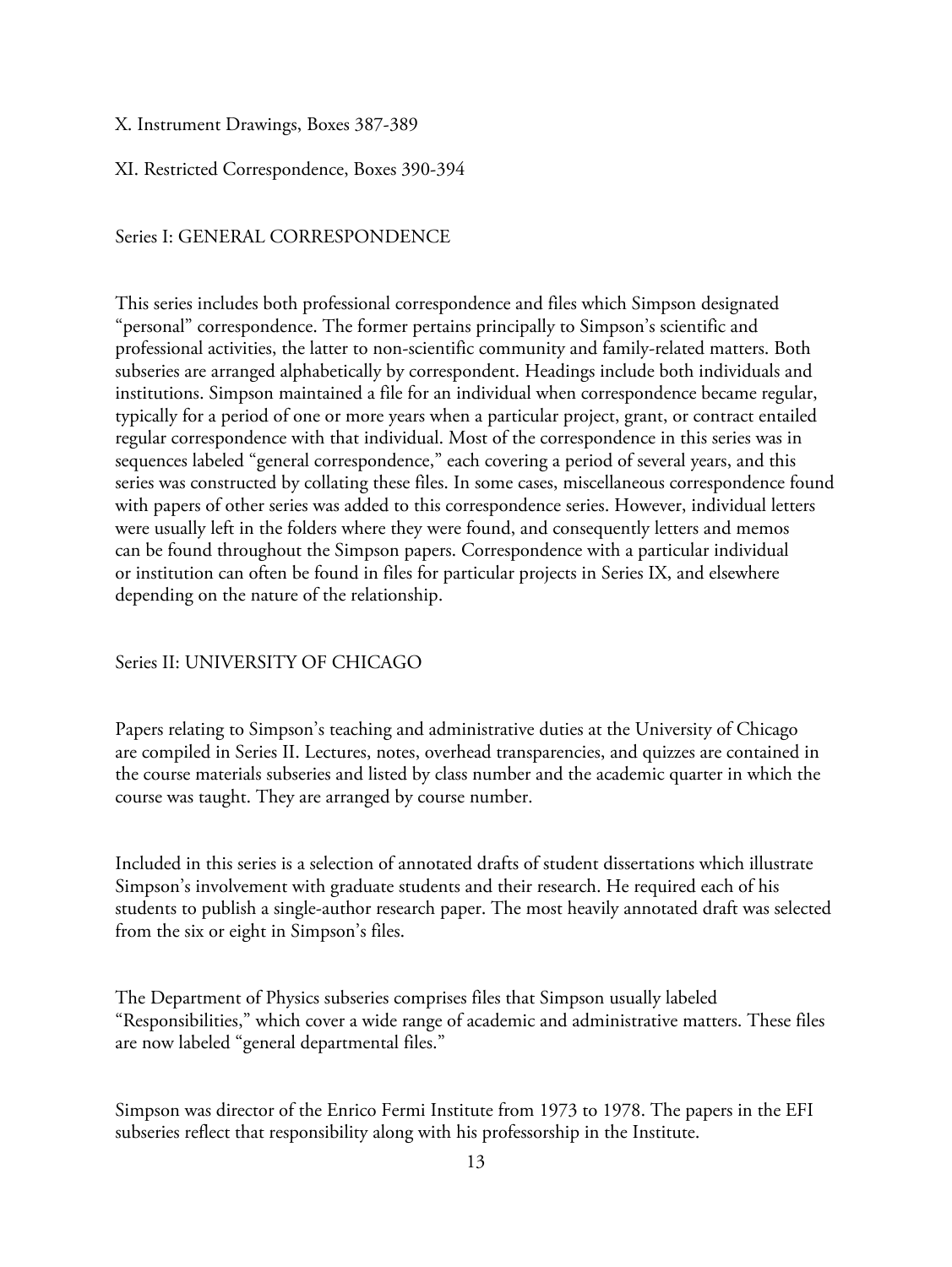The LASR subseries contains papers relating to the planning, financing and construction of the Laboratory for Astrophysics and Space Research. Included is NASA correspondence, extensive documentation of Skidmore, Owings and Merrill's architectural planning of the building, various plans for the expansion of the facility, and documentation of its sometimes turbulent financial history.

The College of the University of Chicago subseries reflects Simpson's involvement with several committees involved with undergraduate teaching.

#### Series III: PROFESSIONAL AFFILIATIONS

Series III documents Simpson's relationships with a number of scientific organizations. The first subseries contains papers referring to Simpson's involvement with the Atomic Scientists of Chicago, the Bulletin of the Atomic Scientists, and other national and international organizations concerned with science, atomic energy, and society during the years immediately following World War II. His activities in Washington D.C., as well as those of other scientists concerned with atomic energy policy, are reflected in these files.

Files on the International Geophysical Year (IGY) of 1957-1958 reflect both Simpson's administrative and scientific involvement. The latter, however, is more thoroughly documented in Series IX. These, mostly administrative, papers are divided into those relating to the Comité Spécial Année Géophysique International (CSAGI), meetings and conferences of CSAGI, and the United States National Committee for the IGY (USNC-IGY). Simpson was a representative of the International Union of Pure and Applied Physics (IUPAP) to CSAGI, and he was a member of the USNC Technical Panel on Cosmic Rays. The subseries also contains reports from countries participating in the IGY programs.

Following the IGY subseries are files concerning his membership in the Space Science Board (SSB), an organization of the National Academy of Sciences (NAS) involved with planning national policy for space research. Simpson was a member of the Committee on Physics of Fields and Particles in Space. The papers reflect the activities of Simpson and the SSB from its founding in the late 1950s through the 1960s. Several files containing SSB documents and position papers from the 1980s are also included.

The Astronomy Missions Board was a science policy board established by NASA. It met between 1967 and 1971, at which time it was dissolved and its function undertaken by the Space Program Advisory Council. Simpson was involved with the Fields and Particle Astronomy Panel during the years 1968 and 1969 when the panel drew up recommendations for particle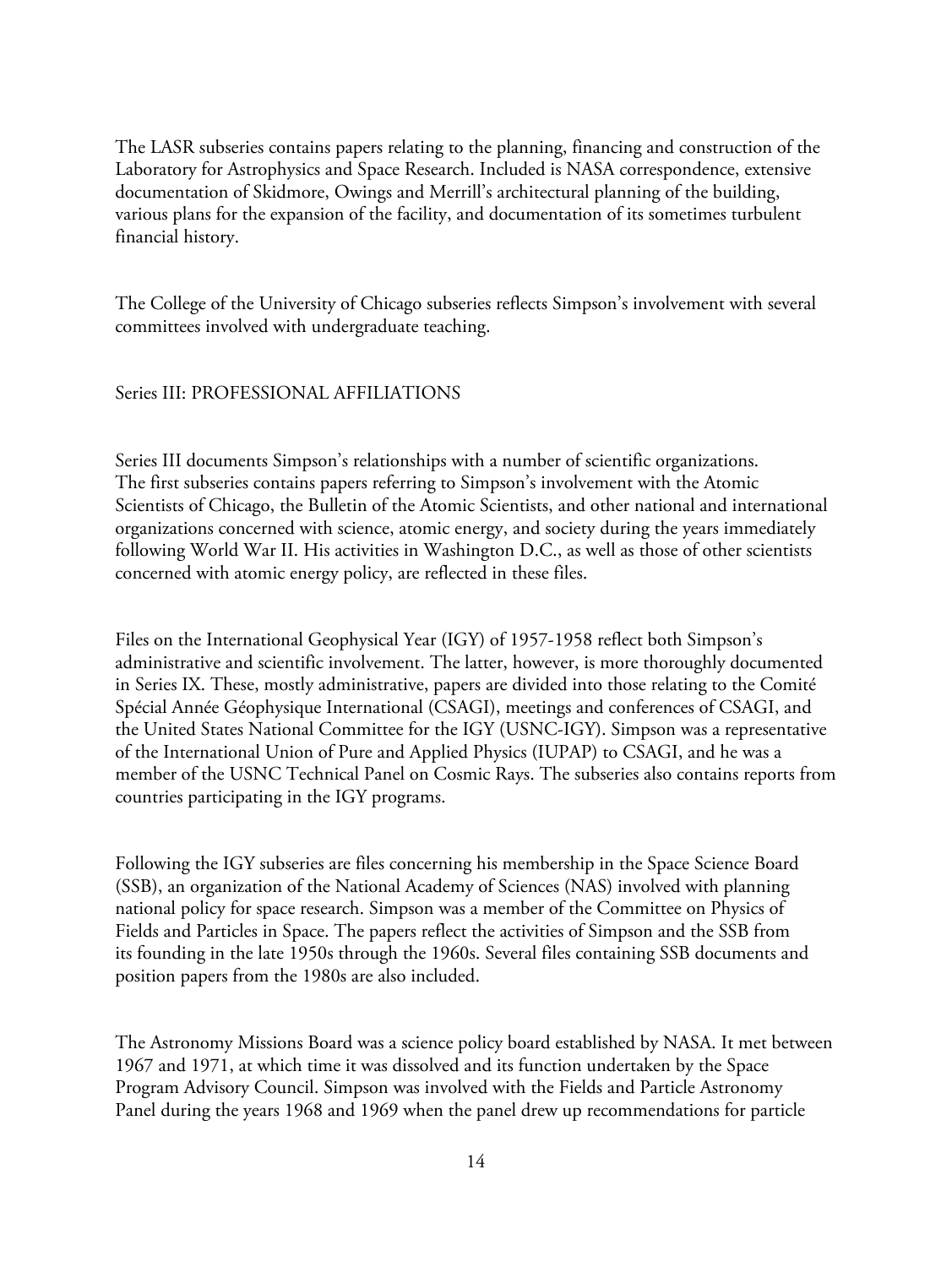astronomy to be supported in the 1970s. The files include meeting minutes, reports, and position papers.

Files on the National Academy of Sciences document Simpson's election to the Academy in 1959 and his activity with the Academy throughout his career.

Series III continues with files concerning the Space Science Working Group which Simpson formed in early 1982. Under the auspices of the American Association of Universities, the working group lobbied Congress and opposed budget cuts affecting allocations for space science that were made early in President Ronald Reagan's tenure. The working group primarily opposed cutbacks affecting NASA's Office of Space Science and Applications and Office of Tracking and Data Acquisition. Simpson's activities included correspondence, presiding at meetings, and making presentations to university and government personnel.

The Committee on Space Research (COSPAR) exists within the International Council of Scientific Unions (ICSU), a United Nations sponsored umbrella organization. Simpson was involved with COSPAR by way of its relations with the Space Science Board and with LASR, both of which reported to COSPAR during the 1960s and 1970s.

The Advisory Group on Science Policy (AGOSP) subseries contains files representing Simpson's activity in this group spanning 1972 to 1976. Meeting minutes, position papers, and reports are included in these files.

Miscellaneous files at the end of the series represent Simpson's membership on the Board of Trustees of the Adler Planetarium, his appointment by the Harvard University's Board of Overseers for Astronomy, and his correspondence with several other professional and academic organizations.

#### Series IV: LECTURES AND CONFERENCES

The files in this series relate to various meetings and conferences which Simpson either attended or in which he participated, and which do not relate directly or exclusively to a particular scientific or professional project. Files on conferences on the results of particular space probes, for instance, will be found in the appropriate project subseries in Series IX. The first section of the series includes files for non-technical or popular meetings and talks, such as those concerning science policy or those presenting scientific information to a non-scientific audience. After the general subseries, there are sections for particular scientific organizations sponsoring conferences. These include the American Geophysical Union (AGU), American Physical Society (APS), Midwest conferences on cosmic rays, and International Union for Pure and Applied Physics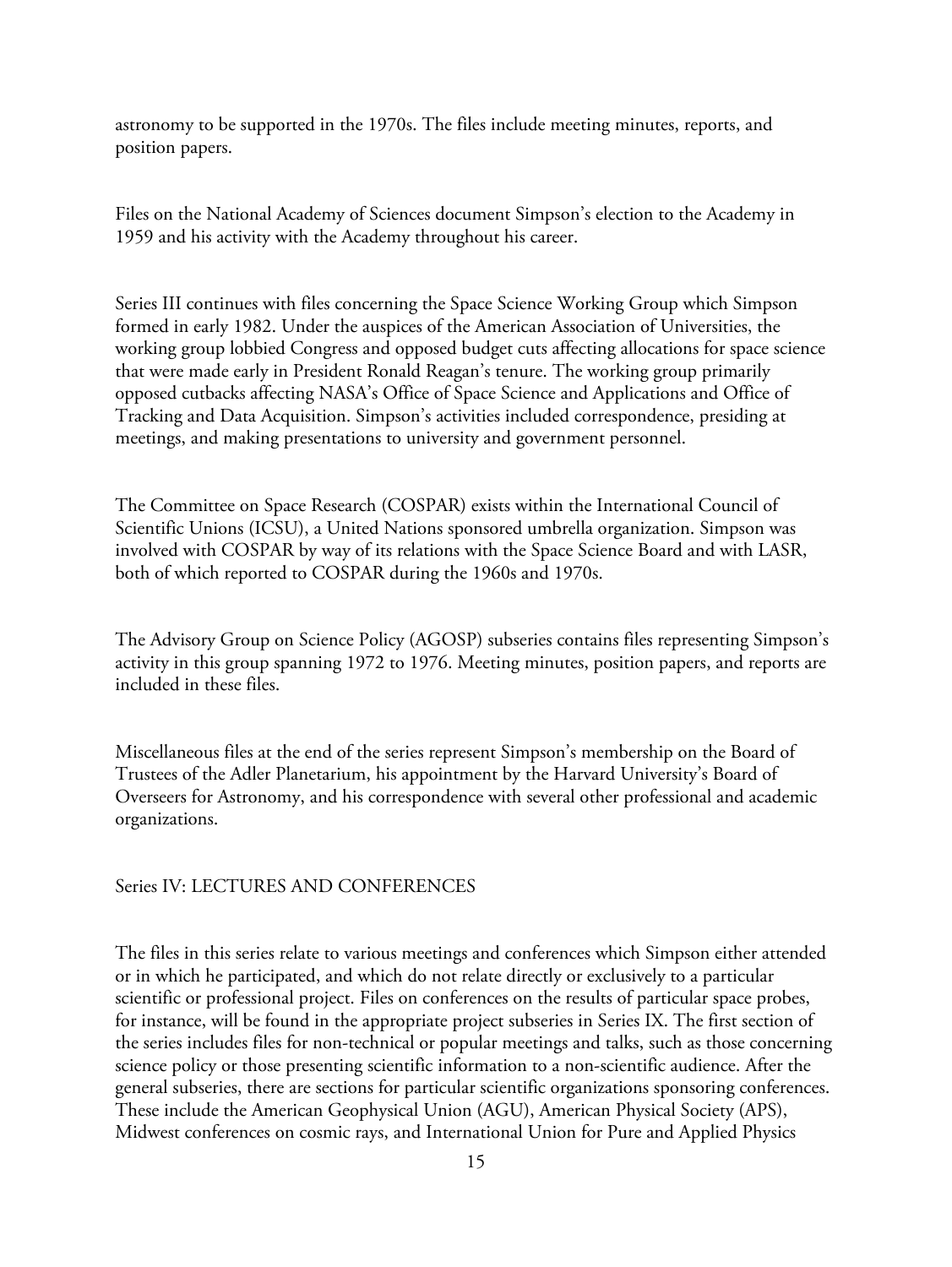(IUPAP). The title of the lecture Simpson delivered appears first in the folder heading. When no such title is given, Simpson probably only attended the meeting.

Simpson kept a series of notebooks devoted to meetings and conferences in which he participated. These are contained in Series VII.

Series V: WRITINGS

The Writings series contains one copy of each of Simpson's publications (to 1987) and a publication list indexing these (Box 140, Folder 1). The scientific papers subseries contains files produced over the course of Simpson's writing and research for papers whose results are not the outcome of one particular mission. Files for other publications are included in the appropriate project subseries. This series also includes photocopies of annotations Simpson made in various journal articles (Box 144, Folders 6-10).

## Series VI: APPOINTMENT BOOKS

This series includes the yearly appointment books Simpson kept from the years 1951 to 1988. In them his appointments, daily projects, and activities are listed on a daily basis. They should be useful to the researcher studying any particular course of events in which Simpson was involved.

Series VII: SCIENTIFIC NOTEBOOKS

Simpson maintained several series of research notebooks. These are grouped according to a letter and number system Simpson employed. Loose papers that Simpson accumulated in the notebooks have in most cases been placed either with the notebook or in an adjacent folder. The original location of the loose papers (from inside the front or back cover, or from a particular page in a notebook), is indicated in the folder heading, or is penciled on the document in the upper right-hand corner.

Alongside the Projects Series, the notebooks constitute an independent record of Simpson's scientific work. Although notes and ideas are to be found written on papers throughout the Series IX, Simpson used these books for the bulk of his note taking, project planning, thinkingon-paper, and so on. Different series of notebooks were designated by Simpson by letters. The "A" and "B" series represent research on radiation counters Simpson undertook at NYU; the "C" series (one notebook) documents notes from the late 1940s on cosmic ray instrument designs; the "D" series reflects research on radiation counters and experiments Simpson placed on balloons and aircraft in the 1940s and 1950s; the "E" series (one notebook) is devoted to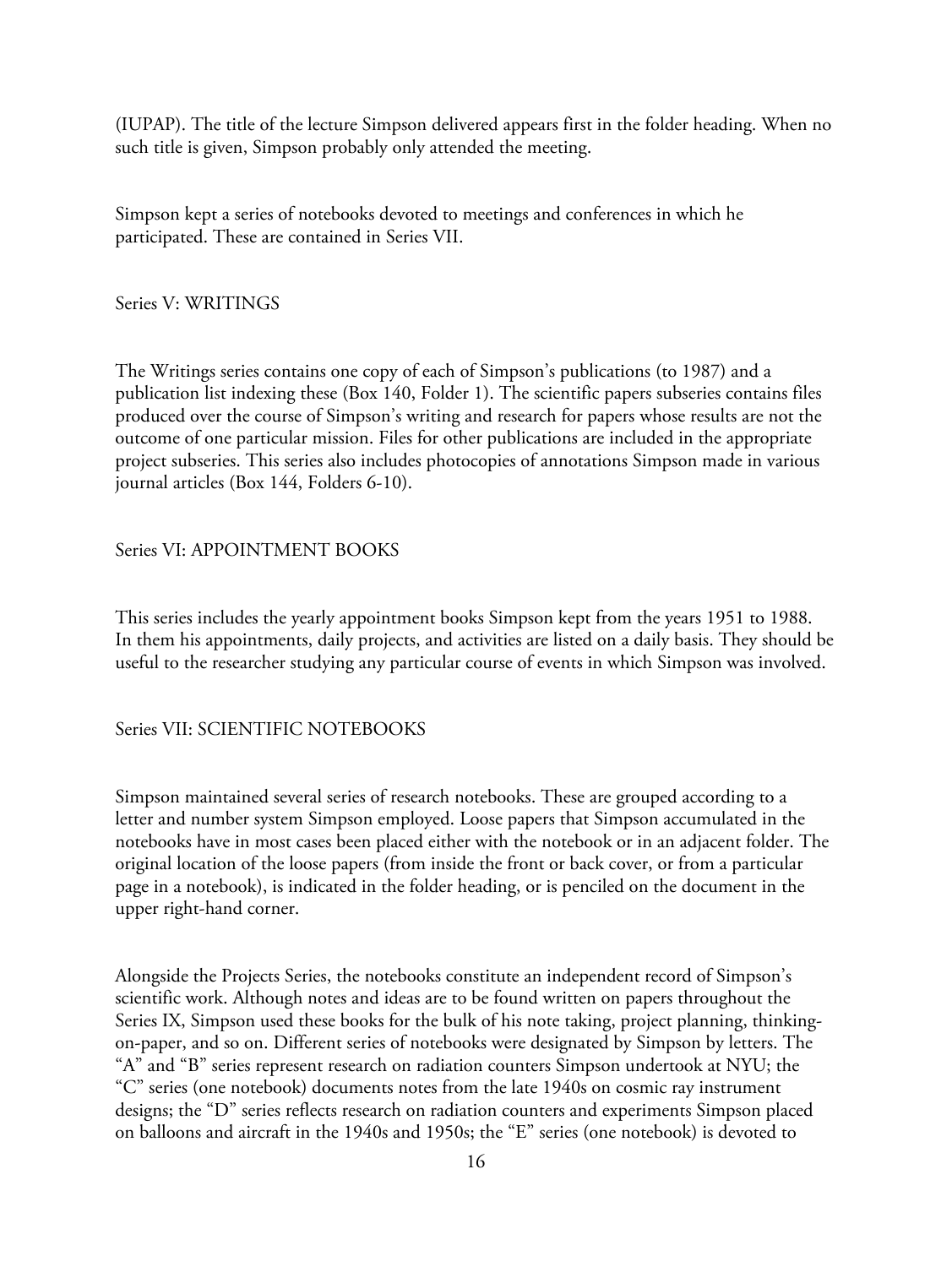"betatron research" of the late 1940s. The larges series are the "F" series devoted to satellite and space probe missions, and the "G" series used for taking notes at conferences and meetings.

#### Series VIII: CONTRACTS AND FUNDING

This series contains papers and correspondence concerning the financing of various scientific projects. Much of Simpson's funding came to him in grants which he utilized to fund several projects. These general grants and contracts are included in this series. Papers pertaining to project-specific funding are found in the appropriate project subseries in Series IX.

After a general subseries for miscellaneous or single project research grants, the files are organized according to the granting agency. Folder headings begin with the grant or contract number and, when available, the title of the research grant. Particular grants and contracts were often active for several years during which time Simpson's uses of the financial support changed.

#### Series IX: SCIENTIFIC PROJECTS

The largest series of the collection contains papers produced by Simpson and his colleagues, students, and LASR staff concerning individual research projects and space missions. These project files typically include correspondence, memos, notes, data in various formats, drafts of scientific papers and funding proposals, and photographs of instruments. The subseries are ordered chronologically, although satellite and space probe projects typically consumed several years and overlap one another. Papers pertaining to one project can often be found in other project folders. Folder headings indicate where such overlap occurs. Subseries representing satellite and space probe projects are usually named according to the spacecraft utilized. NASA named the individual spacecraft within a series of missions with a letter, which would be replaced with a number after the spacecraft was successfully launched. "IMP A," for instance, would become "IMP 1"; if IMP B had been successfully launched first, then it would become "IMP 1." Successful missions therefore have multiple names. Subseries and folder labels generally reflect the nomenclature found in the papers the folders contain.

The "early work" subseries reflects the end of Simpson's student work and the beginning of his professional research in cosmic ray physics. It contains several folders of papers from Reed College and New York University, including his A.B. and Ph.D. theses, and several folders relating to his activities in the Metallurgical Laboratory of the University of Chicago. Simpson's work designing fast and convenient radiation counters in the Metallurgical Lab dovetailed with his earliest projects designing and fabricating various species of radiation counters. The subseries contains research files on counters and writings stemming from this research during the mid to late 1940s.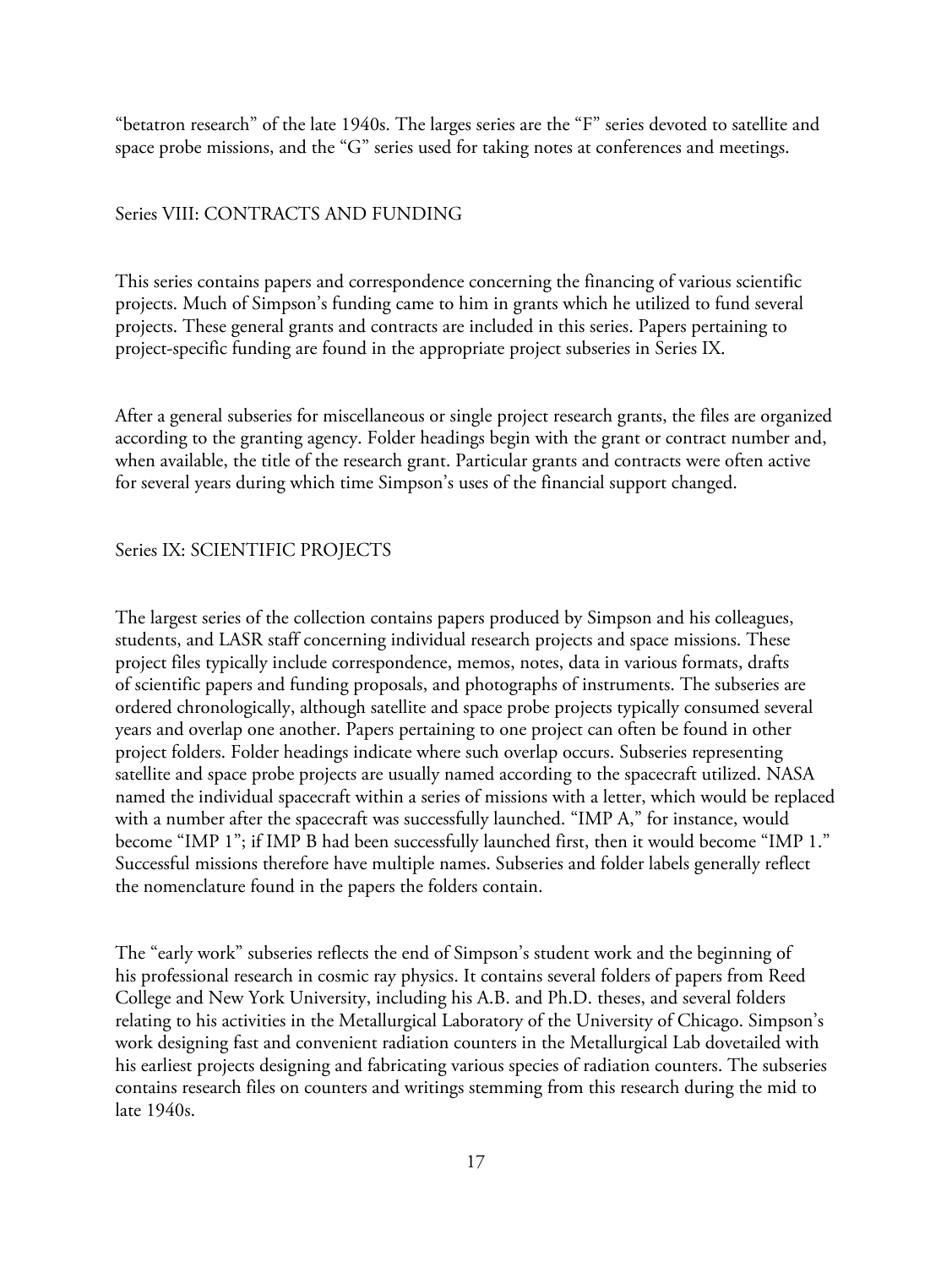Files relating to both the aircraft and balloon experiments that Simpson undertook during the late 1940s and 1950s are also included here. Simpson's expansion of his neutron monitor network, before, during, and after the IGY, is also documented here. One important feature of the monitor stations was their continuous operation with mechanisms that would trigger alarms during sudden increases in cosmic ray activity. As these increases are related to solar activity, Simpson used the monitor stations to study solar behavior and to chart how solar, interplanetary, and terrestrial magnetic fields modulate solar and galactic cosmic rays. The subseries contains numerous files on observations of solar flare events taken from around the world by neutron monitor stations and by other researchers. Finally, this subseries contains a subgroup of files reflecting Simpson's preparation of papers and lectures which stem from his researches during this period.

The "early satellites" subseries contains files that document the beginning of Simpson's extraterrestrial measurements of cosmic rays. Because of weight, size, and mechanical and thermal stability constraints placed on instruments in space, this phase of Simpson's research witnessed rapid developments in the design and sophistication of Simpson's instruments. Discoverer 31, launched in September of 1961, marked Simpson's first use of a solid-state particle telescope. These files also illustrate the nature of research under the newly-formed NASA and the administrative complexities attending the growth of space science. Many of these early satellites were engineered by either Space Technology Laboratories (STL, becoming eventually TRW) or by the Jet Propulsion Laboratory (JPL). The papers evidence Simpson's interactions with these labs and, to some extent, the history of their development.

Files for the projects dating near the mid-1960s, such as Pioneer 6 and 7 in this subseries and early Mariner space probes, are organized into sections according to different functional and/ or chronological phases of the project. Beginning with projects dating to this time, the number and complexity of the original files lent themselves to organization into categories such as: project planning and proposals, instrument construction, instrument testing, post-launch data collection, and publications. Pioneer 6 and 7, for instance, is divided into "design and testing" and "post-launch" phases, with an added section containing technical documentation from Ames Research Center and STL which were involved in the project. Later project subseries are usually subdivided into finer and sometimes different project phases.

The Pioneer 10/11 subseries is very large, illustrating both the increasing volume of correspondence and documents entailed by deep space probes and as well the growth of Simpson's own research group within LASR and the complexity of his instrument package for the spacecraft. For these experiments Simpson designed both a fission detector and an electron current detector (ECD) to supplement two charged particle telescopes. This instrument package led to the discovery of Jovian electrons propagating throughout interplanetary space. The Pioneer 10 and 11 spacecraft also utilized radioisotope thermal generators (RTGs) as nonsolar power sources. A number of files document Simpson's activities in designing instruments shielded from the radiation that the RTGs themselves produced. Like Pioneer 6 and 7 files, this sub-subseries incorporates a number of technical documents from Ames Research Center.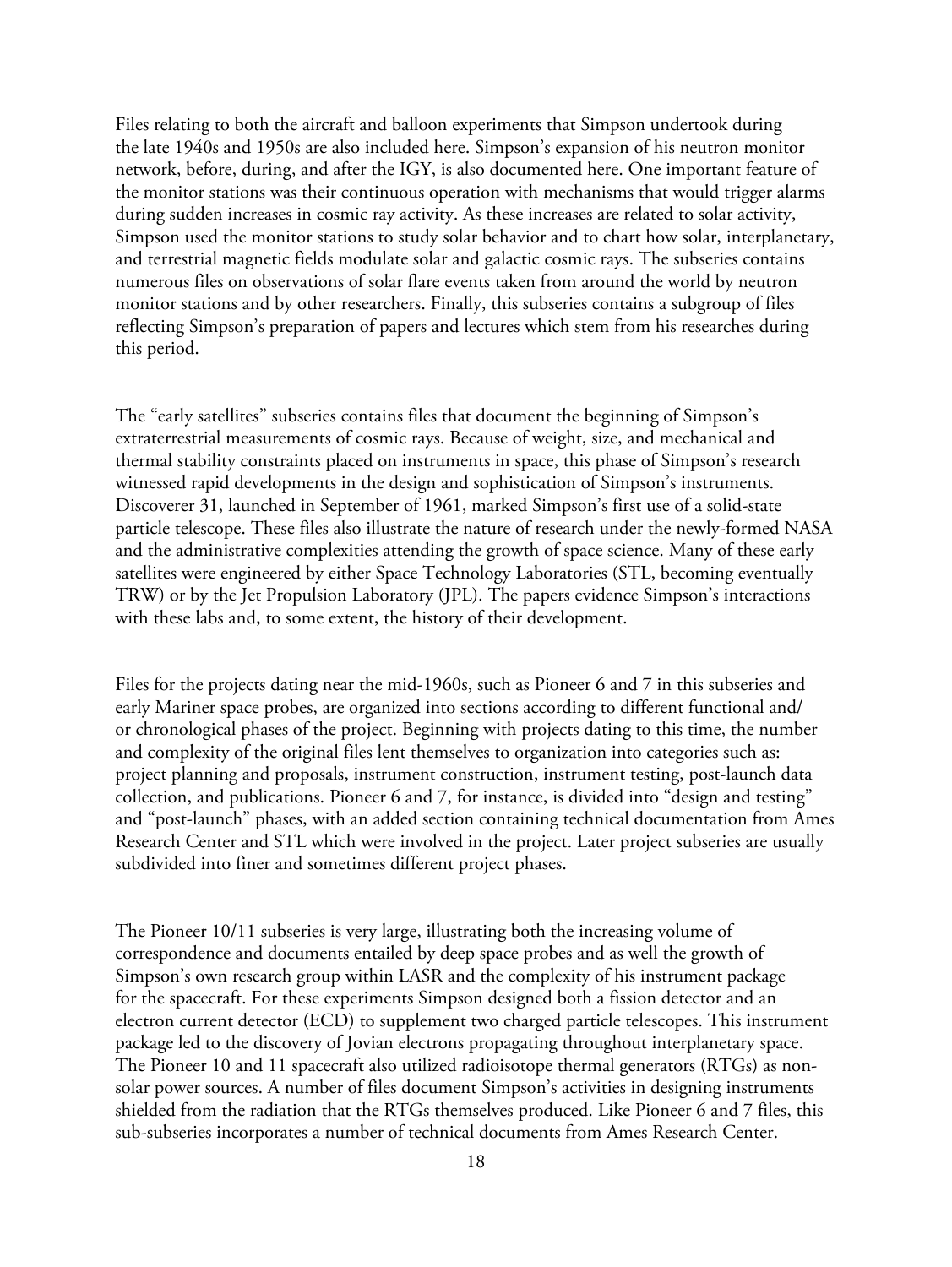The OGO/EGO/POGO files represent a series of earth orbiting satellites on which Simpson placed instruments during the 1960s and early 1970s. They were, in Simpson's words, "big, dumb platforms" designed to carry scientific instruments. The nomenclature involved with these satellites is complex. The Orbiting, Eccentric, and Polar Orbiting Geophysical Observatories, respectively, are not independent projects; OGO-A and OGO-B are synonymous with EGO. Folder headings preserve the terminology used to describe these various projects.

The Interplanetary Monitoring Platform (IMP) satellites were also earth-orbiting satellites on which Simpson and his group often placed instruments. The IMP F and G missions are well represented in this subseries. IMP H and J and IMP I (or "Eye") files each comprise their own subseries. Like the neutron monitors, the IMP instruments helped establish baselines of measurements against which data from space probes and other satellites could be compared.

The Mariner series of missions to Mars, Venus, and Mercury comprises three subseries. The Mariner A, B, and C papers documents Simpson's early relationship with the Jet Propulsion Lab and the growing complexity and legality of Simpson's relationship to JPL and NASA regarding data exchange, scientific priority, and spacecraft-instrument interface. Mariners '67, '69, and '71 were missions which were either cancelled or for which Simpson's proposal was not accepted. Only a few files exist from the first two of these missions.

The Mariner Venus-Mercury '73 mission subseries is the largest in Series IX. It perhaps best represents the complexity of planning and executing space probe missions. The first section represents a planning phase during which NASA constituted various teams of potential experimenters to advise NASA on how a space probe could maximize its scientific return. Additional sections document the design, construction and testing of Simpson's instrument (much of which was identical to the instrument package flown on Pioneer 10 and 11); activities centered around data acquisition and processing; planetary encounters; data exchange and publications; and finally, as with the earlier Mariner and Pioneer subseries, NASA, JPL, and Boeing technical documentation.

The "Grand Tour" subseries represents papers stemming from Simpson's role in the late 1960s and early 1970s helping NASA define a grand tour mission. The mission would have a space probe encounter and swing by several planets of The Solar System. Simpson did not participate in what became a Mariner Jupiter-Saturn (MJS) mission. The subseries contains extensive notes by Simpson concerning the design of the instrument he proposed for this mission.

The International Sun-Earth-Explorer (ISEE) was a mission from which Simpson's experiment was removed after initial acceptance. The mission entailed three spacecraft, one to be placed in a heliocentric orbit and two others to be placed in earth orbit. In early 1973, Simpson's plans to modify his experiment package, accepted for placement on the "mother" satellite, met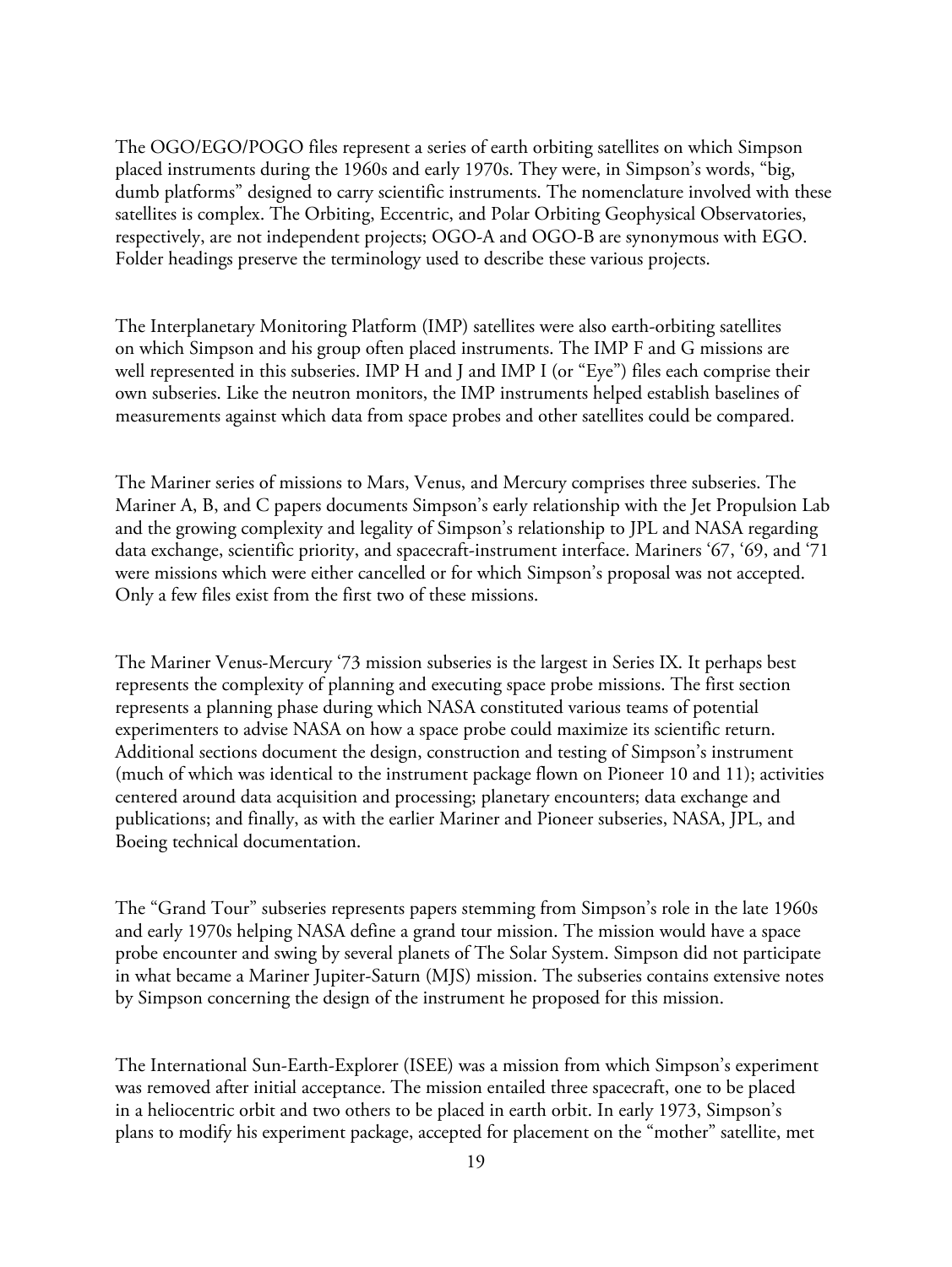with controversy. Some felt the modification would allow Simpson to make isotopic particle measurements before other similar experiments on the helicoentric satellite. Later, in 1975, Simpson's instrument was removed from the mission. This experience encouraged Simpson to seek additional scientific support from agencies outside NASA.

Files in the Cosmic Ray Isotope Experiment (CRIE) subseries document a series of mission opportunities during the 1970s and 1980s on which Simpson sought to place experiments designed to analyze solar and cosmic ray isotopes. The mission opportunities included offerings by NASA, the Air Force, the Office of Naval Research, and the National Research Council of Canada. The experiments Simpson promoted include the Solar Isotope Separator (SIS), Solar Isotope Radition Experiment (SIRE), CRIE, and the Energetic Heavy Ion Composition Experiment (EHIC). After a series of experiment modifications and mission cancellations, the low energy telescope section of the experiment package (Phoenix 1) was launched in 1982 on a polar orbiting Air Force satellite. The high energy portion of the package was included in the CRRES mission, launched in July 1990. The subseries illustrates how Simpson continued to refine his instruments during this period while simultaneously negotiating with different agencies to place his instruments in space.

The International Solar Polar Mission, like CRIE, represents the result of a long process of mission definition in which Simpson played an important role. The subseries documents Simpson's promotion of the scientific importance of out-of-the-ecliptic mission in the early 1970s; his involvement with NASA and the European Space Agency (ESA) in defining the mission; his role as a consultant to JPL; his own work as principal investigator in the Cosmic and Solar Particle Investigation (COSPIN) experiment; his efforts to fight Congressional cutbacks in the early 1980s which curtailed NASA's commitment to the mission. In 1990, this joint ESA-NASA mission, in its final form as Ulysses, was finally launched by NASA.

The "solar flare studies" subseries includes files relating to various aspects of Simpson's solar particle research during 1972-1978. A variety of research papers, lectures, experiments, and correspondence is documented, as are Simpson's continuing researches on detection and measurement of cosmic ray neutrons.

Simpson's interest and involvement with solar energy technology is illustrated by the files he kept on Roland Winston's Compound Parabolic Concentrator experiments. Winston's patent dispute with General Electric Corporation and Simpson's efforts on behalf of Winston are documented in this subseries.

The "glossy print file" is a collection of photographs and figures which Simpson compiled since the 1960s. Most of the prints represent scientific data in their final form for inclusion in research papers.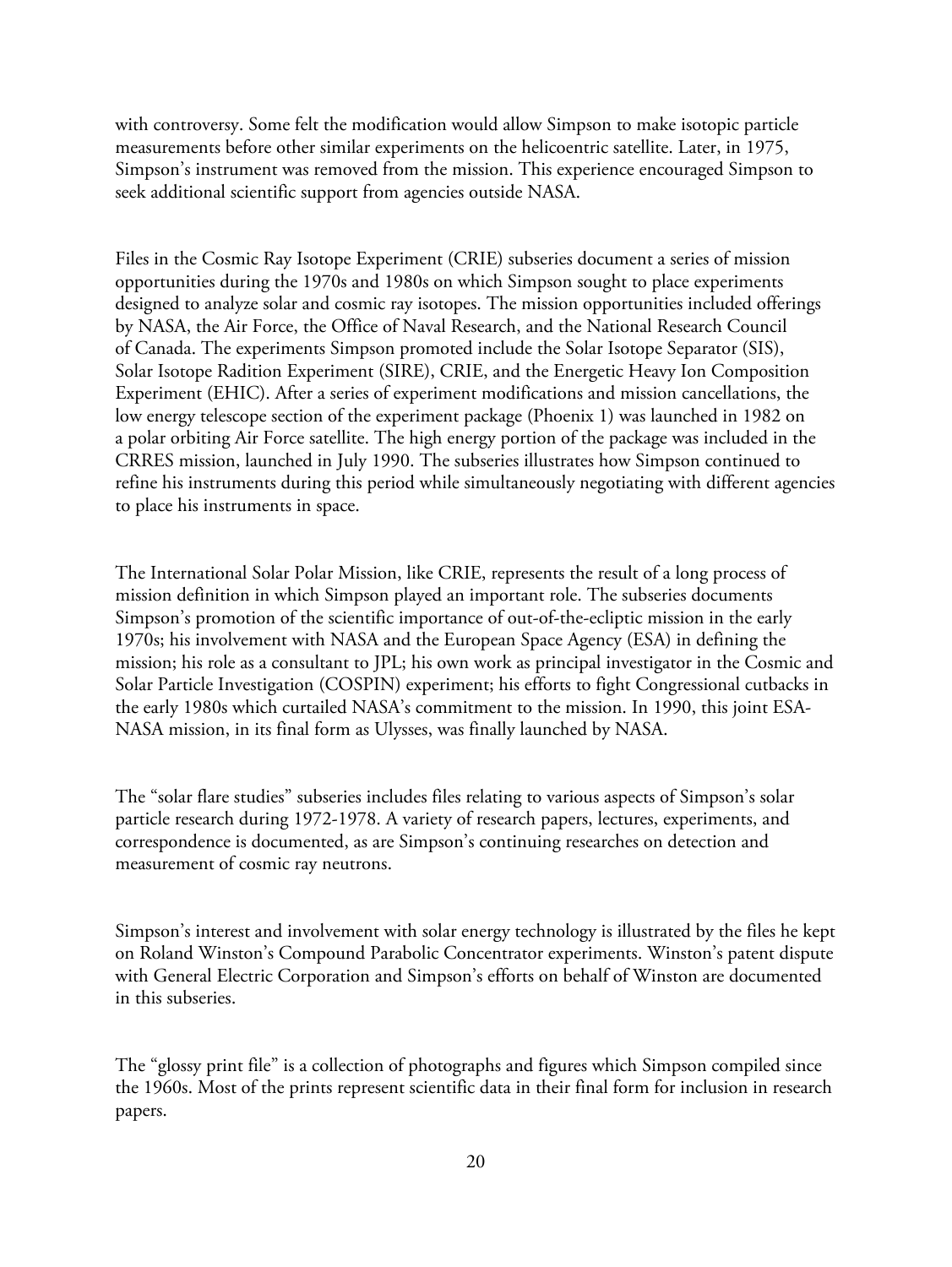Finally, the miscellaneous projects and files subseries was created to contain files which did not belong to other series. Files included range from miscellaneous papers by other scientists to several files documenting Simpson's participation in the two Vega missions of the U.S.S.R.

## Series X: INSTRUMENT DRAWINGS

This series contains technical instrument drawings selected from LASR's collection. In addition to the technical drawings dispersed throughout Series IX, these illustrate the mechanical, electronic, and logical detail of several of Simpsons's instruments and, by the various kinds of drawings, the processes involved in their design and construction. The selection of Ranger and Pioneer F/G drawings, in particular, were chosen to illustrate how schematic drawings for one instrument "nest" within one another. A functional unit represented on one drawing will be exploded in detail in another drawing, whose units are in turn detailed in other drawings. The index of drawings included in the series indicates the nature of the larger drawing collection stored in LASR.

Series XI: RESTRICTED CORRESPONDENCE

Restricted correspondence is contained in Series XI. Folders containing letters of reference for various individuals are first listed alphabetically. A few folders containing materials on EFI and LASR personnel are then followed by a subseries of folders of referee reports organized alphabetically by institution and journal.

Access to the materials in Series XI is restricted until the year 2020.

# **Related Resources**

The following related resources are located in the Department of Special Collections:

http://www.lib.uchicago.edu/e/spcl/select.html

John A. Simpson. Papers. Addenda

Department of Physics. Records

Bulletin of the Atomic Scientists. Records

Atomic Scientists of Chicago. Records

Chandrasekhar, Subrahmanyan. Papers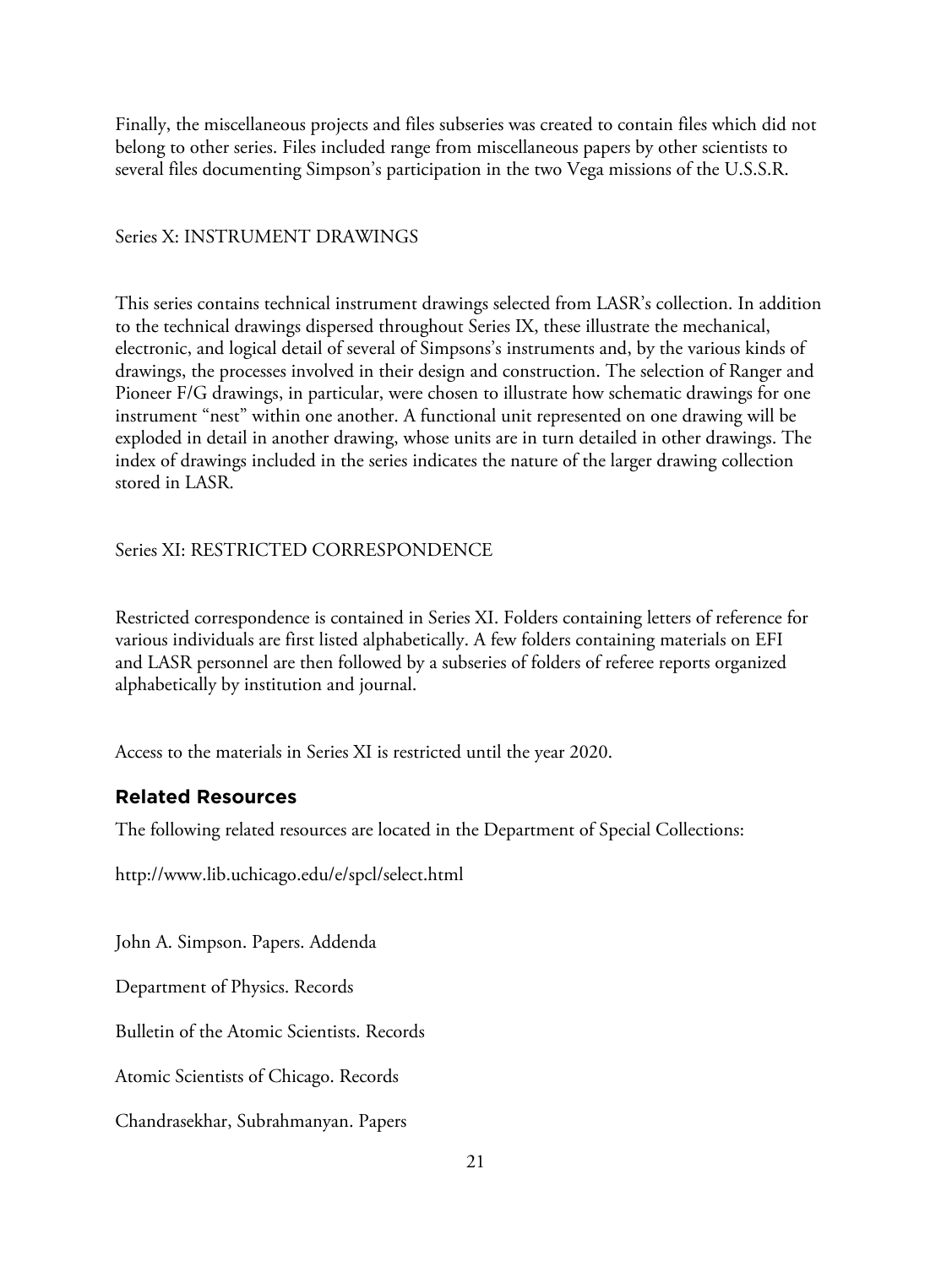# **Subject Headings**

- Simpson, John A. (John Alexander), 1916-
- •
- Atomic Scientists of Chicago
- University of Chicago. Department of Physics
- Physics
- Physicists

# **INVENTORY**

### **Series I: General Correspondence**

#### **Subseries 1: Professional correspondence**

**Box 1 Folder 1** Abrams, Susan, 1980-1983 **Box 1 Folder 2** Academic Press, 1961-1975 **Box 1 Folder 3** Adams, Robert McCormick, 1982-1983 **Box 1 Folder 4-5** Air Force, 1959-1970 **Box 1 Folder 6** Akasoku, Syun-ichi, 1956-1982 **Box 1 Folder 7** Albert, Adrian, 1965-1972 **Box 1 Folder 8** Alfven, Hannes, 1953-1974 **Box 1 Folder 9** American Geophysical Union (AGU), 1958-1967 **Box 1 Folder 10** American Institute of Physics (AIP), 1949-1973 **Box 1 Folder 11** American Physical Society (APS), 1948-1970 **Box 1 Folder 12** Anders, Edward, 1965-1982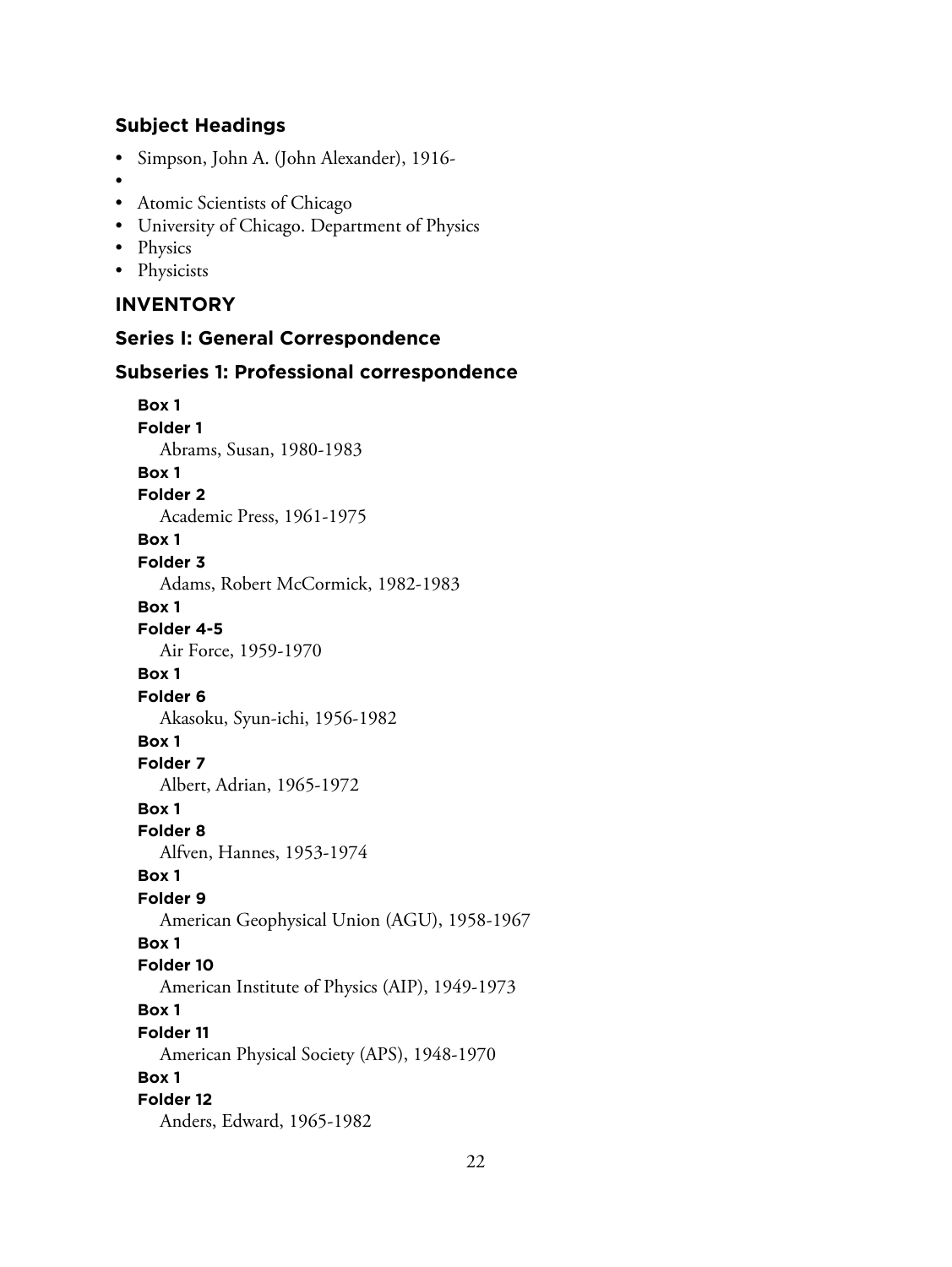**Box 1 Folder 13** Anderson, Don, 1974-1983 **Box 1 Folder 14** Anderson, Ernest, 1952-1959 **Box 1 Folder 15** Anderson, Herbert, 1958-1983 **Box 1 Folder 16** Anderson, Kinsey, 1958-1978 **Box 1 Folder 17** Anderson, Robert, 1966 **Box 1 Folder 18-20** Annamunthodo, Vernon, 1968-1983 **Box 1 Folder 21** Apollo Alarm Co., 1971-1972 **Box 1 Folder 22** Argonne National Laboratory (ANL), 1946-1971 **Box 2 Folder 1** Arnold, James, 1960-1983 **Box 2 Folder 2** Atomic Energy of Canada, Ltd., 1957-1967 **Box 2 Folder 3** Atomic Energy Commission, 1947-1959 **Box 2 Folder 4** Automation Dynamics Corp., 1957 **Box 2 Folder 5** Axford, W. Ian, 1964-1983 **Box 2 Folder 6-8** A, general **Box 2 Folder 9** Babcock, Horace W., 1954-1960 **Box 2**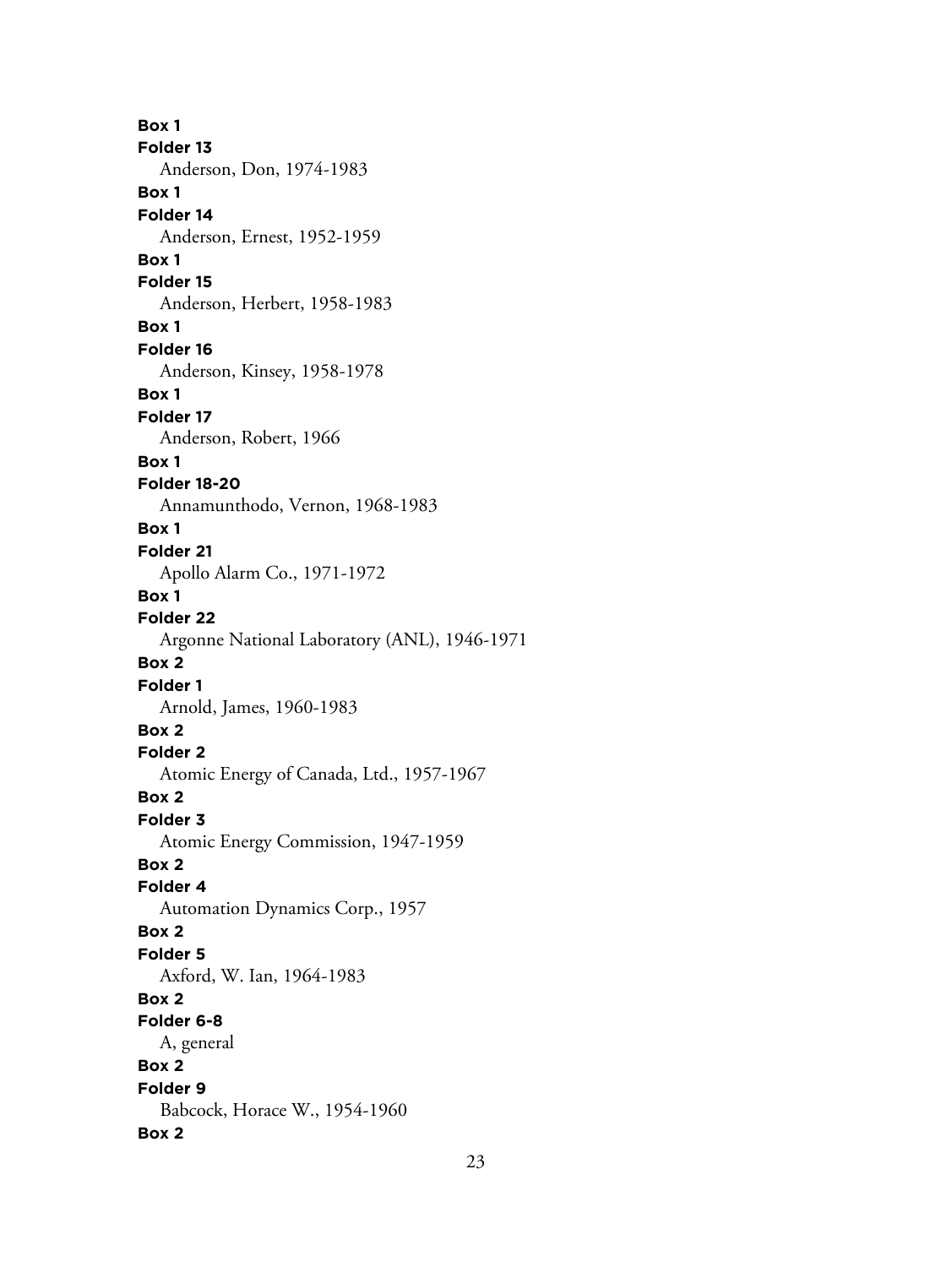**Folder 10** Bachelet, Francesca, 1969-1970 **Box 2 Folder 11** Balazs, Nador, 1961 **Box 2 Folder 12** Balloon Building, Block Fund Grant, 1949-1973 **Box 2 Folder 13** Barlow, John S., 1959-1962 **Box 2 Folder 14** Bartels, J., 1951-1960 **Box 2 Folder 15** Bartol Research Foundation, 1956-1967 **Box 2 Folder 16** Beadle, George, 1961-1968 **Box 3 Folder 1** Berkner, Lloyd V., 1954-1967 **Box 3 Folder 2** Betev, B., 1977 **Box 3 Folder 3** Beynon, W. J. G., 1954-1983 **Box 3 Folder 4** Biophysics, 1949-1955 **Box 3 Folder 5** Blackett, P. M. S., 1952-1965 **Box 3 Folder 6** Blake, Richard, 1967-1977 **Box 3 Folder 7** Blum, Ronald, 1965-1978 **Box 3 Folder 8** Bridge, Herbert, 1964-1983 **Box 3 Folder 9**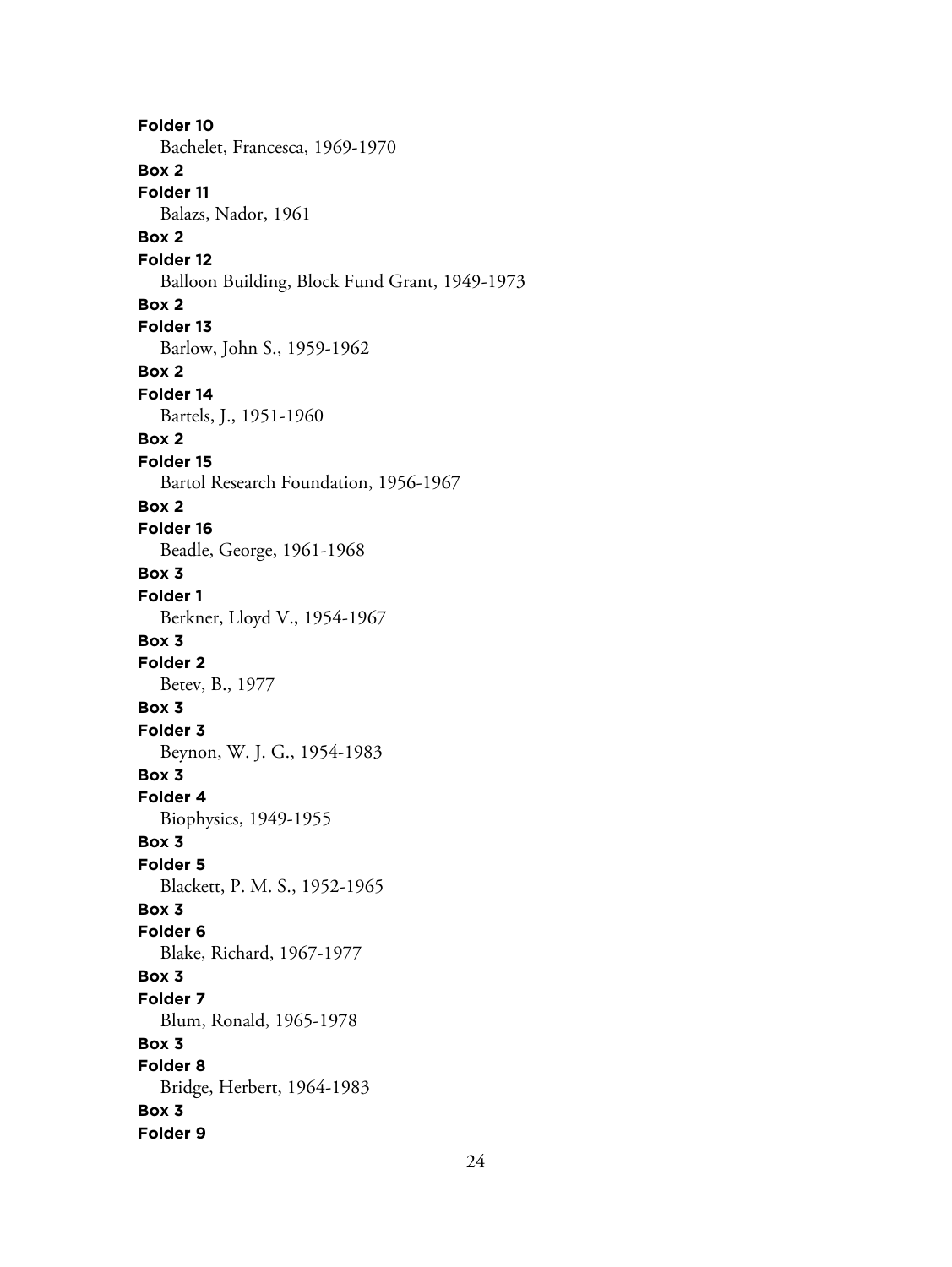Brode, Robert, 1955-1956 **Box 3 Folder 10** Brookhaven National Laboratory, 1948-1959 **Box 3 Folder 11-12** Bulletin of the Atomic Scientists, 1956-1982 **Box 3 Folder 13** Burgess, Eric, 1975-1983 **Box 3 Folder 14** Ba-Bd, general **Box 4 Folder 1-4** Be-Bz, general **Box 4 Folder 5** California, University of, 1949-1971 **Box 4 Folder 6** Callen, Herbert, 1967-1968 **Box 4 Folder 7** Cambou, F., 1965-1968 **Box 4 Folder 8** Cameron, A. G. W., 1963-1983 **Box 4 Folder 9** Cannon, William B., 1968-1980 **Box 4 Folder 10** Carmichael, Hugh, 1954-1970 **Box 4 Folder 11** Carnegie Institute of Technology, 1955-1960 **Box 4 Folder 12** Cartwright, Brian, 1972-1974 **Box 4 Folder 13** Cesarsky, Catherine, 1978-1982 **Box 4 Folder 14** Chandrasekhar, S., 1951-1982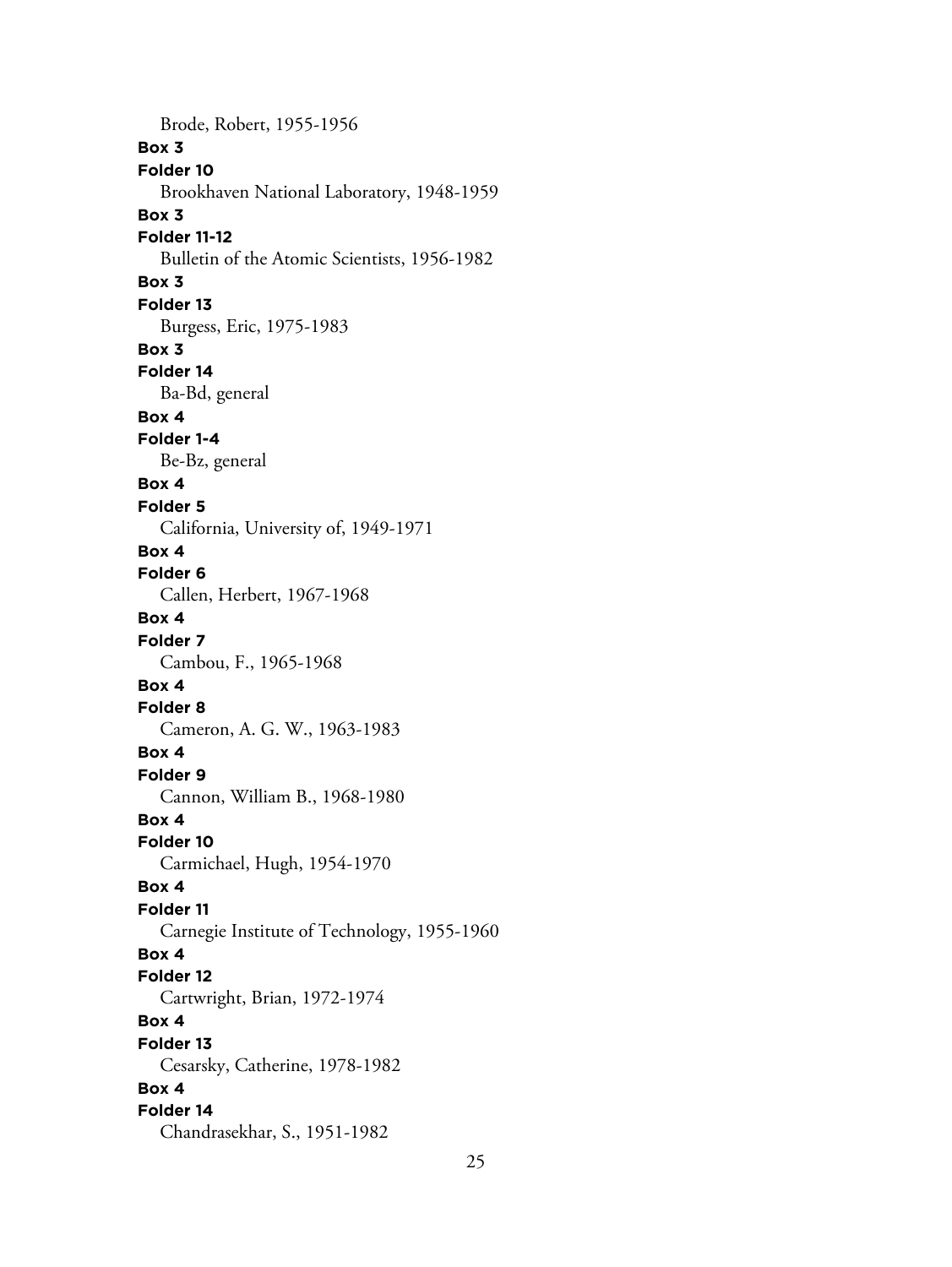**Box 5 Folder 1** Chapman, Sydney, 1954-1957 **Box 5 Folder 2** Chasson, Robert L., 1951-1974 **Box 5 Folder 3** Chenette, David, 1974-1983 **Box 5 Folder 4** Chernick, Cedric L., 1971-1977 **Box 5 Folder 5** Christon, Steve, 1977-1982 **Box 5 Folder 6** Chupp, Edward L., 1954-1981 **Box 5 Folder 7** Coast and Geodetic Survey, Coast Guard, 1951-1961 **Box 5 Folder 8** Cole, John, 1980-1983 **Box 5 Folder 9** Compton, Arthur H., 1954-1960 **Box 5 Folder 10** Comstock, George, 1964-1972 **Box 5 Folder 11** Conforto, Anna Maria, 1955-1966 **Box 5 Folder 12** Convair, 1953-1960 **Box 5 Folder 13** Cornell University, 1951-1961 **Box 5 Folder 14** Cosmos Club, 1965-1970 **Box 5 Folder 15** Cowsik, Ramanath, 1969-1983 **Box 5**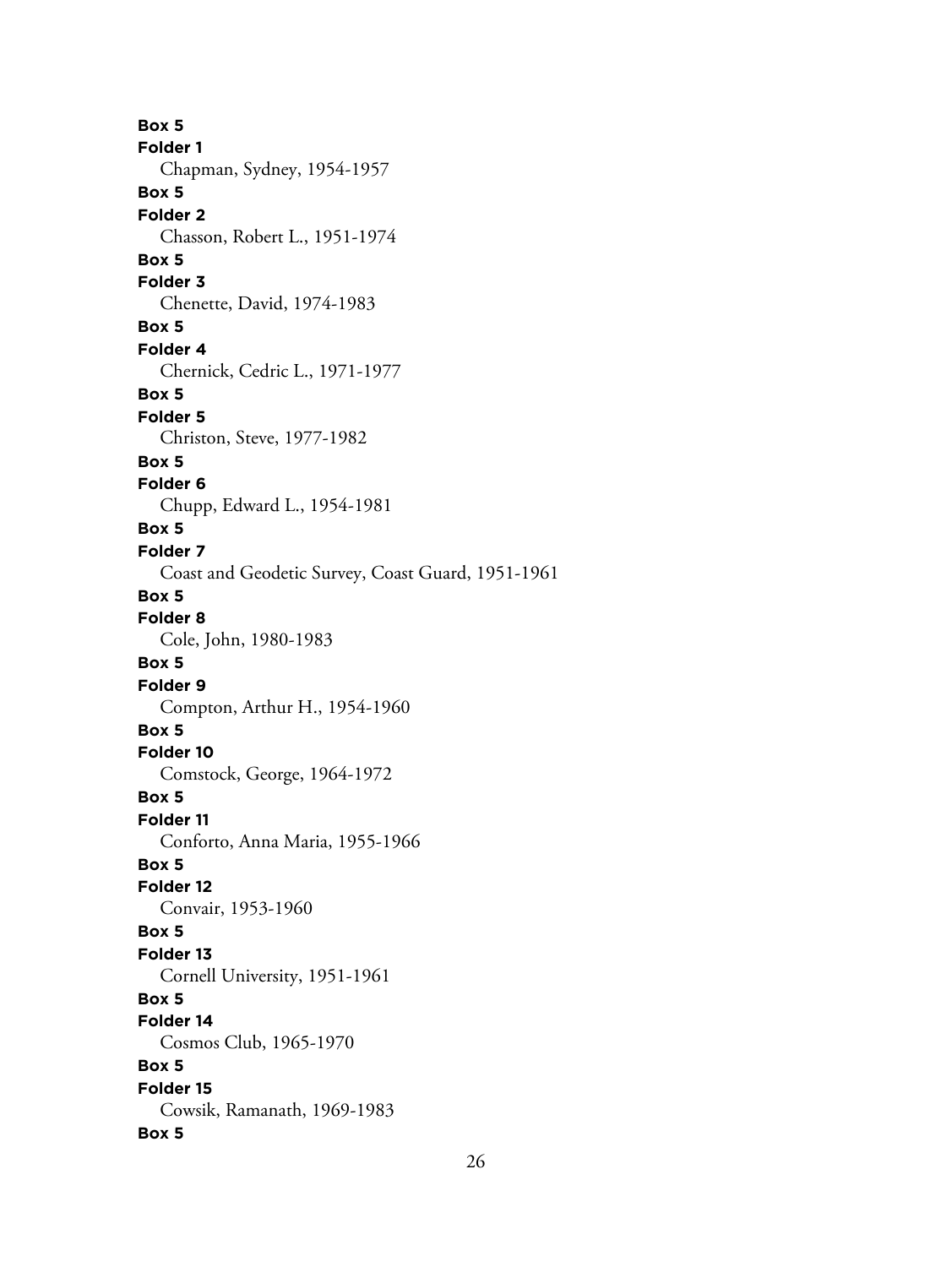**Folder 16** Crewe, Albert V., 1970-1982 **Box 5 Folder 17** Crussard, Jean, 1954-1956 **Box 5 Folder 18** Cyclotron schedule, 1965-1967 • 19-20: Ca-Ch, general **Box 6 Folder 1-2** Ci-Cz, general **Box 6 Folder 3** Daly, Charles, 1966-1969 **Box 6 Folder 4** Dam, Kenneth, 1976-1982 **Box 6 Folder 5** Daniel, R. R., 1963-1983 **Box 6 Folder 6** Darrow, Karl K., 1955-1961 **Box 6 Folder 7** Datlowe, Dayton, 1971-1973 **Box 6 Folder 8** Davis, Leverett, 1955-1980 **Box 6 Folder 9** de Grazia, Christopher John, 1978-1979 **Box 6 Folder 10** de Jager, Cornells, 1957-1978 **Box 6 Folder 11** del Rosario, Leticia, 1955-1971 **Box 6 Folder 12** Denver, University of, 1949-1952 **Box 6 Folder 13** Dessler, Alex J., 1963-1980 **Box 6**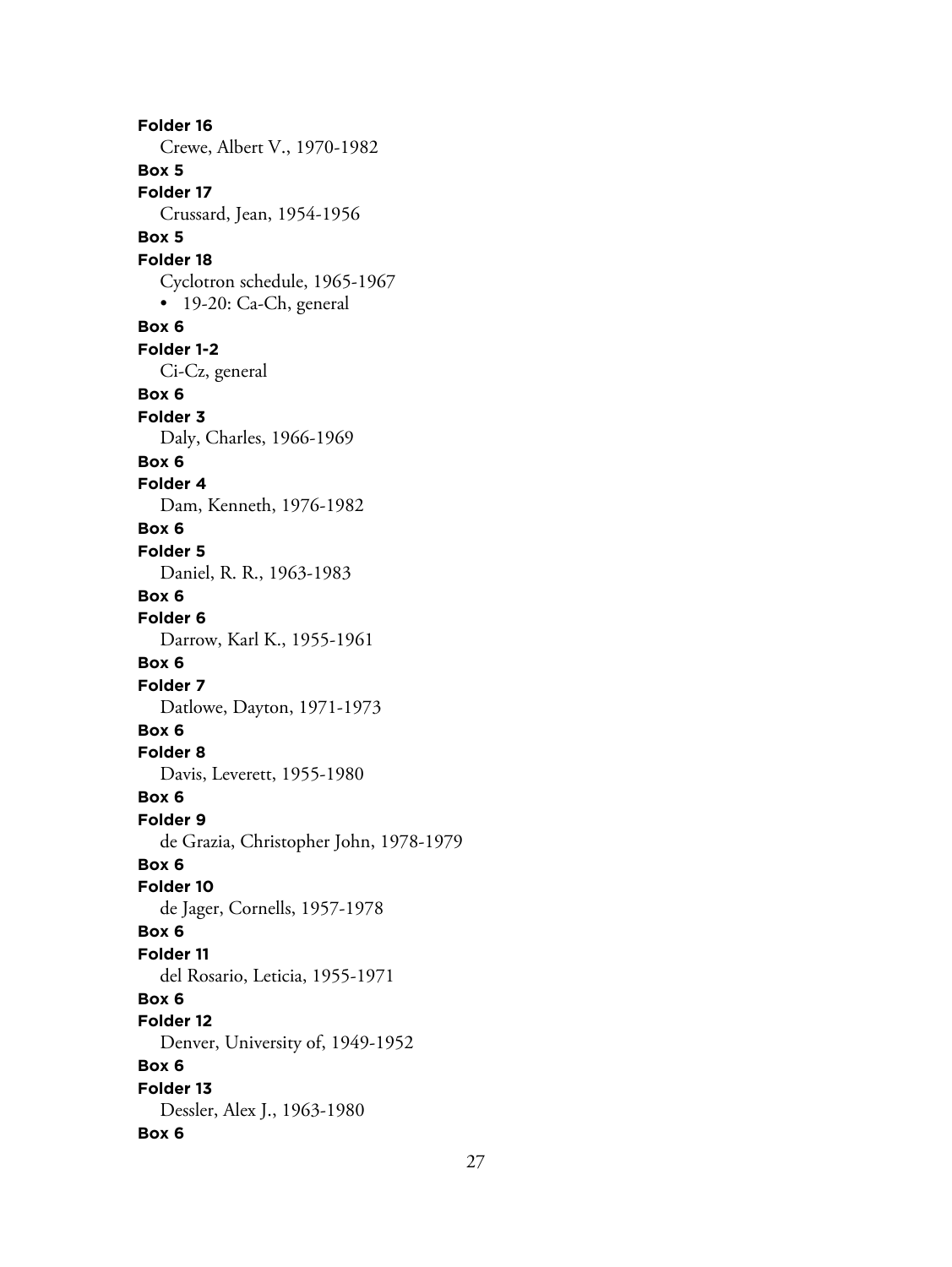**Folder 14** Dewey Almy Chemical Co., 1951-1958 **Box 6 Folder 15** Dietrich, William, 1967-1982 **Box 6 Folder 16** Distribution memos (OSR visit, LASR about IBM 360 OS), 1969-1971 **Box 6 Folder 17** Dmitrenko, Valerey, 1972 **Box 6 Folder 18** Dorman, L. I., 1956-1966 **Box 6 Folder 19** Douglas Aircraft Corp., 1966-1967 **Box 6 Folder 20** Dragovan, Mark W., 1980 **Box 6 Folder 21** DuMont, Allen B., Laboratories Inc., 1953-1957 **Box 7 Folder 1-2** D, general **Box 7 Folder 3** Eastman Kodak Co., 1954-1961 **Box 7 Folder 4** Edge, Ronald D., 1957-1964 **Box 7 Folder 5** Ehmert, A., 1954-1962 **Box 7 Folder 6** Einstein, Albert, 1952 **Box 7 Folder 7** Elliot, Harry, 1952-1982 **Box 7 Folder 8** Ellis, G. R. A., 1973-1974 **Box 7 Folder 9**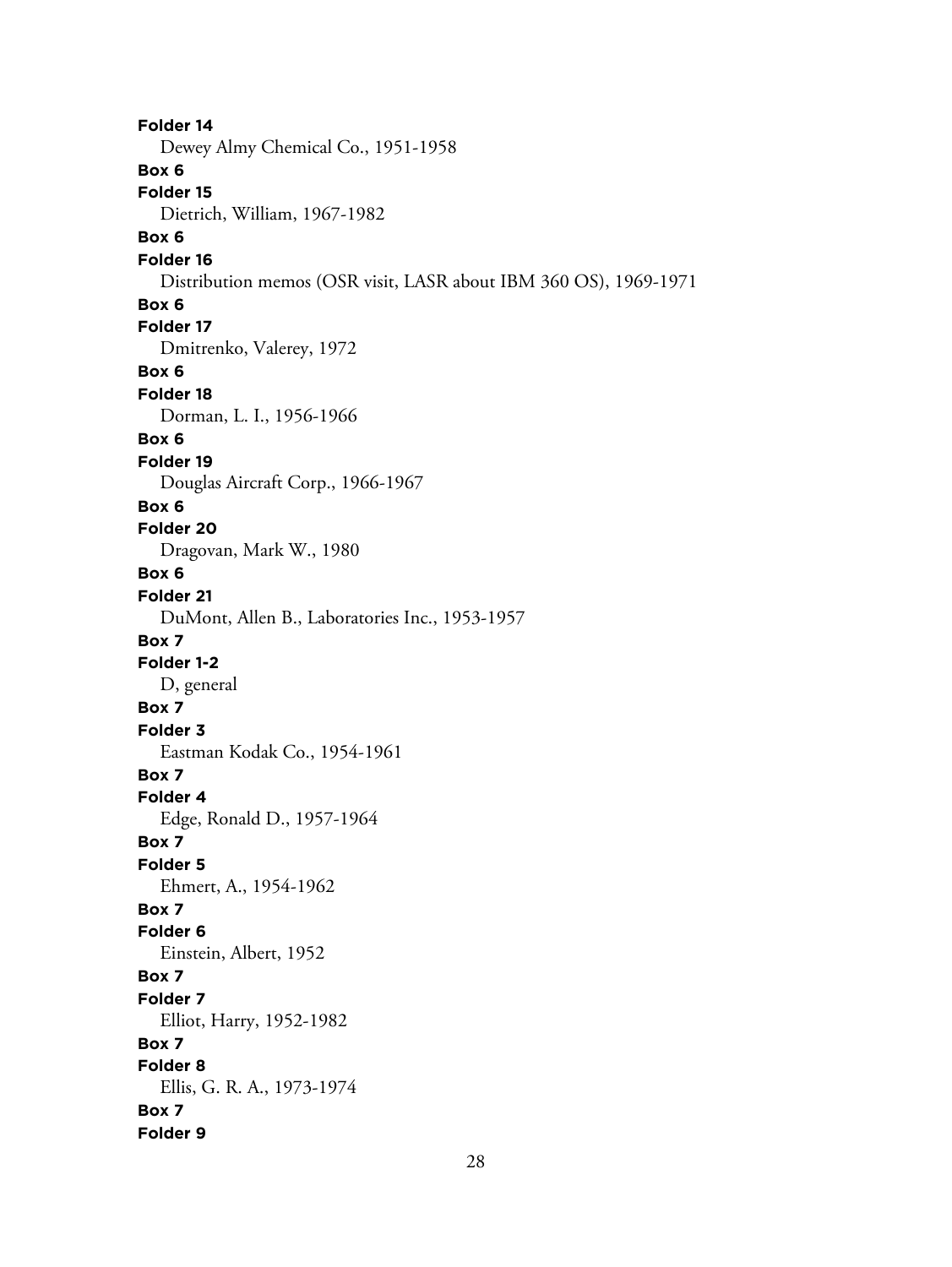Encyclopaedia Britannica, 1952-1961 **Box 7 Folder 10** Englade, Ronald Charles, 1967-1972 **Box 7 Folder 11** Eraker, Jim, 1972-1982 **Box 7 Folder 12** Erickson, Leonard, 1964-1967 **Box 7 Folder 13** Escobar, Ismael V., 1961-1973 **Box 7 Folder 14** E, general **Box 7 Folder 15** Fan, Charlie Y., 1957-1980 **Box 7 Folder 16** Fenton, A. G., 1953-1972 **Box 7 Folder 17** Fenton, K. B., 1965-1971 **Box 7 Folder 18** Field, George B., 1974-1982 **Box 7 Folder 19** Fillius, Walker, 1974-1981 **Box 7 Folder 20** Firor, John, 1953-1973 **Box 7 Folder 21** Fisk, Leonard, 1972-1980 **Box 7 Folder 22** Fleischer, Robert L., 1973-1975 • I **Box 8 Folder 1** Fluegge, S., 1954-1959 **Box 8 Folder 2**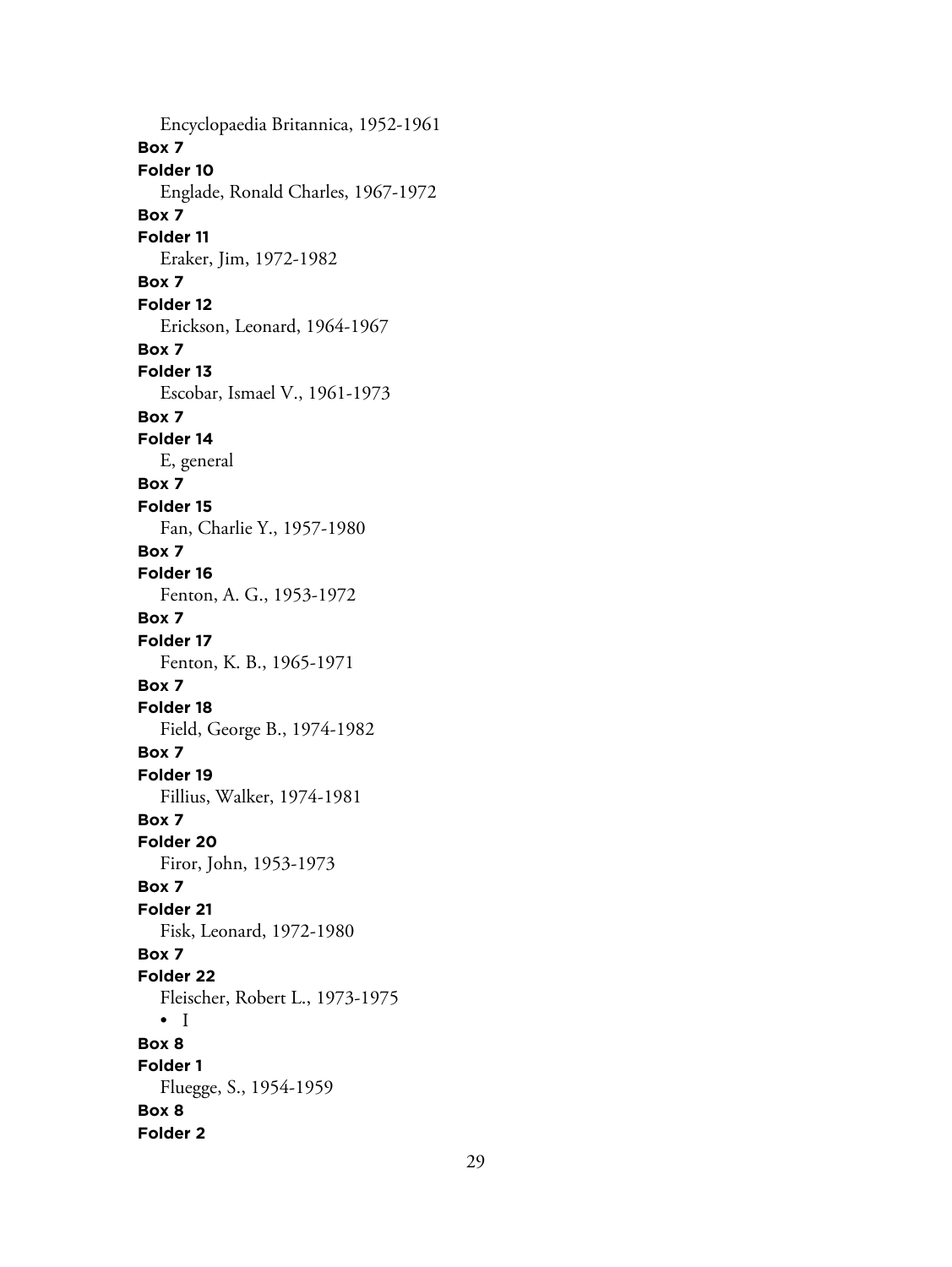Fong, Peter, 1951-1978 **Box 8 Folder 3** Fonger, William H., 1953-1964 **Box 8 Folder 4** Forbush, Scott E., 1951-1979 **Box 8 Folder 5** Forman, Miriam, 1964-1982 **Box 8 Folder 6** Fowler, Peter H., 1966-1980 **Box 8 Folder 7** Fowler, William A., 1966-1983 **Box 8 Folder 8** Franklin Institute, 1958-1980 **Box 8 Folder 9** Friedlander, M. W., 1965-1980 **Box 8 Folder 10** Friedman, Herbert, 1962-1983 **Box 8 Folder 11** Fritzsche, Hellmut, 1969-1983 **Box 8 Folder 12-13** F, general **Box 8 Folder 14** Gall, Ruth, 1958-1980 **Box 8 Folder 15** Gehrels, Thomas, 1974-1982 **Box 8 Folder 16** Geiss, Johannes, 1970-1982 **Box 8 Folder 17** General Electric Co., 1959-1968 **Box 8 Folder 18** General Mills, Inc., 1950-1956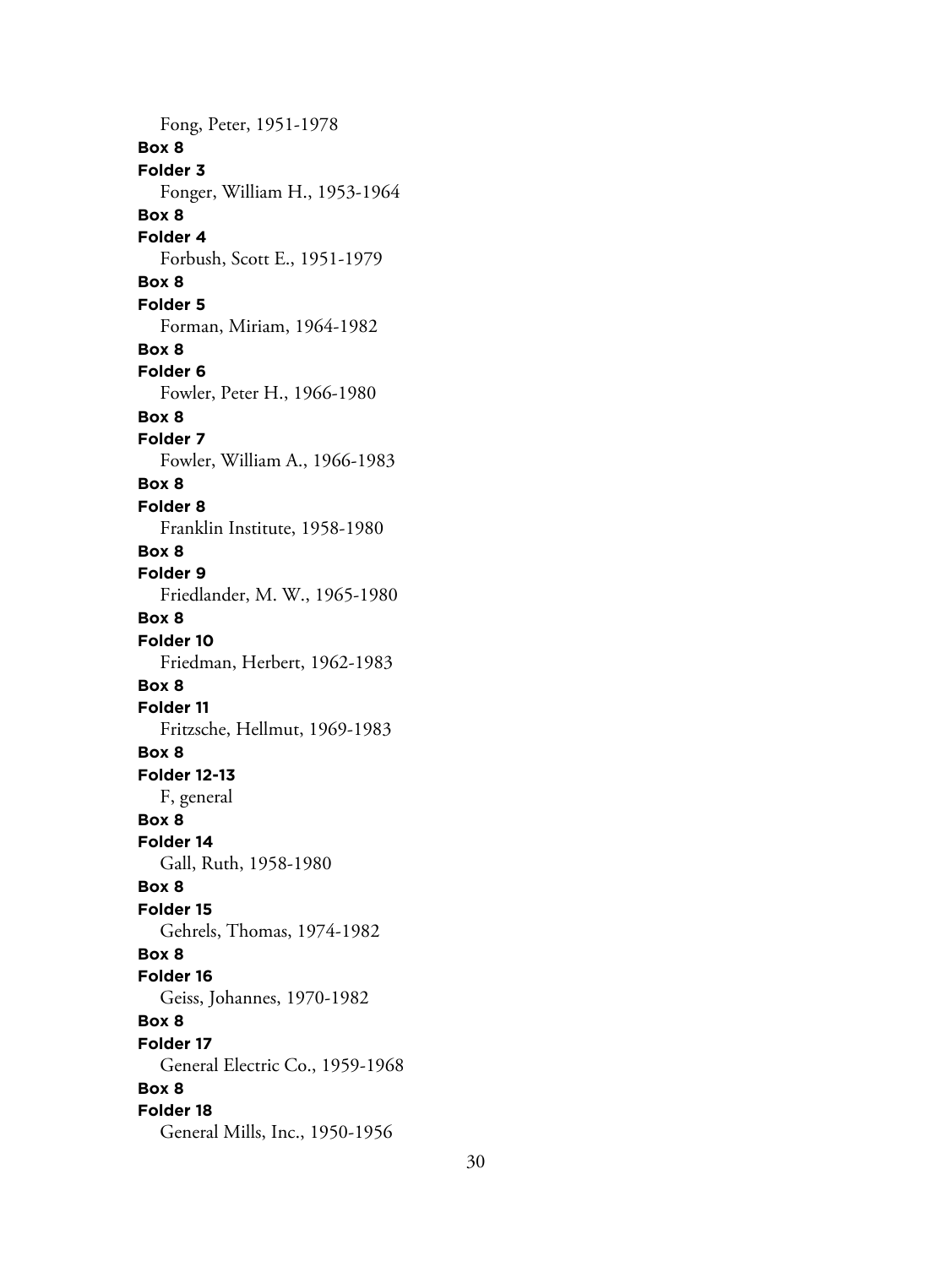**Box 8 Folder 19** Gentner, W., 1952-1956 **Box 8 Folder 20** Geophysical Institute, University of Alaska, 1959-1960 **Box 8 Folder 21** Geo-Science, Inc., 1956-1957 **Box 8 Folder 22** Giacconi, Riccardo, 1967-1982 **Box 8 Folder 23** Giesecke, Alberto A., 1970-1981 **Box 9 Folder 1** Ginzburg, V. L., 1965-1983 **Box 9 Folder 2** Gloeckler, George, 1966-1983 **Box 9 Folder 3** Gold, Thomas, 1955-1974 **Box 9 Folder 4** Goldberg, Leo, 1956-1981 **Box 9 Folder 5** Golden, Sam D., 1975-1982 **Box 9 Folder 6** Goldsmith, Julian R., 1960-1968 **Box 9 Folder 7** Gombosi, Tamas I., 1977-1979 **Box 9 Folder 8** Gordon and Breach Science Publishing, Inc., 1965-1967 **Box 9 Folder 9** Gosling, J. T., 1976-1978 **Box 9 Folder 10** Gray, Hanna Holborn, 1978-1983 **Box 9**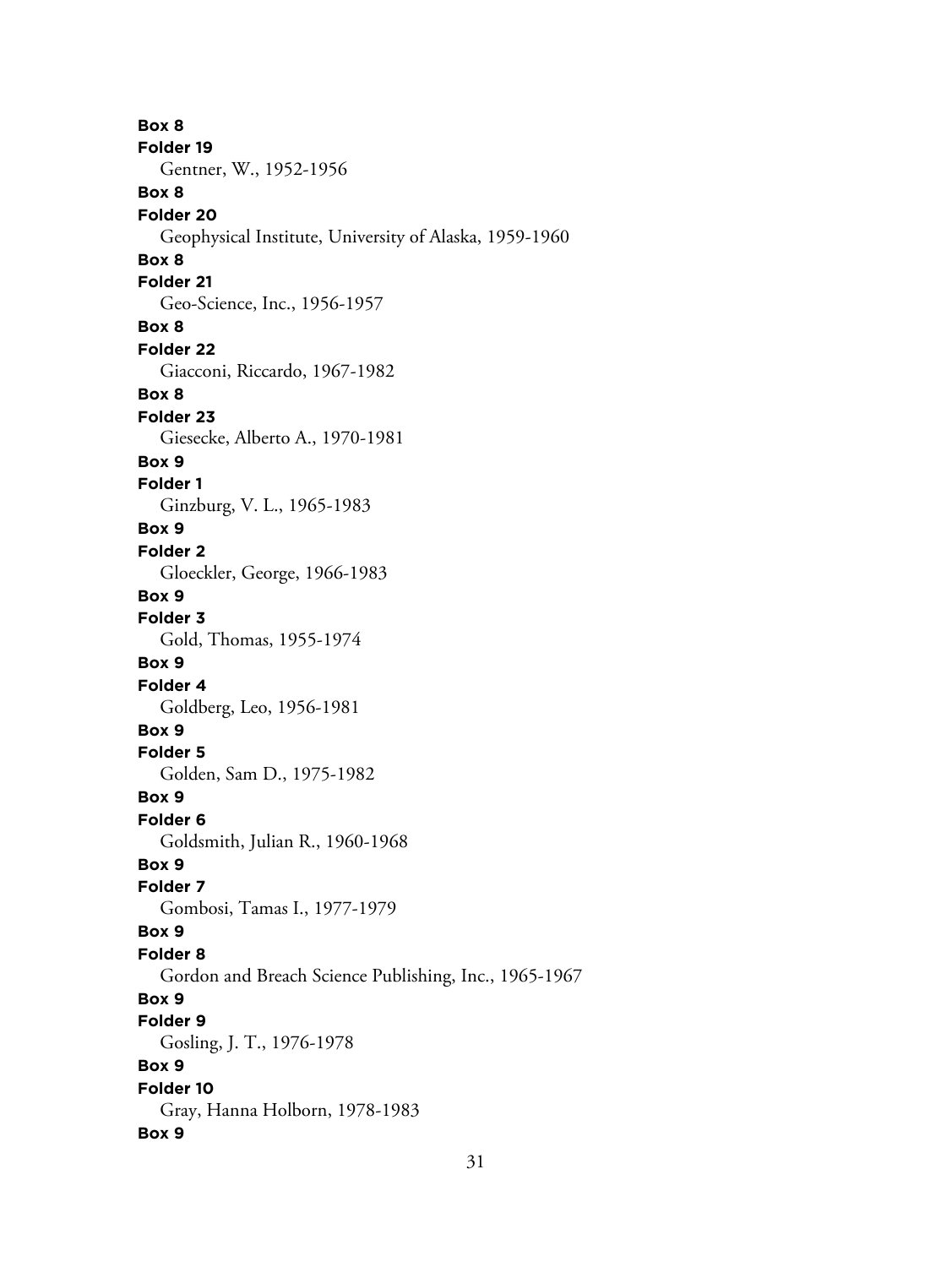**Folder 11** Greisen, Kenneth, 1953-1967 **Box 9 Folder 12** Gujarat University, 1966-1969 **Box 9 Folder 13-14** G, general **Box 9 Folder 15** Haidemenakis, E. D., 1969-1971 **Box 9 Folder 16** Hamilton, Douglas C, 1972-1982 **Box 9 Folder 17** Harrell, William B., 1951-1968 **Box 9 Folder 18** Harris Corp., 1976-1979 **Box 9 Folder 19** Hart, Pembroke J., 1973-1983 **Box 9 Folder 20** Harvard University, 1951-1966 **Box 9 Folder 21** Haskell, G. P., 1965 **Box 9 Folder 22** Hayakawa, Satio, 1961-1982 **Box 9 Folder 23** Herrinck, P., 1957-1960 **Box 9 Folder 24** Hess, Victor F., 1962-1963 **Box 10 Folder 1** Hildebrand, Roger, 1964-1983 **Box 10 Folder 2** Hines, Colin O., 1962-1966 **Box 10 Folder 3**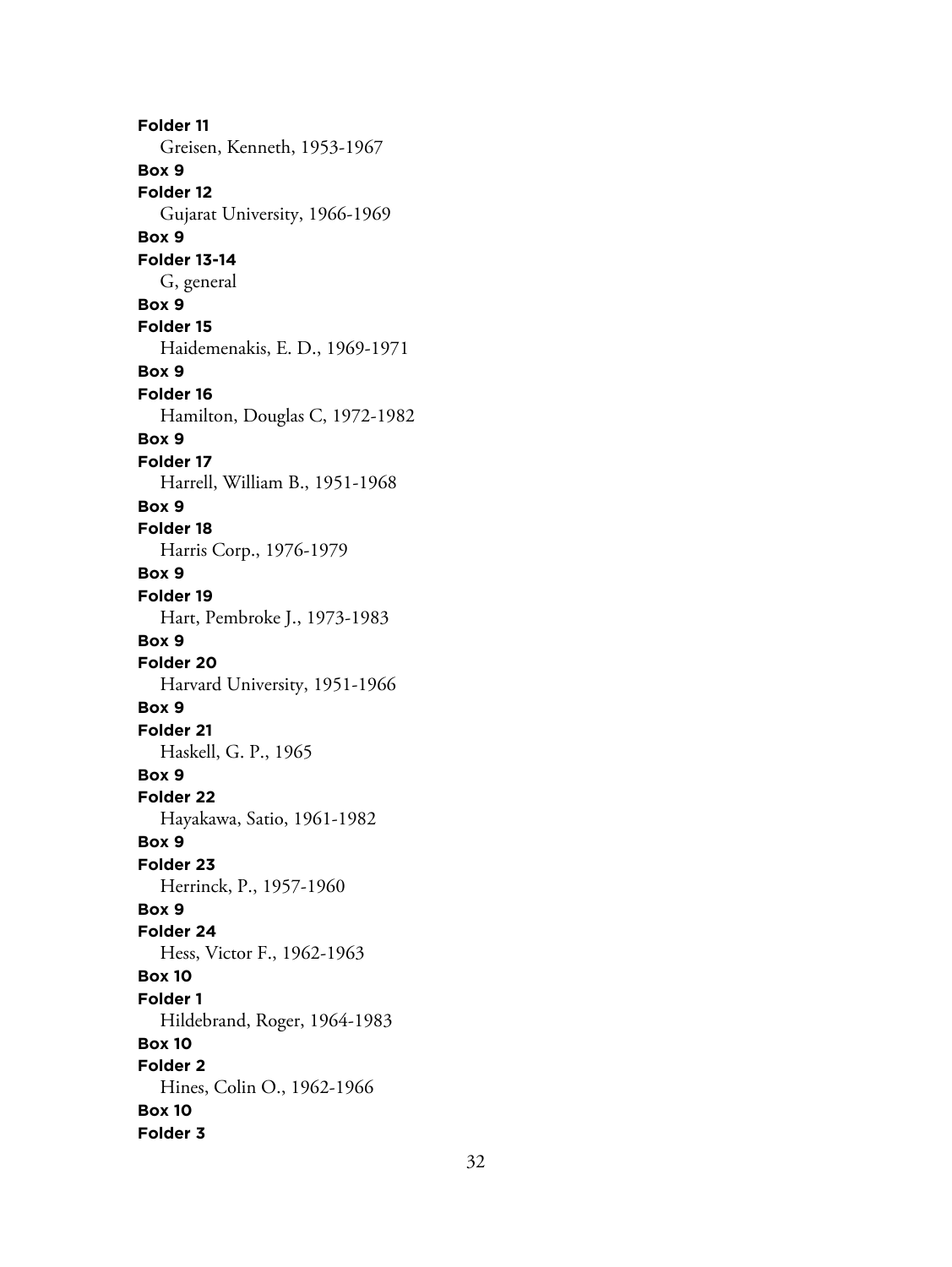Hinterberger, Hank, 1964-1965 **Box 10 Folder 4** Holloman Air Force Base, 1952-1962 **Box 10 Folder 5** Holton, Felicia Antonelli, 1980-1983 **Box 10 Folder 6** Houston, Delores, 1964-1979 **Box 10 Folder 7** Hovestadt, Dietrich, 1968-1979 **Box 10 Folder 8** Hoyle, Fred, 1968-1970 **Box 10 Folder 9** Hsieh, K. C. (John), 1967-1983 **Box 10 Folder 10** Huggett, R. W., 1965-1973 **Box 10 Folder 11** Hughes Aircraft Co., 1959-1960 **Box 10 Folder 12** Hutton, Mary Elizabeth (Beth), 1958-1979 **Box 10 Folder 13-15** H, general **Box 10 Folder 16** Illinois, University of, 1953-1967 **Box 10 Folder 17** Indiana University, 1952-1954 **Box 10 Folder 18** Industrial file, information and correspondence regarding lab equipment, 1950-1961 **Box 11 Folder 1** Inghram, Mark G., 1966-1968 **Box 11 Folder 2** Institute of Geophysics proposed for University of Chicago (UC), 1956-1957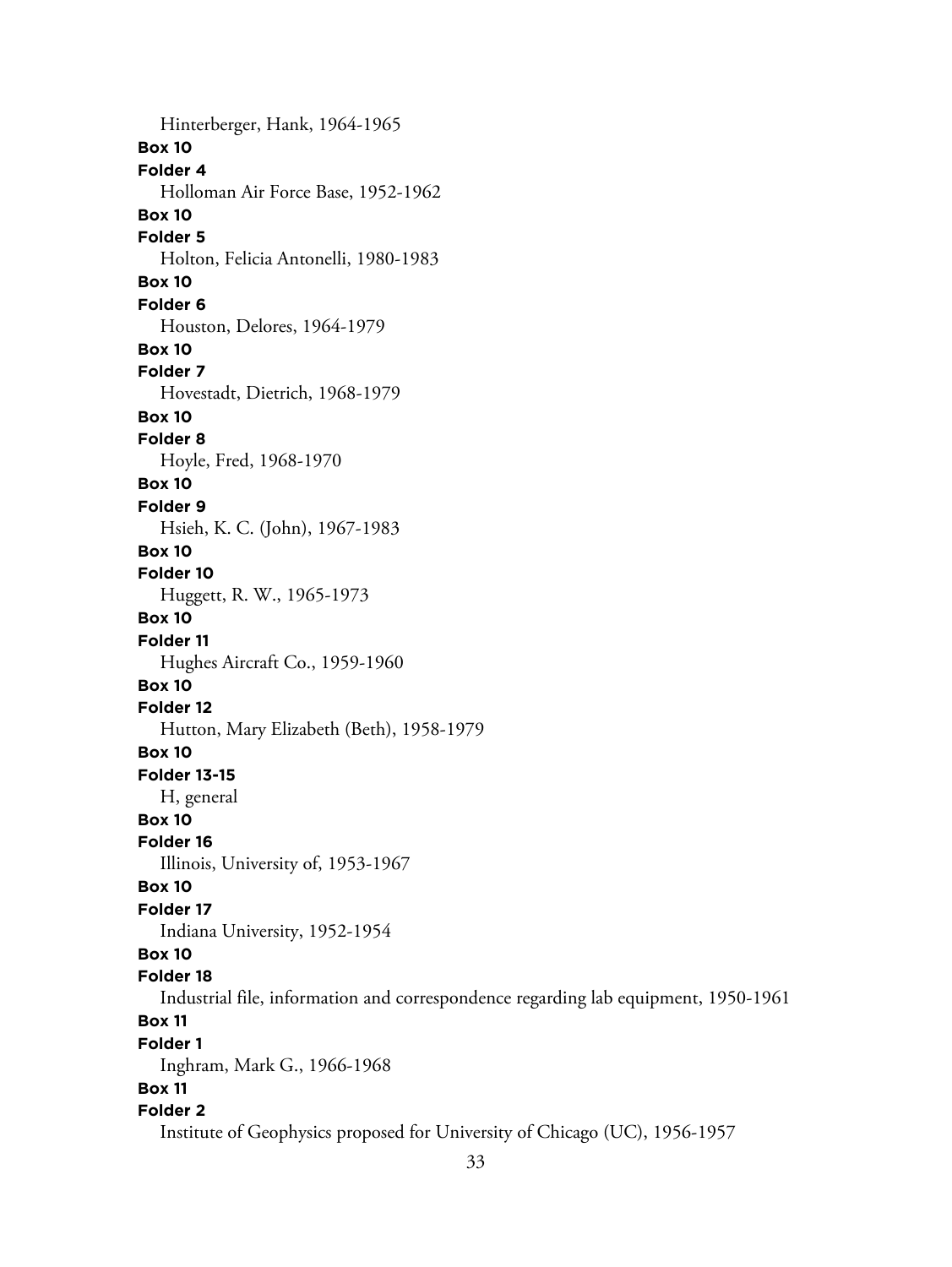**Box 11 Folder 3** International Academy of Astronautics, 1961 **Box 11 Folder 4** International Aviation and Aerospace Exposition, 1966 **Box 11 Folder 5** International Business Machines Corp., 1953-1969 **Box 11 Folder 6** International Conference on Cosmic Rays, Bombay, India, 1964 **Box 11 Folder 7** Iowa, University of, 1949-1963 **Box 11 Folder 8** Israel, Martin H., 1962-1983 **Box 11 Folder 9-10** I, general **Box 11 Folder 11** Jacquet, Remi, 1968-1983 **Box 11 Folder 12-16** Jet Propulsion Laboratory (JPL), 1973-1978 **Box 11 Folder 17** Jet Propulsion Laboratory (JPL), 1980 **Box 11 Folder 18-20** Jet Propulsion Laboratory (JPL), 1982-1984 **Box 12 Folder 1** Jezewski, Joseph, 1966-1975 **Box 12 Folder 2** Johnson, D. Gale, 1960-1982 **Box 12 Folder 3** Johnson, Warren C, 1954-1968 **Box 12 Folder 4** Jokipii, J. R., 1969-1981 **Box 12**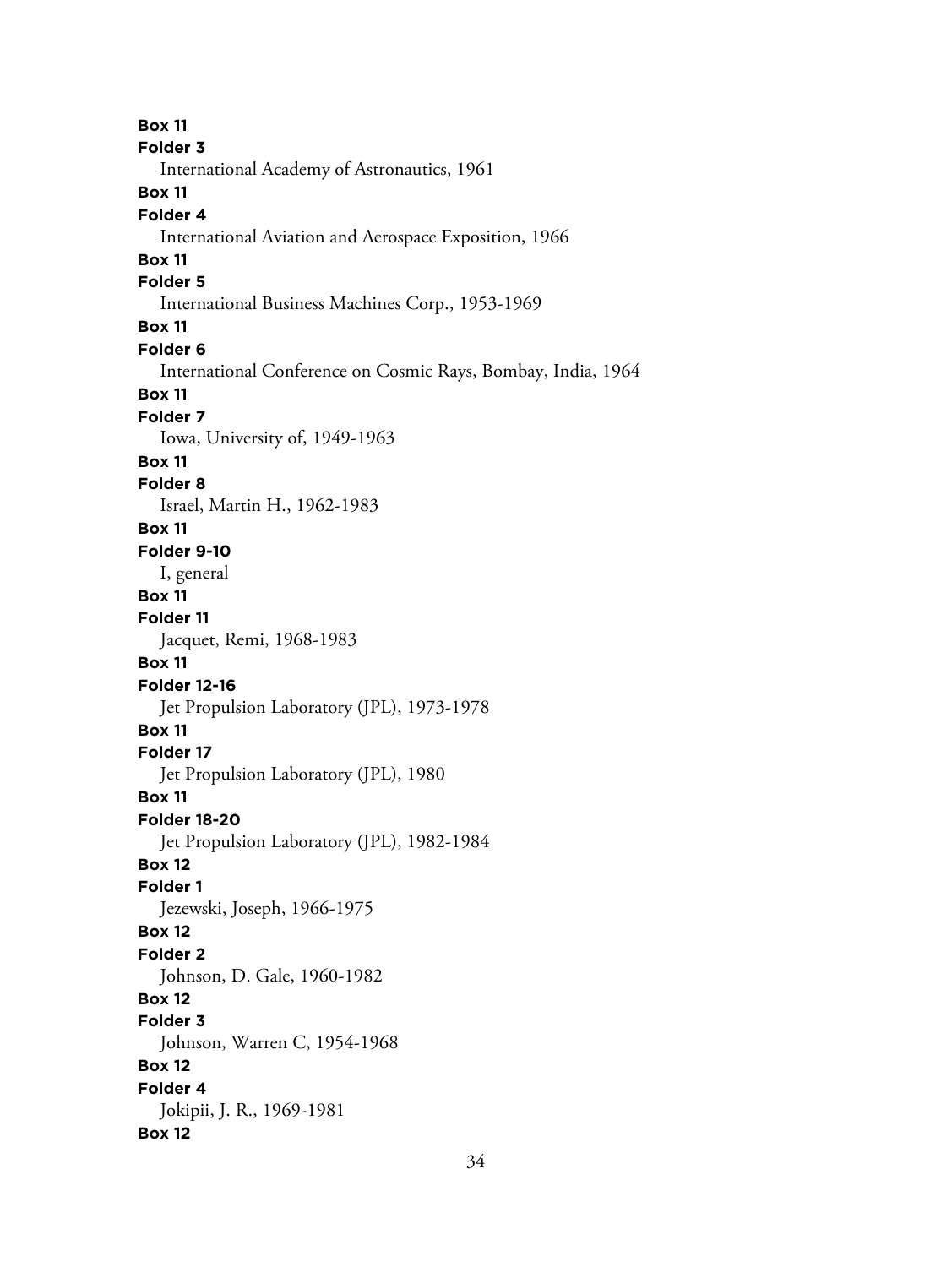**Folder 5** Jones, Frank C, 1960-1967 **Box 12 Folder 6** Jones, Lawrence W., 1979-1983 **Box 12 Folder 7** Jory, Farnham Stewart, 1953-1961 **Box 12 Folder 8** Journal of Geophysical Research (JGR), 1963-1975 **Box 12 Folder 9** J, general **Box 12 Folder 10** Kamiya, Yoshiko, 1961-1963 **Box 13 Folder 1** Kane, Rajaram Purushottam, 1954-1980 **Box 13 Folder 2** Kaplan, Joseph J., 1957-1962 **Box 13 Folder 3** Katz, Ludwig, 1958-1973 **Box 13 Folder 4** Keith, James E., 1965-1967 **Box 13 Folder 5** Kennel, Charles F., 1974-1978 **Box 13 Folder 6** Kerala, University of, 1962-1963 **Box 13 Folder 7** Kimpton, Lawrence A., 1955-1958 **Box 13 Folder 8** Kinsel, Tracy, 1953-1955 **Box 13 Folder 9** Kleinbard, Jonathan, 1967-1981 **Box 13 Folder 10**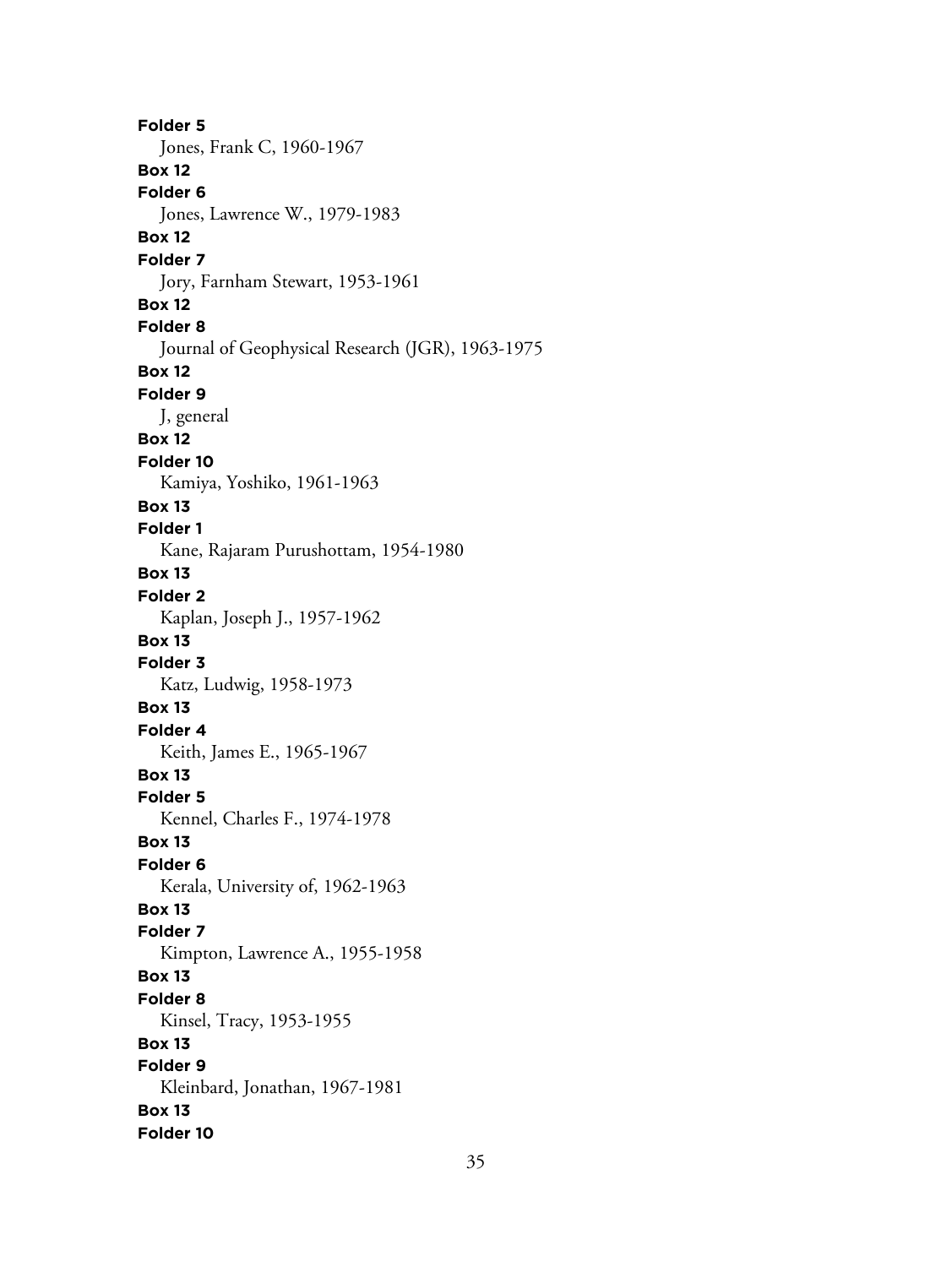Kocharov, G. E., 1972-1982 **Box 13 Folder 11** Kohman, Truman P., 1953-1967 **Box 13 Folder 12** Kolmeetz, E. V., 1959-1981 **Box 13 Folder 13** Komori, Hiroo, 1973-1978 **Box 13 Folder 14** Korff, Serge A., 1948-1980 **Box 13 Folder 15** Kountz, Peter, 1980-1982 **Box 13 Folder 16** Krasner, Sol, 1957-1983 **Box 13 Folder 17** Kraushaar, William, 1962-1977 **Box 13 Folder 18** Krieger, Allen S., 1967-1982 **Box 13 Folder 19** Krimigis, S. M. (Tom), 1967-1982 **Box 13 Folder 20** Kristiansson, Krister, 1966-1976 **Box 13 Folder 21** Kuiper, Gerard P., 1952-1956 **Box 13 Folder 22** Ka-Kk, general **Box 14 Folder 1** Kl-Kz, general **Box 14 Folder 2** Lai, D., 1957-1983 **Box 14 Folder 3** Lamport, James E., 1965-1983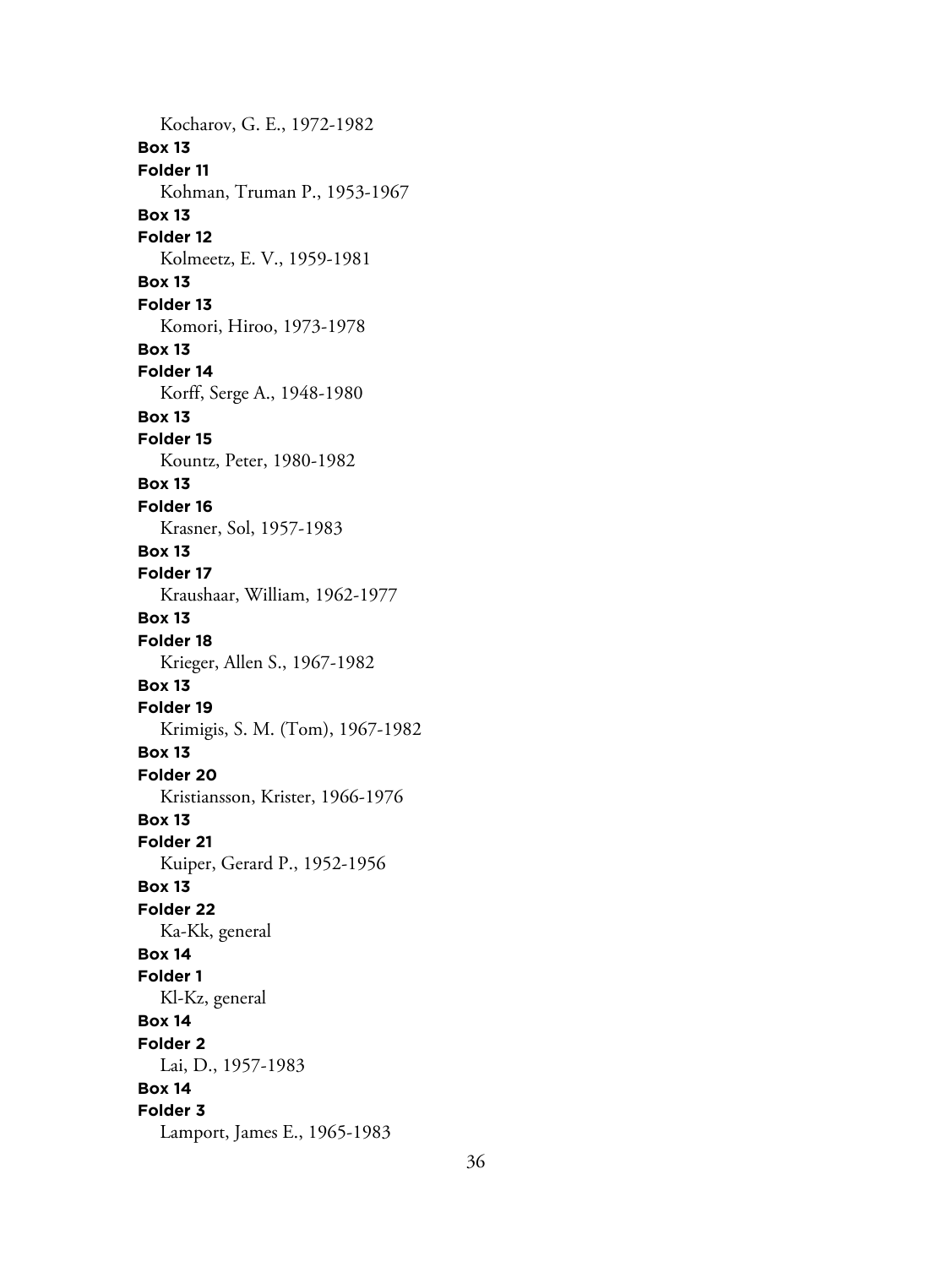**Box 14 Folder 4** Lanzerotti, L., 1974-1982 **Box 14 Folder 5** Lazarus, Alan J., 1967-1983 **Box 14 Folder 6-7** Lentz, Gordon, 1959-1982 **Box 14 Folder 8-9** "Lentz Group," 1965-1969 **Box 14 Folder 10** Lethbridge, Mae, 1957-1968 **Box 15 Folder 1** Levi, Edward H., 1963-1980 **Box 15 Folder 2** Levi, Julian, 1979 **Box 15 Folder 3** Lewis, Richard (Bulletin of the Atomic Scientists), 1969-1970 **Box 15 Folder 4** Libby, W. F., 1960-1973 **Box 15 Folder 5** Library for the Research Institutes, 1956-1967 **Box 15 Folder 6** Lincoln, J. Virginia, 1960-1971 **Box 15 Folder 7** Lockheed Aircraft Corp., 1960-1967 **Box 15 Folder 8** Lockwood, John A., 1951-1978 **Box 15 Folder 9** Logie, Loren C, 1960 **Box 15 Folder 10** Los Alamos Scientific Laboratory, 1956-1972 **Box 15**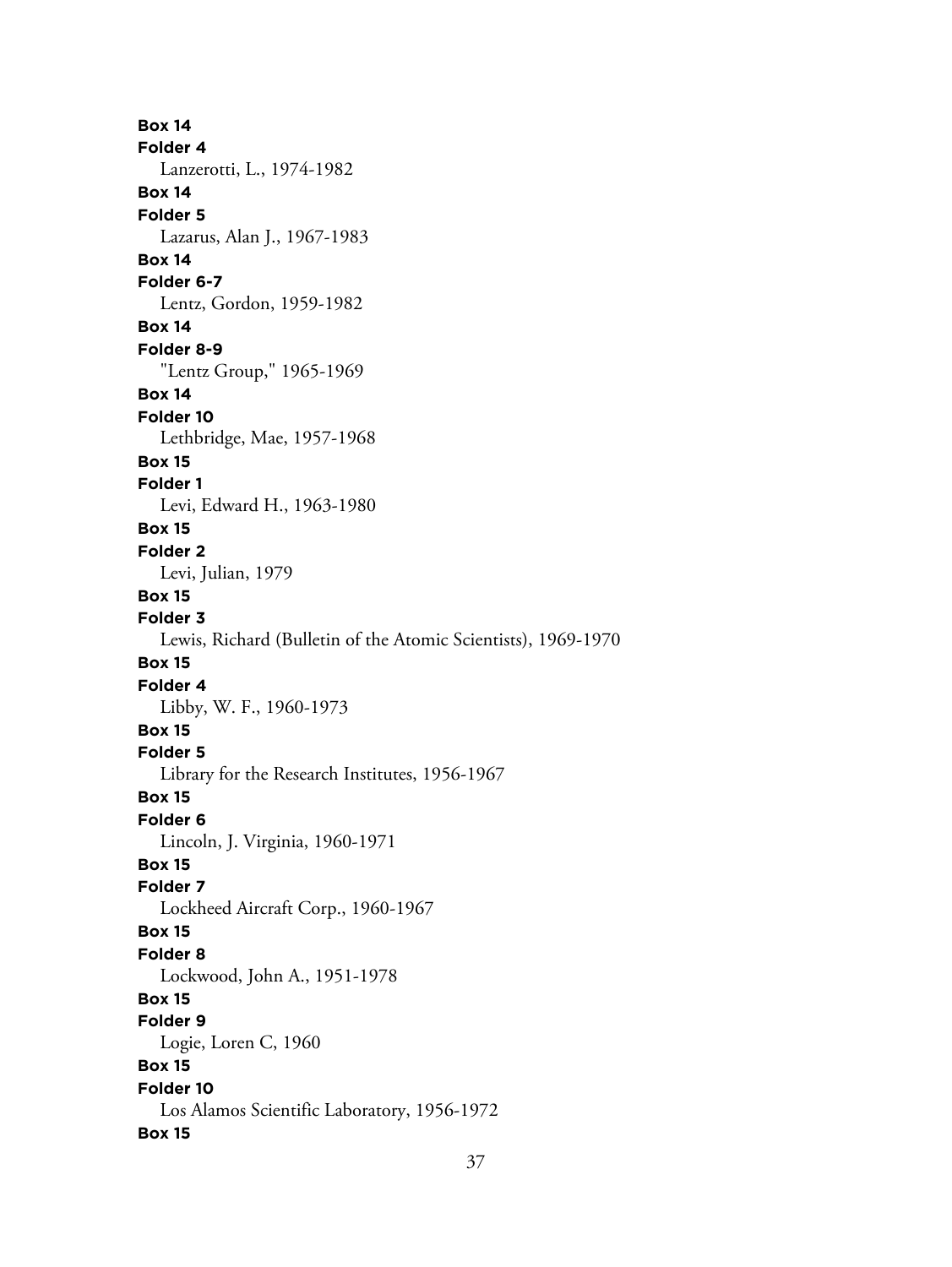**Folder 11** Lovell, A. C. B., 1957-1968 **Box 15 Folder 12** Lukey, Al, 1964-1973 **Box 15 Folder 13** Lust, Reimar, 1954-1982 **Box 15 Folder 14-15** L, general **Box 15 Folder 16** Maeda, Ken-ichi, 1957 **Box 15 Folder 17** Marsden, P. L., 1956-1981 **Box 15 Folder 18** Marshack, Alexander, 1957-1958 **Box 15 Folder 19** Marshak, Robert E. 1952-1964 **Box 15 Folder 20** Maryland, University of, 1961-1962 **Box 15 Folder 21** Mason, Glenn, 1972-1983 **Box 15 Folder 22** Massachusetts Institute of Technology (MIT), 1948-1967 **Box 15 Folder 23** Massey, Walter E., 1983 **Box 16 Folder 1** Mather, Janet, 1968-1974 **Box 16 Folder 2** Maxwell, Alan, 1965-1968 **Box 16 Folder 3** Mayer, Peter, 1958-1970 **Box 16 Folder 4**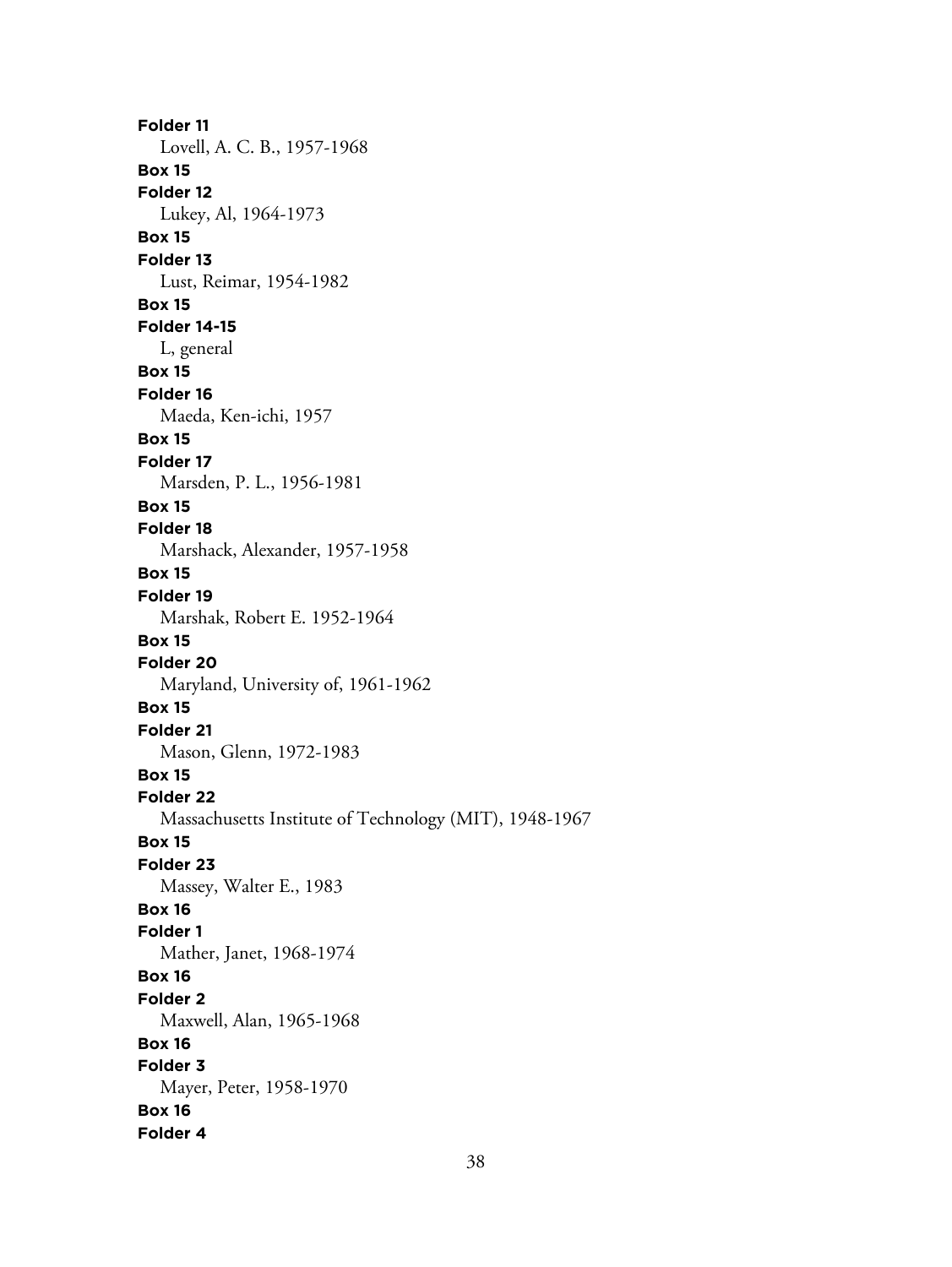McCracken, Kenneth G., 1960-1971 **Box 16 Folder 5** McDonald, Frank B., 1956-1970 **Box 16 Folder 6** McDonnell Douglas Astronautics Co., 1970-1971 **Box 16 Folder 7-9** McGiffin, Don C, 1962-1976 **Box 16 Folder 10** McKibben, Bruce, 1967-1982 **Box 16 Folder 11** Mejia, Gaston R., 1969-1970 **Box 16 Folder 12** Menon, K. P. Sankara, 1964-1969 **Box 16 Folder 13** Menon, M. Goku K., 1963-1978 **Box 16 Folder 14** Menzel, Donald H., 1956-1977 **Box 16 Folder 15** Messel, H. M., 1952-1957 **Box 16 Folder 16** Mewalt, Richard, A., 1980-1981 **Box 16 Folder 17** Meyer, Bernhard, 1956-1960 **Box 16 Folder 18** Meyer, Jean Paul, 1967-1981 **Box 16 Folder 19** Meyer, Peter, 1952-1983 **Box 16 Folder 20** Michigan, University of, 1949-1962 **Box 16 Folder 21** Mihalov, John D., 1961-1962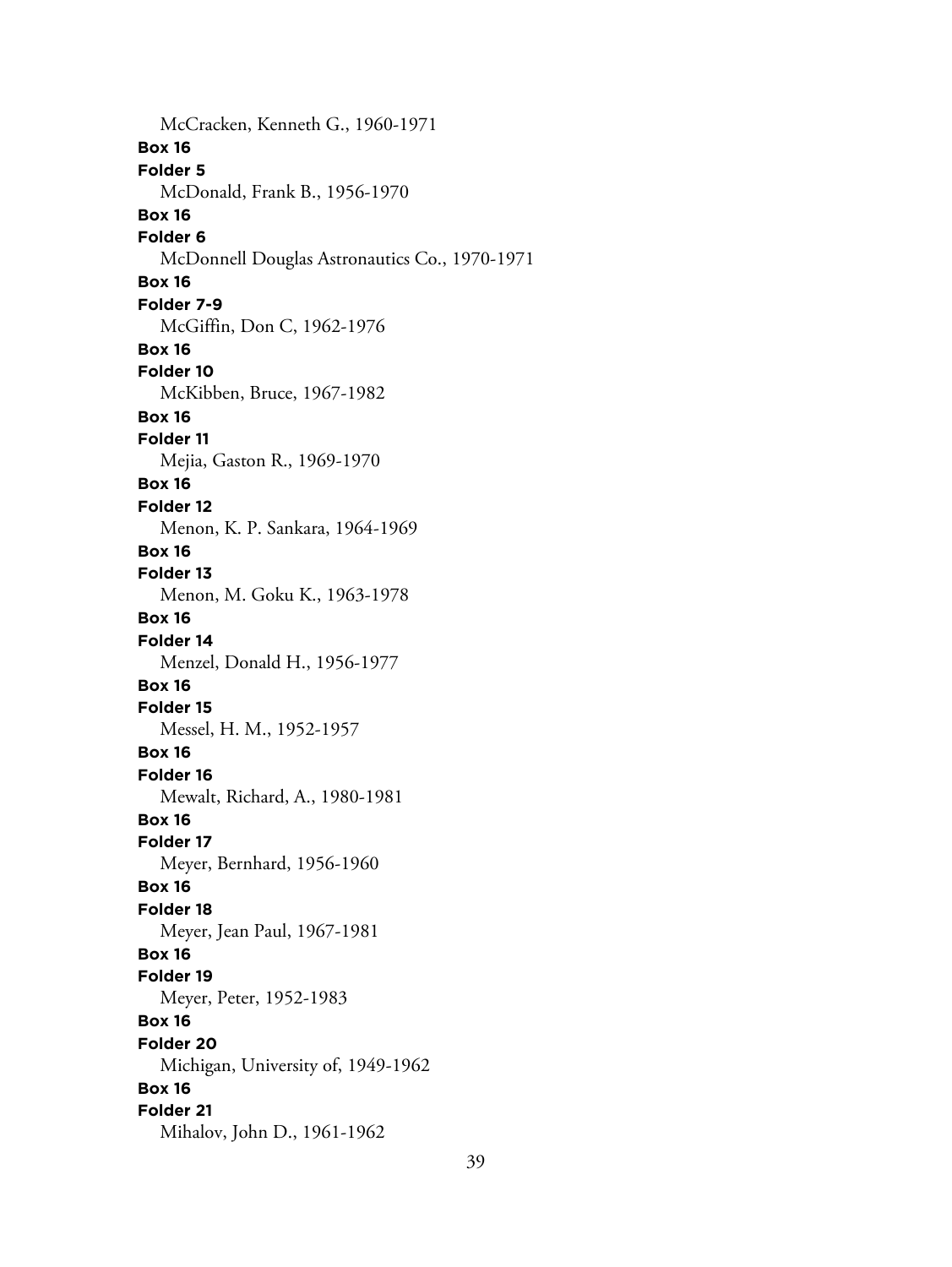**Box 16 Folder 22** Minnesota, University of, 1950-1963 **Box 17 Folder 1-2** Miscellaneous "crackpots," 1952-1976 **Box 17 Folder 3** Miyazaki, Yukio, 1957-1961 **Box 17 Folder 4** Mogro-Campero, Antonio, 1971-1978 **Box 17 Folder 5** Mokstad, Clem S., 1954-1967 **Box 17 Folder 6** Morris, Donald, 1972-1975 **Box 17 Folder 7** Morrison, Phillip, 1954-1957 **Box 17 Folder 8** Mulliken, Robert S., 1962-1981 **Box 17 Folder 9** Munoz, Moises Garcia, 1965-1982 **Box 17 Folder 10** Murayama, Takashi, 1966-1978 **Box 17 Folder 11-12** Ma-Mh, general **Box 18 Folder 1-2** Mi-Mz, general **Box 18 Folder 3** Nagata, Takeis, 1961-1963 **Box 18 Folder 4** Nambu, Yoichiro, 1973-1977 **Box 18 Folder 5** National Academy of Sciences (NAS), 1955-1970 **Box 18**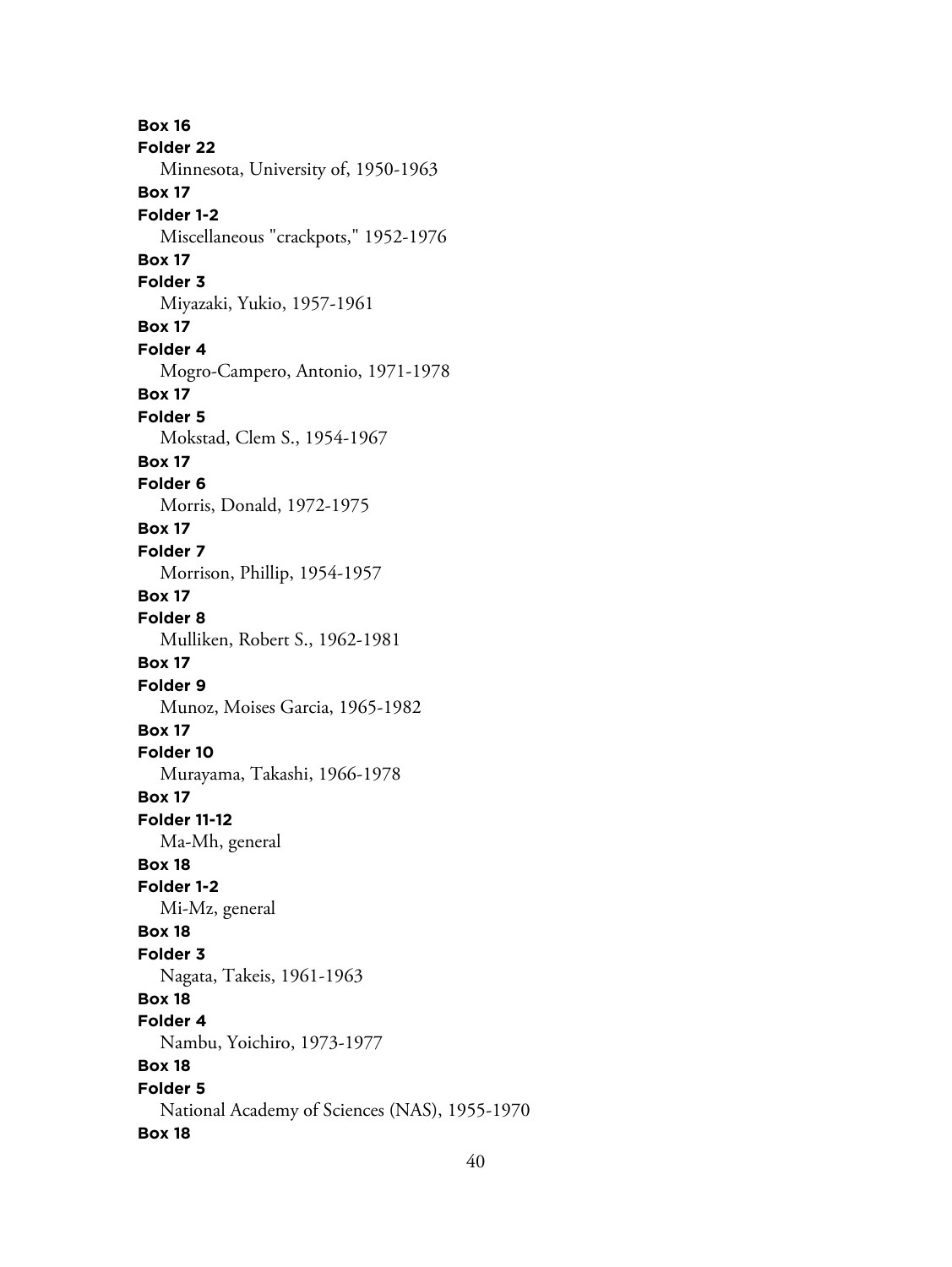#### **Folder 6-15**

National Aeronautics and Space Administration (NASA), 1960-1969

#### **Box 19**

#### **Folder 1-7**

National Aeronautics and Space Administration (NASA), 1970-1976

## **Box 20**

#### **Folder 1-2**

National Aeronautics and Space Administration (NASA), 1977-1978

#### **Box 20**

## **Folder 3-5**

National Aeronautics and Space Administration (NASA), 1981-1983

#### **Box 20**

#### **Folder 6-7**

National Aeronautics and Space Administration (NASA), administrators meeting with LASR faculty, October 29, 1984

#### **Box 21**

#### **Folder 1**

National Aeronautics and Space Administration (NASA), Exceptional Scientific Achievement Medal, 1974

#### **Box 21**

#### **Folder 2**

National Aeronautics and Space Administration (NASA), personnel contracts, 1964-1973

#### **Box 21**

#### **Folder 3**

National Bureau of Standards, 1951-1968

## **Box 21**

#### **Folder 4**

National Research Council, 1949-1958

#### **Box 21**

**Folder 5**

National Research Council of Canada, 1951-1968

#### **Box 21**

**Folder 6**

National Science Foundation (NSF), 1952-1970

#### **Box 21**

#### **Folder 7**

National Science Foundation (NSF), 1972-1978

#### **Box 21**

#### **Folder 8-9**

National Science Foundation (NSF) , 1984-1985

#### **Box 21**

#### **Folder 10**

Navy and Naval Research Laboratories, 1948-1982

#### **Box 21**

#### **Folder 11**

Neher, H. V., 1948-1955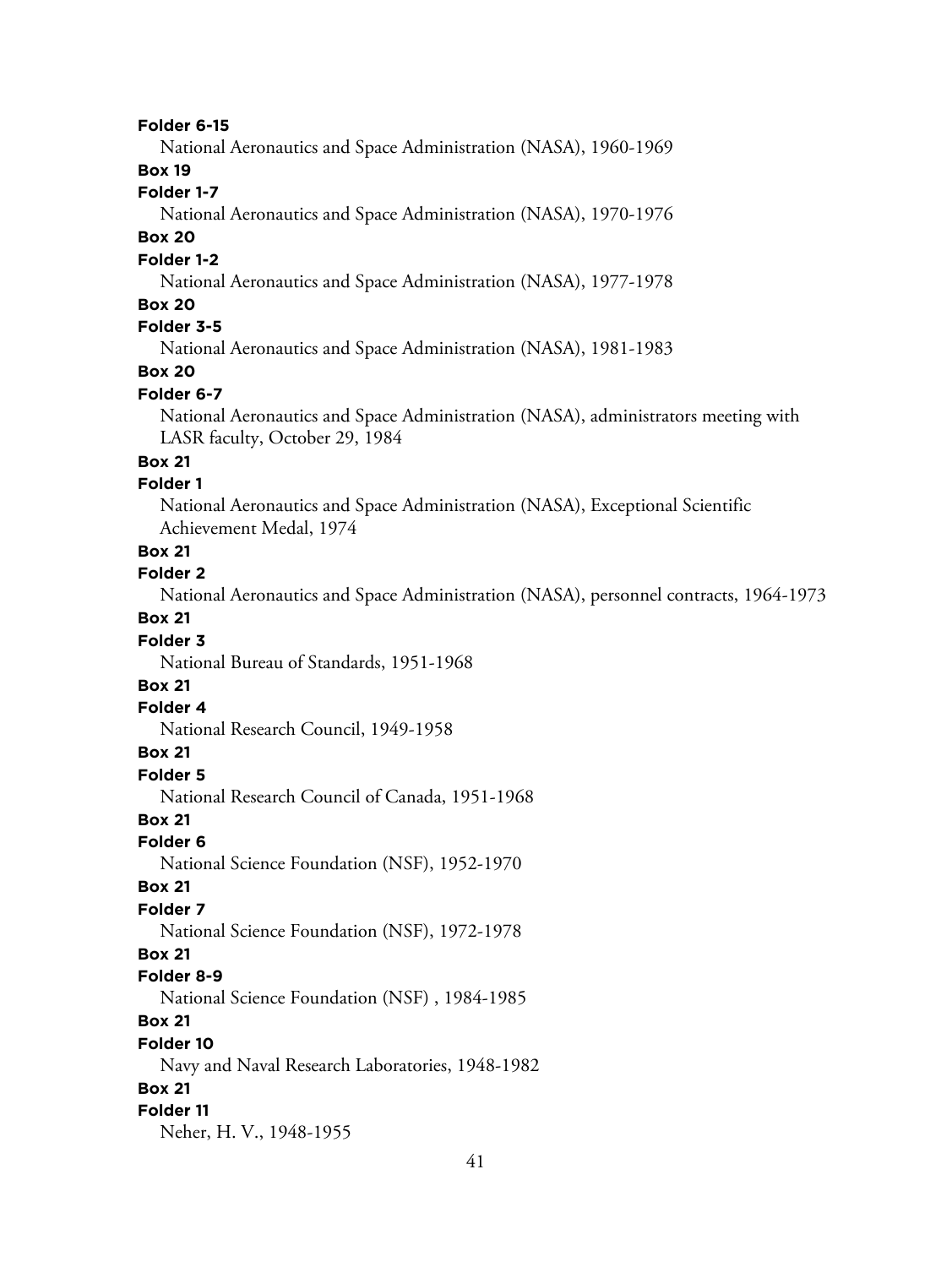**Box 21 Folder 12** Nelles Translations, 1963-1975 **Box 21 Folder 13** Ness, Norman F., 1965-1978 **Box 22 Folder 1** Newkirk, Gordon Jr., 1968-1984 **Box 22 Folder 2** New Mexico College of Agriculture and Mechanic Arts, New Mexico State University, 1958-1959 **Box 22 Folder 3** New York University (NYU), 1943-1960 **Box 22 Folder 4** Nishida, A., 1975 **Box 22 Folder 5** Nishimura, Jun, 1957-1958 **Box 22 Folder 6** Nobel Committee for Physics, 1957-1968 **Box 22 Folder 7** Noerdlinger, Peter D., 1960 **Box 22 Folder 8** N, general **Box 22 Folder 9** Oak Ridge Technical Enterprises Corp., Oak Ridge National Laboratory, 1961-1962 **Box 22 Folder 10** Obayashi, Tatsuzo, 1961 **Box 22 Folder 11** O'Brien, Brian J., 1965-1972 **Box 22 Folder 12** Odishaw, Hugh, 1958-1969 **Box 22 Folder 13** O'Gallagher, Joseph J., 1966-1983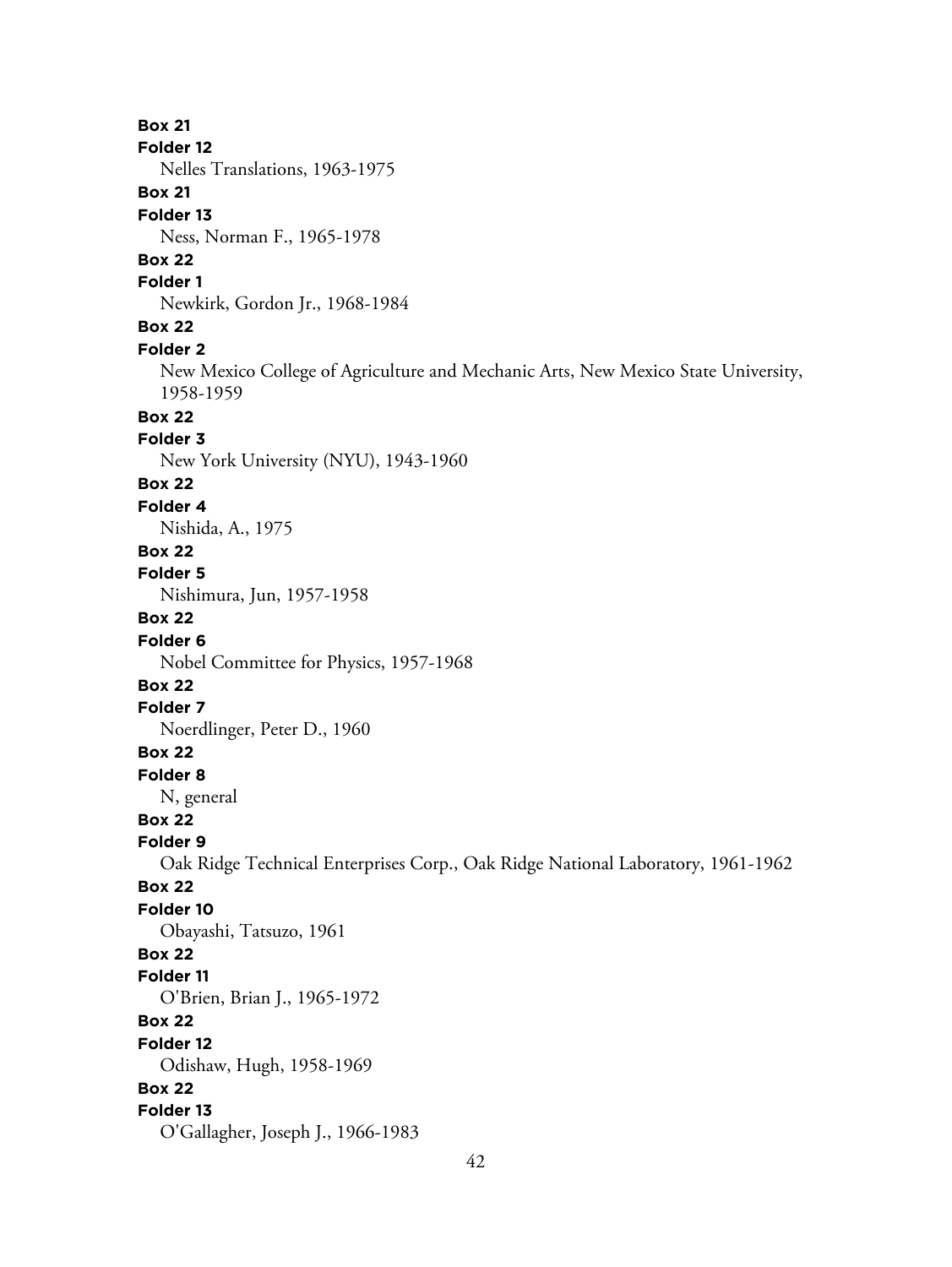# **Box 22 Folder 14** Orlen, Joel, 1965 **Box 22 Folder 15** O, general **Box 22 Folder 16** Page, D. Edgar, 1961-1980 **Box 23 Folder 1** Page, J. R. U., 1968-1969 **Box 23 Folder 2** Pal, Yash, 1966-1978 **Box 23 Folder 3** Parker, Eugene N., 1963-1978 **Box 23 Folder 4** Percy, Charles H., 1974-1983 **Box 23 Folder 5** Percy, Federal University Funding for Science (1965), correspondene Folder with Hugh Odishaw, 1965-1968 **Box 23 Folder 6** Pergamon Press, 1961-1969 **Box 23 Folder 7** Perkins, Murry A., 1967-1984 **Box 23 Folder 8** Peters, Bernard, 1952-1979 **Box 23 Folder 9** Physical Review, 1946-1956 **Box 23 Folder 10** Physics Today, 1965-1976 **Box 23 Folder 11** Pick, Monique, 1966-1982 **Box 23 Folder 12** Plimpton, Conrad A., 1966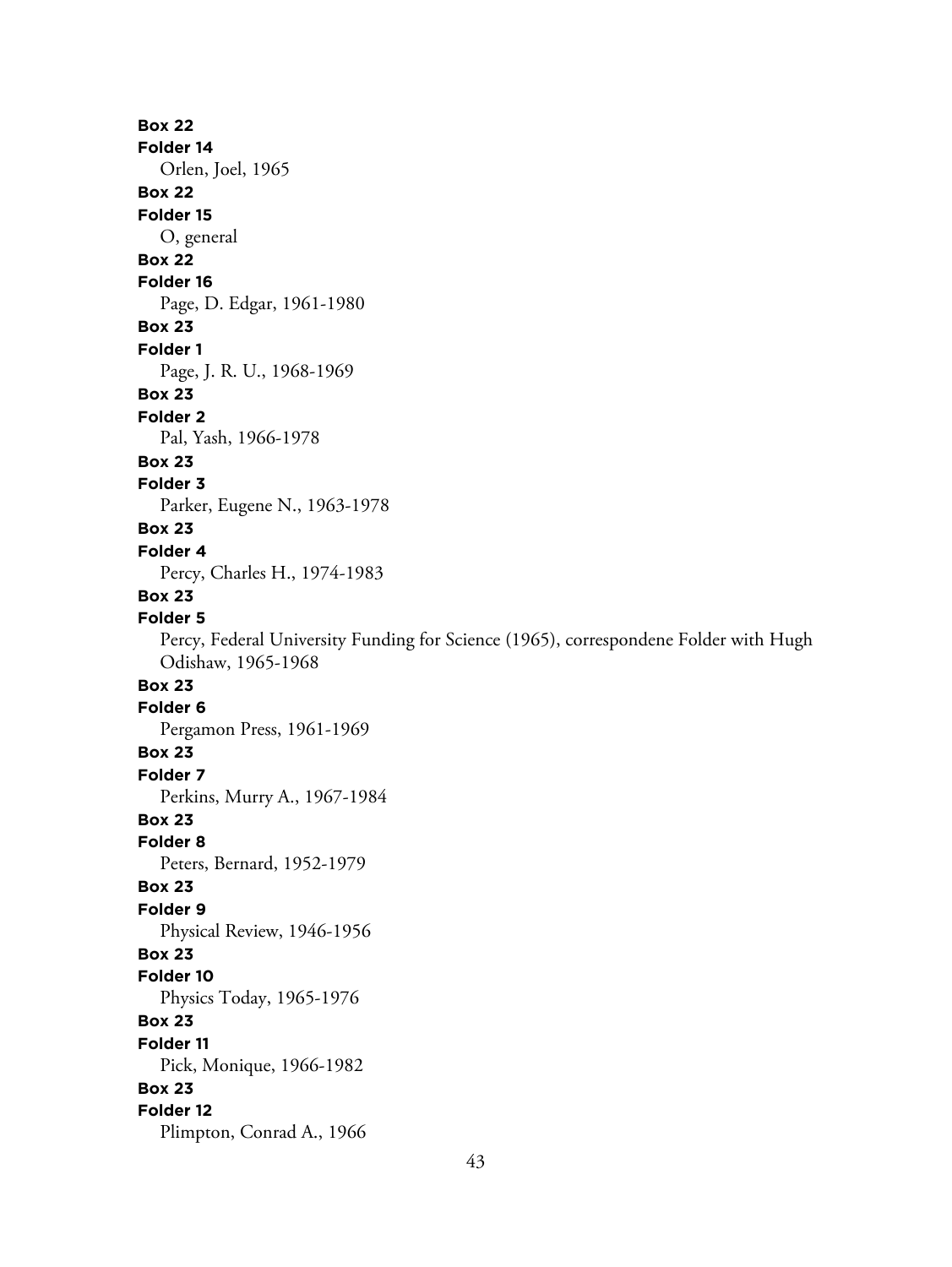**Box 23 Folder 13** Pomerantz, Martin A., 1951-1983 **Box 23 Folder 14** Press, University of Chicago, 1958-1970 **Box 23 Folder 15** Price, P. Buford, 1968-1983 **Box 23 Folder 16** Prince, Helen Dodson, 1952-1964 **Box 23 Folder 17** Princeton University, 1948-1964 **Box 23 Folder 18** Public Information Office, UC, 1978-1981 **Box 23 Folder 19** Publications Board, UC, 1954-1957 **Box 24 Folder 1** Pyle, Roger, 1970-1983 **Box 24 Folder 2-4** P, general **Box 24 Folder 5** Q, general **Box 24 Folder 6** Rabinowitch, Eugene, 1947-1966 **Box 24 Folder 7** Radiation Counter Laboratories, Inc., 1951-1952 **Box 24 Folder 8** Radiation Hazards Committee, 1951-1955 **Box 24 Folder 9** Raja, P. K. S., 1956-1959 **Box 24 Folder 10** Rao, U. R., 1960-1971 **Box 24**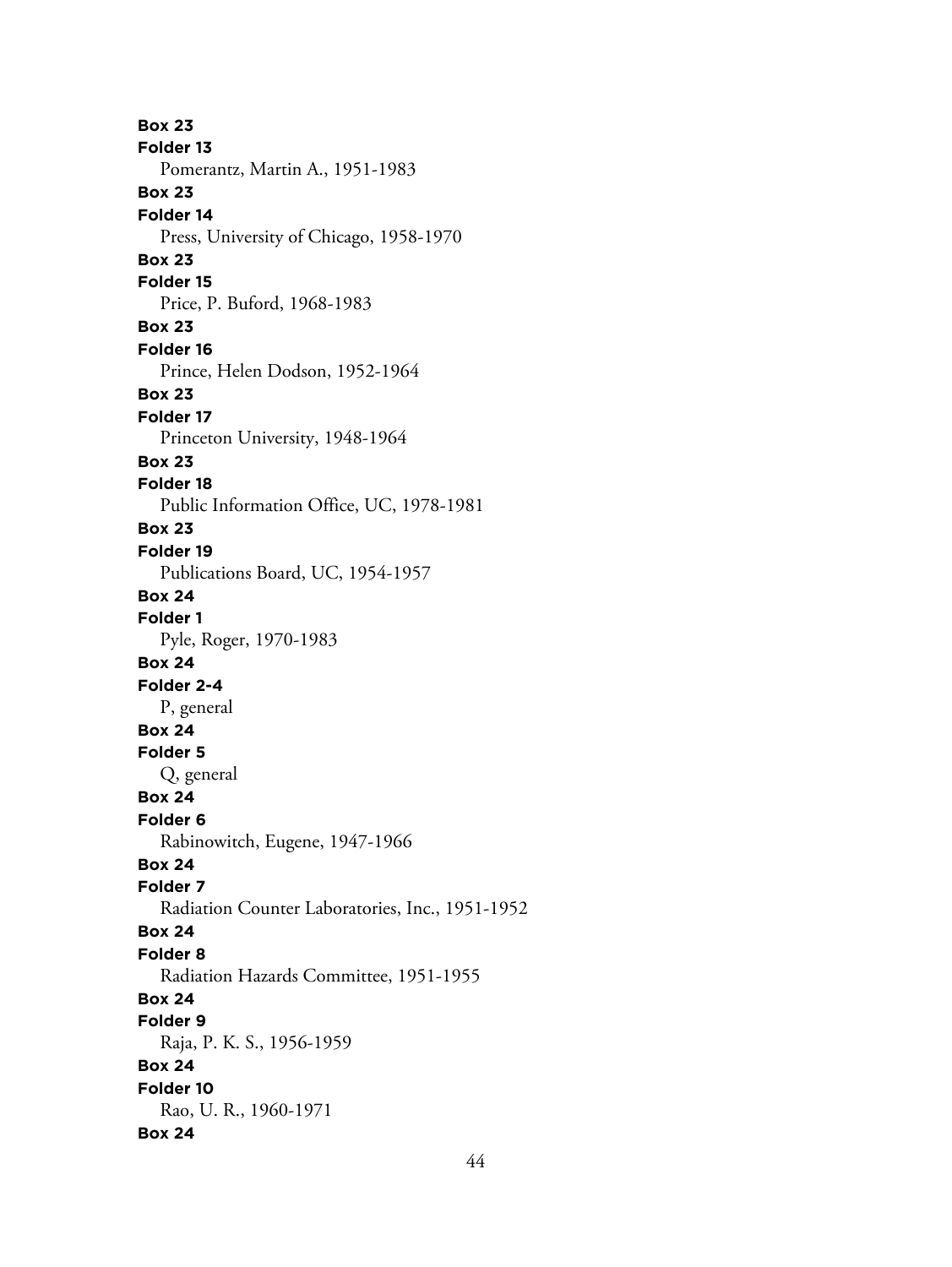**Folder 11** Raven Industries Inc., 1956-1958 **Box 24 Folder 12** Raychowdhury, P. N., 1961-1962 **Box 24 Folder 13** Reed College, 1951 **Box 24 Folder 14** Reeves, Hubert, 1970-1981 **Box 24 Folder 15** Reidel Publishing Co., 1975 **Box 24 Folder 16** Rice, Stuart A., 1966-1983 **Box 24 Folder 17** Roberts, J. A., 1960-1974 **Box 24 Folder 18** Roederer, Juan G., 1958-1977 **Box 24 Folder 19** Roland, Alex, 1981-1983 **Box 24 Folder 20** Rossi, Bruno, 1955-1983 **Box 24 Folder 21** Runcorn, Keith, 1957-1958 **Box 24 Folder 22** Rush, Joseph H., 1955-1956 **Box 25 Folder 1** Russell, Bertrand, 1957 **Box 25 Folder 2** Russell, C. T., 1973-1974 **Box 25 Folder 3** Ruttenberg, Stanley, 1956-1964 **Box 25 Folder 4-7**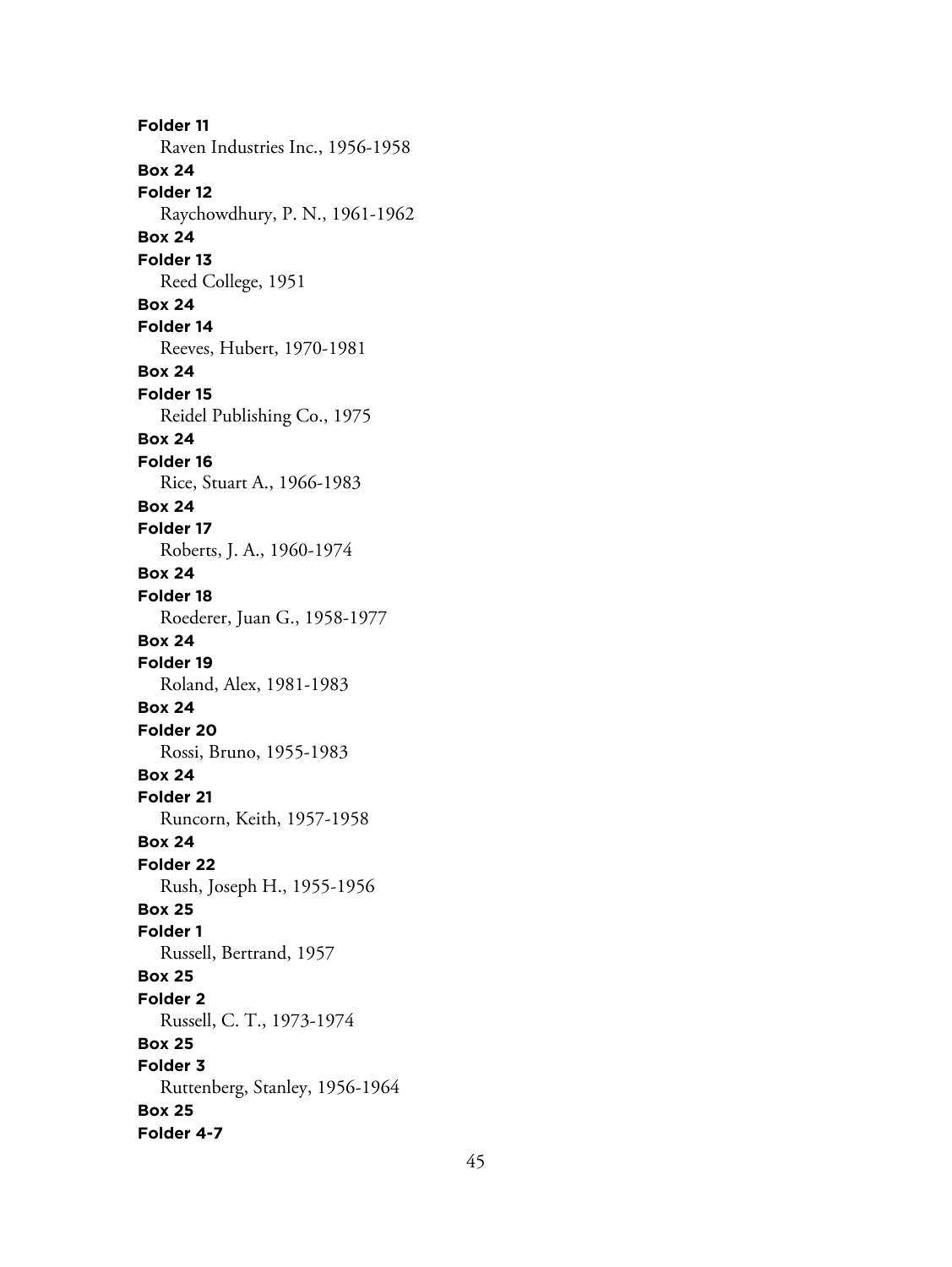# R, general **Box 25 Folder 8-9** Sachs, Robert G., 1968-1983 **Box 25 Folder 10** Sagan, Carl, 1975-1983 **Box 25 Folder 11** Sandstrom, Arne Eld, 1955-1964 **Box 25 Folder 12** Sarabhai, Vikram, 1963-1967 **Box 25 Folder 13** Satellite model, correspondence about National Science Foundation models of satellites to be launched in spring of 1958, 1957 **Box 25 Folder 14** Schaefer, Dale W., 1979 **Box 25 Folder 15** Schaffner, Joseph Halle, 1951-1968 **Box 25 Folder 16** Schardt, Alois W., 1967-1968 **Box 25 Folder 17** Schein, Marcel, 1947-1965 **Box 25 Folder 18** Schima, Francis J., 1966 **Box 25 Folder 19** Schluter, Arnulf, 1954 **Box 25 Folder 20**

Schofield, Norman, 1973-1974

Schonberg, Edmond, 1963-1964

Scientific American, 1954-1966

**Box 25 Folder 21**

**Box 25 Folder 22**

**Box 26 Folder 1**

46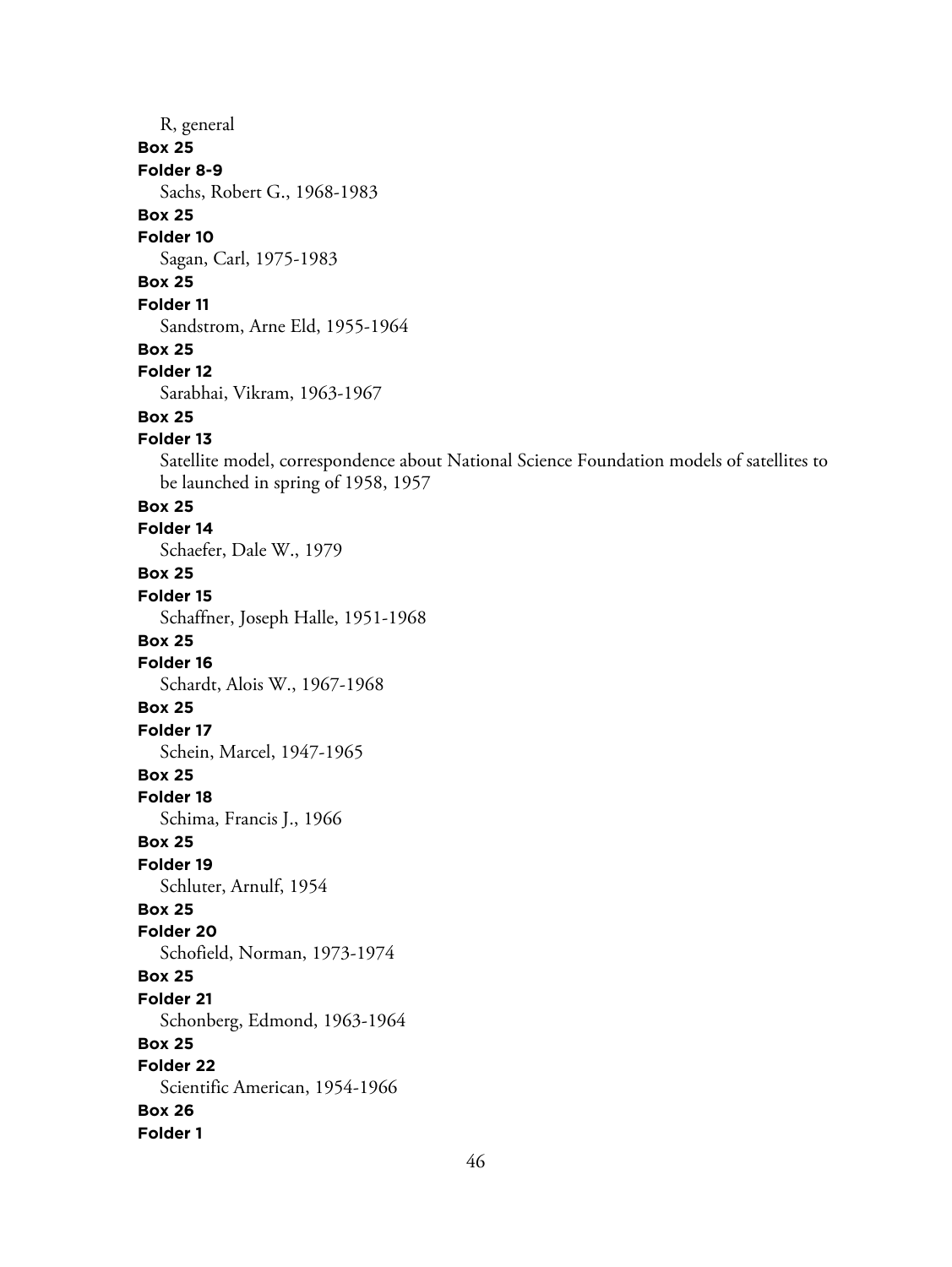Science, 1958-1967 **Box 26 Folder 2** Schramm, David, 1977-1982 **Box 26 Folder 3** Sedov, L. I., 1959 **Box 26 Folder 4** Sekido, Yataro, 1953-1982 **Box 26 Folder 5** Selmanoff, Eugene D., 1957-1962 **Box 26 Folder 6** Shafer, Y. G., 1959-1978 **Box 26 Folder 7** Shapiro, Maurice M., 1951-1983 **Box 26 Folder 8** Shapley, Alan H., 1951-1960 **Box 26 Folder 9** Shea, M. (Peggy) Ann, Mrs. Donald Smart, 1963-1983 **Box 26 Folder 10** Shen, Benjamin S. P., 1957-1967 **Box 26 Folder 11** Sigma Xi, 1958-1971 **Box 26 Folder 12** Signal, Donald S., 1968-1983 **Box 26 Folder 13** Silberberg, Rein, 1967-1983 **Box 26 Folder 14** Singer, S. Fred, 1951-1960 **Box 26 Folder 15** Sittkus, A., 1953-1956 **Box 26 Folder 16** Six, William E., 1965-1971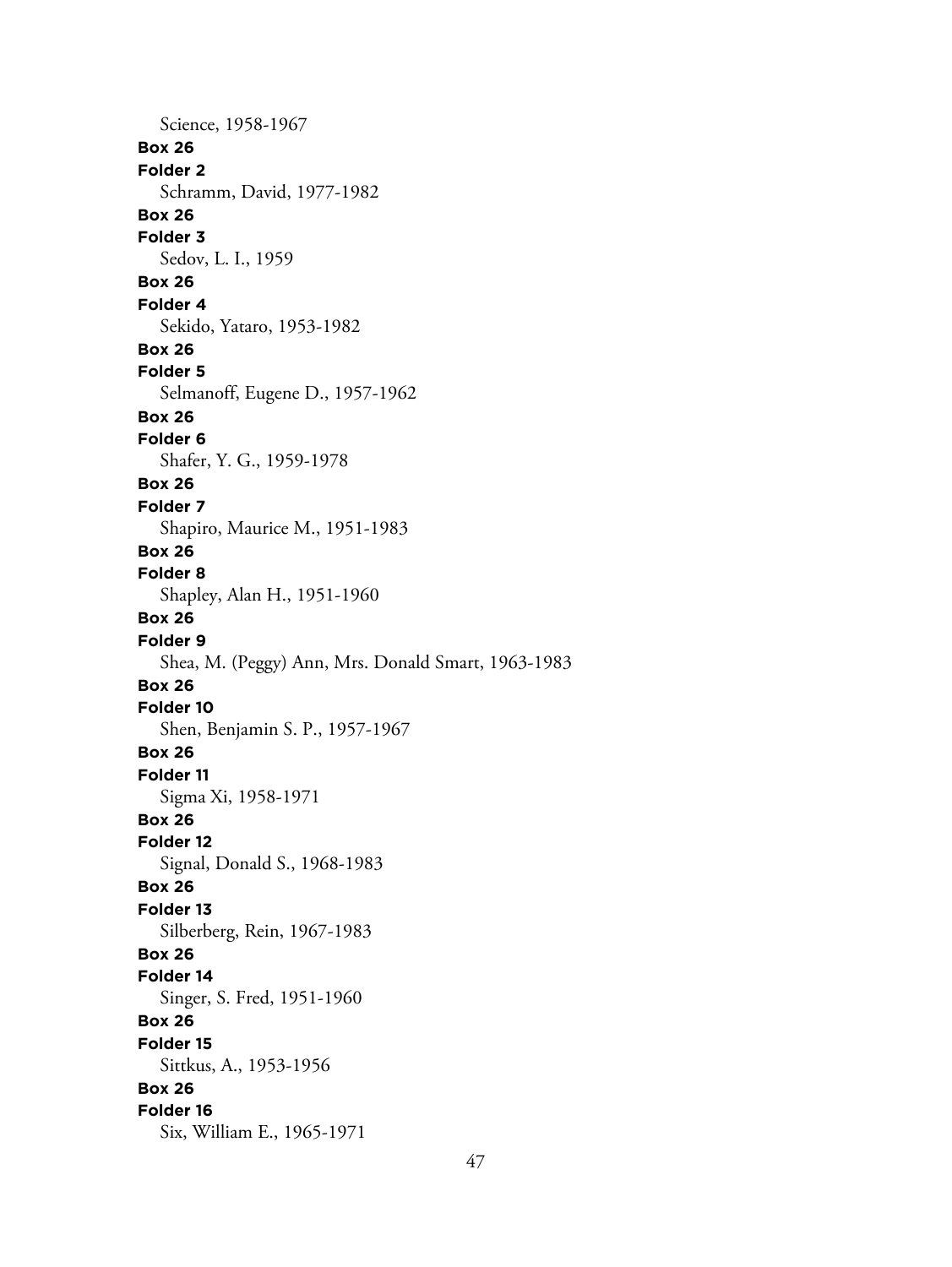**Box 26 Folder 17** Skorka, S., 1957-1958 **Box 26 Folder 18** Smith, Alice K. and Cyril, 1960-1964 **Box 26 Folder 19** Smith, David, 1966-1978 **Box 26 Folder 20** Smith, Sara F., 1968 **Box 26 Folder 21** Smithsonian Institution, 1956-1969 **Box 26 Folder 22** Somogyi, Antal, 1971-1980 **Box 26 Folder 23** Space Radiation Effects Laboratory, 1971-1974 **Box 26 Folder 24** Space Science Reviews, 1961-1978 **Box 26 Folder 25** Spencer, Lyle, 1951-1968 **Box 26 Folder 26** Stein, Sydney, Jr., 1962-1979 **Box 26 Folder 27** Steingrimsson, Virgina, 1953-1962 **Box 26 Folder 28** Stevenson, Adlai E., 1978 **Box 27 Folder 1** Stockholm Observatorium, 1957-1958 **Box 27 Folder 2** Stoker, P. H., 1960-1963 **Box 27 Folder 3** Stone, Edward C, 1965-1984 **Box 27**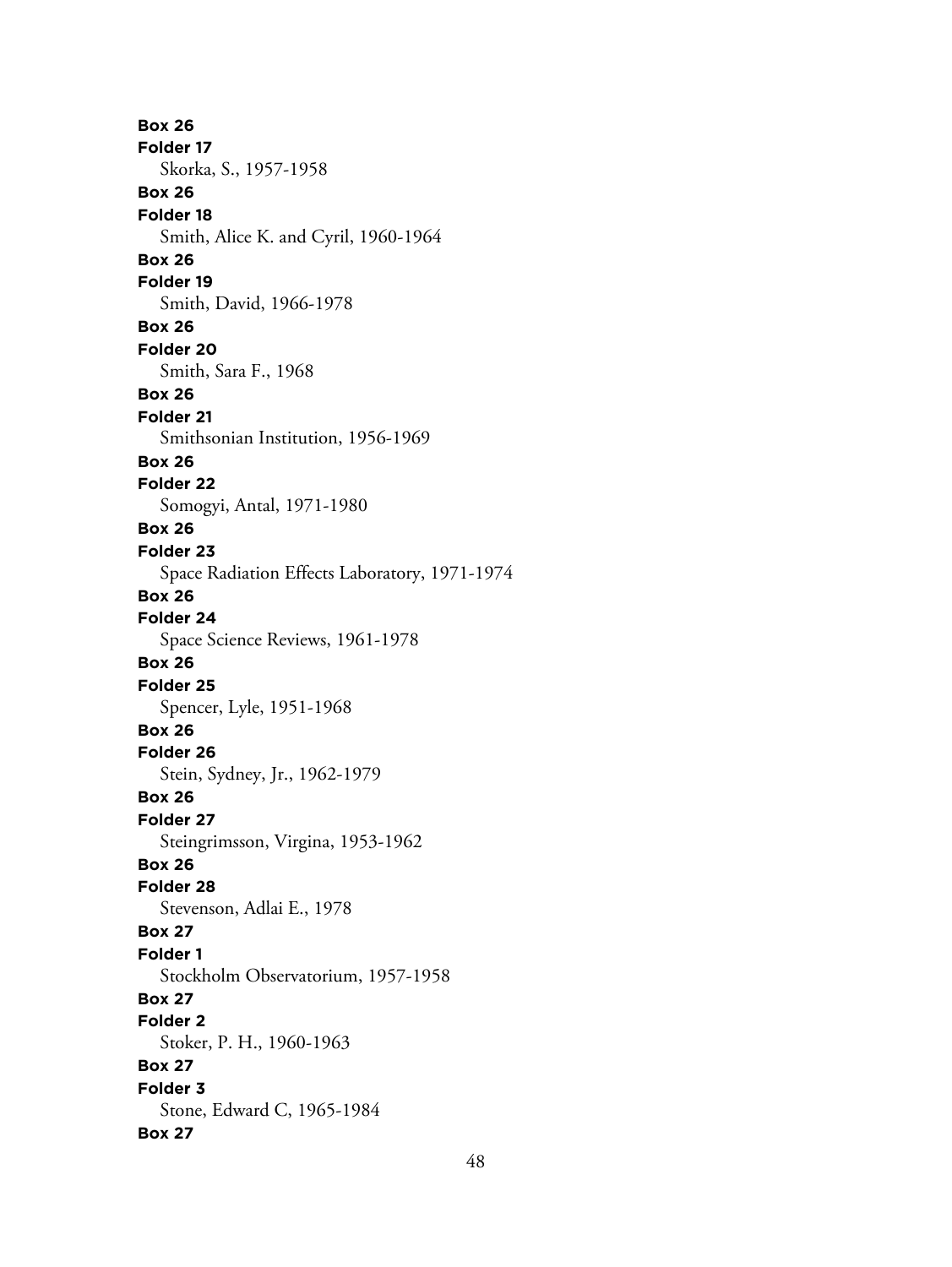**Folder 4** Storey, J., 1957-1958 **Box 27 Folder 5** Stuhlinger, Ernst, electrical propulsion of spacecraft, 1969 **Box 27 Folder 6** Subramanian, Shri G., 1966-1970 **Box 27 Folder 7** Sugarman, Nathan, 1967-1978 **Box 27 Folder 8** Sullivan, James D., 1967-1973 **Box 27 Folder 9** Sullivan, Roger J., 1962-1963 **Box 27 Folder 10** Superintendent of Documents, United States Government Printing Office, 1952-1955 **Box 27 Folder 11** Swetnick, Martin J., 1952-1957 **Box 27 Folder 12** Syrovatskii, S. I., 1971-1972 **Box 27 Folder 13** Szilard, Gertrud Weiss and Leo S., 1959-1976 **Box 27 Folder 14-19** Sa-St, general **Box 28 Folder 1** Su-Sz, general **Box 28 Folder 2** Teegarden, Bonnard, 1968-1974 **Box 28 Folder 3** Tejero, Salvador, 1963-1982 **Box 28 Folder 4** Telegdi, Valentine L., 1954-1983 **Box 28 Folder 5**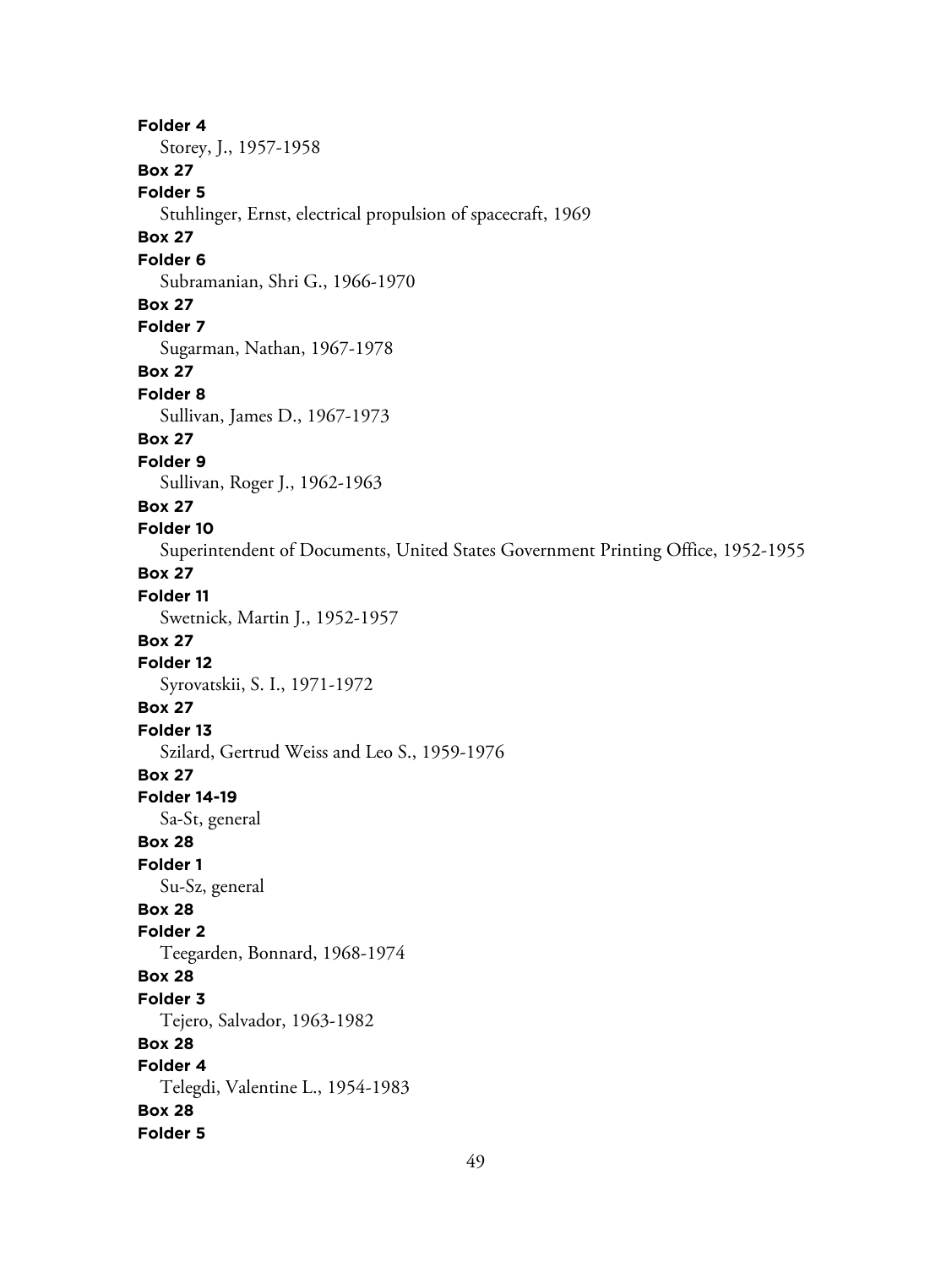Texas Instruments, 1963-1964 **Box 28 Folder 6** Thompson, Robert W., 1958-1979 **Box 28 Folder 7** Thomson, David M., 1955-1959 **Box 28 Folder 8** Thorne, Kip S., 1980 **Box 28 Folder 9** Tjonaman, Richenel, 1964-1980 **Box 28 Folder 10** Tobias, Cornelius, 1959-1962 **Box 28 Folder 11** Treiman, Sam, 1950-1955 **Box 28 Folder 12** Trotter, Dorothy E., 1963-1970 **Box 28 Folder 13** TRW, Inc., 1967-1972 **Box 28 Folder 14** Turkevich, Anthony, 1955-1983 **Box 28 Folder 15** Tuzzolino, Anthony, 1960-1984 **Box 28 Folder 16-17** T, general **Box 28 Folder 18** Upstrom, A. C, 1969-1970 **Box 28 Folder 19** Urey, Harold and Frieda, 1966-1979 **Box 28 Folder 20** U, general **Box 29 Folder 1** Van Allen, James A., 1951-1984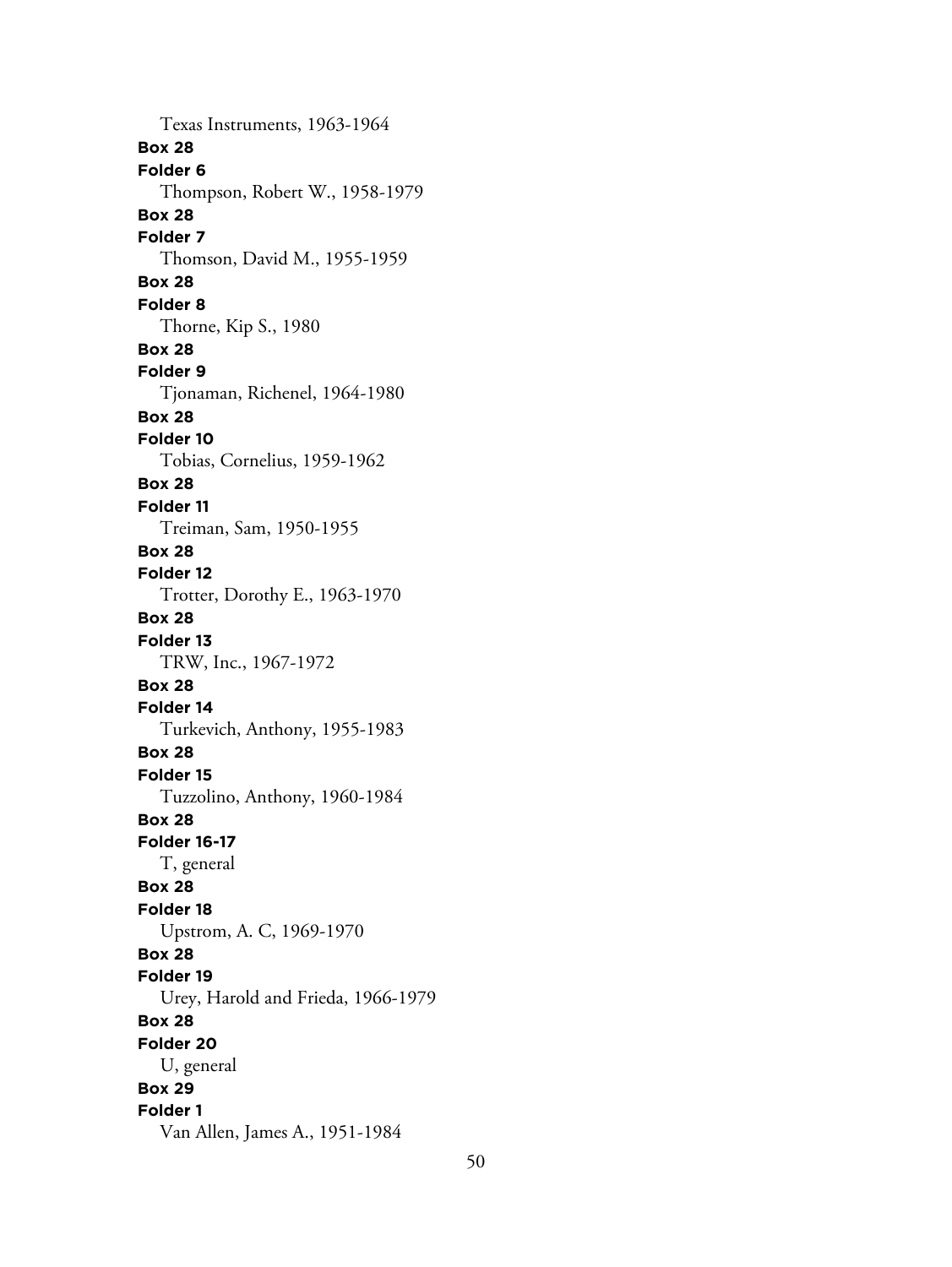**Box 29 Folder 2** Vandervoort, Peter O., 1965 **Box 29 Folder 3** van Wijk, A. M., 1958-1968 **Box 29 Folder 4** Vasyliunas, Vytenis M., 1967-1982 **Box 29 Folder 5** Verma, Satya Dev, 1968-1973 **Box 29 Folder 6** Vernov, S. N., 1965-1974 **Box 29 Folder 7** Vogt, Rochus, 1969-1982 **Box 29 Folder 8** von Friesen, Sten, 1977 **Box 29 Folder 9** V, general **Box 29 Folder 10** Waddington, C. J., 1955-1982 **Box 29 Folder 11** Wagoner, Robert, 1967-1969 **Box 29 Folder 12** Walker, Robert, 1967-1974 **Box 29 Folder 13** Wallace, Roger W., 1956-1957 **Box 29 Folder 14** Wang, James R., 1968-1975 **Box 29 Folder 15** Warwick, James W., 1970-1973 **Box 29 Folder 16** Weather Bureau, United States, 1949-1955 **Box 29**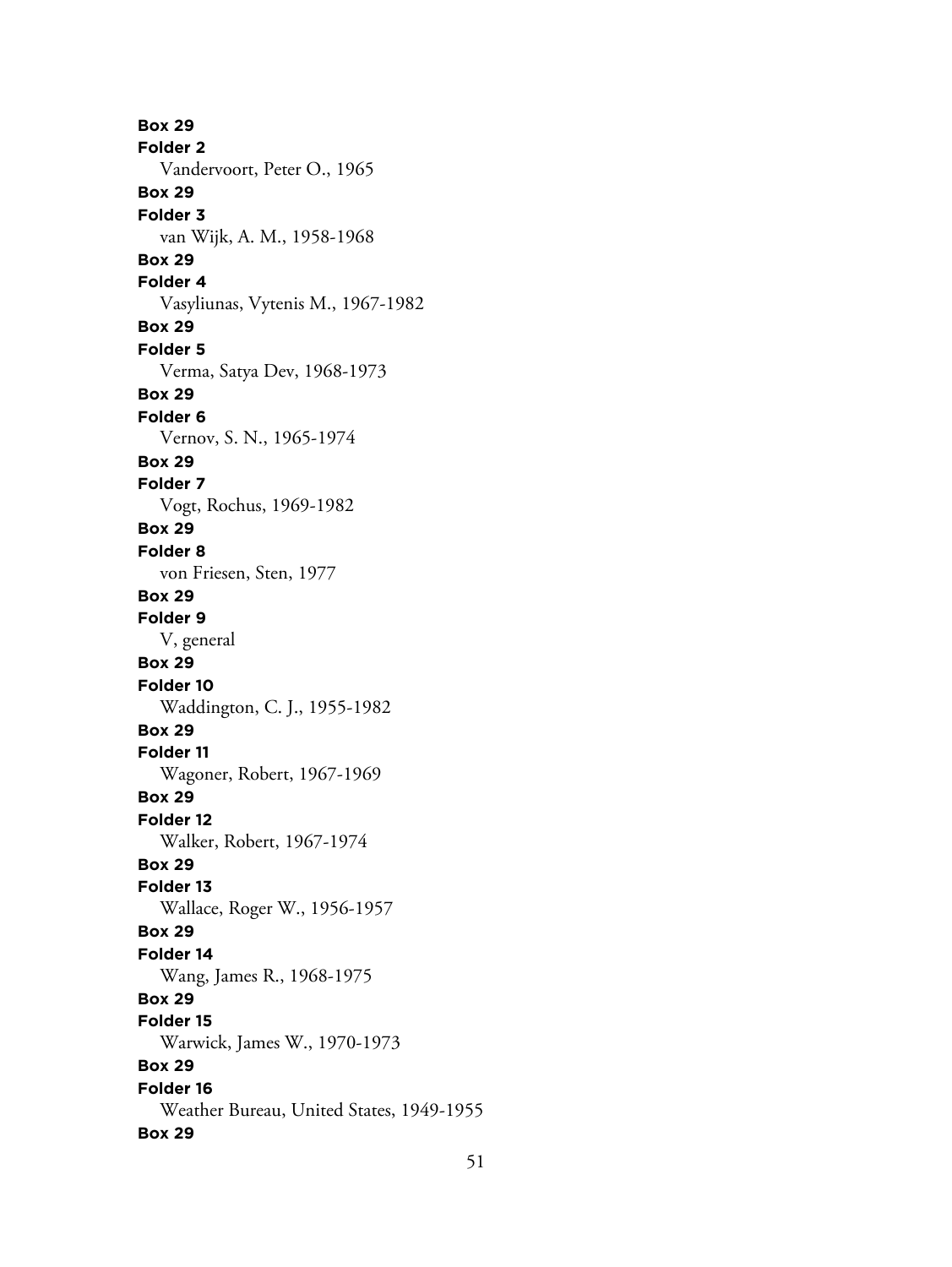**Folder 17** Webb, James E., 1981-1982 **Box 29 Folder 18** Webber, William R., 1957-1978 **Box 29 Folder 19** Wefel, John, 1970-1983 **Box 29 Folder 20** Weihaupt, John G., 1963 **Box 29 Folder 21** Weissman, Richard, 1964-1969 **Box 29 Folder 22** Wentzel, Donat G., 1961-1980 **Box 29 Folder 23** West, Harold I., 1970-1974 **Box 29 Folder 24** Wibberenz, Gerd, 1972-1978 **Box 29 Folder 25** Wieder, Larry, 1953 **Box 29 Folder 26** Wilcox, John M., 1966-1974 **Box 29 Folder 27** Wild, J. P., 1960-1973 **Box 29 Folder 28** Williams, Donald J., 1974-1977 **Box 29 Folder 29** Wilson, John G., 1956-1968 **Box 29 Folder 30** Wilson, John T., 1968-1978 **Box 29 Folder 31** Winston, Roland, 1973-1983 **Box 30 Folder 1**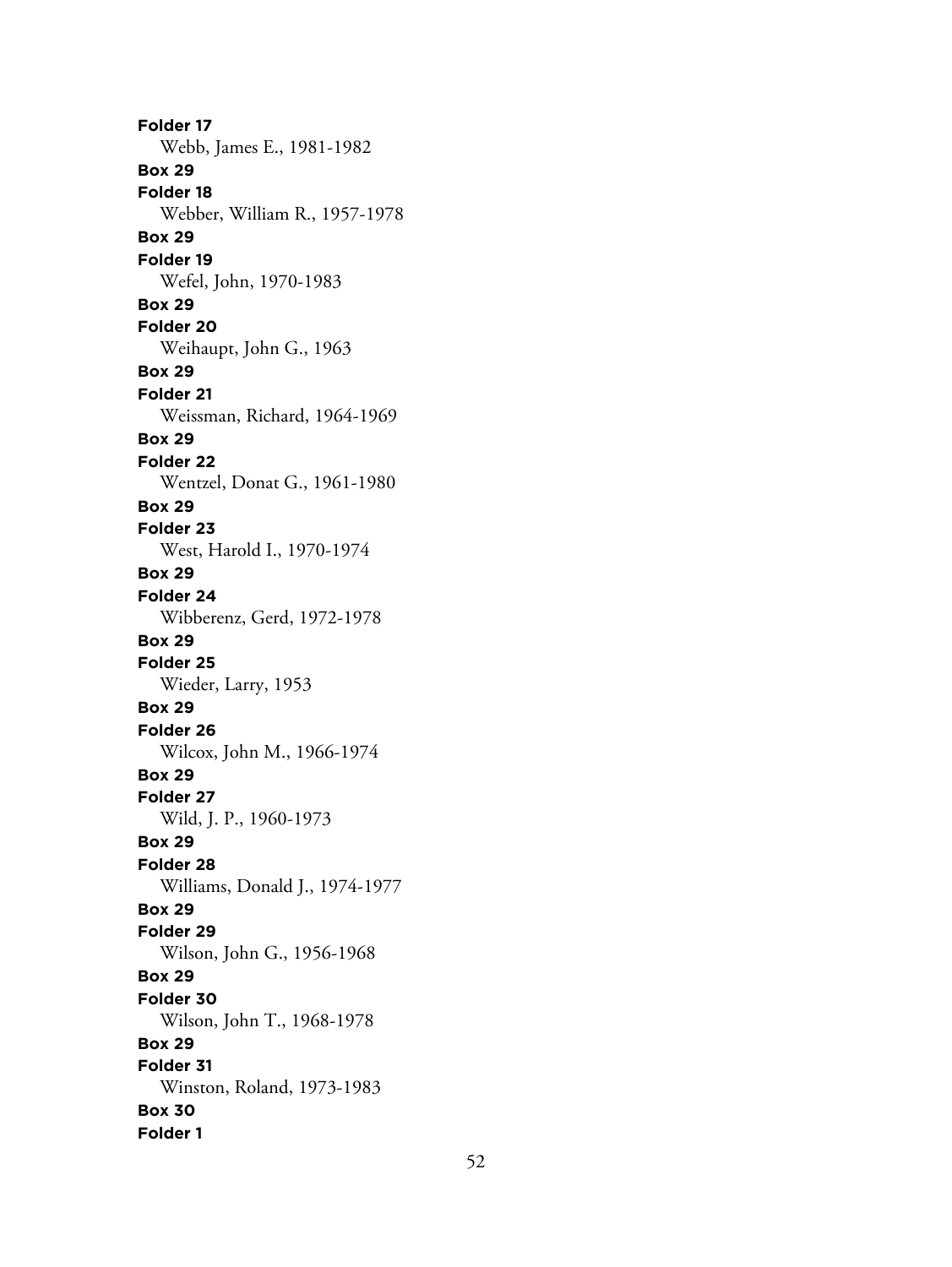Wolf, Richard, 1964 **Box 30 Folder 2** Wolfe, John H., 1965-1972 **Box 30 Folder 3** Wolfendale, A. W., 1967-1973 **Box 30 Folder 4** Woods, Richard T., 1972-1973 **Box 30 Folder 5** Woods Hole Oceanographic Institute, 1966-1968 **Box 30 Folder 6** Wright Patterson Air Force Base, 1947-1955 **Box 30 Folder 7-10** W, general **Box 30 Folder 11** Yadav, R. S., 1969-1983 **Box 30 Folder 12** Yerkes Observatory, 1954-1958 **Box 30 Folder 13** York, Donald, 1983 **Box 30 Folder 14** Y, general **Box 30 Folder 15** Z, general **Subseries 2: Personal correspondence Box 30 Folder 16** A, general **Box 30 Folder 17** B, general **Box 30 Folder 18** C, general (including Eleanor Coambs, UC Comptroller's office) **Box 30**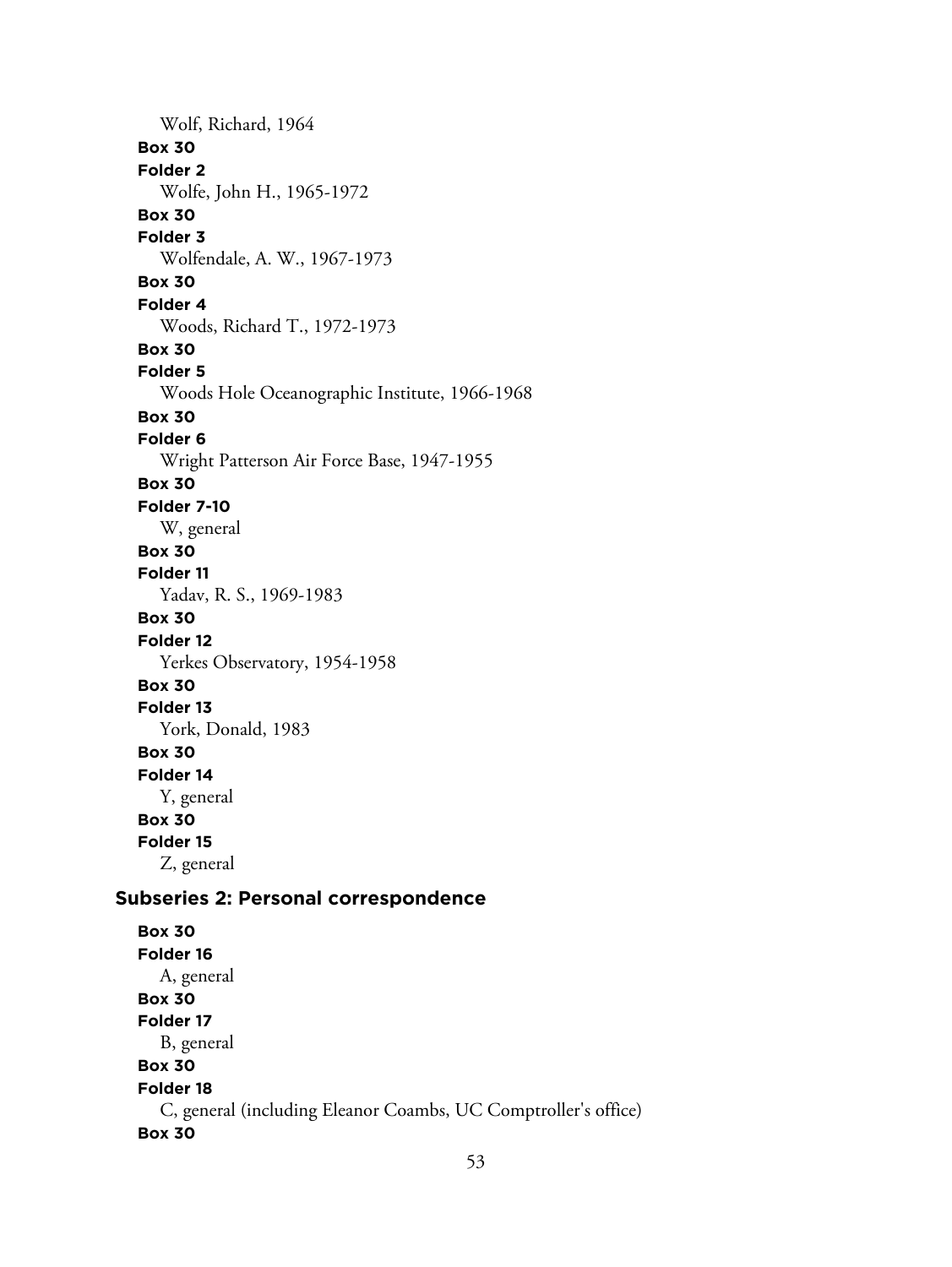#### **Folder 19**

D, general (including Leon Despres)

# **Box 30**

**Folder 20**

E, general

# **Box 31**

**Folder 1**

Faulkner Girls School, 1963-1969

#### **Box 31**

## **Folder 2**

Fifty-Five Ten Woodlawn Corp., 1952-1955

#### **Box 31**

#### **Folder 3**

F, general

## **Box 31**

#### **Folder 4**

G, general (including General Telephone Co., Goldman Construction, Grant High School retrospective)

# **Box 31**

#### **Folder 5**

H, general

## **Box 31**

## **Folder 6**

I, general (including Indies Inn and Yacht Club, Isle Royale National Park)

#### **Box 31**

#### **Folder 7**

J-L, general

# **Box 31**

## **Folder 8**

M, general (including Marsh and McLennan Inc., Marshall Field's)

## **Box 31**

# **Folder 9**

N, general (including New York Times, Leonard Nierman, instructions for reading accelerator)

## **Box 31**

## **Folder 10**

O-Q, general (including Public Relations Office, UC, release and photo of JAS and C. Y. Fan looking at Pioneer V)

# **Box 31**

#### **Folder 11**

Reed College, 1948-1981

#### **Box 31**

# **Folder 12**

R, general (including Royce School)

#### **Box 32 Folder 1**

54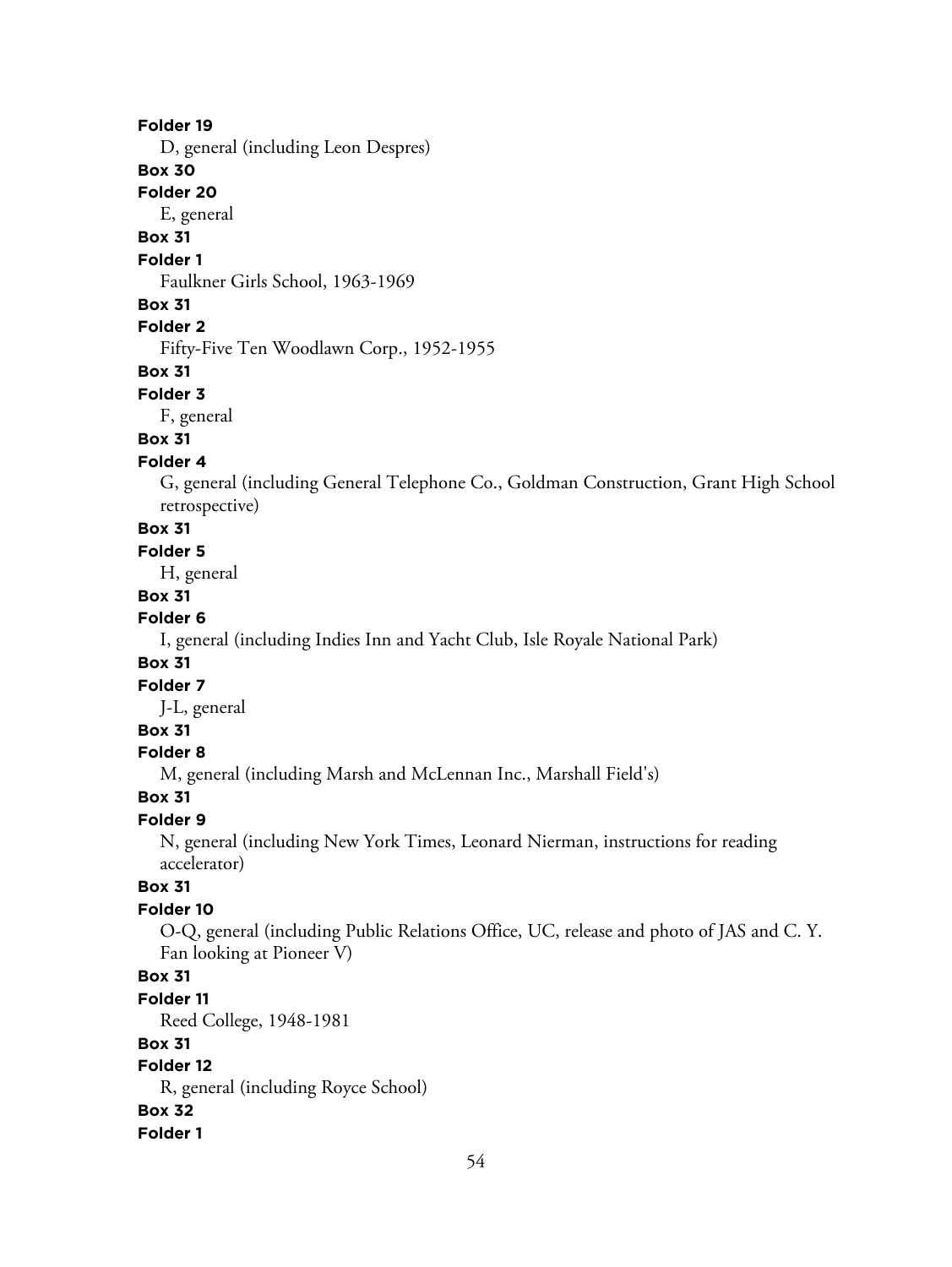Science Research Associates (reading accelerator), 1960-1978

## **Box 32**

# **Folder 2**

S, general (including Secretary of State, Security Systems, Inc., Milton I. Shadur, William Simpson, Stein, Roe and Farnham, David Swan)

# **Box 32**

#### **Folder 3**

T-U, general (including Talman Savings and Loan, Teachers Insurance and Annuity Association, UC)

# **Box 32**

#### **Folder 4**

V-Z, general (including Western Union, Wesner Brothers Jeep)

# **Box 32**

#### **Folder 5**

Miscellaneous personal correspondence, newspaper clippings, greeting cards, address lists, schedules

# **Series II: University of Chicago (UC)**

## **Subseries 1: General**

**Box 33 Folder 1** Personnel, technical, 1949-1960 **Box 33 Folder 2-3** Personnel, technical, notes, 1951-1958 **Box 33 Folder 4** Personnel, technical, applications, 1954-1959 **Box 33 Folder 5** Personnel, technical, 1955-1956 **Box 33 Folder 6** Personnel, technical, 1955-1957 **Box 33 Folder 7** Personnel, technical, biweekly payroll student schedules, 1958 **Box 33 Folder 8** Innominates Club, 1955-1965 **Box 33 Folder 9** Lists of personal items for JAS trips abroad, 1956,1958 **Box 33 Folder 10**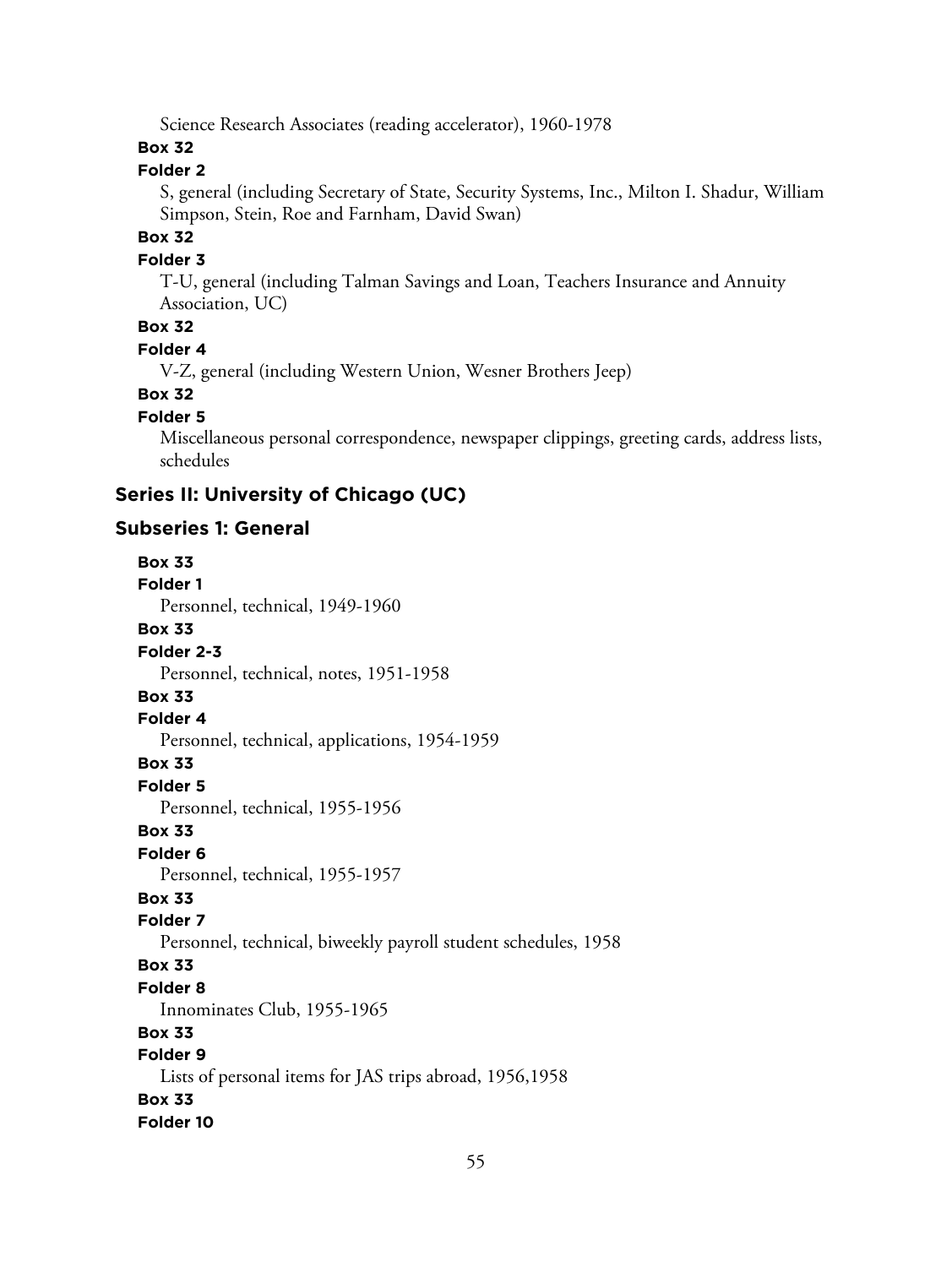Miscellaneous memos and correspondence, 1958-1978

**Box 33**

#### **Folder 11**

Search for Dean of Physical Sciences Division, correspondence, memo, 1959

#### **Box 33**

## **Folder 12**

Search for Dean of Physical Sciences Division, correspondence, memo, 1966

# **Box 33**

# **Folder 13**

Search for Dean of Physical Sciences Division, correspondence, search for EFT Director, correspondence, 1955-1957

#### **Box 33**

#### **Folder 14**

Government support for information on basic research, government documents, 1960,1970

## **Box 33**

## **Folder 15**

Committee on evaluation of LAS, 1962

# **Box 34**

# **Folder 1**

Center for Policy Study, center description, memos, announcements, Research and Development conference, selection of fellows, China Year, executive council meeting of 2/3/66, formation of "Academy of Public Affairs," 1965-1978

## **Box 34**

#### **Folder 2**

Center for Policy Study, monographs and reports, NAS & TRW documents, 1965-1968

# **Box 34**

# **Folder 3**

Center for Policy Study, executive council meeting of 12/20/65, report, 1965-1966

# **Box 34**

## **Folder 4**

Center for Policy Study, China Study, correspondence, reports, addresses, January-February 1966

# **Box 34**

#### **Folder 5**

Center for Policy Study, China Study, reports, 1967

## **Box 34**

## **Folder 6**

Center for Policy Study, China Study, correspondence and memos, funding, conference announcements, 1967-1971

# **Box 34**

## **Folder 7**

Center for Policy Study, China Study, conference on race and unemployment, March-May 1968

## **Box 34**

#### **Folder 8**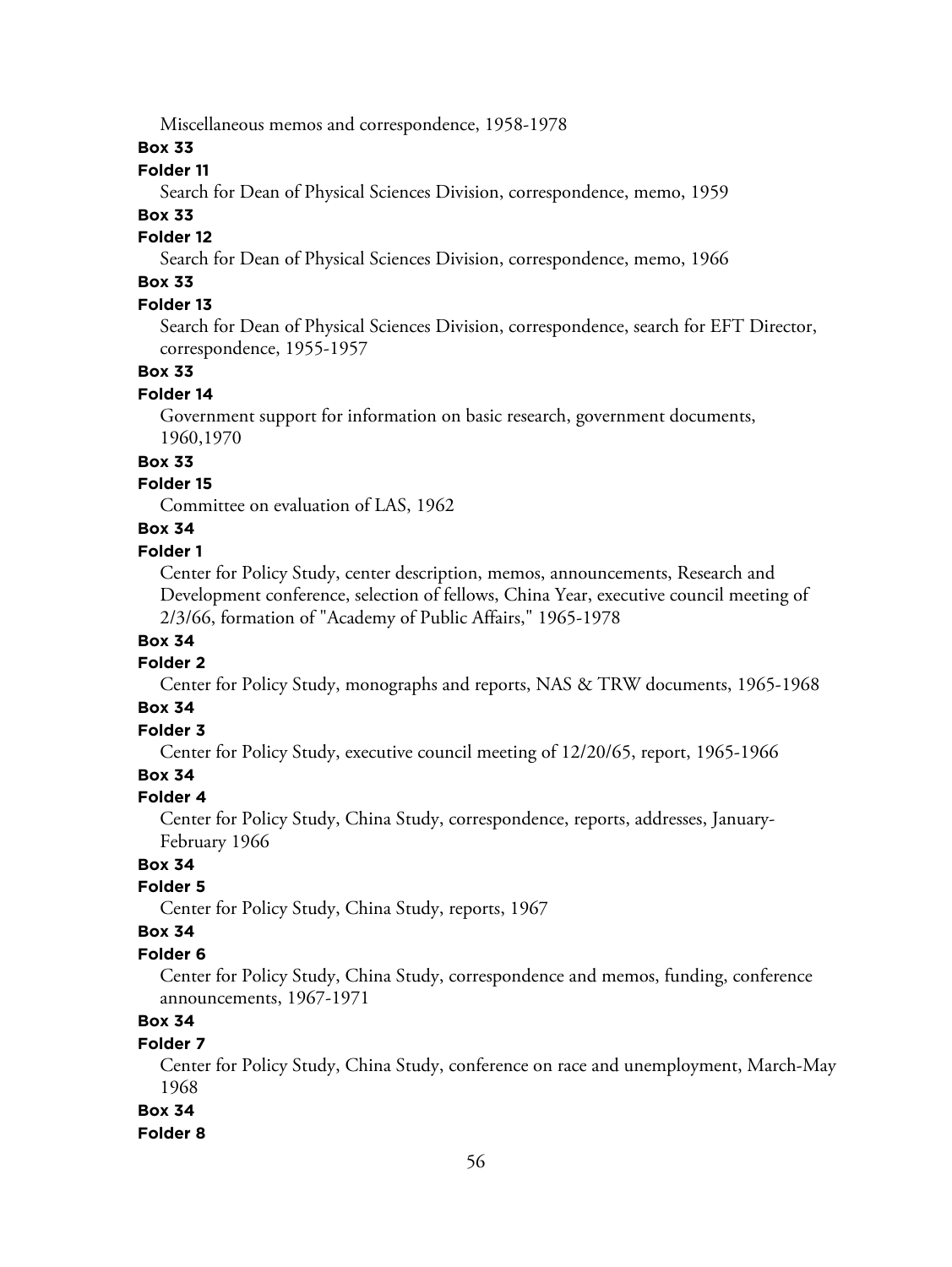Center for Policy Study, China Study, conference of federal government and science priorities, agenda, correspondence, reports, guidelines, 1970

# **Box 34**

# **Folder 9**

Center for Policy Study, China Study, memos, research and development conference, 1975

# **Box 34**

## **Folder 10**

Honorary degrees conferred by UC, nominees, 1966

## **Box 34**

#### **Folder 11**

Physical Sciences Division, "Committee Report on the Central Machine Shop" June 1966

#### **Box 34**

#### **Folder 12**

Demonstration experiment for visiting students, references for "the clock paradox," 1966

#### **Box 34**

#### **Folder 13-14**

University government grants and contracts, 1966-1967

## **Box 35**

#### **Folder 1**

Institute for Defense Analysis (IDA) Committee, confidential, 1967-1968

#### **Box 35**

## **Folder 2**

Correspondence with Edward H. Levi, 1969-1970

#### **Box 35**

#### **Folder 3**

UC committees, curriculum committee, common core proposal, May 1969

#### **Box 35**

#### **Folder 4**

Machinists and Instrument Makers Association, agreement, 1970

#### **Box 35**

#### **Folder 5**

Capital equipment, NASA funds, memos, 1970-1971

#### **Box 35**

#### **Folder 6-7**

Committee on the Criteria for Academic Appointment, 1970-1975

#### **Box 35**

## **Folder 8**

Divisional fund raising committee, 1972

## **Box 35**

# **Folder 9-10**

President's Advisory Group, fund raising, 1973

# **Box 36**

#### **Folder 1**

University Funding Program, 1973-1976, Faculty Development Committee, memos, correspondence, NASA University Program, information, announcements, 1973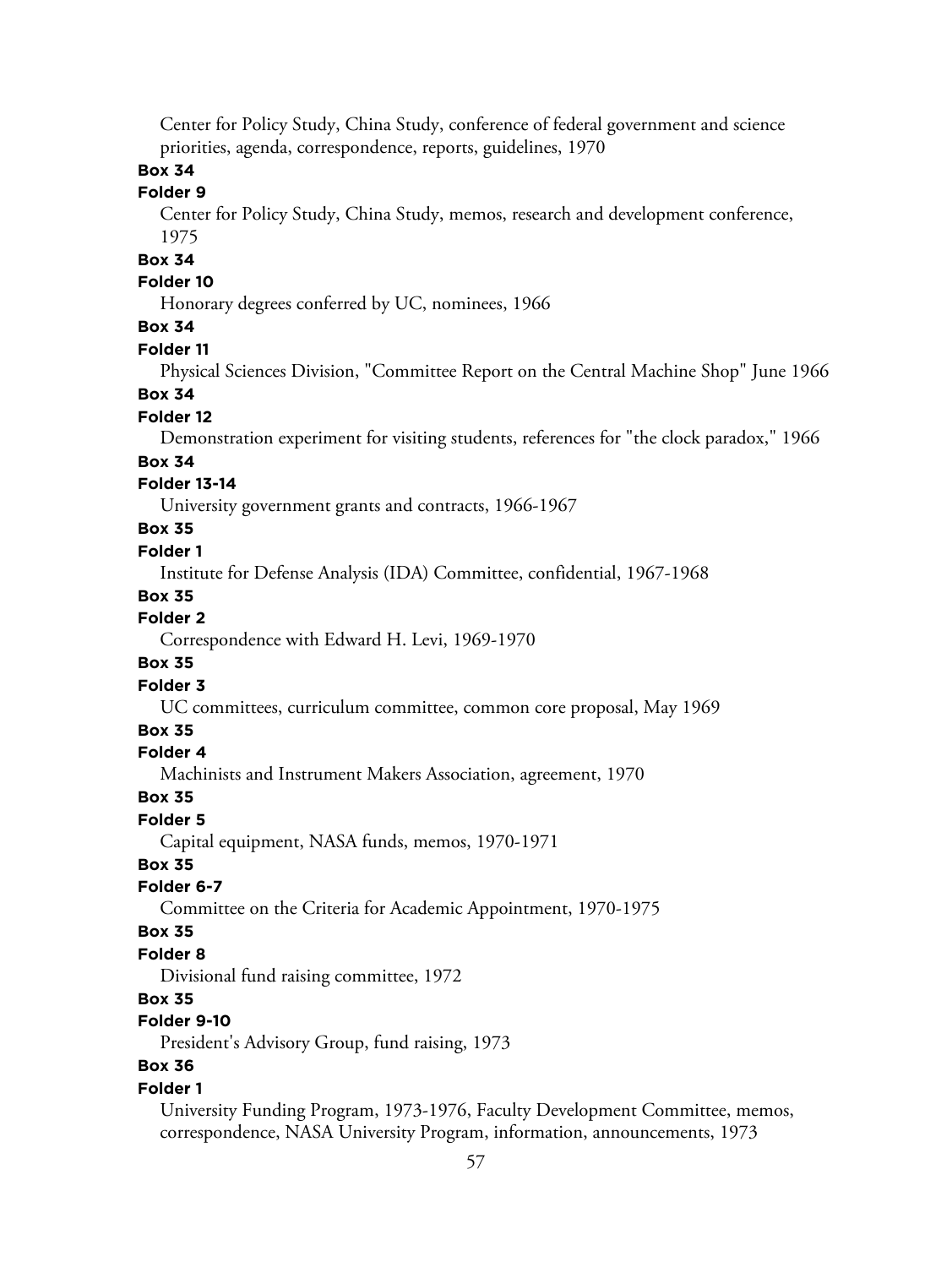# **Box 36**

#### **Folder 2**

Physics facilities improvement plans, LASR computer, meetings with William Cannon, notes, memos, 1978-1979

# **Box 36**

# **Folder 3**

Physical Sciences Building Planning Committee report, n.d.

# **Box 36**

# **Folder 4**

Plans for physical sciences building, 1967, 1970, 1973

#### **Box 36**

#### **Folder 5**

New Physics Building Committee memos, 1977-1983

# **Box 36**

## **Folder 6**

"Center for Physics," initial planning for the facility, comments on space appropriation, 1978-1980

#### **Box 36**

#### **Folder 7**

New Physics Building architect, space allocation, "Center for Physics," planning report, 1980-1981

## **Box 36**

#### **Folder 8**

Architecture and planning for New Physics Building, 1978-1984

## **Box 36**

# **Folder 9**

New Physics Building design, Physics Building Program draft reports, 1981-1982

#### **Box 36**

#### **Folder 10**

Physics Building Committee, "Program for the Physics Teaching Center," 1982

#### **Box 37**

## **Folder 1**

Office of Physical Planning and Construction, "Center for Physics Building Program," JAS suggestions, 1982

#### **Box 37**

## **Folder 2**

James S. Hudnall, prospective donor for Physics Teaching Center, 1983

## **Box 37**

## **Folder 3**

New Physics Building plan sheets, notes, 1984

# **Box 37**

#### **Folder 4**

Memo on faculty appointments, 1978

# **Box 37**

## **Folder 5**

New contracting procedures, 1980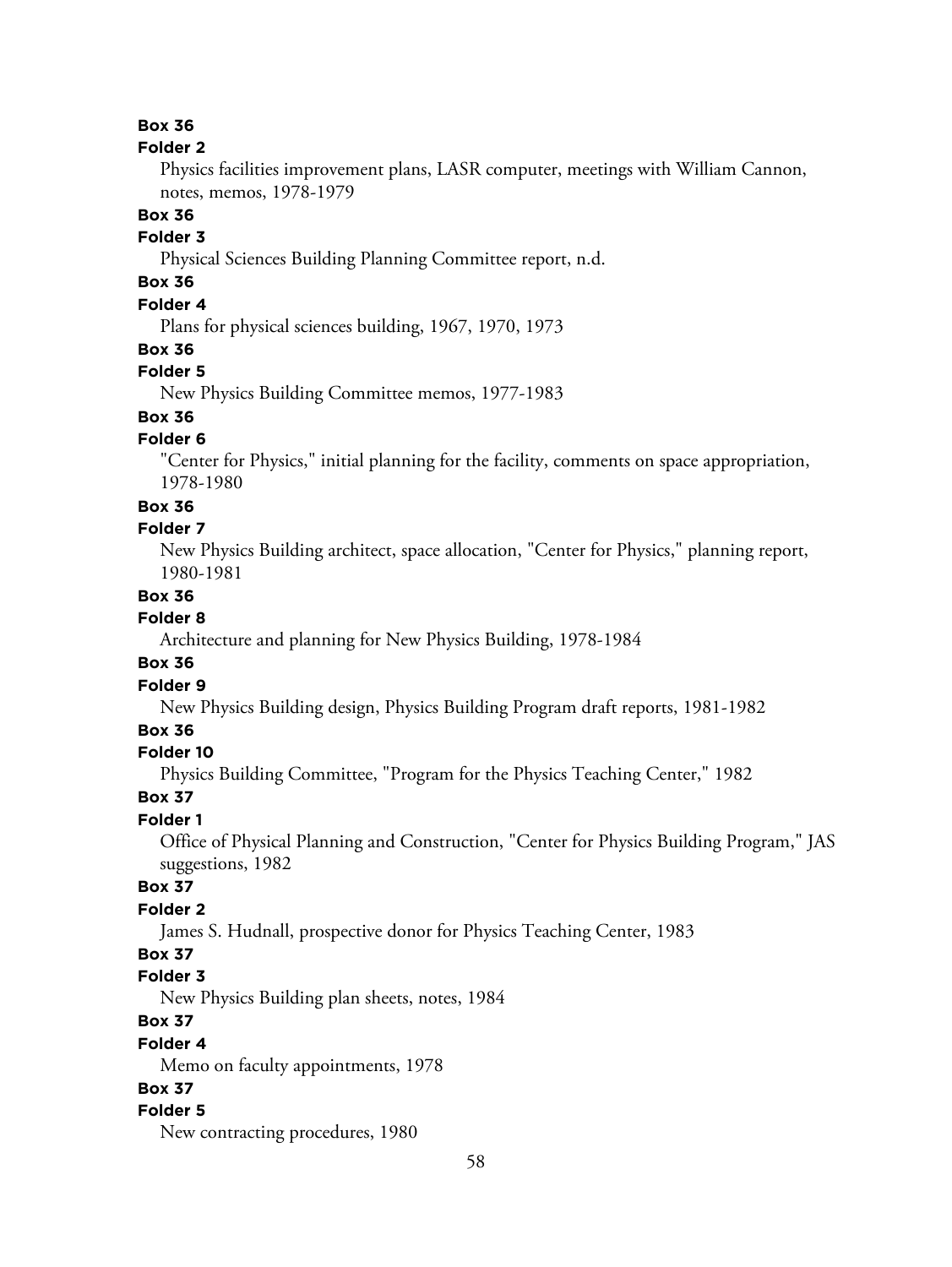# **Box 37**

#### **Folder 6**

Personal Activity Reports, 1980-1981

# **Box 37**

#### **Folder 7**

Council on Research, provost discussion, CRIE and ISPM funding, NGL 14001-006, 1980

#### **Box 37**

#### **Folder 8**

formation, Spacelab 2 experiment (NAS8-32828), documents and memos, 1980-1981

## **Box 37**

## **Folder 9**

memos, hypothetical case studies, 1981-1982

## **Box 37**

**Folder 10** 1982-1983

# **Box 37**

**Folder 11**

solar energy, patents, Stanford University documents, memos, 1980-1985

#### **Subseries 2: Course materials**

**Box 38 Folder 1** Physics 102 laboratory, 1956-1957 **Box 38 Folder 2-3** Physics 102, lecture notes, 1957 **Box 38 Folder 4-5** Physics 102, lecture notes, 1958 **Box 38 Folder 6** Physics 105, Physics 106, 1951-1952 **Box 38 Folder 7** Physics 106, lecture notes, 1952 **Box 38 Folder 8** Physics 107, spring 1952 **Box 38 Folder 9** Physics 121, spring 1952, volume I, autumn 1983 **Box 39 Folder 1** Physics 121, spring 1952, volume II, autumn 1983 **Box 39**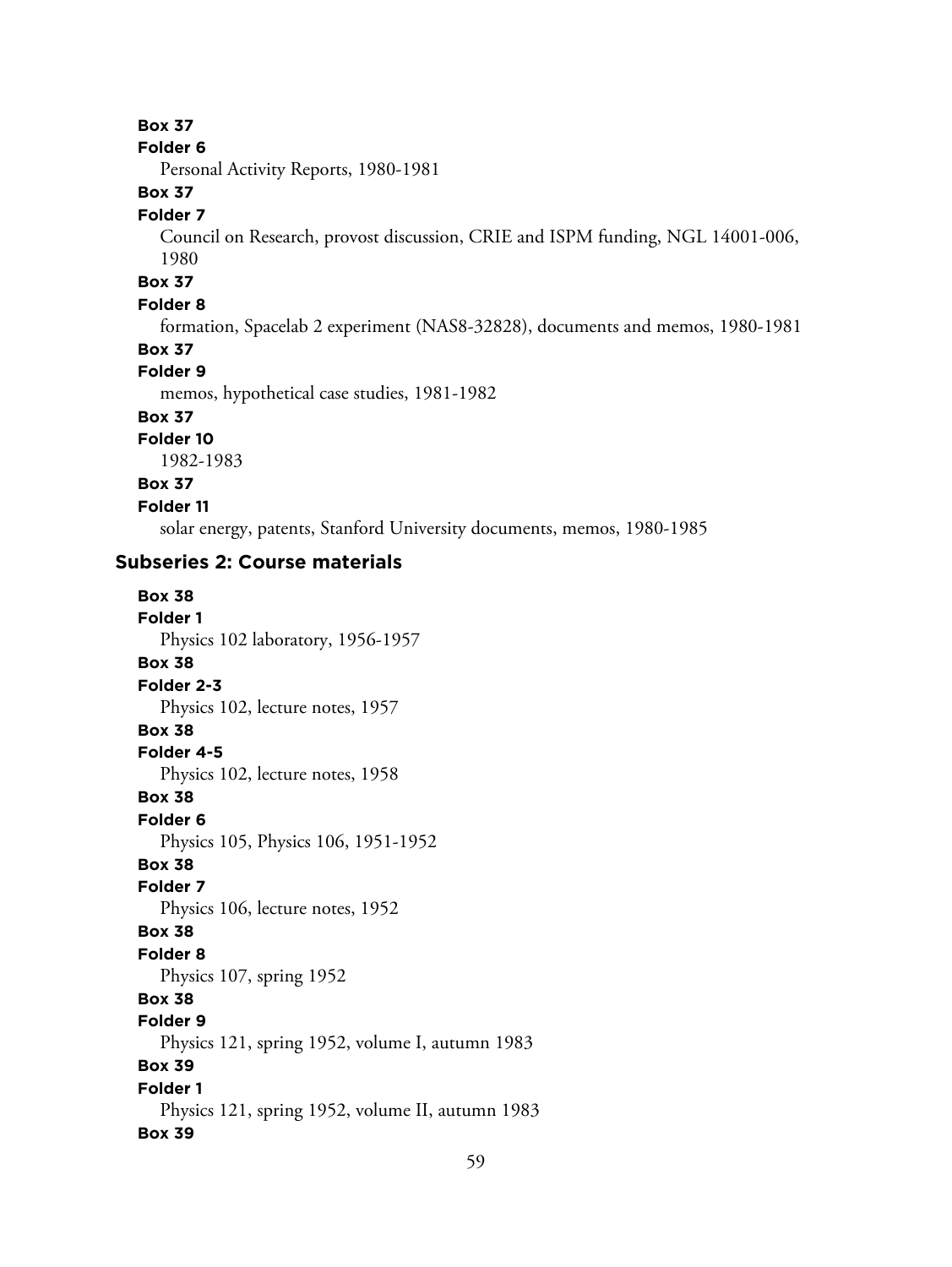**Folder 2-3** Physics 121, exams and problem sets, autumn 1983 **Box 39 Folder 4** Physics 121, class list, tutors, Plato, grades, autumn 1983 **Box 39 Folder 5-7** Physics 121, lab manual, demonstrations, autumn 1983 **Box 39 Folder 8** Physics 121, viewgraphs, autumn 1983 **Box 40 Folder 1** Physics 121, assorted class notes, quizzes, homework, 1983 **Box 40 Folder 2** Physics 122, Pasco Demonstrations Catalog, n.d. **Box 40 Folder 3-5** Physics 122, viewgraphs of lecture notes, winter 1979 **Box 40 Folder 6** Physics 122, annotated copy of text chapters, winter 1979 **Box 40 Folder 7** Physics 122, winter 1979 **Box 41 Folder 1** Physics 122, notes, text problem solutions, 1979-1980 **Box 41 Folder 2** Physics 122, notes, winter 1979 **Box 41 Folder 3-4** Physics 122, lab manual, demonstrations, winter 1979 **Box 41 Folder 5** Physics 122, original lecture notes, winter 1979 **Box 41 Folder 6** Physics 122, quizzes and exams, problem solutions, winter 1979 **Box 41 Folder 7** Physics 122, Physics 132, quizzes and exams, winter 1979 **Box 41 Folder 8**

60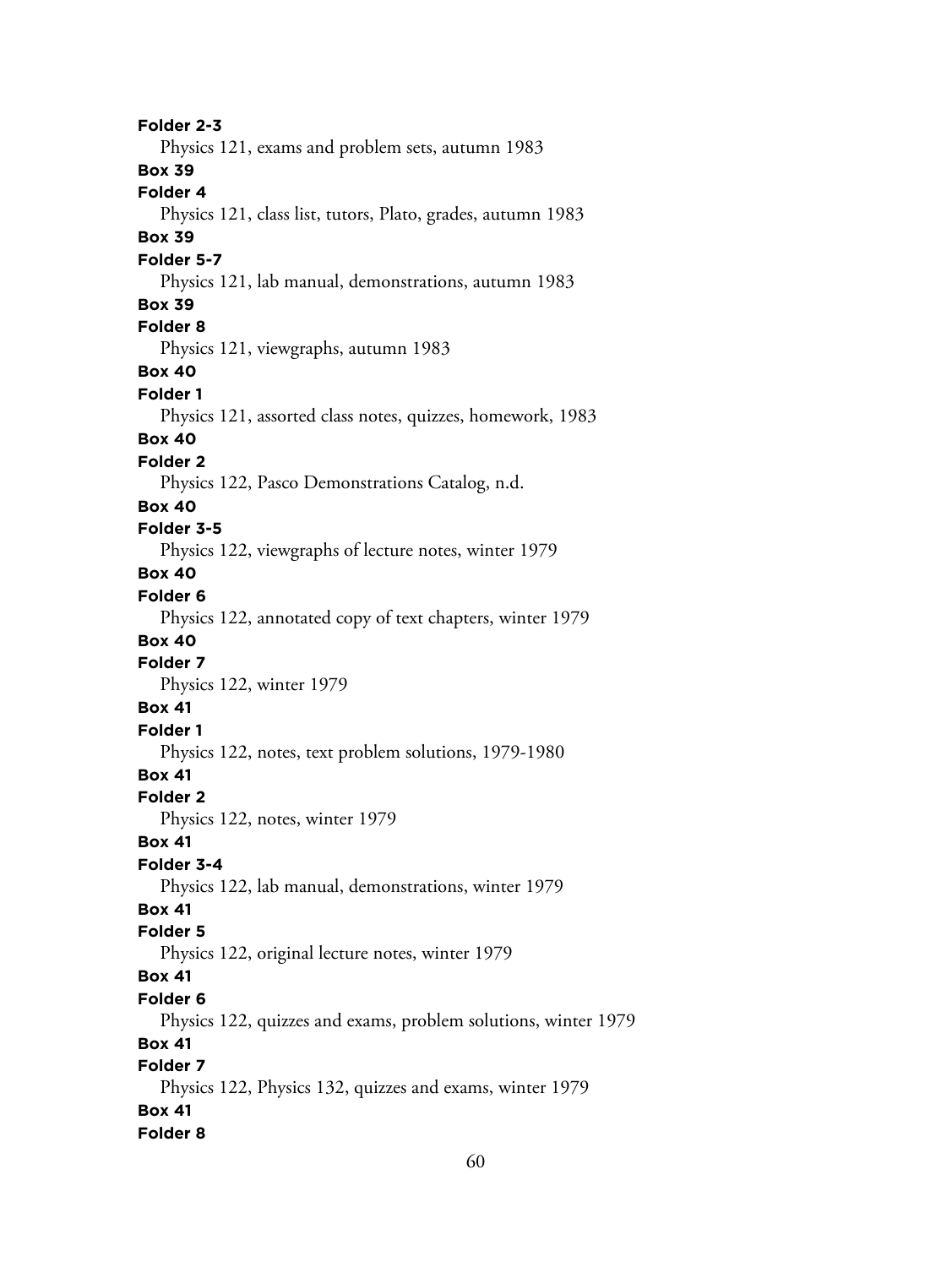Physics 122, grades, student evaluations, winter 1979. **Box 41 Folder 9** Physics 122, 1979-1980 **Box 41 Folder 10** Physics 122, grades, winter 1980 **Box 42 Folder 1-2** Physics 122, quizzes, exams, solutions, winter 1980 **Box 42 Folder 3** Physics 122, quizzes, demonstration notes, winter 1980 **Box 42 Folder 4** Physics 122, lecture and demonstration notes, winter 1980 **Box 42 Folder 5** Physics 123, spring 1960 **Box 42 Folder 6** Physics 123, January-March 1961 **Box 42 Folder 7** Physics 123, quizzes, lecture notes, spring 1967 **Box 42 Folder 8** Physics 123, course outlines, experiments, spring 1967 **Box 43 Folder 1** Physics 123, quizzes and experiments, spring 1967 **Box 43 Folder 2** Physics 201, lecture notes, n.d. **Box 43 Folder 3** Physics 221, lecture notes, 1946 **Box 43 Folder 4** Physics 221, problem sets, 1946 **Box 43 Folder 5** Physics 221, exams, 1946 **Box 43 Folder 6** Physics 231, experimental techniques, Radio Chemistry (1947), lecture notes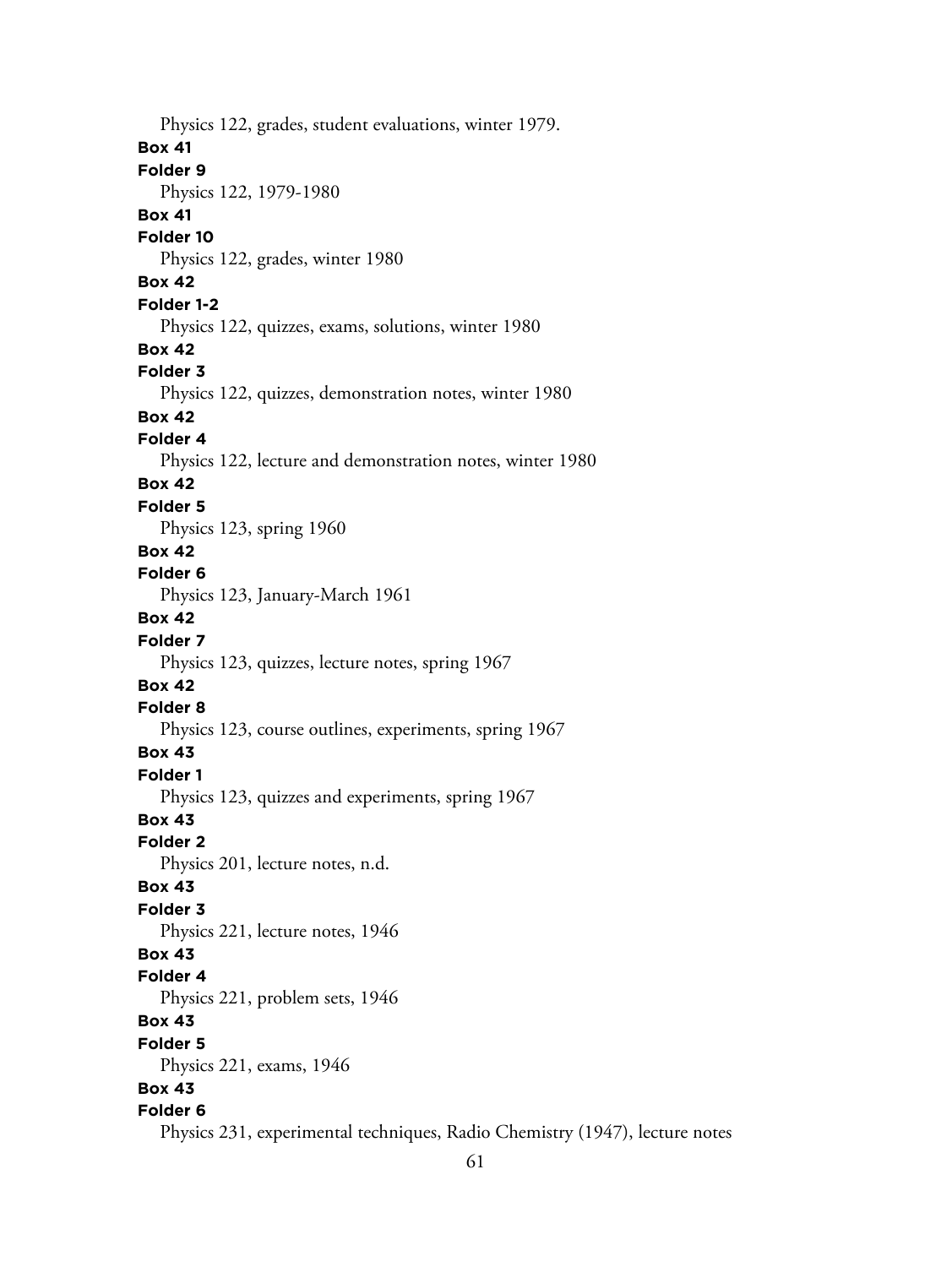**Box 43 Folder 7** Physics 231, lecture notes, 1947 **Box 43 Folder 8** Physics 231, exams, 1947 **Box 43 Folder 9** Physics 231, lectures, 1947 **Box 43 Folder 10** Physics 231, notes, 1942 New York University paper, 1947 **Box 43 Folder 11** Physics 231, lecture notes, 1948 **Box 44 Folder 1** Physics 232-233-234, lab manuals, 1946-1948 **Box 44 Folder 2** Physics 232-233-234, 1949-1950 **Box 44 Folder 3** Physics 232, syllabus, autumn 1946 **Box 44 Folder 4** Physics 233, spring 1950 **Box 44 Folder 5** Physics 234, experiments, spring 1948 **Box 44 Folder 6** Physics 234, summer 1948, winter 1949 **Box 44 Folder 7** Physics 241 (J. R. Platt), autumn 1949 **Box 44 Folder 8** Physics 299, 1969 **Box 44 Folder 9** Physics 332, experiments, autumn 1953 **Box 44 Folder 10** Physics 332, summer 1954 **Box 44**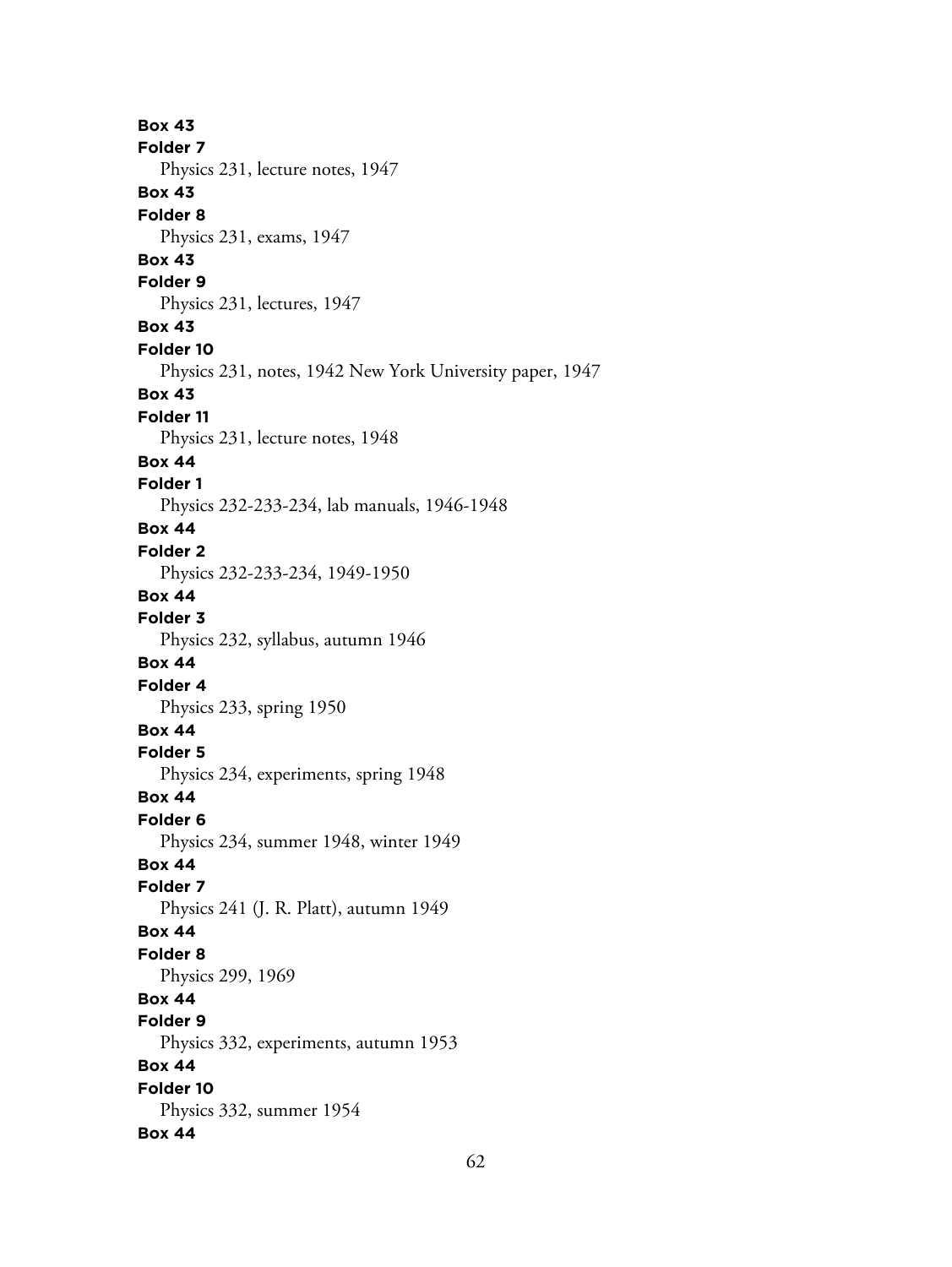**Folder 11** Physics 333, winter 1951 **Box 44 Folder 12** Physics 333, experiments, 1953-1954 **Box 44 Folder 13** Physics 333, winter and summer 1954 **Box 44 Folder 14** Physics 334, experiments, spring 1952 **Box 45 Folder 1-2** Physics 334, experiments, spring 1954 **Box 45 Folder 3-4** Physics 334, spring 1963 **Box 45 Folder 5** Physics 334, spring 1964 **Box 45 Folder 6** Physics 334, biophysics, 1964-1973 **Box 45 Folder 7** Physics 334, spring 1969 **Box 46 Folder 1** Physics 334, lab reports, spring 1969 **Box 46 Folder 2** Physics 334, 1969-1970 **Box 46 Folder 3-4** Physics 334, Physics 335, lab manuals, 1970 **Box 46 Folder 5-6** Physics 334, Physics 335, 1970-1972 **Box 46 Folder 7** Physics 334, Physics 335, lab reports, 1970 **Box 47 Folder 1** Physics 334, 1971 **Box 47 Folder 2**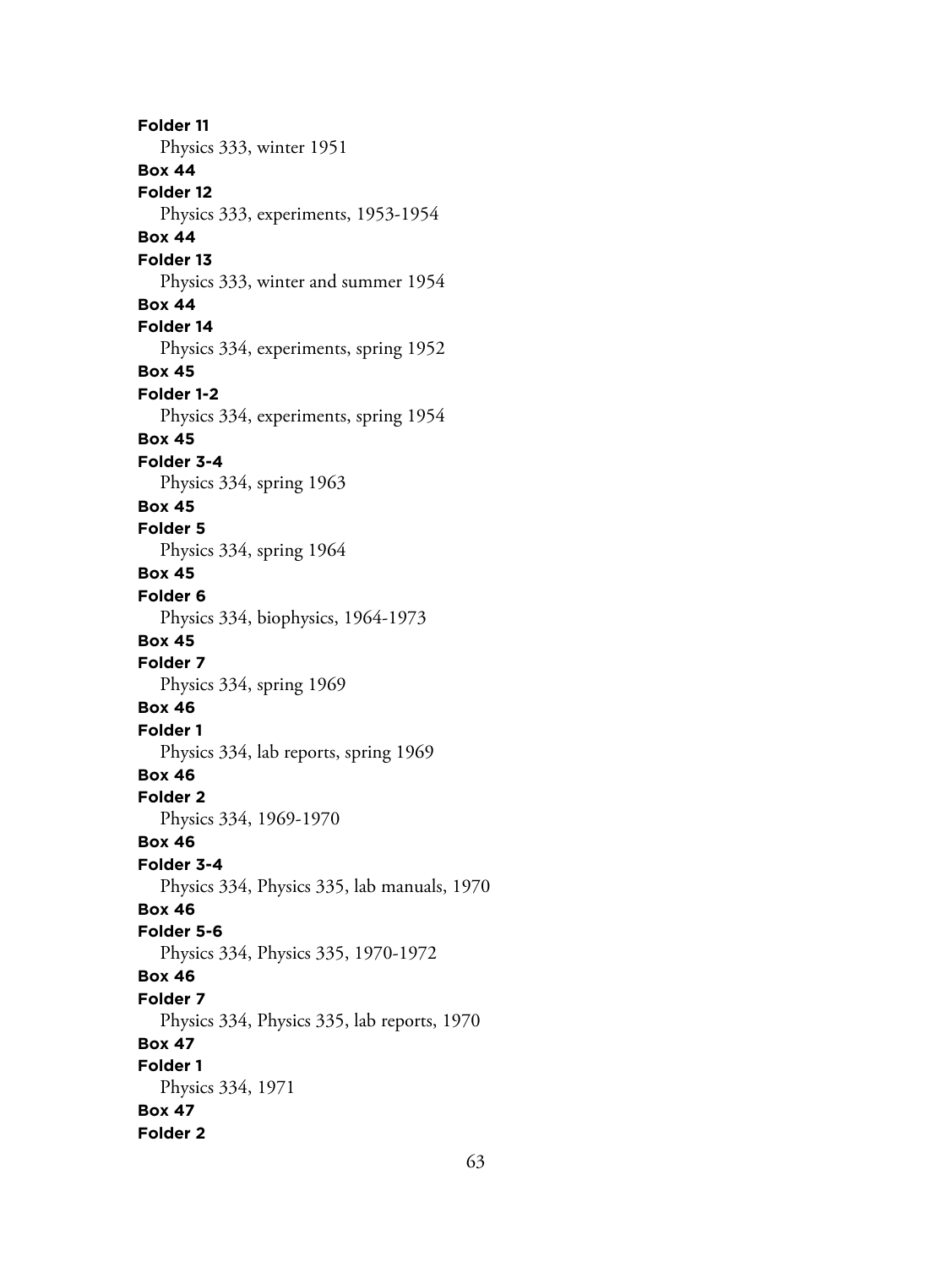Physics 334, 1971,1973 **Box 47 Folder 3** Physics 334, spring 1973 **Box 47 Folder 4** Physics 334, Physics 335, lab manual, spring 1973 **Box 47 Folder 5** Physics 334, winter 1981 **Box 47 Folder 6** Physics 334, student lab reports, winter 1981 **Box 47 Folder 7-10** Physics 334, student lab reports, lab manual, winter 1981 **Box 48 Folder 1** Physics 334, final grades, winter 1981 **Box 48 Folder 2** Physics 334, summer 1982 **Box 48 Folder 3** Physics 334, class notes, grades, summer 1982 **Box 48 Folder 4** Physics 334, lab reports, Hall Effect, summer 1982 **Box 48 Folder 5** Physics 334, lab reports, Raman Effect, summer 1982 **Box 48 Folder 6** Physics 334, lab reports, Compton Effect, summer 1982 **Box 48 Folder 7** Physics 334, lab reports, Optical Pumping, summer 1982 **Box 48 Folder 8** Physics 334, lab reports, Zeeman Effect, summer 1982 **Box 48 Folder 9** Physics 334, lab reports, Angular Correlation of Gamma Rays, summer 1982 **Box 48 Folder 10** Physics 334, lab reports, Mossbauer Effect, summer 1982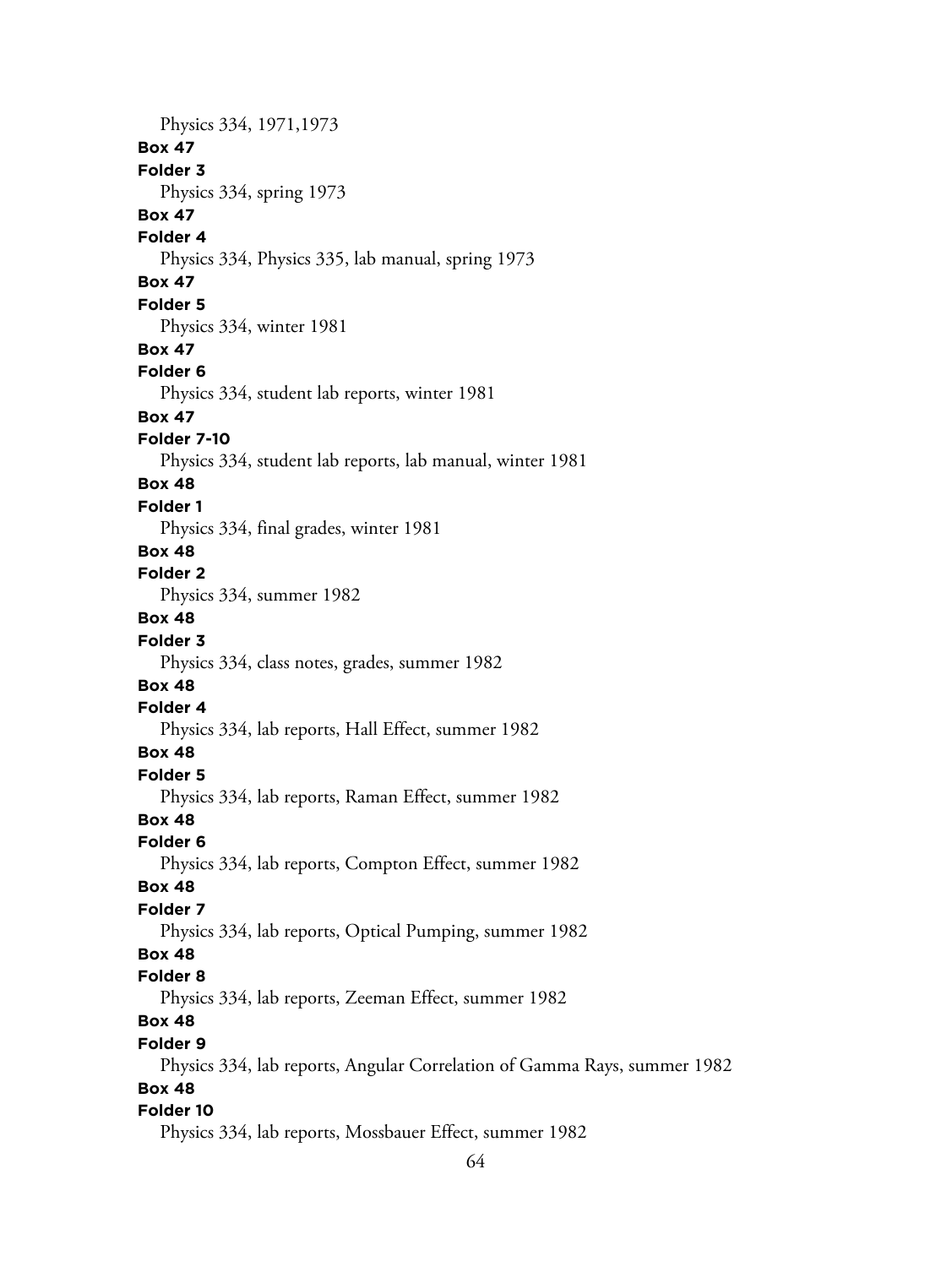**Box 48 Folder 11** Physics 334, lab reports, Electron and X-Ray Differential, summer 1982 **Box 48 Folder 12** Physics 334, lab reports, Nuclear Particle Detector, summer 1982 **Box 48 Folder 13** Physics 334, lab reports, Electron Paramagnetic Resonance, summer 1982 **Box 49 Folder 1** Physics 334, lab reports, Cosmic Rays and Cerenkov Radiation, summer 1982 **Box 49 Folder 2-3** Physics 334, lab reports, Josephson Effect, 1979-1981 **Box 49 Folder 4** Physics 334, lab reports, experiment with 14 MeV/nuclei, summer 1982 **Box 49 Folder 5** Physics 334, lab reports, Josephson Effect, summer 1982 **Box 49 Folder 6-8** Physics 334, manuals, lab reports, winter 1983 **Box 49 Folder 9** Physics 334, grades, winter 1983 **Box 50 Folder 1-2** Physics 334, lab manual revision, 1983 **Box 50 Folder 3** Physics 334, 1983-1984 **Box 50 Folder 4** Physics 334, student lab reports, winter 1984 **Box 50 Folder 5** Physics 334, grades, winter 1984 **Box 50 Folder 6-7** Physics 334, student reports, grades, summer 1986 **Box 50 Folder 8** Physics 334, student lab reports, n.d. **Box 50**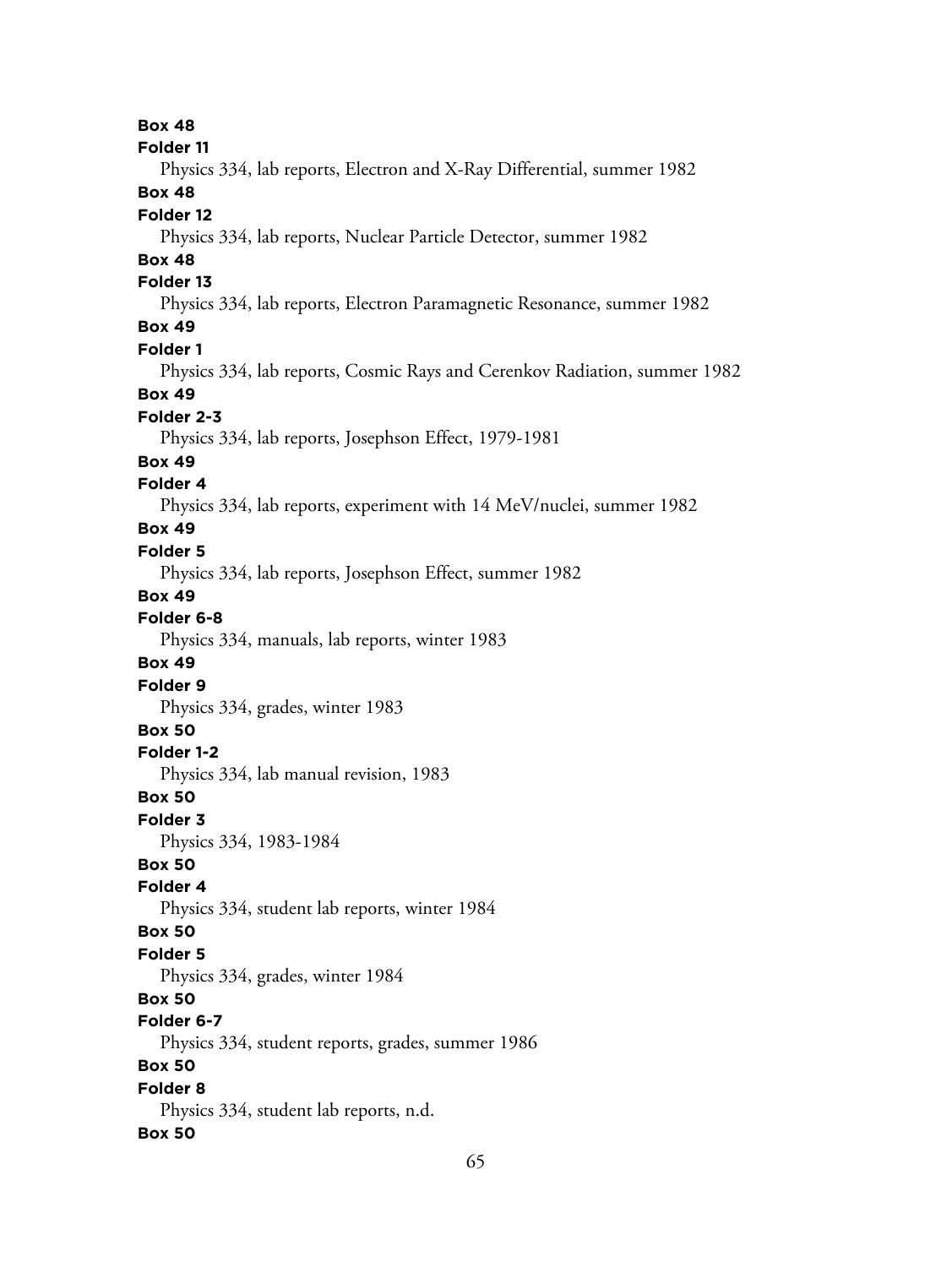**Folder 9** Physics 442, winter 1954 **Box 51 Folder 1** Physics 442, 1953-1961 **Box 51 Folder 2** Physics 442, autumn 1958 **Box 51 Folder 3** Physics 442, winter 1961 **Box 51 Folder 4** Physics 442, spring 1966 **Box 51 Folder 5** Physics 442, spring 1971 **Box 51 Folder 6** Physics 442, reprints on origins of cosmic rays, 1962-1967 **Box 51 Folder 7** Physics 442, lecture notes, bibliography, 1961, 1964, 1966, 1971 **Box 51 Folder 8** Physics 453, spring 1980 **Box 51 Folder 9** Physics 472, lecture notes, spring 1951 **Box 51 Folder 10** Group Theory lecture notes, M. G. Mayer, 1946 **Box 52 Folder 1** Survey lectures on cosmic rays, 1948-1949 **Box 52 Folder 2** Lecture series on radiation detectors, UC, 1949, Argonne National Laboratory (ANL), 1955 **Box 52 Folder 3** Seminar on cosmic rays, solar wind, bibliography, notes, press catalogues, 1953-1961 **Box 52 Folder 4** Cosmic ray seminar, 1957

#### **Box 52**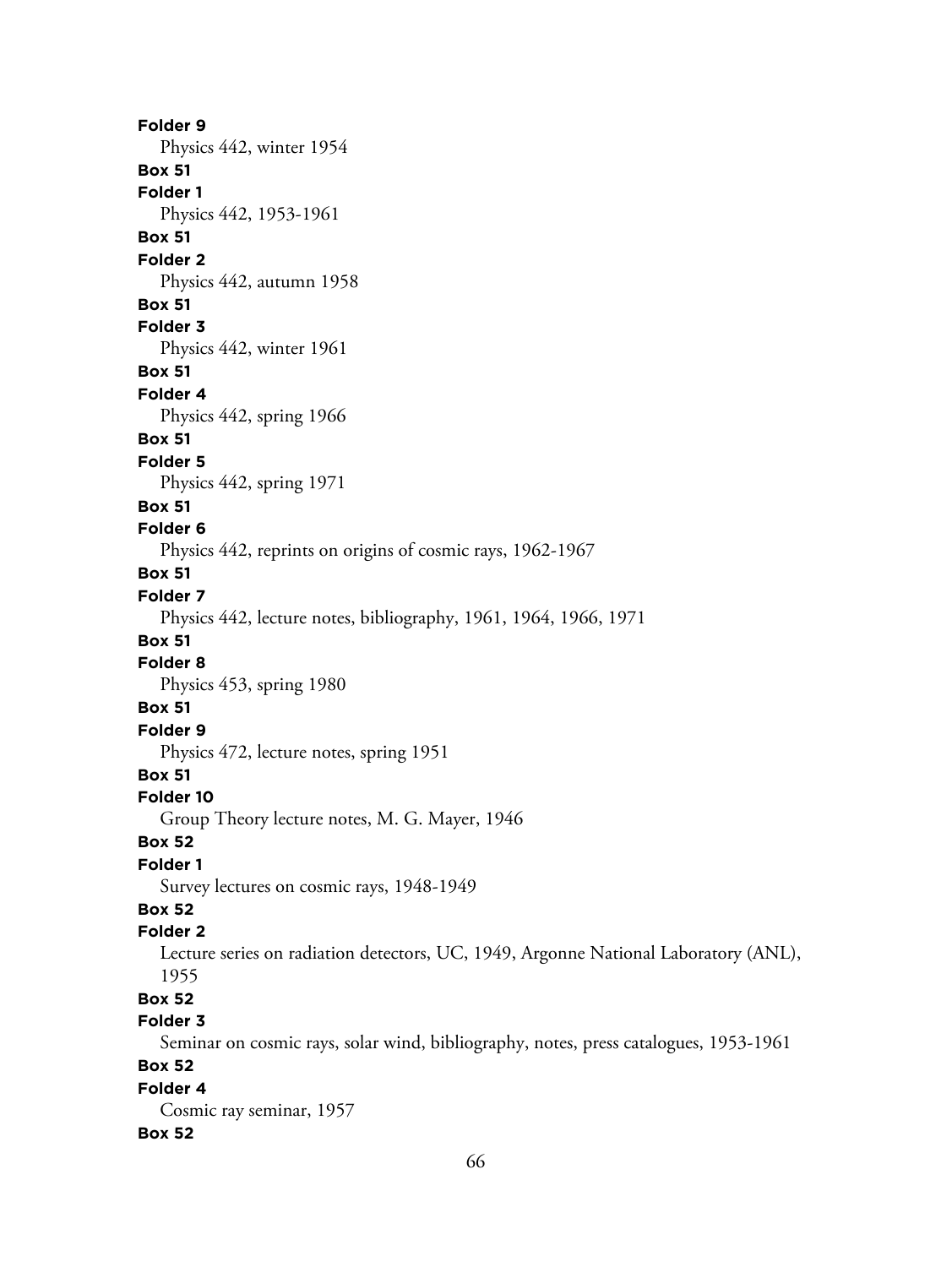**Folder 5**

Quantum Mechanics, 2nd quarter, n.d.

#### **Subseries 3: Annotated drafts of students' dissertations**

#### **Box 53**

#### **Folder 1**

Thesis topics for Ph.D students, Farnham Jory proposals, 1954-1955

# **Box 53**

# **Folder 2**

List of student theses sponsored by JAS, 1989

#### **Box 53**

#### **Folder 3**

G. Kenneth Yates, "Proton and Alpha Particle Fluxes in the Absence of Large Solar Injection," JAS notes, October 1962

## **Box 53**

## **Folder 4**

J.J. O'Gallagher, "The Cosmic Ray Radial Density Gradient and Its Rigidity Dependence Observed at Solar Minimum on Mariner-IV," February 1967

# **Box 53**

## **Folder 5**

J. Wang, "Dynamics of 11-year Modulation of Galactic Cosmic Rays," October 1968

#### **Box 53**

## **Folder 6**

J. Hsieh, "Study of Solar Modulation of Low Energy Cosmic Rays Using 1965 and 1967 Quiet Time Proton, He3 and He4 Differential Spectra at E 100 MeV/nucleon," February 1969

# **Box 53**

## **Folder 7**

Ronald Englade, "A Computational Model For Solar Flare Particle Propagation," April 1970

#### **Box 53**

#### **Folder 8**

Janet Mather, untitled, July 1970

# **Box 53**

## **Folder 9**

Jim Sullivan, "Two Solar Flare Electron Components and Their Relationship to the Proton Component," referees comments, correspondence, 1970-1971

# **Box 53**

## **Folder 10**

G. M. Mason, "Interstellar Propagation and Solar Modulation of Galactic Nuclei 2<Z<8 in the Energy Range 10 to 1000 MeV/nucleon in 1969," thesis outline, drafts, correspondence, 1971

# **Box 53**

#### **Folder 11**

William Dietrich, "The 3He and 4He Abundances in the November 2, 1969 and the January 25, 1971 Solar Flares," May 18, 1972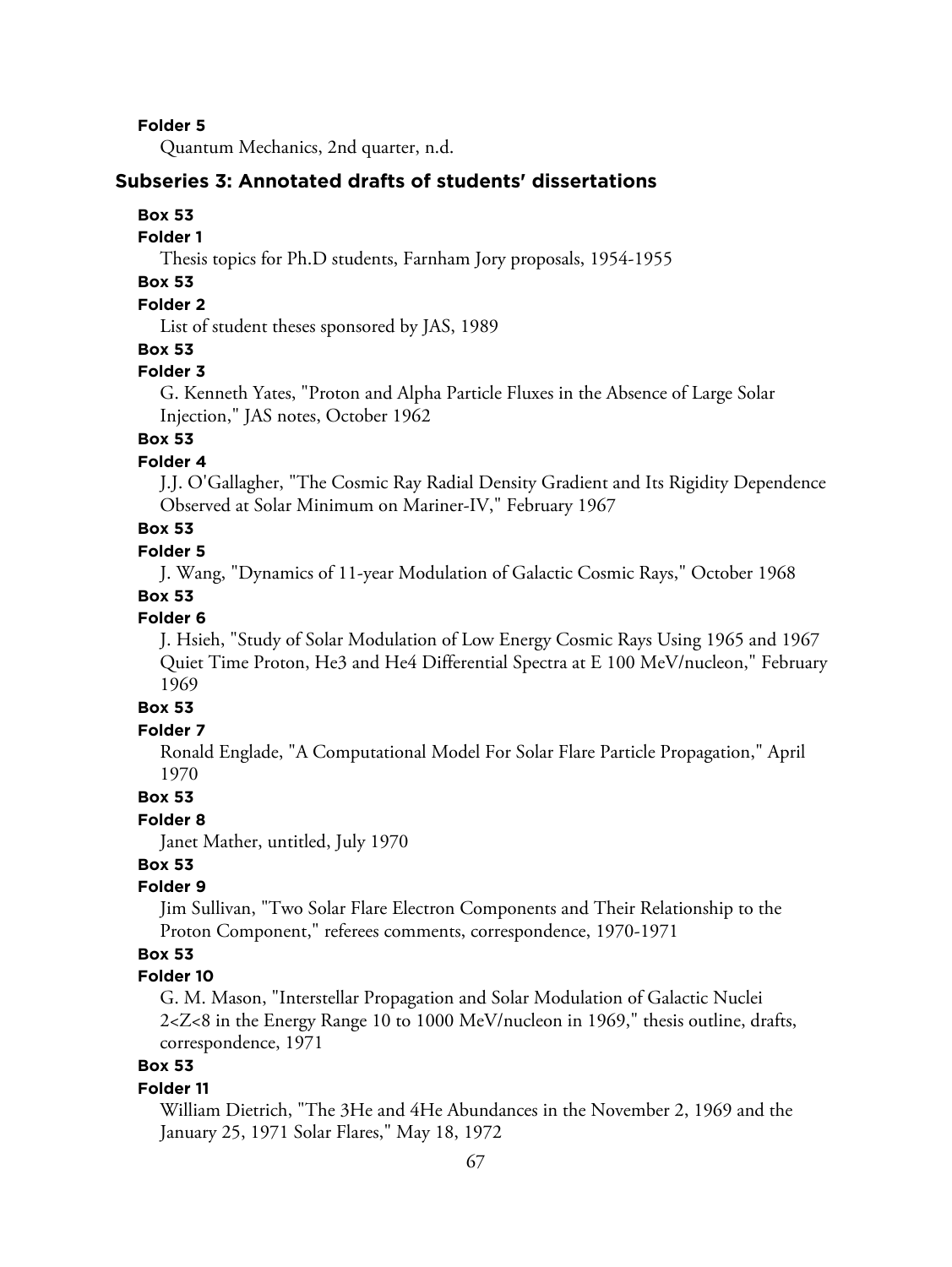## **Box 53**

#### **Folder 12**

Dave Smith, untitled, 1975

# **Box 53**

#### **Folder 13**

Douglas Hamilton, "The Radial Transport of Energetic Solar Flare Particles From 1 to 6 AU number," July 1976

# **Box 54**

# **Folder 1**

Tom Conlon, "The Interplanetary Modulation and Transport of Jovian Electrons," October 1976

# **Box 54**

#### **Folder 2**

David Chenette, "The Propagation of Jovian Electrons to Earth," correspondence, referee reports, July 1979

# **Box 54**

## **Folder 3**

Gregory Guzik, "The Low Energy Galactic Cosmic Ray Carbon, Nitrogen, and Oxygen Isotopic Composition," December 1979

# **Box 54**

## **Folder 4**

Steve Christos, "Interplanetary Flow Near Earth," correspondence, referees' reports, 1978, 1981

# **Box 54**

#### **Folder 5**

David Rabinowitz, "Source Map for Dust Structures Observed in the Comma of Halley's Comet," May 1987

# **Box 54**

## **Folder 6**

Clifford Lopate, "Electron Acceleration to Relativistic Energies By Traveling Interplanetary Shocks," 1988

## **Box 54**

## **Folder 7**

Review of student and staff participation in research, notes, 1967-1970

## **Subseries 4: Department of Physics**

#### **Box 55**

#### **Folder 1-3**

Memos, course listings, candidacy exams, Policy Committee, lists of students, department chairmanship, U.S. government surplus catalogs, 1947-1967

## **Box 55**

**Folder 4-6**

# Confidential, 1967-1975

#### **Box 56 Folder 1**

Confidential, 1967-1975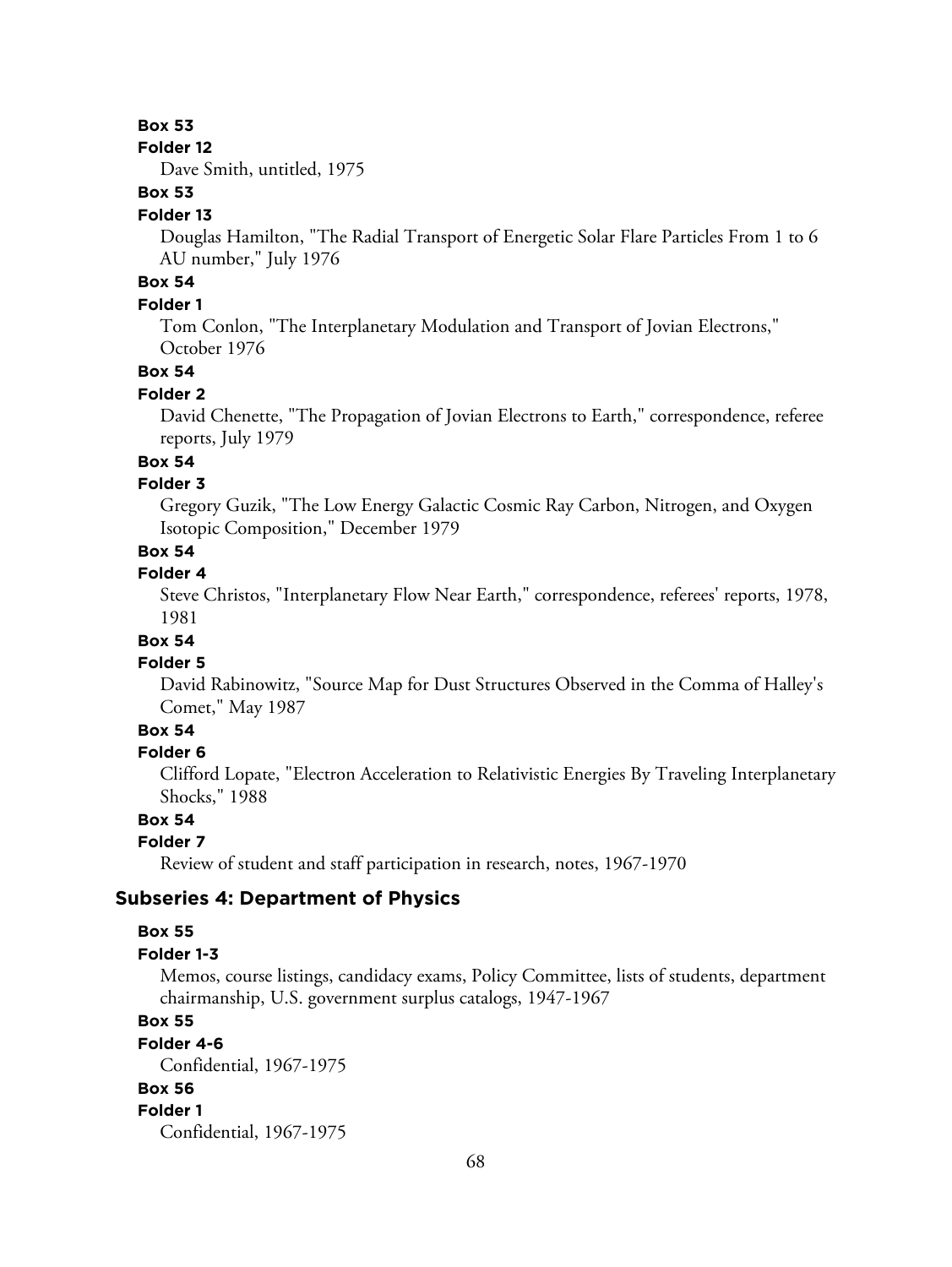**Box 56 Folder 2** General departmental files, 1946 **Box 56 Folder 3-6** General departmental files, 1958-1963 **Box 57 Folder 1-11** General departmental files, 1963-1974 **Box 58 Folder 1-6** General departmental files, 1975-1982 **Box 58 Folder 7** Experimental Physics Lab Program, MIT Lab Book (1939), notes, 1946 **Box 58 Folder 8** Experimental Physics Lab Program, basic exam, 1946-1947 **Box 58 Folder 9** Experimental Physics Lab Program, planning, 1947 **Box 59 Folder 1** Donald Connor dissertation, "Yield Measurements for Photoneutron Reactions in Copper," 1950 **Box 59 Folder 2** Experimental Physics Committee, 1949, course outlines, 1956-1957 **Box 59 Folder 3** Committee for planning new curriculum, 1953-1954 **Box 59 Folder 4-5** Teaching Activities Committee (New Curriculum in Physics), 1965-1967, 1970-1971 **Box 59 Folder 6** Physics 334 Committee, 1969-1972 **Box 60 Folder 1** Physics 334 Committee, 1969-1972 **Box 60 Folder 2** Physics 334 Committee, meeting minutes, 1971-1973 **Box 60 Folder 3** Basic exam, n.d., Physics 328 exam, winter 1946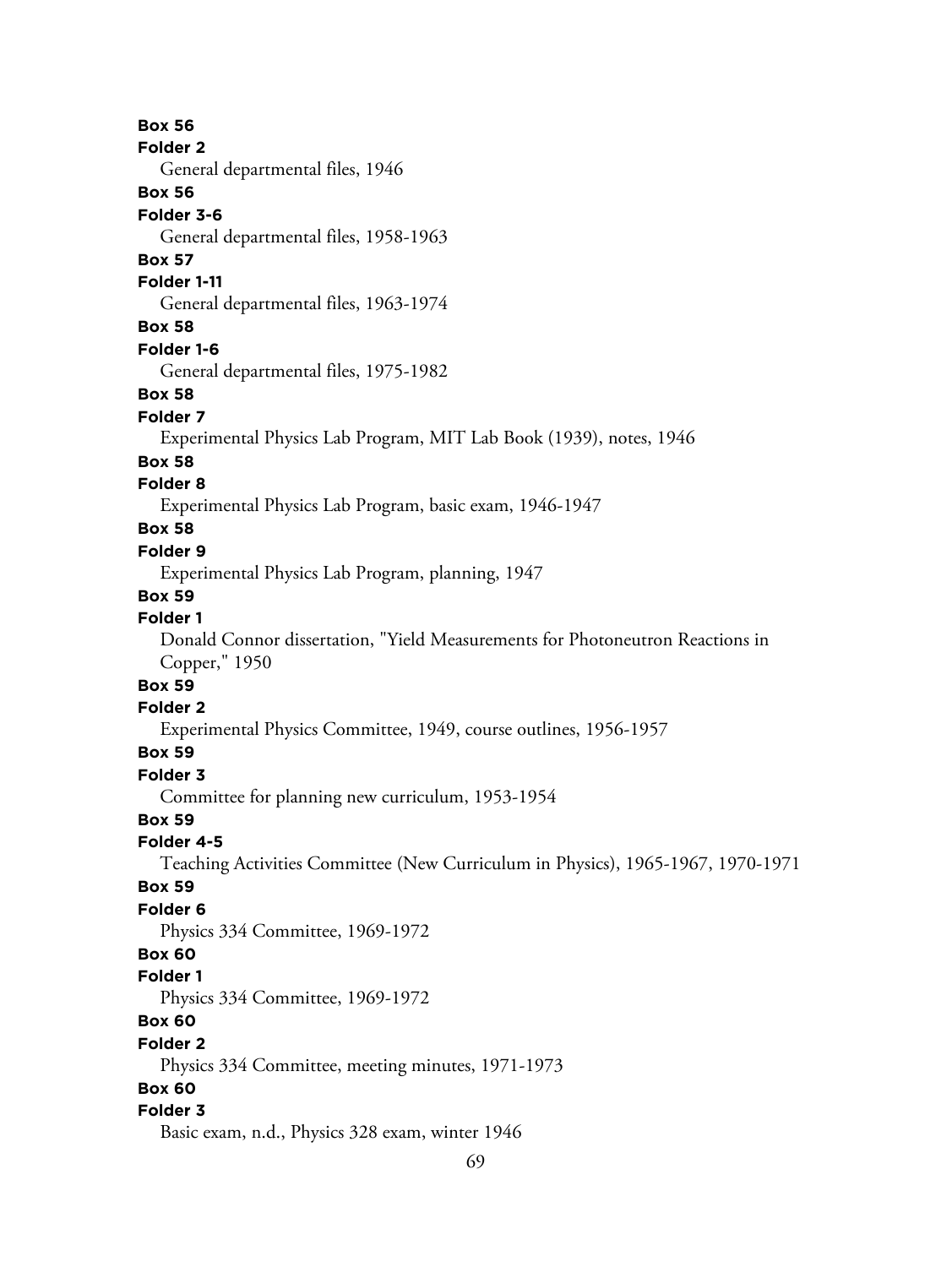**Box 60 Folder 4** Basic exam, notes, spring, 1949 **Box 60 Folder 5** Basic exam, 1950, applicants, 1947 **Box 60 Folder 6** Basic exam, E and M problems, 1943, grading, 1950 **Box 60 Folder 7** Basic exam, 1949 **Box 60 Folder 8** Membership on advisory and thesis committees, 1955-1961 **Box 60 Folder 9** Candidacy examinations, spring 1956 **Box 60 Folder 10** Candidacy examinations, spring 1960 **Box 60 Folder 11** Candidacy examinations, autumn 1964 **Box 61 Folder 1-2** Candidacy examinations, 1960-1970 **Box 61 Folder 3** Candidacy examinations, 1971-1977 **Box 61 Folder 4** Candidacy examinations, solutions, spring 1982 **Box 61 Folder 5-6** Candidacy examinations, spare collected problems, spring 1982 **Box 61 Folder 7** Memos to lab and building personnel, 1958-1960 **Box 61 Folder 8** Fellowship applications, Atomic Energy Commission (AEC), 1951 **Box 62 Folder 1-4** Fellowship applications, National Research Council, 1952-1955 **Box 62**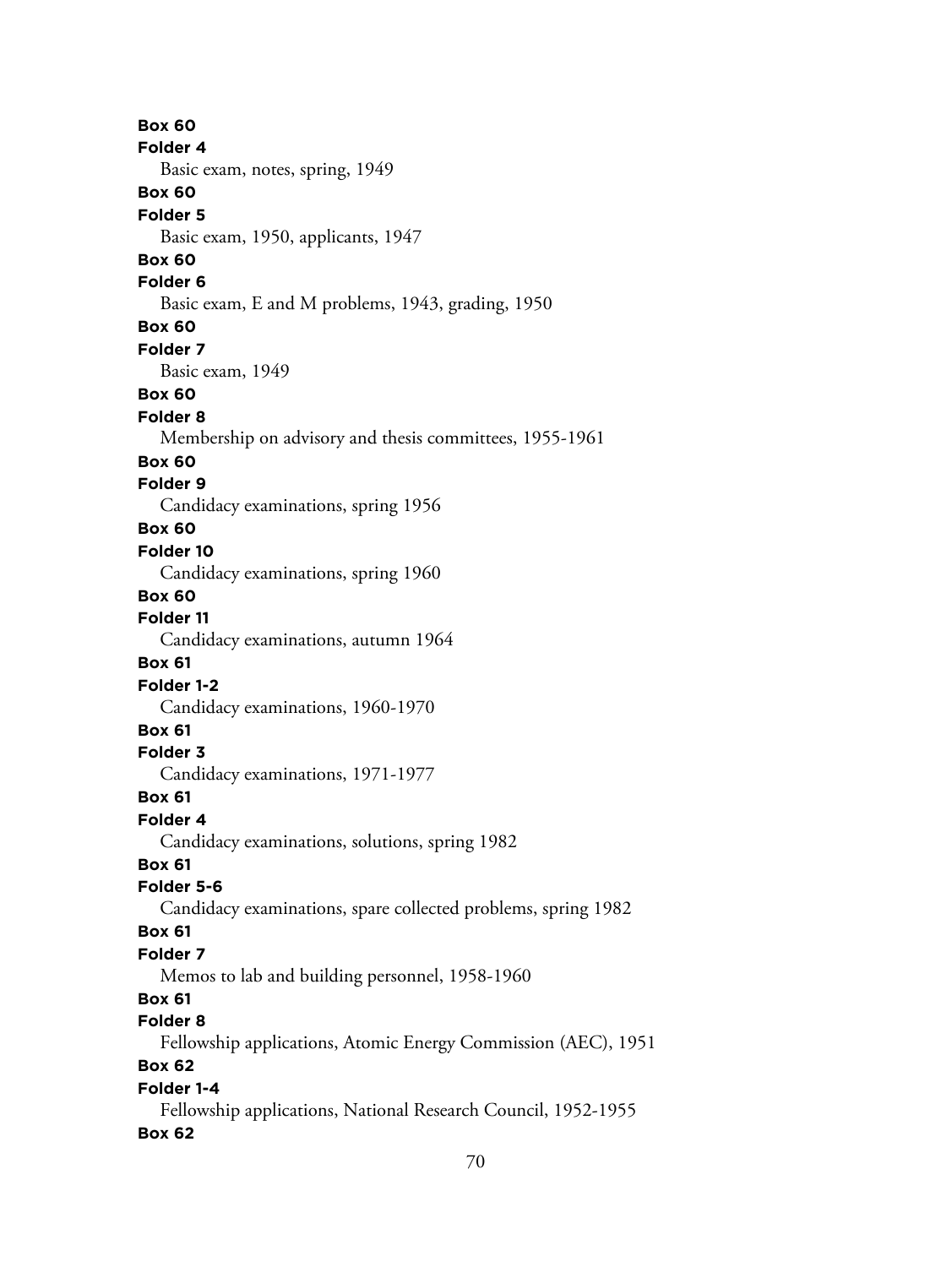#### **Folder 5**

Graduate and postdoctoral fellowship applicants, 1953-1957

# **Box 62**

## **Folder 6**

Graduate and postdoctoral fellowship applicants, 1956-1958, 1963

## **Box 62**

## **Folder 7**

Graduate and postdoctoral fellowship applicants, 1956-1961

## **Box 62**

# **Folder 8**

Graduate and postdoctoral fellowship applicants, 1963-1966

# **Box 62**

#### **Folder 9**

Graduate and postdoctoral fellowship applicants, research assistants, 1965-1977

# **Box 62**

#### **Folder 10**

Committee on Fellowships, Assistantships and Student Recruitment, correspondence, memos, 1966-1967

## **Box 62**

#### **Folder 11-12**

Plato system, 1978-1980

#### **Box 63**

#### **Folder 1**

Colloquium speakers, 1958-1959, 1962

#### **Box 63**

#### **Folder 2**

Colloquium speakers, 1970

#### **Box 63**

#### **Folder 3**

Colloquium speakers, 1970-1973, 1975

#### **Box 63**

#### **Folder 4**

General information about department, 1981-1984

# **Box 63**

## **Folder 5**

Department of Physics meetings, minutes for October 22, 1982, February 11, 1983, May 20, 1983

## **Box 63**

#### **Folder 6**

Department of Physics meetings, meeting minutes, department guidelines, research descriptions, graduate student information, 1983-1984

# **Subseries 5: Enrico Fermi Institute (EFI)**

#### **Box 63**

#### **Folder 7**

Plans for Institute for Nuclear Studies, 1945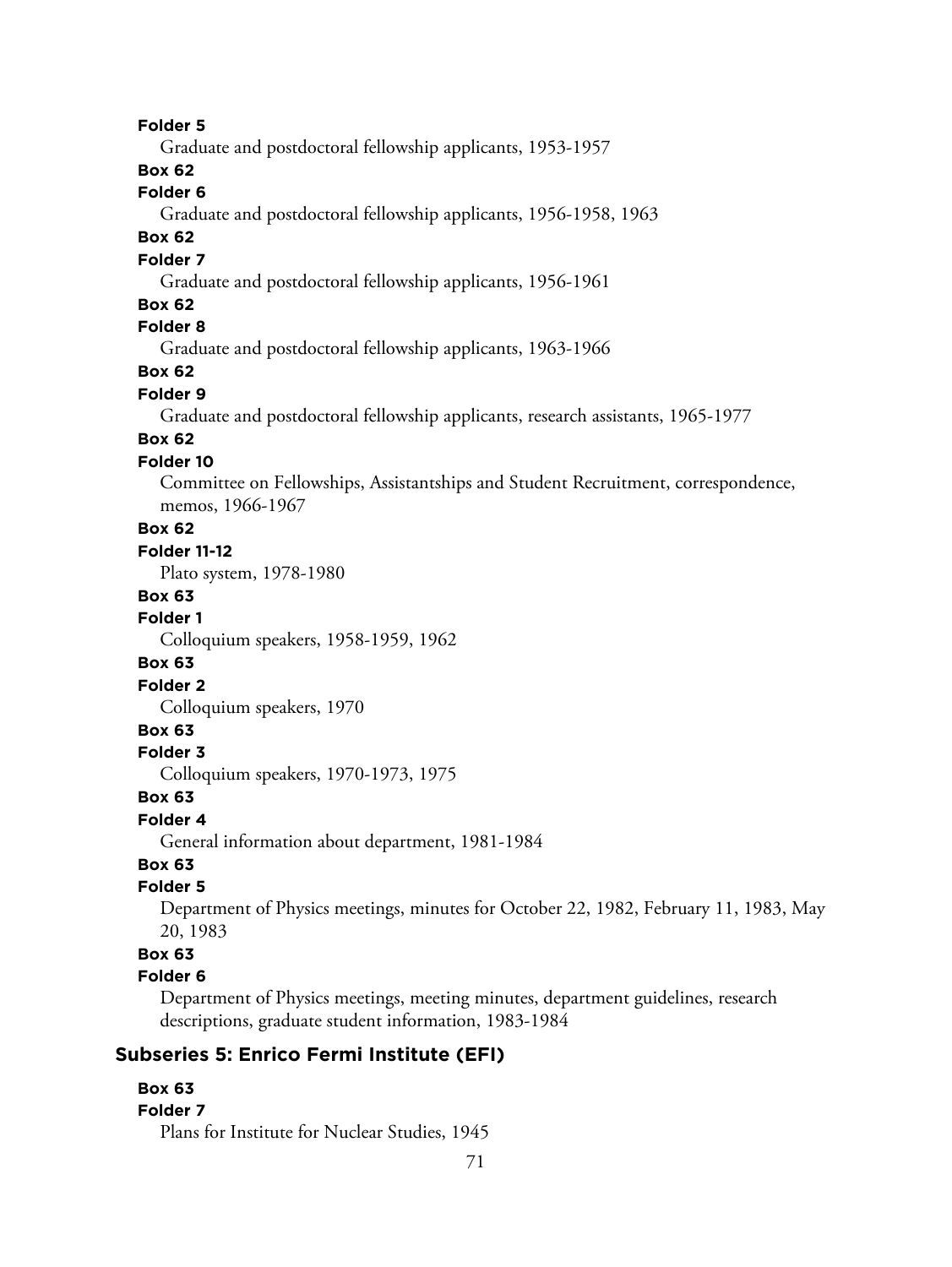**Box 63 Folder 8** Brief summary of research fields in cosmic ray group, 1958-1964 **Box 63 Folder 9** Policy Committee, 1959 **Box 63 Folder 10** Responsibilities, 1959-1961 **Box 63 Folder 11** Candidates for research appointments, correspondence, 1959-1960 **Box 63 Folder 12** Master development plan for EFI, 1961 **Box 63 Folder 13** Meeting minutes, May 26, 1964 **Box 63 Folder 14** EFI professional appointments, discussions on policy, 1964-1966 **Box 63 Folder 15** Enrico Fermi Fellowships, 1966-1969 **Box 64 Folder 1** Search for new director, 1971 **Box 64 Folder 2** Correspondence with EFI director, memos, 1964-1981 **Box 64 Folder 3** Correspondence as EFI director, memos, 1973-1978 **Box 64 Folder 4** EFI long range strategy paper, November 1976 **Box 64 Folder 5** Strategy paper by JAS, 1976 **Box 64 Folder 6** Policy Committee, 1977 **Box 64 Folder 7-10** Meeting minutes, 1980-1984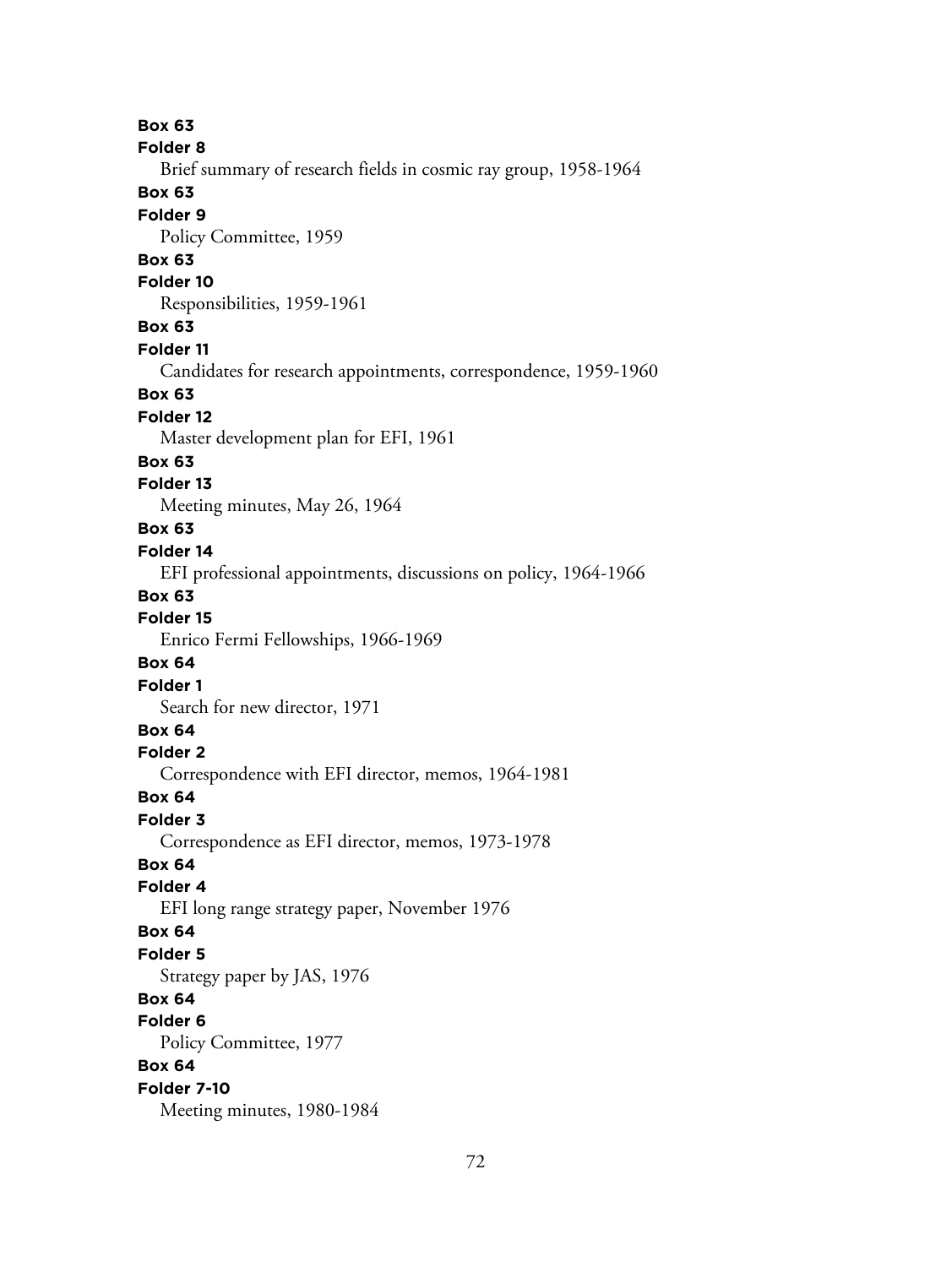# **Subseries 6: Laboratory for Astrophysics and Space Research (LASR)**

### **Box 64**

#### **Folder 11-13**

General correspondence, 1962-1968

### **Box 64**

# **Folder 14**

EGO, Pioneer, miscellaneous memos and correspondence, "Quality Requirements for Electronic Equipment Used in Space Flight Experiments," 1961-1965

# **Box 65**

# **Folder 1**

EGO, preliminary information, 1962-1967

# **Box 65**

# **Folder 2**

Plans for NASA-UC program, NASA reorganization, Stagg Field memorial, correspondence, 1961-1962

# **Box 65**

### **Folder 3**

NASA graduate and postdoctoral international fellowships in space science, correspondence, 1961

# **Box 65**

### **Folder 4**

"A Proposed NASA-UC Plan for Research and Training in the Sciences Related to Space," original draft, December 14, 1961

# **Box 65**

### **Folder 5**

"A Proposed NASA-UC Plan for Research and Training in the Sciences Related to Space," original draft, revised, January 2, 1962

# **Box 65**

# **Folder 6**

NASA-UC program, materials for November 6, 1961 discussion

# **Box 65**

**Folder 7**

NASA-UC program, correspondence, proposal draft, 1961

### **Box 65**

### **Folder 8**

New building, rough draft of NASA proposal, notes and correspondence, 1961

# **Box 65**

# **Folder 9**

New building, proposal drafts, correspondence, notes, 1961

# **Box 66**

# **Folder 1**

New building, proposal drafts, correspondence, 1961-1962

# **Box 66**

# **Folder 2-3**

New building, NASA proposal for funding, 1961-1962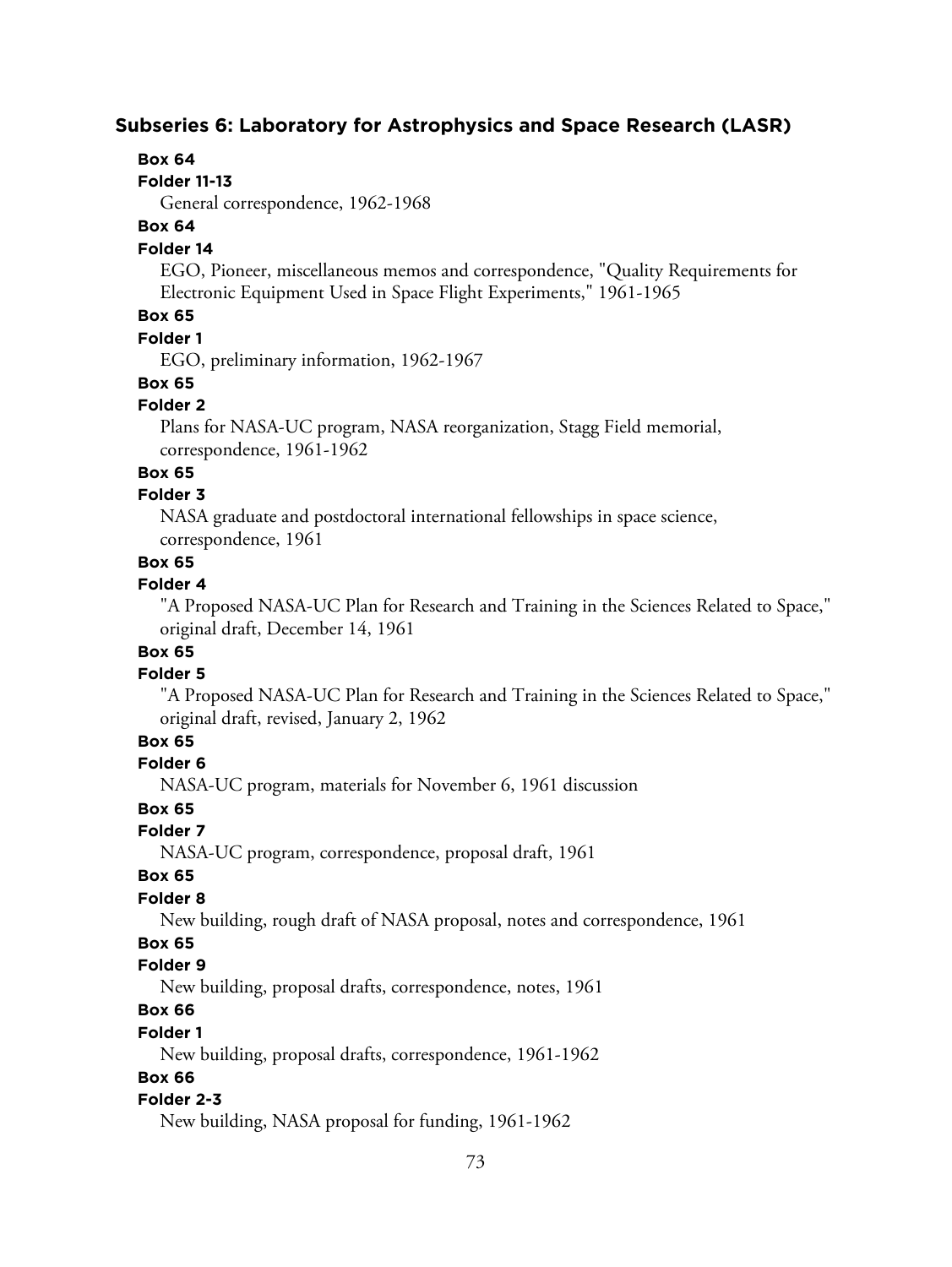74 **Box 66 Folder 4** New building, EFI Planning Committee, notes, 1960-1961 **Box 66 Folder 5-6** New building, NASA-University Memo of Understanding, 1962 **Box 66 Folder 7** New building, revised plans, 1961-1962 **Box 66 Folder 8** New building, revised NASA proposal, notes, 1961-1962 **Box 66 Folder 9** New building, notes and correspondence, 1962-1963 **Box 66 Folder 10** New building, documents from September 27, 1962 meeting with NASA **Box 66 Folder 11** New building, finances, 1962-1963 **Box 66 Folder 12** New building, schedules, 1962 **Box 66 Folder 13** New building, master development plans, 1962 **Box 66 Folder 14** New building, building site questions, 1962 **Box 66 Folder 15** New building, architectural, mechanical, and equipment details, 1962 **Box 66 Folder 16** New building, Skidmore, Owings and Merrill, portfolio, 1962 **Box 67 Folder 1-2** New building, Skidmore, job memos, 1962-1963 **Box 67 Folder 3** New building, Skidmore, plans, 1962 **Box 67 Folder 4** New building, final budgets and plans, 1963 **Box 67**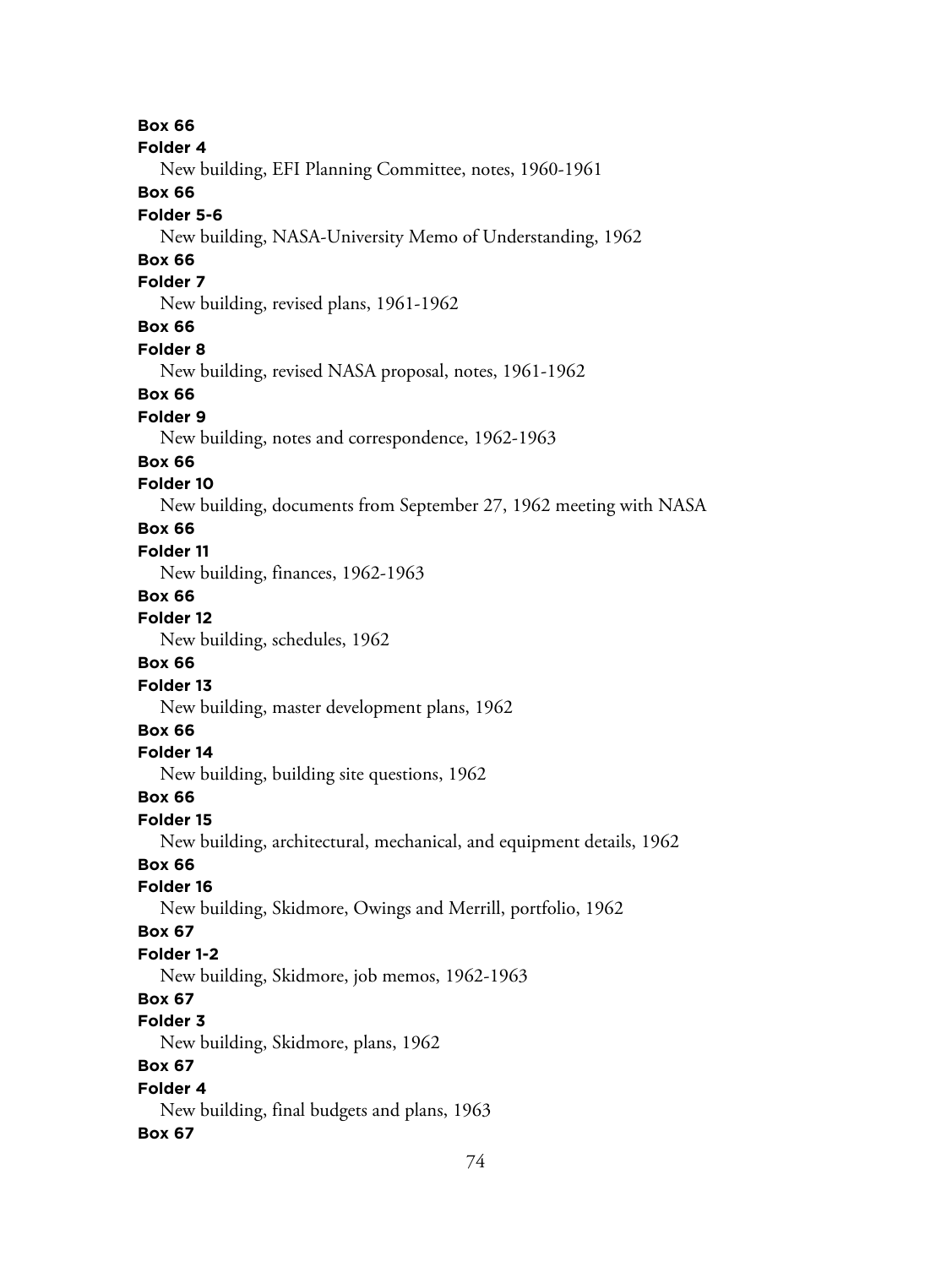New building, ground breaking remarks, "Astrophysics in Space," Space Month Conference, 1963

# **Box 67**

## **Folder 6**

New building, committee meeting, October 16, 1964

# **Box 67**

# **Folder 7**

New building, new equipment, 1964

#### **Box 67**

**Folder 8**

New building, computation facilities, 1964

#### **Box 67**

**Folder 9**

New building, computation facilities, correspondence, memos, 1964

#### **Box 68**

#### **Folder 1**

New building, computation facilities, problems, 1964

### **Box 68**

#### **Folder 2**

New building, NASA-UC meeting, September 1, 1964

#### **Box 68**

**Folder 3**

New building, dedication ceremonies, 1965

#### **Box 68**

**Folder 4**

New building, landscaping, 1965

# **Box 68**

**Folder 5-6**

Personnel, planning, 1962-1964

## **Box 68**

**Folder 7**

Possible new appointments, 1963-1964

# **Box 68**

**Folder 8**

New appointments, 1964

#### **Box 68**

#### **Folder 9**

Candidates for new lab appointments, 1965

# **Box 68**

**Folder 10**

Loose equipment budget, 1963

# **Box 68**

**Folder 11** Capital equipment for JAS, 1963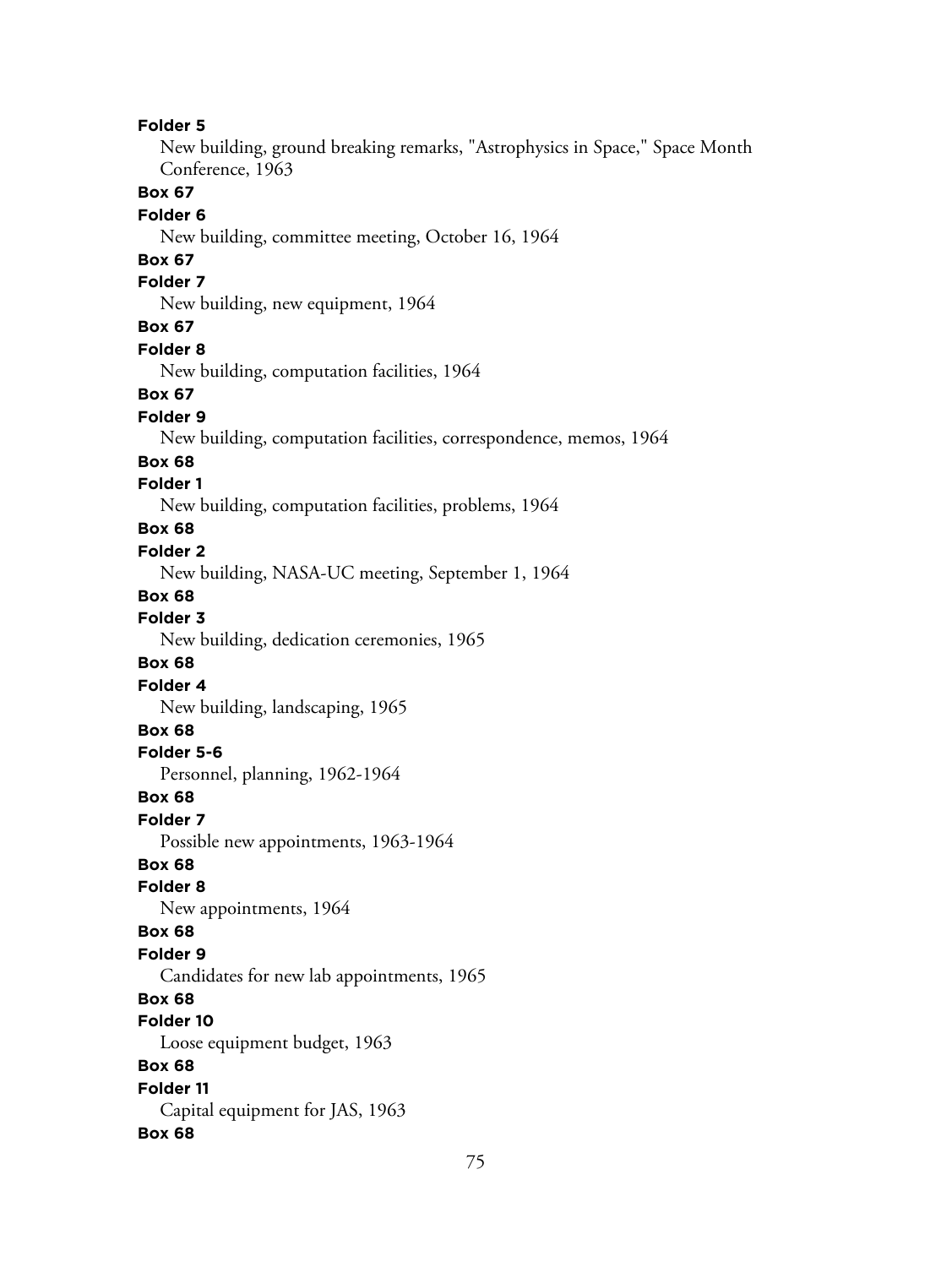Equipment and expense budget, 1964

### **Box 68**

### **Folder 13**

Guests at LASR, 1965

# **Box 68**

#### **Folder 14**

Proposal for LASR accelerator, 1965

#### **Box 68**

# **Folder 15**

Pulse generator for experiments in space, proposal, 1965

# **Box 68**

### **Folder 16**

Negotiations for electronics research support from NASA Electronics Research Center, LASR instrument development proposal, Sunblazer, correspondence, 1966-1967

#### **Box 68**

### **Folder 17**

LASR data group, personnel, memos, May 1966

### **Box 68**

#### **Folder 18**

Building expansion plan, 1964-1965

#### **Box 68**

# **Folder 19-20**

Building expansion plan, 1967-1971

### **Box 68**

### **Folder 21**

Furnishings and fittings account, space assignments, 1965-1966

# **Box 68**

### **Folder 22**

Upgrading computer facility, 1965

#### **Box 68**

#### **Folder 23**

LASR computer operations, keypunch operator, 1965

# **Box 69**

### **Folder 1**

SDS 910 computer, usage reports, memos, 1965-1967

#### **Box 69**

#### **Folder 2-3**

Status of data reduction and analysis programs, computing costs, neutron monitors, data storage, IMP, Pioneer 6, EGO, OGO, data exchange, memos and correspondence, 1965-1967

### **Box 69**

### **Folder 4**

Programmers and data analysts salary review, personnel, memos, 1966-1967 **Box 69**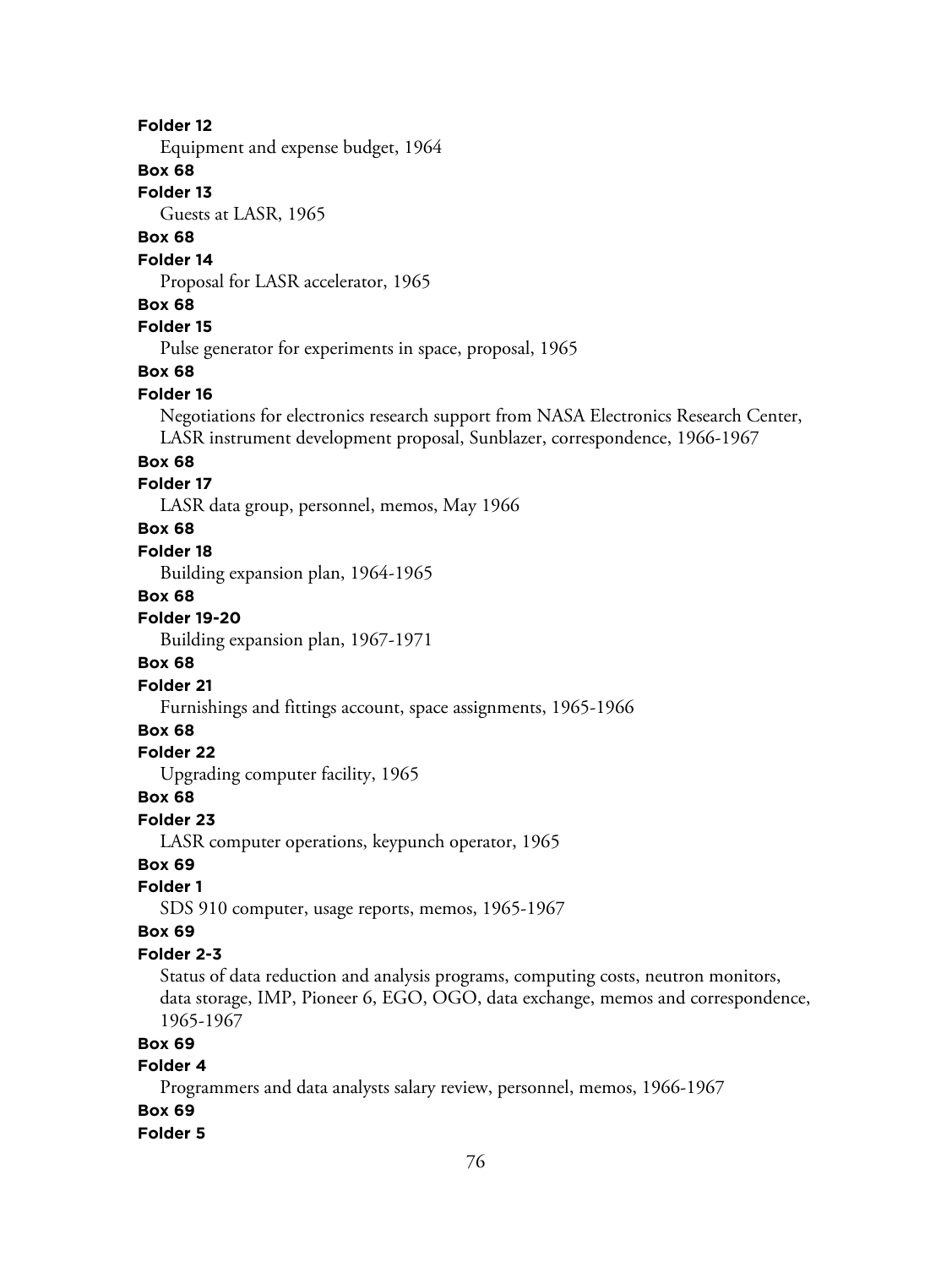Computer problems, 1966-1970

### **Box 69**

# **Folder 6**

Use study of computer center, 1967

### **Box 69**

# **Folder 7-9**

LASR computing, University Computer Policy Committee, 1964-1966

# **Box 70**

# **Folder 1-3**

LASR computing, University Computer Policy Committee, 1967-1968

# **Box 70**

# **Folder 4-6**

LASR computing, University Computer Policy Committee, 1969-1971

# **Box 71**

# **Folder 1**

LASR computing, University Computer Policy Committee, Long Range Planning Committee, biophysics, 1970-1971

# **Box 71**

# **Folder 2**

Monthly expenditure statements, contracts, 1965

# **Box 71**

# **Folder 3**

Financial reports, memos, correspondence, 1966-1969

# **Box 71**

# **Folder 4-5**

Finances, NASA correspondence, 1967-1968

# **Box 71**

# **Folder 6**

Personnel, salary questions, 1967

# **Box 71**

# **Folder 7**

Agreement between Vice President's office and JAS regarding functions of V. Annamunthodo, 1971

# **Box 71**

# **Folder 8-9**

Technology for Science proposal meeting, April 10, 1972, finances, personnel, 1973-1975

# **Box 72**

# **Folder 1-2**

Funding, expenditure, personnel projections, 1973-1975

# **Box 72**

# **Folder 3**

Personnel, X-ray program, 1973

# **Box 72**

# **Folder 4**

NASA finance meeting, November 26, 1973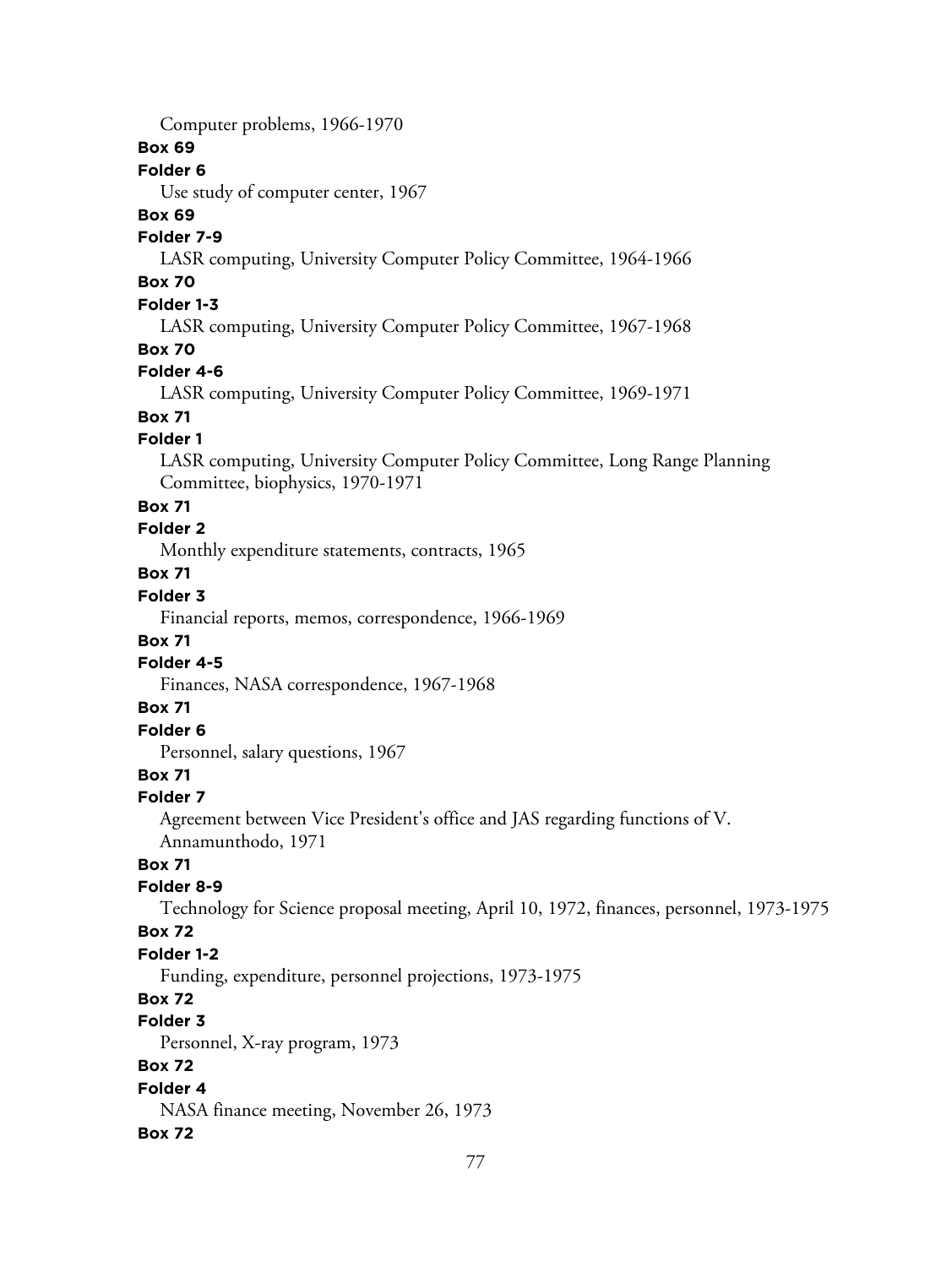78 **Folder 5** NASA finance meeting, January 1975 **Box 72 Folder 6-7** NASA finance meeting, April 1975 **Box 73 Folder 1-3** Financial documents, 1972-1975 **Box 73 Folder 4** Capital equipment, LASR inventory, proposed replacement of obsolete equipment, 1973-1977 **Box 73 Folder 5** Brief description of current research, 1975 **Box 73 Folder 6** Space achievements and lab description, 1958-1975 **Box 73 Folder 7** DoD Meeting, September 26, 1975 **Box 73 Folder 8** Fiscal review, 1976 **Box 74 Folder 1** Financial projections, March 1, 1976 **Box 74 Folder 2** Computer conversion, 1976-1978 **Box 74 Folder 3** Computer conversion, NASA funding proposals, memos, 1976-1977 **Box 74 Folder 4-6** Second generation computer alternatives, 1976-1977 **Box 74 Folder 7** Harris System problems, meeting, June 13, 1979 **Box 75 Folder 1** NASA-University relations, NASA Office of University Affairs, Physical Sciences Committee, SSB, reports and correspondence, 1975-1977 **Box 75 Folder 2** NASA, LASR site visit, May 6, 1977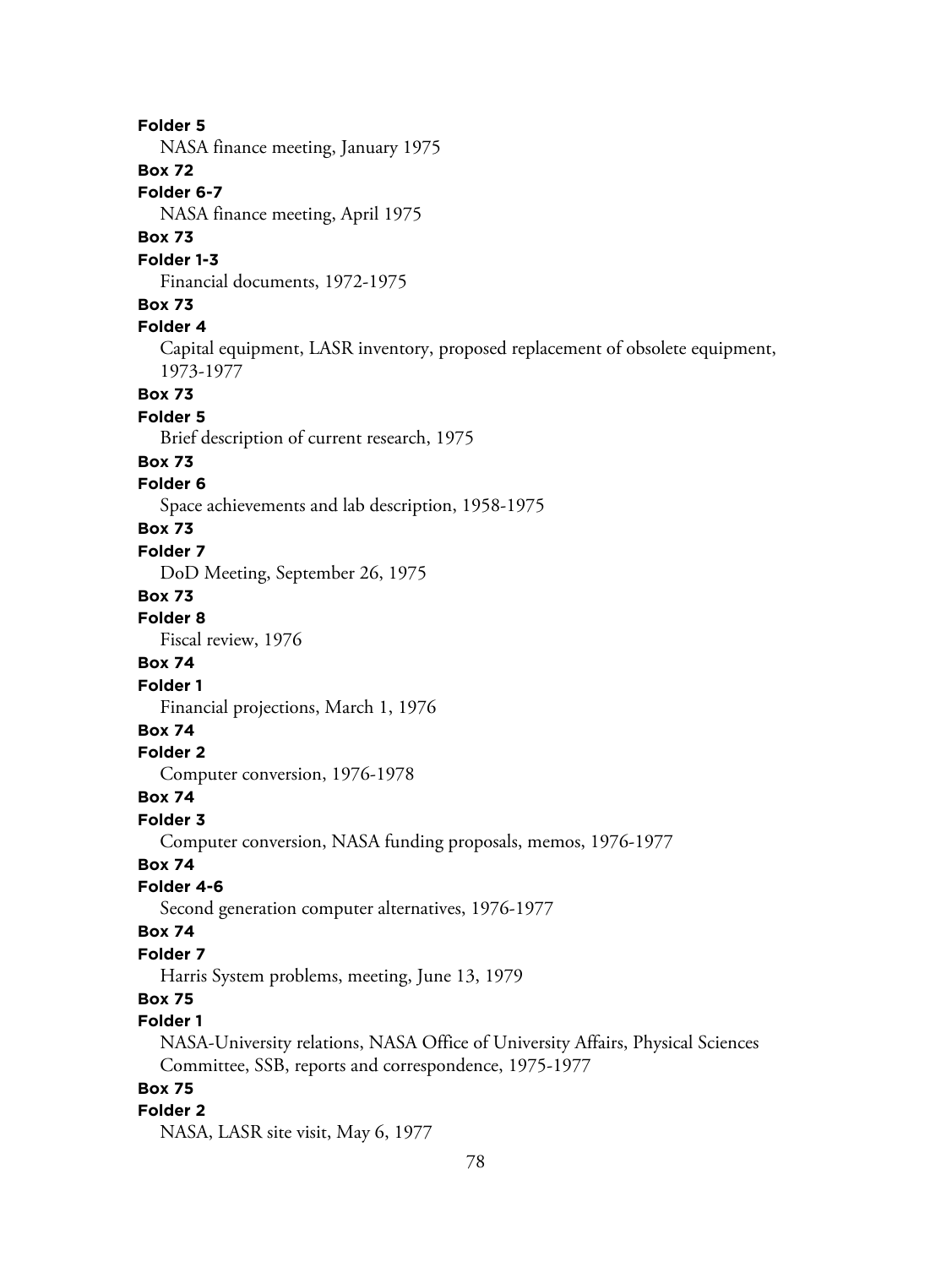### **Folder 3**

NASA, review of universities and Centers of Excellence, correspondence, NASA-UC Memo of Understanding, 1978-1979

## **Box 75**

### **Folder 4**

NASA, five-year planning, draft, April 13, 1978

# **Box 75**

# **Folder 5**

NASA, review of LASR, December 5, 1979

### **Box 75**

# **Folder 6**

NASA, LASR documents for meeting in Washington, D.C., May 2, 1980

# **Box 75**

# **Folder 7**

Financial reports on LASR projects, July-September 1982

# **Box 75**

# **Folder 8**

Candidates for Research Associate, 1978

# **Box 75**

# **Folder 9**

Policy Committee meetings, plans for new senior and assistant professors, 1978,1979

# **Subseries 7: The College of the University of Chicago**

# **Box 76 Folder 1** General, 1961-1967 **Box 76 Folder 2** Committee on Science Students Enrollment, 1955 **Box 76 Folder 3** Committee on Policy, 1959-1961 **Box 76 Folder 4** Committee on Advisory System, 1960 **Box 76 Folder 5**

Physical Science Committee on Applied Science, n.d.

# **Series III: Professional Affiliations**

# **Subseries 1: Atomic scientists organizations**

# **Box 77 Folder 1** Atomic Scientists of Chicago, correspondence, writings, 1945-1947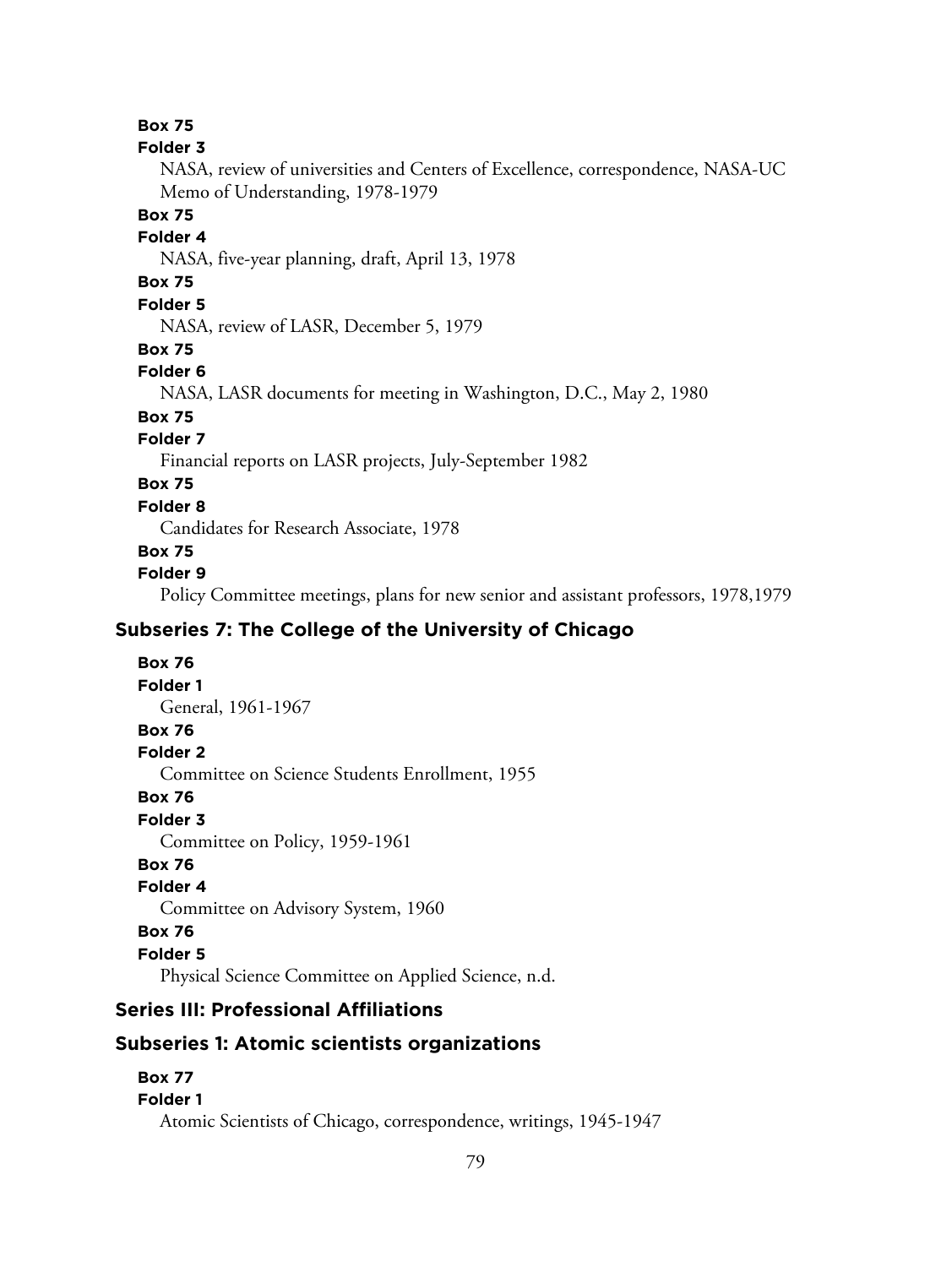#### **Folder 2**

minutes of executive committee meetings, 1945-1947

# **Box 77**

### **Folder 3**

Carnegie Endowment for International Peace, 1945-1946

# **Box 77**

# **Folder 4**

Chicago Committee for Civilian Control of Atomic Energy, 1946

# **Box 78**

### **Folder 1**

Federation of Atomic Scientists, JAS U.S. Senate testimony, 1945

#### **Box 78**

# **Folder 2**

Federation of American Scientists, 1945-1947

#### **Box 78**

# **Folder 3**

National Committee on Atomic Information, 1946

# **Box 78**

### **Folder 4**

Proposed National Liaison Committee on Atomic Information, 1945-1946

#### **Box 78**

#### **Folder 5**

Individuals and groups interested in atomic energy and the atom bomb, 1944-1946

# **Box 78**

# **Folder 6**

Emergency Committee for Control of Atomic Energy, Federation of American Scientists, Association of Los Alamos Scientists, Carnegie Endowment for International Peace, 1945-1946

# **Box 78**

#### **Folder 7**

Association of Scientists for Atomic Education, Atomic Scientists of Chicago, notes, writings, correspondence, 1945-1947

### **Box 78**

### **Folder 8-9**

Atomic Scientists' Association, Atomic Scientists of Chicago, Bulletin of the Atomic Scientists, Chicago Association of Scientists and Engineers, Emergency Committee of Atomic Scientists, The New Commonwealth (London), budgets, notes, meeting minutes, writings, correspondence, 1945-1947

# **Box 78**

# **Folder 10**

News releases and resolutions, 1945

# **Box 78**

### **Folder 11**

"The Social Responsibilities of Science," 1946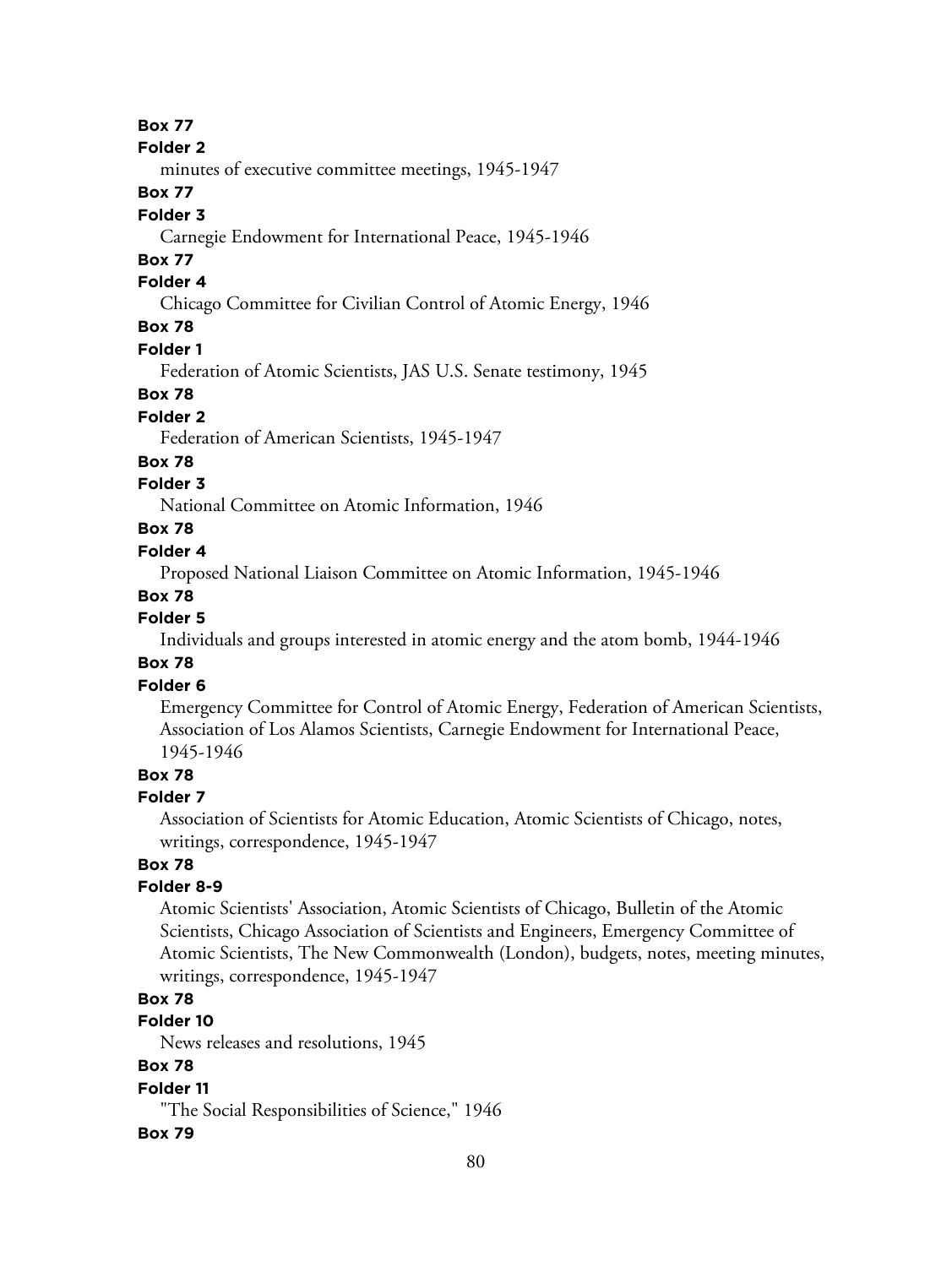Articles by Chicago scientists, n.d.

# **Box 79**

### **Folder 2-3**

Literature on atomic energy and world government, 1945-1947, 1951

### **Box 79**

#### **Folder 4**

Lists of literature on atomic energy, 1945-1946

#### **Box 79**

# **Folder 5**

Digests of U.S. Senate testimony on atomic energy, 1945

# **Box 79**

# **Folder 6**

U.S. Senate atomic energy manual, November 15, 1945

# **Box 79**

### **Folder 7**

Domestic legislation on atomic energy, 1945-1946

#### **Box 79**

# **Folder 8**

Atomic Energy Bill, England, 1946

# **Box 79**

# **Folder 9**

Confidential diary of T. O. Jones regarding his interviews with government and business officials on behalf of JAS and UC, 1945

### **Box 80**

### **Folder 1**

Atomic Scientists of Chicago, The New Commonwealth, Rocky Mountain Conference on Control and Utilization of Atomic Energy, June 24-26, 1946, correspondence, 1945-1947

# **Box 80**

# **Folder 2-3**

Speeches and materials on science and atomic energy, "Science and the Welfare of Mankind," Association of Scientific Workers Conference, 1945-1946

# **Box 80**

# **Folder 4**

"Welfare of Mankind" conference, JAS report, 1946

# **Box 80**

# **Folder 5**

"Welfare of Mankind" conference, JAS expenses, 1946

# **Box 80**

# **Folder 6**

Miscellaneous conferences and dinners, 1945-1946

### **Box 80**

# **Folder 7**

Conferences at UC on domestic legislation, December 27-28, 1945, on U.S. Soviet relations, December 12-15, 1946, articles on atomic energy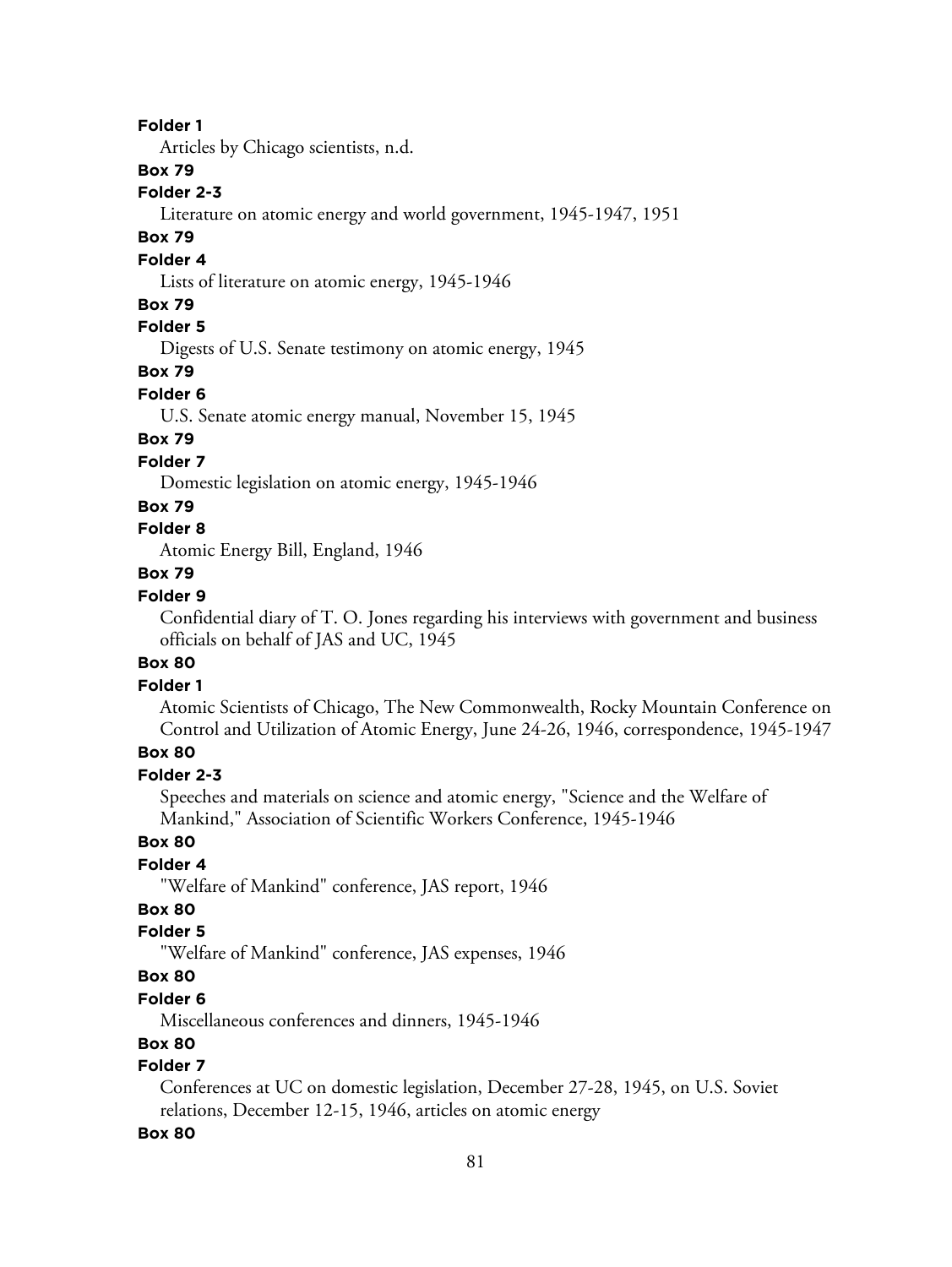Rye, New York conference, writings, 1945

### **Box 80**

### **Folder 9**

New York City conference, 1946

# **Box 80**

#### **Folder 10**

Lake Geneva conference, 1947

#### **Box 80**

### **Folder 11**

New York and Princeton conferences, 1947

#### **Box 80**

#### **Folder 12**

Association of Scientists for Atomic Education, 1947

# **Box 81**

# **Folder 1-2**

Bulletin of the Atomic Scientists, prospectus, letters, press clippings, copy with JAS article returned from Scientific American publisher Gerard Piel, ca. 1950

# **Box 81**

### **Folder 3**

Bulletin of the Atomic Scientists, fund raising problem, 1952

### **Box 81**

# **Folder 4**

Bulletin of the Atomic Scientists, fund raising problem, letter from L. F. W. Drake to Harold Urey, 1953

# **Box 81**

### **Folder 5**

Bulletin of the Atomic Scientists, fund raising problem, correspondence, funding proposals, university relations, JAS notes, 1946-1955

# **Box 81**

#### **Folder 6**

Bulletin of the Atomic Scientists, JAS paper, "Energetic Particles and Magnetic Fields in the Space around Us," rough draft, 1961

# **Box 81**

# **Folder 7**

Bulletin of the Atomic Scientists, memos, articles, contribution information, 1978-1982

### **Box 81**

#### **Folder 8**

Bulletin of the Atomic Scientists, annual report of Board of Directors, memos, correspondence, 1983

# **Box 81**

#### **Folder 9**

Bulletin of the Atomic Scientists, memos for Board of Directors, meeting minutes, budgets, 1984

#### **Box 81**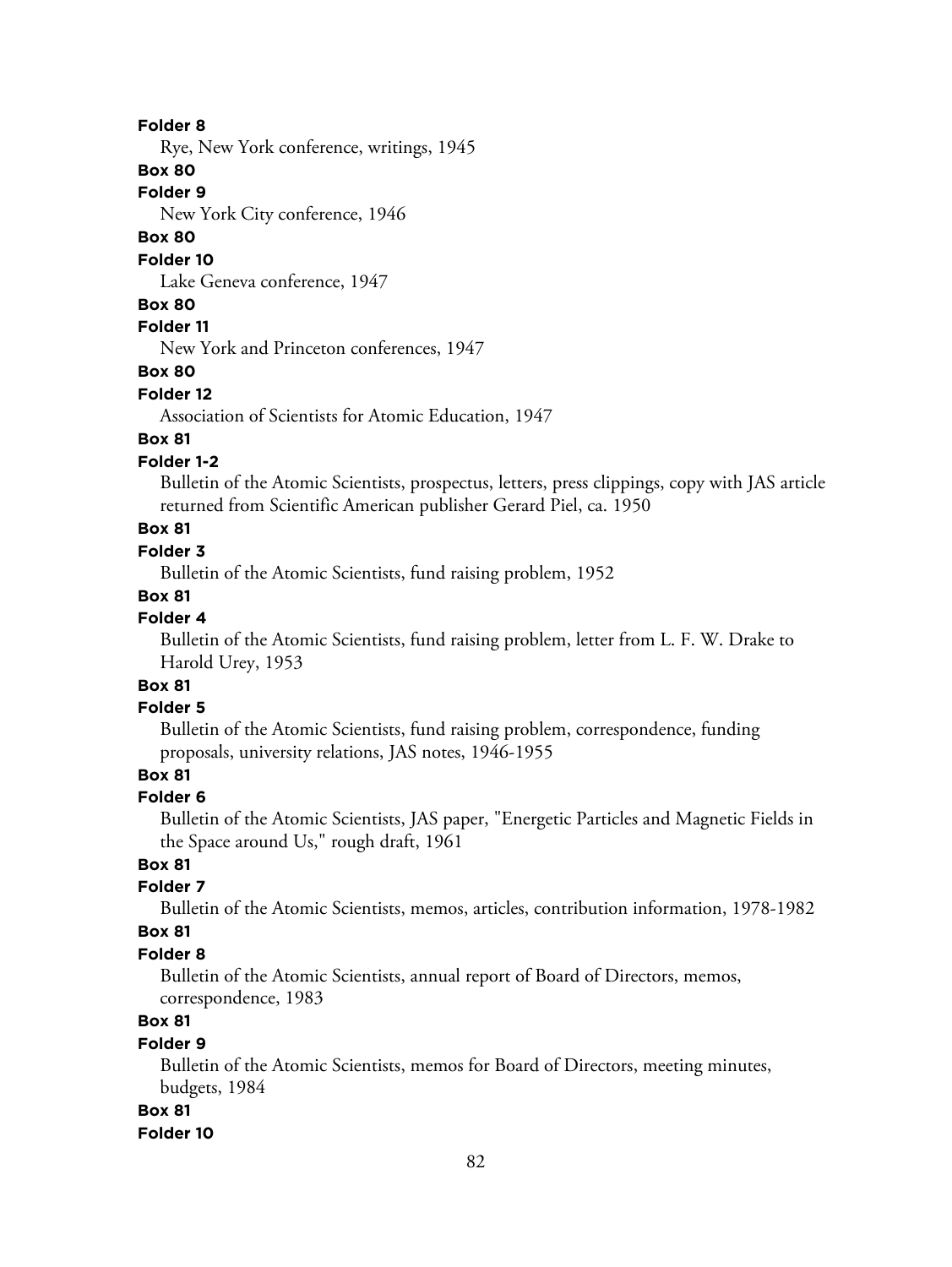Collected works of Leo Szilard, draft, 1975-1976

### **Subseries 2: International Geophysical Year (IGY)**

# **Sub-subseries 1: Comité Spécial de l'Année Géophysique Internationale (CSAGI), general materials**

**Box 82 Folder 1-4** Correspondence, 1954-1959 **Box 82 Folder 5** Nuclear Radiation Program, notes, CSAGI meetings, "Sputnik II results," correspondence, national reports presented to CSAGI, 1954-1956 **Box 82 Folder 6** Meeting minutes, conferences, miscellaneous, 1954-1958 **Box 82 Folder 7** Meteorology, rocket program, Barcelona and Moscow meetings, 1954-1958 **Box 82 Folder 8** JAS, IGY expenses, 1955 **Box 83 Folder 1** CSAGI Publications Committee, 1956 **Box 83 Folder 2** Address lists for CSAGI and cosmic ray scientists, 1956 **Box 83 Folder 3** CSAGI, USNC-IGY, memos, bulletins, 1956 **Box 83 Folder 4** World Data Centers, meetings, correspondence, 1956 **Box 83 Folder 5** CSAGI Guide to World Data Centers, June 7, 1957, amendments to guide, 1957-1958 **Box 83 Folder 6** Incoming mail summaries, polar map of the world, 1957 **Box 83 Folder 7** Union Géodésique et Géophysique Internationale, seventh issue, 1957 **Box 84 Folder 1** Membership lists of IGY participating committees, 1957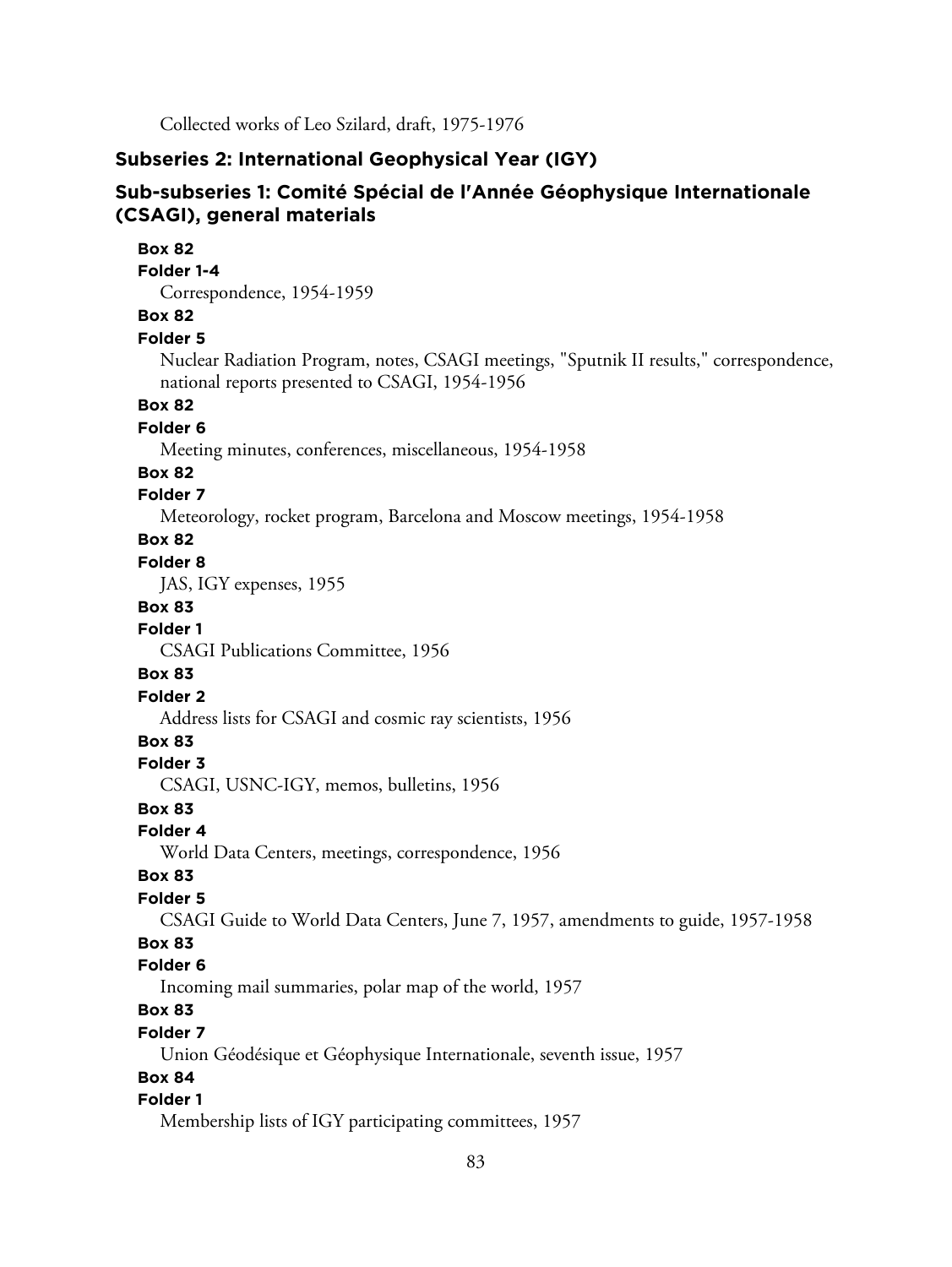#### **Folder 2**

National Academy of Sciences (NAS) IGY Bulletin, 1957-1960

## **Box 84**

### **Folder 3**

Geographical Distribution of the International Geophysical Year Stations, Parts I-III, 1958

# **Box 84**

# **Folder 4**

Data distribution, continued funding, International Geophysical Cooperation, correspondence, 1958-1962

### **Box 84**

### **Folder 5**

Reorganization of Soviet IGY committee, 1961

### **Sub-subseries 2: CSAGI, conferences and meetings**

### **Box 85**

### **Folder 1**

Europe trip, correspondence, expenses, 1953-1954

# **Box 85**

### **Folder 2**

CSAGI and Union Géodésique et Géophysique Internationale conferences, membership lists, 1954-1957

### **Box 85**

#### **Folder 3-5**

Conference reports, 1954-1958

# **Box 85**

#### **Folder 6**

Rome conference, 1954, correspondence about telex communications, 1957

### **Box 86**

**Folder 1**

Rome conference, correspondence, 1953-1954

### **Box 86**

**Folder 2**

Rome conference, correspondence, expenses, 1954

#### **Box 86**

### **Folder 3-5**

Rome conference, supplementary documents compilation, 1954

# **Box 86**

## **Folder 6**

CSAGI and Subcommission on Cosmic Ray Intensity Variations joint Guanajuato meeting, notes, correspondence, 1955

# **Box 86**

# **Folder 7**

First Antarctic Conference, Paris, 1955

### **Box 86**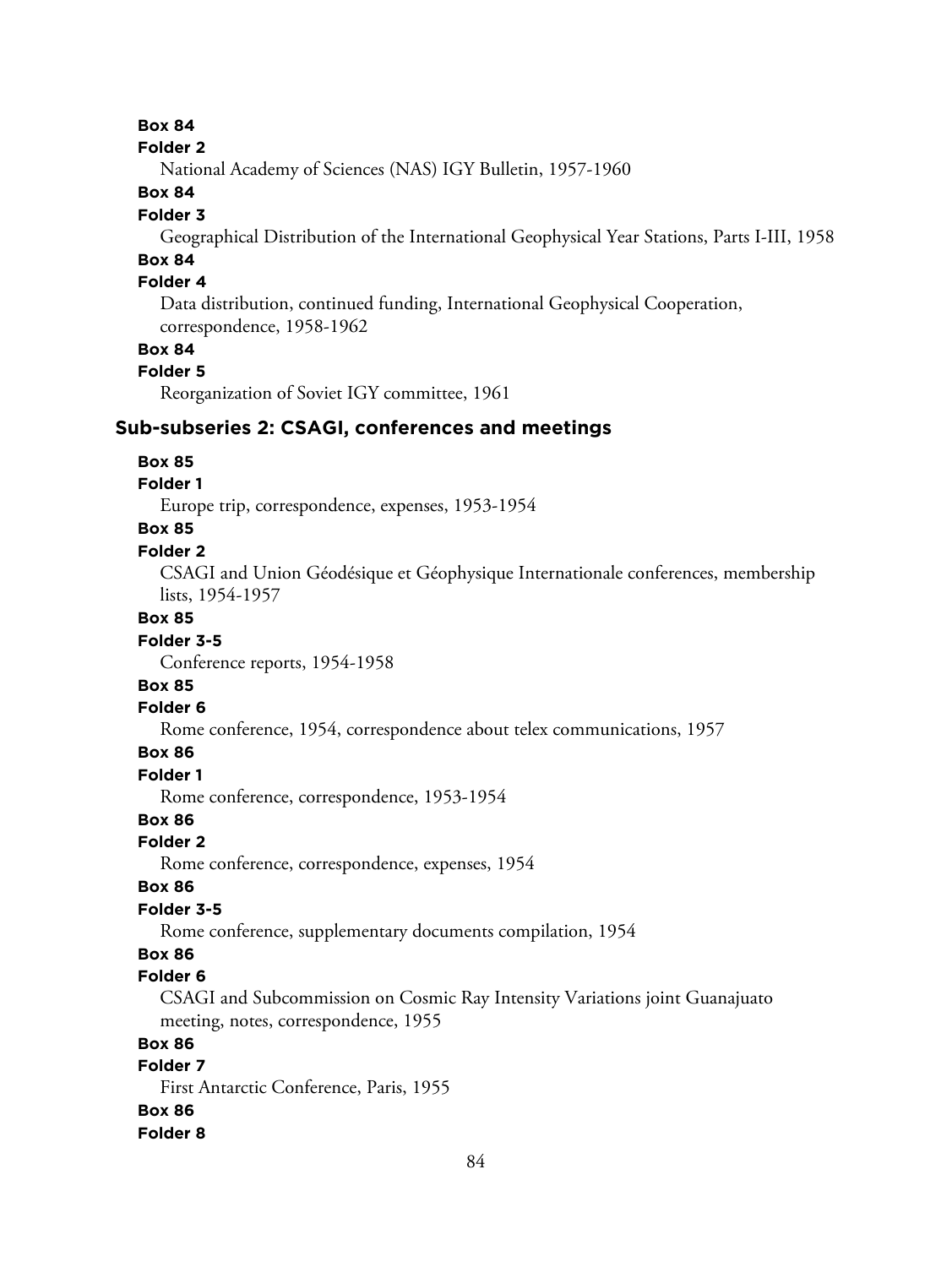First and Second Antarctic Conferences, Paris and Brussels, resolutions, 1956

#### **Box 87**

# **Folder 1**

Brussels meeting, 1955

### **Box 87**

# **Folder 2**

Brussels meeting, national reports, 1955

# **Box 87**

### **Folder 3**

Brussels meeting, Second Antarctic Conference, 1955

#### **Box 87**

#### **Folder 4-6**

Stockholm Arctic conference, resolutions, 1955

# **Box 87**

# **Folder 7**

Barcelona conference, 1956

# **Box 87**

#### **Folder 8**

Barcelona conference, national committee reports memo, 1956

#### **Box 88**

#### **Folder 1**

World Meteorological Organization Executive Committee, Eighth Session, Geneva, 1956

# **Box 88**

#### **Folder 2**

Stockholm and Barcelona meetings, correspondence, itinerary, 1956

# **Box 88**

### **Folder 3**

Utrecht meetings, 1957

### **Box 88**

**Folder 4**

Western Pacific Regional Conference, Tokyo, 1957

# **Box 88**

# **Folder 5**

Western Pacific Regional Conference, reports, correspondence, expenses, 1957

### **Box 88**

### **Folder 6**

Rocket and Satellite Conference, Washington, 1957

## **Box 88**

#### **Folder 7**

CSAGI and Special Inter-Union Committee on Geophysics meeting, Paris, 1959

# **Box 88**

#### **Folder 8**

CSAGI and USNC-IGY meetings and plans for post-IGY activities, 1959

# **Sub-subseries 3: United States National Committee (USNC-IGY)**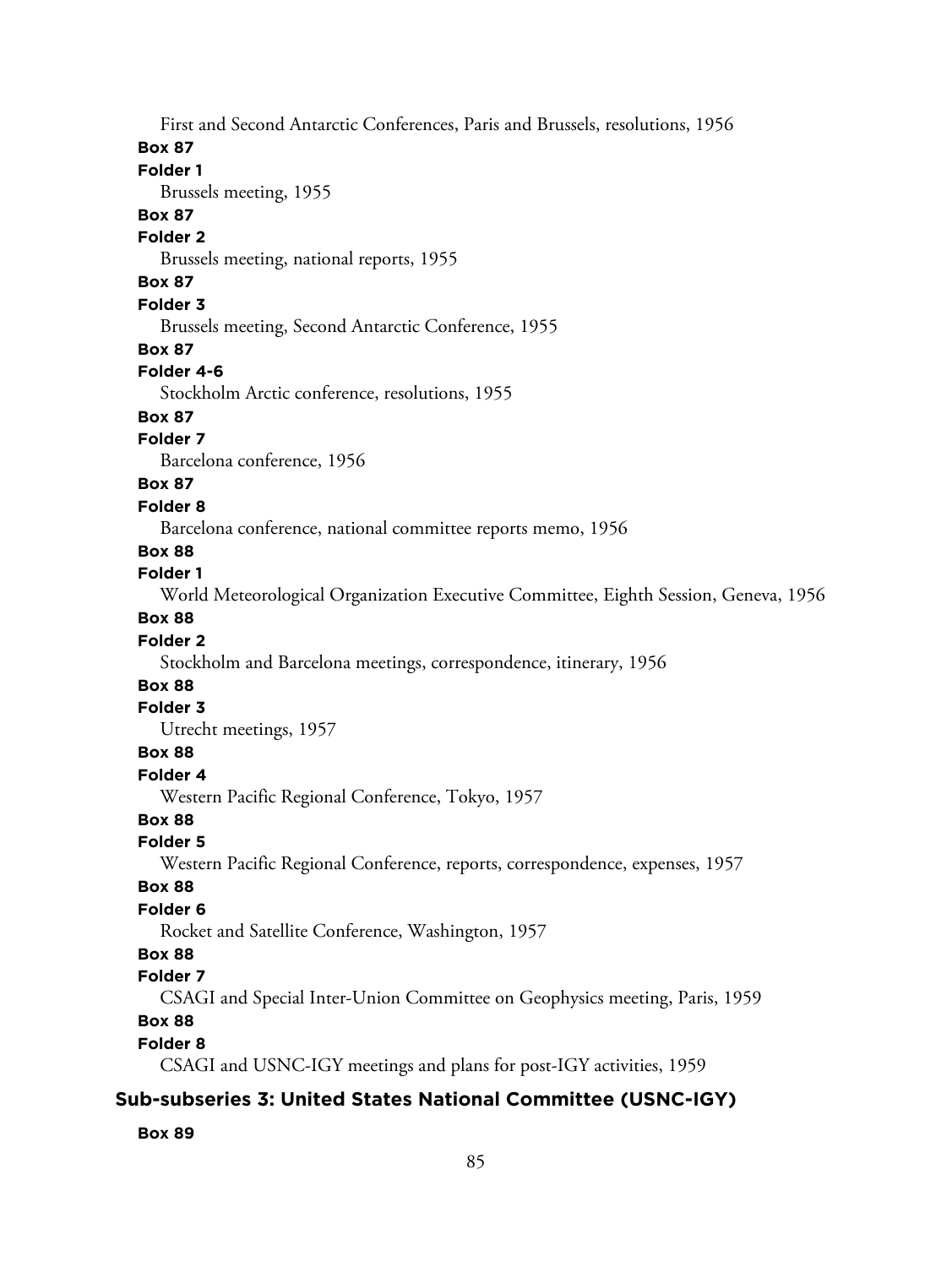United States IGY program proposal, 1955

# **Box 89**

**Folder 2**

Arctic program, 1955-1957

# **Box 89**

**Folder 3**

Rocket program, 1955

#### **Box 89**

**Folder 4**

Balloon program, 1956-1957

## **Box 89**

**Folder 5**

Neutron monitors, correspondence, 1955-1958

### **Box 89**

#### **Folder 6**

Neutron monitors, data exchange, 1957-1958

#### **Box 89**

# **Folder 7**

Committees and panels, membership lists, 1955

# **Box 89**

# **Folder 8**

IGY World Day program, data communications, 1955

# **Box 89**

# **Folder 9**

Executive committee meeting, funding proposals, December 9, 1957, data analysis and publication, December 17, 1957, notes, correspondence

# **Box 89**

### **Folder 10**

Communications for IGY experiments, 1957

#### **Box 89**

**Folder 11-12**

World Data Centers, 1957-1958

# **Box 89**

### **Folder 13**

IGY News, 1957-1958

### **Box 90**

#### **Folder 1**

Rome meeting, volume I of supplementary documents, abstracts of field representative reports, 1954

# **Box 90**

#### **Folder 2**

Documents regarding Brussels meetings, Greenland, South America, 1956

# **Box 90**

### **Folder 3**

Meetings, memos, reports, agendas, 1956-1958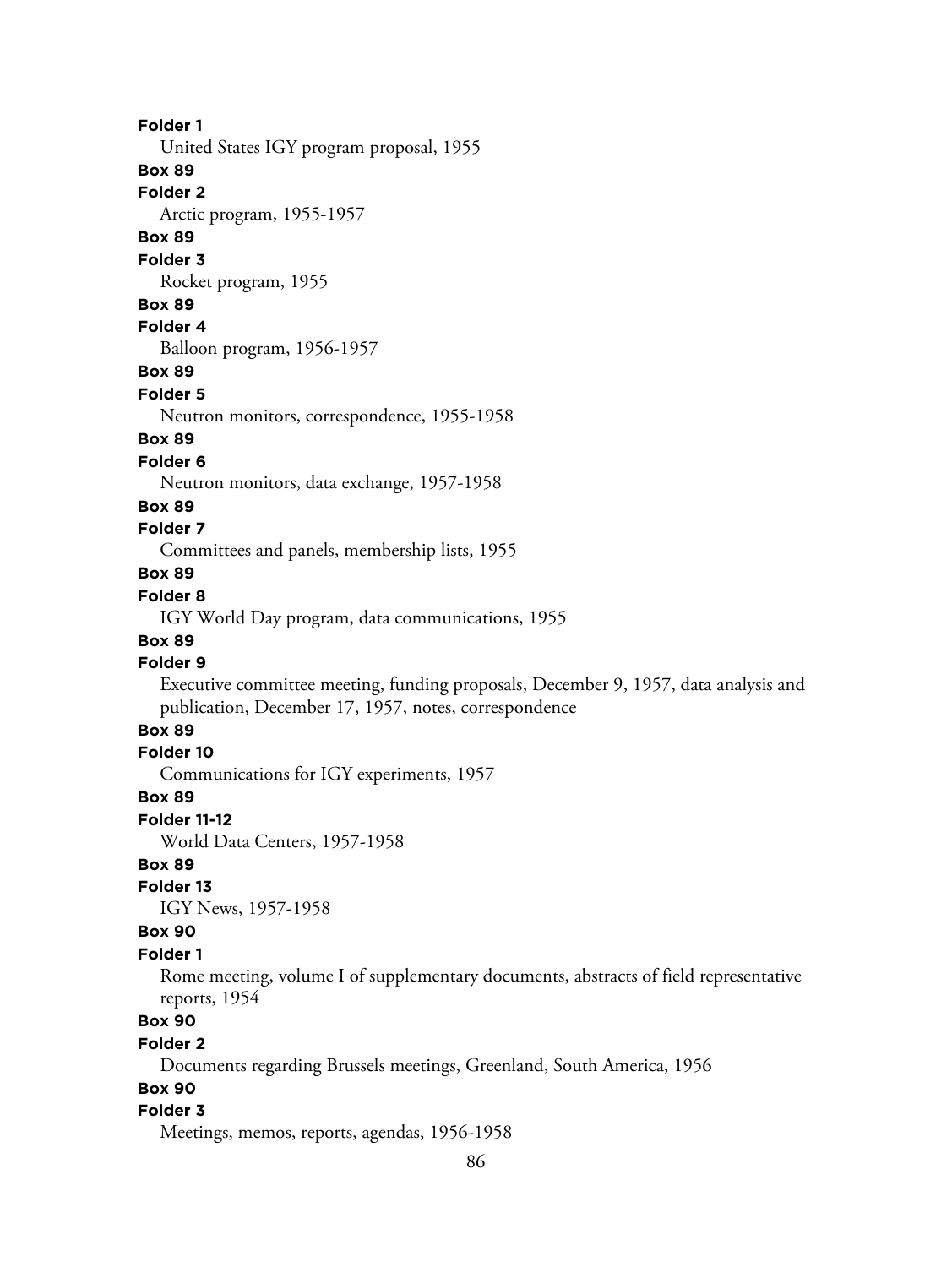**Box 90 Folder 4** Antarctic symposium, Washington, 1956 **Box 90 Folder 5** Meeting, Washington, 1957 **Box 90 Folder 6** Office of Naval Research, NAS meetings, Washington, 1957 **Box 90 Folder 7** Funding, NSF report, 1955 **Box 90 Folder 8** Funding, supplemental programs and budgets, 1957 **Box 90 Folder 9-10** Funding, justification of supplemental program and estimates, 1958-1959 **Box 91 Folder 1-2** Funding, USNC-IGY program, budget estimates, 1958 **Box 91 Folder 3-4** Funding, NSF reports, 1959 **Box 91 Folder 5** Program from NAS symposium on IGY, 1963 **Box 91 Folder 6**

International Year of the Quiet Sun, IGY data publication, 1964-1965

**Box 91**

**Folder 7**

International Year of the Quiet Sun, final report, 1966-1967

### **Sub-subseries 4: USNC-IGY Cosmic Ray Program**

**Box 91 Folder 8** CSAGI cosmic ray program, 1954 **Box 91 Folder 9** CSAGI cosmic ray program, report, 1956 **Box 91 Folder 10**

Antarctic program, Subcommission on Cosmic Ray Intensity Variations, Cosmic Ray Technical Panel, correspondence, 1954-1958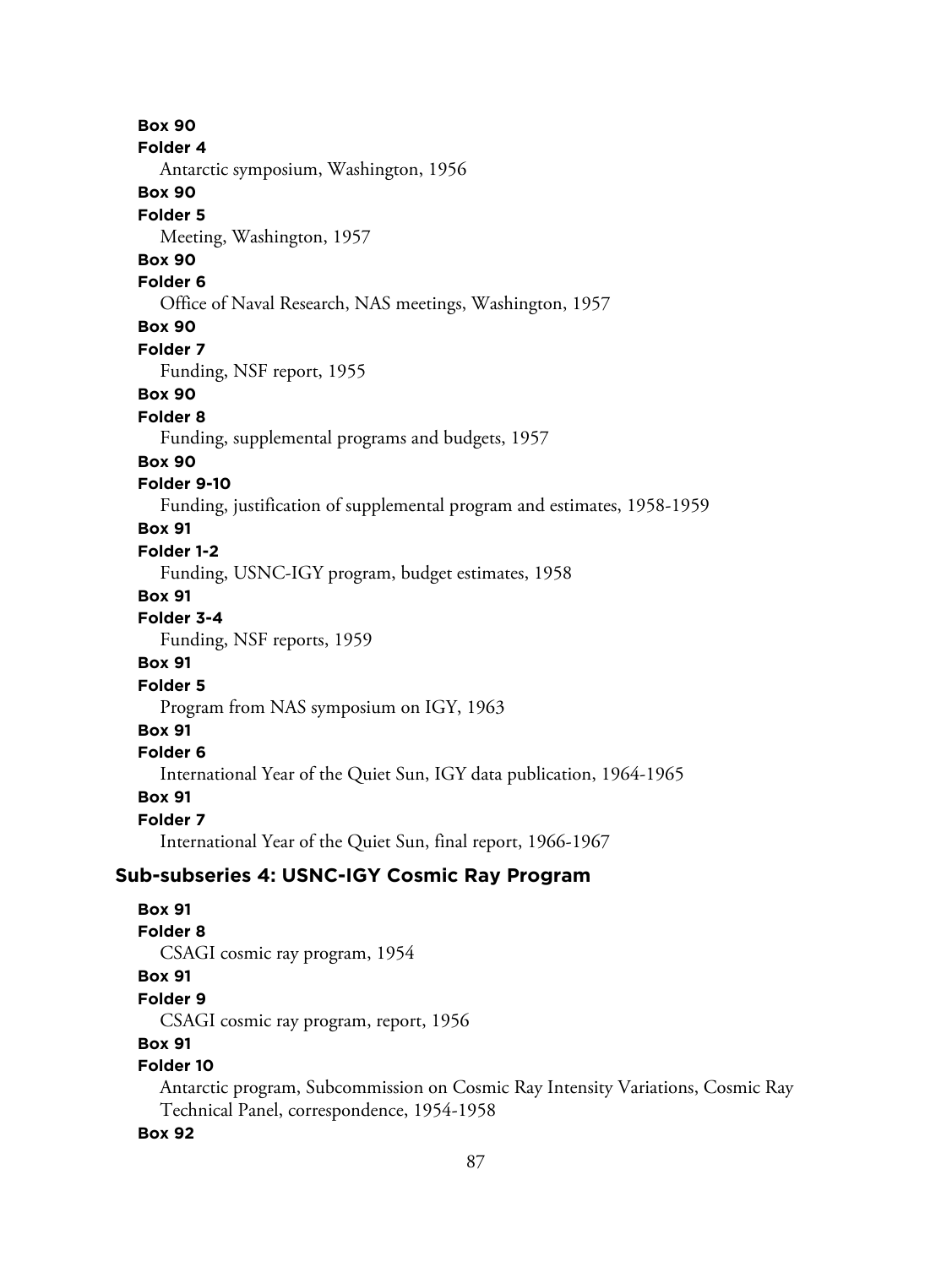Arctic program, 1954-1956

# **Box 92**

# **Folder 2**

"Cosmic Ray Observations in the Arctic during the IGY," 1956

# **Box 92**

# **Folder 3-4**

Subcommission on Cosmic Ray Intensity Variations, 1954-1959

### **Box 92**

# **Folder 5**

Subcommission on Cosmic Ray Intensity Variations, World Data Centers, 1953-1955

# **Box 92**

### **Folder 6**

Subcommission on Cosmic Ray Intensity Variations, handbook for radiation recording counter, n.d.

# **Box 92**

# **Folder 7**

Argentina cosmic ray program, 1957-1958

# **Box 92**

### **Folder 8**

Cosmic ray station lists, 1956-1957

#### **Box 92**

#### **Folder 9-10**

Cosmic ray station lists, correspondence for compiling station lists, 1956-1957

### **Box 92**

# **Folder 11**

Coordination of aerological and cosmic ray programs, 1957

# **Box 92**

### **Folder 12**

Standard IGY pile photographs, n.d.

## **Box 92**

### **Folder 13**

World Days, World Data Centers, correspondence, 1957-1958

### **Box 93**

# **Folder 1-2**

Comité Internationale de Géophysique (CIG), Annals editorship, CSAGI, 1958-1962

### **Box 93**

### **Folder 3**

Comité Internationale de Géophysique (CIG), World Data Centers, "The Cosmic Ray Observations for the International Geophysical Year," correspondence, 1961-1963

# **Box 93**

#### **Folder 4**

Technical Panel on Cosmic Rays, first meeting, 1955

### **Box 93**

#### **Folder 5**

Technical Panel on Cosmic Rays, second meeting, 1955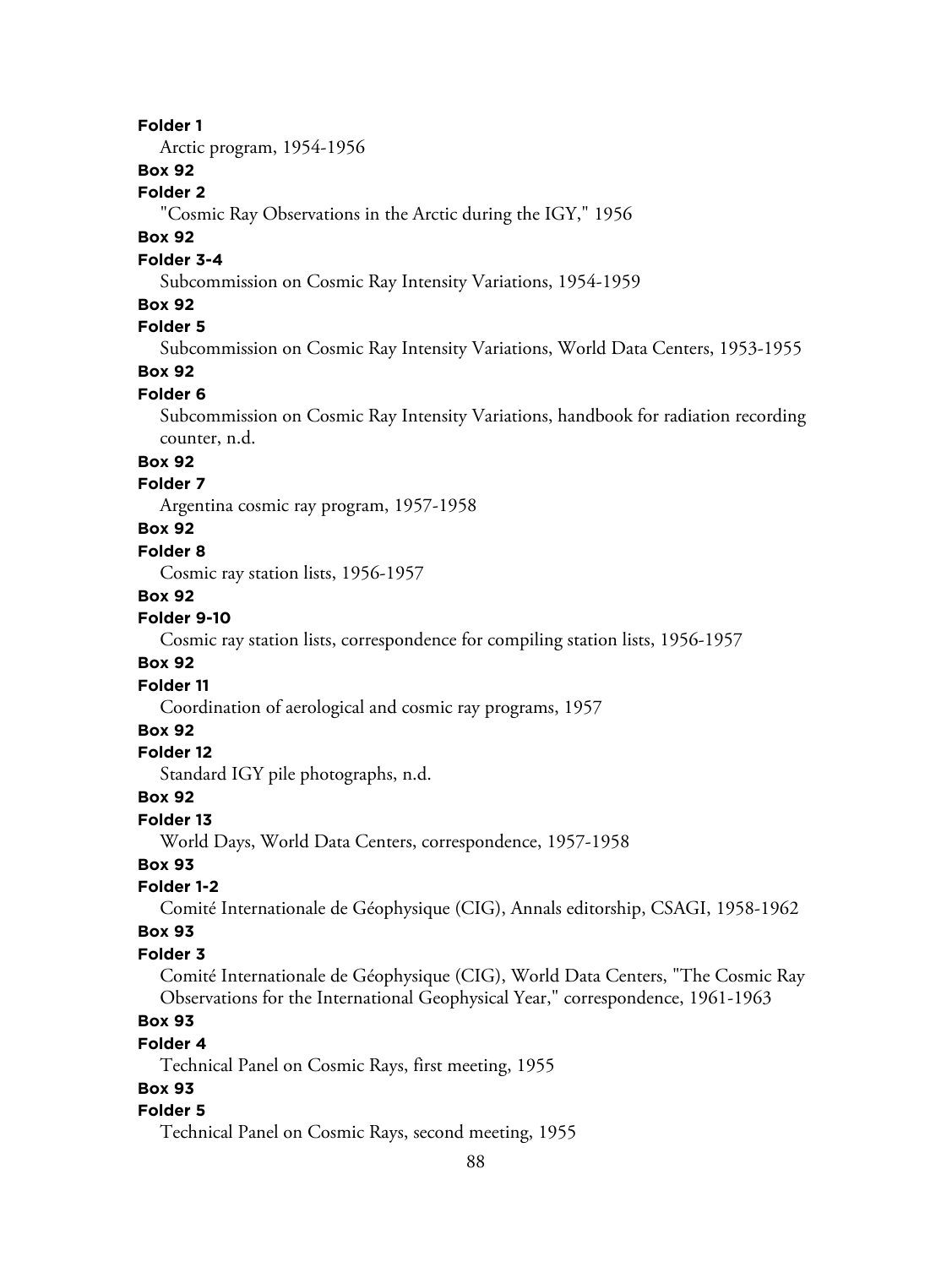#### **Folder 6**

Technical Panel on Cosmic Rays, third meeting, 1955

### **Box 93**

### **Folder 7**

Technical Panel on Cosmic Rays, fourth meeting, 1955

# **Box 93**

# **Folder 8**

Technical Panel on Cosmic Rays, meetings, 1956-1958

# **Box 94**

### **Folder 1-2**

Program and Budget Estimates, 1957

### **Box 94**

### **Folder 3**

Exchange scholars for cosmic ray studies, 1958

### **Box 94**

# **Folder 4-5**

Guanajuato meeting on cosmic rays, correspondence, 1954-1955

# **Box 94**

## **Folder 6**

Guanajuato meeting on cosmic rays, "Revised Report Based on CSAGI-Cosmic Ray Meeting at Guanajuato, Mexico, September 14, 1955"

## **Box 94**

### **Folder 7**

Guanajuato meeting on cosmic rays, report of Subcommission on Cosmic Ray Intensity Variations meeting, 1955

# **Box 94**

# **Folder 8**

Guanajuato meeting on cosmic rays, Mexico trip itinerary, 1955

# **Box 94**

### **Folder 9**

Barcelona CSAGI meeting, cosmic ray program, 1955-1956

# **Box 94**

# **Folder 10**

"Solar Flare Cosmic Rays and Their Propagation," correspondence, Varenna, Italy, 1957

# **Box 94**

# **Folder 11**

Cosmic ray conferences, France 1953, Varenna, Italy, 1957

# **Box 94**

# **Folder 12**

Moscow CSAGI meeting, cosmic ray symposium, correspondence, 1958

# **Box 94**

# **Folder 13**

Moscow CSAGI meeting, travel notebook, "Summary of paper presented Moscow, USSR, August 12, 1958 at Joint Discussion on Solar Flares and Corpuscular Streams"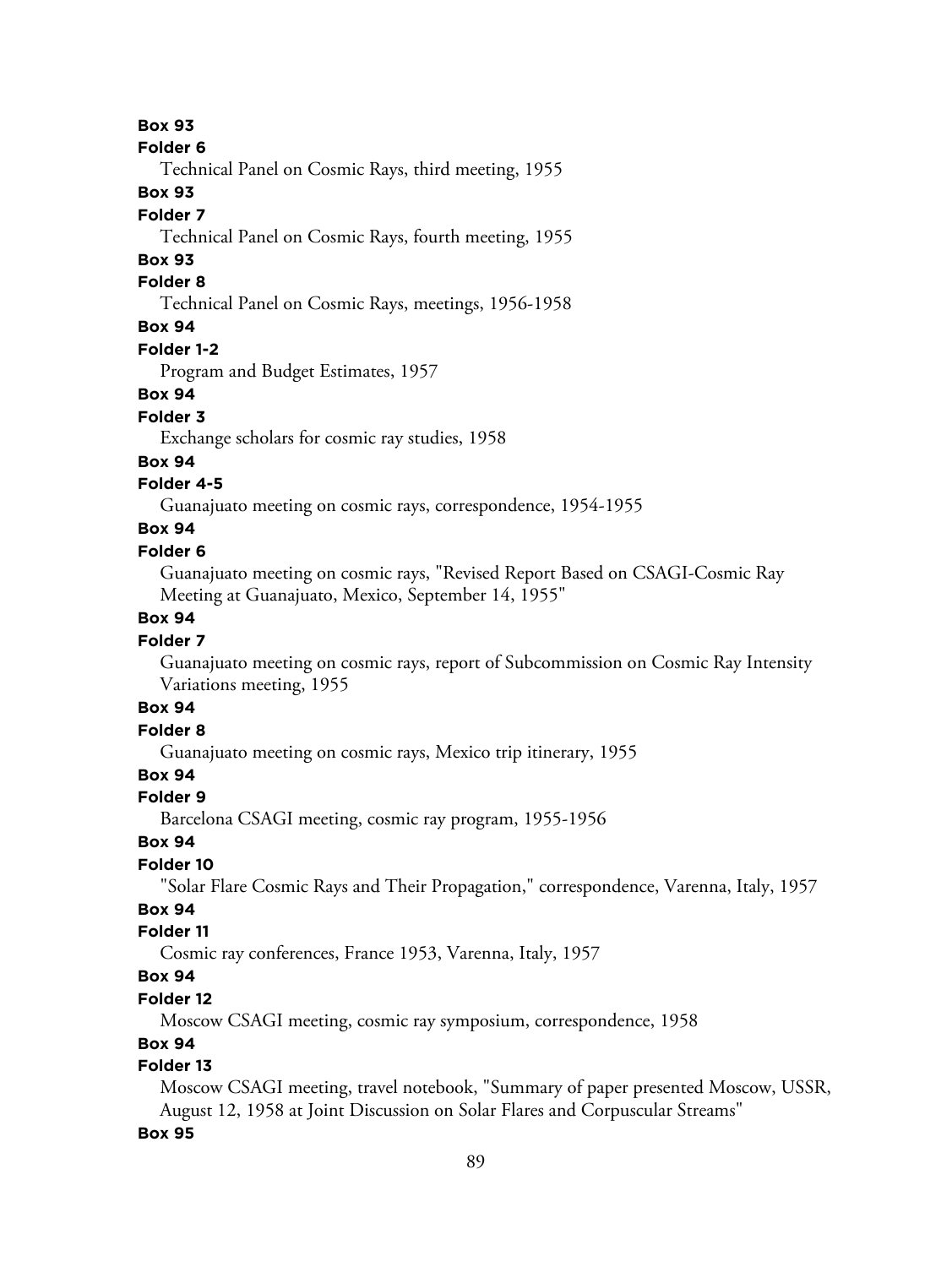Moscow CSAGI meeting, "An Account of Experiences in the Soviet Union 1958"

# **Box 95**

# **Folder 2**

Moscow CSAGI meeting, "Resolutions and Recommendations of the Cosmic Ray Working Group of CSAGI Fifth Assembly at Moscow, August 1958"

### **Box 95**

#### **Folder 3**

Moscow trip of 1959, correspondence, "Moscow Revisited-1959"

### **Sub-subseries 5: IGY Nuclear Radiation Program**

#### **Box 95**

#### **Folder 4**

"Suggested Time Schedule for the CSAGI on Nuclear Radiation," n.d.

# **Box 95**

# **Folder 5**

Nuclear Radiation Program, Atomic Energy Commission (AEC), 1956-1957

### **Box 95**

# **Folder 6**

Nuclear Radiation Program, CSAGI, AEC, correspondence, 1955-1957

### **Box 95**

### **Folder 7**

Advisory Committee on Nuclear Radiation, circular letters, 1957-1958

### **Box 95**

#### **Folder 8**

Papers on nuclear fallout, 1956, n.d.

### **Sub-subseries 6 Reports from participating countries**

# **Box 95 Folder 9** Reports presented at Brussels meeting, volumes I-VI, 1955 **Box 95 Folder 10** France, 1955 **Box 95 Folder 11** Netherlands, 1956, Austria, Egypt, n.d. **Box 95 Folder 12** Brazil, Peru, 1956 **Box 95 Folder 13** Pakistan, Africa, Soviet Union, United Kingdom, France, Japan, Canada, n.d. **Box 95 Folder 14** New Zealand, n.d.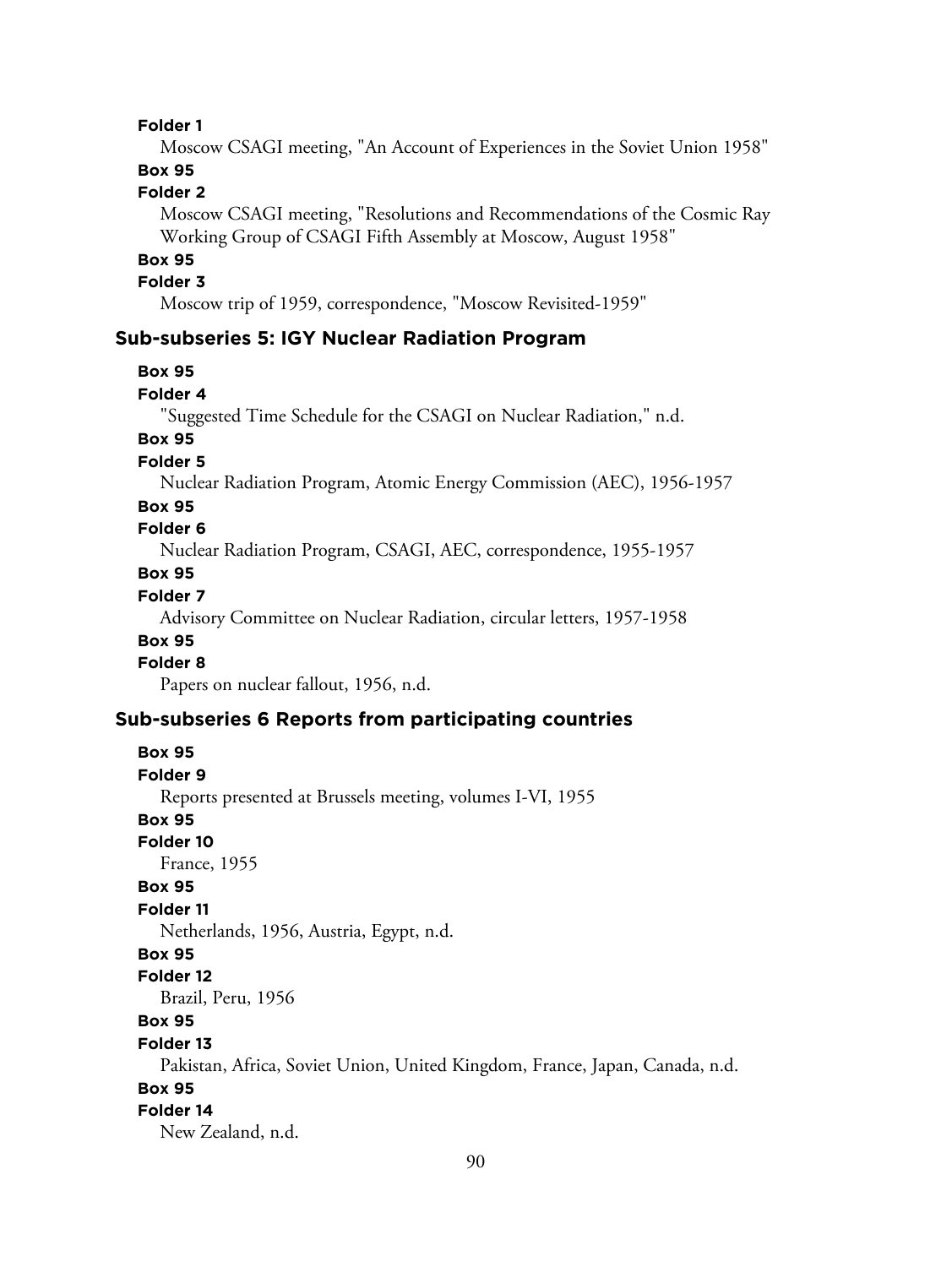#### **Folder 15**

Spain, Yugoslavia, Bulgaria, n.d.

# **Box 95**

## **Folder 16**

Bolivia, Morocco, n.d.

# **Box 95**

# **Folder 17**

English translation of German paper, "Beiträge zum Internationalen Geophysikalischen Jahr," 1957

# **Subseries 3: Space Science Board (SSB)**

### **Box 96**

### **Folder 1**

Correspondence, project proposals, Soviet satellite, National Committee for Extra-Atmospheric Cosmic Ray Research, 1957-1959

# **Box 96**

### **Folder 2-3**

Correspondence, IGY, 1958-1960

# **Box 96**

**Folder 4**

1st meeting, minutes, June 27, 1958

# **Box 96**

#### **Folder 5**

2nd meeting, minutes, July 19, 1958

# **Box 96**

#### **Folder 6**

3rd meeting, agenda, notes, October 24-25, 1958

# **Box 97**

# **Folder 1-2**

4th meeting, agenda, notes, minutes of 3rd meeting, January 17-20, 1959

# **Box 97**

# **Folder 3**

5th meeting, minutes, agenda, notes, minutes of 4th meeting, May 7-9, 1959

### **Box 97**

### **Folder 4-7**

6th meeting, agenda, minutes, "Summary Report of WESTEX (Western Extraterrestrial Exploration)," October 23-24, 1959

# **Box 98**

### **Folder 1-3**

7th meeting, agenda, minutes, committee reports, March 10-12, 1960

# **Box 98**

# **Folder 4-5**

7th meeting, itinerary, Committee on Space Research (COSPAR) meetings, proposal for long-range space program recommendations, 1960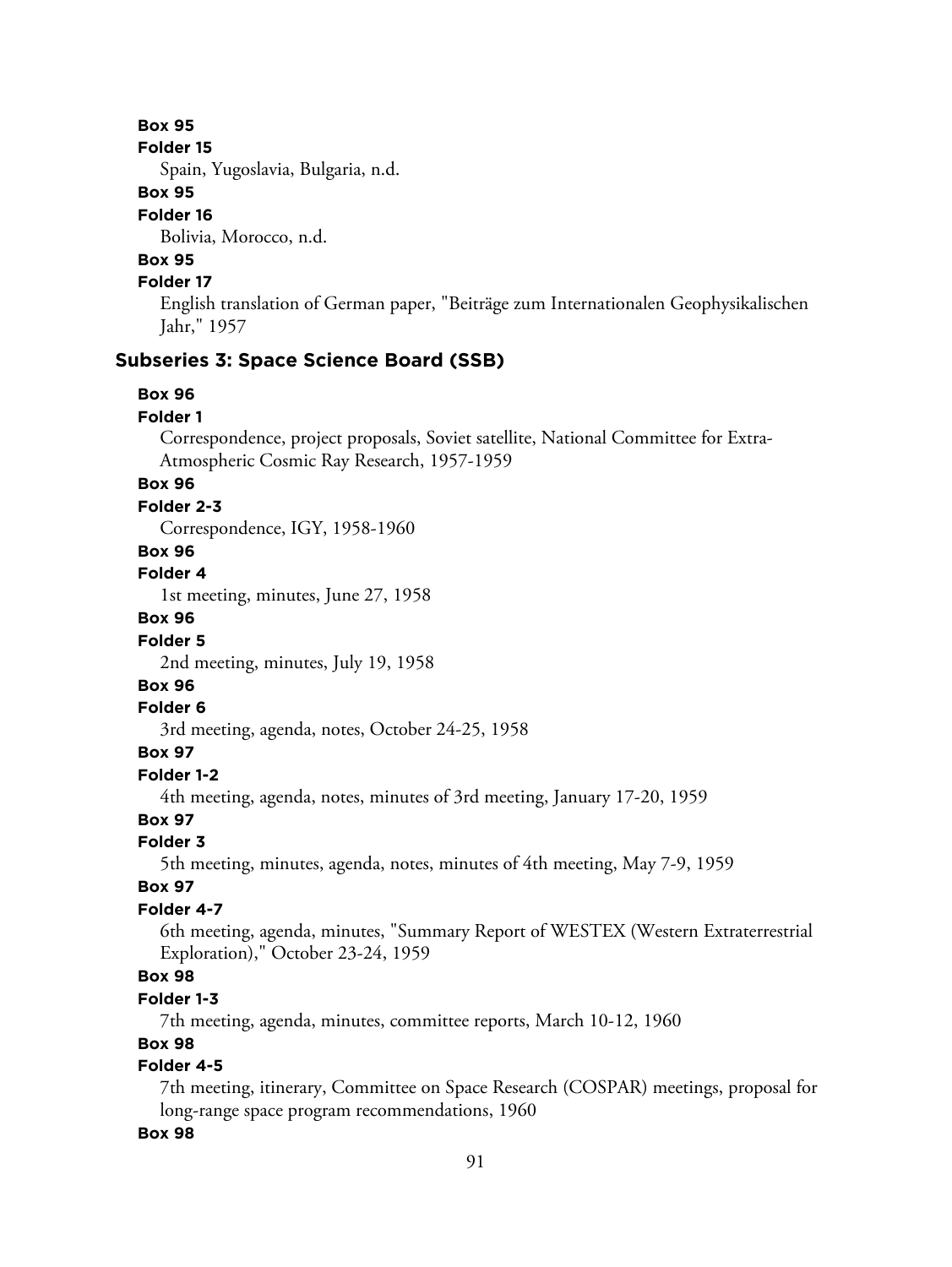8th meeting, agenda, minutes, correspondence, Committee 8, June 24-27, 1960 **Box 99 Folder 1-2** 8th meeting, agenda, minutes, correspondence, Committee 8, June 24-27, 1960 **Box 99 Folder 3-4** 9th meeting, agenda, minutes, correspondence, notes, February 10-11, 1961 **Box 99 Folder 5-6** 10th meeting, agenda, correspondence, November 12-13, 1961 **Box 100 Folder 1** 11th meeting, agenda, minutes, October 18, 1962 **Box 100 Folder 2-3** 12th meeting, agenda, minutes, May 13-14, 1963 **Box 100 Folder 4** 13th meeting, agenda, December 6-7, 1963 **Box 100 Folder 5** 14th meeting, agenda, minutes, May 27-28, 1964 **Box 100 Folder 6** 15th meeting, minutes, September 11-12, 1964 **Box 100 Folder 7** 16th meeting, agenda, minutes, January 15-16, 1965 **Box 100 Folder 8** 17th meeting, agenda, minutes, recommendations from 1965 summer study, November 12-13, 1965 **Box 100 Folder 9** 23rd meeting, agenda, minutes of 22nd meeting, October 22-23, 1967 **Box 100 Folder 10** 24th meeting, agenda, minutes of 23rd meeting, correspondence, December 11-12, 1967 **Box 101 Folder 1-2** Committee on Physics of Fields and Particles in Space, Committee 8, fields and particles, 1st meeting minutes, project proposals, correspondence, 1958-1961 **Box 101**

#### **Folder 3**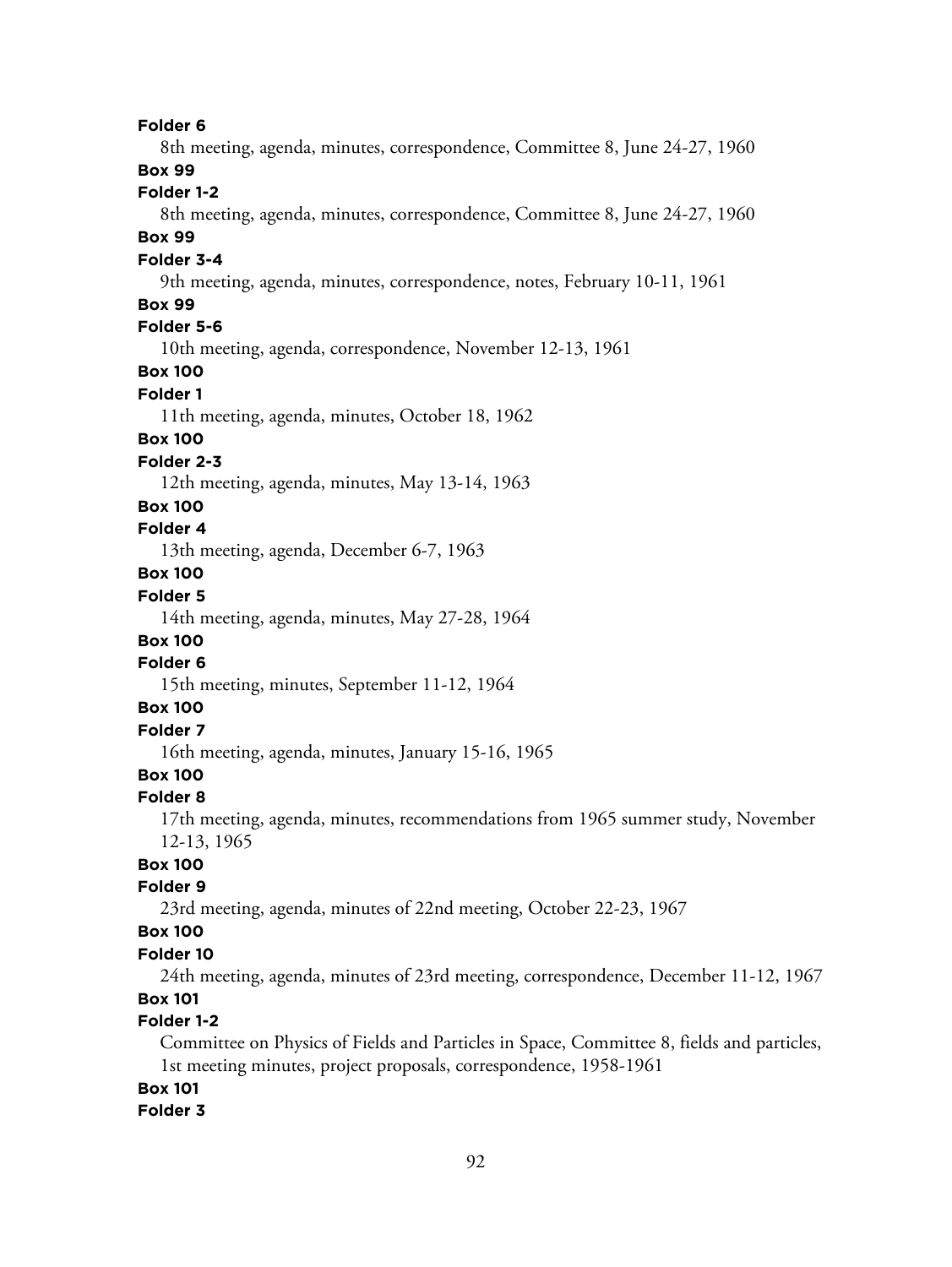Committee on Physics of Fields and Particles in Space, "Preliminary Table of Experiments Proposed for 1959-60 by the Simpson-Van Allen Committee of the Space Science Board," July 10, 1958

# **Box 101**

#### **Folder 4**

Committee on Physics of Fields and Particles in Space, expenses, correspondence, 1958-1960

# **Box 101**

# **Folder 5**

Committee on Physics of Fields and Particles in Space, 2nd meeting, agenda, correspondence, March 4-5, 1960

# **Box 101**

#### **Folder 6**

Committee on Physics of Fields and Particles in Space, 2nd meeting, notes, correspondence, 1959-1960

### **Box 101**

### **Folder 7**

Committee on Physics of Fields and Particles in Space, correspondence, COSPAR meeting, 1960-1961

### **Box 101**

#### **Folder 8-9**

Committee on Physics of Fields and Particles in Space, summary minutes of several meetings, 1965, project proposals, December 13-14, 1965

# **Box 102**

#### **Folder 1-2**

Committee on Physics of Fields and Particles in Space, subcommittee meetings, minutes, correspondence on JAS advisorship to Committee 8, 1963-1965

# **Box 102**

#### **Folder 3-5**

Committee on Physics of Fields and Particles in Space, project proposals, IMP-D, 1963-1964

#### **Box 102**

# **Folder 6**

Ad hoc committee for nuclear emulsions in space, 1958-1959

#### **Box 102**

### **Folder 7**

Preprints, telemetry, extraterrestrial life, 1958-1959

# **Box 102**

#### **Folder 8**

Expenses, 1958-1961

# **Box 103**

#### **Folder 1-2**

"The Engineering Design of Space Experiments," Committee 9, January 15, 1959

# **Box 103**

#### **Folder 3**

Report of activities, 1958-1959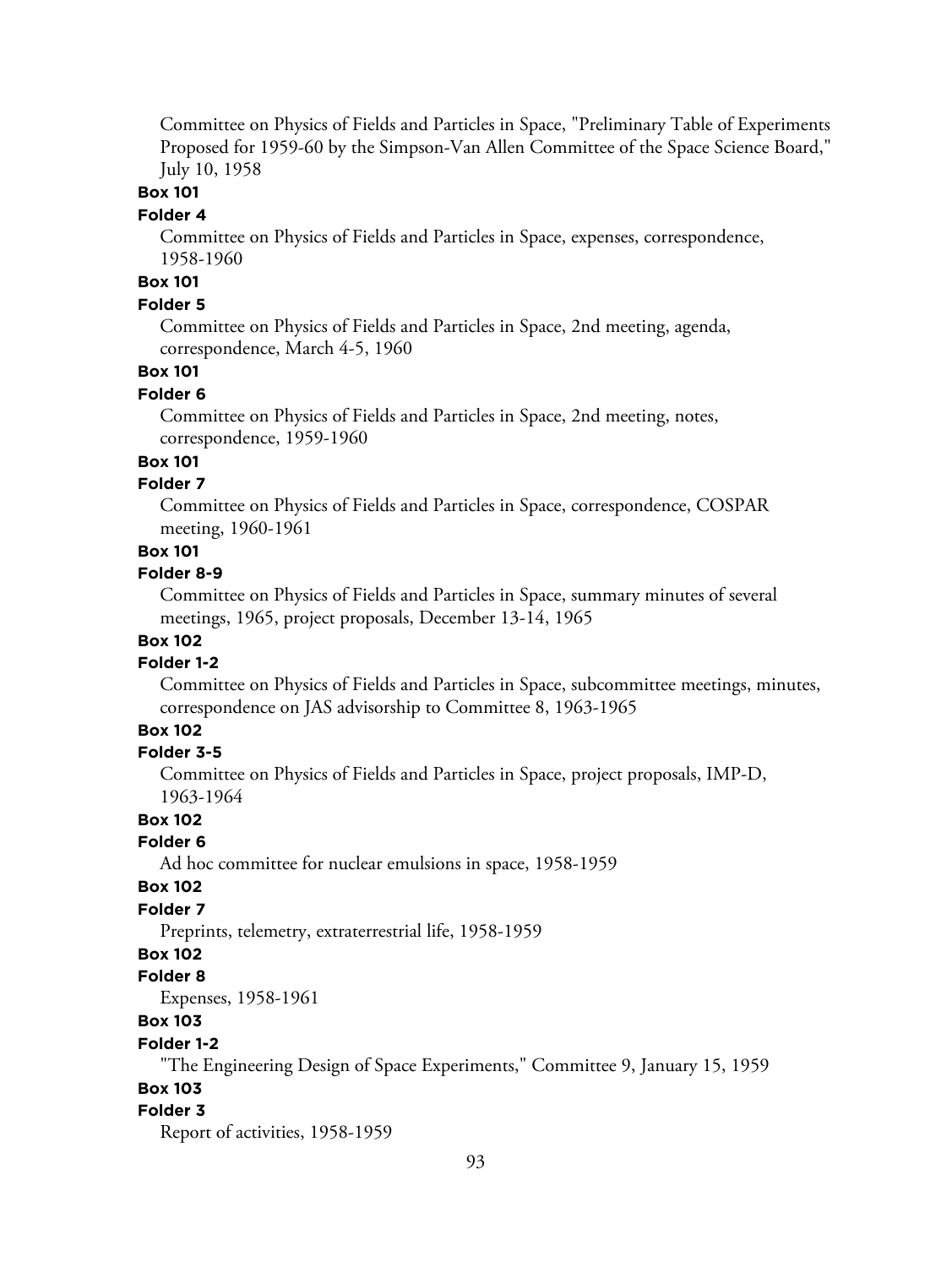#### **Folder 4**

President's Science Advisory Committee, JAS report, 1959

# **Box 103**

#### **Folder 5**

President's Science Advisory Committee, JAS document for presentation to President's Science Advisory Board, November 9, 1959

# **Box 103**

# **Folder 6**

"Science in Space-An Interim Report," chapters I-II, October 1959

### **Box 103**

# **Folder 7**

"Science in Space-An Interim Report," chapters III-IV, October 1959

# **Box 103**

# **Folder 8**

"Science in Space-An Interim Report," chapters V-VI, October 1959

#### **Box 104 Folder 1**

"Science in Space-An Interim Report," chapter VII, "Physics and Fields of Elementary Particles in Space," JAS editor, October 1959

# **Box 104**

# **Folder 2**

"Science in Space-An Interim Report," chapter VIII, appendix, October 1959

# **Box 104**

# **Folder 3**

"Science in Space-An Interim Report," drafts, editorial notes, January 1960

### **Box 104**

# **Folder 4**

"Science in Space-An Interim Report," drafts, n.d.

# **Box 104**

#### **Folder 5-6**

"Science in Space-An Interim Report," drafts, 1959-1960

### **Box 104**

# **Folder 7**

U.S. aeronautics and space activities, Presidential report to Congress, 1960

# **Box 104**

### **Folder 8**

Man in Space Committee, Committee 16, discussion of radiation problems, July 28, 1961

# **Box 105**

#### **Folder 1**

Correspondence, COSPAR, 1961-1964

### **Box 105**

# **Folder 2-5**

Correspondence, SSB reports, 1964-1968

#### **Box 105**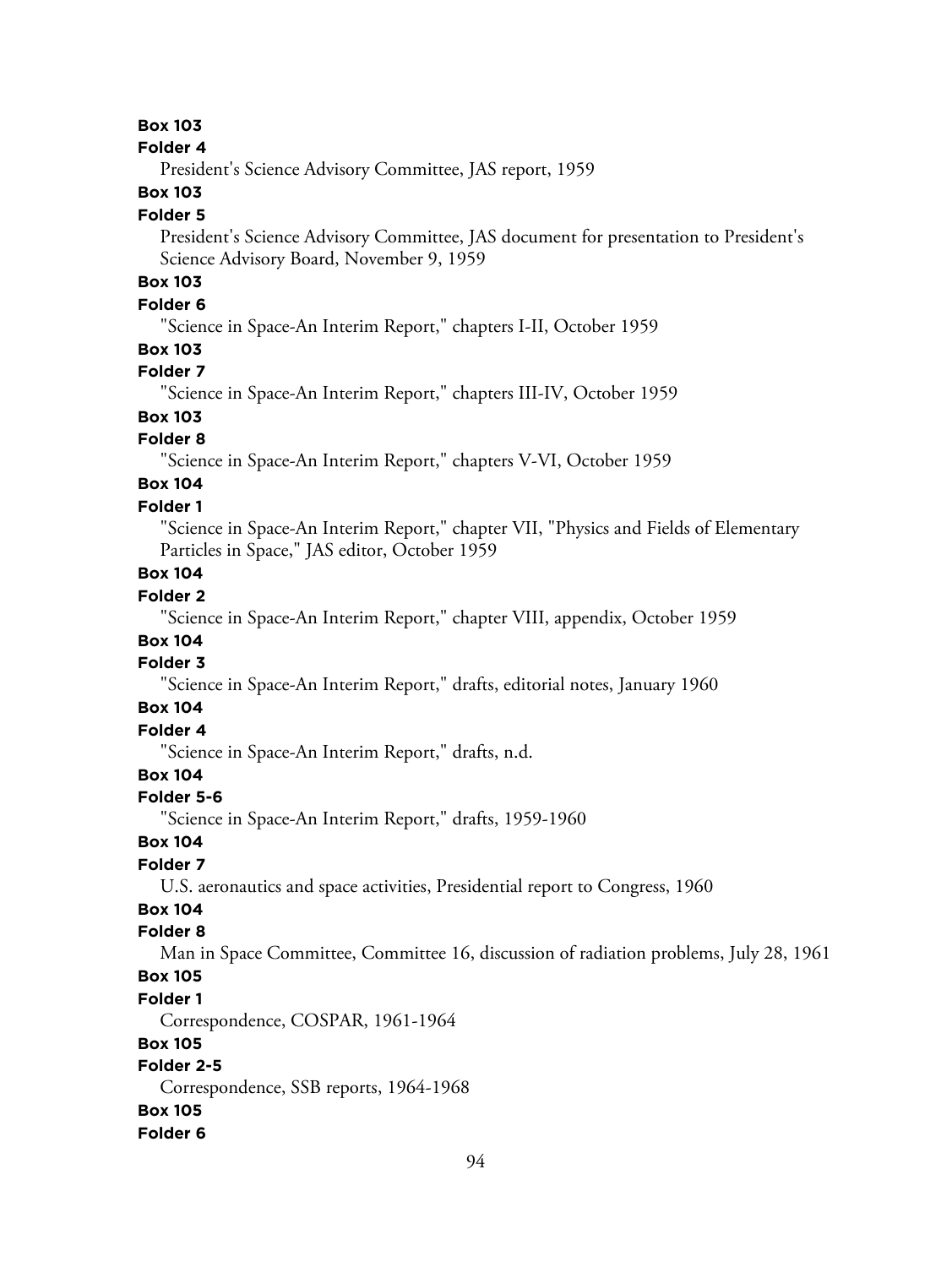Iowa City summer study, "Thinking Document," 1962

**Box 106**

### **Folder 1**

Iowa City summer study, reports, NASA-university relations, 1962

### **Box 106**

### **Folder 2-3**

Office of Space Science and Applications prospectus, 1965-1980, planning, 1964

# **Box 106**

# **Folder 4**

Woods Hole summer study, reports, correspondence, 1965

### **Box 106**

# **Folder 5-6**

Woods Hole summer study, background documents, 1965

# **Box 107**

# **Folder 1**

Woods Hole summer study, revision of Simpson committee report on NASA-university relations, 1965

### **Box 107**

### **Folder 2-5**

Woods Hole summer study, final reports of working groups on role of man in space, X-ray and gamma-ray astronomy, solar astronomy, optical astronomy, radio and radar astronomy, planetary exploration, 1965

### **Box 107**

# **Folder 6-7**

Ad hoc committee on NASA-university relations, reports, notes, correspondence, 1965

# **Box 108**

### **Folder 1-2**

Ad hoc committee on NASA-university relations, reports, notes, 1965

# **Box 108**

### **Folder 3**

NASA-university relations, Kansas City conference, March 1-3, 1965

### **Box 108**

# **Folder 4**

Ad hoc panel on small planetary probes, briefing of Pioneer Venus swingby mission, reports, NASA authorization for fiscal year 1967 notes correspondence, 1966

# **Box 108**

### **Folder 5**

Woods Hole summer study, agenda, information, 1968

# **Box 108**

# **Folder 6-8**

Woods Hole summer study, agenda, papers for study, 1968

### **Box 109**

# **Folder 1**

Woods Hole summer study, agenda, 1968

### **Box 109**

### **Folder 2-4**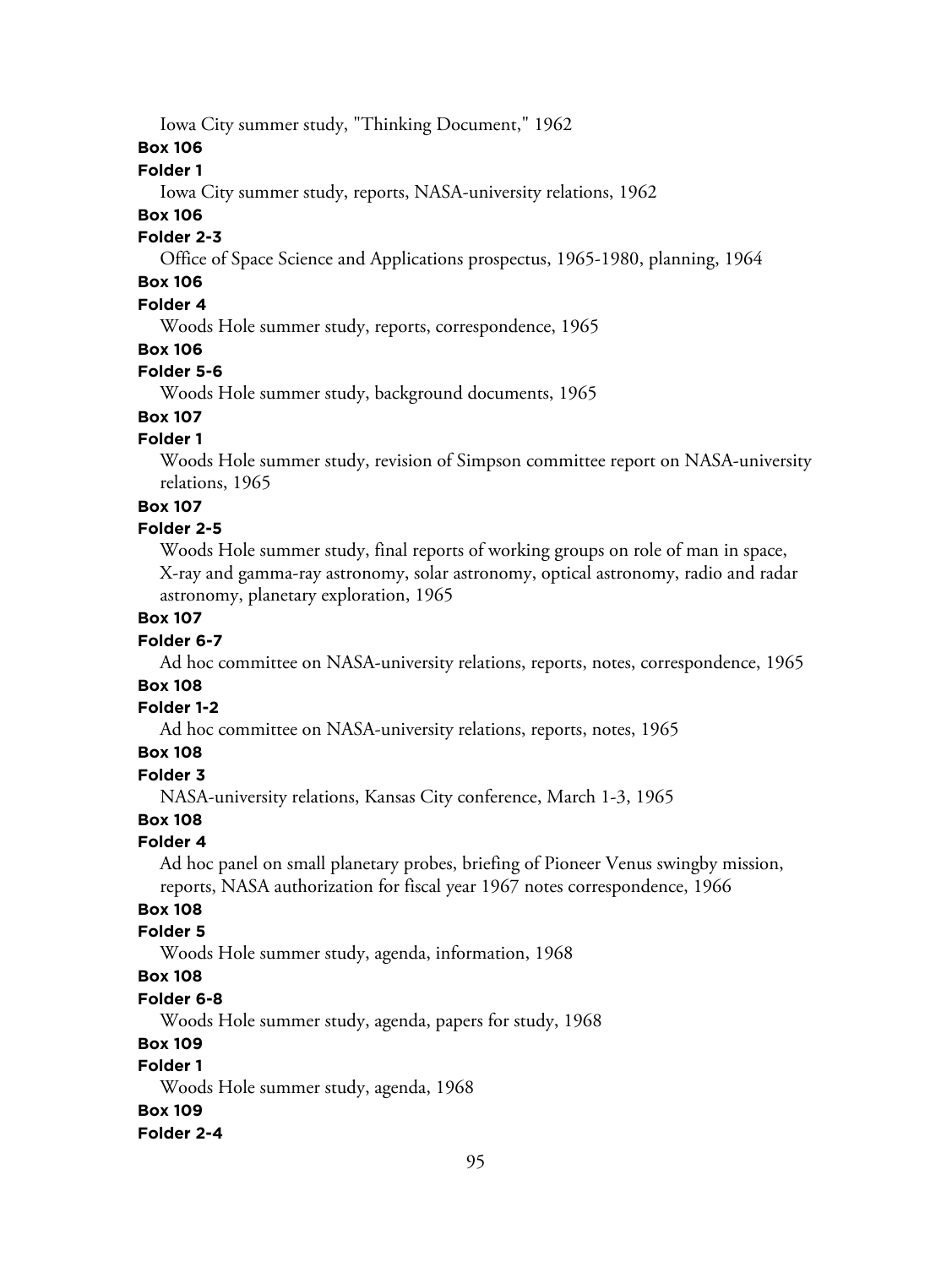Woods Hole summer study, programmatic reference book, 1968

### **Box 109**

### **Folder 5**

Woods Hole summer study, Space Science and Applications Program document, October 1967

#### **Box 109**

#### **Folder 6-7**

Long-range documents, International Year of the Quiet Sun, 1965-1968, Woods Hole summer study report, 1968

# **Box 110**

### **Folder 1-2**

Summer study, lunar and planetary exploration, Washington, D.C., 1968

### **Box 110**

### **Folder 3**

NASA-university study, 1968, SSB study on planetary exploration, June 1968, Physics of the Outer Planets study, logistical information, Washington, D.C., 1969

# **Box 110**

#### **Folder 4**

NASA-university study, 1968, SSB study on planetary exploration, working papers, 1969

### **Box 110**

#### **Folder 5**

Space Task Group report to the President, 1969

# **Box 110**

#### **Folder 6**

Correspondence, draft of "Outer Solar System Science," 1969

# **Box 110**

# **Folder 7**

Review of SSB report, 1975

# **Box 111**

## **Folder 1**

SSB policy, correspondence, "A Call for a National Policy of Preeminence in Space Science," drafts, 1986

### **Box 111**

### **Folder 2**

Correspondence on SSB position paper, "A National Call for Preeminence in Space Science," meetings, agendas, implications of shuttle disaster, 1986

### **Box 111**

#### **Folder 3**

Policy crises in astronomy and astrophysics, lectures, SSB meeting notes and agendas, correspondence, 1986

# **Box 111**

#### **Folder 4**

Space science policy questions, correspondence, SSB member lists and agendas, ca. 1986 **Box 111**

#### **Folder 5**

History of space science, correspondence, meeting and membership papers, 1986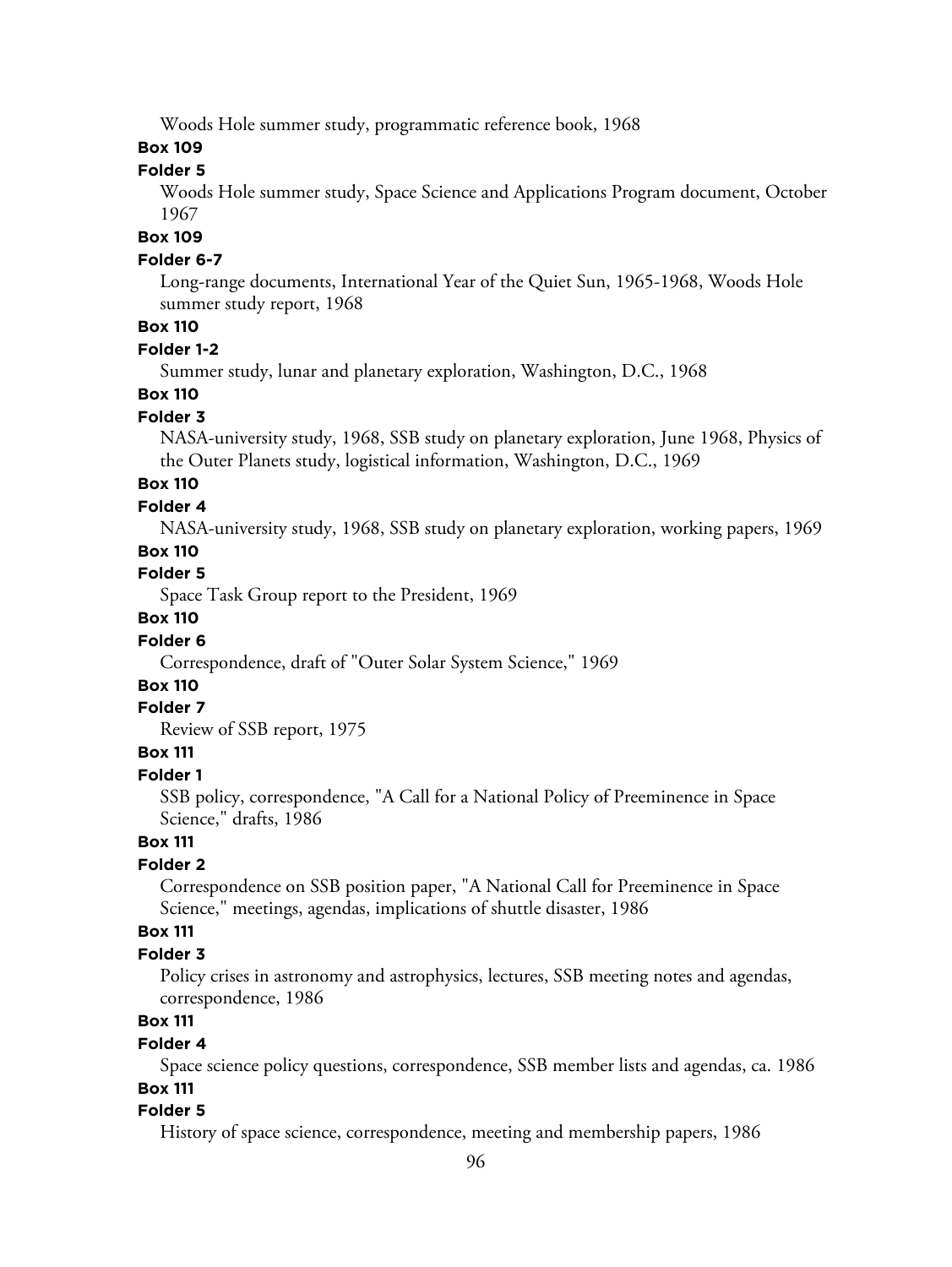#### **Folder 6**

SSB position paper, "The Nation's Space Science Program After Challenger," 1986 **Box 111**

#### **Folder 7-8**

SSB position paper, "Space Science in the Twenty-First Century," final draft, 1986

# **Box 111**

# **Folder 9**

"Space Science Presentation to the SSB," space station, October 9, 1986

# **Box 111**

### **Folder 10**

Newspaper articles on space science, 1987

### **Box 111**

### **Folder 11**

Committee on Planetary and Lunar Exploration, paper drafts, extra-solar planetary material detection, 1987

# **Subseries 4 Astronomy Missions Board (AMB)**

# **Box 112**

### **Folder 1**

Draft of charter for AMB, 1st meeting minutes, October 10, 1967, 2nd meeting minutes, December 1-2, 1967, 3rd meeting minutes, January 17-18, 1968

## **Box 112**

### **Folder 2**

4th meeting, minutes, Greenbelt, MD, February 8-9, 1968, JAS presentation, letter

# **Box 112**

# **Folder 3**

5th meeting, minutes, March 16-17, 1968

# **Box 112**

#### **Folder 4**

6th meeting, minutes, April 19-20, 1968, funding report, missions surveys, manned space flight reports

### **Box 112**

# **Folder 5**

7th meeting, minutes, June 7, 1968, astronomy working group report

# **Box 112**

# **Folder 6**

8th meeting, minutes, August 19, 1968

# **Box 112**

### **Folder 7**

9th meeting, minutes, September 13-14, 1968, status reports of panel recommendations

### **Box 112**

# **Folder 8**

10th meeting, minutes, October 10-11, 1968, reports on Astronomy Working Group, optical panel, and Long-Range Program in Solar Space Astronomy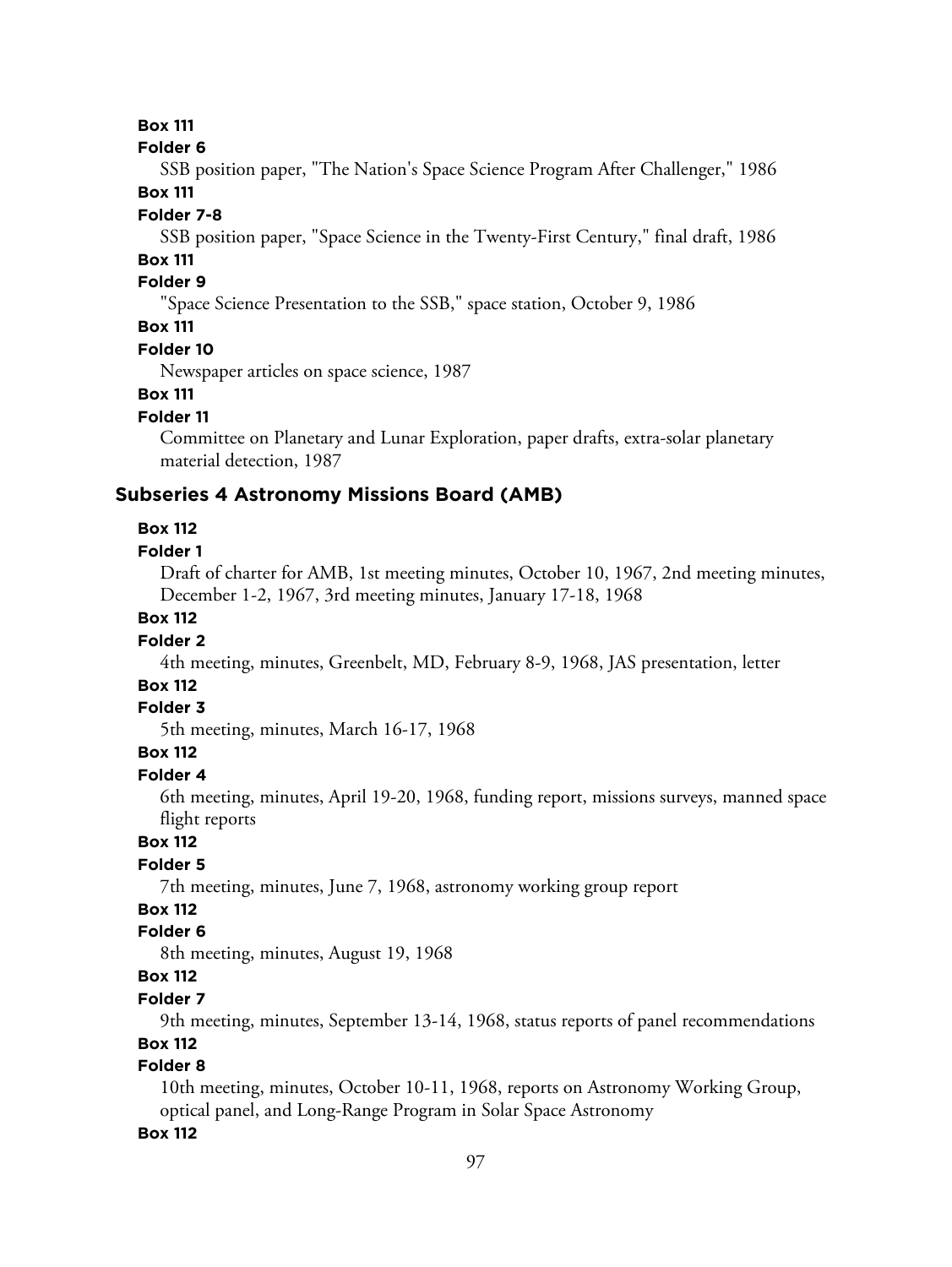11th meeting, minutes, November 24-25, 1968, position paper

# **Box 113**

# **Folder 1**

11th meeting, November 24, 1968, problems in astronomy, letters to Homer Newell, working paper, manned space flight

# **Box 113**

### **Folder 2**

12th meeting, minutes, January 17-18, 1969

# **Box 113**

### **Folder 3**

13th meeting, minutes, February 21-22, 1969

#### **Box 113**

### **Folder 4**

14th meeting, minutes, March 21-22, 1969

#### **Box 113**

# **Folder 5**

15th meeting, minutes, April 18-19, 1969, fields and particle astronomy program for 1971-1980

# **Box 113**

# **Folder 6**

16th meeting, minutes, May 23, 1969

# **Box 113**

## **Folder 7**

17th joint meeting with Lunar and Planetary Missions Board, minutes, agendas, notes, funding graph, June 20, 1969

# **Box 113**

# **Folder 8**

18th meeting, minutes, September 5-6, 1969, "Space Astronomy at the Crossroads," integrated space program

### **Box 113**

## **Folder 9**

19th meeting, minutes, October 17-18, 1969

### **Box 113**

### **Folder 10**

20th meeting, minutes, November 14-15, 1969, correspondence

### **Box 113**

#### **Folder 11**

21st meeting, minutes, January 23, 1970, NASA future plans news conference

# **Box 113**

# **Folder 12**

22nd meeting, March 13-14, 1970 (cancelled)

# **Box 113**

### **Folder 13**

22nd meeting, Santa Cruz, May 14-15, 1970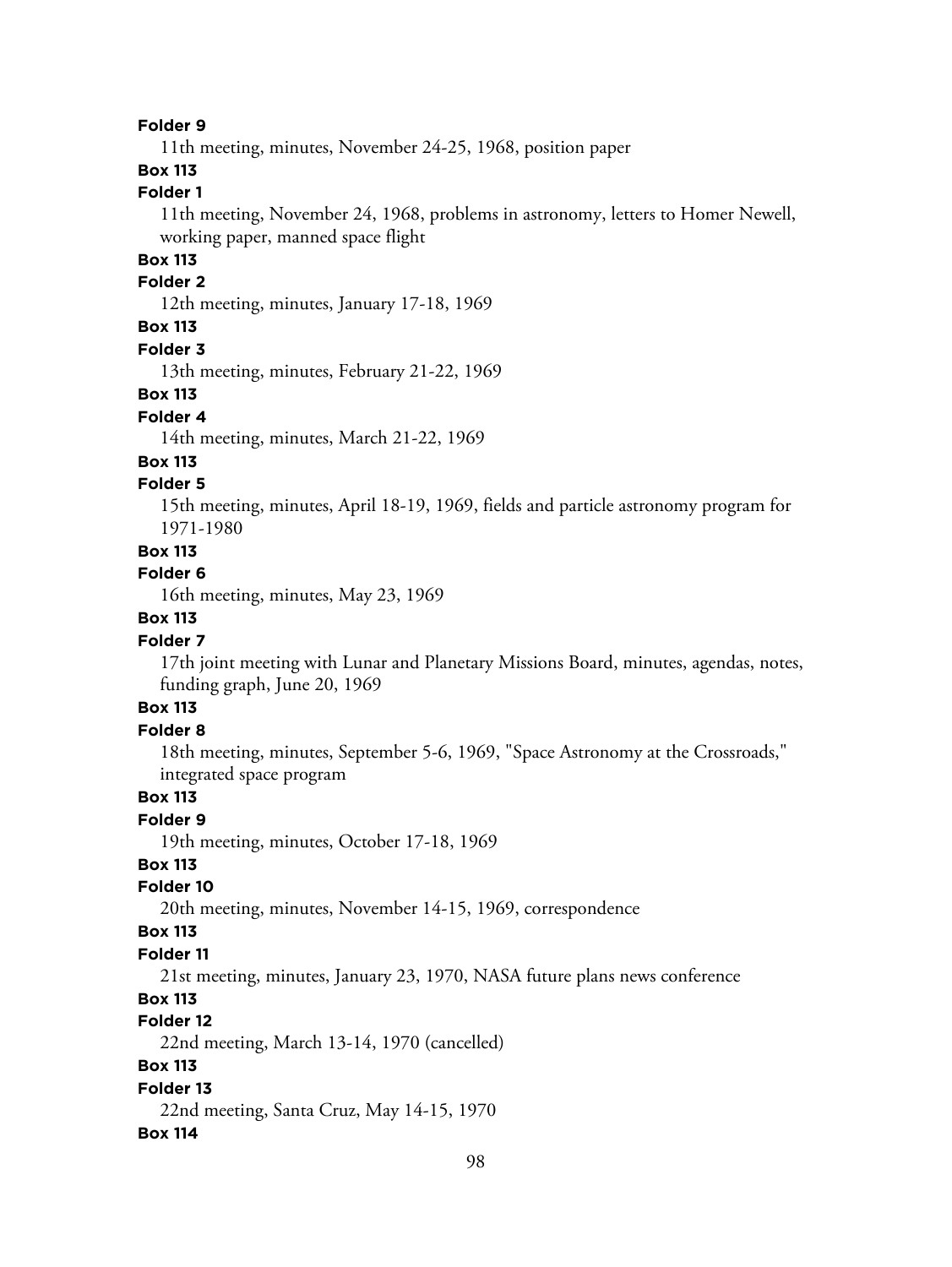23rd meeting, July 20-21, 1970

# **Box 114**

#### **Folder 2**

Panel on Particle Astronomy, planetary exploration priorities, Small Astronomy Satellite Program, excerpts from AMB minutes for fields and particles panel, 1967-1968

# **Box 114**

# **Folder 3**

Preparatory material for Fields and Particles Astronomy Panel, August 1968, JAS talk, reports, notes

### **Box 114**

### **Folder 4**

Chicago panel meeting, August 1968, "Fields and Particle Astronomy, a Program for 1970-1975," drafts, tables

# **Box 114**

#### **Folder 5-6**

Panel reports and program memoranda from NASA, lunar exploration, astronomy, space physics, planetary and manned space flight program memoranda, "Review of High-Energy Gamma Ray Astronomy," "Recommended Programs in High Energy Astronomy," space telescopes, September 1968

# **Box 115**

### **Folder 1**

Particles and fields subcommittee meeting, January 13-15, 1969

# **Box 115**

# **Folder 2**

Preparatory file, Pasadena, February 1969

# **Box 115**

#### **Folder 3**

Panel report, March 1969, drafts of "Fields and Particle Astronomy-A Program for 1971-1980," March-June 1969

#### **Box 115**

# **Folder 4-5**

Position papers on space physics and astronomy, 1969

### **Box 115**

#### **Folder 6**

Inter-Board Committee, 1969-1970

#### **Box 116**

#### **Folder 1-2**

Correspondence, 1967-1970, NASA releases

### **Box 116**

### **Folder 3-5**

Office of Space Science and Applications, three prospectuses describing goals for 1967-1987, June 1967

# **Box 116**

#### **Folder 6**

NASA releases, letter from Homer Newell terminating AMB, August 17, 1971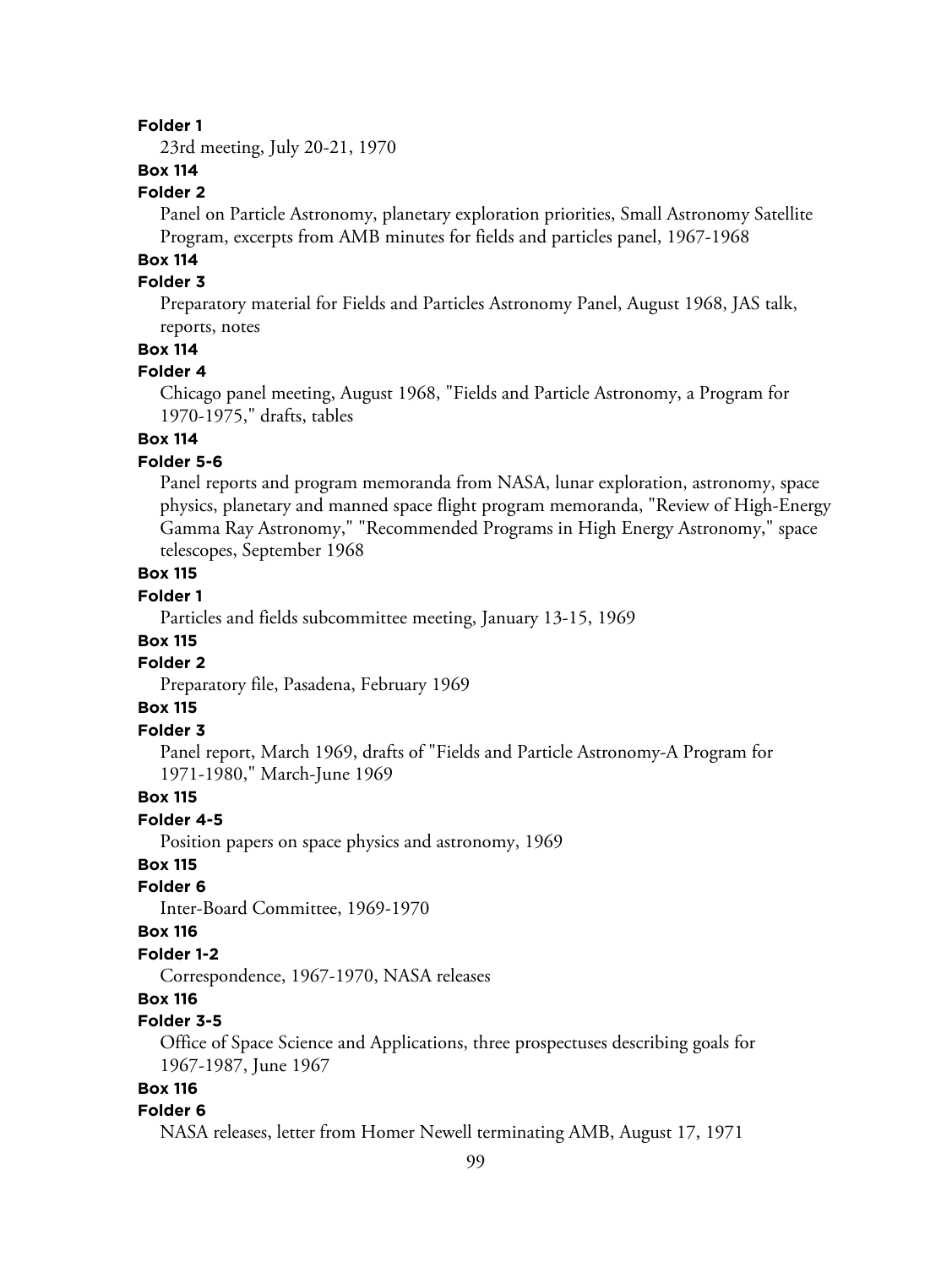# **Subseries 5 National Academy of Sciences**

# **Box 117**

**Folder 1**

Correspondence, election to NAS, 1958-1962

# **Box 117**

### **Folder 2**

Correspondence, 1963-1967

### **Box 117**

### **Folder 3**

Correspondence, American Physical Society, National Research Council, 1968-1972

### **Box 117**

# **Folder 4**

Correspondence, NAS March 1973 petition against bombing in Indochina, 1973-1977

# **Box 117**

# **Folder 5**

Office of International Relations Exchange Agreement, August 1959

# **Box 117**

# **Folder 6**

Committee for International Organization in Solar-Terrestrial Sciences, 1965

### **Box 117**

# **Folder 7**

Notice to members, annual report to membership, 1978

### **Box 117**

# **Folder 8-9**

General correspondence, 1979-1980

# **Box 117**

#### **Folder 10**

Correspondence, award nominations, space science, 1981

### **Box 118**

# **Folder 1**

NAS survey, 1982

### **Box 118**

# **Folder 2**

General and personal correspondence, 1983

# **Box 118**

# **Folder 3**

Personal correspondence, 1984

# **Box 118**

# **Folder 4**

NAS nominations, correspondence, 1985

# **Subseries 6 Space Science Working Group (SSWG)**

# **Box 119**

### **Folder 1**

NASA major contractor representatives in Washington, D.C. area, October 1, 1981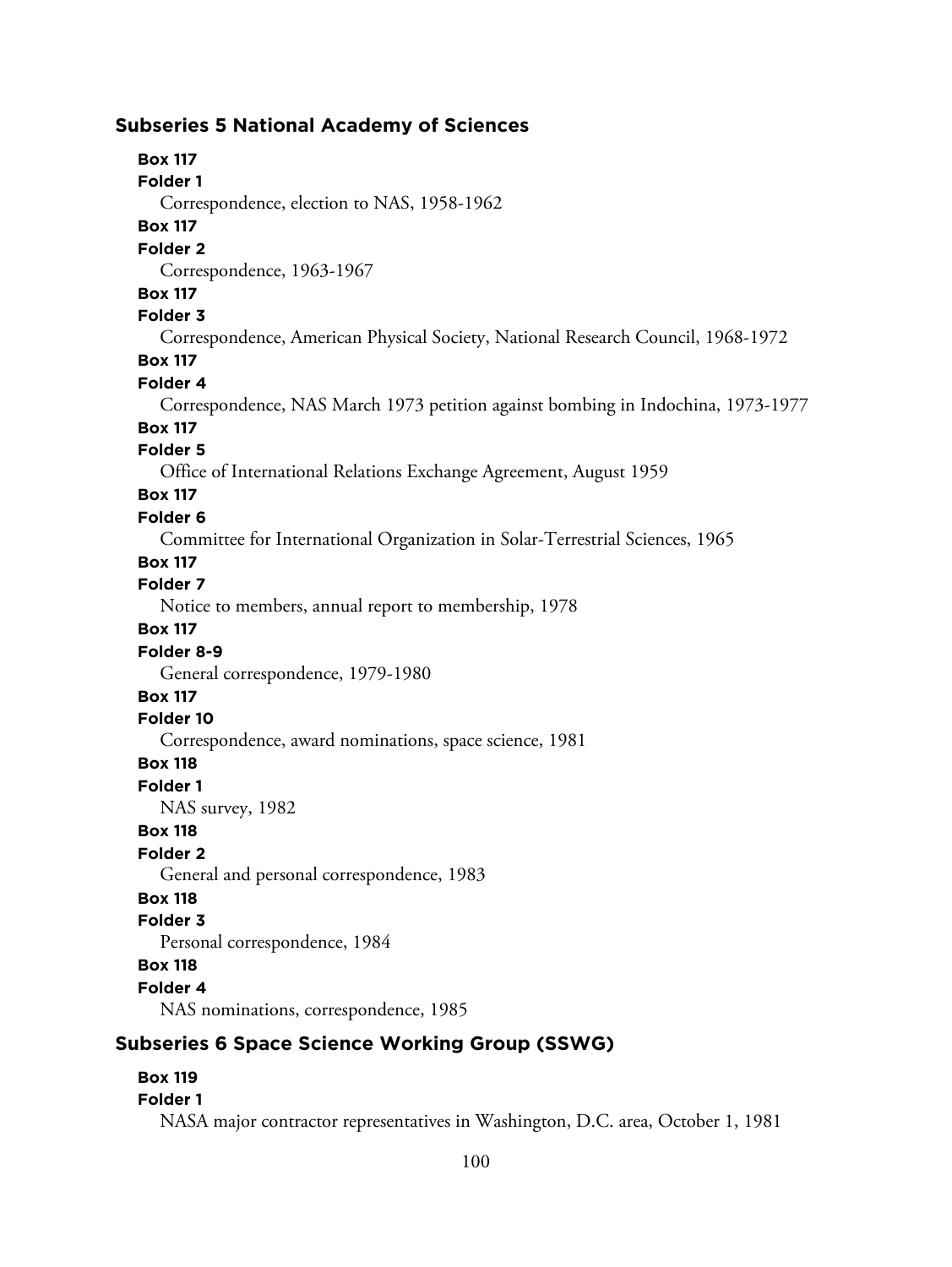### **Folder 2**

List of participating universities, n.d.

# **Box 119**

# **Folder 3**

Press clippings on space science funding and SSWG, 1981-1982

# **Box 119**

# **Folder 4**

Letters and statements from others regarding budget decisions, space shuttle, SSWG funds, 1981-1982

### **Box 119**

# **Folder 5**

Fund raising for LASR and astrophysics, articles, correspondence, December 1981-January 1982

# **Box 119**

### **Folder 6**

Correspondence for space science funding, draft agendas for January 5th meeting, December 1981-January 1982

# **Box 119**

# **Folder 7**

Meeting of January 5, 1982, agenda, membership list, xeroxed articles, December 1981

### **Box 119**

# **Folder 8**

Meeting of January 5, minutes and planning notes for long document, January 1982

# **Box 119**

### **Folder 9**

Meeting of January 5, minutes, budget analysis for fiscal year 1983, notes, memos, viewgraphs, 1981-1982

# **Box 119**

## **Folder 10**

Correspondence, records, funding, December 1981-1982

# **Box 119**

### **Folder 11**

Correspondence, records, NASA budgets, 1982

### **Box 119**

# **Folder 12**

Address list, January-March 1982

# **Box 120**

# **Folder 1**

Correspondence regarding SSWG contacts, meetings with congressmen, memos, January-March 1982

### **Box 120**

# **Folder 2**

Short statement, introductory statement, budget analysis and statement, January-March 1982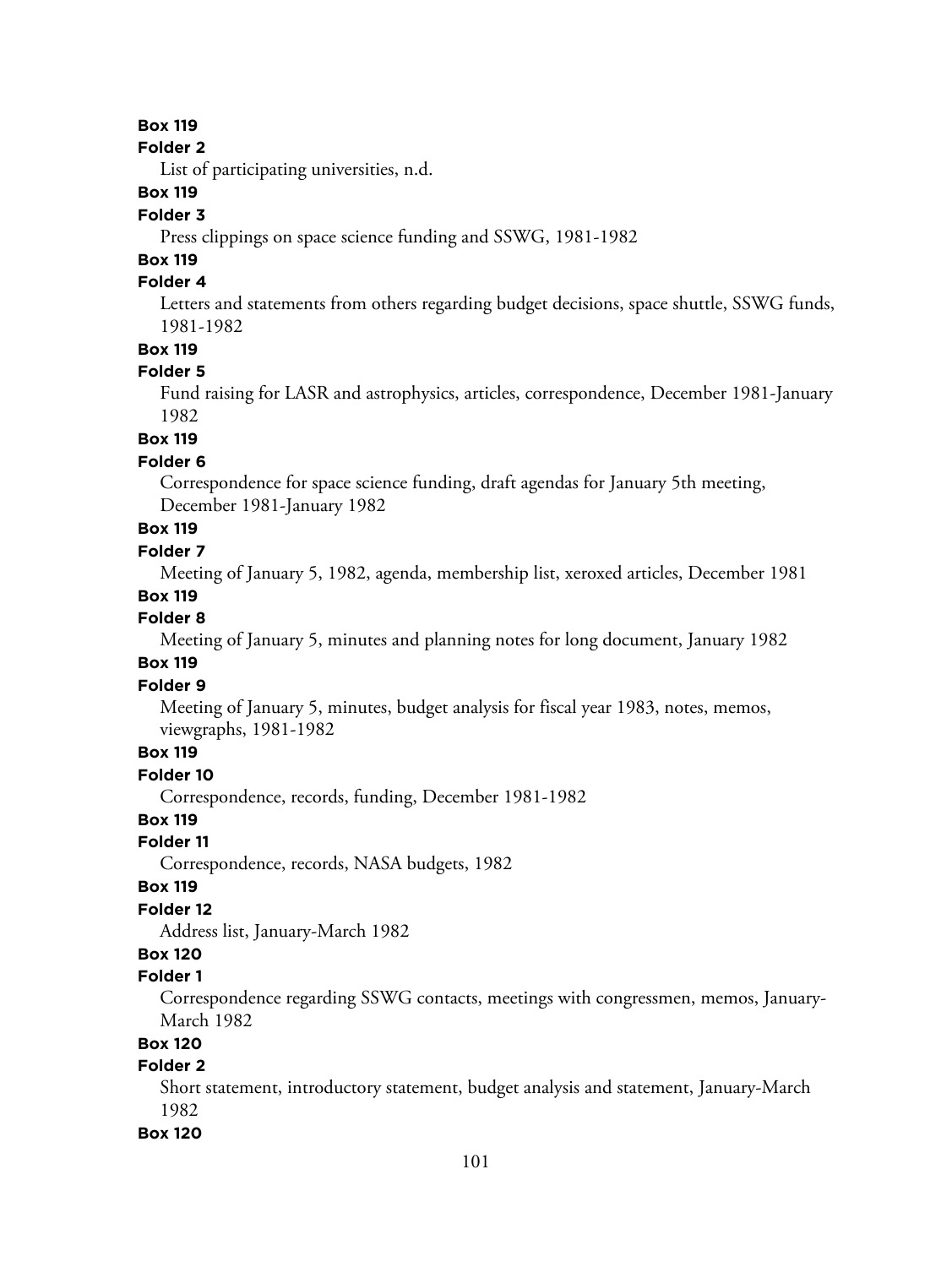SSWG congressional testimony (University of Hawaii), rough draft of statement, JAS theme for long and short documents, February-March 1982

#### **Box 120**

#### **Folder 4**

SSWG correspondence, congressional statement, 1982

### **Box 120**

#### **Folder 5**

Finished memos, rough drafts of statements, February 1982

# **Box 120**

### **Folder 6**

Testimony before congressional committees, February-May 1982

#### **Box 120**

#### **Folder 7**

Infrared Telescope Facility-University of Hawaii, user list, statement on budget cuts, photographs, brochure, February-March 1982

### **Box 120**

#### **Folder 8**

Impact of budget on space science, February-March 1982

### **Box 120**

**Folder 9**

Planetary programs status, February-March 1982

## **Box 120**

#### **Folder 10**

SSWG information, postage, labels, membership lists, February 1982

# **Box 120**

# **Folder 11**

February 9, 1982 meeting, notes, documents, 1982

### **Box 120**

#### **Folder 12**

Second meeting of February 23, 1982, agenda, memos, viewgraphs, February 1982

# **Box 120**

# **Folder 13**

SSWG organizational structure as of February 23, 1982

### **Box 120**

### **Folder 14**

Memos, congressional committee membership lists, March 1982

## **Box 120**

## **Folder 15**

S. M. Krimigis House testimony, correspondence, SSWG statements, notes, viewgraphs, materials for SSB presentation, March-April 1982

# **Box 121**

# **Folder 1**

Office of Technology Assessment meeting, May 5, 1982, space research questionnaire, correspondence, March-June 1982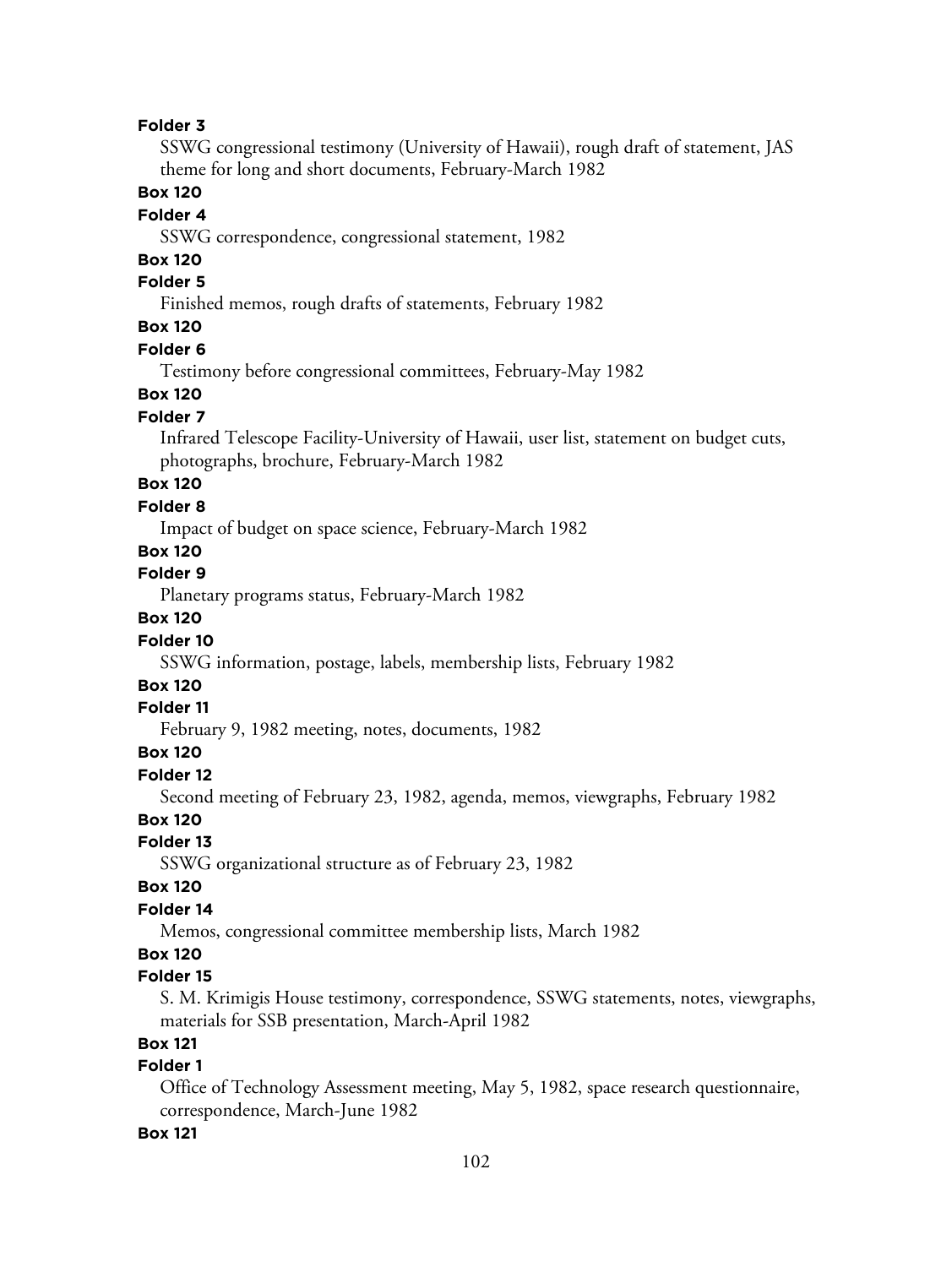SSWG and universities, congressional updates, March 1982-June 1983

# **Box 121**

# **Folder 3**

Meeting with congressional staff, memo from D. Hyatt, April 1982

# **Box 121**

# **Folder 4**

Peter Boyce letter on NASA funding high energy astrophysics at universities, April 1982

# **Box 121**

# **Folder 5**

JAS letter to NASA on funding, NASA notice on earth and planetary exploration, April-October 1982

### **Box 121**

# **Folder 6**

SSWG steering committee, memos, correspondence, addresses, January-August 1982

#### **Box 121**

# **Folder 7**

SSWG steering committee, meeting, April 28, 1982

# **Box 121**

### **Folder 8**

SSWG steering committee, mailing, June 1, 1982

#### **Box 121**

#### **Folder 9**

SSWG steering committee, meeting, July 21, 1982

### **Box 121**

### **Folder 10**

White House fact sheet, July 4, 1982

### **Box 121**

#### **Folder 11**

Correspondence, July-October 1982

#### **Box 121**

#### **Folder 12**

General correspondence, 1982

### **Box 121**

### **Folder 13**

Memos from Gerri Shannon, SSWG statements, 1982

### **Box 121**

#### **Folder 14-15**

SSWG correspondence, funding concerns, 1982

# **Box 122**

# **Folder 1**

SSWG correspondence, space science universities, budgets, 1983

# **Box 122**

### **Folder 2**

Meeting, November 23, 1982, notes, memos, correspondence, 1982-1983 **Box 122**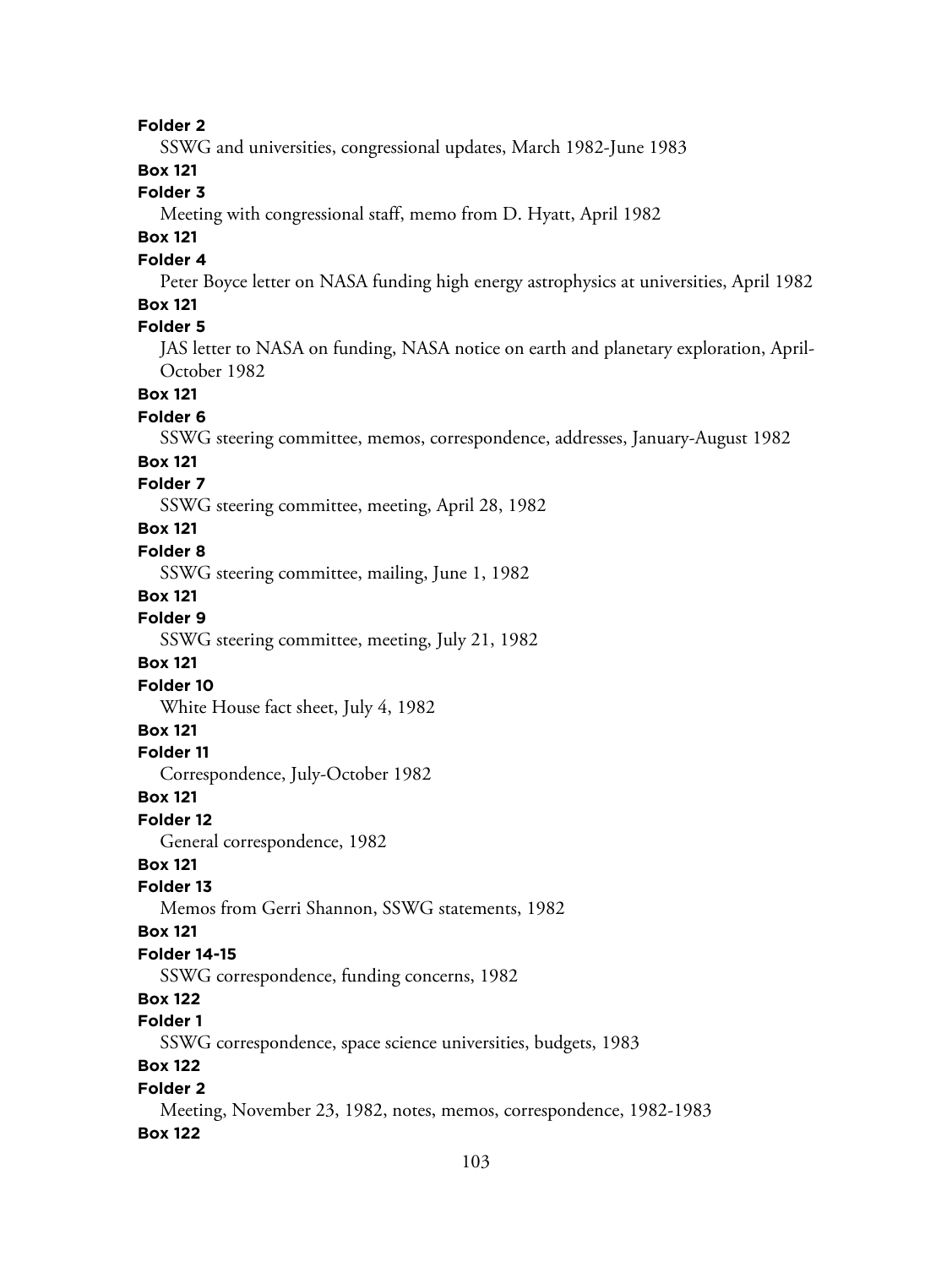SSWG meeting notes, 1982

# **Box 122**

**Folder 4**

University-DoD forum, 1982-1983

# **Box 122**

### **Folder 5**

SSWG general correspondence, memoranda, space science at universities, 1982-1983

### **Box 122**

# **Folder 6**

SSWG general correspondence, memoranda, U.S. Congress, NASA, projects, 1982-1983

# **Box 122**

# **Folder 7**

SSWG statements and testimony presented to U.S. Congress, February 1983

# **Box 122**

# **Folder 8**

List for SSWG of students trained in graduate space science, April 5, 1983

#### **Box 123**

# **Folder 1**

Space science funding, NASA, universities, and SSWG, 1983

# **Box 123**

# **Folder 2**

Correspondence, report of NASA-university relations study group, 1983

# **Box 123**

# **Folder 3**

Steering committee meeting minutes, September 20, 1983, correspondence between SSWG members, October-December 1983

# **Box 123**

### **Folder 4**

SSWG correspondence on funding, universities, steering committee, 1983-1984

#### **Box 123**

## **Folder 5**

Space science updates, congressional correspondence, memoranda, university projects, 1983-1984

# **Box 123**

# **Folder 6**

SSWG congressional reports and testimony, correspondence, January-March 1984

# **Box 123**

#### **Folder 7**

SSWG congressional updates, correspondence, steering committee, 1984

# **Box 123**

#### **Folder 8**

SSWG steering committee, NASA papers, 1984

# **Box 124**

### **Folder 1**

SSWG congressional updates, correspondence, steering committee, 1984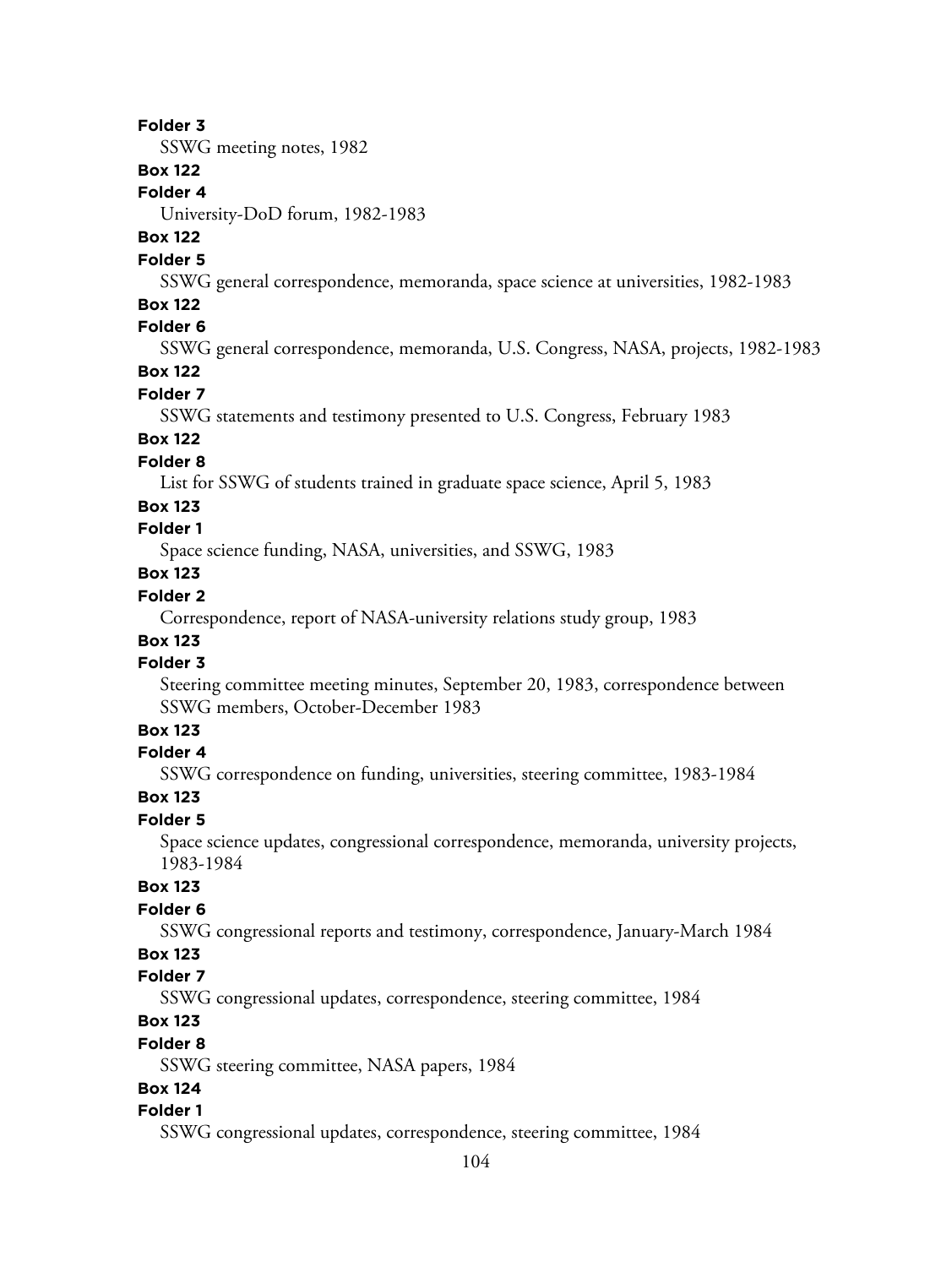#### **Folder 2**

SSWG congressional updates, meetings, memos, 1987-1989

#### **Box 124**

#### **Folder 3**

Solar Maximum Observatory Repair Mission, NASA document, n.d.

### **Subseries 7: Committee on Space Research (COSPAR)**

#### **Box 125**

# **Folder 1**

3rd meeting of CIG, sponsored by COSPAR, Paris, January 24-27, 1961, correspondence

# **Box 125**

# **Folder 2**

"I. IMP-1 Satellite Measurements of Primary Helium Nuclei," "II. Evidence from IMP-1 for Electron Acceleration in the Shock Transition," with C. Y. Fan and George Gloeckler, contribution to COSPAR meeting, Florence, Italy, May 1964, drafts, papers, correspondence

#### **Box 125**

# **Folder 3**

Meetings, reports, SSB reports, memos, 1965-1966

#### **Box 125**

# **Folder 4**

"Summary of Measurements with the Cosmic Ray Telescope on Mariner-IV," with J. J. O'Gallagher, for Oran Nick's use on COSPAR paper, COSPAR meeting, May 1966, correspondence

# **Box 125**

# **Folder 5**

LASR 1965 annual report to COSPAR, 1966

### **Box 125**

**Folder 6**

Meetings, LASR reports, memos and correspondence, 1966-1972

## **Box 125**

#### **Folder 7**

SSB report, 1967

### **Box 125**

### **Folder 8**

Materials for LASR report, 1967-1968

# **Box 125**

# **Folder 9**

SSB report, Prague meeting, notes, memos, correspondence, 1968-1969

# **Box 126**

#### **Folder 1-2**

SSB reports, 1969-1970

#### **Box 126**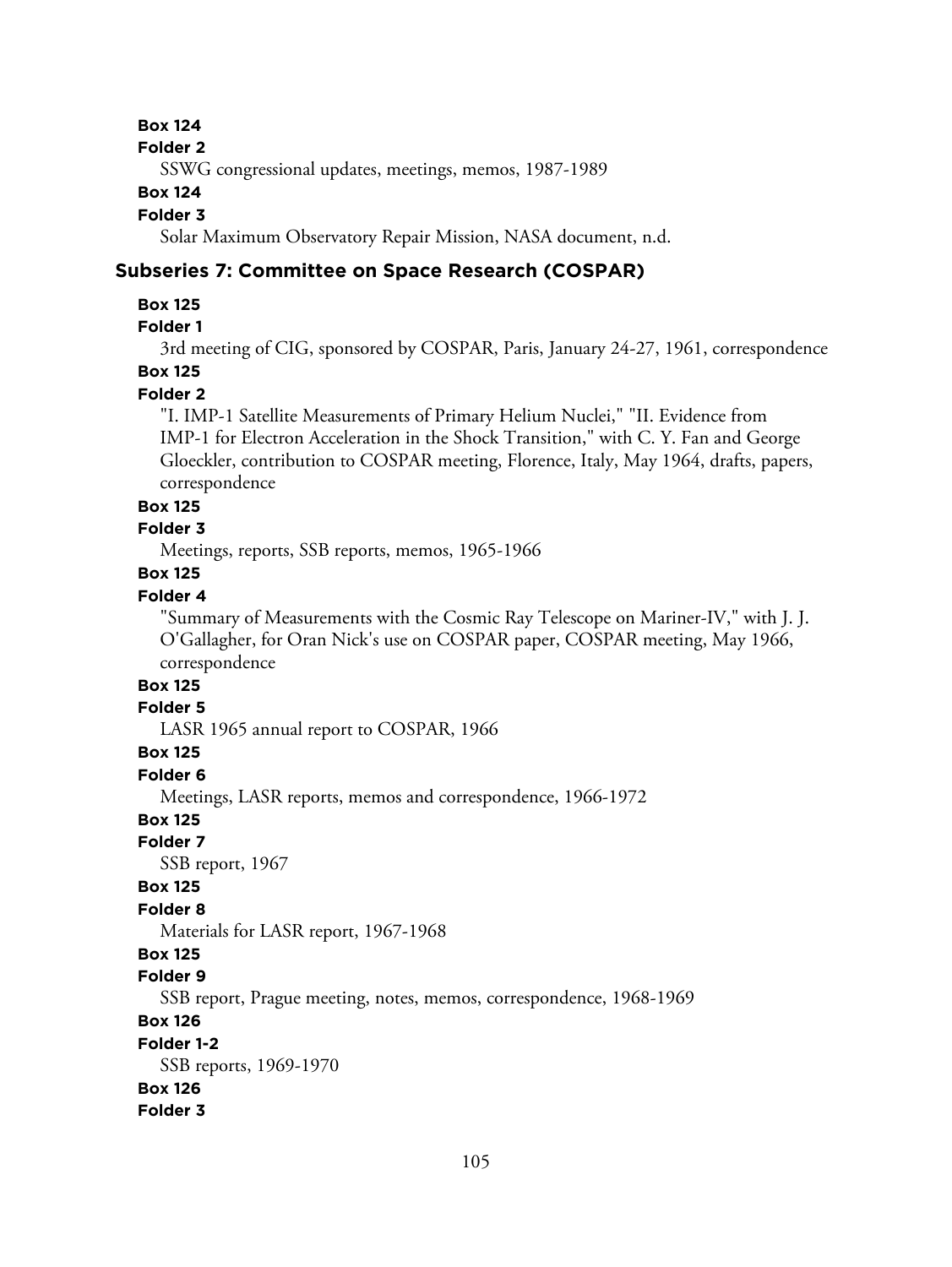International Council of Scientific Unions and COSPAR general conference material, 1966-1969, 12th Plenary meeting, Prague, Czechoslovakia, May 1969, correspondence

# **Box 126**

#### **Folder 4**

Philadelphia meeting, LASR report notes, 1975

# **Box 126**

# **Folder 5**

LASR report for 1975, January 13, 1976

# **Box 126**

# **Folder 6**

"Jovian Electron Spectra and Intensities: Their Ten Hour Variation in Interplanetary Space and Within the Jovian Magnetosphere," with David Chenette, Thomas Conlon, and Bruce McKibben, 19th Plenary COSPAR Meeting, Philadelphia, June 8-19, 1976, correspondence, abstract

### **Subseries 8: Advisory Group on Science Policy (AGOSP)**

#### **Box 126**

#### **Folder 7**

Space Shuttle Advisory Committee, 1972

# **Box 126**

# **Folder 8**

JAS comments on chapter, "How Well Off Is American Science in the 1970's?" August 1975

# **Box 126**

# **Folder 9**

Minutes and summary of 1st AGOSP meeting, articles, JAS comments on "Outlook for Space" interim report, 1975

# **Box 126**

### **Folder 10**

JAS papers, notes, AGOSP memorandum, 1975

#### **Box 126**

#### **Folder 1**

AGOSP documents memos, meetings, 1975

### **Box 126**

### **Folder 2**

Responses of JAS, John Friedman, and A. H. Flax to "Outlook for Space" report, "National Economic Planning Methods and Problems," space shuttle, 1975-1976

# **Box 126**

#### **Folder 3**

U.S. Congress bills on national science and technology policy, 1975-1976

# **Box 126**

#### **Folder 4**

Two charters for new science advisory groups, November 1975

#### **Box 126**

#### **Folder 5**

Report to the science advisor on the outlook for space, March 1976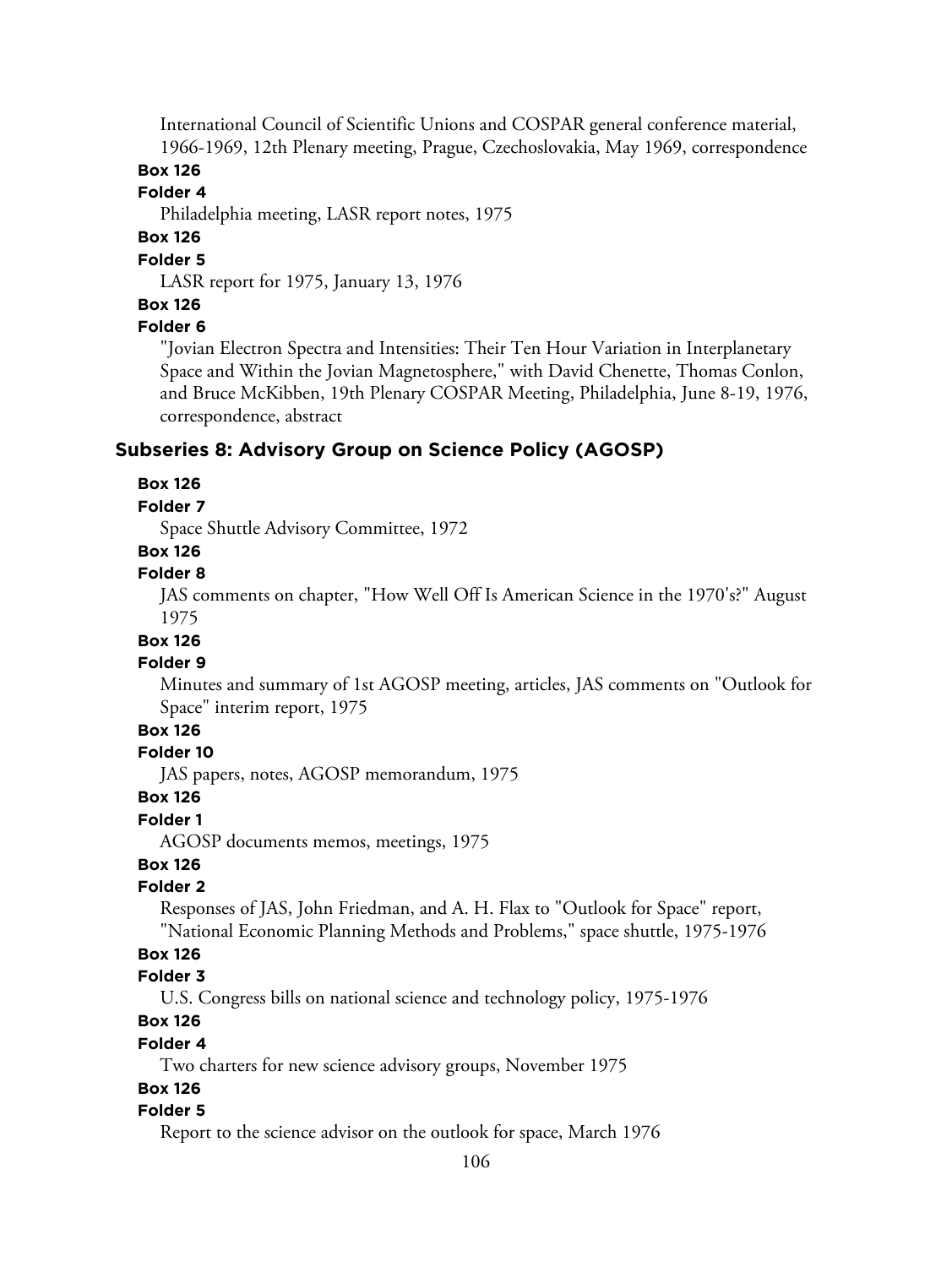#### **Folder 6**

Final version of "Outlook for Space, A Synopsis Report to the NASA Administration by the Outlook for Space Study Group," 1976

#### **Subseries 9: Other**

### **Box 126**

### **Folder 7-8**

Adler Planetarium, correspondence, 1978-1979

# **Box 126**

#### **Folder 9**

Adler Planetarium, Board of Trustees, meeting minutes, newsletters, events, correspondence, 1980

### **Box 126**

#### **Folder 10**

Adler Planetarium, Board of Trustees, memos, meeting dates, correspondence, 1981

# **Box 126**

### **Folder 11**

Adler Planetarium, meeting minutes, memos, correspondence, 1982

# **Box 126**

**Folder 12**

Adler Planetarium, memos, notes, correspondence, 1983

# **Box 126**

### **Folder 13**

Adler Planetarium, correspondence, memos, 1984

# **Box 128**

#### **Folder 1**

Federal Support of Science, Jupiter orbiter probe, space telescope, correspondence, telegrams to appropriations committee, 1974-1977

# **Box 128**

#### **Folder 2**

Harvard College Board of Overseers, correspondence, Harvard trip of April 23, 1976, astronomy committee reports, 1971-1976

# **Box 128**

### **Folder 3**

Harvard College Board of Overseers, astronomical observatory report, 1968, Smithsonian observatory report, 1969

# **Box 128**

## **Folder 4-8**

Harvard College Board of Overseers, reports, correspondence, 1970-1974

# **Box 128**

#### **Folder 9**

International Academy of Astronautics, correspondence, 1961-1970

### **Box 128**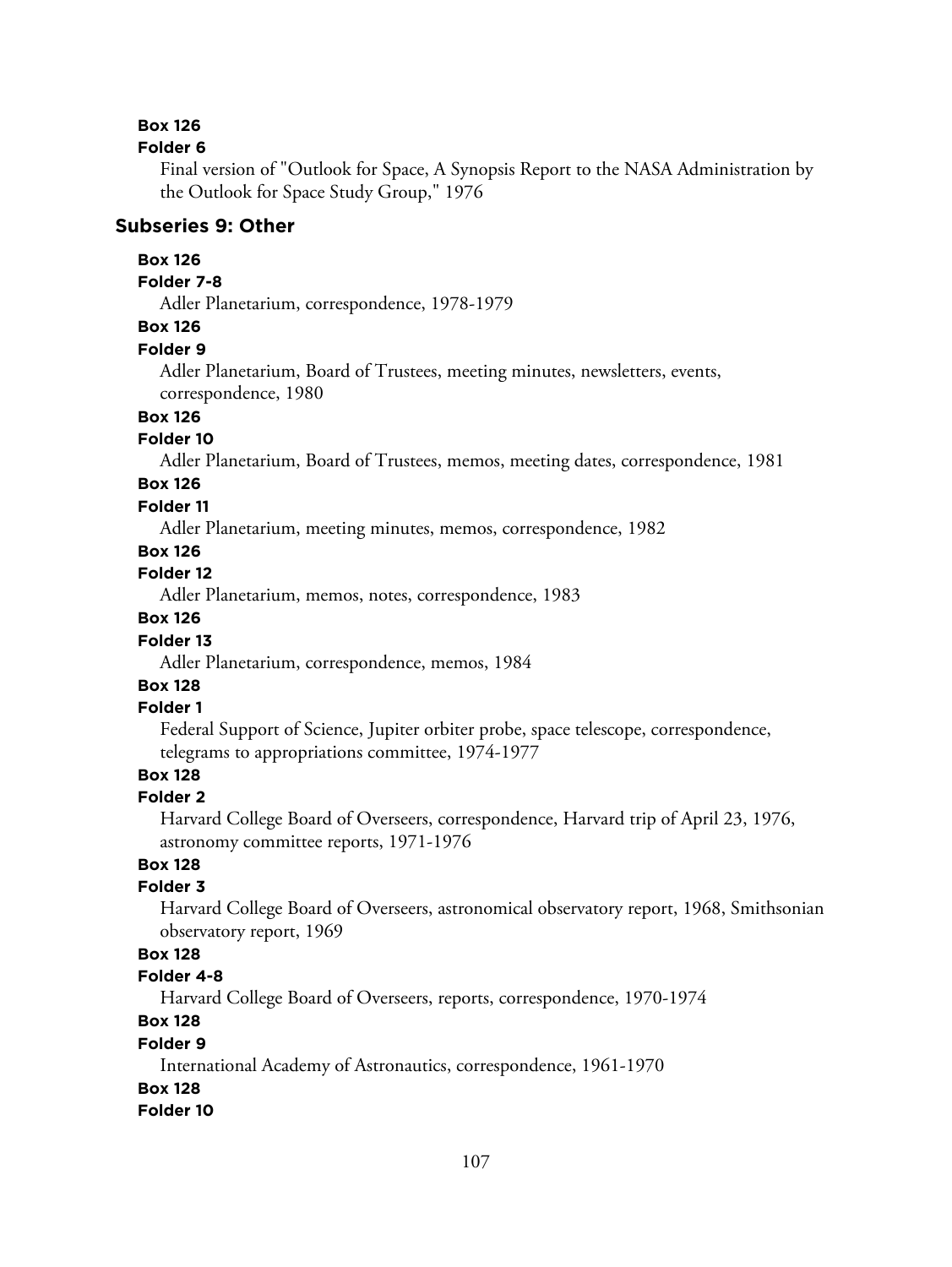International Magnetospheric Study, NAS and Office of Management and Budget documents, 1973-1979

# **Box 128**

# **Folder 11**

"Report of the Space Astronomy Panel to the Astronomy Survey Steering Committee," January 28, 1971

# **Series IV: Lectures and Conferences**

#### **Subseries 1: Popular and non-scientific lectures**

#### **Box 129**

### **Folder 1**

Lectures oh the IGY, education, work in progress, 1953-1958

# **Box 129**

#### **Folder 2**

Remarks for Bulletin of the Atomic Scientists dinner honoring Eugene Rabinowitch, October 17, 1956

# **Box 129**

# **Folder 3**

"Cosmic Rays of Solar Origin and Their Propagation in Interplanetary Space," sponsored by UC, October 21, 1957

# **Box 129**

#### **Folder 4**

Talk on the IGY for the American Society of Lubrication Engineers, correspondence, November 7, 1957

# **Box 129**

# **Folder 5**

"The Impact of Science upon the Education of Our Youth," May 10, 1958, Milwaukee Public Library, International Reading Association, correspondence

# **Box 129**

# **Folder 6**

"Fields and Energetic Particles in Space," April 16, 1959

#### **Box 129**

# **Folder 7**

Presentation for "Hickory Hills University," "Progress and Problems of Science at Mid-Century," Washington, D.C., May 6, 1959, notes for speech at home of Deputy U.S. Attorney General, with Jerry Weisner and Robert Kennedy, ca. 1960

### **Box 129**

# **Folder 8**

"Recent Scientific Advances Using Space Vehicles," UC Citizens Board, April 5, 1960

### **Box 129**

## **Folder 9**

Notes for talk with visiting committee, June 1, 1960

# **Box 129**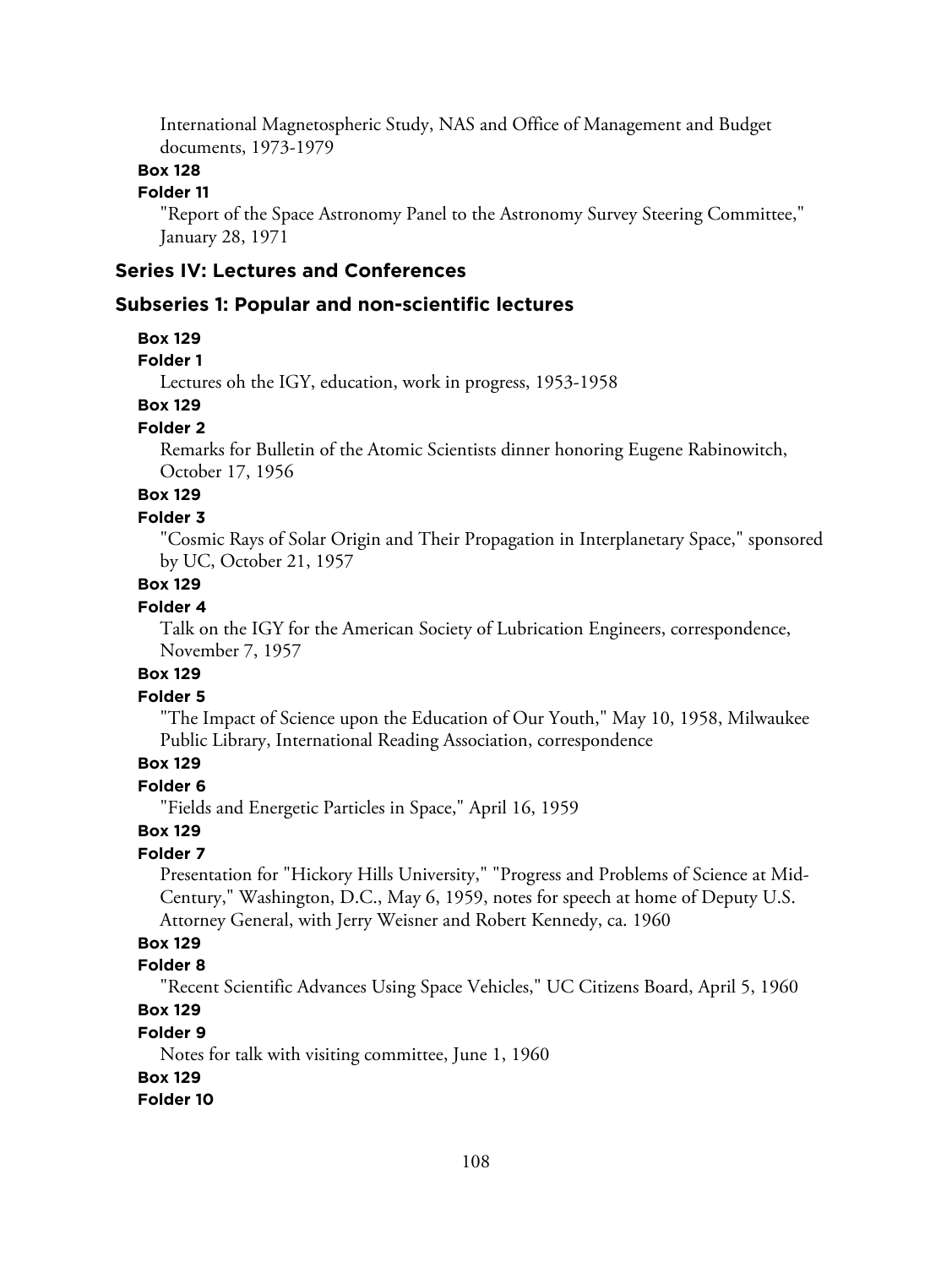"Science and Exploration with Space Vehicles," Banker's Institute seminar, Madison, Wisconsin, August 16, 1960

# **Box 129**

# **Folder 11**

"On Maintaining and Increasing Our Lead in Basic Space Sciences," proposal for colloquium on science and public affairs, summer study, 1959-1962

# **Box 129**

#### **Folder 12**

"Scientific Vehicles for Scientific Purposes," UC Tuesday Club, December 13, 1960

# **Box 129**

#### **Folder 13**

"On Maintaining and Increasing Our Lead in Basic Space Sciences: I," advisory committee to James Webb, NASA-university relations, correspondence, drafts, working group reports, 1961

#### **Box 129**

#### **Folder 14**

"Scientific Discoveries in Space," UC Board of Trustees, April 13, 1961, draft

#### **Box 129**

# **Folder 15**

"Scientific Discoveries in Space," Saturday Lecture, May 6, 1961

# **Box 129**

# **Folder 16**

"Physical Research and Exploration Using Space Vehicles," October 23, 1961, notes

# **Box 129**

## **Folder 17**

U.S. Information Agency speeches recorded for Voice of America, "Energetic Particles and Magnetic Fields in the Space around Us," "The Interplanetary Medium," drafts, correspondence, November 1961

# **Box 129**

# **Folder 18**

"Extraterrestrial Life and Intelligence: Speculation," February 14, 1962, outline

# **Box 129**

## **Folder 19**

"Impact of Science on Public Affairs," UC Baptist Graduate Student Center seminar, April 15, 1962, notes

## **Box 129**

#### **Folder 20**

"The Future for Scientific Research in Space," Lake Forest Academy, May 14, 1962

# **Box 129**

#### **Folder 21**

"Remarks on Growth of Science and Technology in the Industries of the Midwest," November 1962, correspondence, draft

# **Box 129**

#### **Folder 22**

LASR ground breaking talk, May 1, 1963, draft, correspondence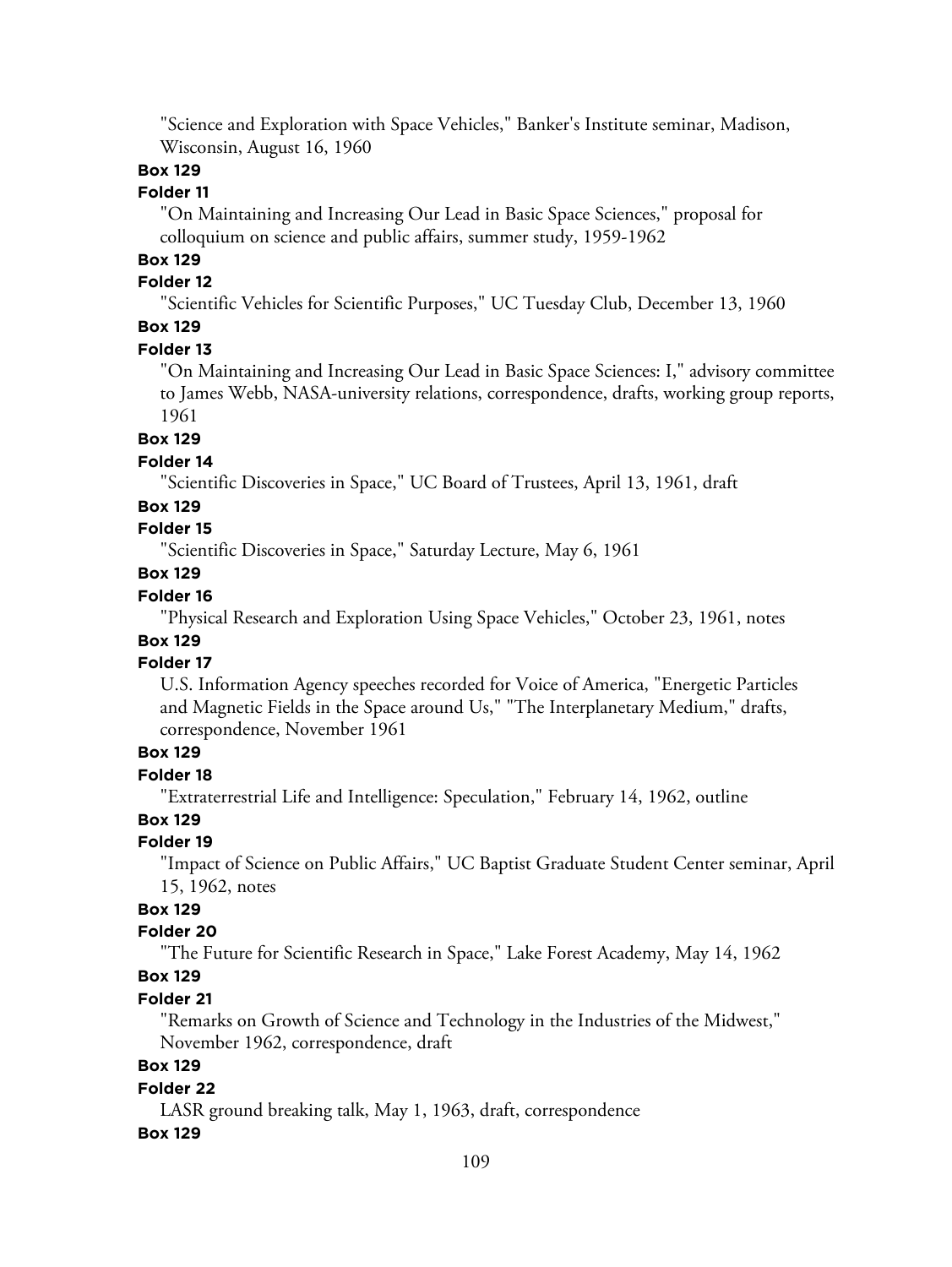"Remarks on Experimentation in Space," July 22, 1963, drafts

#### **Box 129**

#### **Folder 24**

"Science and Public Affairs," American Association of University Women, March 11, 1964

# **Box 129**

#### **Folder 25**

"Physics in the Macrocosm," seminar on new frontiers of knowledge, UC Center for Continuing Education, November 20, 1964

## **Box 129**

#### **Folder 26**

Talk for Reed College Alumni Association, May 22, 1965

#### **Box 129**

#### **Folder 27**

Remarks at luncheon for Chicago Industry and Space, August 11, 1965, correspondence, draft

# **Box 129**

#### **Folder 28**

Off the Cuff, "Dialogue on the Midway," WBKB-TV, channel 7, with Fairfax Cone, George Beadle, Gaylord Donnelley, Wayne Booth, Leon Jacobson, Norman Ross, October 1965, transcript

#### **Box 129**

#### **Folder 29**

"Undergraduates and the Scientific Enterprise," "The Knowledge Most Worth Having," Liberal Arts Conference, correspondence, drafts, 1966

# **Box 129**

#### **Folder 30**

"Recent Satellite Results Bearing on the Origins of Cosmic Rays," popular version, 1966

# **Box 130**

**Folder 1**

Talk to UC Board of Trustees, September 8, 1966, notes

# **Box 130**

# **Folder 2**

Impact of society on science, JAS U.S. Senate testimony, articles, notes, 1968-1969

#### **Box 130**

#### **Folder 3**

"Remarks for Talk Following Apollo-8 Film," UC Law School, May 22, 1969

#### **Box 130**

# **Folder 4**

LASR research talk for students, November 23, 1970, notes

# **Box 130**

#### **Folder 5**

"Dismantling the Scientific Enterprise," notes, March 15, 1971, Stewart Udall's statement to American Association for the Advancement of Science, December 1970

#### **Box 130**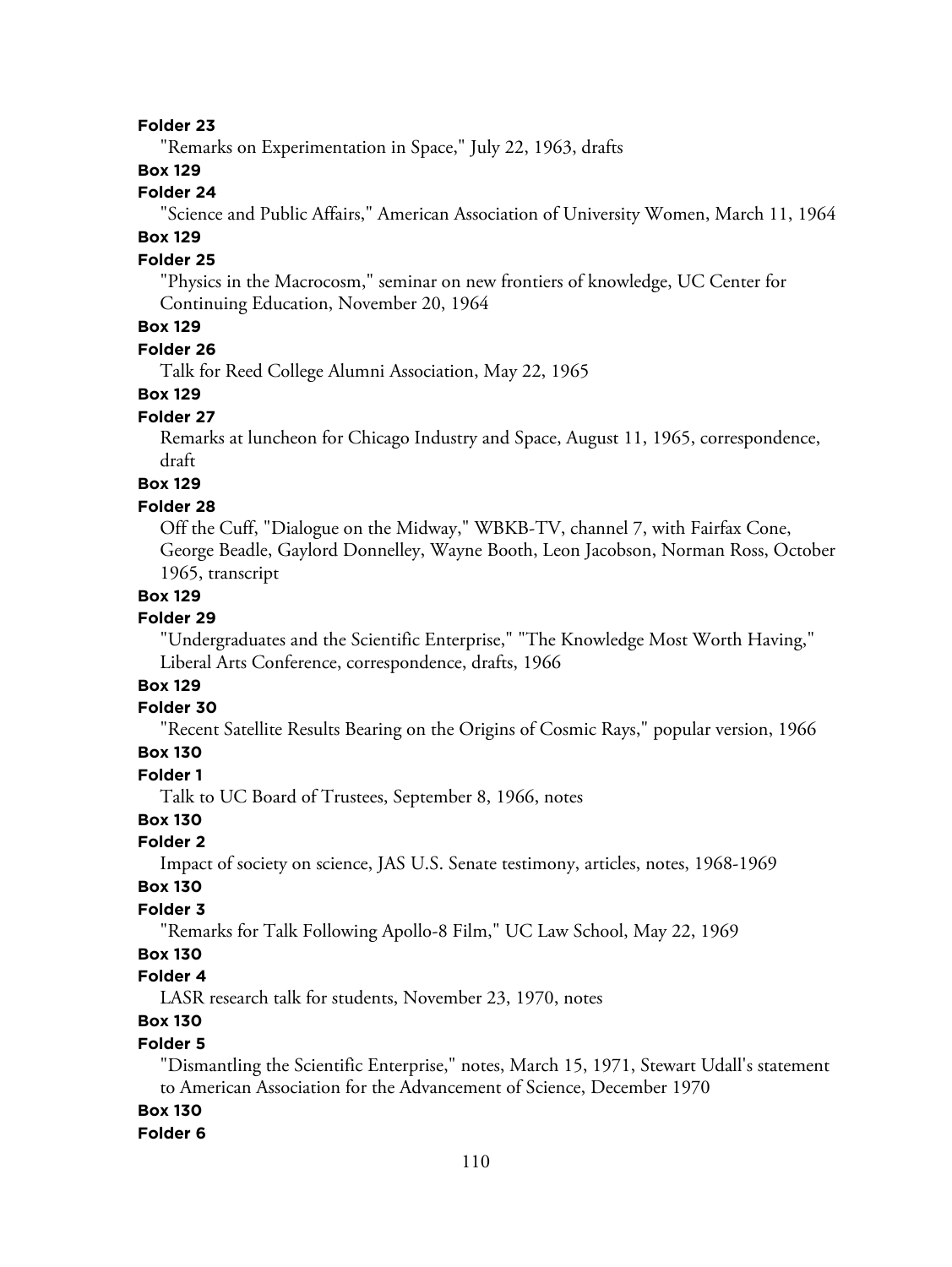"Science and the Human Condition," talk for UC Phi Beta Kappa initiates, June 10, 1971, notes, draft

# **Box 130**

#### **Folder 7**

"Physics and Science in 1971-The Loss of Federal Support," material for talks in March and June 1971, and January 1978, 1945-1977

# **Box 130**

#### **Folder 8**

Science trends and policy, articles, correspondence, material for talks in March and June 1971, and January 1978, 1969-1975

#### **Box 130**

#### **Folder 9**

Popular papers on astrophysics, 1971-1975

# **Box 130**

## **Folder 10**

Popular lectures and slides on astrophysics, Voyager photographs, ca. 1973

# **Box 130**

# **Folder 11**

"More Than You May Want to Know about Cosmic Rays," general paper on cosmic rays for press, 1975

# **Box 130**

# **Folder 12**

High energy astrophysics, popular illustrations, slides, Pioneer 10 and 11, n.d.

# **Box 130**

# **Folder 13**

Talk for Adler Planetarium, May 23, 1976, notes, NASA large space telescope brochures

# **Box 130**

# **Folder 14**

Spacelab and space shuttle, slides, n.d.

# **Box 130**

#### **Folder 15**

"Proposal for Conference on Research and Development in the United States: The Institutional Base, University of Chicago, Spring 1976," July 18, 1975, letter explaining why the conference cannot be held, June 30, 1976

#### **Box 130**

#### **Folder 16**

"1967-1977, Decade of Decline in Support of Science Research and Development," "The Groupe," January 23, 1978, notes

# **Box 130**

## **Folder 17**

"Cosmic Rays; Nuclear Messengers from Our Galaxy," Innominates Club, March 14, 1978

# **Box 130**

#### **Folder 18**

Christmas lecture for Illinois Science Lecture Association, December 5, 1980, solar energy materials, 1979-1980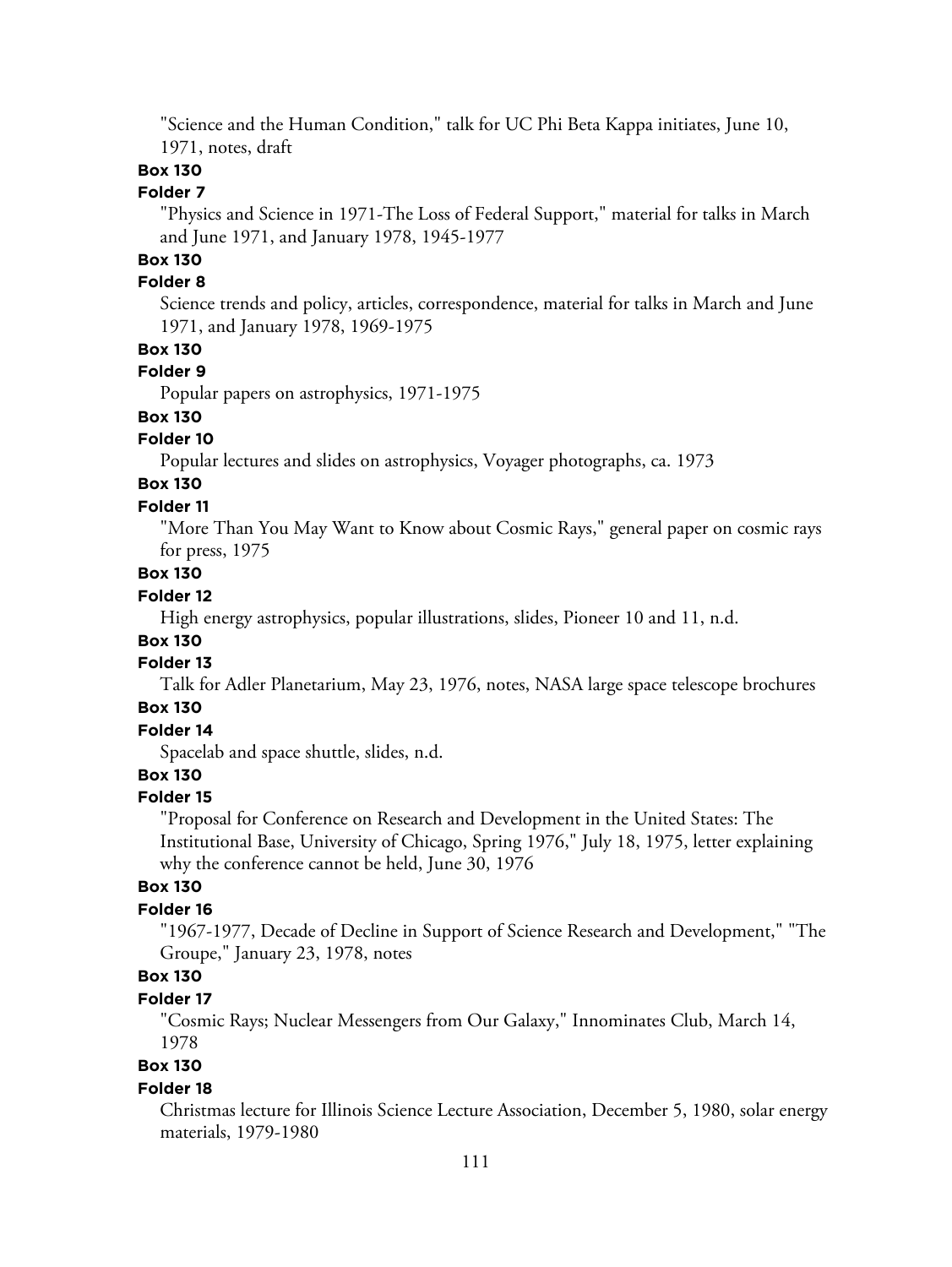# **Box 130**

#### **Folder 19**

Talk for high school teachers about undergraduate research at UC, drafts, viewgraphs, n.d.

# **Box 130**

#### **Folder 20**

Yale/NASA Conference on the History of Space Activity, February 5-7, 1981, itinerary, notes

#### **Box 130**

#### **Folder 21**

"Reminiscences of Solar Flares and the Chicago Years of Reimar Lüst," with Peter Meyer, article for European Space Agency Journal in honor of Reimar Lüst's 60th birthday, correspondence, drafts, photos, 1983

# **Box 130**

#### **Folder 22**

"To Explore and Discover," Ryerson Lecture, April 16, 1986, guest lists, figures, correspondence, drafts

#### **Subseries 2: Scientific lectures and conferences, general**

#### **Box 131**

#### **Folder 1**

Reed College, Northwest Conference on Nuclear Science, June 28-July 16, 1948, correspondence, lecture notes

## **Box 131**

#### **Folder 2**

Conference on thermonuclear reactions, Denver, Colorado, June 28, 1952, classified information, receipts

# **Box 131**

## **Folder 3**

Cosmic ray congress, notes on speakers, Bagneres-de-Bigorre, Office of Naval Research report, comments by Bruno Rossi, 1953

## **Box 131**

## **Folder 4**

Cosmic ray conference, "Primary Intensity-Time Variations," Duke University, December 2, 1953, abstracts, correspondence, drafts

## **Box 131**

#### **Folder 5**

Harvard-Gerson Solar-Terrestrial Conference, April 5-6, 1954, notes, data tables, correspondence

# **Box 131**

#### **Folder 6**

Talk at Indiana University, Bloomington, November 19, 1954, correspondence

#### **Box 131**

# **Folder 7**

Talk for National Research Council, Washington, D.C., February 20, 1955, abstract, correspondence, expenses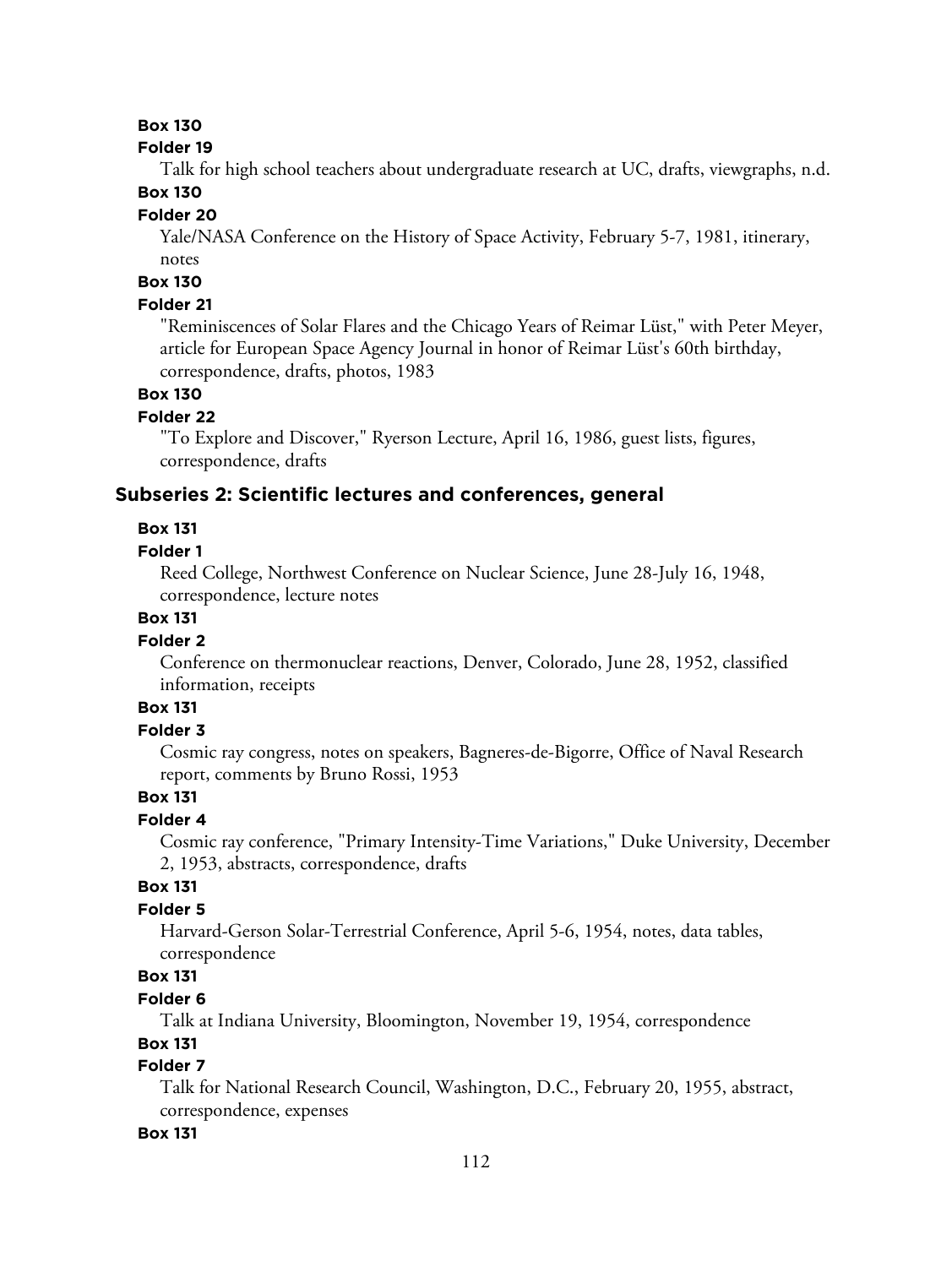Expenses for and telegrams regarding visit to Cambridge Geophysics Research Center and work with A. G. Fenton aboard Atka Icebreaker, April 14, 1955

#### **Box 131**

#### **Folder 9**

Cosmic ray conference, Washington, D.C. and College Park, Maryland, expenses, April 24-27, 1955, correspondence, notes

# **Box 131**

## **Folder 10**

Maryland conference of April 25-26, 1955, Hulbert Observatory, IGY trip, notes and comments from scientific conferences

#### **Box 131**

#### **Folder 11**

Cosmic ray conference, University of Iowa, Iowa City, June 16-18, 1955, expenses

# **Box 131**

## **Folder 12**

International Astronomical Union meeting, Dublin, August 1955, correspondence

#### **Box 131**

#### **Folder 13**

"On the Changes in the Low Energy Cutoff and the Primary Spectrum of Cosmic Radiation," with Peter Meyer, International Conference on Cosmic Rays, Guanajuato, Mexico, September 1955

## **Box 131**

#### **Folder 14**

"Non-Periodic Intensity Variations and Their Origins," International Conference on Cosmic Rays, Guanajuato, Mexico, draft, 1955

#### **Box 131**

## **Folder 15**

"Solar Production and Modulation of Cosmic Rays and Their Propagation through Interplanetary Space," Symposium on Electromagnetic Phenomena in Cosmical Physics, Stockholm, Sweden, August 31, 1956, correspondence, notes, draft

# **Box 131**

#### **Folder 16**

"Cosmic Radiation and Geomagnetism," IGY talk at the Hayden Planetarium of the American Museum, New York, symposium on earth, air and space, expenses, September 12, 1957, correspondence

#### **Box 131**

#### **Folder 17**

JAS travel expenses, correspondence, 1956-1958

#### **Box 131**

## **Folder 18**

Confidential memoranda A-E regarding visits to Japan, China, radioactive fallout, cosmic ray research, discussions with Japanese Commissioner of Atomic Energy, 1957

#### **Box 131**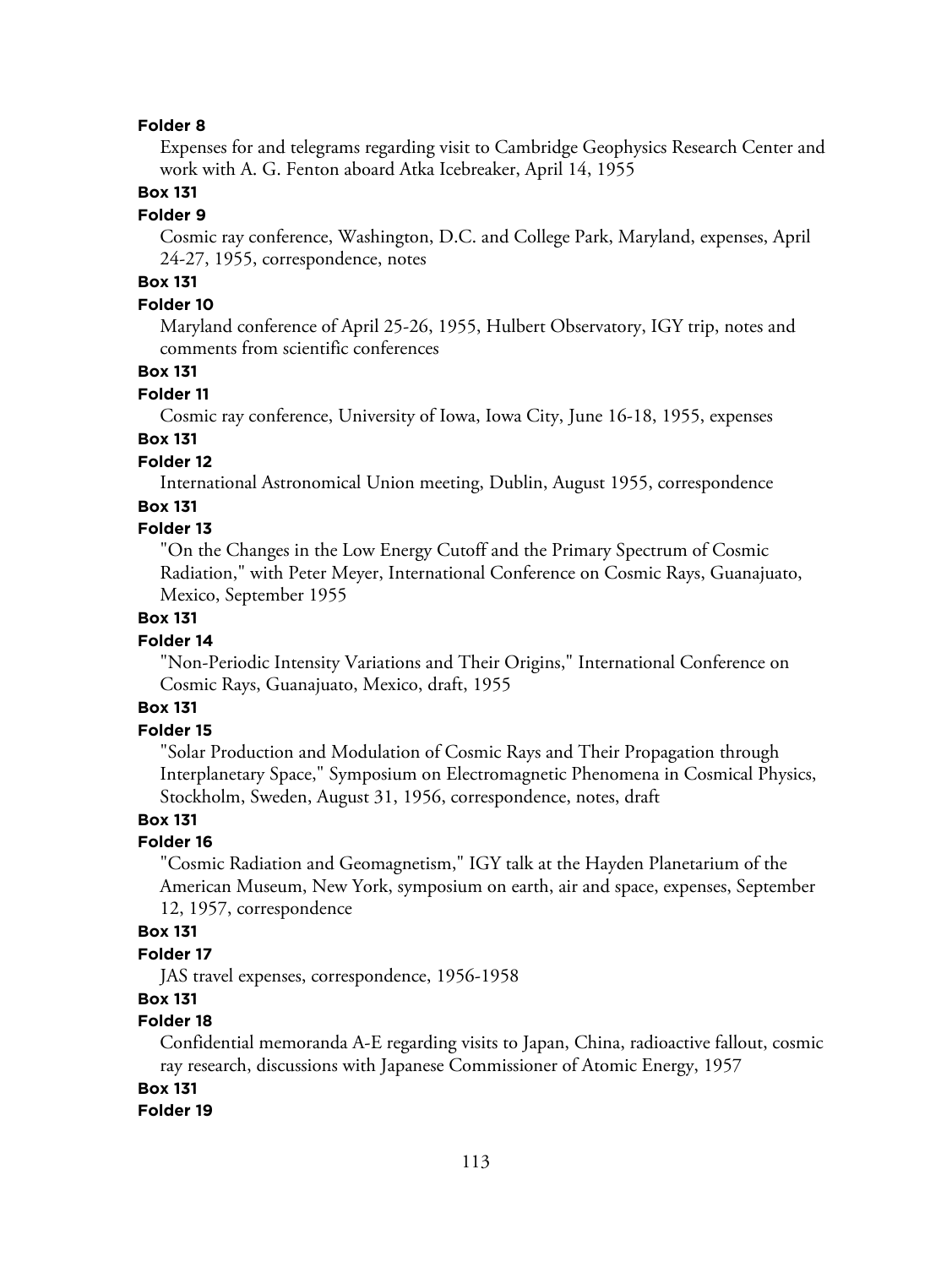"International Geophysical Year Programs in Cosmic Rays and Geomagnetism," JAS congressional committee statement, correspondence, June 1958

## **Box 131**

## **Folder 20**

NASA meeting regarding space competence of universities, Washington, D.C., July 17, 1961, correspondence, draft of JAS statement

# **Box 131**

## **Folder 21**

Gordon Research Conference on Chemistry and Physics of Space, Tilton, New Hampshire, July 1-5, 1963, notes, agenda

#### **Box 131**

#### **Folder 22**

NASA-university relations talk, Kansas City, March 3, 1965, summary and final reports on NASA-university relations, November 1965, "Proposal to NASA for Continuation of NASA Predoctoral Research Training Grants," correspondence, drafts, itinerary

#### **Box 131**

#### **Folder 23**

Introduction of S. Chandrasekhar for Monday Lecture, publication list, notes, 1965

# **Box 132**

#### **Folder 1**

"Interplanetary Missions," Ad Hoc Panel on Small Planetary Probes, July 1, 1966, draft

#### **Box 132**

## **Folder 2**

"Satellite Experiments on the Origin of Cosmic Rays and Solar Particle Radiation," Thirteenth Nuclear Science Symposium, Boston, October 19, 1966, notes

# **Box 132**

# **Folder 3**

Texas Symposium on Relativistic Astrophysics, correspondence, January 1967

# **Box 132**

# **Folder 4**

Conference on the Chemical Composition of Cosmic Rays, Institution of Theoretical Astronomy, University of Cambridge, England, July 16-19, 1968, correspondence

# **Box 132**

# **Folder 5**

"Relativistic Electrons Contained within the Neutral Sheet of the Magnetospheric Tail," International Symposium on Physics of the Magnetosphere, U.S. National Academy of Science and GSFC, abstract, correspondence, September 1968

# **Box 132**

# **Folder 6**

American Astronomical Society, minutes of Huntsville Solar Physics Division meeting of November 18, 1970, by-laws, memos, 1970-1971

## **Box 132**

# **Folder 7**

"Solar Flare Accelerated Isotopes of Hydrogen and Helium," symposium on high energy phenomena on the sun, GSFC, drafts, figures, September 1972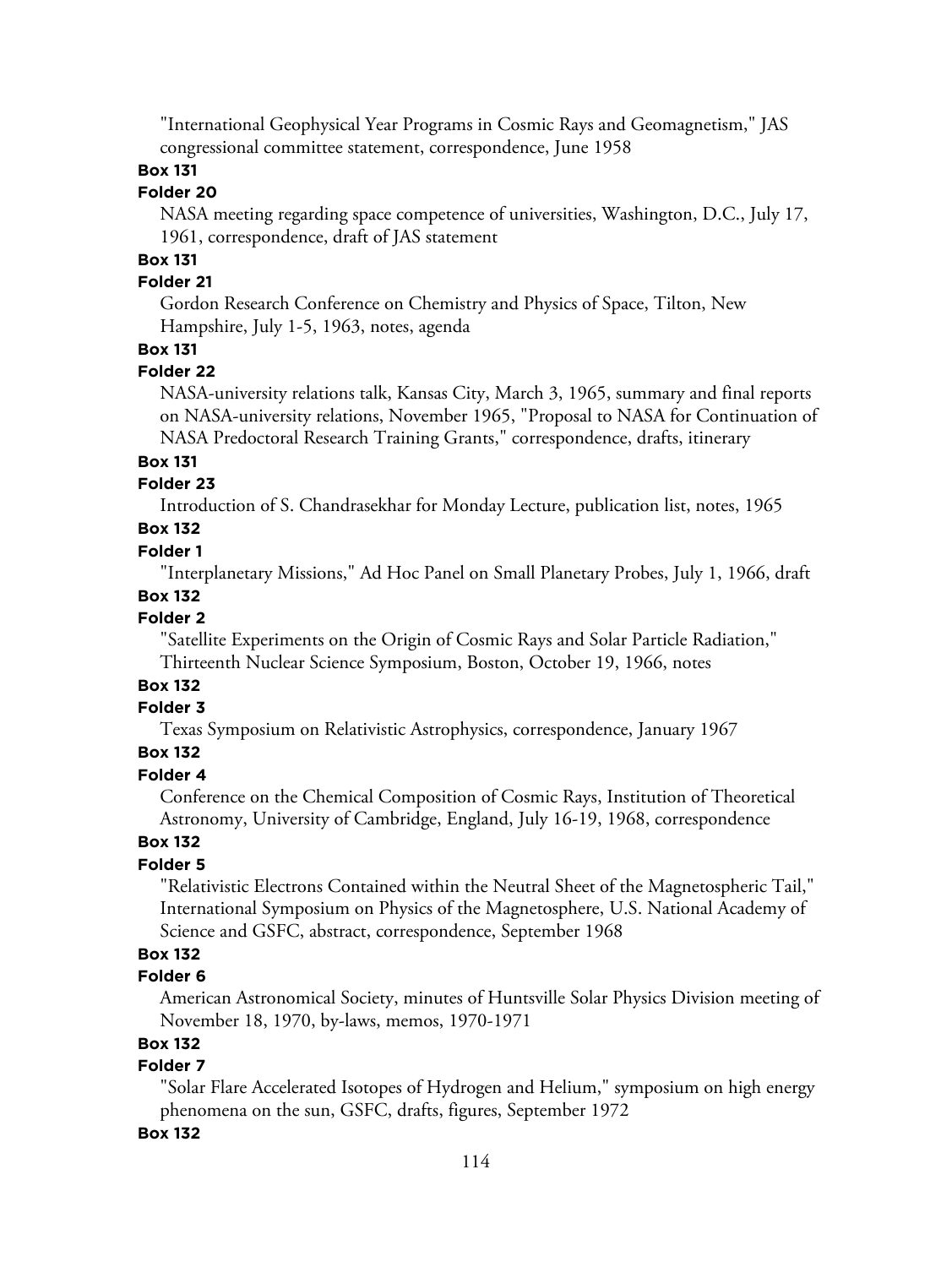"Composition and Energy Spectra of the Sources of Galactic Cosmic Rays," general colloquium, Berkeley, November 15, 1972, notes, papers, 1972-1973

## **Box 132**

#### **Folder 9**

Talk for general colloquium, solar flare acceleration mechanisms, notes and table for a comparison of hypotheses, Berkeley, November 21, 1972

# **Box 132**

## **Folder 10**

"High Energy Particles in Astrophysics," viewgraphs, notes, ca. 1972

#### **Box 132**

## **Folder 11**

Viewgraphs of notes and calculations on particle acceleration, ca. 1972

#### **Box 132**

#### **Folder 12**

Conferences, Berkeley, November 1972, Louisiana State University, March 1973, Cambridge, England, July 1974, list of assumptions for source calculations, notes, 1972-1974

# **Box 132**

#### **Folder 13**

"Isotopic and Chemical Composition of the Cosmic Radiation," talk for Argonne National Laboratory, November 15, 1973, figures, information, draft

# **Box 132**

## **Folder 14**

Conference honoring Dr. Manuel Vallarta on his 75th Birthday, Mexico City, correspondence on monitor station, February 1974

#### **Box 132**

#### **Folder 15**

Third Solar Wind Conference, Asilomar, Pacific Grove, California, March 1974, correspondence, conference information, itinerary

#### **Box 132**

#### **Folder 16**

Third Solar Wind Conference, Asilomar, Pacific Grove, California, March 1974, "Detection of Jovian High Energy Electrons in Interplanetary Space...," drafts, 1974

#### **Box 132**

## **Folder 17**

"Electrons and Protons Accelerated in the Jovian Magnetosphere," talk for the Royal Astronomical Society, London, May 24, 1974, notes and figures

# **Box 132**

#### **Folder 18**

"Composition of Galactic Cosmic Rays and Solar Flare Nuclei," conference on origin and acceleration of cosmic rays, NATO conference, Cambridge, England, July 1974, program, notes, viewgraphs

#### **Box 132**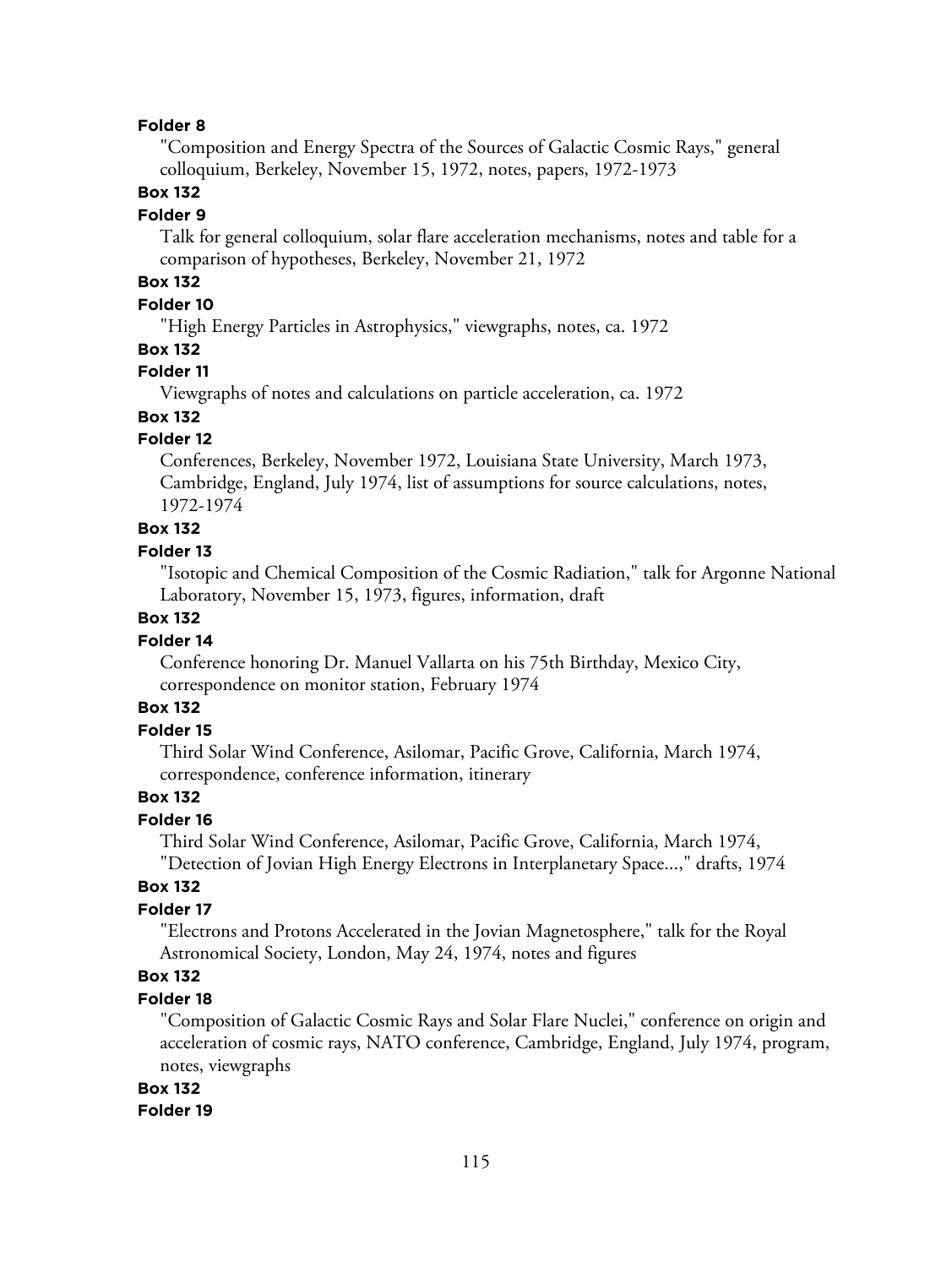"The Isotopic Composition of Low Energy Nitrogen Galactic Cosmic Rays," with Moises Garcia-Munoz and Glenn M. Mason, Symposium on Isotopic Composition of Solar and Galactic Cosmic Rays, University of New Hampshire, October 1974, abstract

#### **Box 132**

#### **Folder 20**

"Characteristics of Jovian Trapped Electrons and Protons for R, 20R and Their Interaction with Io," "On the Distortion of the Jovian Magnetic Field for R>40R as Deduced from Charged Particle Studies," "Observations in Interplanetary Space of Relativistic Electrons from Jupiter," Neil Brice Symposium, Italy, 1974, correspondence regarding publication of symposium proceedings

# **Box 132**

#### **Folder 21**

"Production Mechanisms for Solar Flare Helium-3," invited paper, VII Leningrad International Seminar on Solar Particle Fluxes and Radiation Belts of the Earth and Jupiter, May 25-28, 1975, abstract, draft

#### **Box 133**

#### **Folder 1**

"Solar Flare Cosmic Rays," draft, notes, "Cosmic Radiation Phenomena of Solar Origin," December 5, 1975

#### **Box 133**

#### **Folder 2**

American Astronomical Society, 147th meeting, Chicago, December 8-10, 1975, four papers submitted by JAS and group, abstracts, information, correspondence

# **Box 133**

#### **Folder 3**

Viewgraphs, index, figures on elemental and isotopic composition, Pioneer 10, ca. 1975

# **Box 133**

## **Folder 4**

"The Abundance of Beryllium-10 and the Lifetime of Cosmic Rays," with Moises Garcia-Munoz and Glenn M. Mason, Fifth European Cosmic Ray Symposium, Leeds, England, September 14-17, 1976, abstract

# **Box 133**

# **Folder 5**

"The Abundance of Beryllium-10 and the Lifetime of Cosmic Rays," draft, September 10, 1976

# **Box 133**

#### **Folder 6**

"The Abundance of Beryllium-10 and the Lifetime of Cosmic Rays," concluding lecture on future cosmic ray work, slides, papers, notes, 1976

# **Box 133**

# **Folder 7**

"The Interplanetary Acceleration of Nucleons and Modulation of Jovian Electrons between 1 and 10 AU by Corotating Regions of Solar Origin," International Seminar on the Active Sun and the Solar Neutrino Problem, Leningrad, USSR, September 22-26, 1976, opening statement, draft, figures, notes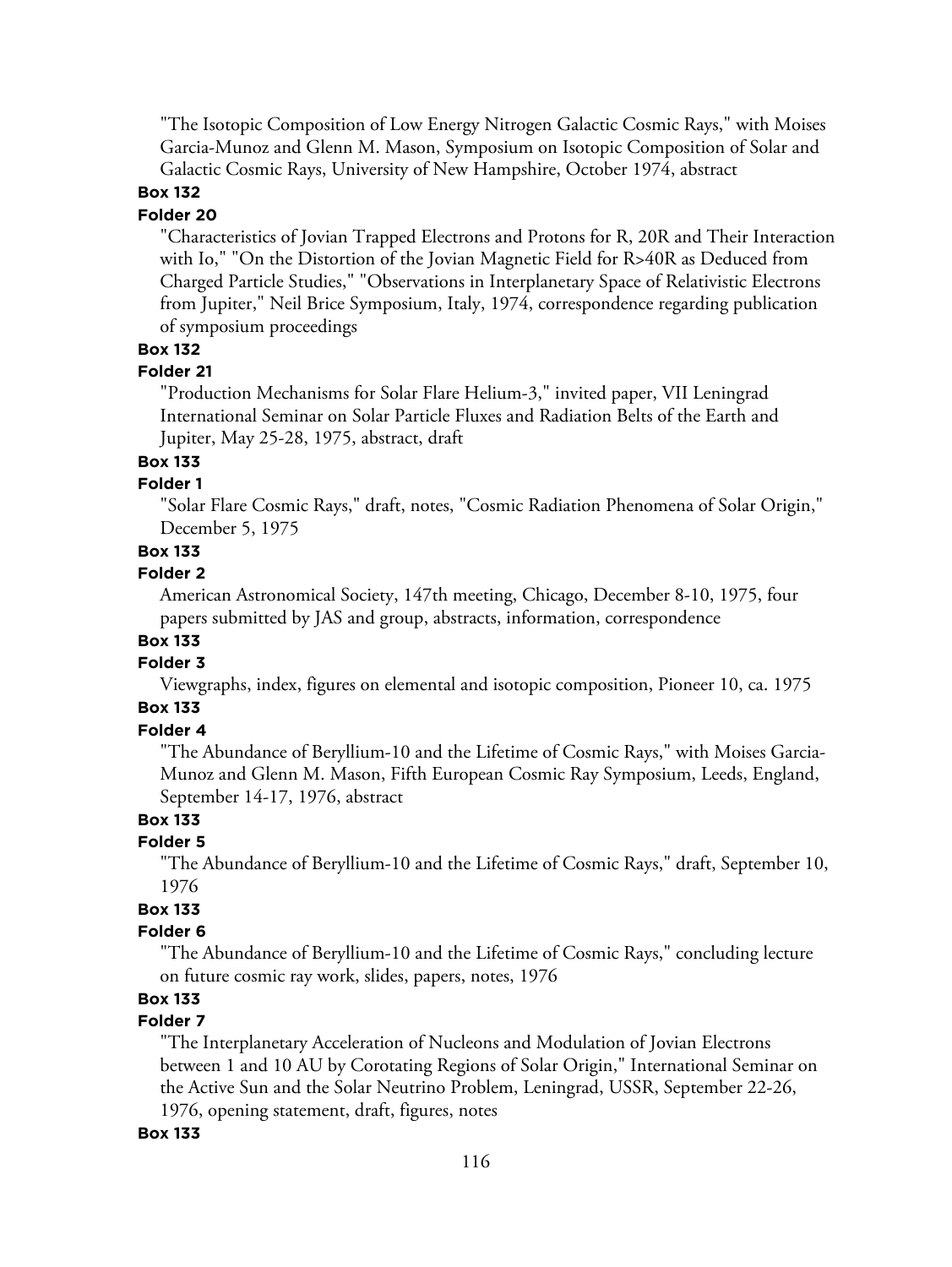Talk comparing the magnetospheres of four planets, viewgraphs, notes, 1979

# **Box 133**

# **Folder 9**

Talk comparing the magnetospheres of four planets, Edinburgh talk, slides, viewgraphs, notes, correspondence, 1981

# **Box 133**

#### **Folder 10**

X. Mpae Lindau Workshop on the Origin of Galactic Cosmic Rays, April 21-23, 1982, shock accelerations of particles, participant list, handwritten papers

# **Box 134**

# **Folder 1**

Summer school, Erice, Sicily, 1982, correspondence, 1981-1982

# **Box 134**

# **Folder 2**

"Acceleration of Matter in the Universe," Belgium talk, reprints, 1983

# **Box 134**

## **Folder 3**

"Acceleration of Matter in the Universe," Belgium talk, drawings, figures, reprints, 1983

# **Box 134**

#### **Folder 4-5**

Workshop on Cosmic Ray Modulation, Boulder, Colorado, October 1983, paper, data, agenda, correspondence, 1983-1984

# **Subseries 3: American Geophysical Union (AGU) meetings**

#### **Box 134**

#### **Folder 6**

Space symposium, Rochester, New York, 1960, publication by Macmillan, correspondence **Box 134**

#### **Folder 7**

"Cosmic Ray Helium Spectrum below 100 MeV/Nucleon Measured on the Explorer 18 (IMP-1) Satellite," with C. Y. Fan and George Gloeckler, Western Meeting, University of Washington, Seattle, December 28-30, 1964, correspondence, abstract

# **Box 134**

## **Folder 8**

"Preliminary Results from the Cosmic Ray Telescope in Pioneer-IV," with C. Y. Fan, James E. Lamport and David Smith, Washington, April 1966, draft, figures

# **Box 134**

#### **Folder 9**

Annual meeting, April 1967, abstract

# **Box 134**

#### **Folder 10**

"Bursts of Energetic Electrons in the Plasma and Neutral Sheets of the Geomagnetic Tail during the Period 1964-1968," with Ramanath Cowsik, Janet Mather, D. H. Fairfield, Norman Ness and James D. Sullivan, San Francisco talk, draft, abstract, correspondence, 1970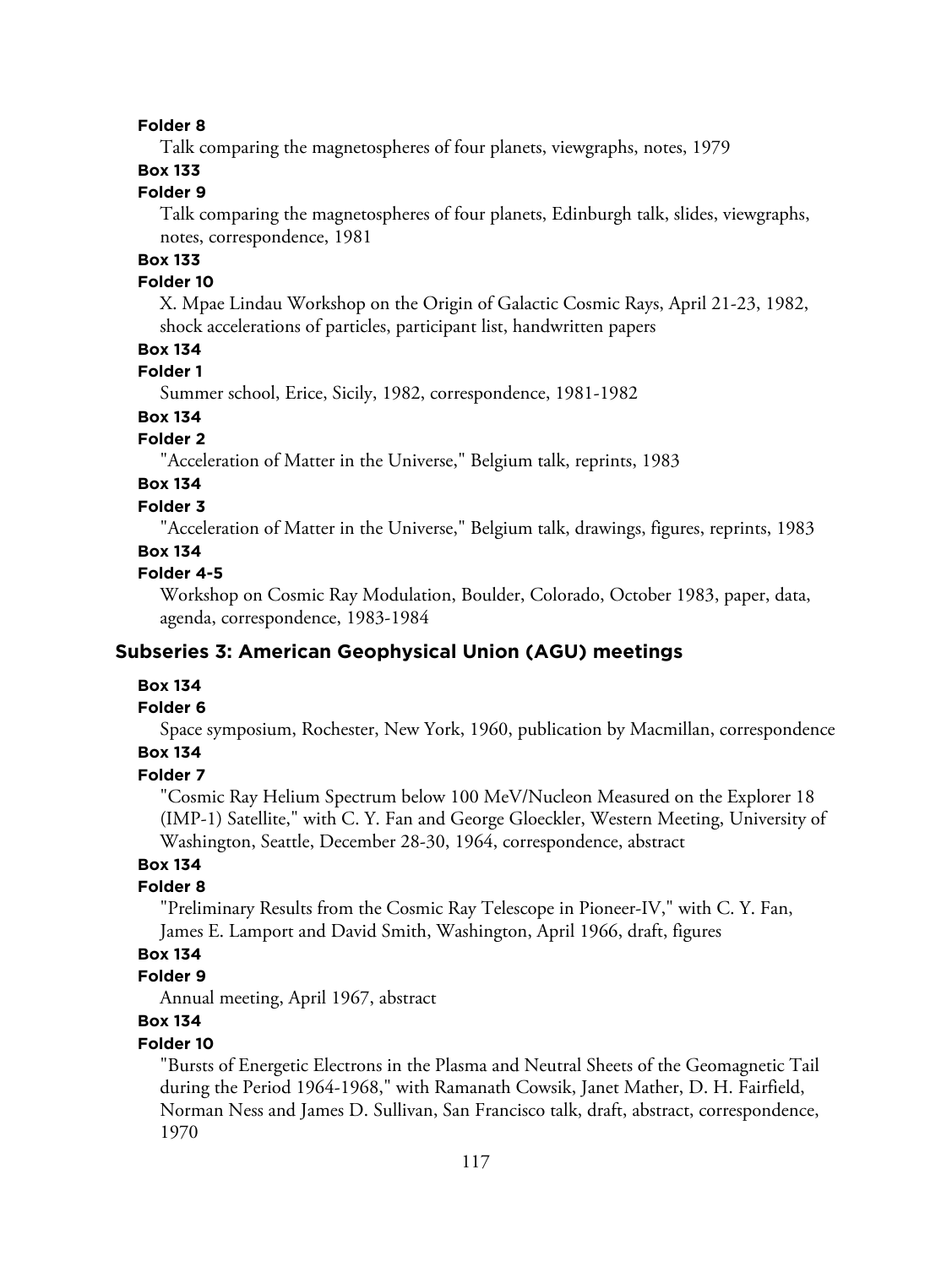## **Box 134**

#### **Folder 11**

"The Integral and Differential Cosmic Ray Intensity Gradient from 1 to 2.4 AU," with J. J. O'Gallagher, Bruce McKibben, Anthony J. Tuzzolino, San Francisco, 1972, abstracts

# **Box 134**

# **Folder 12**

"Protons and Electrons Accelerated in Jupiter's Magnetic Field-A Preliminary Report on Results from the University of Chicago Experiment on Pioneer 10," December 1973, abstract, correspondence

# **Box 134**

#### **Folder 13**

"Protons and Electrons Accelerated in Jupiter's Magnetic Field-A Preliminary Report on Results from the University of Chicago Experiment on Pioneer 10," and "Electrons and Protons Accelerated in Magnetic Fields at Mercury," papers for AGU meeting, April 11, 1974, draft, abstract, correspondence, figures

#### **Box 135**

## **Folder 1**

Jupiter encounter studies, talk at Frascati, Italy, May 30, 1974, slides, notes, 1974 and 1980-1981

# **Box 135**

#### **Folder 2**

"Jupiter Revisited: First Results from the University of Chicago Charged Particle Experiment on Pioneer 10," invited talk, San Francisco, December 16, 1974, notes, slides

#### **Box 135 Folder 3**

"Correlation of Jovian Electron Bursts with the Interplanetary Magnetic Field," with David L. Chenette, Thomas F. Conlon, E. J. Smith and B. T. Tsurutani, meeting, June 1975, abstracts

#### **Box 135**

#### **Folder 4**

Meeting of April 12-16, 1976, six papers coauthored with JAS, correspondence, abstracts

# **Box 135**

# **Folder 5**

Meeting of April 12-16, post-deadline papers, April 1976

#### **Box 135**

# **Folder 6**

"Jovian Electron Propagation in The Solar System," May 31-June 3, 1977 meeting, abstract, press release, correspondence

# **Box 135**

#### **Folder 7**

"Impulsive Acceleration of Charged Particles in the Magnetospheres of Mercury, Earth, and Jupiter," with S. P. Christon, Seattle, August 22-September 3, 1977, abstract, correspondence

# **Subseries 4: American Physical Society CAPS) meetings**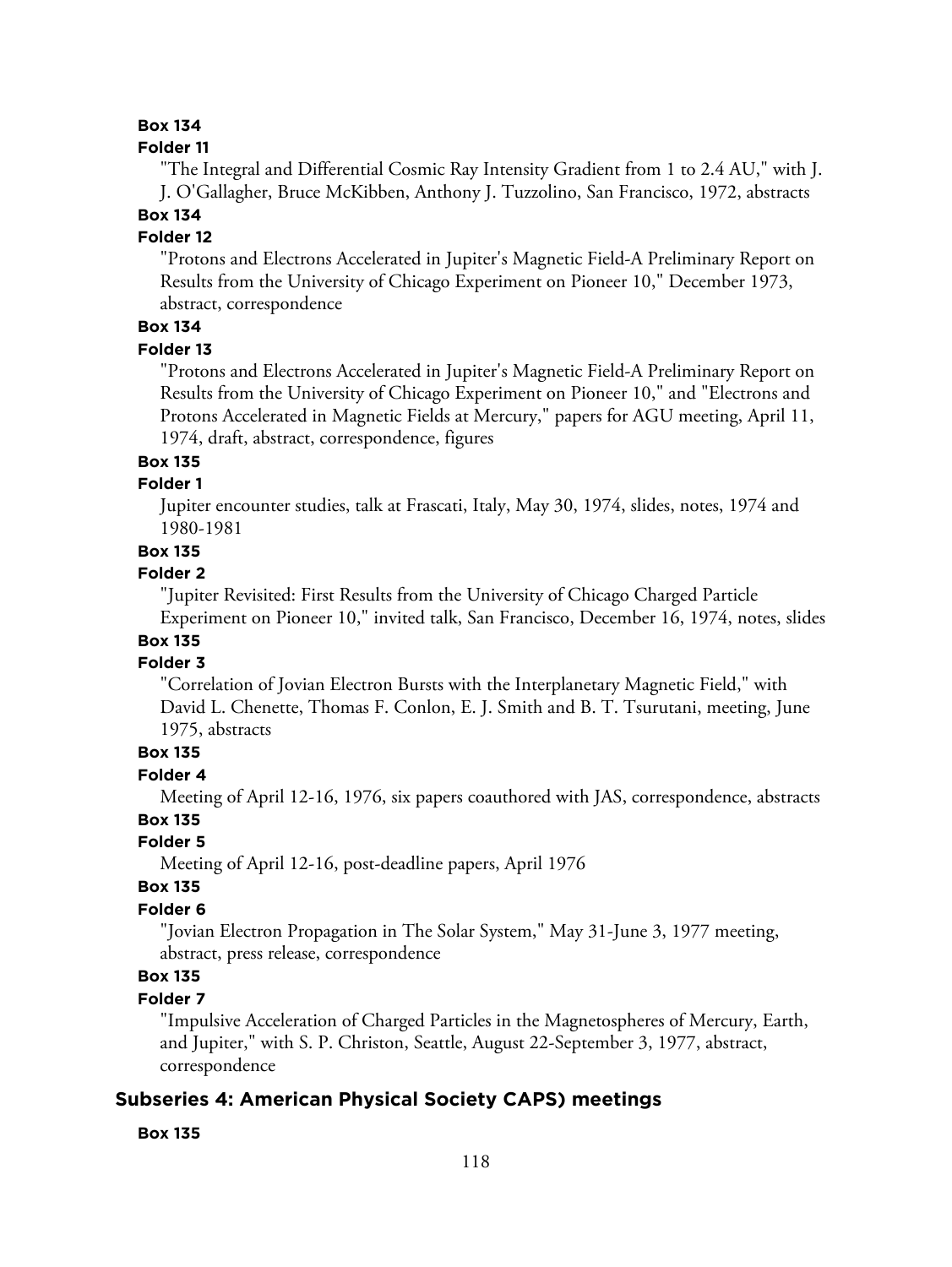APS and NASA Symposium on Problems in Space Exploration, April 29, 1959, correspondence, itinerary

## **Box 135**

#### **Folder 9**

APS meeting, November 1960, abstract, correspondence, itinerary

# **Box 135**

# **Folder 10**

The Interplanetary Propagation of Solar Flare Particles Simultaneously Observed by Earth Satellites and Mariner IV Space Probe," with J. J. O'Gallagher, April 1966

#### **Box 135**

#### **Folder 11**

LASR distribution of paper abstracts from APS and AGU meetings, April 25-28, 1966, drafts, correspondence

# **Box 135**

# **Folder 12**

"Galactic Deuterium and Its Energy Spectrum above 20 MeV per Nucleon," with George Gloeckler and C. Y. Fan, Mexico City, August 1966, abstracts

# **Box 135**

#### **Folder 13**

"Relative Abundances of C, N, O, F and Ne," with George Gloeckler and C. Y. Fan, Washington, D.C., April 1967, abstract, draft

## **Box 135**

## **Folder 14**

"The Spectra of Low Energy Galactic He through Ne Nuclei 10 MeV/Nucleon from the IMP-4," with Moises Garcia-Munoz, Miami, November 25-27, 1968, abstract

# **Box 135**

## **Folder 15**

Division of Cosmic Physics (JAS as chairman), APS, meeting minutes, member lists, notes, correspondence, 1970-1971

# **Box 136**

#### **Folder 1**

"Production and Propagation of Low-Energy Cosmic-Ray H2 and He3," with George Comstock and K. C. Hsieh, April 1970, draft, abstract, correspondence, "Interstellar Propagation and Solar Modulation of Nuclei 2(Z(8 in the Energy Range 10 to 103 MeV/ Nucleon in 1969-1970," with Glenn M. Mason

#### **Box 136**

#### **Folder 2-3**

"Galactic Sources and Propagation of Cosmic Rays," "Non-Technical Summary," New York, February 1971, correspondence, figures

# **Box 136**

## **Folder 4**

"Local Interstellar and Source Spectra of Cosmic Ray H and He Deduced from Their Isotopes," with K. C. Hsieh and George Comstock, "Solar Modulation of Low Energy Nuclei 1<Z<16," with Moises Garcia-Munoz, April 26-29, 1971, abstracts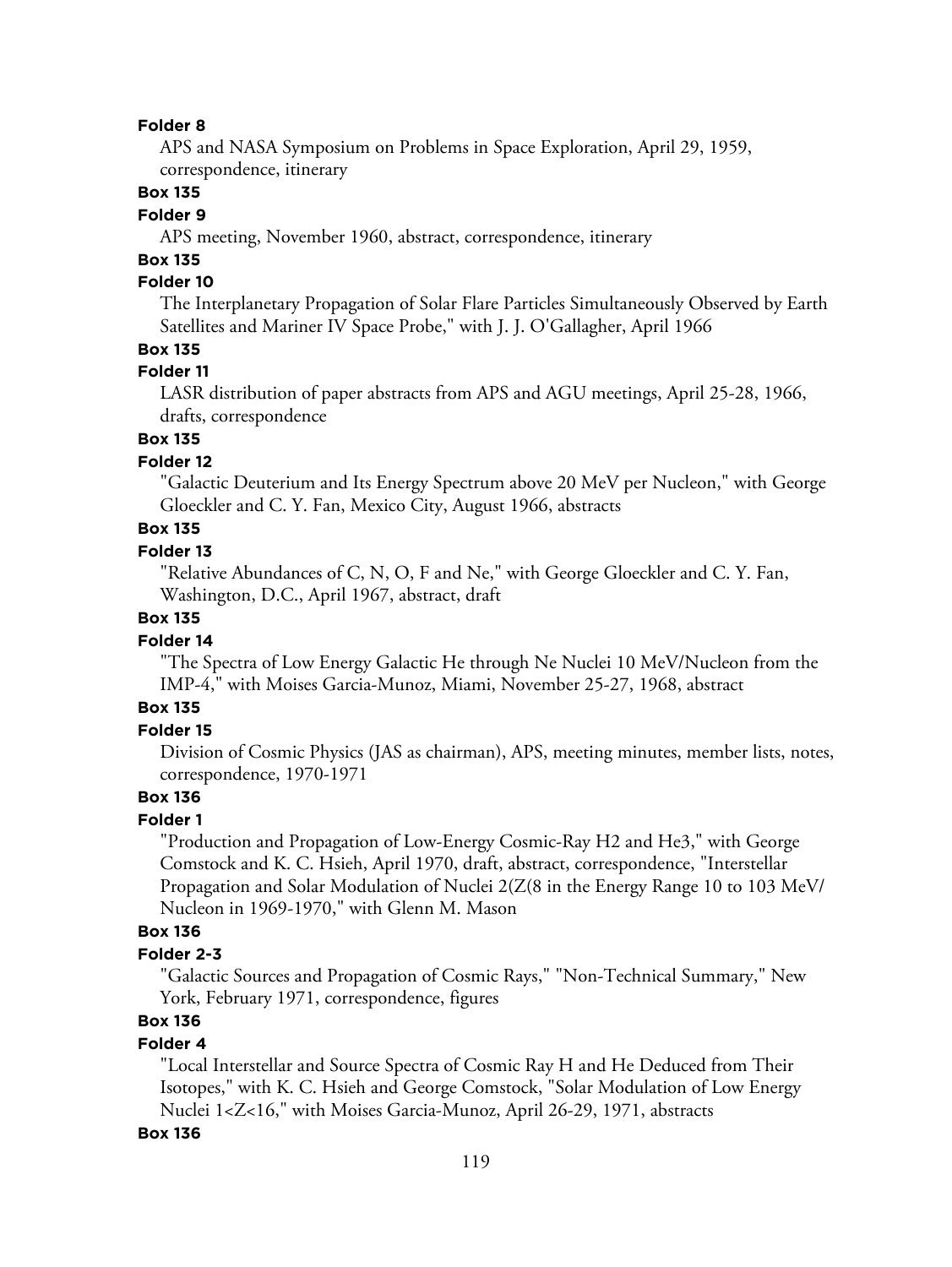"Enrichment of Very Heavy Nuclei Accelerated in Solar Flares," with Antonio Mogro-Campero, "The Source Abundances of He to Fe in the Galactic Cosmic Radiation Deduced from Abundances Observed on the IMP Satellites," with Brian Cartwright and Moises Garcia-Munoz, San Juan, Puerto Rico, December 1-4,1971, abstracts

# **Box 136**

# **Folder 6**

San Juan paper on discovery of preferential enhancement, draft, n.d.

# **Box 136**

# **Folder 7**

"Source Composition of the Galactic Cosmic Radiation from Helium through Folder Iron," April 26,1972, drafts, notes, information, figures

# **Box 136**

#### **Folder 8**

"Solar Modulation of Differential Energy Spectra of Protons and Helium, 1965-1971," with Moises Garcia-Munoz and Glenn M. Mason, Washington, D.C., April 1972, abstract

# **Box 136**

# **Folder 9**

"New Aspects of the Solar Modulation Process Revealed by the `72 Low Energy Proton and Helium Spectra," with Moises Garcia-Munoz and Glenn M. Mason, April 1973, correspondence, abstract

# **Box 136**

# **Folder 10**

"The Abundances of D and He in the Galactic Cosmic Rays," with Dave Anglin and Randel E. Zamow, February 4-7,1974, abstract

# **Box 136**

# **Folder 11**

"The Abundances of D and He in the Galactic Cosmic Rays," cosmic ray composition lectures, slides, papers, 1974-1975

# **Box 136**

#### **Folder 12**

"Solar Modulation of Low Energy Galactic Cosmic Ray H1, H2, He3, and He4 in 1973," with Glenn Mason and Moises Garcia-Munoz, "Solar Flare2 H, 3H, and 3He" with Dave Anglin and Randel E. Zamow, April 22-25,1974, abstracts

#### **Box 136**

#### **Folder 13**

Abstracts for APS, AGU and Munich International Union of Pure and Applied Physics (IUPAP) conferences, JAS and Peter Meyer, March 1975

# **Box 136**

#### **Folder 14**

"The Relative Abundances of Galactic Cosmic Ray Be7, Be9, and Be10," "The Low Energy Cosmic Ray H2 and He3 Spectra and the Anomalous He4 Component," with Glenn M. Mason and Moises Garcia-Munoz, Washington, D.C., April 28-May 1,1975, drafts, abstracts

#### **Box 136**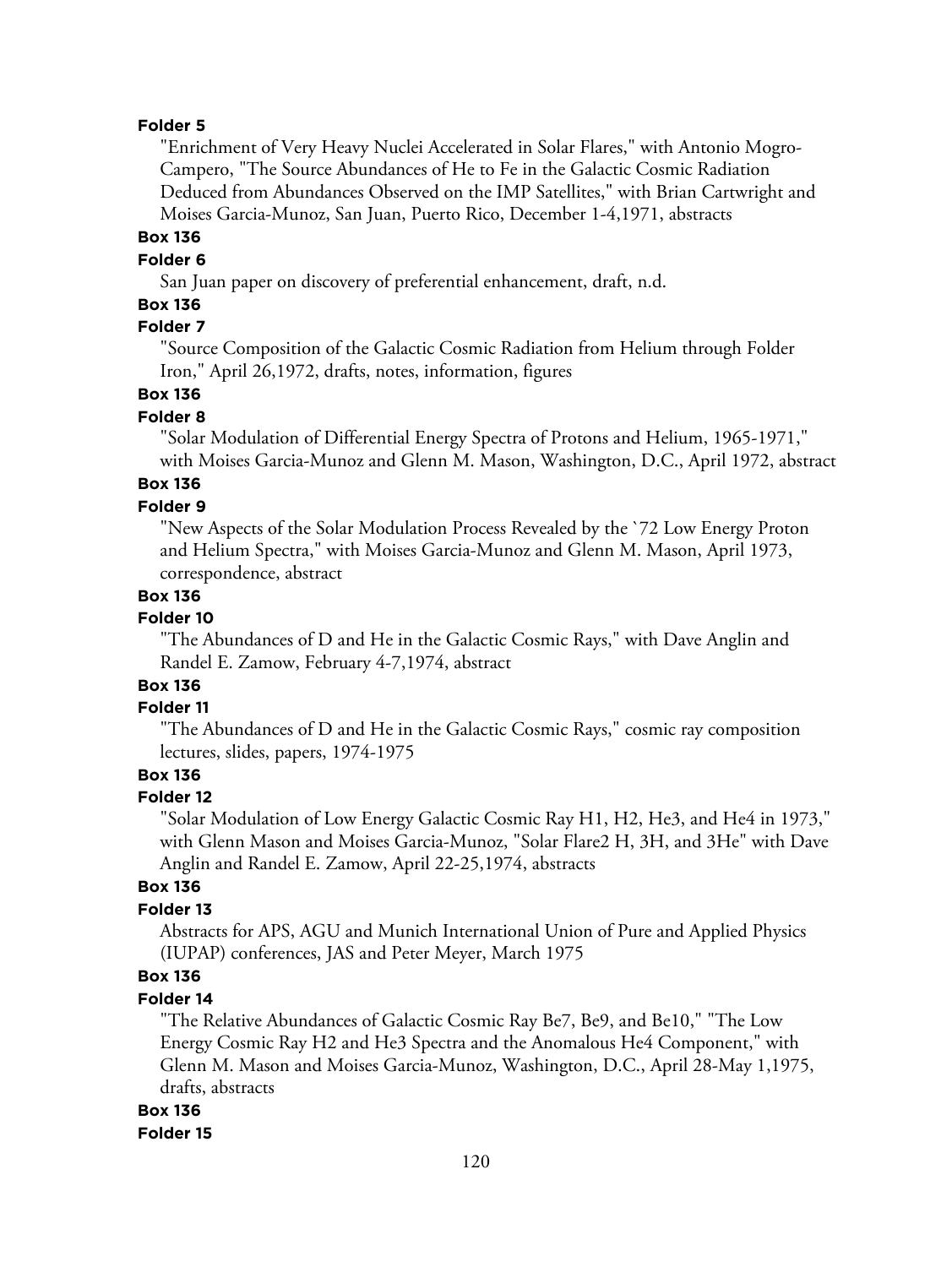"On the Appearance of Quiet Time Cosmic Ray H and He Fluxes in Excess of 1965 Solar Minimum Observations," with Glenn M. Mason and Moises Garcia-Munoz, April 26-29, 1976, abstracts submitted by JAS and Peter Meyer group, draft, correspondence

#### **Box 136**

#### **Folder 16**

"Isotopic Studies of the Cosmic Ray Lifetime," invited paper for the APS Washington conference, April 28,1976

# **Box 136**

#### **Folder 17**

"The Distribution of Relativistic Jovian Electrons in the Interplanetary Medium from 1 to 11 AU: Evidence Against an Extended Electron Emitting Region," with K. Roger Pyle, "Observations at Earth of Jovian Electrons Over the 13 Month Synodic Jovian Year; Implications for Models of Jovian Electron Propagation," with David L. Chenette and Thomas F. Conlon, Tucson, January 12-15, 1977, drafts, correspondence, abstract, 1976-1977

#### **Box 136**

#### **Folder 18**

APS annual meeting, Chicago, February 7-10,1977, correspondence

# **Box 136**

#### **Folder 19**

Abstracts for APS, AGU and Plovdiv IUPAP meetings for JAS, Peter Meyer, David Schramm, W. David Arnett and Dietrich Múller groups, March 1977

#### **Box 136**

#### **Folder 20**

Six abstracts for papers delivered by JAS and group, Washington, D.C., April 25-28,1977, correspondence

#### **Box 136**

# **Folder 21**

Six abstracts for papers delivered by JAS and group, notes, Dave Anglin program

#### **Box 136**

#### **Folder 22**

"Experiments to Determine the Age and Source Composition of Galactic Cosmic Rays," "Cosmic Rays; Nuclear Messengers from the Galaxy," February 1974, slides, notes, viewgraphs, 1979

#### **Box 136**

#### **Folder 23**

Abstracts for APS meeting, Baltimore, April 18-21, 1983, 1982-1983

#### **Subseries 5: Midwest conferences on cosmic rays**

**Box 137 Folder 1** 1955 meeting, notes **Box 137 Folder 2** UC, Windermere Hotel, April 10-11, 1959, correspondence, program, menu, 1959 **Box 137**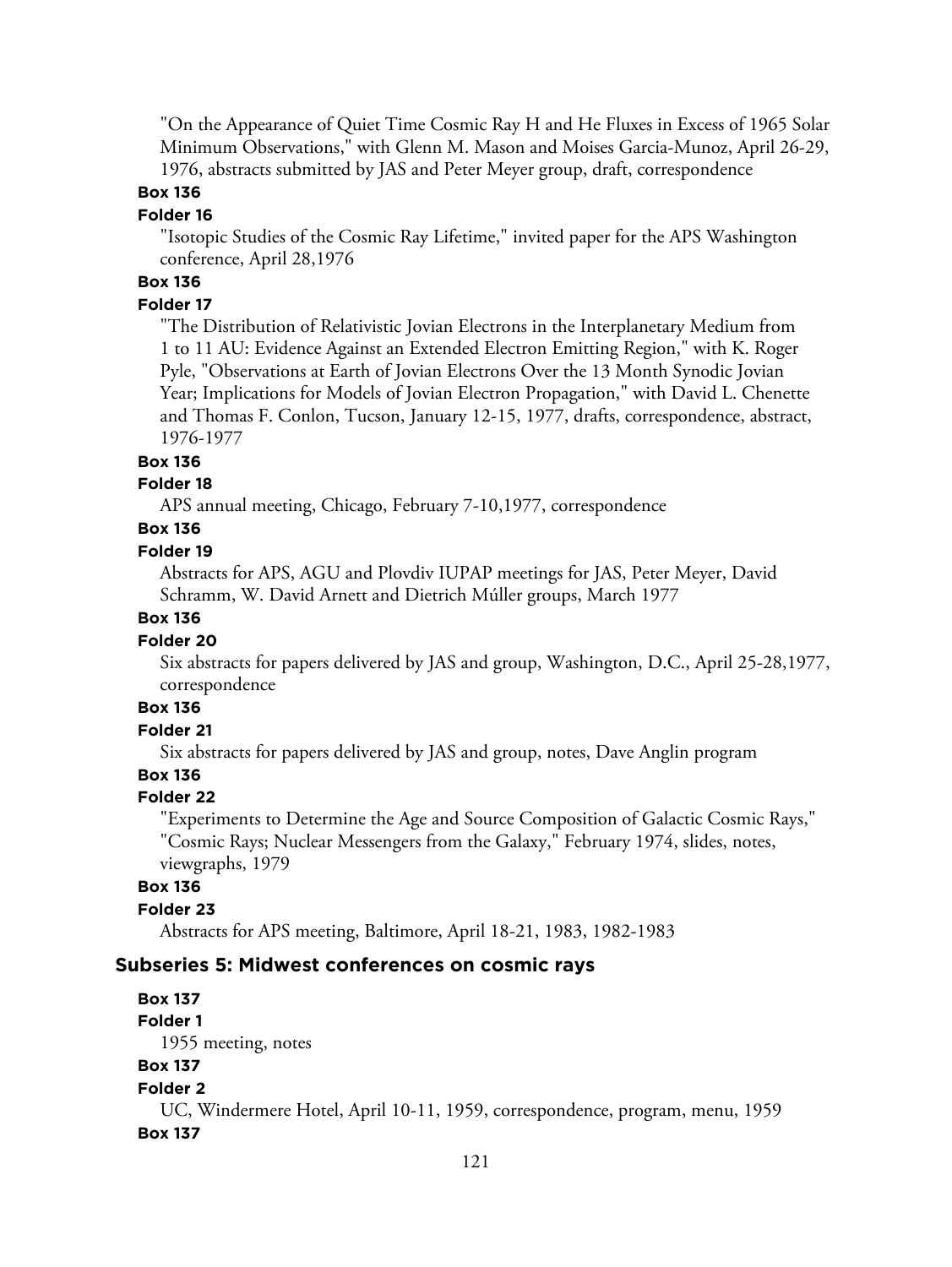Talk for University of Minnesota, October 12, 1962, notes

## **Box 137**

## **Folder 4**

University of Denver, April 3-4, 1964, notes, list of participants, program

# **Box 137**

## **Folder 5**

UC Center for Continuing Education, January 22-23, 1965, Eugene Parker correspondence, program, notes, 1964-1965

# **Box 137**

#### **Folder 6**

University of Iowa, Iowa City, March 2, 1968, student abstracts, correspondence

# **Box 137**

## **Folder 7**

"Fields and Particle Astronomy-A Program for 1970-1975," AMB, Louisiana State University, March 1969, abstracts, draft

# **Subseries 6: International Union of Pure and Applied Physics (IUPAP) meetings**

#### **Box 137**

#### **Folder 8**

"Solar Flare Cosmic Rays and Their Propagation," "Further Experiments Concerning the Geomagnetic Field Effective for Cosmic Rays," with Ludwig Katz and Peter Meyer, Varenna, Italy, June 1957, correspondence, notes, drafts, program, 1957-1958

#### **Box 137**

#### **Folder 9**

Conferences in Kyoto, Washington, D.C., Basle, Calgary, correspondence, Subcommission on Cosmic Ray Intensity Variations, Commission on Cosmic Rays report to IUPAP, membership invitation, 1960-1967

# **Box 137**

#### **Folder 10**

Conference on cosmic rays and earth storms, Kyoto, Japan, September 4-15, 1961, correspondence with Satio Hayakawa and Yataro Sekido

# **Box 137**

#### **Folder 11**

"Dynamics of the Outer Radiation Belt," with C. Y. Fan and Peter Meyer, Kyoto, Japan, September 1961, drafts, correspondence

# **Box 137**

## **Folder 12**

Remarks on talks Prime Minister Nehru and Professor Powell, Ragathan University, Jaipur, India, December 1963, notes, correspondence, 1963-1964

## **Box 137**

# **Folder 13**

9th International Conference on Cosmic Rays, London, September 1965, program, member lists, Cosmic Ray Commission of the IUPAP (JAS chairman), correspondence, procedure for publication of conference proceedings, 1964-1966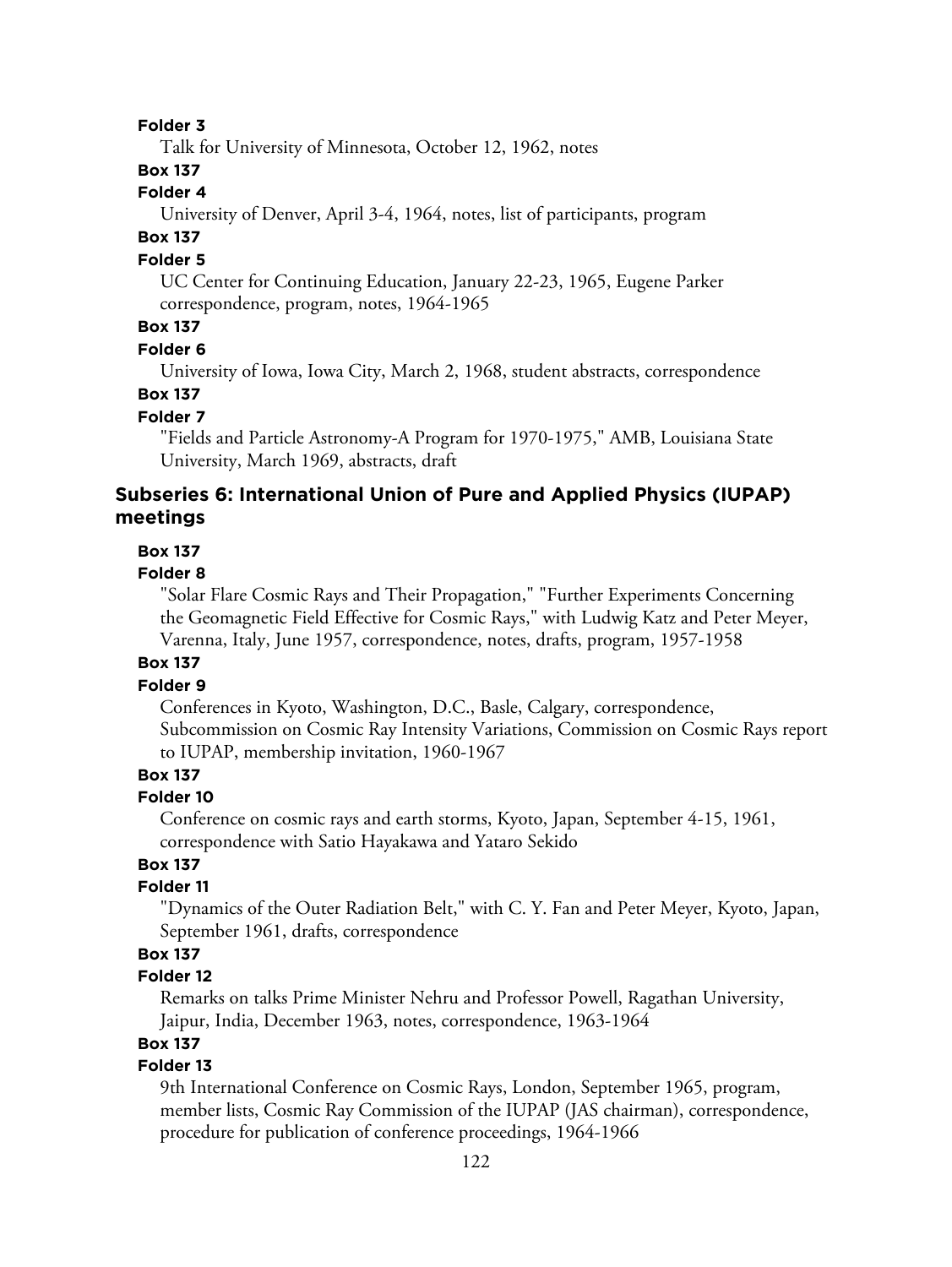# **Box 137**

#### **Folder 14**

9th International Conference on Cosmic Rays, "Acceleration of Particles in the Earth's Shock Transition Region and Beyond," "Solar Modulation of the Galactic Helium Spectrum," with C. Y. Fan and George Gloeckler, "Abundances and Energy Spectra for Nuclei of Galactic Origin above 20 MeV per Nucleon," with George Comstock and C. Y. Fan, opening and closing remarks, correspondence

# **Box 138**

#### **Folder 1-2**

"Report to the IUPAP," notes on the opening of the 10th International Conference of Cosmic Rays, International Commission on Cosmic Radiation (JAS president, 1963-1966), correspondence, notebook, 1963-1967

#### **Box 138**

#### **Folder 3**

"Differential Energy Spectra of 1-20 MeV/Nucleon Protons and Helium Nuclei in Interplanetary Space," with C. Y. Fan, George Gloeckler and Bruce McKibben, "Implications of the Cosmic Ray Radial Intensity Gradients," by J. J. O'Gallagher, "Energy Spectra and Abundances of Galactic Cosmic Rays with Energies below 200 MeV/Nucleon in Charge Range 3<Z<10," with C. Y. Fan and George Gloeckler, 10th International Conference of Cosmic Rays, Calgary, June 1967, abstracts, drafts

#### **Box 138**

#### **Folder 4**

International Conference of Cosmic Rays (JAS chairman), Calgary, June 1967, planning, correspondence, literature, 1965-1967

## **Box 138**

#### **Folder 5**

"Galactic Abundances and Spectra of Cosmic Rays Measured on the IMP-4 Satellite; I and II," with Moises Garcia-Munoz, 11th International Conference of Cosmic Rays, Budapest, August 25-September 5,1969, papers, drafts, correspondence, 1969-1971

# **Box 138**

#### **Folder 6**

"Figures for Galactic Abundances and Spectra of Cosmic Rays Measurements on IMP 4-1, II," with Moises Garcia-Munoz, 11th International Conference on Cosmic Rays, Budapest, 1969

#### **Box 138**

#### **Folder 7**

"Galactic Sources and the Propagation of Cosmic Rays," IUPAP 12th International Conference on Cosmic Rays, Hobart, Tasmania, Australia, August 1971, Rapporteur paper, drafts, correspondence, notes, 1971-1972

## **Box 139**

## **Folder 1**

13th International Conference on Cosmic Rays, August 1973, Denver, six papers delivered by JAS and group, abstracts, correspondence, member lists

#### **Box 139**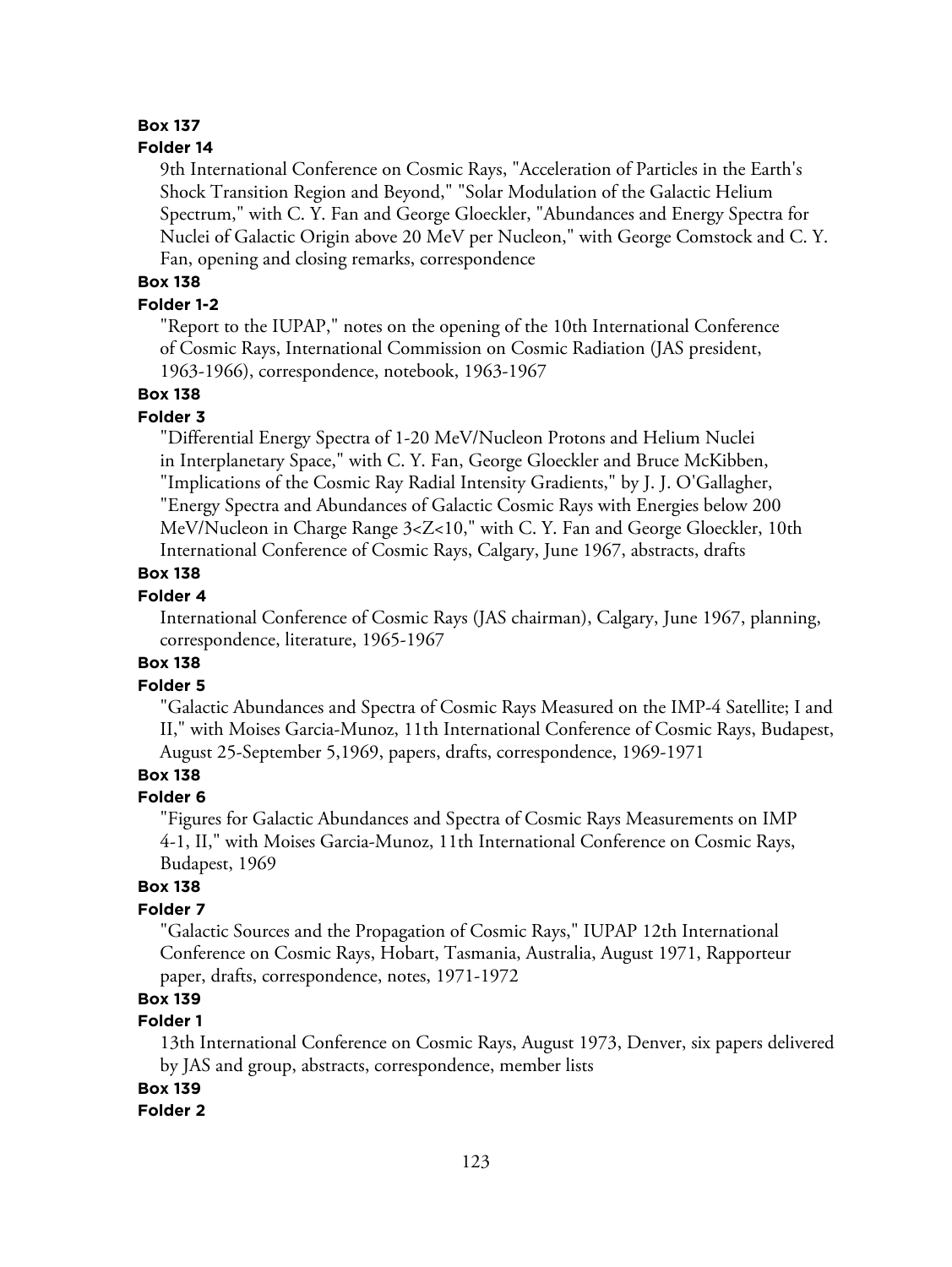14th International Conference on Cosmic Rays, Munich, August 15-31, 1975, five papers delivered by JAS and group, papers, conference literature, correspondence, abstracts

# **Box 139**

## **Folder 3**

14th International Conference on Cosmic Rays, complete set of abstracts and contributed papers, correspondence

# **Box 139**

#### **Folder 4**

14th International Conference on Cosmic Rays, conferences, lectures, Asilomar, Pacific Grove, California, March 1974, AGU, 1976 Mariner 10, notes, 1974-1976

## **Box 139**

#### **Folder 5**

15th International Conference on Cosmic Rays, Plovdiv, Bulgaria, August 13-26, 1977, abstracts, drafts

# **Box 139**

## **Folder 6-7**

16th International Conference on Cosmic Rays, Kyoto, 1979, AGU, San Francisco, December 8, 1980, Pioneer 11 Saturn encounter, slides, viewgraphs, notes

# **Box 139**

## **Folder 8**

16th International Conference on Cosmic Rays, slides, papers, notes, Ap J referee reporting, 1979

#### **Box 139**

#### **Folder 9**

17th International Conference on Cosmic Rays, Paris, July 13-25, 1981, information, circular

#### **Series V: Writings**

#### **Subseries 1: Final publications (1940-1987)**

#### **Box 140**

#### **Folder 1**

Lists of scientific publications, non-scientific publications, and patents, 1940-1990

# **Box 140**

## **Folder 2-6**

Scientific publications, 1940-1963

## **Box 140**

## **Folder 7**

Scientific publications, Annals of the International Geophysical Year, volume 26, 1963

#### **Box 141**

#### **Folder 1-2**

Scientific publications, Annals of the International Geophysical Year, volumes 27-28, 1964

# **Box 141**

#### **Folder 3**

Scientific publications, 1964-1966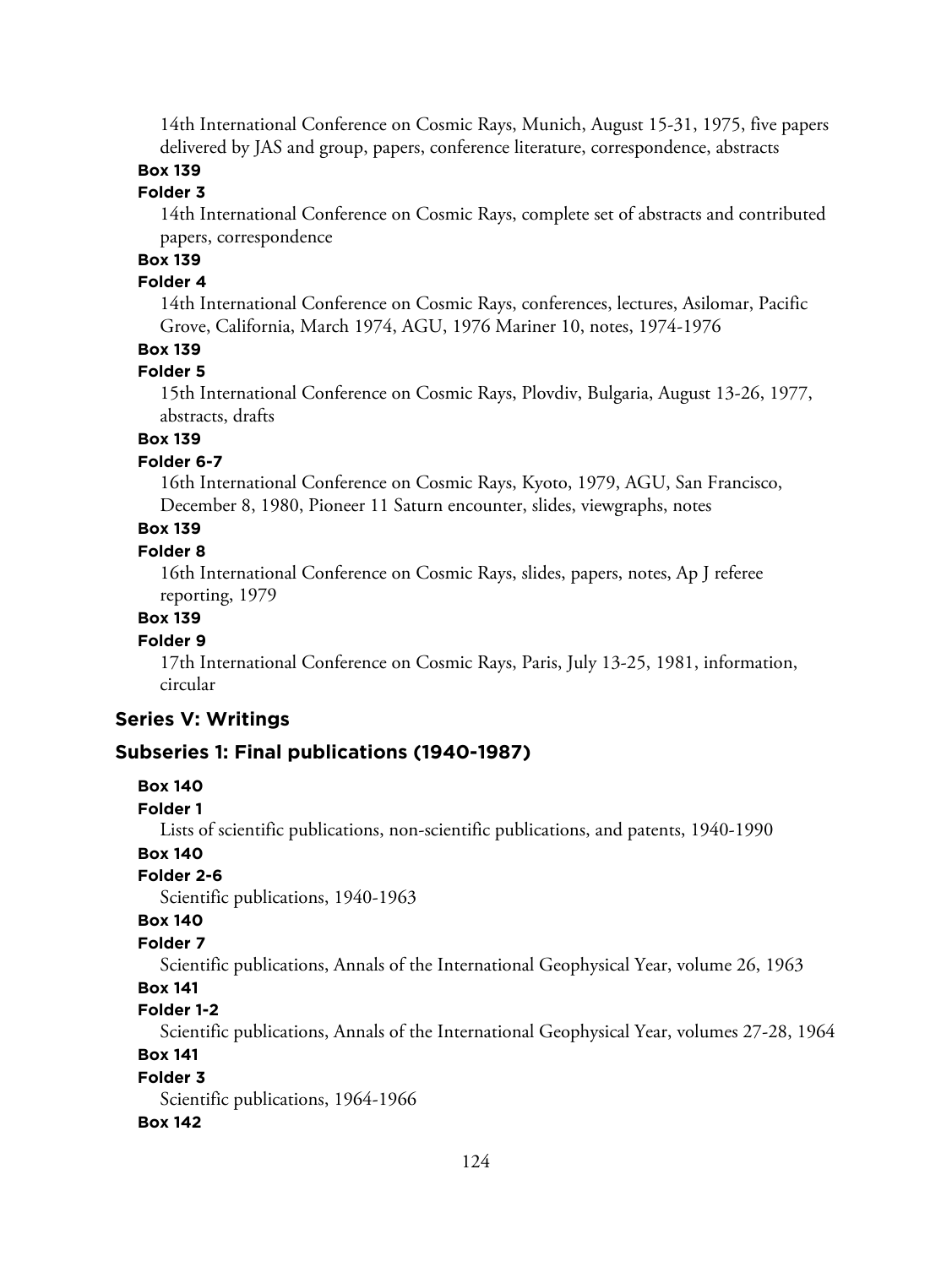Scientific publications, 1966-1983

## **Box 143**

**Folder 1-3** Scientific publications, 1983-1987 **Box 143 Folder 4-6** Non-scientific publications, 1945-1987

# **Subseries 2: Scientific papers**

**Box 144 Folder 1** Lists of publications and papers, notes, 1943-1947 **Box 144 Folder 2** Lists of publications and papers, 1948-1960 **Box 144 Folder 3** Lists of publications and papers, C. Y. Fan, Peter Meyer, Moises Garcia-Munoz, Peter Noerdlinger, 1950-1965 **Box 144 Folder 4** Department of Physics publication lists, 1963-1972 **Box 144 Folder 5** Department of Physics publication lists, memos, drafts, 1948-1973 **Box 144 Folder 6** Articles annotated by JAS, Physical Review, 1936, 1976 **Box 144 Folder 7** Articles annotated by JAS, Review of Modern Physics, 1937, 1948 **Box 144 Folder 8** Articles annotated by JAS, Review of Scientific Instruments, 1947-1960 **Box 144 Folder 9** Articles annotated by JAS, Journal of Geophysical Research (JGR), 1959-1969 **Box 144 Folder 10** Articles annotated by JAS, Astrophysical Journal (ApJ), 1968-1976 **Box 144 Folder 11** Articles, ca. 1952-1957 **Box 144 Folder 12**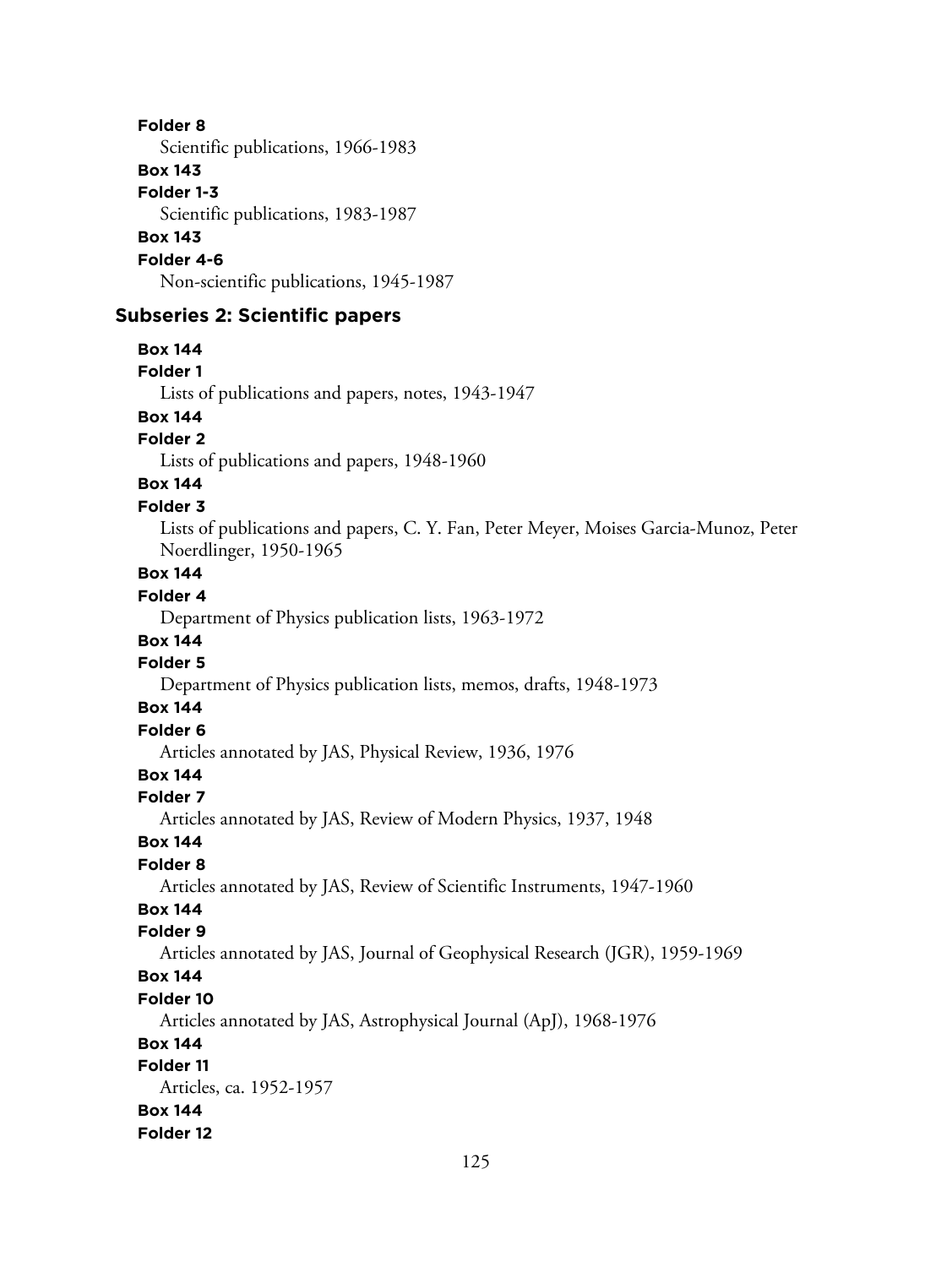"Comments on the Effects of Cosmic Rays on Personnel and Materials at High Altitudes," notes, n.d.

#### **Box 144**

#### **Folder 13**

Papers in progress, "Cosmic Radiation Intensity Time Variations and Their Origin," "The Association of a `Unipolar' Magnetic Region on the Sun with Changes of Primary Cosmic Ray Intensity," preprints, 1953

# **Box 145**

#### **Folder 1**

Babcock solar magnetic regions and neutron intensity, unipolar magnetic region problem, correspondence, graphs and figures, 1953-1955

## **Box 145**

#### **Folder 2**

New geomagnetic coordinates, evidence and papers, C. J. Waddington, correspondence, notes, 1955-1956

#### **Box 145**

## **Folder 3-4**

"On Deriving Geomagnetic Dipole Field Coordinates from Cosmic Ray Observations," reprints on Antarctic measurements, data, calculations, notes, 1955-1956

# **Box 145**

#### **Folder 5**

"Evidence for and Consequences of High Density Ionized Matter in Interplanetary Space," "The New Measurements to Determine the Geomagnetic Equator for Cosmic Rays," drafts, materials on interplanetary fields, correspondence, 1955-1957

#### **Box 145**

#### **Folder 6**

Article for Scientific American, drafts, correspondence, notes, other talks, 1956-1958

#### **Box 145**

#### **Folder 7**

"Cosmic Radiation Phenomena of Solar Origin," Handbuch der Physik, outline, correspondence, 1956-1958

# **Box 145**

#### **Folder 8**

Possible sources for the publication of a book on cosmic rays, correspondence, January-April 1959

## **Box 146**

#### **Folder 1**

Correspondence relating to the publication of several manuscripts, 1960-1966

# **Box 146**

#### **Folder 2**

Reprints, references, 1960-1963

## **Box 146**

# **Folder 3**

"The Space Around Us," Bulletin of the Atomic Scientists, draft, 1961

#### **Box 146**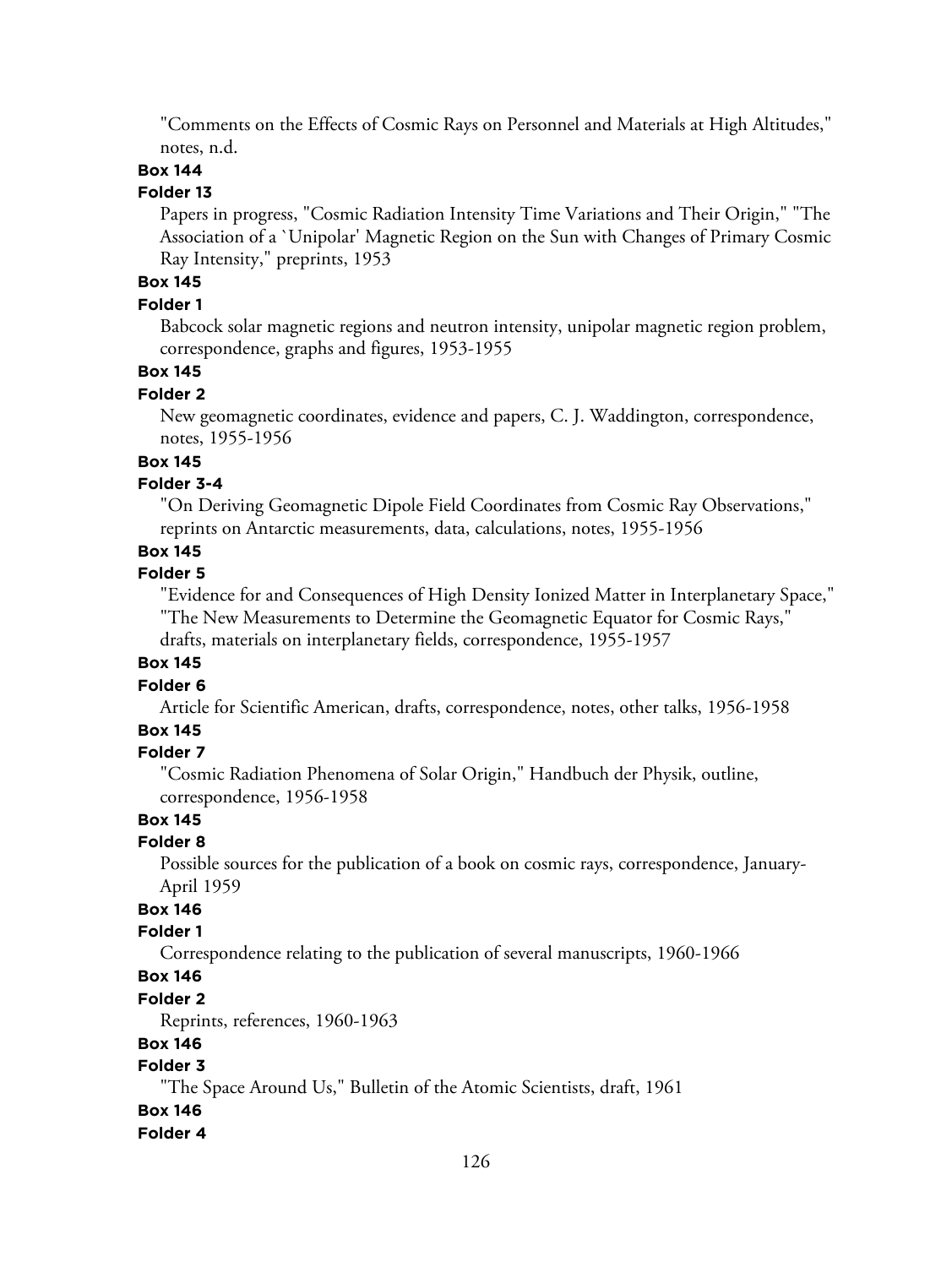"Abundances and Energy Spectra of the Galactic Cosmic Ray Nuclei C, N, O, Ne, Mg and Si from 30 to 300 Me V per Nucleon," with George Comstock and C. Y. Fan, Physical Review Letters, correspondence, drafts, 1965

#### **Box 146**

#### **Folder 5**

"Abundances and Energy Spectra of Galactic Cosmic Ray Nuclei above 20 MeV per Nucleon ...," with George Comstock and C. Y. Fan, Ap J, correspondence, draft, 1966

# **Box 146**

# **Folder 6**

"The Heliocentric Intensity Gradients of Cosmic Ray Protons and Helium during Minimum Solar Modulation," with J. J. O'Gallagher, drafts, 1966

#### **Box 146**

#### **Folder 7**

"Dimension of the Cosmic Ray Modulation Region," with James R. Wang, Ap J, drafts, June 1967

## **Box 146**

# **Folder 8**

"Protons Associated with Centers of Solar Activity and Their Propagation in Interplanetary Magnetic Field Regions Corotating with the Sun," with C. Y. Fan, Monique Pick, Roger Pyle, and D. R. Smith, JGR, 1967, drafts, correspondence

## **Box 146**

#### **Folder 9**

"A Search for Alpha Particles Trapped in the Geomagnetic Field," by A. G. Fenton, JGR, referee reports, drafts, correspondence, 1967

## **Box 147**

#### **Folder 1**

"Differential Energy Spectra and Intensity Variation of 1-20 MeV/Nucleon Protons and Helium Nuclei in Interplanetary Space (1964-1966)," drafts, 1967

# **Box 147**

# **Folder 2**

"Electrons within the Neutral Sheet of the Magnetospheric Tail," with Takashi Murayama, JGR, drafts, correspondence, 1967

# **Box 147**

# **Folder 3**

"Measurement of Primary and Albedo Cosmic Rays on a Polar Orbiting Satellite," by Takashi Murayama (submitted by JAS), Planetary and Space Science, galleys, correspondence, drafts, 1967

# **Box 147**

## **Folder 4-5**

"Energy Spectra and Abundances of Low Energy Galactic Cosmic Ray Nuclei from the IMP-3 Satellite Experiment," figures, notes, drafts, correspondence, 1968

#### **Box 147**

# **Folder 6**

Alpha spectra for solar paper, Antonio Mogro-Campero figures, 1968-1970

# **Box 147**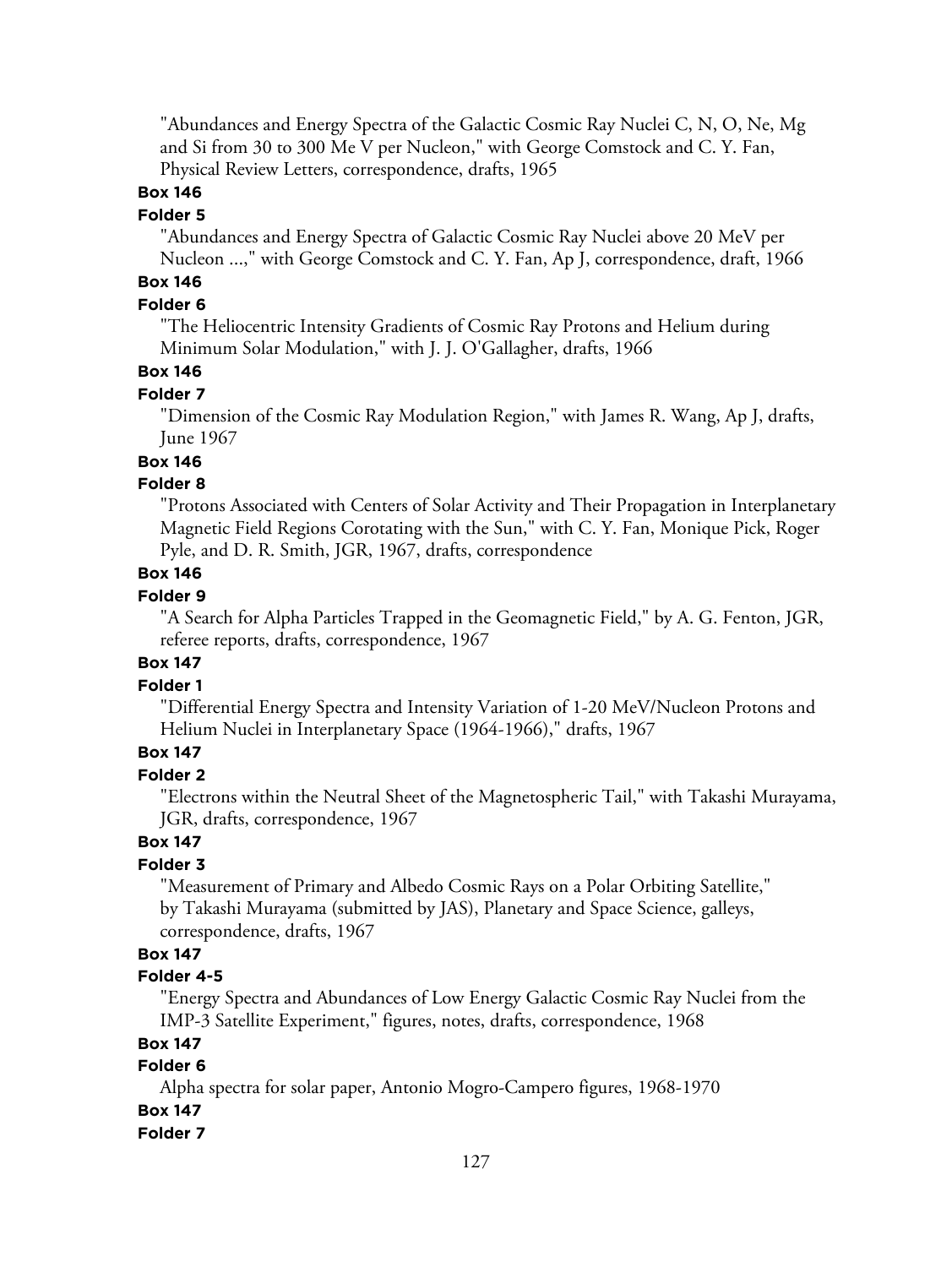"Energy Spectra and Abundances of the Cosmic Ray Nuclei He to Fe from the OGO-I Satellite Experiment," correspondence, referee reports, 1968

# **Box 147**

# **Folder 8**

"The Isotopic Abundances and Energy Spectra of H2, He3 and He4 of Cosmic Ray Origin in the Energy Region of ~ 10-100 MeV/Nucleon," Ap J, correspondence, draft, 1969-1970

## **Box 147**

#### **Folder 9**

"Relativistic Electrons Confined within the Neutral Sheet of the Geomagnetic Tail," referee reports, correspondence, draft, 1969

## **Box 147**

#### **Folder 10**

"The Role of Cosmic Ray Research in the Advancement of Science," correspondence with William Fowler, February-March 1969

#### **Box 147**

## **Folder 11**

"The Eleven-Year and Residual Solar Modulation of Cosmic Rays (1952-1969)," Ap J, correspondence, 1969-1970

#### **Box 147**

#### **Folder 12**

"Solar Flare Energy Spectrum and the Decrease of Slope below 5 Me V/N," notes, figures, draft, 1970

# **Box 148**

#### **Folder 1**

"Galactic 3He above 10 MeV per Nucleon and the Solar Contributions of Hydrogen and Helium," draft, galleys, June-July 1970

#### **Box 148**

#### **Folder 2**

draft, ApJ, correspondence, 1970

## **Box 148**

## **Folder 3**

"Solar Activity Associated with Protons in Corotating Regions, 1965-1968," supporting materials, 1970

## **Box 148**

## **Folder 4**

"High Energy Electrons beyond the Dayside of the Shock and Magnetosheet," correspondence with Takashi Murayama, drafts, 1969-1970

# **Box 148**

## **Folder 5**

"A New Method for the Detection of High Energy Protons in Radiation Belts and Its Application to the Jovian Radiation," memos and notes on fission detector, outline, 1970

# **Box 148**

#### **Folder 6**

"The Relative Abundances and Energy Spectra of He3 and He4 from Solar Flares," Ap J, correspondence, draft, 1970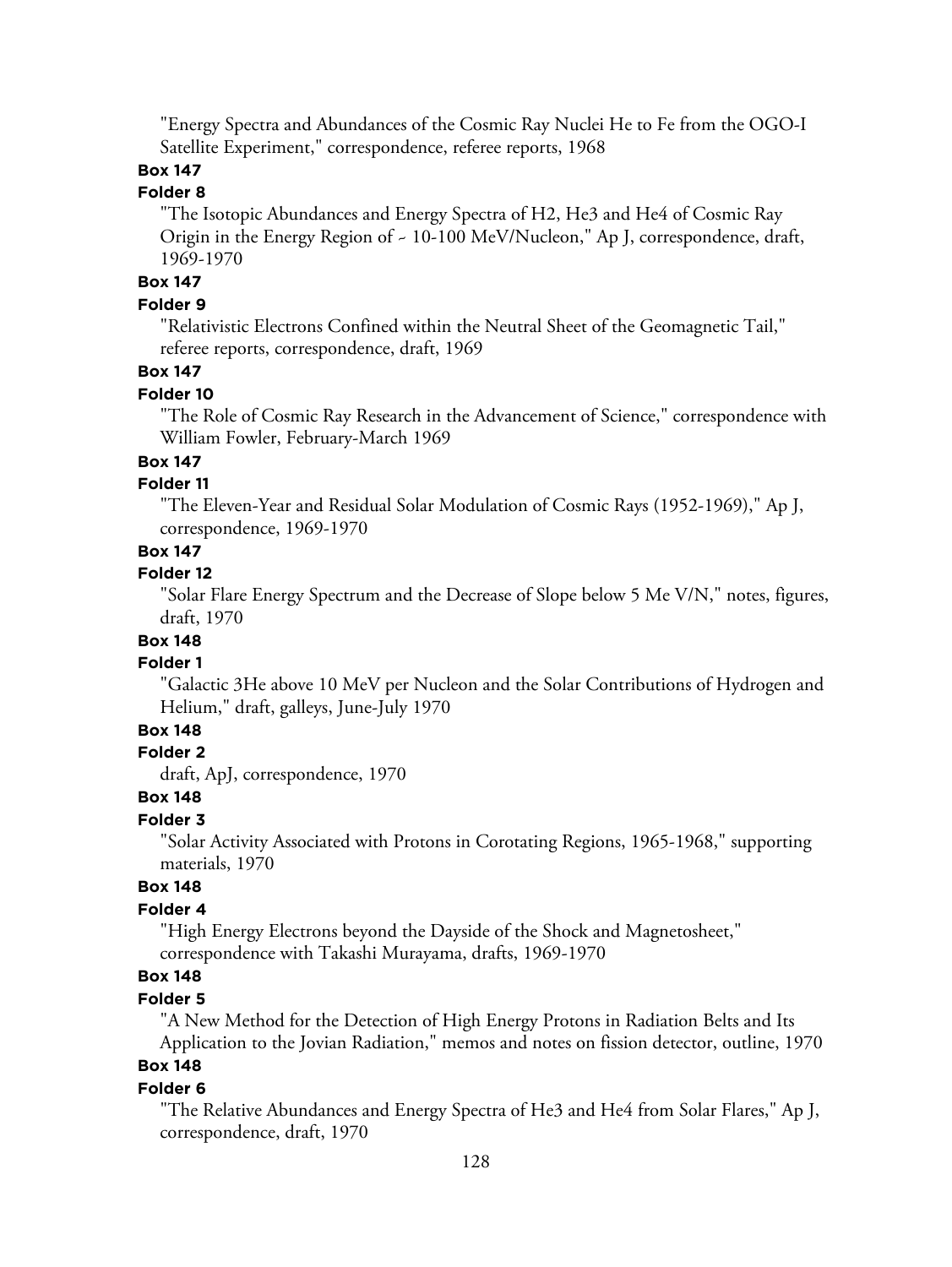#### **Box 148**

#### **Folder 7**

"Identification and Relative Abundances of C, N and O Nuclei Trapped in the Geomagnetic Field," Physical Review Letters, correspondence, drafts, 1970

# **Box 148**

# **Folder 8**

Nucleosynthesis, papers, notes, 1970-1971

# **Box 148**

# **Folder 9**

Reprints and references for isotopic and elemental cosmic ray abundance paper, notes, 1971-1978

## **Box 148**

## **Folder 10**

"Cosmic Ray H2 from Satellite Measurements," Ap J, referee reports, correspondence, drafts, 1971

# **Box 148**

## **Folder 11**

"Cosmic Ray Source and Local Interstellar Spectra of H and He Deduced from Their Isotopes," Ap J, drafts, correspondence, referee reports, 1971

# **Box 148**

# **Folder 12**

"Fluorine in the Galactic Cosmic Radiation," draft, notes, supporting materials, 1971

# **Box 148**

## **Folder 13**

"Fluorine in the Galactic Cosmic Radiation," draft, correspondence, resubmission to Ap J, 1972

# **Box 148**

## **Folder 14**

"Enrichment of Very Heavy Nuclei in the Composition of Solar Accelerated Particles," Ap J, referee reports, correspondence, 1971

# **Box 148**

#### **Folder 15**

"The Abundances of Solar Accelerated Nuclei from Carbon to Iron," drafts, correspondence, 1972

## **Box 148**

## **Folder 16**

Notes on Harry Heckman and Douglas E. Greiner proposal for isotope experiment, September 1, 1972

# **Box 148**

#### **Folder 17**

Cosmic ray origin theories, papers, notes, 1972-1973

## **Box 149**

## **Folder 1**

Figures for source abundance paper (no. 2), supporting material, 1972

# **Box 149**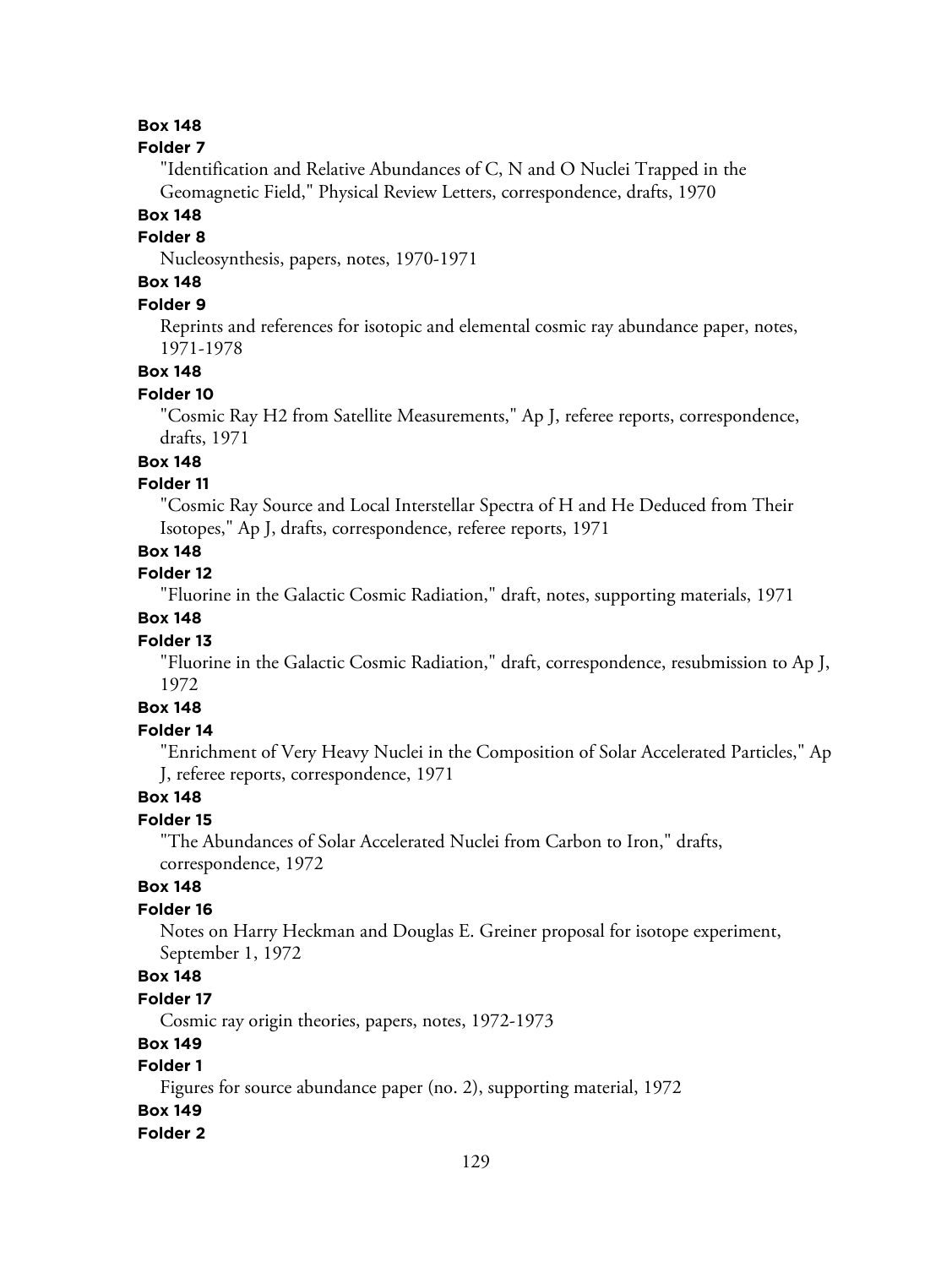"The Relative Abundances of Solar Accelerated Nuclei from Carbon to Iron," draft, 1973 **Box 149**

**Folder 3**

"Solar Flare Accelerated Isotopes of Hydrogen and Helium," Ap J, draft, correspondence, 1973

#### **Box 149**

#### **Folder 4**

"The Abundances of Galactic Cosmic Ray Carbon, Nitrogen, and Oxygen and Their Astrophysical Implications," Ap J, correspondence, draft, 1973

# **Box 149**

#### **Folder 5**

"A New Test for Solar Modulation Theory," Ap J, correspondence, drafts, referee reports, 1972-1973

#### **Box 149**

#### **Folder 6**

"Preliminary Pioneer 10 Intensity Gradients of Galactic Cosmic Rays," Ap J, correspondence, draft, 1973

#### **Box 149**

#### **Folder 7**

"The Heliocentric Radial Intensity Gradient of Galactic Cosmic Rays between 1 and 2 Astronomical Units," draft, notes, "Charged Particle Gradients Observed on Pioneer 10 beyond 2 AUs," 1972

# **Box 149**

#### **Folder 8**

"The Heliocentric Radial Intensity Gradient of Galactic Cosmic Rays between 1 and 2 Astronomical Units," draft, California Institute of Technology and Ap J correspondence, 1973

# **Box 149**

#### **Folder 9**

"Deuterium and Tritium from Solar Flares at ~10 MeV per Nucleon," Ap J, draft, correspondence, 1973

# **Box 149**

#### **Folder 10**

"The Interplanetary Quiet Time Spectra of Protons and Helium below 2 MeV per Nucleon between 1 and 3.8 A.U.," Ap J, drafts, correspondence, 1973

## **Box 149**

#### **Folder 11**

"Protons and Electrons Accelerated in Jupiter's Magnetic Field-A Preliminary Report on Results from the University of Chicago Experiment on Pioneer 10," Science, draft, correspondence, 1973

# **Box 149**

#### **Folder 12**

"Bursts of Relativistic Electrons from Jupiter Observed in Interplanetary Space with the Time Variation of the Planetary Rotation Period," draft, correspondence, 1973

## **Box 149**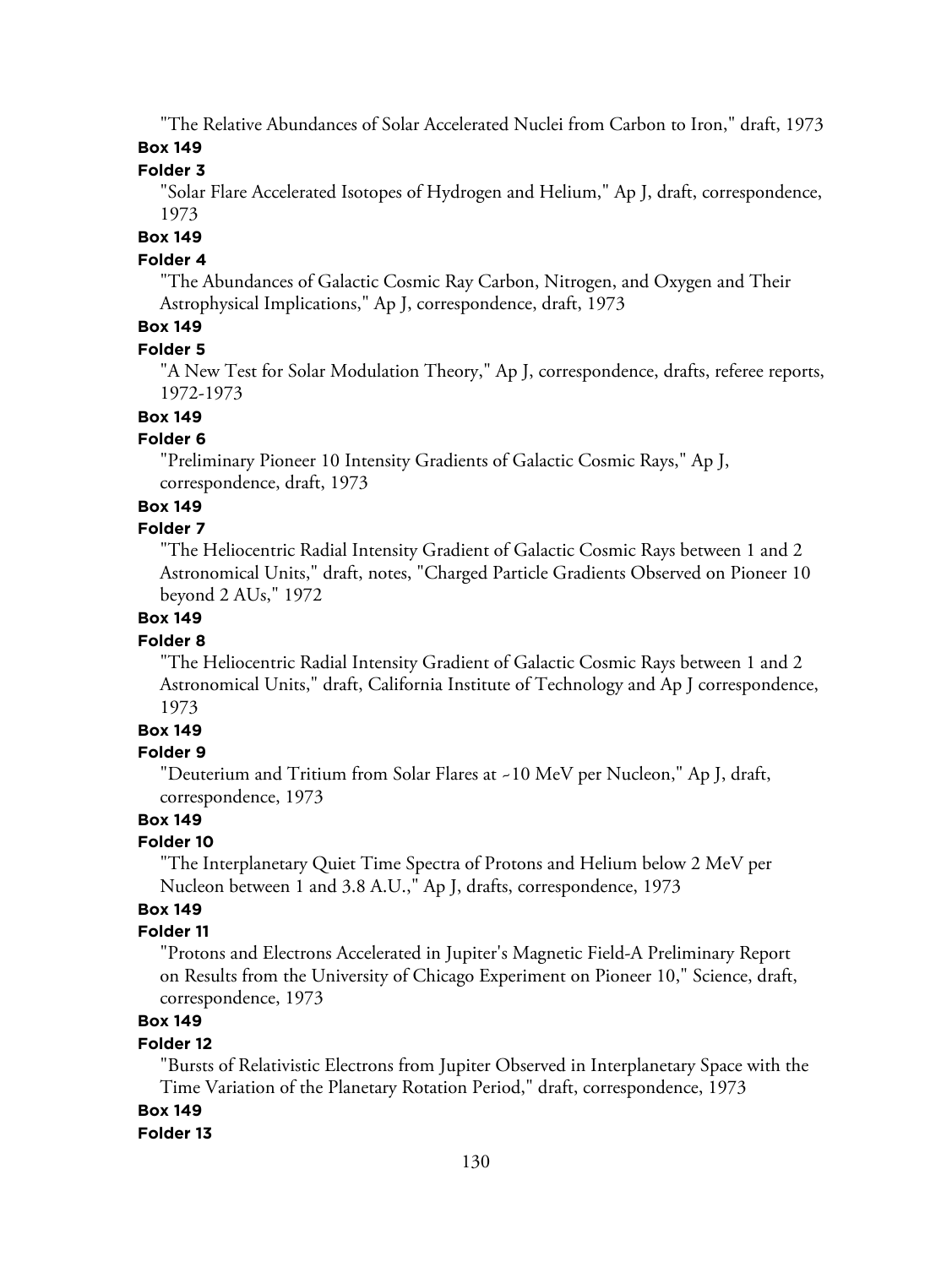"Search by Mariner 10 for Electrons and Protons Accelerated in Association with Venus," draft, correspondence, 1974

## **Box 149**

# **Folder 14**

"Electrons and Protons Accelerated in Mercury's Magnetic Field," draft, 1974

# **Box 149**

# **Folder 15**

Mercury and Jupiter papers, mailing lists, correspondence, 1974

## **Box 150**

# **Folder 1**

"The Protons and Electrons Trapped in the Jovian Magnetic Field Region and Their Interaction with Io," galleys, draft, correspondence, 1974

# **Box 150**

#### **Folder 2**

"Evidence from Charged Particle Studies for the Distortion of the Jovian Magnetosphere," draft, 1974

## **Box 150**

#### **Folder 3**

"Origin and Composition of Heavy Nuclei below ~30 MeV per Nucleon during Interplanetary Quiet Times in 1968-1972," Ap J, correspondence, 1974

## **Box 150**

#### **Folder 4**

"Origin and Composition of Heavy Nuclei between 10 and 60 MeV per Nucleon during Interplanetary Quiet Times in 1968-1972," drafts, correspondence, 1974-1975

#### **Box 150**

#### **Folder 5-6**

"Energy Dependence of the Si/Fe Ratio in the Galactic Cosmic Rays," Ap J, draft, correspondence, 1974

# **Box 150**

#### **Folder 7**

"The Anomalous He4 Component in the Cosmic Ray Spectrum ...," Ap J, drafts, correspondence, referee reports, 1974-1975

# **Box 150**

#### **Folder 8**

Reprints and references for interstellar propagation of cosmic rays, 1975 and n.d.

# **Box 150**

# **Folder 9**

Response to Bonnard Teegarden and Frank B. McDonald preprint on H and He fluxes, notes, references, correspondence, 1975

# **Box 151**

## **Folder 1**

"The Cosmic Ray Age Deduced from the Abundance of Be10," "The Isotopic Composition of Galactic Cosmic Ray Le, Be and B," Ap J, correspondence, drafts, notes, 1975

#### **Box 151**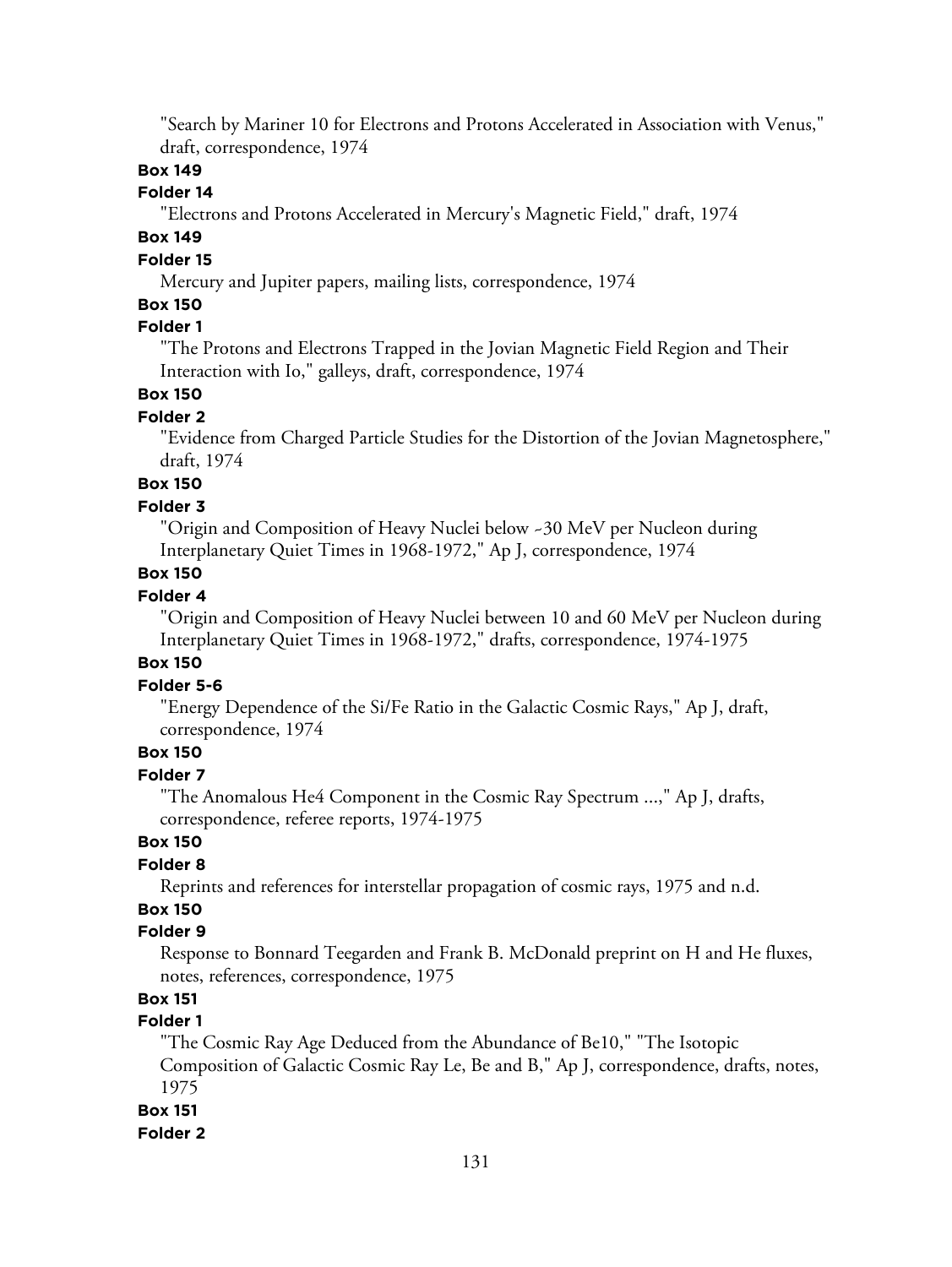"The Cosmic Ray Age Deduced from the Abundance of Be10," "The Isotopic Composition of Galactic Cosmic Ray Le, Be and B," Ap J, draft, 1977

# **Box 151**

# **Folder 3**

"Experiments Out of The Solar System Ecliptic Plane; An Introduction to the Execliptic Mission," drafts, correspondence, 1976

# **Box 151**

## **Folder 4**

"Modulation of Jovian Electron Intensity in Interplanetary Space by Corotating Interaction Regions," Ap J, correspondence, drafts, 1976

## **Box 151**

# **Folder 5**

"Evidence for Interplanetary Acceleration of Nucleons in Corotating Interaction Regions," Ap J, drafts, correspondence, 1976

# **Box 151**

## **Folder 6**

"The Jovian Relativistic Electron Distribution in Interplanetary Space from 1-11 AU," correspondence, drafts, 1976

# **Box 151**

## **Folder 7**

"New Aspects of the Cosmic Ray Modulation in 1974-1975 near Solar Minimum," Ap J, correspondence, drafts, 1976

## **Box 151**

## **Folder 8**

"Observations of Jovian Electrons at 1 AU throughout the ~13 Month Jovian Synodic Year," Ap J, correspondence, drafts, 1977

# **Box 151**

# **Folder 9**

"Acceleration of Charged Particles in Mercury's Magnetosphere," drafts, 1984-1986

# **Box 152**

# **Folder 1**

"Acceleration of Charged Particles in Mercury's Magnetosphere," drafts, 1984-1986

# **Box 152**

# **Folder 2**

"Acceleration of Charged Particles in Mercury's Magnetosphere," Mercury polar orbiter, JGR, correspondence, notes, "A Model of Impulsive Acceleration and Transport of Energetic Particles in Mercury's Magnetosphere," 1984-1986

# **Box 152**

## **Folder 3**

"Cosmic Ray Propagation in the Galaxy and in the Heliosphere: The Pathlength Distribution at Low Energy," Ap J, correspondence, 1986

# **Series VI: Appointment Books**

**Box 153 Folder 1-6** 1951-1955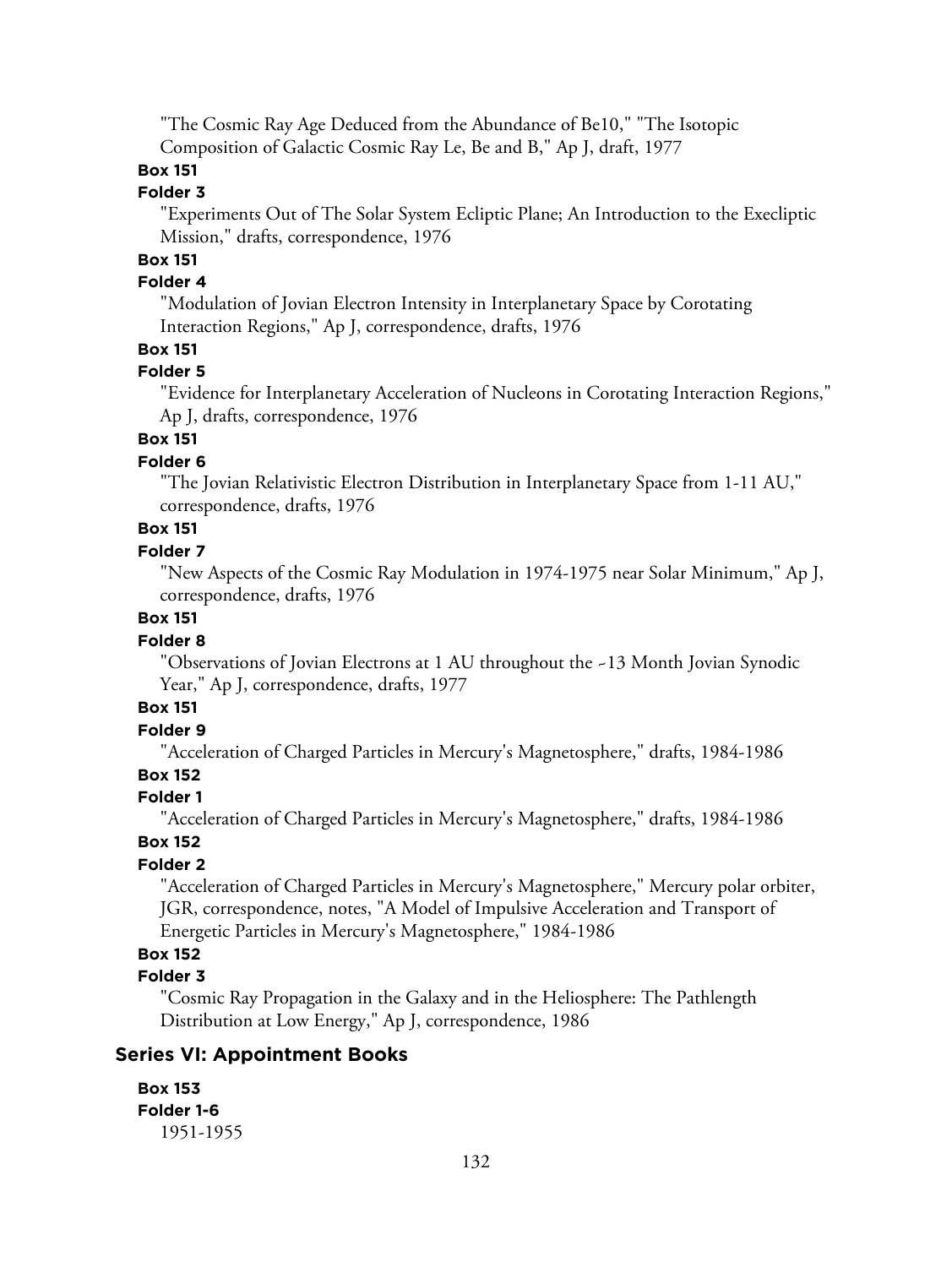# **Box 154 Folder 1-10** 1956-1965 **Box 155 Folder 1-6** 1966-1971 **Box 155 Folder 7** Pocket calendars, 1967-1971 **Box 156 Folder 1** Pocket calendars, 1972-1974 **Box 156 Folder 2-6** 1972-1983 **Box 157 Folder 1-3** 1984-1986 **Box 157 Folder 4** 1987, Moscow trip receipts, correspondence **Box 157 Folder 5** 1988

# **Series VII: Biographical**

- **Box 158**
- **Folder 1**

Listing of personal research volumes, series A-G, 1967

# **Subseries 1: "A" and "B" series (New York University)**

#### **Box 158**

#### **Folder 2**

Volume 1A, notes on articles, electrets, electron scattering discharge characteristics of Geiger-Muller counters, resolving time measurements, 1940-1942

# **Box 158**

# **Folder 3**

Volume 1B, counter designs and tests, 1942-1943

# **Box 158**

#### **Folder 4**

Volume 2B, counter designs and tests, reversing circuit experiment, 1943

#### **Box 158**

# **Folder 5**

Volume 3B, counter designs and tests, reversing circuit experiment, 1943

# **Subseries 2: "C" series**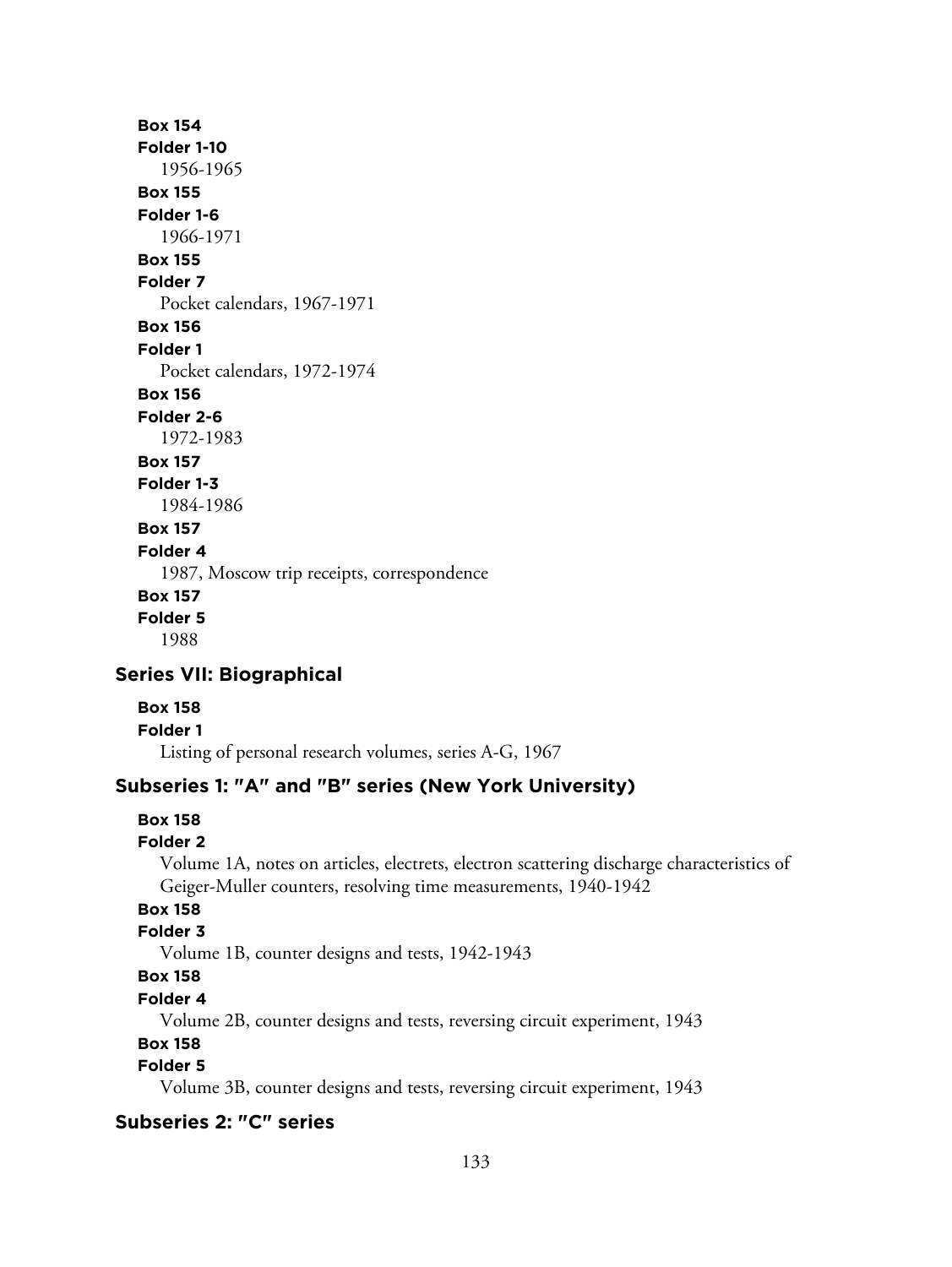**Box 158**

**Folder 6**

Volume 4C, neutron research, 1946

#### **Subseries 3: "D" series**

#### **Box 159**

#### **Folder 1**

Volume 1D, experiments on counters, 1943-1947

#### **Box 159**

# **Folder 2**

Volume 1D, experiments on counters, data

# **Box 159**

#### **Folder 3**

Volume 2D, neutron production in cosmic rays, latitude effects, other cosmic ray experiments, July 1947-August 1950

## **Box 159**

## **Folder 4**

Volume 2D, longitude data, neutron production in Al, Cu, Sn and Pb, geometry "c" final data, 1949 and n.d.

# **Box 159**

# **Folder 5**

Volume 3D, aircraft flights, latitude effect of fast neutrons as a function of pressure altitude, 1948

# **Box 159**

#### **Folder 6**

Volume 3D, charged particle neutron experiment, neutral meson experiment, pile sketches, circuit diagram sketches, 1948

## **Box 159**

#### **Folder 7**

Volume 4D, flight data, meson-neutron experiment, 1948

## **Box 159**

#### **Folder 8**

Volume 5D, experiment II, production of neutrons in C, Al, Pb and paraffin, flight data, correspondence, 1948

## **Box 159**

## **Folder 9**

Volume 5AD, detector and electronic circuit characteristics for experiments 4 and 5, 1948-1949

# **Box 160**

#### **Folder 1**

Volume 6D, data on nuclear burst experiment, equator trip, January 1949, summaries of nuclear burst data, April-May 1949

# **Box 160**

#### **Folder 2**

Volume 6D, data on nuclear burst experiment, Inyokern-San Antonio flight data, 1949 **Box 160**

#### 134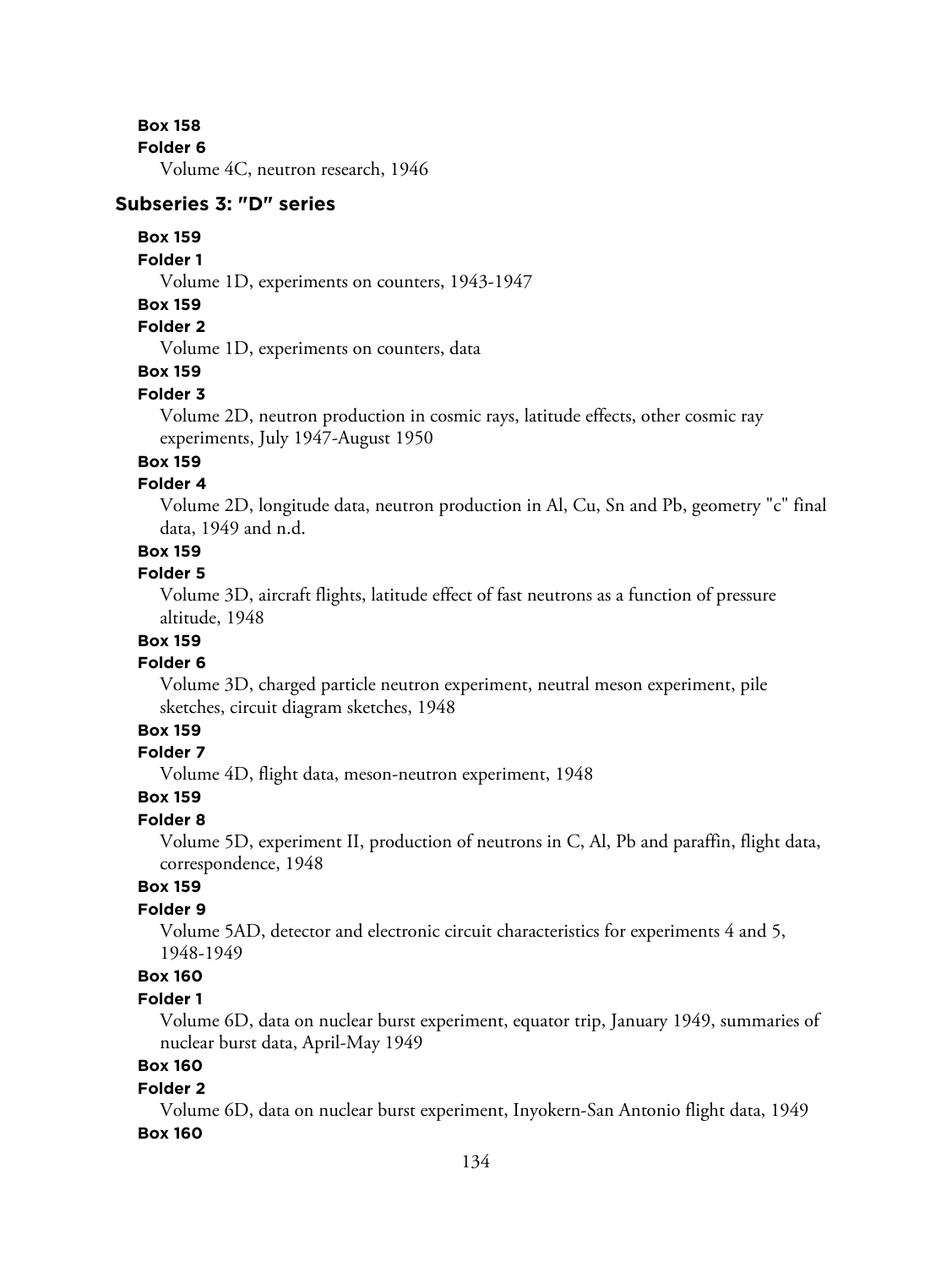Volume 7D, flight experiments, instrument testing, data, flight summaries, March 1949

# **Box 160**

# **Folder 4**

Volume 7DA, fast neutron counter calibration curves, correspondence on electronics troubles, December 1948-April 1949

# **Box 160**

#### **Folder 5**

Volume 8D, neutron production in C, Al, Au, Sn, and Pb, summary of experiment II, flights 6-10, April-June 1949

## **Box 160**

#### **Folder 6**

Volume 9D, prediction on the production of neutrons in lead as a function of altitude, other cosmic ray experiments, July-September 1949

# **Box 160**

# **Folder 7**

Volume 10D, fast neutron counter, characteristic curves, flights 10-16, September-December 1949

# **Box 160**

#### **Folder 8**

Volume 12D, neutron "efficiency" in pile structures, February-March 1950

#### **Box 160**

#### **Folder 9**

Volume 13D, local production experiments, 1950

#### **Box 161**

#### **Folder 1**

Volume 15D, latitude effect of the nucleonic component, neutron paper, jet flight summaries, 1950-1951

# **Box 161**

## **Folder 2**

Volume 19D, experiments on time dependent changes, references on nuclear burst experiments, "The Emission of Cosmic Ray Particles from Disturbed Regions on the Sun," 1951

#### **Box 161**

#### **Folder 3**

Volume 31D, time dependent variations of the nucleonic component, charged particle component, and solar-terrestrial relations, 1951-1953

# **Box 161**

# **Folder 4-5**

Volume 32D, analysis of neutron time dependent data, 1951-1953

# **Box 161**

#### **Folder 6**

Volume 33D, aircraft cosmic ray measurements, Mexico flights, notes, progress reports, correspondence, 1950-1952

#### **Box 161**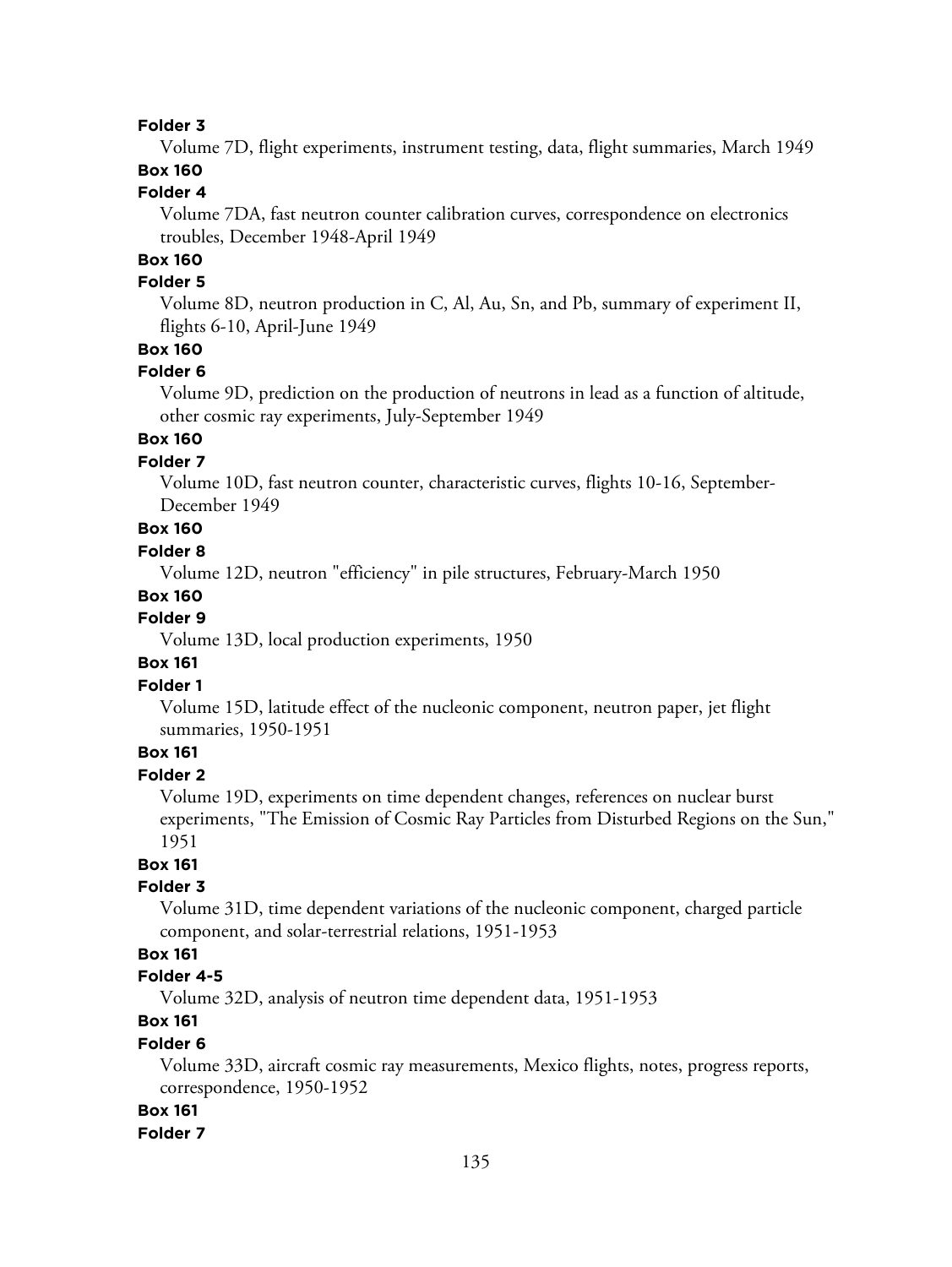Volume 35D, balloon borne instrumentation, June 1952-

## **Subseries 4: "E" series**

#### **Box 161**

#### **Folder 8**

Volume 1E, betatron research, cyclotron, correspondence, 1949-1950

#### **Subseries 5: "F" series**

#### **Box 162**

# **Folder 1**

"Instrumentation and Research with Transistorized Circuits," July 7, 1956-

#### **Box 162**

#### **Folder 2**

Volume 1F, research, "Magnetic Fields for Storage of Solar Flare Cosmic Rays," August 8, 1956-

# **Box 162**

# **Folder 3**

Volume 2F, research, 1957

# **Box 162**

#### **Folder 4**

Volume 3F, research, notes for Moscow meeting, Forbush decreases, June 1959-

#### **Box 163**

# **Folder 1**

Volume 4F, satellite and space probe experiments, Explorer 6, Pioneer 5, August 1959-

#### **Box 163**

#### **Folder 2**

Volume 5F, Discoverer satellite experiments, instrument photographs, Vela Hotel, correspondence, February 14, 1961

# **Box 163**

**Folder 3**

Volume 5F, loose papers

# **Box 163**

## **Folder 4**

Volume 5F, loose papers from back cover

#### **Box 163**

#### **Folder 5**

Data book, detector systems for satellites and space probes, Room 381, EGO telescope calibration, April 19, 1962-

# **Box 164**

#### **Folder 1**

Volume 7F, theory, January 1964-

#### **Box 164**

# **Folder 2**

Volume 8F, Explorer 18, analysis and results, IMP A, January 8, 1964-

#### **Box 164**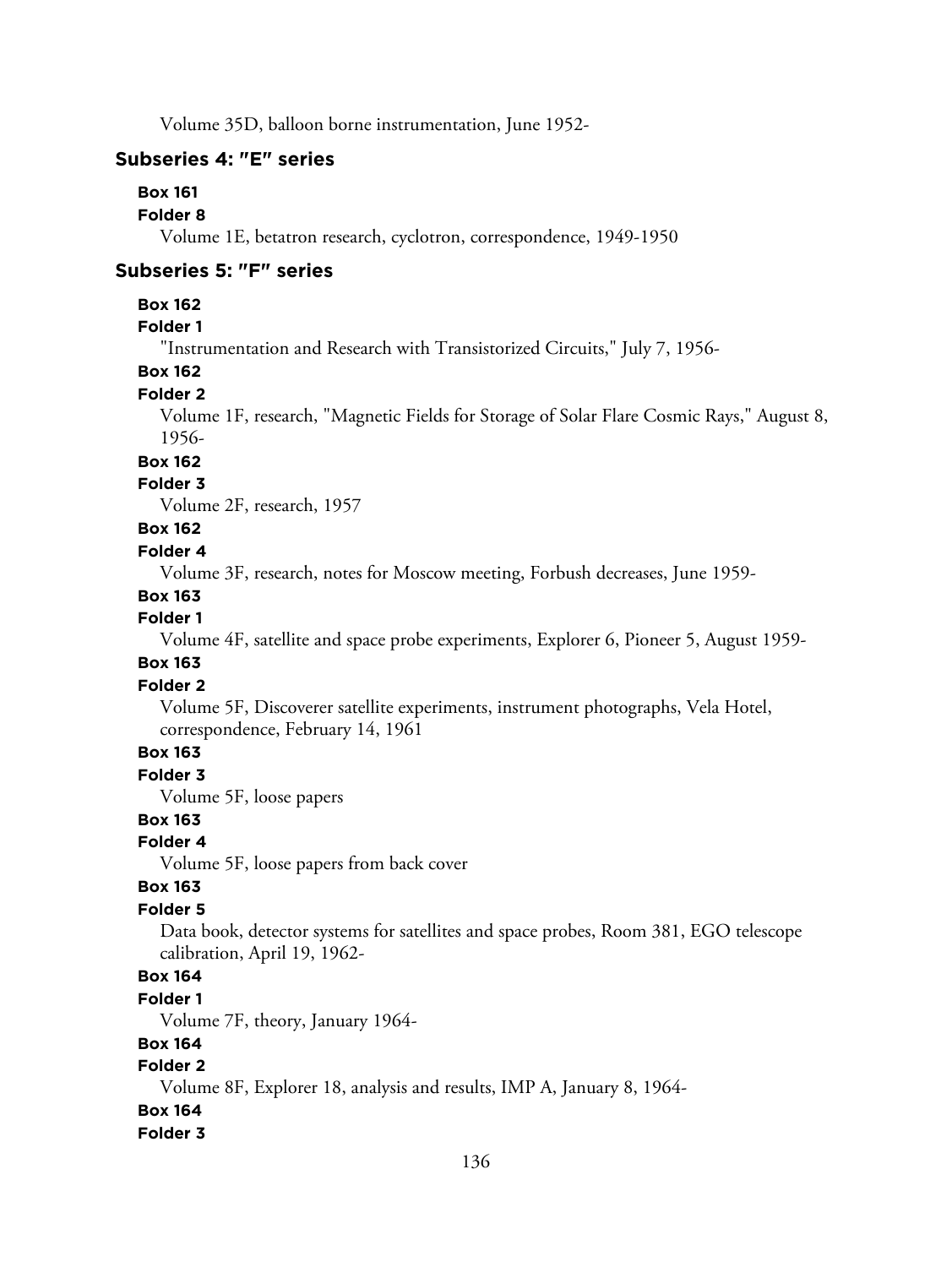Volume 9F, IMP II results, Explorer 21, January 7, 1965-

## **Box 164**

## **Folder 4**

Volume 10F, Mariner IV cosmic ray telescope, correspondence, January 7, 1965-

# **Box 164**

# **Folder 5**

Volume 11F, OGO A, memos, January 1965-

# **Box 164**

## **Folder 6**

Volume 11F, loose papers from back cover

#### **Box 165**

#### **Folder 1**

Volume 12F, IMP III, IMP bibliography, 1965-1971

# **Box 165**

#### **Folder 2**

Volume 14F, research on primary nuclei Z=2-26, bearing of primary nuclei on the origin of cosmic rays, November 3, 1965-

#### **Box 165**

# **Folder 3**

Volume 14F, loose papers, correspondence

# **Box 165**

# **Folder 4**

Volume 15F, Pioneer 6

# **Box 165**

# **Folder 5**

Volume 15F, loose papers, memos and correspondence, telemetry coverage for Pioneer 6 and 7, preprints, December 16, 1965-

# **Box 165**

#### **Folder 6**

Volume 16F, magnetic monopole research, Hi-Z Lo-E

# **Box 165**

#### **Folder 7**

Volume 16F, loose papers, outline for "The Magnetic Monopole Affair," OGO 5, 1965, June 1, 1966-

# **Box 166**

## **Folder 1**

Volume 17F, OGO III

# **Box 166**

## **Folder 2**

Volume 18F, Pioneer 7

# **Box 166**

#### **Folder 3**

Volume 18F, loose papers from front cover, correspondence, Goddard Space Flight Center data, preprints, essay drafts

#### **Box 166**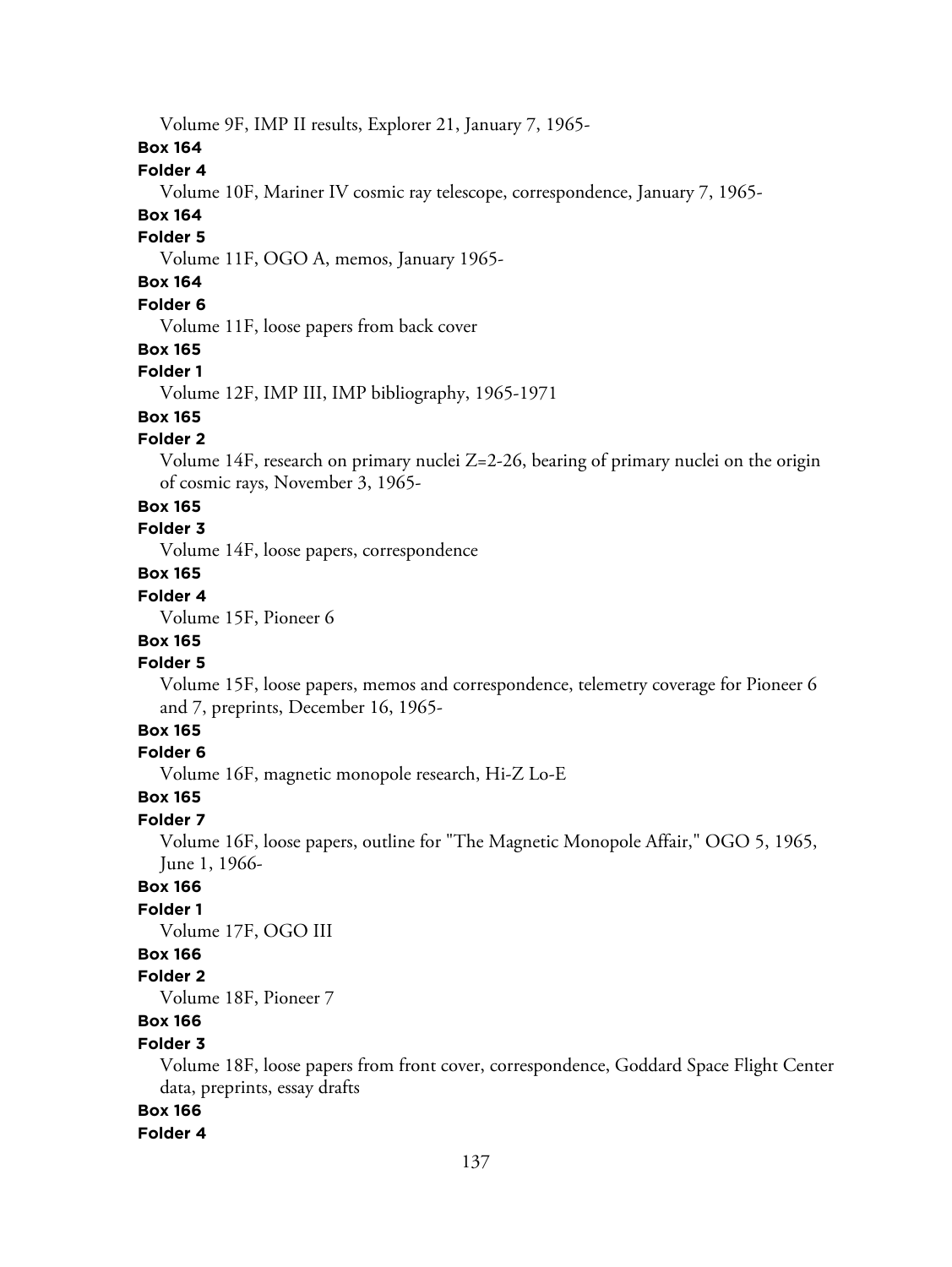Volume 18F, loose papers

#### **Box 166**

## **Folder 5**

Volume 20F, IMP 4, 1967-1973

# **Box 166**

# **Folder 6**

Volume 20F, loose papers, notes, data analysis, 1969-1971

# **Box 167**

#### **Folder 1**

Volume 20F, loose papers, correspondence, solar flares of July 6, 1968, deuteron flux analysis, 1967-1970

# **Box 167**

#### **Folder 2**

Volume 22F, IMP G, 1969-1972

# **Box 167**

## **Folder 3**

Volume 22F, loose papers, IMP 4/5, galactic composition paper, 13th International Cosmic Ray Conference, 1973

# **Box 167**

# **Folder 4**

Volume 22F, loose papers, correspondence, IMP 4/5 bibliography, NAS 5-9090 final report, 1973

#### **Box 167**

#### **Folder 5**

Volume 23F, IMP I (Eye), 1971-1973

# **Box 167**

#### **Folder 6**

Volume 23F, loose papers, IMP G, IMP 5/6, Pioneer 10, notes, data charts, 1971-1973 **Box 167**

# **Folder 7**

Volume 23F, loose papers, memos, IMP H/I, "The IMP 5 vs. IMP 6: The Low Energy Flux Controversy," 1973-1974

#### **Box 168**

#### **Folder 1**

Volume 24F (continuing 16F), OGO 5 studies, 1971-1972

# **Box 168**

# **Folder 2**

Volume 24F (continuing 16F), loose papers, Antonio Mogro-Compero solar nuclei paper, notes and drafts, 1972

# **Box 168**

# **Folder 3**

Volume 25F, Pioneer 10, 1972-1974

## **Box 168**

**Folder 4** Volume 25F, loose papers, 1974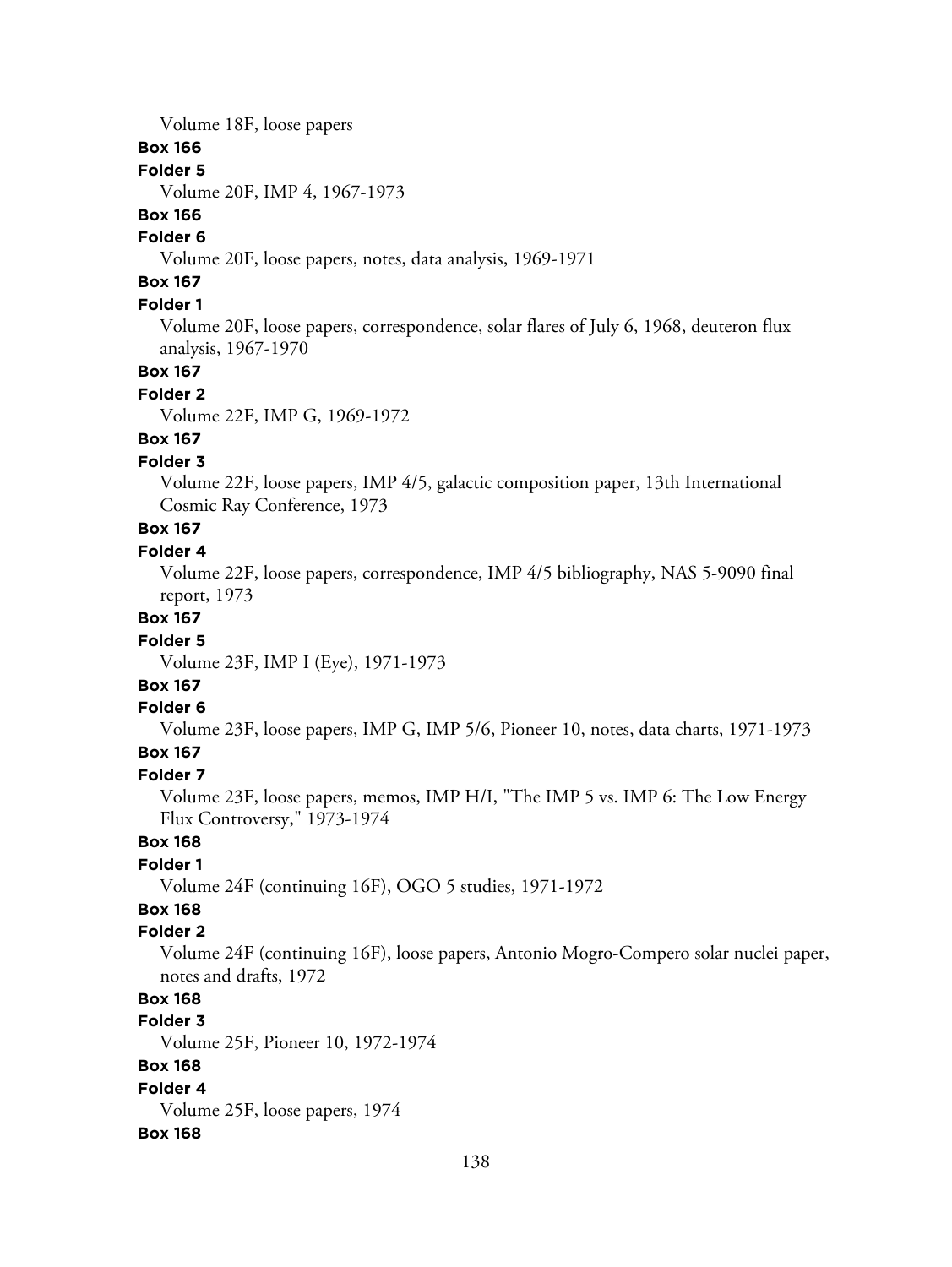Volume 25F, memos, papers, design verification unit calibration at Argonne Cancer Hospital, notes, Deep Space Station viewpoint calculator, electron detection calibration, NASA correspondence, radioisotope thermoelectric generators interference, data, 1973-1975

#### **Box 168**

#### **Folder 6**

Volume 25F, electron current detector calibration, Bow shock studies, 1974-76

#### **Box 168**

## **Folder 7**

Volume 25F, Jupiter encounter research notes, monte-carlo analysis, correspondence, 1970-1975

#### **Box 169**

#### **Folder 1**

Volume 25F, encounter data, Jupiter's magnetic field, 1974

#### **Box 169**

## **Folder 2**

Volume 25F, charts, graphs and miscellaneous papers, memos, 1969-1975

## **Box 169**

#### **Folder 3**

Volume 25F, trapped radiation at R(20Rj, 1974

#### **Box 169**

# **Folder 4-5**

Volume 25F, research, 1-20 MeV turn up in spectrum during quiet times, notes, "Interplanetary Quiet Time Spectra of Protons and Helium below 2 MeV/Nucleon between 1 and 3.8 A.U.," drafts, preprints, glossy figures, 1973

#### **Box 169**

## **Folder 6**

Volume 25F, Mariner 10, Stone correspondence, notes, memos, 1976

# **Box 169**

#### **Folder 7**

Volume 25F, notes on and drafts of papers on radial intensity gradients of cosmic ray nuclei, 1973

# **Box 169**

# **Folder 8**

Volume 25F, Jupiter magnetic components, Explorer 12, correspondence, May 1973

#### **Box 169**

#### **Folder 9**

Volume 25F, collaboration with J. J. O'Gallagher's University of Maryland group, drafts, correspondence, 1971-1975

# **Box 169**

#### **Folder 10** Volume 28F, IMP 8, 1973-1984 **Box 170 Folder 1**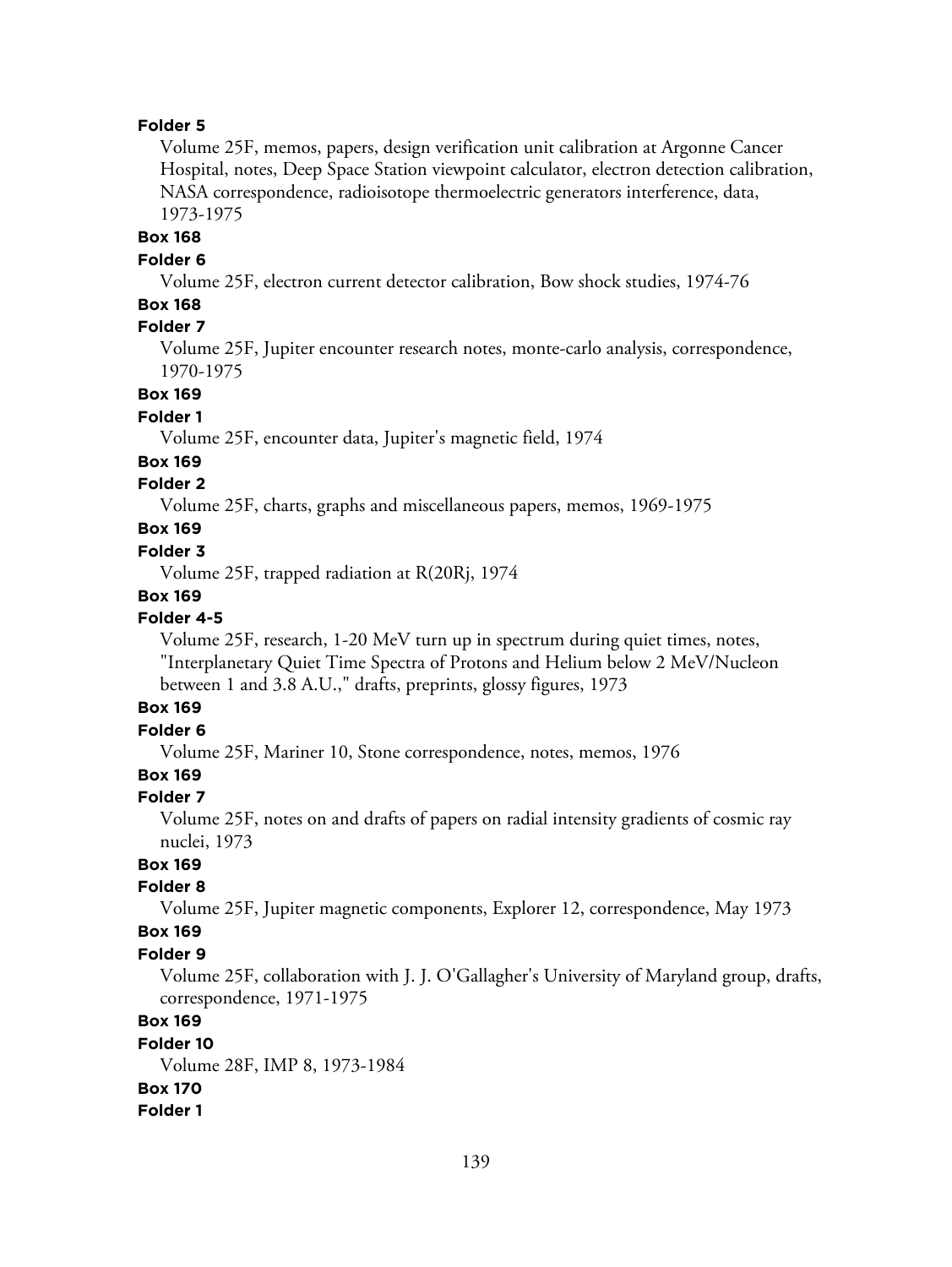Volume 25F, efforts to continue telemetry coverage and data analysis funding, data, IMP 7, correspondence, 1976-1986

# **Box 170**

## **Folder 2**

Volume 25F, IMP 7/8, Munich conference paper preparations, solar data charts, operations continuation, correspondence, 1975-1981

# **Box 170**

# **Folder 3**

Volume 25F, reports, data, memos, 1976-1979

# **Box 170**

#### **Folder 4**

Volume 25F, front cover loose papers, IMP 7/8 experimenter's meetings of November 1, 1895 at Goddard Space Flight Center, telementry continuation, notes, 1976-1985

# **Box 170**

#### **Folder 5**

Volume 25F, loose papers, 1974-1978

• [Volume 29F-see Series IX, BOX 321 Folders 1 and 10-12, and BOX 323, Folder 6]

#### **Subseries 6: "G" series**

**Box 170 Folder 6** Volume 1G, 1951-1957 **Box 170 Folder 7** Volume 2G, November 1957-September 1960 **Box 170 Folder 8** Volume 3G, September 1960-April 1961 **Box 170 Folder 9** Volume 4G, April 1960- **Box 171 Folder 1** Volume 5G, September 1, 1961- **Box 171 Folder 2** Volume 6G, February 2, 1962- **Box 171 Folder 3** Volume 7G, June 19, 1962- **Box 171 Folder 4** Volume 9G, mstrument photographs, February 14, 1963- **Box 171 Folder 5** Volume 10G, July 1, 1963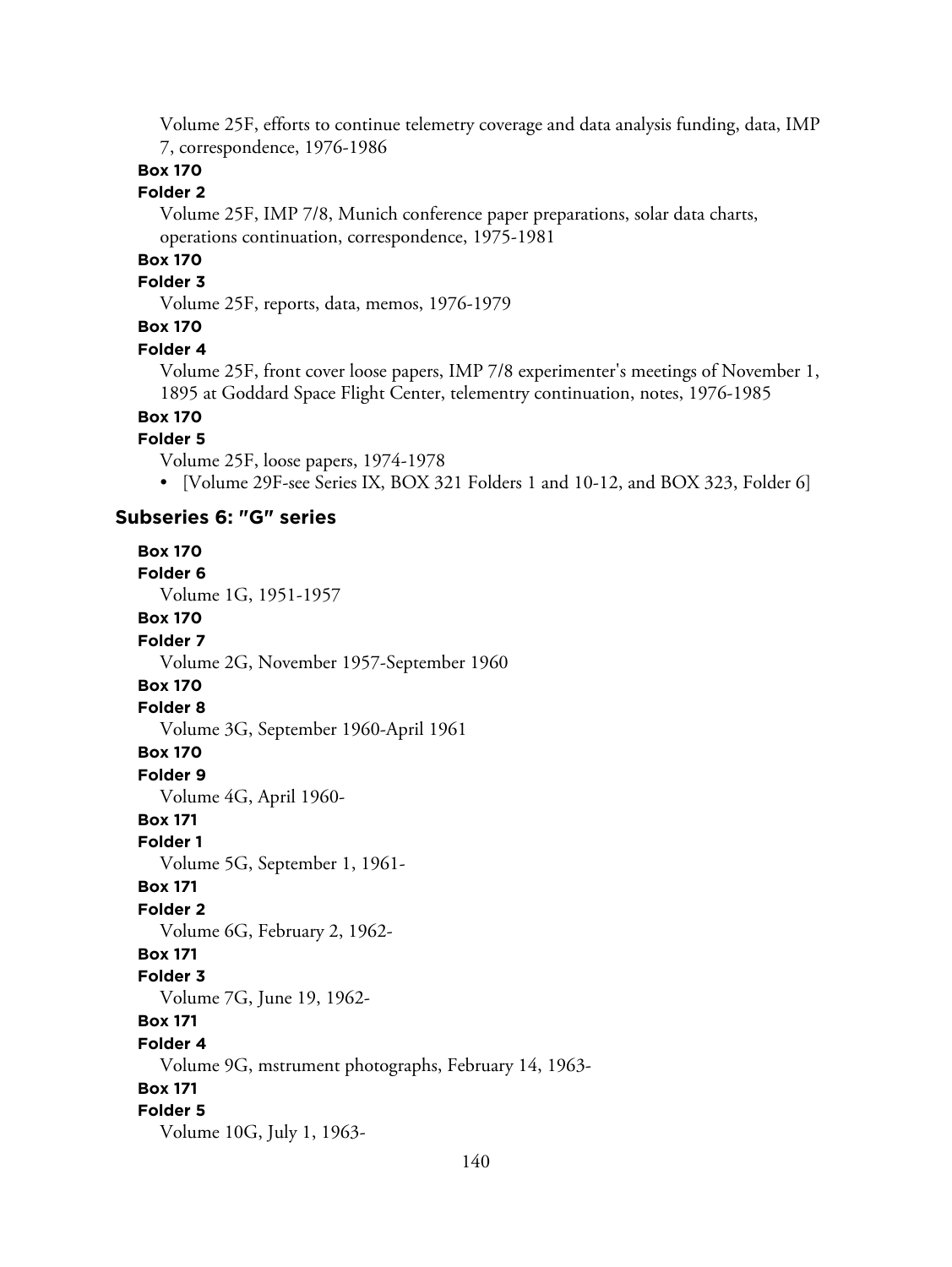**Box 171 Folder 6** Volume 11G, December 3, 1963- **Box 171 Folder 7** Volume 12G, July 1964- **Box 172 Folder 1** Volume 13G, April 22-December 30, 1965 **Box 172 Folder 2** Volume 14G, January 4, 1966- **Box 172 Folder 3** Volume 15G, September 25, 1966- **Box 172 Folder 4** Volume 16G, January 22, 1967 **Box 172 Folder 5** Volume 17G, June 17, 1967- **Box 172 Folder 6** Volume 18G, November 1967-July 5, 1968 **Box 172 Folder 7** Volume 19G, July 5, 1968 **Box 172 Folder 8** Volume 20G, April 15-November 6, 1969- **Box 173 Folder 1** Volume 21G, December 1969-September 1970 **Box 173 Folder 2** Volume 21G, loose papers **Box 173 Folder 3** Volume 22G, September 1970-June 1971 **Box 173 Folder 4** Volume 22G, loose papers **Box 173 Folder 5** Volume 23G, July 1971-April 1972 **Box 173**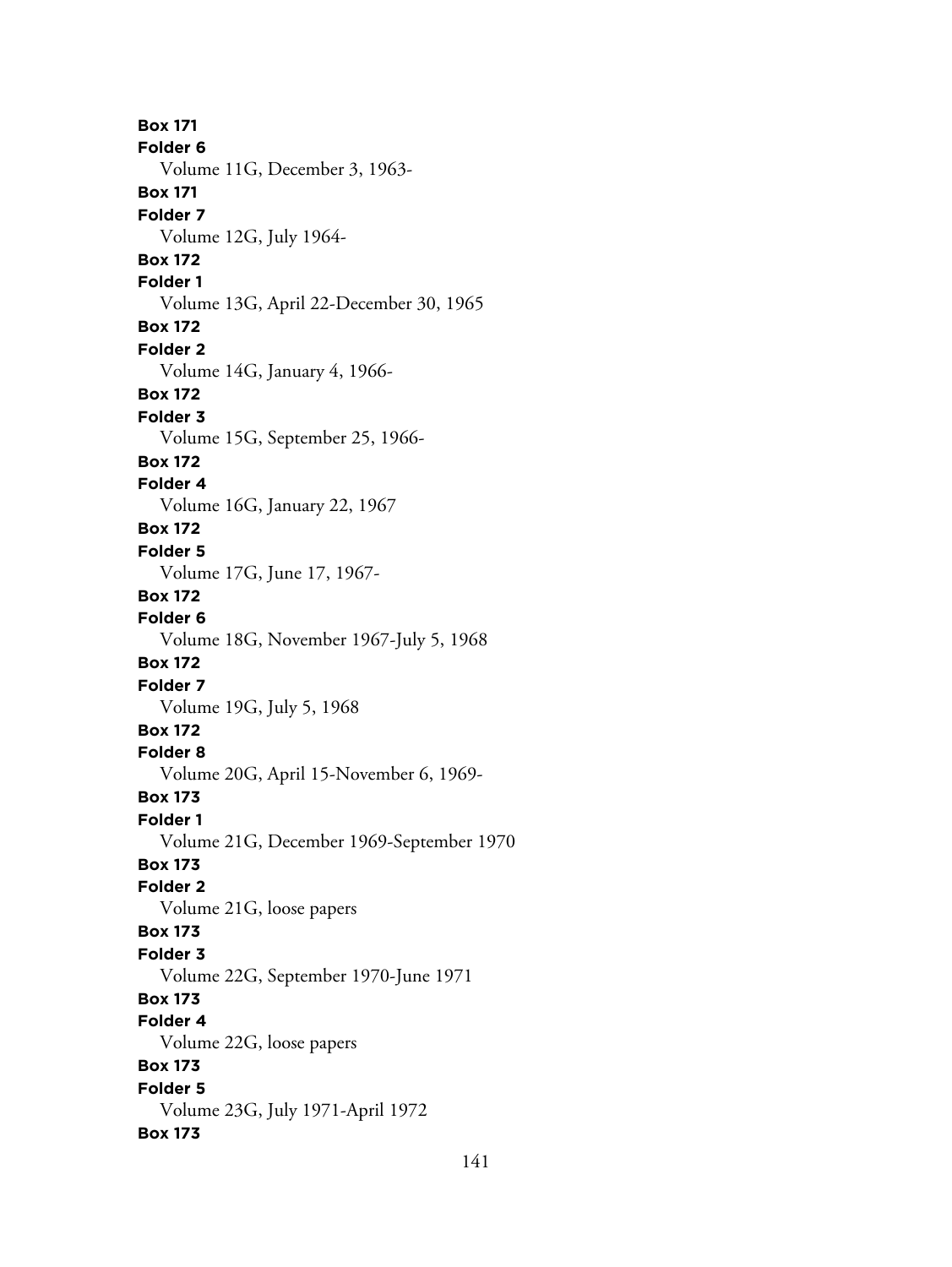**Folder 6** Volume 23G, loose papers **Box 173 Folder 7** Volume 24G, August 1971-June 1972 **Box 173 Folder 8** Volume 25G, correspondence, September 1972-September 1973 **Box 173 Folder 9** Volume 25G, correspondence, July 1972-March 1973 **Box 174 Folder 1** Volume 27G, notes concerning JAS as director of EFI, July 1973-June 1976 **Box 174 Folder 2** Volume 27G, loose papers **Box 174 Folder 3** Volume 28G, August 1973-August 1974 **Box 174 Folder 4** Volume 29G, April 1974-July 1974 **Box 174 Folder 5** Volume 30G, July 1974-October 1974 **Box 174 Folder 6** Volume 31G, November 1974-April 1975 **Box 174 Folder 7** Volume 32G, March 1975-July 1975 **Box 174 Folder 8** Volume 33G, April 1975-March 1976 **Box 174 Folder 9** Volume 34G, July 1975-December 1975 **Box 174 Folder 10** Volume 35G, June 1976-July 1976 **Box 175 Folder 1** Volume 36G, August 1976-December 1976 **Box 175 Folder 2**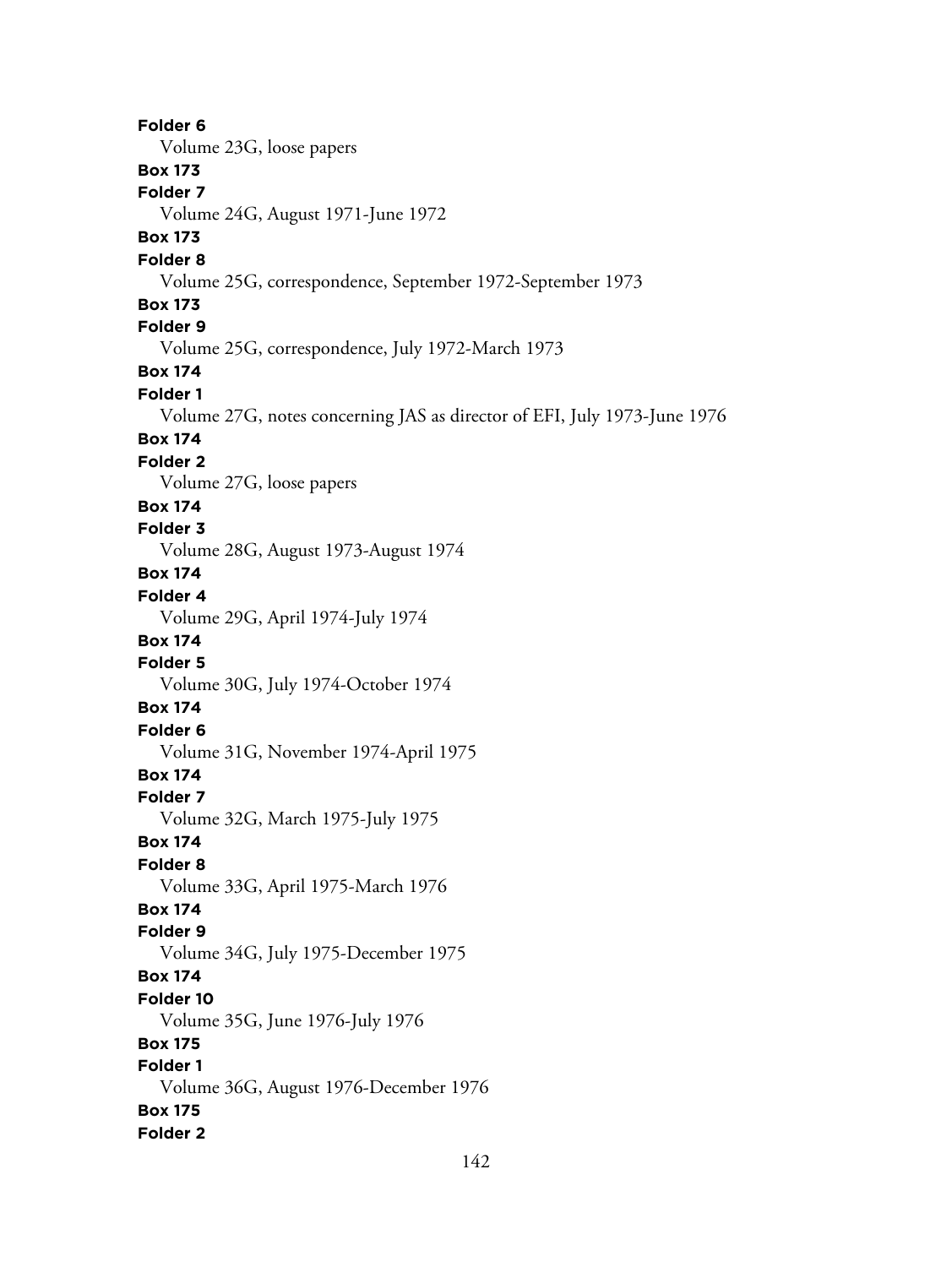Volume 37G, January 1977-September 1977 **Box 175 Folder 3** Volume 38G, August 1977-February 1978 **Box 175 Folder 4** Volume 39G, February 1978-May 1978 **Box 175 Folder 5** Volume 40G, May 1978-December 1978 **Box 175 Folder 6** Volume 41G, Cosmic Ray and Solar Particle Investigation, International Solar Polar Mission, correspondence, June 1978-May 1979 **Box 175 Folder 7** Volume 43G, May 1979-December 1979 **Box 175 Folder 8** Volume 44G, December 1979-July 1980 **Box 175 Folder 9** Volume 45G, July 1980-December 1980 **Box 176 Folder 1** Volume 46G, December 1980-July 1981 **Box 176 Folder 2** Volume 47G, July 1981-January 1982 **Box 176 Folder 3** Volume 48G, February 1982-September 1982 **Box 176 Folder 4** Volume 49G, September 1982-March 1983 **Box 176 Folder 5** Volume 50G, March 1983-July 1983 **Box 176 Folder 6** Volume 51G, July 1983-October 1983 **Box 176 Folder 7** Volume 52G, October 1983-February 1984 **Box 177 Folder 1**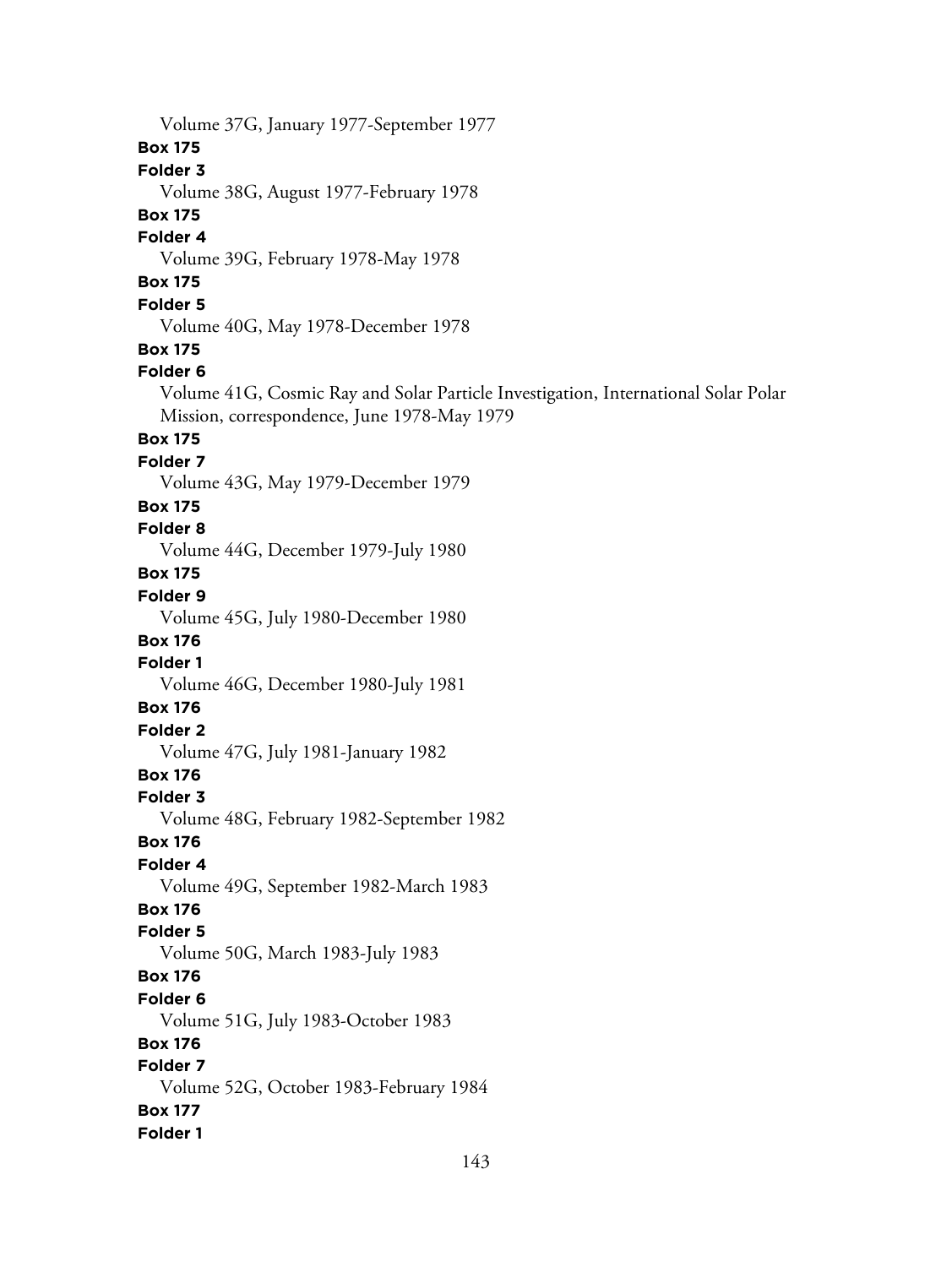Volume 53G, February 1984-June 1984 **Box 177 Folder 2** Volume 54G, June 1984-November 1984 **Box 177 Folder 3** Volume 55G, December 1984-April 1985 **Box 177 Folder 4** Volume 56G, April 1985-August 1985 **Box 177 Folder 5** Volume 57G, August 1985-January 1986 **Box 177 Folder 6** Volume 58G, January 1986-July 1986

# **Series VIII: Contracts and Funding**

# **Subseries 1: General**

#### **Box 178**

#### **Folder 1**

A-6 account of Enrico Fermi Institute (EFI), request for additional funds, December 6, 1956

#### **Box 178**

#### **Folder 2**

IGY project 50.1, proposal, notes, correspondence, 1958-1960

#### **Box 178**

## **Folder 3**

EFI budget reports for contracts, 1960

# **Box 178**

**Folder 4**

Budget action required, NASA correspondence, notes for budgets, expenditure statements for grants and contracts concerning AF, NASA, and NSF, 1962-1964

# **Box 178**

# **Folder 5**

Preliminary proposal to the Sloan Foundation, July 16, 1971

# **Box 178**

#### **Folder 6**

Block Fund, proposal for remodeling the proton room for tape storage, correspondence, February-May 1972

## **Subseries 2: Air Force Office of Scientific Research (AFOSR), Baltimore**

#### **Box 178**

#### **Folder 7**

William Otting and Ray Heer correspondence, 1954-1959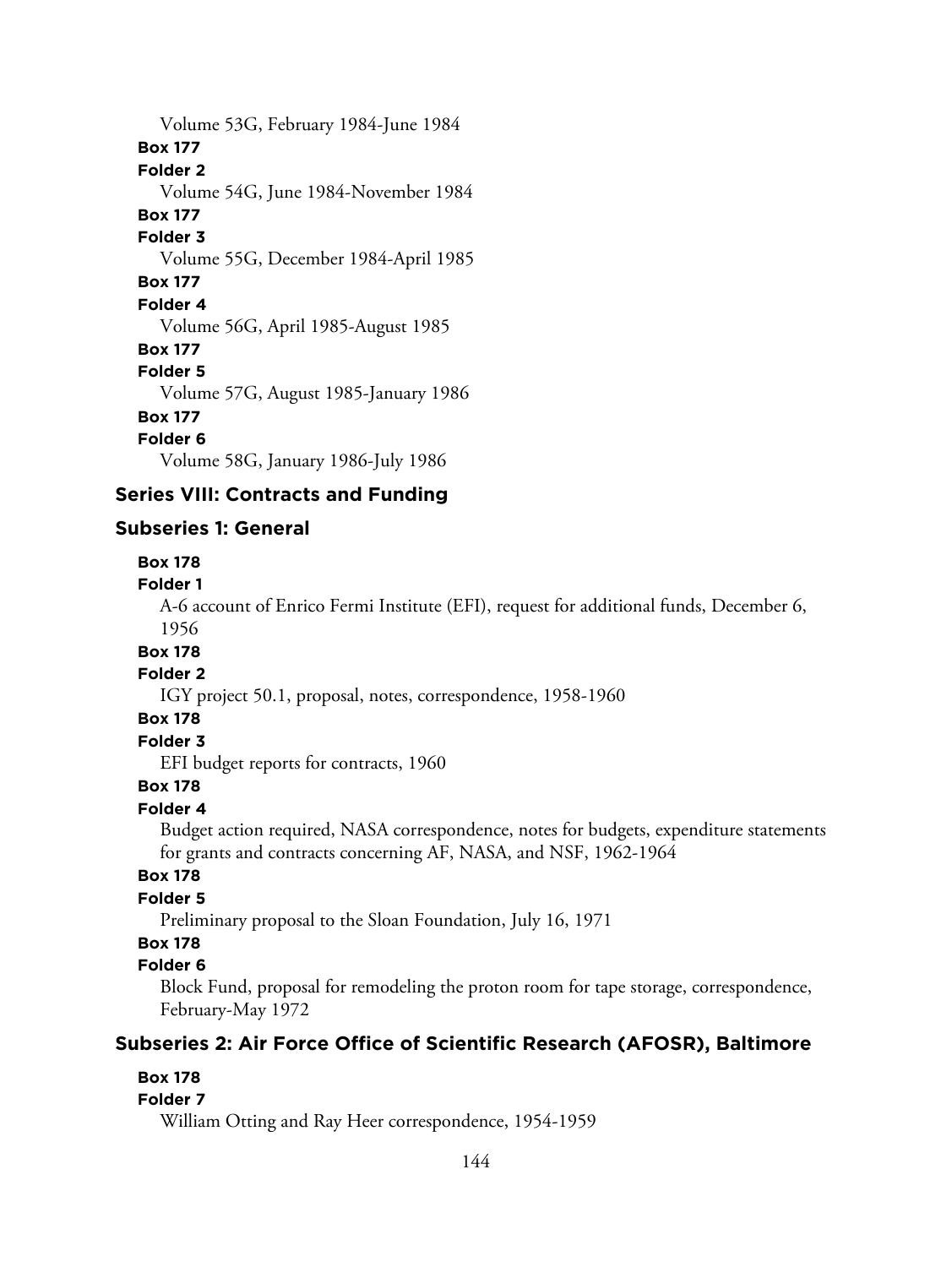#### **Folder 8**

Baltimore correspondence with Ray Heer, flights, balloon telemetry trailer, 1955-1957

## **Box 178**

#### **Folder 9**

Balloon and airplane equatorial flights, Ray Heer and Ludwig Katz correspondence, 1955-1958

## **Box 178**

## **Folder 10**

AF 18(600)-666, "Cosmic Radiation and Elementary Particles," extension proposal, August 1, 1956

### **Box 178**

#### **Folder 11**

AF 18(600)-666, "Cosmic Radiation and Elementary Particles," AF cosmic ray #2, supplementary proposals, 1957-1958

## **Box 178**

## **Folder 12**

AF 18(600)-666, AFOSR rockets, balloons, patents, photograph of balloon instrument, budgets, correspondence, 1958-1961

## **Box 178**

#### **Folder 13**

AF 18(600)-666, AF cosmic ray #2, "Origin and Properties of Cosmic Rays and Their Changes with Time," extension proposals, 1958-1959

## **Box 178**

#### **Folder 14**

AF 18(600)-666, AF cosmic ray #2, "Origin and Properties of Cosmic Rays and Their Changes with Time," extension proposal, November 11, 1959, correspondence, EFI budget, notes

### **Box 178**

#### **Folder 15**

AF 18(600)-666, AF cosmic ray #2, "Cosmic and Solar Radiation Studies and Their Astrophysical Consequences," May 1, 1961

## **Box 178**

## **Folder 16**

AF 18(600)-666, annual report, January 1961

## **Box 179**

## **Folder 1**

AF 18(600)-666, final technical reports, 1961-1962

## **Box 179**

#### **Folder 2**

AF 49(638)-1008, "Cosmic and Solar Radiation Studies and Their Astrophysical Consequences," AF Cosmic Ray #3, proposal, correspondence, September 20, 1960

## **Box 179**

#### **Folder 3**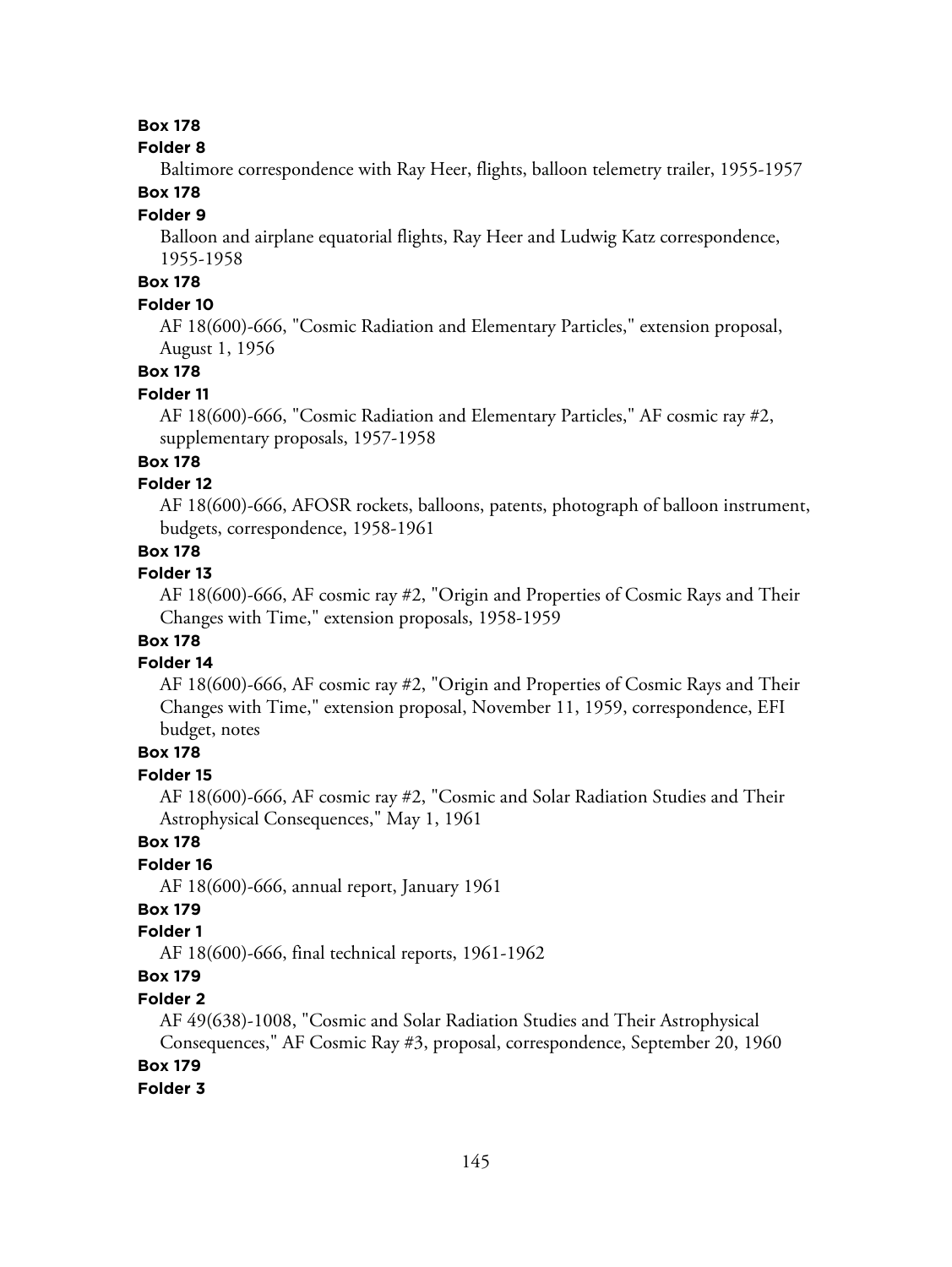AF 49(638)-1008, "Cosmic and Solar Radiation Studies and Their Astrophysical Consequences," AF Cosmic Ray #3, proposal, revised proposal, October 20, 1960, correspondence, 1960-1962

#### **Box 179**

#### **Folder 4**

AF 49(638)-1008, extension proposal, May 1, 1961

## **Box 179**

## **Folder 5**

AF 49(638)-1008, final technical report, 1963

## **Box 179**

#### **Folder 6**

Continuation of AF-AFOSR-62-23, proposal, April 1, 1963, correspondence, radio frequencies, contract versus grant issue, 1963-1964

## **Box 179**

## **Folder 7**

AFOSR proposals for 1963-1966, AF 49(638)-1008, AFOSR-62-23, April 12, 1965 proposal, 1962-1965

#### **Box 179**

#### **Folder 8**

AF-AFOSR-62-23, AF-AFOSR-521-64, reports, AFOSR correspondence, 1963-1965 **Box 179**

## **Folder 9**

AF-AFOSR-62-23, final technical report, October 1, 1964

## **Box 179**

#### **Folder 10**

"Cosmic and Solar Radiation Studies and Their Astrophysical Consequences," AFOSR proposal, continuation of grant AF-AFOSR-521-64, March 24, 1964, correspondence, 1963-1965

#### **Box 179**

#### **Folder 11**

AFOSR-521-65, correspondence, February-April 1965

### **Box 179**

### **Folder 12**

AFOSR correspondence, reports, 1965

#### **Box 179**

## **Folder 13**

AF-AFOSR 49(638)-1642, "Cosmic and Solar Radiation Studies and Their Astrophysical Consequences," correspondence, LASR publications, LASR finances, 1965-1967

## **Box 179**

#### **Folder 14-15**

AF-AFOSR 49(638)-1642, AFOSR publication reporting and procedures, 1966-1970

## **Box 180**

## **Folder 1**

AF-AFOSR 49(638)-1642, patent report, contract modification, basic agreement, contract extension, correspondence, 1967-1968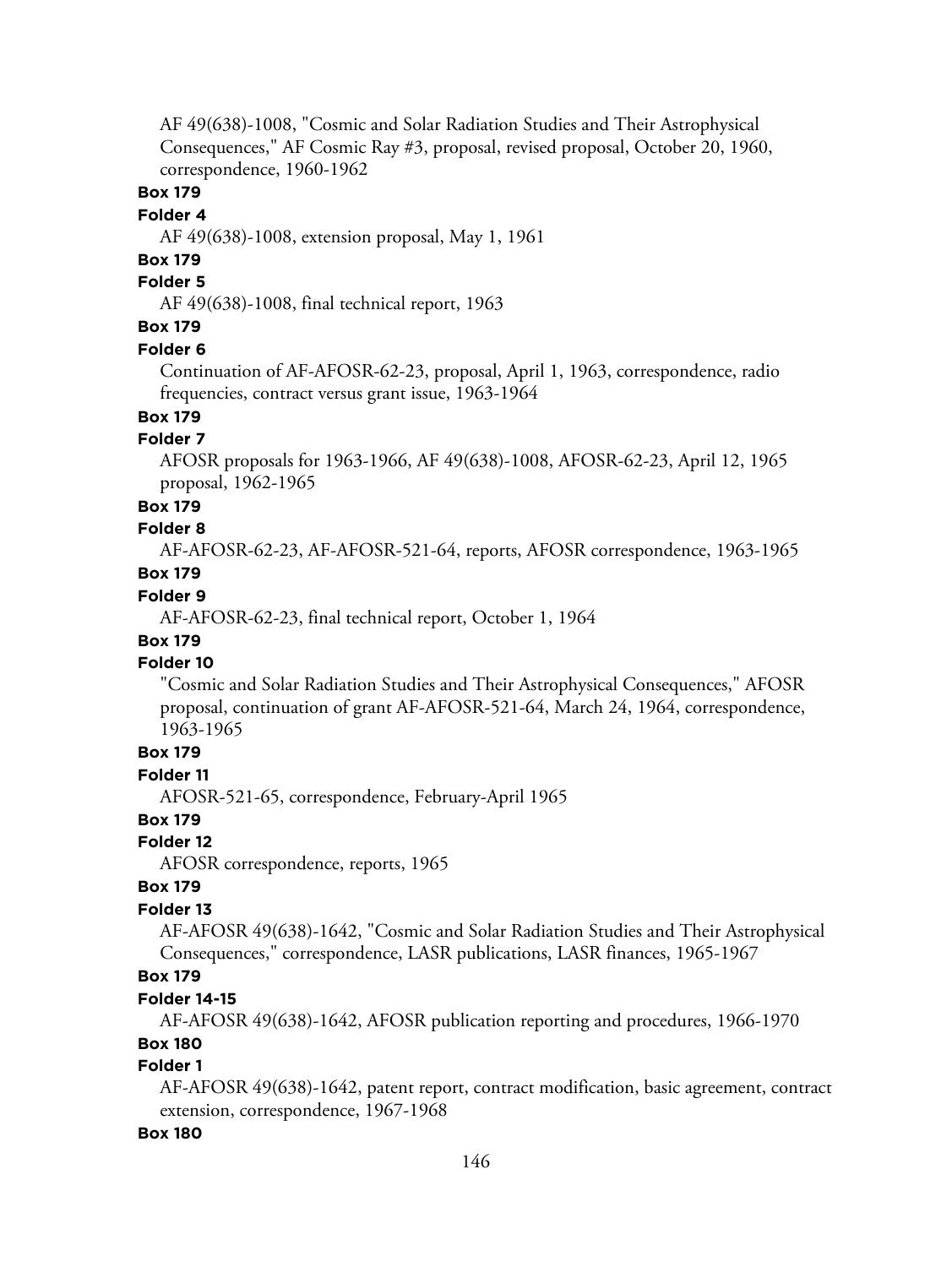AF-AFOSR 49(638)-1642, 1967 annual report, notes, drafts, correspondence, 1967-1969 **Box 180**

**Folder 3**

AF-AFOSR 49(638)-1642, 1967 annual report, COSPAR, correspondence, 1967-1968 **Box 180**

## **Folder 4**

AF-AFOSR 49(638)-1642, contract extension, correspondence, March-May 1967

## **Box 180**

## **Folder 5**

AF-AFOSR 49(638)-1642, proposal, AFOSR documents, correspondence, February-March 1969

### **Box 180**

#### **Folder 6**

AF-AFOSR 49(638)-1642, reports for 1968 and 1969 work, drafts, 1969

#### **Box 180**

### **Folder 7**

AF-AFOSR 49(638)-1642, final report, correspondence, 1969-1970

## **Box 180**

#### **Folder 8**

AF-AFOSR 49(638)-1642, final report, correspondence, drafts, 1970

#### **Box 180**

### **Folder 9**

AFOSR proposal preparation, funding summary, collection of proposals and reports, 1977

### **Box 181**

## **Folder 1**

AFOSR proposal preparation, funding summary, collection of proposals and reports, 1977

## **Subseries 3: Air Force Cambridge Research Center, Air Research and Development Command (ARDC)**

#### **Box 181**

**Folder 2**

AF 33(038)-12395, progress report for period ending June 8, 1952, for ARDC, 1952

## **Box 181**

## **Folder 3**

AF 33(038)-12395, termination report, November 1955

#### **Box 181**

#### **Folder 4**

Cambridge Geophysics Research Directorate contract AF 19(604)-1288, "Research On The Solar-Geophysical Aspects of Cosmic Radiation and Magneto-Hydrodynamics," AF Solar Radiation #1, quarterly reports 1-4, 1954-1955

## **Box 181**

## **Folder 5**

Cambridge Geophysics Research Directorate contract AF 19(604)-1288, quarterly reports 5-6, 1955-1956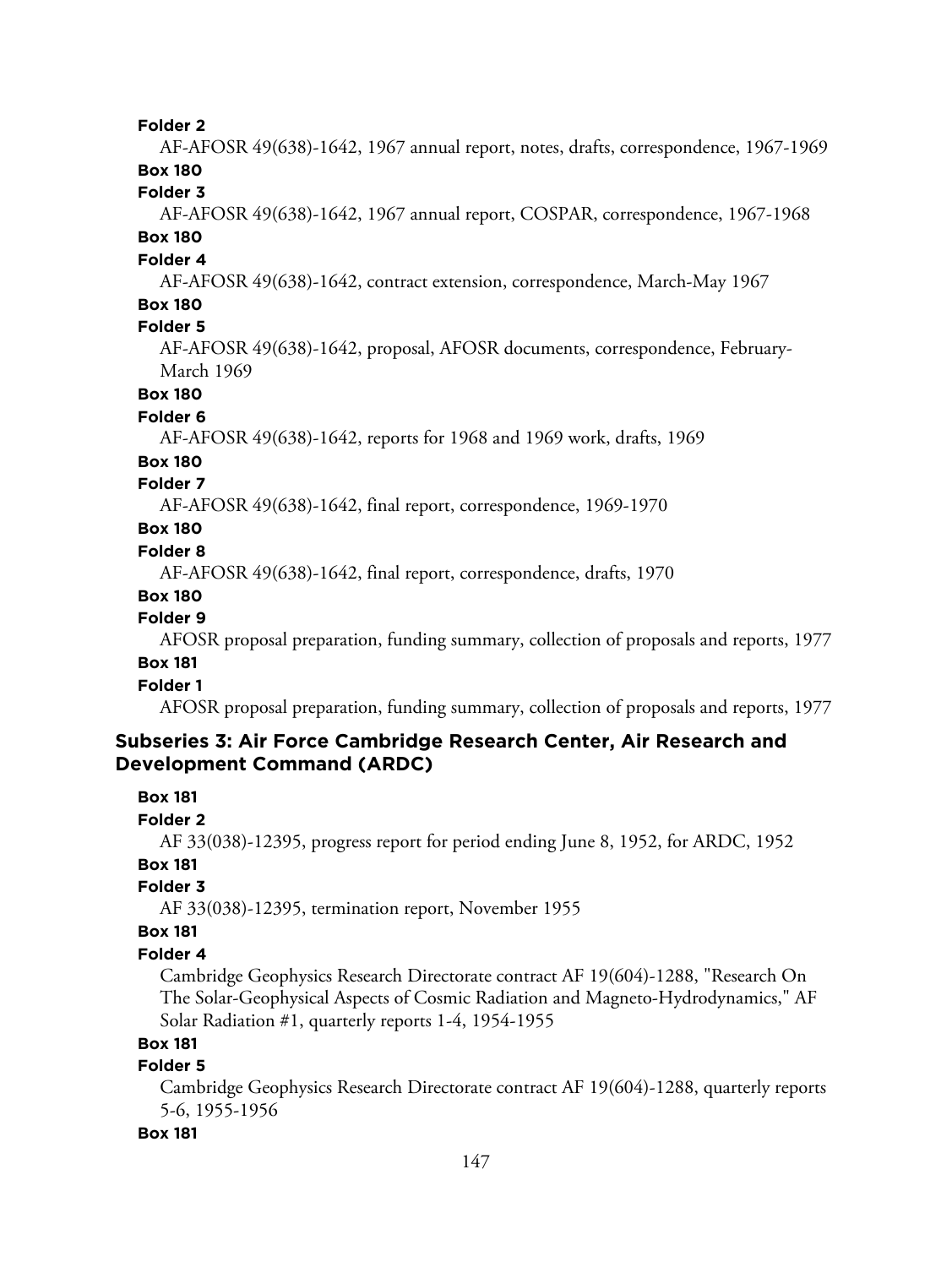Cambridge Geophysics Research Directorate contract AF 19(604)-1288, contract cancellation, letter to Lawrence Kimpton, 1957

### **Box 181**

#### **Folder 7**

Cambridge Geophysics Research Directorate contract AF 19(604)-1288, extension proposal, August 15, 1957

## **Box 181**

## **Folder 8**

Cambridge Geophysics Research Directorate contract AF 19(604)-1288, extension proposal, July 24, 1958

#### **Box 181**

#### **Folder 9**

John Butler correspondence, silver cell batteries, 1956

## **Box 181**

## **Folder 10**

Cambridge Geophysics Research Directorate contract AF 19(604)-4554, "Research on the Solar-Geophysical Aspects of Cosmic Radiation and Magneto-Hydrodynamics," AF Solar Radiation #2, quarterly reports 3-4, correspondence, 1959-1962

## **Box 181**

#### **Folder 11**

Cambridge Geophysics Research Directorate contract AF 19(604)-4554, correspondence including Ludwig Katz, 1952-1961

## **Box 181**

#### **Folder 12**

Cambridge Geophysics Research Directorate contract AF 19(604)-4554, extension proposal, June 15, 1959

## **Box 181**

#### **Folder 13**

Cambridge Geophysics Research Directorate contract AF 19(604)-4554, extension proposal, July 1, and September 15, 1960

## **Box 181**

#### **Folder 14**

Cambridge Geophysics Research Directorate contract AF 19(604)-4554, extension proposal, May 1, 1961

## **Box 181**

#### **Folder 15**

Cambridge Geophysics Research Directorate contract AF 19(604)-4554, quarterly reports 3-4, correspondence, 1962-1963

## **Box 181**

## **Folder 16**

AF 19(604)-4554 and AF 19(604)-1288, final report, September 3, 1963

## **Box 181**

#### **Folder 17**

Geophysics Research Directorate, submission of reprints and preprints, correspondence, 1964-1966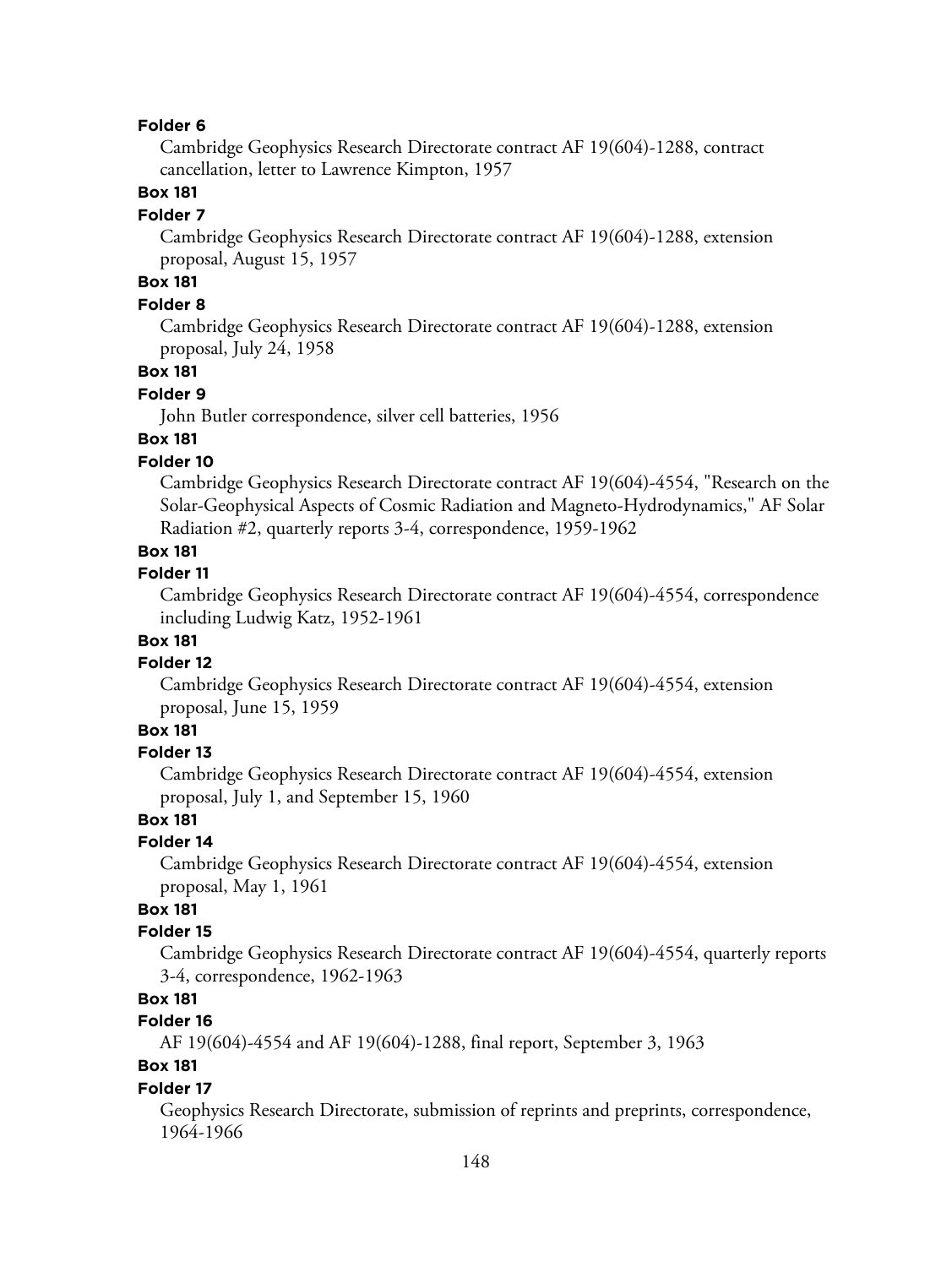#### **Folder 18**

Geophysics Research Directorate, contract AF 19(628)-2473, quarterly reports 4-5, 1964-1965

#### **Box 181**

#### **Folder 19**

Geophysics Research Directorate, contract AF 19(628)-2473, quarterly reports 6-9, March 22, 1965

## **Box 181**

## **Folder 20**

Geophysics Research Directorate, contract AF 19(628)-2473, "Solar-Geophysical Aspects of Cosmic Radiation," proposal for extension, August 25, 1965

## **Box 181**

#### **Folder 21**

Geophysics Research Directorate, proposal for extension, August 25, 1966

#### **Box 181**

## **Folder 22**

Geophysics Research Directorate, contract extension, AF 19(628)-68-C-0103, contract, memos, correspondence, 1967-1968

### **Box 181**

### **Folder 23**

Geophysics Research Directorate, final report, drafts, quarterly reports, 1966-1969

## **Box 182**

#### **Folder 1**

AF 19(628)-68-C-0103, terminated March 31, 1969, quarterly reports, October 1968

## **Box 182**

## **Folder 2**

AF 19(628)-68-C-0103, final report, drafts, correspondence, 1969

## **Box 182**

## **Folder 3**

"Experimental and Theoretical Studies of Solar Flares: Solar Flare Isotopic Composition at Low and High Energies," AF proposal, May 21, 1976

## **Subseries 4: National Aeronautics and Space Administration (NASA)**

#### **Box 182**

#### **Folder 4-5**

Proposals, NASA A/Os, correspondence, schedules, notes regarding Mariner R, OGO, EGO, OSO, IMP B and C, Pioneer C and D, Voyager, magnetic monopoles, funding and contracts, 1958-1968

### **Box 182**

#### **Folder 6**

Letter of refusal on lunar materials, proposals, A/Os, correspondence, 1958-1968

## **Box 182**

#### **Folder 7**

Proposals for financial support of cosmic ray and space research, 1959-1960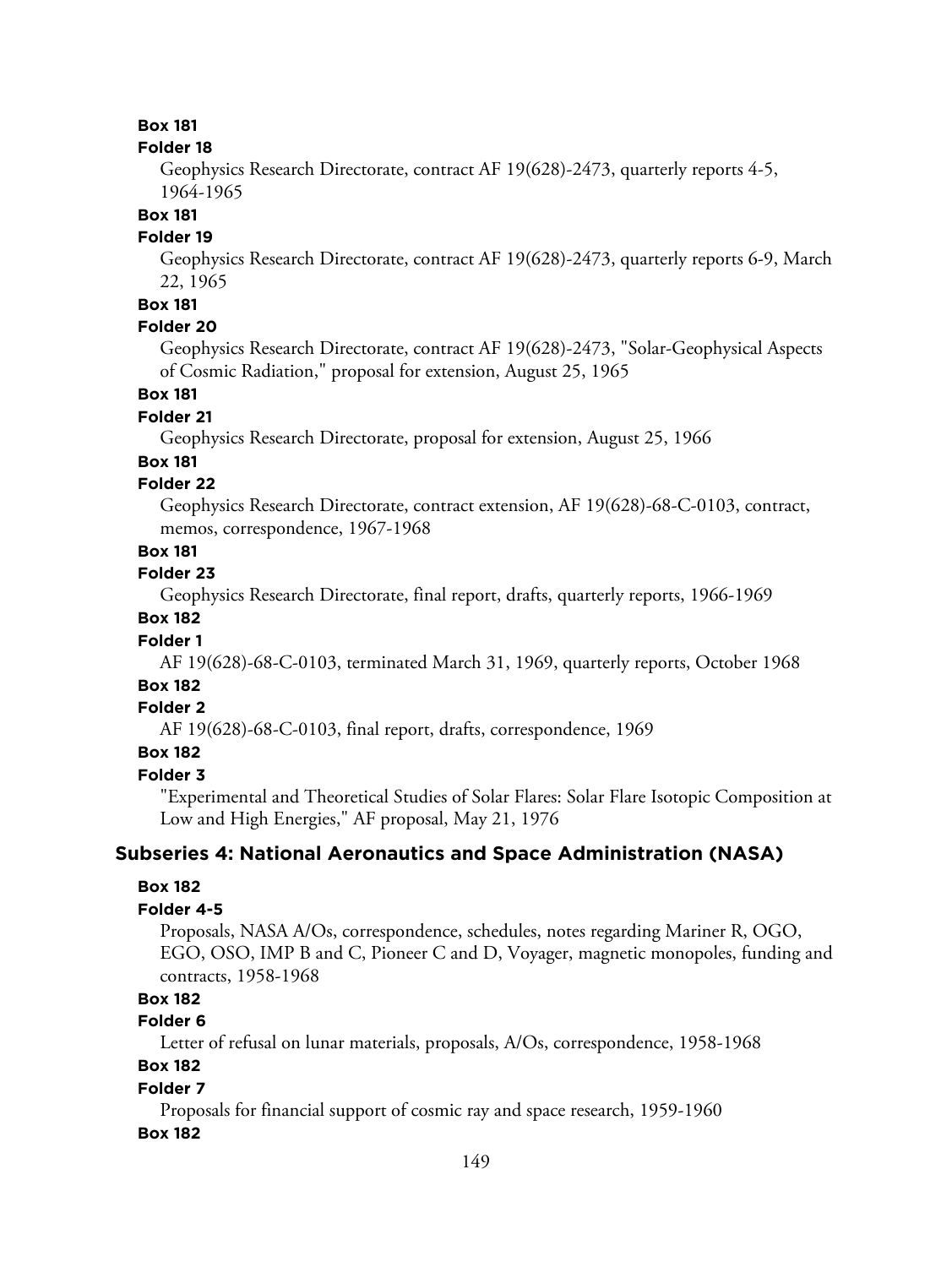Proposal, solar wind studies, Eugene Parker, 1960-1961

## **Box 183**

## **Folder 1**

"Research and Development Basic for Experiments in Space Vehicles," proposal, drafts, Homer Newell correspondence, 1961

## **Box 183**

#### **Folder 2**

Proposals for basic support from NASA, notes, correspondence, 1961-1964

## **Box 183**

#### **Folder 3**

NsG 179-61, status reports 1-2, 1962

#### **Box 183**

#### **Folder 4**

NsG 179-61, proposal for supplement 6, January 6, 1966, proposals of 1962 and 1964, status reports 1-2, 1962-1966

## **Box 183**

#### **Folder 5**

NsG 179-61, proposals for extensions of funding, copy of supplement 6 grant, 1963-1966

## **Box 183**

**Folder 6**

NsG 179-61, materials for semiannual status reports, 1961-1964

## **Box 183**

### **Folder 7**

NsG 179-61, budgeting, materials for status reports, 1963-1964

## **Box 183**

#### **Folder 8**

NsG 179-61, materials for August 1962-July 1963 status report, preprints, 1963-1964

### **Box 183**

#### **Folder 9**

NsG 179-61, status reports 3-6, October 1, 1964, correspondence

## **Box 183**

#### **Folder 10**

NsG 179-61, status reports 7-9, April 4, 1966, correspondence, 1965-1966

#### **Box 183**

#### **Folder 11**

NsG 179-61, status report 10, February 1, 1966-July 31, 1966

## **Box 183**

#### **Folder 12**

NsG 179-61, status reports 11-12, August 1, 1966-June 31, 1967 and February 1, 1967- July 31, 1967

#### **Box 183**

#### **Folder 13**

NsG 179-61, proposal for supplement 6, January 25, 1966

#### **Box 183**

#### **Folder 14**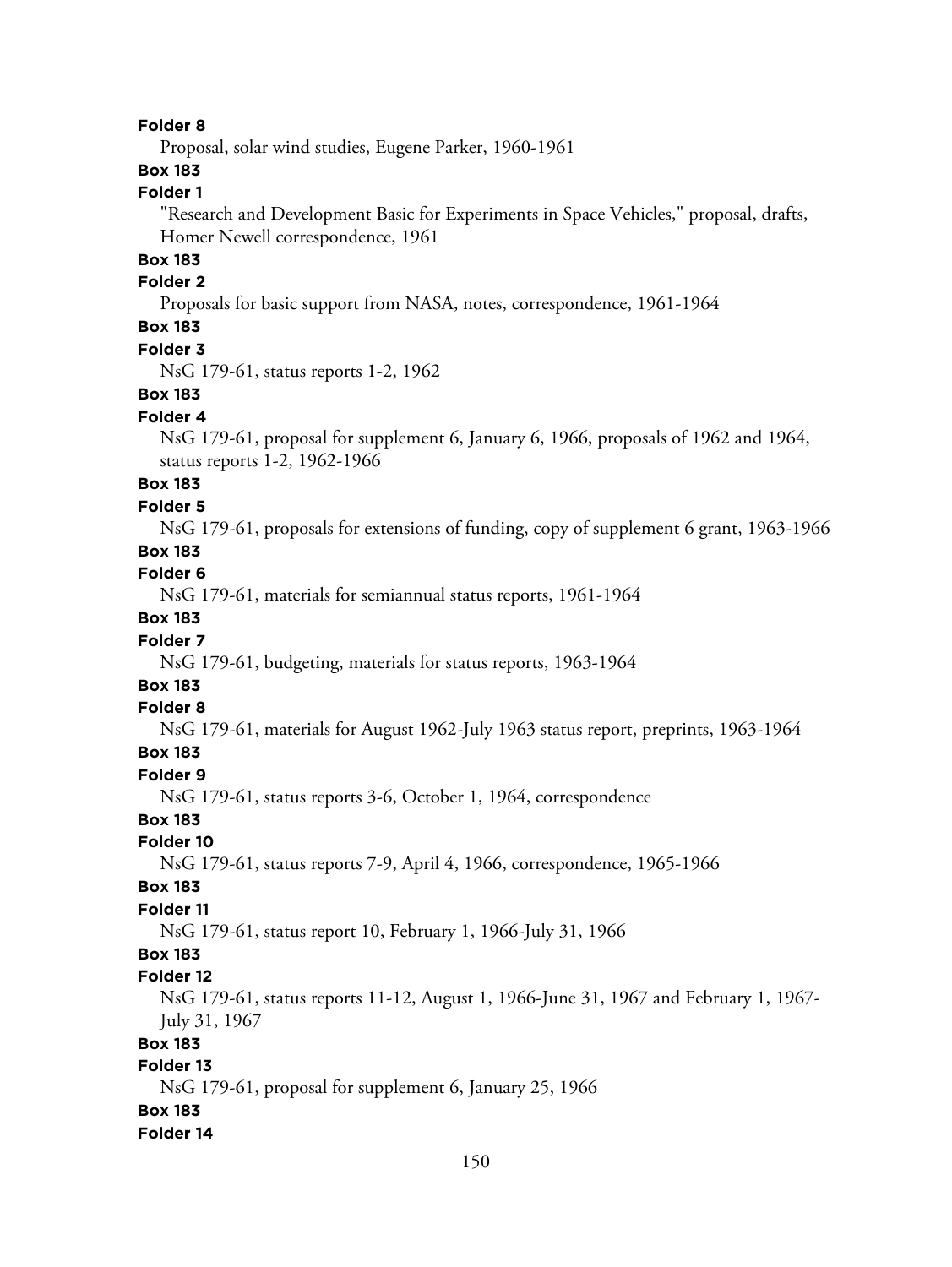NsG 179-61, proposal for supplement 7, November 1, 1966 **Box 183 Folder 15** NsG 179-61, proposal for supplement 8, March 10, 1967, rough draft of proposal for exploratory work on Galactic Jupiter Probe and Sunblazer program **Box 183 Folder 16** NsG 179-61, proposal, September 27, 1967 **Box 183 Folder 17** NsG 179-61, proposal for supplement, for three-year period starting August 1, 1968, April 24, 1968 **Box 183 Folder 18** NsG 179-61, letter proposal, April 24, 1968, step funding **Box 184 Folder 1** NASA-NsG-690, Mariner C, status reports, 1965-1968 **Box 184 Folder 2** NASA-NsG-690, semiannual status reports 2-3, 1966-1967 **Box 184 Folder 3** NAS-NSR-14-001-059, Pioneer A and B data processing, March 1, 1966 **Box 184 Folder 4** NAS-NSR-14-001-059, programming, final report, n.d. **Box 184 Folder 5** NAS-5-2990, IMP I-III, proposal for supplemental funding, 1966-1967 **Box 184 Folder 6** NAS-5-9090, proposal, IMP F and G data processing, 1966-1967 **Box 184 Folder 7** NAS-5-9090, budget revision, November 1968 **Box 184 Folder 8** Proposal, Hi-Z Lo-E experiment, April 1, 1966, correspondence, IMP H/J **Box 184 Folder 9** NASA NGR-14-001-103, "Advanced Technical Developments in Support of Scientific Experiments in Space," grant copy, memos, correspondence, stability grant, 1967-1970 **Box 184 Folder 10**

NAS-5-2133, OGO III data processing, correspondence and memos, 1967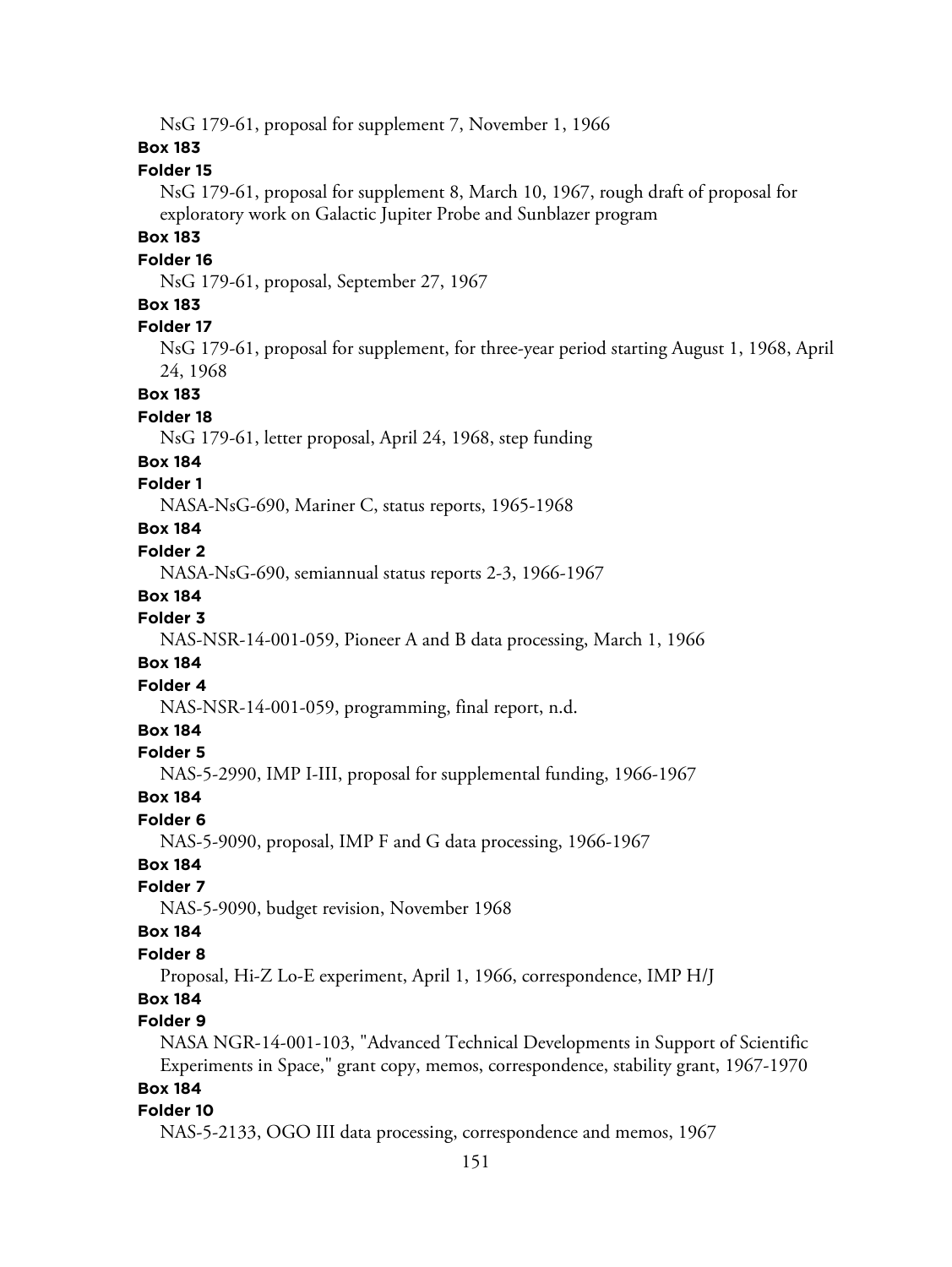#### **Folder 11**

NAS-5-2133, extension proposal, OGO I data processing, notes and budgets, May-August 1967

### **Box 184**

## **Folder 12**

NAS-5-2133, extension proposal, OGO I and III data processing, June-July 1967

## **Box 184**

## **Folder 13**

OGO-E153-E-27, OGO E, data analysis proposal, correspondence, 1967-1968

## **Box 184**

## **Folder 14**

LASR funding, "Memo of Understanding Between NASA and University of Chicago," July 1962, 1967 articles, correspondence, overview to Donald C. Holmes, funding emergency, budget breakdown, support grant to NASA

## **Box 184**

## **Folder 15**

LASR funding, correspondence about finances with Leonard Erickson, NSF spending ceiling, 1965-1968

## **Box 184**

## **Folder 16**

LASR funding, salary distribution, status reports, account balances, notes on NAS meeting, 1966-1970

## **Box 185**

## **Folder 1**

LASR funding, correspondence with Dean Albert on history of funding crisis, chronology, 1967

## **Box 185**

## **Folder 2**

LASR funding, proposal to NASA for additional funding, January 14, 1966, "Solar-Geophysical Aspects of Cosmic Radiation," September 21, 1967

## **Box 185**

## **Folder 3**

LASR funding, October-December 1967, historical letter to Jesse Mitchell of LASR, 1967

## **Box 185**

## **Folder 4**

LASR funding, status reports, projections, correspondence, memos, 1967

## **Box 185**

## **Folder 5**

LASR funding, scheduling, memos, correspondence relating to funding crisis, stabilizing grant to support LASR, 1967

## **Box 185**

## **Folder 6**

LASR funding, NASA stability grant and proposal, drafts, correspondence, July-September 1967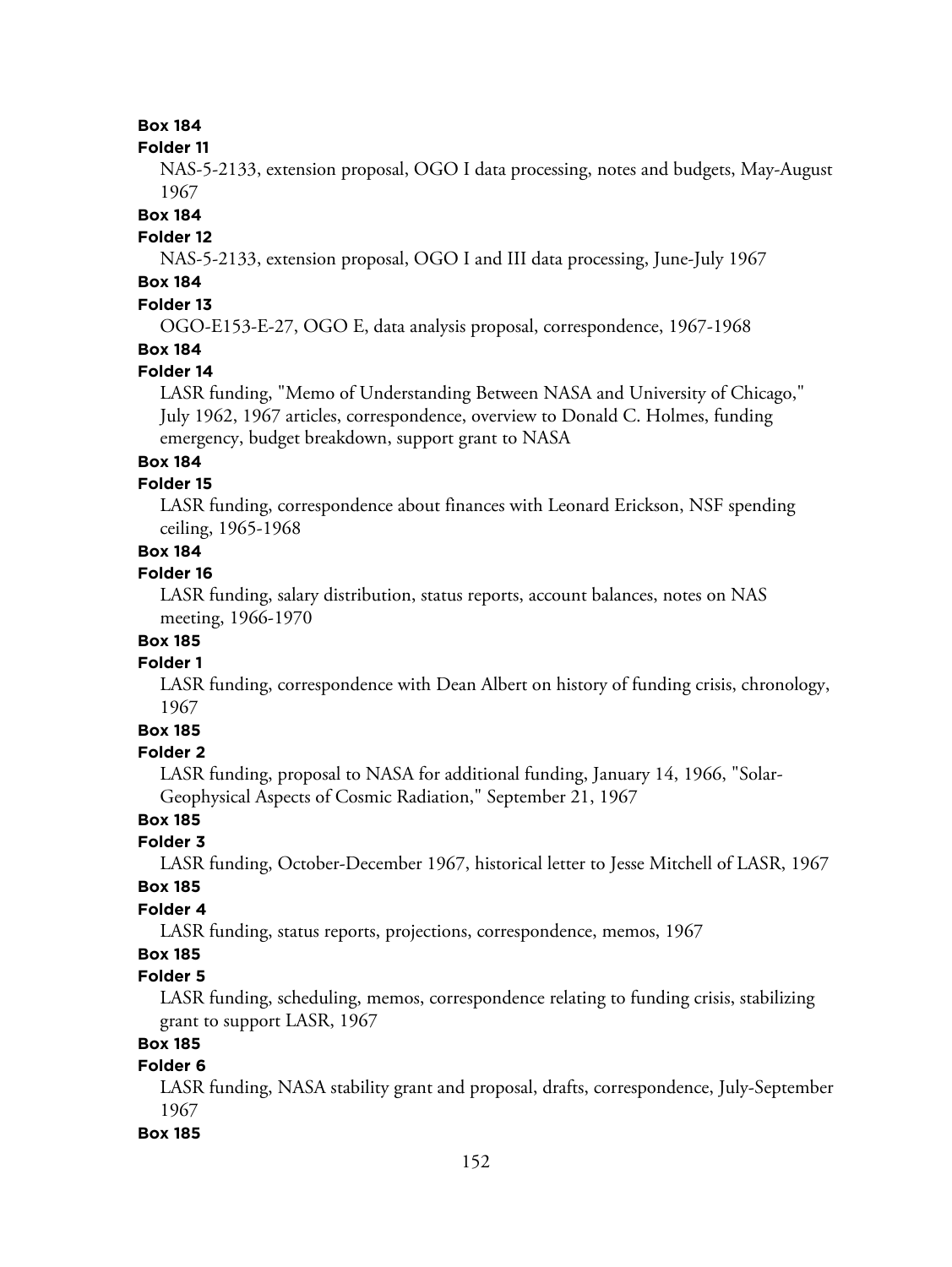LASR funding, "Plans for LASR, 1967-1970," December 21, 1967

**Box 185**

**Folder 8**

LASR funding, NASA funding, articles, correspondence, memos, 1967-1970

## **Box 185**

## **Folder 9**

LASR funding, project reports, projections, correspondence, memos, 1968-1970

## **Box 186**

## **Folder 1**

LASR funding, project reports, financial and technical status, salary reviews, memos, 1967-1970

#### **Box 186**

#### **Folder 2-5**

LASR monthly financial reports, 1968-1969

#### **Box 187**

## **Folder 1-3**

LASR monthly financial reports, 1970-1972

## **Box 188**

## **Folder 1**

IMP H and J, proposal for data processing, April 10, 1968

#### **Box 188**

#### **Folder 2**

IMP H and J, revised proposal, January 24, 1968

## **Box 188**

## **Folder 3**

IMP H and J, proposal, April 18, 1968

## **Box 188**

## **Folder 4**

IMP I (Eye), on-board computer, proposal, memos, February-April 1968

#### **Box 188**

#### **Folder 5**

Proposal for experiments, magnetic monopoles in lunar materials, 1968-1969

## **Box 188**

## **Folder 6**

NASA proposal for funding of data submission to National Space Science Data Center, IMP, OGO, Mariner, Pioneer, 1969

## **Box 188**

#### **Folder 7**

NASA Basic Grant NGL-14-001-006, supplement 11, "Research and Development of Basic for Space Vehicles," June 24, 1968

## **Box 188**

## **Folder 8**

NASA Basic Grant NGL-14-001-006, supplement 12, August 20, 1969 **Box 188**

#### **Folder 9**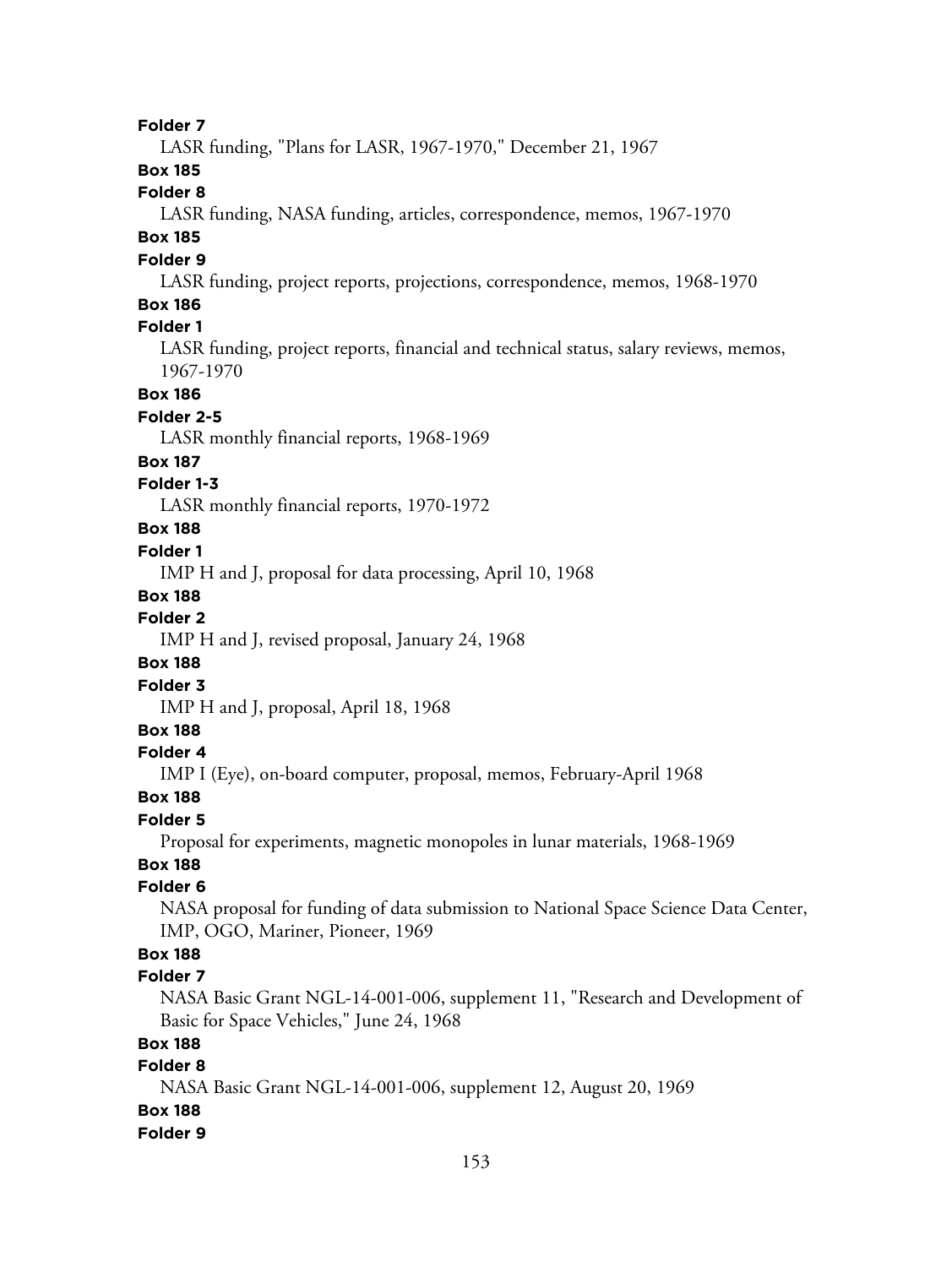NASA Basic Grant NGL-14-001-006, supplement 13, August 28, 1970, correspondence **Box 188**

#### **Folder 10**

NASA Basic Grant NGL-14-001-006, supplement 14, preparatory material and proposal, correspondence, drafts, November 18, 1971

## **Box 188**

#### **Folder 11**

NASA Basic Grant NGL-14-001-006, supplement 14, LASR financial reports, notes, 1972

## **Box 188**

## **Folder 12**

NASA Basic Grant NGL-14-001-006, supplement 15, August 1, 1972

## **Box 188**

### **Folder 13**

NASA Basic Grant NGL-14-001-006, supplement 16, August 1, 1973

## **Box 188**

#### **Folder 14**

NASA Basic Grant NGL-14-001-006, supplement 16, SIS, notes, 1973-1974

#### **Box 188**

### **Folder 15**

NASA Basic Grant NGL-14-001-006, supplement 17, July 15, 1974-July 31, 1975

### **Box 188**

## **Folder 16**

NASA Basic Grant NGL-14-001-006, basic grant preparation, notes, Phoenix budgets, correspondence, LASR budgets, 1975

### **Box 189**

#### **Folder 1-2**

NASA Basic Grant NGL-14-001-006, budgets, proposals, notes, memos, NSF 73-06652, GA-38913X, 1975

## **Box 189**

## **Folder 3**

NASA Basic Grant NGL-14-001-006, NASA-university relations and science management, "Disclosure of a Solid State Silicon Position Sensing Detector," ISEE, LASR discoveries, 1975

## **Box 189**

## **Folder 4-5**

NASA Basic Grant NGL-14-001-006, notes, GSFC memos, LASR financial reports, 1976

## **Box 189**

## **Folder 6**

NASA Basic Grant NGL-14-001-006, supplement 18, August 1, 1975-July 31, 1976

## **Box 189**

## **Folder 7**

NASA Basic Grant NGL-14-001-006, supplement 20, budget, August 1, 1976-December 31, 1977

#### **Box 189**

#### **Folder 8**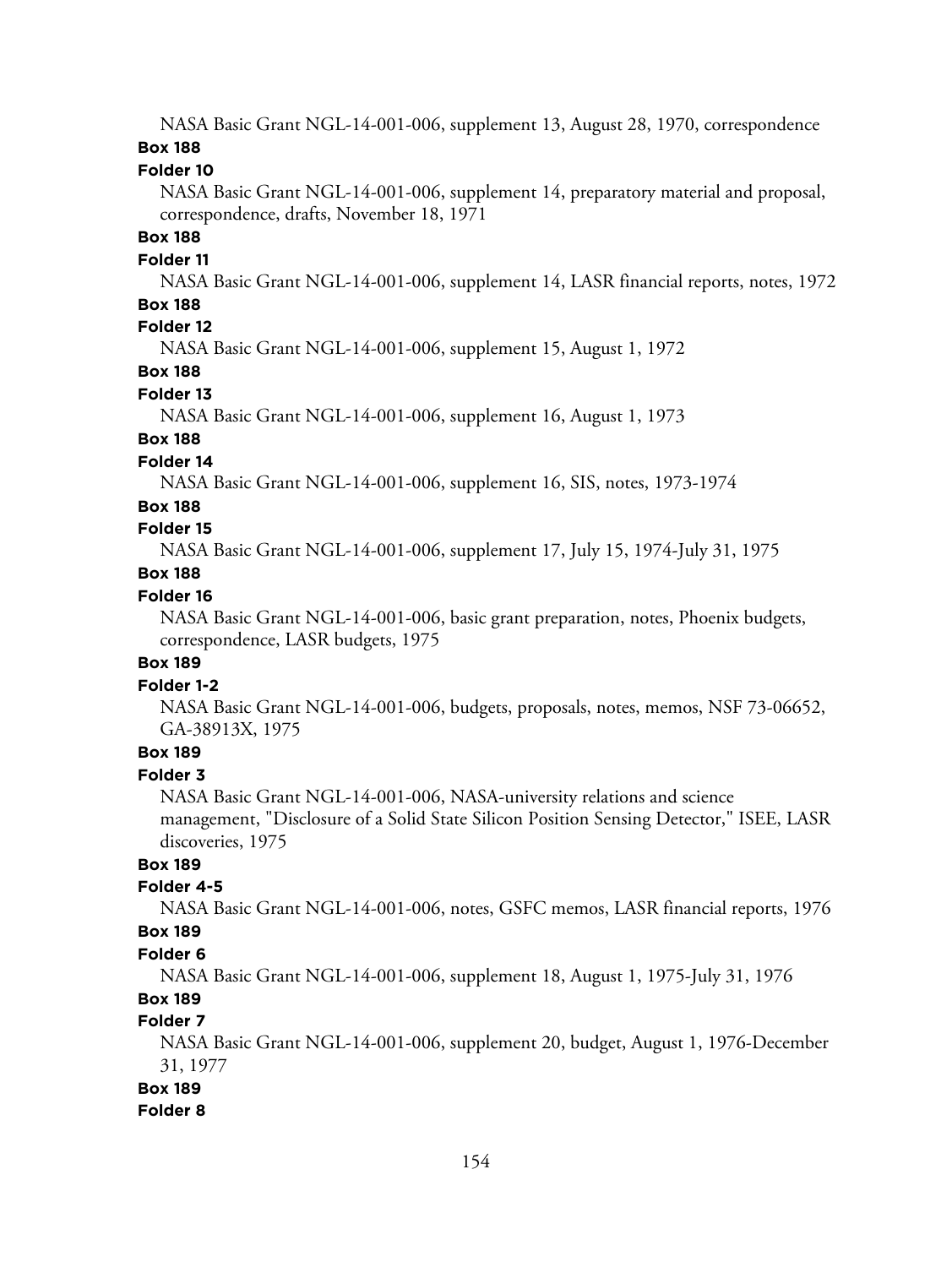NASA Basic Grant NGL-14-001-006, supplement 21, 1978, memos, correspondence, 1976-1977

#### **Box 189**

#### **Folder 9**

NASA Basic Grant NGL-14-001-006, memos, notes, 1978-1979

## **Box 189**

#### **Folder 10**

NASA Basic Grant NGL-14-001-006, supplement 22, budget, January 1, 1979-December 31, 1980

## **Box 190**

### **Folder 1**

NASA Basic Grant NGL-14-001-006, supplement 23, revised budget, January 1, 1979- December 31, 1979

## **Box 190**

#### **Folder 2**

NASA Basic Grant NGL-14-001-006, annual report form T-43, March 26, 1979

## **Box 190**

## **Folder 3**

NASA Basic Grant NGL-14-001-006, supplement 24, revised budget, 1980

## **Box 190**

## **Folder 4**

NASA Basic Grant NGL-14-001-006, "Past Accomplishments and Future Plans for NGL 14-001-006," July 1980

## **Box 190**

#### **Folder 5**

NASA Basic Grant NGL-14-001-006, response to NASA headquarters on cosmic ray research, July 1980

## **Box 190**

#### **Folder 6**

NASA Basic Grant NGL-14-001-006, three-year supplement, program of research, budget, January 1, 1981-December 31, 1983

## **Box 190**

## **Folder 7**

NASA Basic Grant NGL-14-001-006, three-year supplement, revised budget, 1983

#### **Box 190**

#### **Folder 8**

NASA Basic Grant NGL-14-001-006, second year proposal and revised budget, 1982

## **Box 190**

#### **Folder 9**

NASA Basic Grant NGL-14-001-006, third year proposal and revised budget, 1983

## **Box 190**

#### **Folder 10**

NASA Basic Grant NGL-14-001-006, third year revised budget, 1983

### **Box 190**

#### **Folder 11**

NASA Basic Grant NGL-14-001-006, revised budget, 1984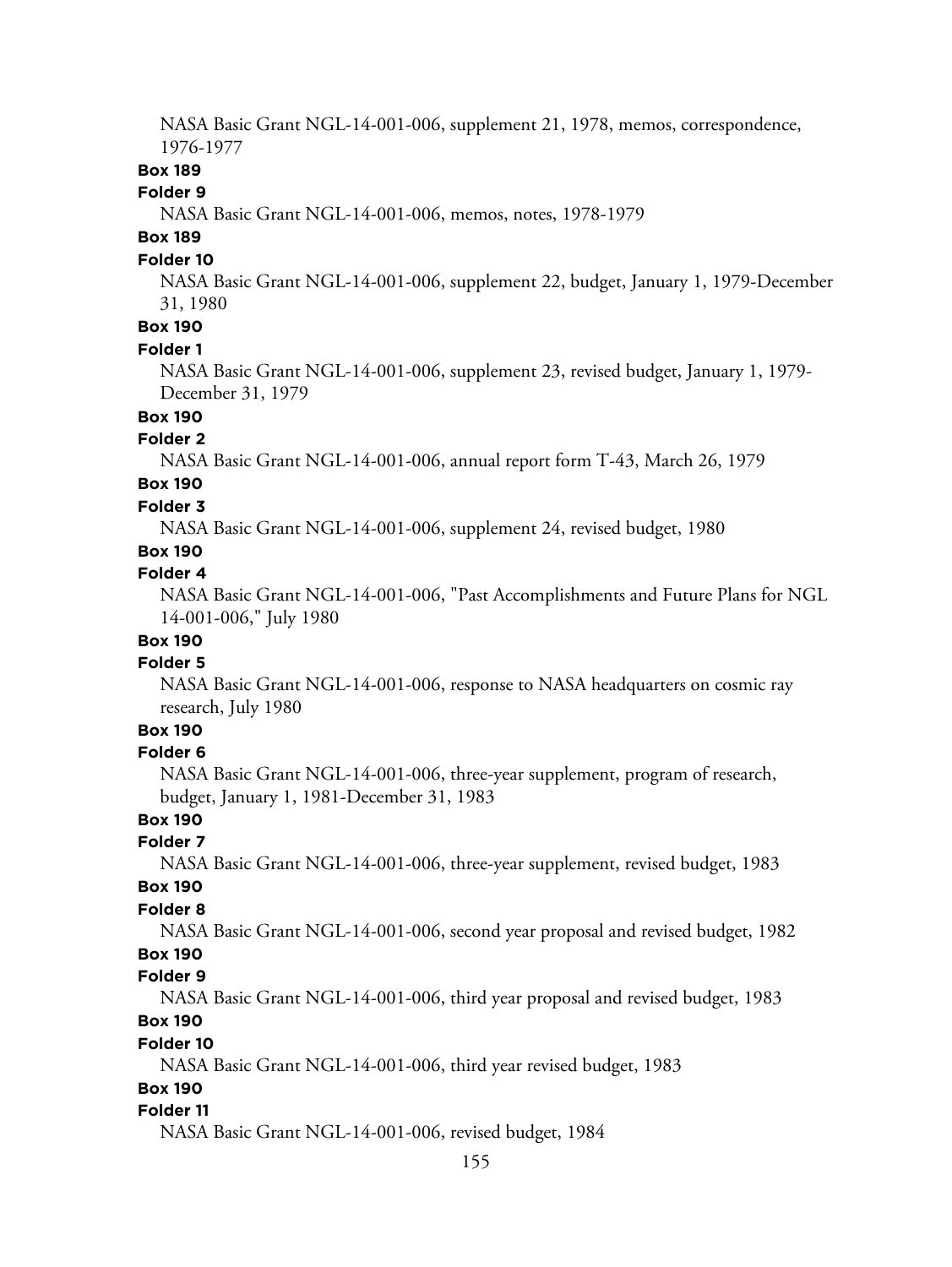#### **Folder 12**

NASA Basic Grant NGL-14-001-006, three-year supplement, program of research, budget, January 1, 1984-December 31, 1986

**Box 190**

#### **Folder 13**

NASA Basic Grant NGL-14-001-006, supplement, 1985

## **Box 190**

## **Folder 14**

NASA Basic Grant NGL-14-001-006, revised budget for 1985

#### **Box 190**

#### **Folder 15**

NASA Basic Grant NGL-14-001-006, revised budget for 1986

## **Box 191**

#### **Folder 1**

Proposal for use of Princeton-University of Pennsylvania accelerator, nitrogen beam, correspondence, 1971

#### **Box 191**

## **Folder 2**

Technology for Science grant, correspondence, 1970

## **Box 191**

## **Folder 3-4**

Technology for Science grant, negotiations with NASA, April 1972-1973, LASR planning for 1972-1974, notes, budgets, drafts, correspondence

### **Box 191**

### **Folder 5**

NGL 14-001-258, NGL 14-001-224, Technology for Science grant, "Advanced Technical Development in Support of Scientific Experiments in Space," materials for proposal preparation, notes, memos, 1973-1974

## **Box 191**

#### **Folder 6**

NGL 14-001-258, supplement, July 1, 1975-July 1, 1976

## **Box 191**

#### **Folder 7**

NGL 14-001-258, supplement, July 1, 1976-June 1, 1977

#### **Box 191 Folder 8**

NGL 14-001-258, supplement, July 1, 1977-June 30, 1978, April 1, 1978-March 31, 1979

## **Box 191**

## **Folder 9**

NGL 14-001-258, supplement, April 1, 1979-March 31, 1980

#### **Box 191**

#### **Folder 10**

NGL 14-001-258, supplement, April 1, 1980-March 31, 1981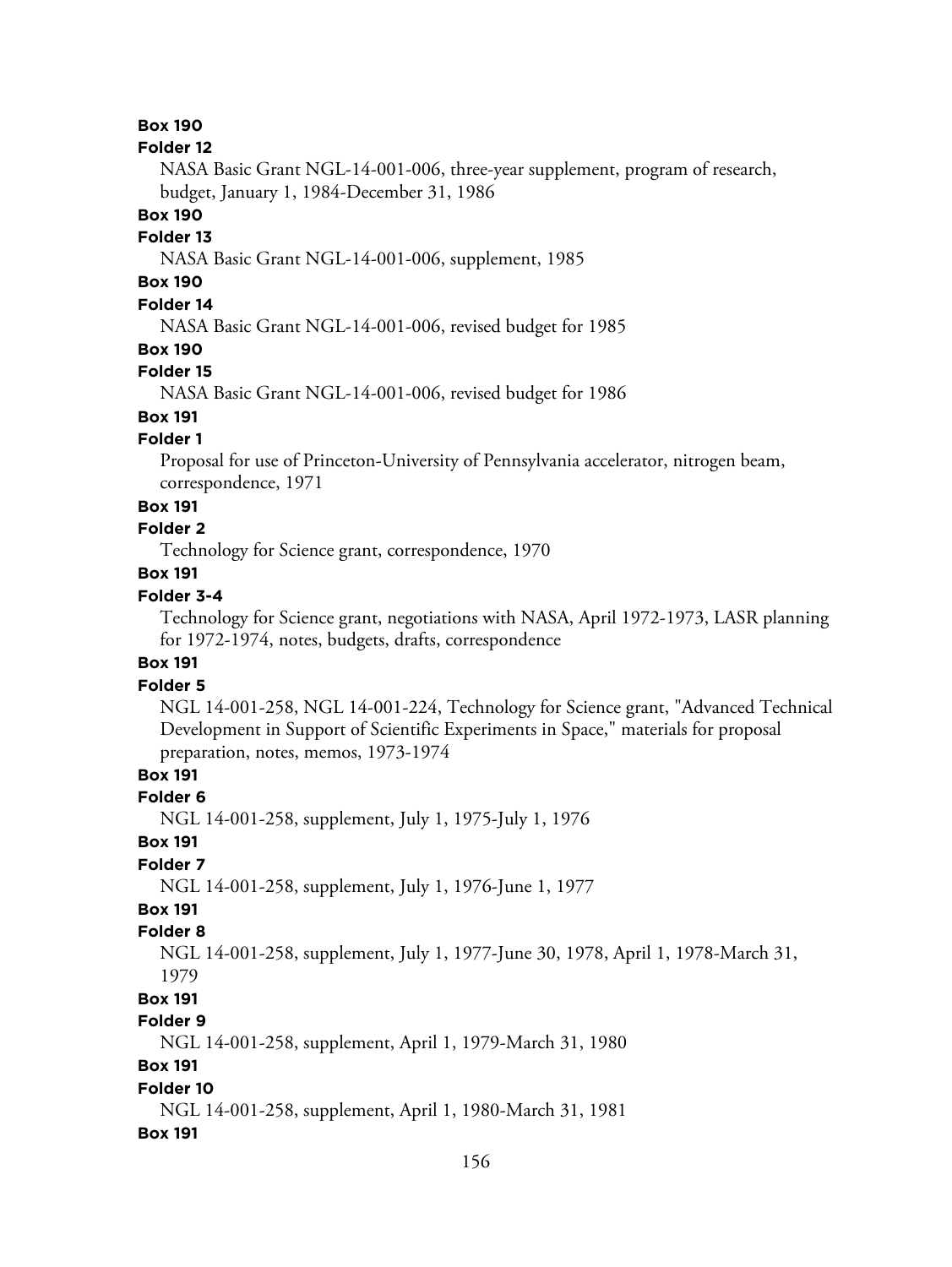NGL 14-001-258, supplement, April 1, 1981-March 31, 1982

## **Box 192**

## **Folder 1**

Budget problems of January-February 1976, NAS5-11067, IMP H/J data analysis funding, notes, NASA correspondence, Phoenix, Mariner 10, Pioneer 10, LASR financial reports, Caltech President's Fund, 1975-1976

## **Box 192**

## **Folder 2**

Pioneer 10 and 11, NAS 2-6551, LASR budgets, notes, memos, 1975-1976

## **Box 192**

#### **Folder 3**

Materials for meeting with Ichtiaque Rasool, December 18, 1975, Noel Hinners meeting, Phoenix funding, notes, instrument diagrams and photographs, proposals, April-May 1976

## **Box 192**

#### **Folder 4**

Materials for meeting with Ichtiaque Rasool, Phoenix, proposal supplement, letter to Ichtiaque Rasool on importance of isotopic studies, 1975

## **Box 192**

## **Folder 5**

Materials for meeting with Ichtiaque Rasool, AGOSP, correspondence, memos, 1975-1976

#### **Box 192**

#### **Folder 6**

Materials for meeting with Ichtiaque Rasool, critique of NASA-scientist relations, A/O 6-7, notes, memos, correspondence, 1974-1975

## **Box 192**

## **Folder 7**

Materials for meeting with Ichtiaque Rasool, Pioneer 10/11 data reduction funding, notes, memos, ISEE, October-December 1975

## **Box 192**

### **Folder 8**

Materials for meeting with Ichtiaque Rasool, ERDA correspondence and meeting minutes, solar energy, July-September 1975

## **Box 192**

### **Folder 9**

Materials for meeting with Ichtiaque Rasool, ERDA visit, solar energy, NSF proposal "Instrument Development for High Energy Physics," correspondence, June-July 1975

## **Box 192**

## **Folder 10**

Materials for meeting with Ichtiaque Rasool, IMP 7/8, Pioneer 10/11, data graphs, December 1975

## **Box 192**

#### **Folder 11**

Materials for meeting with Ichtiaque Rasool, Phoenix telescope performance characteristics, October-December 1975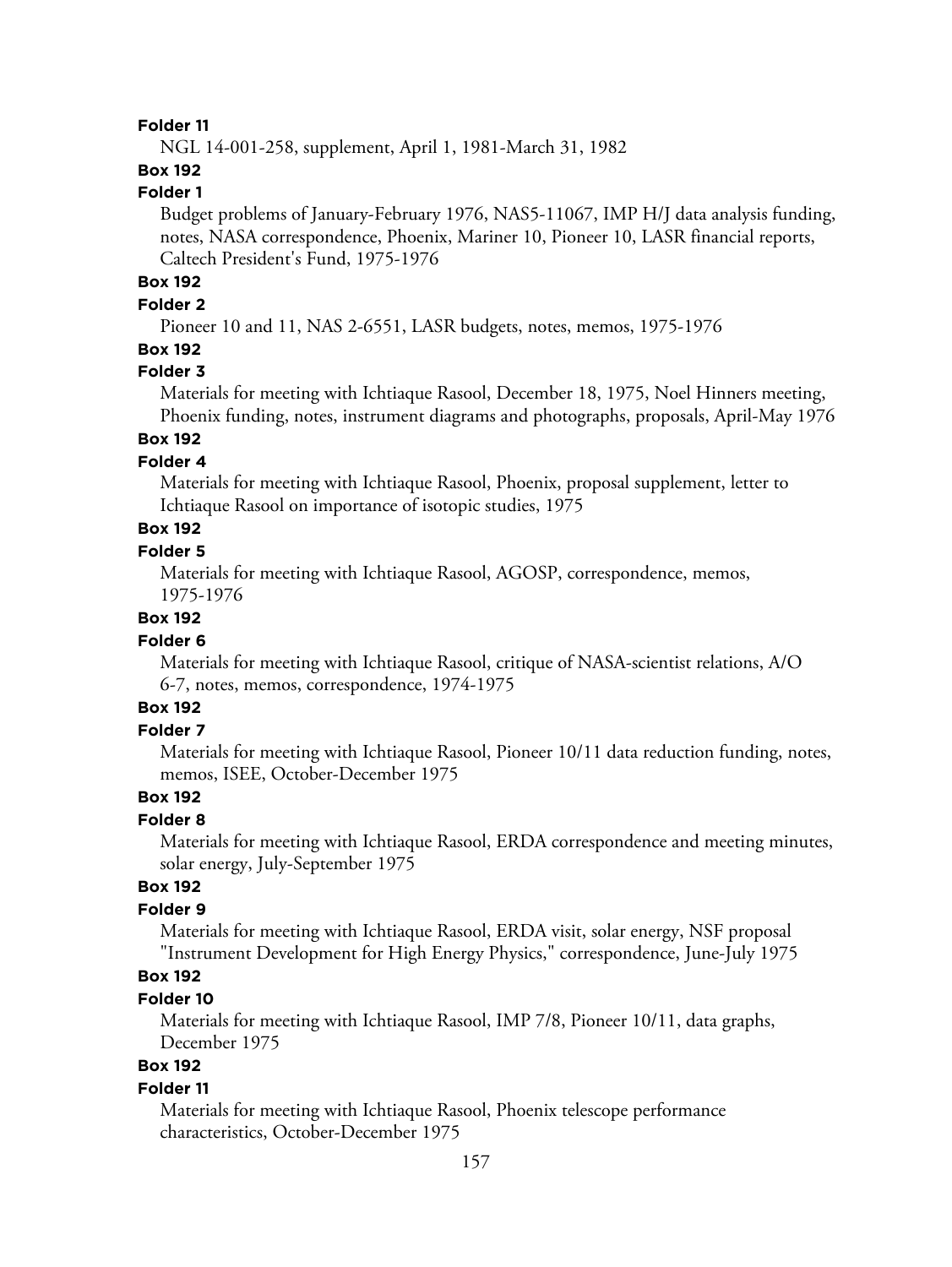#### **Folder 12**

NASA fiscal year 1974 university program information summary, LASR financial reports, Solar Composition Explorer satellite, May-July 1975

### **Box 193**

#### **Folder 1**

"Isotopic Measurements of Nuclei in the Solar and Cosmic Radiations in the Charge Range Hydrogen to Nickel," proposal, correspondence, April 1976

## **Box 193**

## **Folder 2**

NsG-5291, Orbiting Astronomical Observatory Guest Investigator Program, correspondence, final technical report, 1978-1979

## **Box 193**

#### **Folder 3**

NASA NAS 2-11126, October 1, 1983-September 30, 1984

#### **Box 193**

## **Folder 4**

NASA NAS 2-11126, October 1, 1984-September 30, 1985

## **Subseries 5: National Science Foundation (NSF)**

#### **Box 193**

#### **Folder 5**

GA28368X, "Solar, Interplanetary and Magnetospheric Studies with Energetic Particles," proposal, correspondence, AF funding curtailment of AF 49(638)-1642, neutron monitors, GA 1440, 1968-1970

## **Box 193**

## **Folder 6**

GA28368X, prospectus to NSF for two-year funding extension, drafts, 1973

## **Box 193**

## **Folder 7**

GA28368X, prospectus to NSF for two-year funding extension, correspondence, notes, 1973

**Box 193**

## **Folder 8**

NSF GA-38913X, revised budget and addendum, proposal P3A1093, April 20, 1973

## **Box 193**

## **Folder 9**

NSF GA-38913X, correspondence, 1973-1975

## **Box 193**

## **Folder 10**

NSF GA-38913X, second year progress report, June 1, 1974

#### **Box 193**

## **Folder 11**

NSF GA-38913X, NSF supplement funding, February 7, 1975

#### **Box 193**

#### **Folder 12**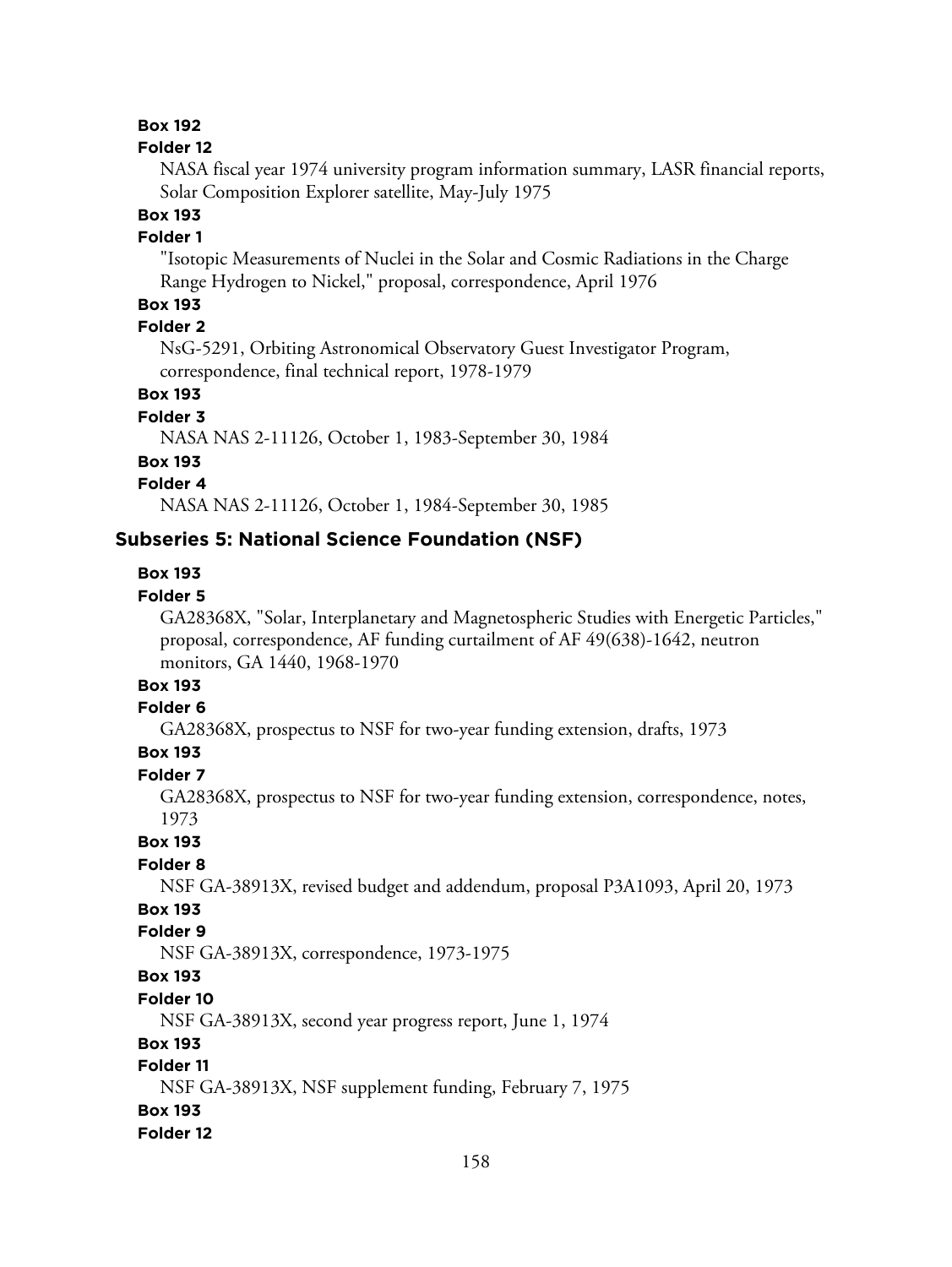NSF GA-38913X, proposal for 36-month renewal, September 1, 1975

#### **Box 193**

#### **Folder 13**

ATM 75-20407, "Solar, Interplanetary and Magnetospheric Studies with Energetic Particles," correspondence, progress reports, budgets, second year proposal, 1975-1976

## **Box 194**

#### **Folder 1**

ATM 75-20407, NSF reporting requirements, memos, budgets, correspondence, notes, 1977-1978

## **Box 194**

#### **Folder 2**

ATM 75-20407, final project report, June 1978

#### **Box 194**

#### **Folder 3**

ATM 77-24494, proposal and figures, NSF correspondence, NSF document "Solar Terrestrial Programs: A Five-Year Plan," 1977

## **Box 194**

#### **Folder 4**

ATM 77-24494, proposal, budgets, 1978

## **Box 194**

**Folder 5**

ATM 77-24494, finances, expenses, 1978-1981

#### **Box 194**

#### **Folder 6**

ATM 77-24494, diversion of funds for neutron monitor stations, grant letters, NSF documents and correspondence, 1978-81

### **Box 194**

### **Folder 7**

ATM 77-24494, proposal, budget draft, notes, August 1979

## **Box 194**

#### **Folder 8**

ATM 77-24494, final report, 1981

#### **Box 194**

#### **Folder 9**

ATM 77-24494, ATM 79-24593, continuation of ATM 77-24494, proposal, budgets, 1980

#### **Box 194**

#### **Folder 10**

ATM 79-24593, grant letter, second year budget, 1980

## **Box 194**

#### **Folder 11**

ATM 79-24593, second year budget, notes, correspondence, 1980-1981

#### **Box 194**

#### **Folder 12**

ATM 79-24593, proposal, notes, 1981-1983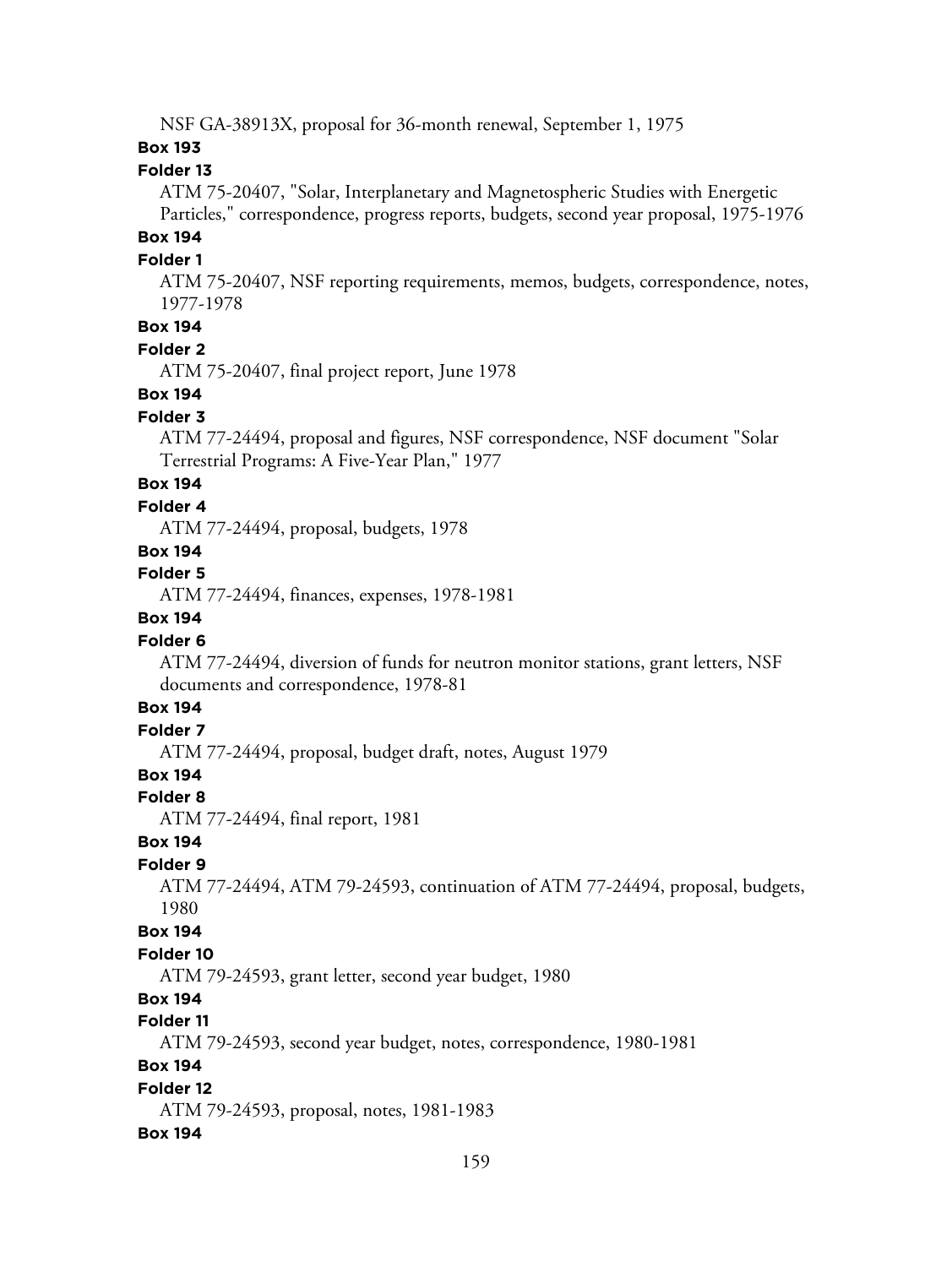ATM 79-24593, budget revision, March 1982

### **Box 194**

#### **Folder 14**

ATM 82064-18, proposal for March 15, 1982-March 14, 1984

## **Box 194**

## **Folder 15**

ATM 82064-18, request for funds for second year research, February 18, 1983

### **Box 194**

## **Folder 16**

ATM 82064-18, proposal submitted February 28, 1983 for second year, final report, January 31, 1986

### **Series IX: Projects**

#### **Subseries 1: Early work**

## **Sub-subseries 1: Reed College and New York University**

#### **Box 195**

## **Folder 1**

"An Experimental Electron Microscope," A.B. thesis, Reed College, June 1940

## **Box 195**

## **Folder 2**

Advanced laboratory notebook, 1940

## **Box 195**

## **Folder 3**

"Reduction of the Natural Insensitive Time in G-M Counters," Ph.D. dissertation, New York University, October 1943

## **Box 195**

#### **Folder 4**

"Hydrogen Ion Molecule," lecture, 1943

#### **Box 195**

#### **Folder 5**

"Some Principles of Microwave Radio and the Cavity Resonator," lecture, April 27, 1943

## **Box 195**

### **Folder 6**

"Mechanism of Spark Discharge in the Air," lecture, ca. 1943

## **Sub-subseries 2: Metallurgical Laboratory (Manhattan Project)**

## **Box 195**

#### **Folder 7**

Project writing program, unclassified, chapter on radiation detection, ca. 1945

#### **Box 196**

### **Folder 1**

Los Alamos declassified reports and drawings, 1945

#### **Box 196**

#### **Folder 2**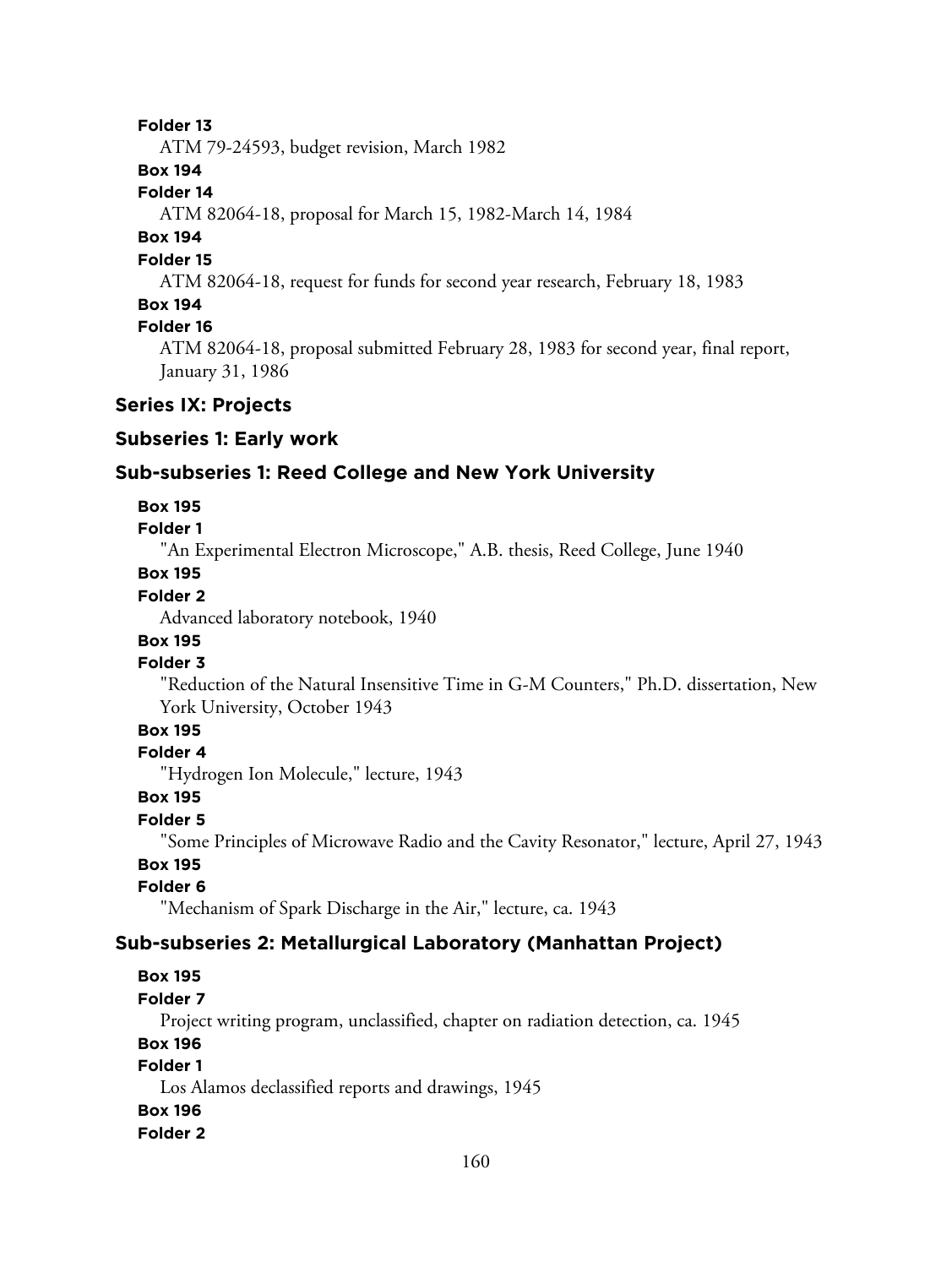Declassified reports, 1946 **Box 196 Folder 3** Status and problems of declassification, 1946-1947 **Box 196 Folder 4** Classified material, 1944, Victoreen survey meter test, 1947-1953

## **Sub-subseries 3: Research on materials and counters**

**Box 196 Folder 5** Geiger-Mueller tubes, industrial products, notes, 1943-1947 **Box 196 Folder 6** Data on low-voltage halogen counters, U.S. Navy publication, ca. 1945 **Box 196 Folder 7** Industrial products and electrical components, 1944-1945 **Box 196 Folder 8** Sketches for machine shop, ca. 1945 **Box 196 Folder 9** E. H. Segre isotope chart, 1945 **Box 196 Folder 10** Preparation of glass counters, ca. 1945 **Box 196 Folder 11** Mass-energy-Hp curves, 1946 **Box 196 Folder 12** Counters, miscellaneous, 1946 **Box 196 Folder 13** Memos from R. W. Cole, 1946 **Box 196 Folder 14** Ion tube characteristics at "sensitive volume," British work, 1947 **Box 196 Folder 15-16** Characteristic curves of G-M counters, 1947-1948 **Box 196 Folder 17** Low voltage G-M counter action, 1947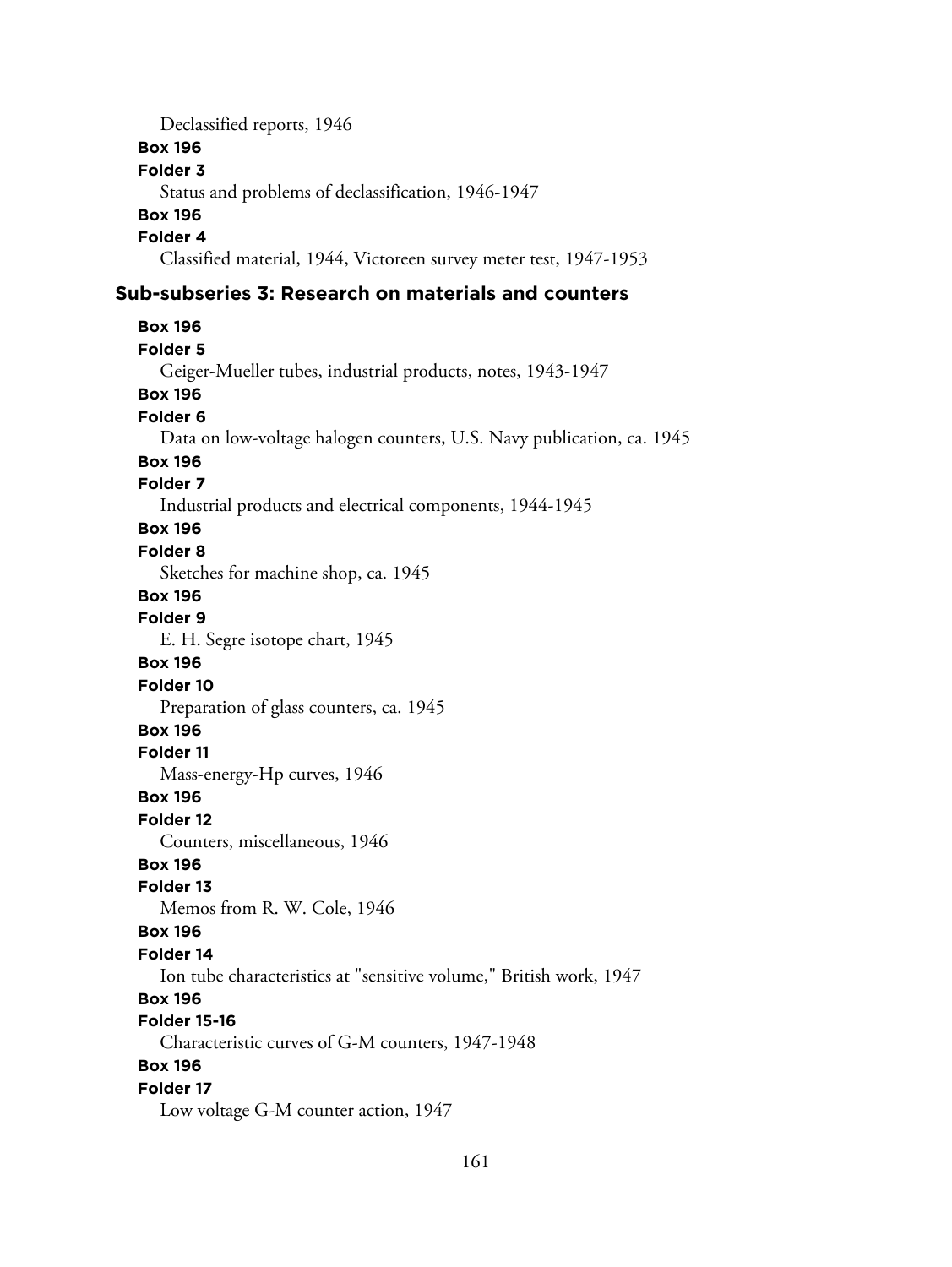## **Sub-subseries 4: Writings on radiation counters**

## **Box 196**

#### **Folder 18**

Air proportional counters, manuscript, ca. 1943

#### **Box 196**

#### **Folder 19**

Air proportional counters, declassification, 1946-1947

#### **Box 196**

## **Folder 20**

Air proportional counters, figures, 1948

### **Box 196**

## **Folder 21**

"Project #1," proportional alpha counter, tests, drawings, photographs, 1944-1945

## **Box 196**

## **Folder 22**

"Project #1," proportional alpha counter, laboratory notebook, 1944

## **Box 197**

## **Folder 1**

"Preliminary Manufacturing Specifications for the Simpson Proportional Alpha Counter Model 1C," shop drawings, 1944

## **Box 197**

#### **Folder 2**

"Preliminary Manufacturing Specifications for the Simpson Proportional Alpha Counter Model 1C," revised shop drawings, 1944

## **Box 197**

## **Folder 3**

"Brief Review of G-M Counters," counter bibliography, "Report on Experiments with Proportional Counters," by Letitia del Rosario, ca. 1945

## **Box 197**

## **Folder 4**

Figures and characteristic curves for counters, outline for volume on nuclear physics instrumentation, 1945-1946

## **Box 197**

## **Folder 5**

Figures and negatives for counters, ca. 1945

## **Box 197**

## **Folder 6**

"Low Absorption Boron-Coated Proportional Counter," draft, drawings, photographs, 1945

#### **Box 197**

#### **Folder 7**

Counter designs, original drawings, 1945

## **Box 197**

## **Folder 8**

Index of counter drawings, ca. 1945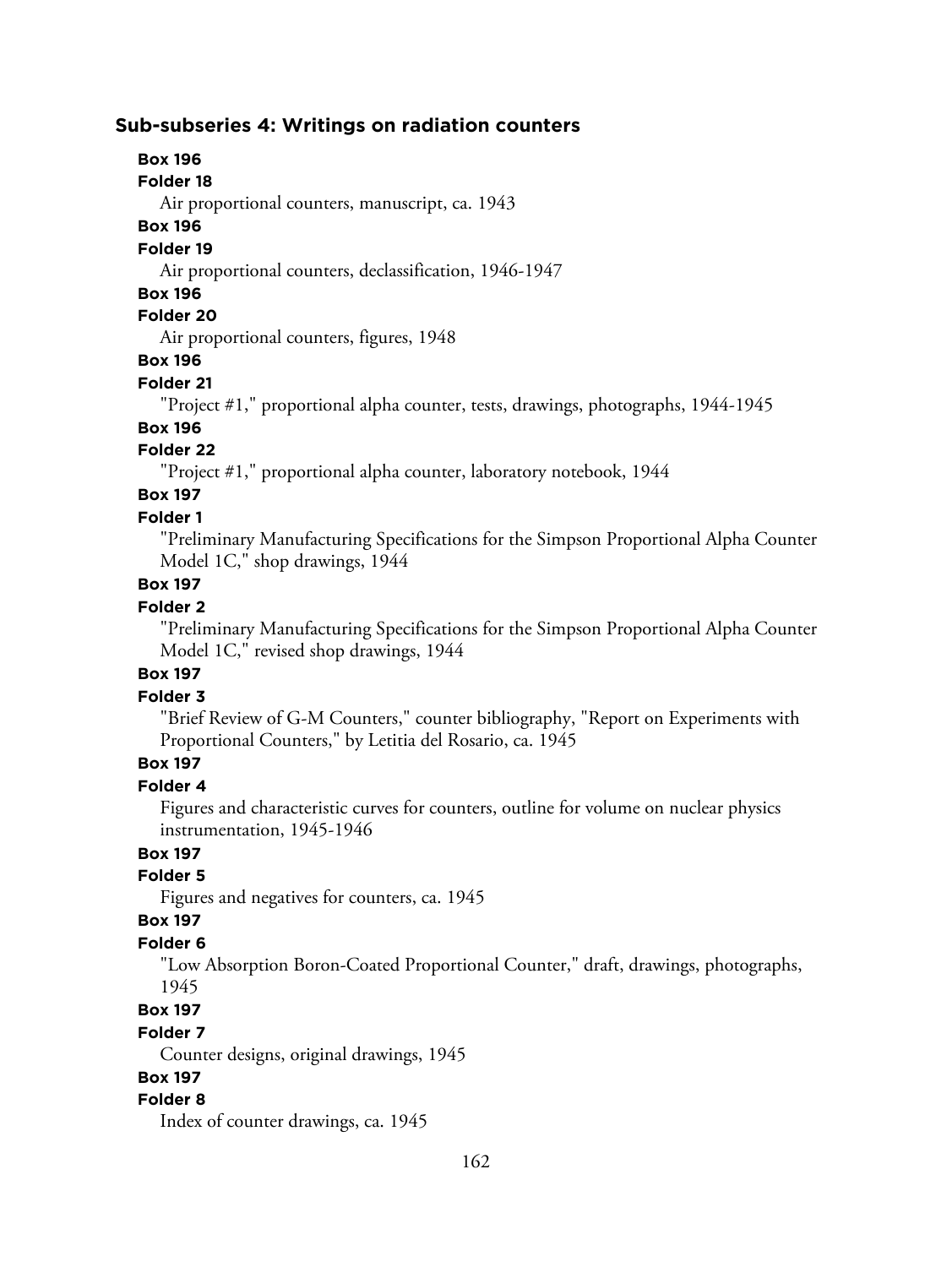#### **Folder 9-11**

Drawings of counters and components, 1945-1947

## **Box 198**

## **Folder 1**

Alpha proportional hand counter, photos, slides, ca. 1946

## **Box 198**

## **Folder 2**

"A Precision Alpha Proportional Counter," draft, abstract, declassification, 1946

## **Box 198**

## **Folder 3**

"A Precision Alpha Proportional Counter," methane flow proportional counter, declassification, drafts, photographs, 1944-1947

## **Box 198**

#### **Folder 4**

"A Precision Alpha Proportional Counter," figures, drawings, ca. 1945

## **Box 198**

## **Folder 5**

"A Precision Alpha Proportional Counter," draft for talk, ca. 1945

## **Box 198**

## **Folder 6**

"The Theory and Properties of Low Voltage Radiation Counters," manuscripts, figures, ca. 1945

## **Box 198**

## **Folder 7**

"The Theory and Properties of Low Voltage Radiation Counters," original drawings, ca. 1945

## **Box 199**

#### **Folder 1**

"The Theory and Properties of Low Voltage Radiation Counters," revisions, slides for lecture presentation, symposium on Geiger counters at Naval Research Lab, Washington, D.C., ca. 1945

## **Box 199**

## **Folder 2**

"The Theory and Properties of Low Voltage Radiation Counters," draft, ca. 1945

## **Box 199**

## **Folder 3**

"The Theory and Properties of Low Voltage Radiation Counters," figures, photographs, ca. 1945

## **Box 199**

## **Folder 4**

"The Theory and Properties of Low Voltage Radiation Counters," notes, data, 1946

## **Box 199**

### **Folder 5**

"The Theory and Properties of Low Voltage Radiation Counters," declassification, 1947 **Box 199**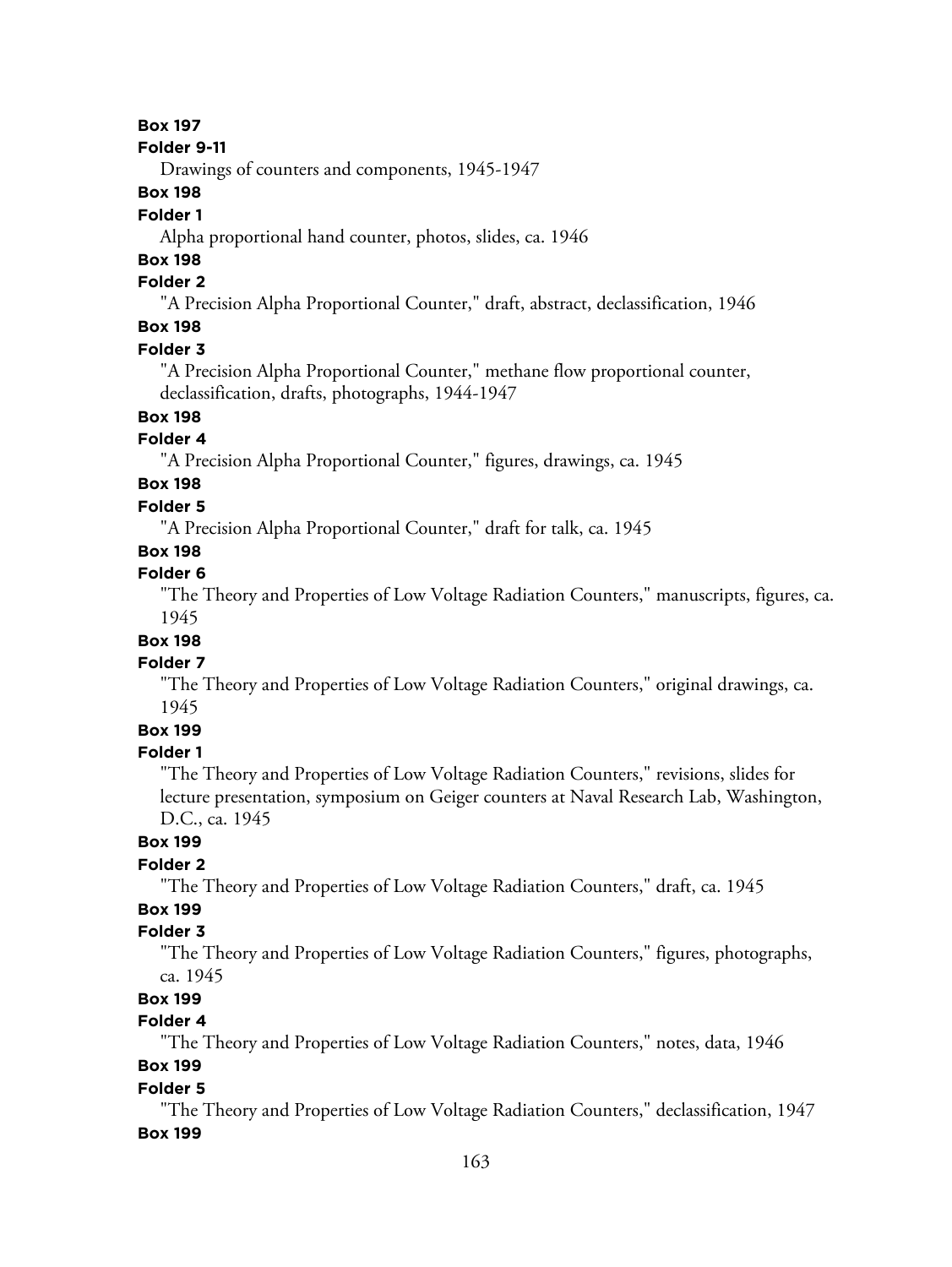"The Theory and Properties of Low Voltage Radiation Counters," abstract and lecture for Naval Research Lab symposium, 1949

#### **Box 199**

#### **Folder 7-8**

Book on nuclear physics instrumentation, outline, correspondence, 1946-1948

## **Box 199**

## **Folder 9**

"Low Operating Potential Ion counters," American Physical Society, Washington, D.C. May 1, 1947, batteries, miscellaneous

#### **Box 199**

#### **Folder 10**

Boron trifluoride counter characteristic curves, 1950

#### **Sub-subseries 5: Cosmic ray investigations from aircraft**

#### **Box 199**

#### **Folder 11**

Burst ionization experiment circuits, notes, 1946-1948

## **Box 199**

#### **Folder 12**

Data on instrumentation for burst experiments, lab notebook, 1948

#### **Box 199**

#### **Folder 13**

Latitude experiments for neutrons and mesons, telescope design, notes, 1947

#### **Box 199**

#### **Folder 14**

Latitude experiments for neutrons and mesons, telescope design, testing, 1947

#### **Box 200**

#### **Folder 1**

Atmospheric neutron altimeter, 1947

#### **Box 200**

#### **Folder 2**

BF3 counter characteristic curves, 1947

## **Box 200**

#### **Folder 3**

BF3 counters, lab notebook of counter tests, 1947

#### **Box 200**

## **Folder 4**

Characteristics of counter arrays, count rate plots, 1948-1949

## **Box 200**

## **Folder 5**

Fast neutron and altitude data, 1947-1948

## **Box 200**

#### **Folder 6**

Neutron latitude and altitude curves and charts for publication, ca. 1948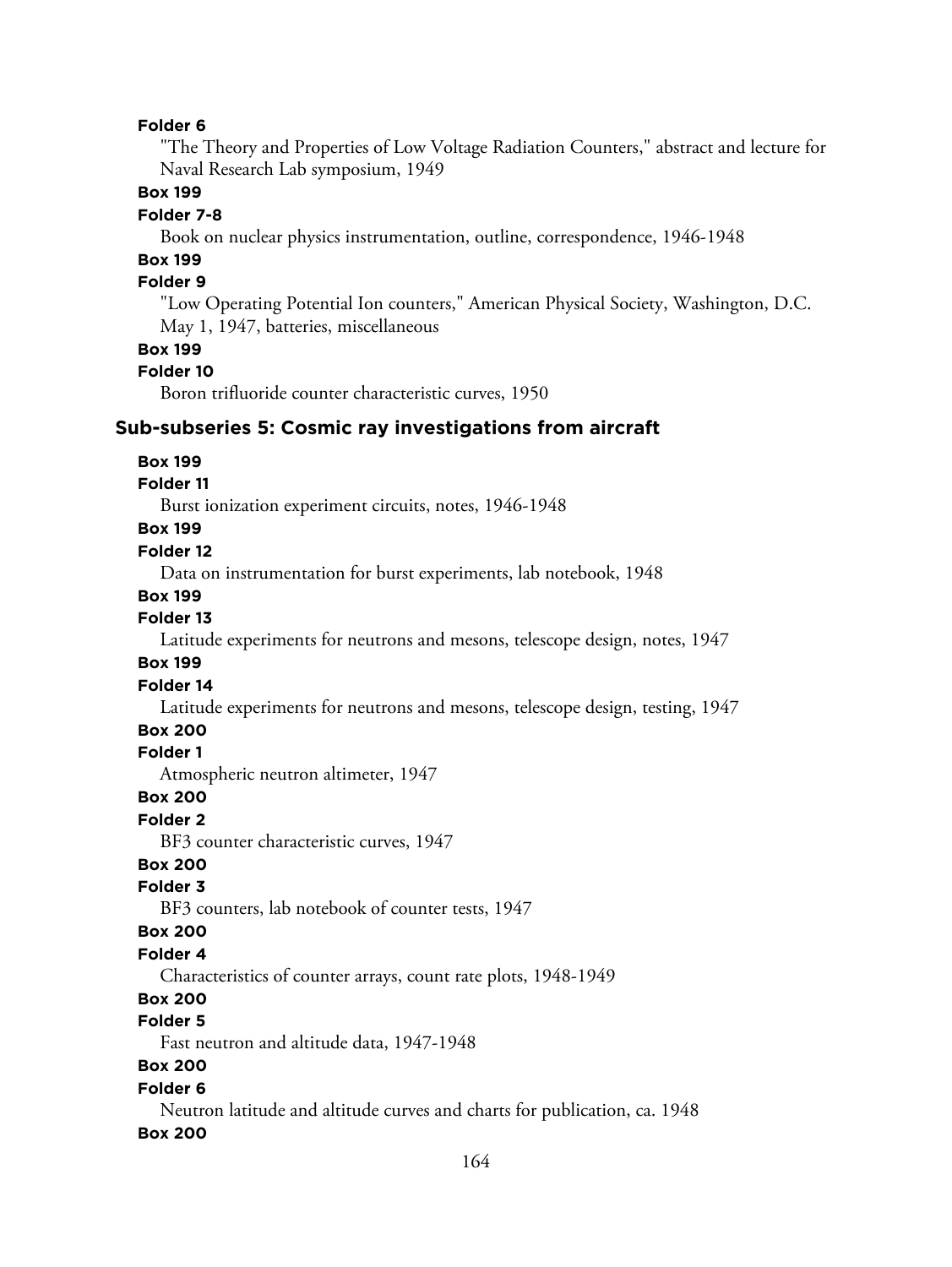**Folder 7** Data tables, ca. 1948 **Box 200 Folder 8** B-29 flights, correspondence, notes, 1948-1949 **Box 200 Folder 9** Navigational books and charts, order receipt, 1949 **Box 200 Folder 10** Photographs of B-29 experiments, neutron counters, emulsion array experiment, 1949 **Box 200 Folder 11** Neutron density flights, data, correspondence, notes for 1949 equator flight, 1948 **Box 200 Folder 12** Neutron density flights, position logs for flights 1-12, 1949 **Box 200 Folder 13** Neutron density flights, data, 1949-1950 **Box 200 Folder 14** Neutron density flights, nuclear emulsion data, 1949 **Box 200 Folder 15** Neutron density flights, enriched Boron counter data, 1948-1949 **Box 200 Folder 16** Neutron density flights, figures, ca. 1949 **Box 200 Folder 17** Neutron density flights, flights 4-5 over Peru, 1949 **Box 200 Folder 18** Neutron density flights, notes on data computation, 1949 **Box 200 Folder 19** Neutron density flights, latitude dependence, 1949 **Box 200 Folder 20** Neutron density flights, results of flights 13-16, notes on piles, 1949-1951 **Box 200 Folder 21** Neutron density flights, results of Experiment II (excepting flights 13-16), notes on piles, 1949 **Box 200**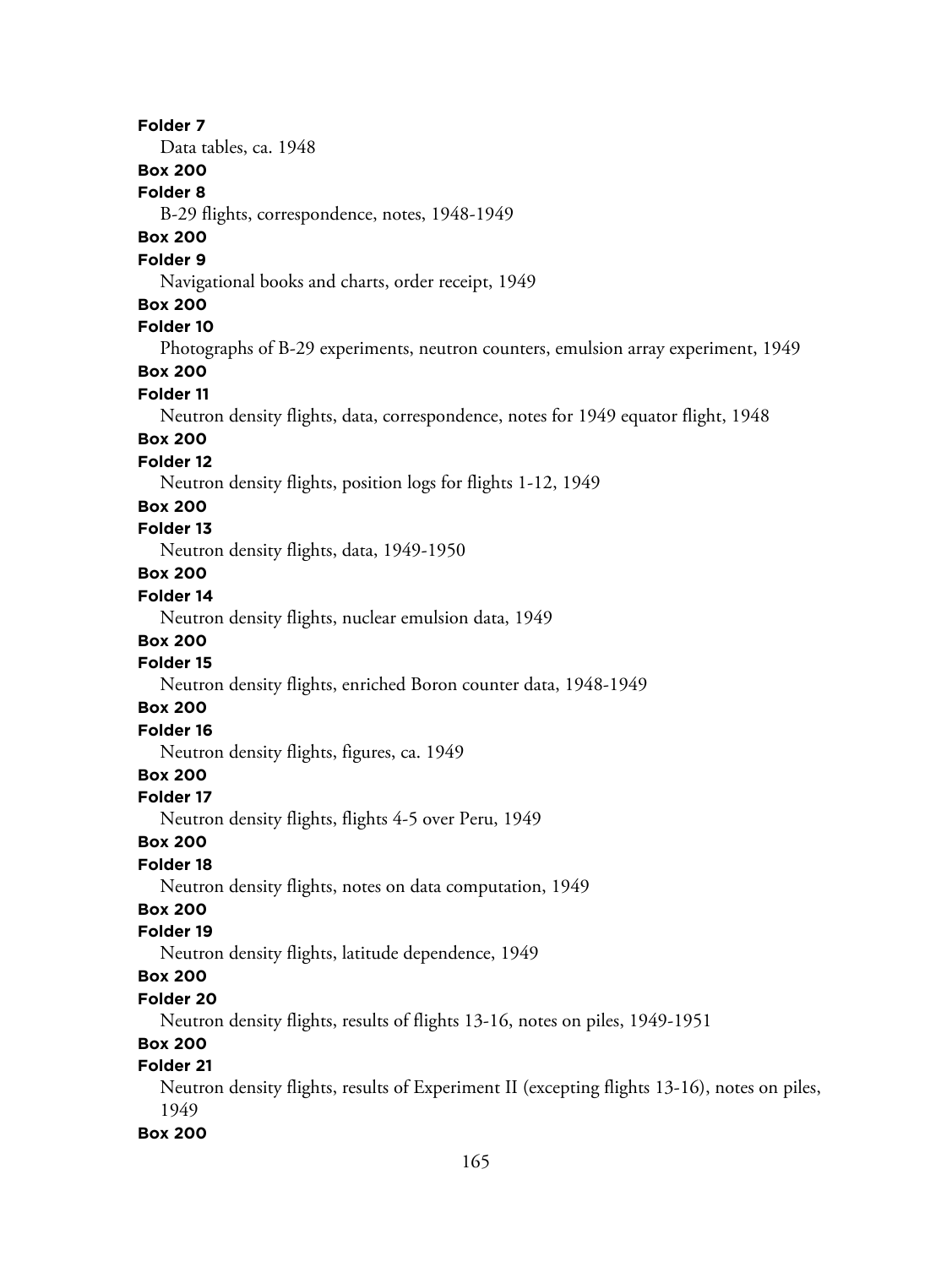Neutron density flights, fast and slow neutron data, 1949

## **Box 200**

## **Folder 23**

Neutron density flights, figures and negatives for Room 371 mounting, 1949

## **Box 200**

## **Folder 24**

Neutron density flights, pressure altimeter calibration problem, AF correspondence, 1949-1950

## **Box 201**

## **Folder 1**

Neutron density flights, pressure-temperature data, 1949

## **Box 201**

## **Folder 2**

Neutron density flights, rechecks, mostly by Molner, from film data, 1949

#### **Box 201**

### **Folder 3**

Flights, original ion chamber data, correspondence, 1949

## **Box 201**

#### **Folder 4**

Altitude data at different lambdas, final data normalizing curve, 1949

#### **Box 201**

## **Folder 5**

Questions and calculations regarding ion chambers, January 1950

#### **Box 201**

### **Folder 6**

Chart of geomagnetic coordinates of magnetic equator, ca. 1950

## **Box 201**

### **Folder 7**

Conversion table of latitude and longitude to geomagnetic coordinates, ca. 1950

#### **Box 201**

### **Folder 8**

Operation of roto-converter and power requirements, ca. 1950

## **Box 201**

#### **Folder 9**

Office of Naval Research, balloon flights, progress report, Holloway correspondence, paper drafts, 1949

## **Box 201**

### **Folder 10**

Office of Naval Research, quarterly progress reports on and results of projects, 1950-1951

## **Box 201**

#### **Folder 11**

Office of Naval Research, second quarterly report, contracts, 1950-1953

### **Box 201**

#### **Folder 12-13**

AF research, project proposals, correspondence, 1948-1959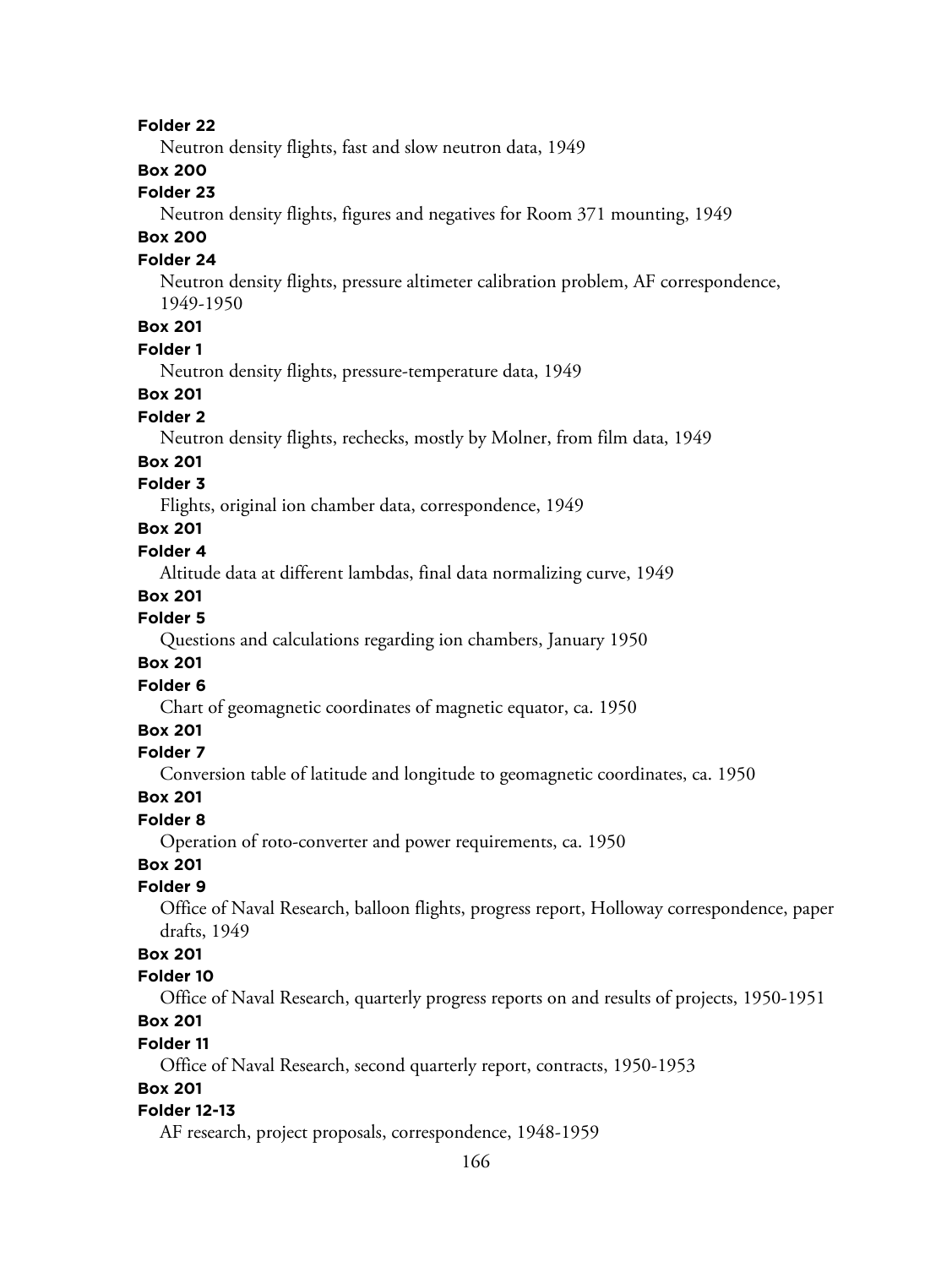#### **Folder 14**

AF research, portable neutron counter design, correspondence, 1950

## **Box 201**

## **Folder 15**

AF research, note on request for aircraft, 1950

## **Box 201**

## **Folder 16**

AF research, data, counter characteristics, 1950

## **Box 201**

#### **Folder 17**

AF research, correspondence, 1950

### **Box 201**

## **Folder 18**

AF research, data graphs, March-August 1951

#### **Box 202**

#### **Folder 1**

AF research, analysis of local neutron production, experimental layout, 1951

## **Box 202**

#### **Folder 2**

AF research, jet flight plans and details on flights proposed, Canadian flights, 1951

## **Box 202**

### **Folder 3**

AF research, quarterly project reports, photographs of instruments, 1951-1952

#### **Box 202**

#### **Folder 4**

AF research, annual report, 1953

## **Box 202**

#### **Folder 5**

AF research, Air Force Geophysics Research Directorate, project proposals, correspondence, 1954-1959

## **Box 202**

## **Folder 6**

Weather Bureau data, Peru, 1950

## **Box 202**

## **Folder 7**

Transition effect, data, reports, 1950

## **Box 202**

## **Folder 8**

Transition effect measurements, 1951

## **Box 202**

#### **Folder 9**

Mexico jet flight plans, correspondence, 1951

## **Box 202**

## **Folder 10**

Material for scintillation counter experiments, correspondence, 1951-1953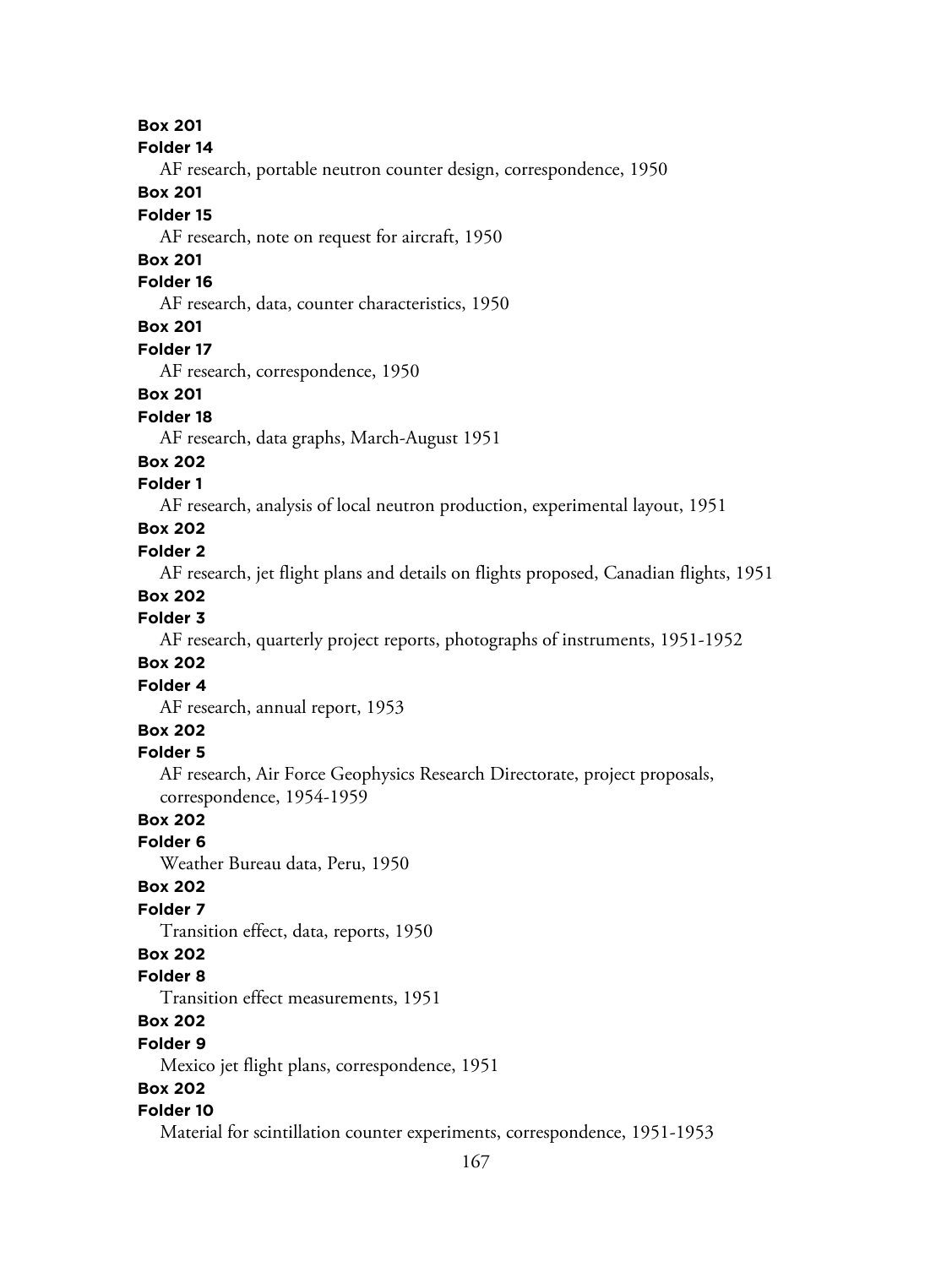**Box 202 Folder 11** Material for scintillation counter experiments, notes, 1953 **Box 202 Folder 12** Temperature effects on instruments, 1951-1952 **Box 203 Folder 1** Pressure-sensing instruments, notes, 1952-1953 **Box 203 Folder 2** Pressure-altitude curves, 1953 **Box 203**

## **Folder 3**

Purchase of neutron sources for counter calibration, 1953-1955

#### **Box 203**

#### **Folder 4**

Radiation sources, receipts, 1953-1959

## **Box 203**

### **Folder 5**

Radiation sources, data on alpha, beta, and gamma sources, 1948-1961

#### **Box 203**

### **Folder 6**

Commercial counters, circuit diagrams, correspondence, 1952-1954

#### **Box 203**

#### **Folder 7**

William H. Fonger lectures on cosmic rays, neutron monitor data, correspondence, 1953, 1958

### **Box 203**

#### **Folder 8**

Ionization chart data, Huancayo, Peru, ca. 1954

### **Box 203**

## **Folder 9**

Neutron monitors, correspondence, correction tables, 1954

#### **Box 203**

#### **Folder 10**

Counting rate meter for neutron flares, 1954

#### **Box 203**

#### **Folder 11**

B(CH3)3 research, 1954

### **Box 203**

#### **Folder 12**

CH4 counter telescope design, notes, 1956

#### **Box 203**

#### **Folder 13**

Proportional counter experiments, Letitia Del Rosario experiment, correspondence, 1956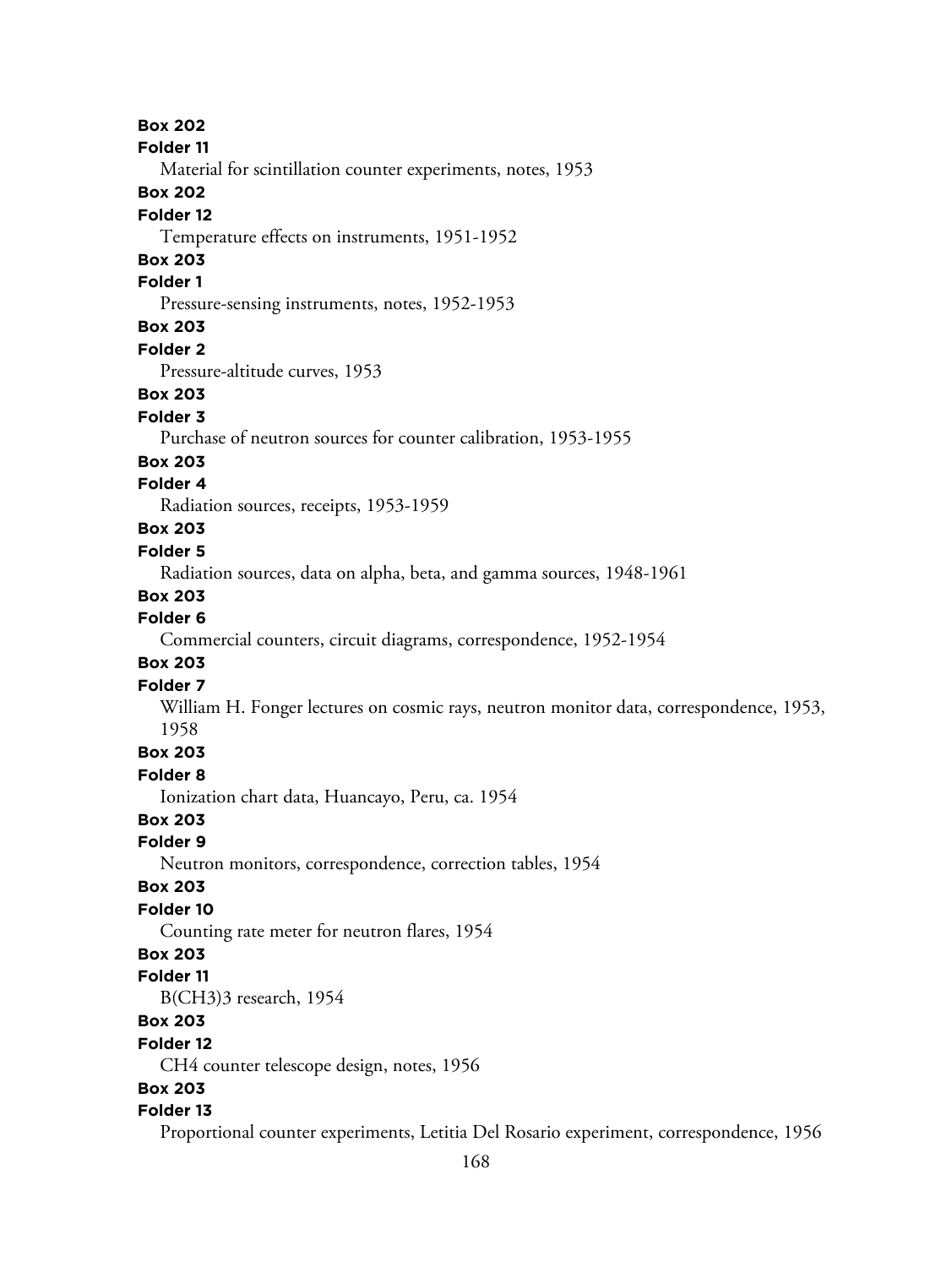#### **Folder 14-15**

Neutron detection, figures, graphs, ca. 1956

## **Box 204**

### **Folder 1-2**

Project "Tan Glove," RF-80 blueprints, 1951

## **Box 204**

## **Folder 3**

Project "Tan Glove," comparison of "Tan Glove" and U.S.S. Arneb data, geomagnetic equator tables, figures, notes, 1956

## **Box 204**

#### **Folder 4**

Project "Tan Glove," plans, correspondence, 1956

## **Box 204**

## **Folder 5**

Project "Tan Glove," confidential correspondence, flight plans, 1956

# **Box 204**

## **Folder 6**

Project "Tan Glove," George J. Ott correspondence, blueprints of RB-47 and KC-97, 1956-1957

## **Box 205**

#### **Folder 1**

Project "Tan Glove," route planning, correspondence, report on installation of neutron monitor, 1956-1957

### **Box 205**

## **Folder 2**

Project "Tan Glove," letters of appreciation to AF personnel, 1956-1957

## **Box 205**

### **Folder 3**

Project "Cosmic 67," correspondence, 1957-1958

## **Box 205**

### **Folder 4**

Project "Cosmic 67," preliminary report to Strategic Air Command, March 21, 1958 **Box 205**

## **Folder 5**

Reports on IGY project 2.8, "Cosmic 67" jet flights and Prince Albert balloon flights, correspondence, 1957-1958

## **Box 205**

## **Folder 6**

Latitude flights over Western Europe, flight plan, correspondence, 1957

## **Sub-subseries 6: Cosmic ray investigations from balloons**

## **Box 205 Folder 7** Proposals for balloon flights near equator, 1949 **Box 205**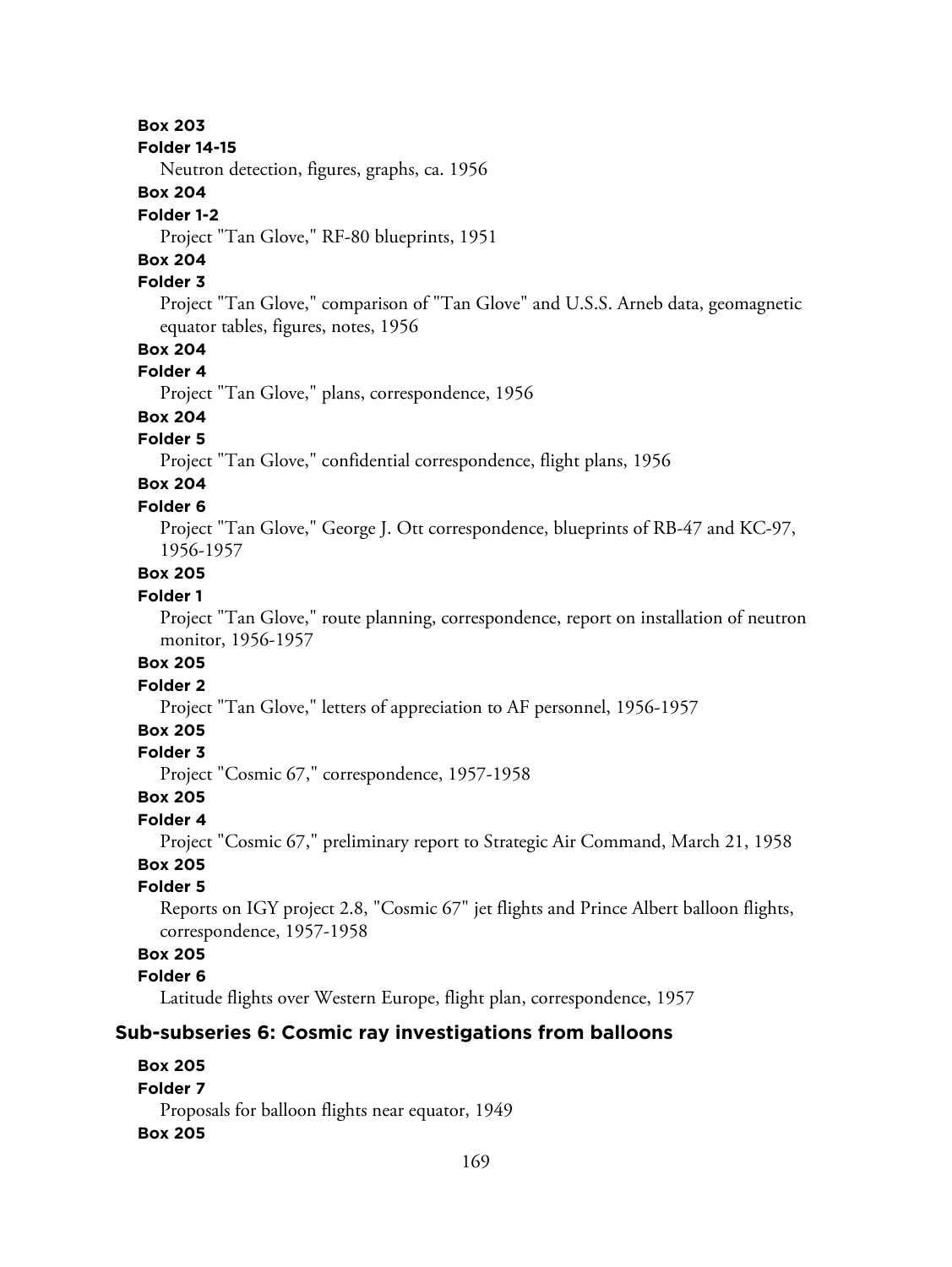Balloons, telemetry, parachutes, characteristics, brochures, notes, 1950-1953

## **Box 205**

## **Folder 9**

Balloon flights, notes, Office of Scientific Research correspondence, U.S. Army Signal Corps engineering lab reports, 1951-1953

## **Box 205**

#### **Folder 10**

Telemetry, balloons, industrial products, 1951-1952

## **Box 206**

#### **Folder 1-2**

Telemetry, frequency range requests from Air Research and Development Command, 1952-1960

## **Box 206**

## **Folder 3**

Pressure sensors for balloons, industrial products, 1952-1953

## **Box 206**

#### **Folder 4**

Pressure sensors for balloons, photographs of original design, ca. 1952

## **Box 206**

## **Folder 5**

Helium shipment receipts, 1953

## **Box 206**

#### **Folder 6**

Magnetic tape recorder for telemetry, brochures, 1953

## **Box 206**

#### **Folder 7**

Plastic balloon plans, William J. Otting correspondence, 1953

## **Box 206**

#### **Folder 8**

Balloon flight correspondence, manufacturers, Air Coordinating Committee, AF flight restrictions, 1954-1960

## **Box 206**

## **Folder 9**

Balloon flights from Holloman AF base, March 1955

## **Box 206**

#### **Folder 10**

NSF funding, contract Y/2.8/69, 1955-1957

## **Box 206**

## **Folder 11-12**

NSF funding, contract Y/2.8/69, supplementary funding, 1957-1959

#### **Box 206**

## **Folder 13**

NSF funding, contract Y/2.8/69, supplementary funding, proposal referee reports, 1959-1960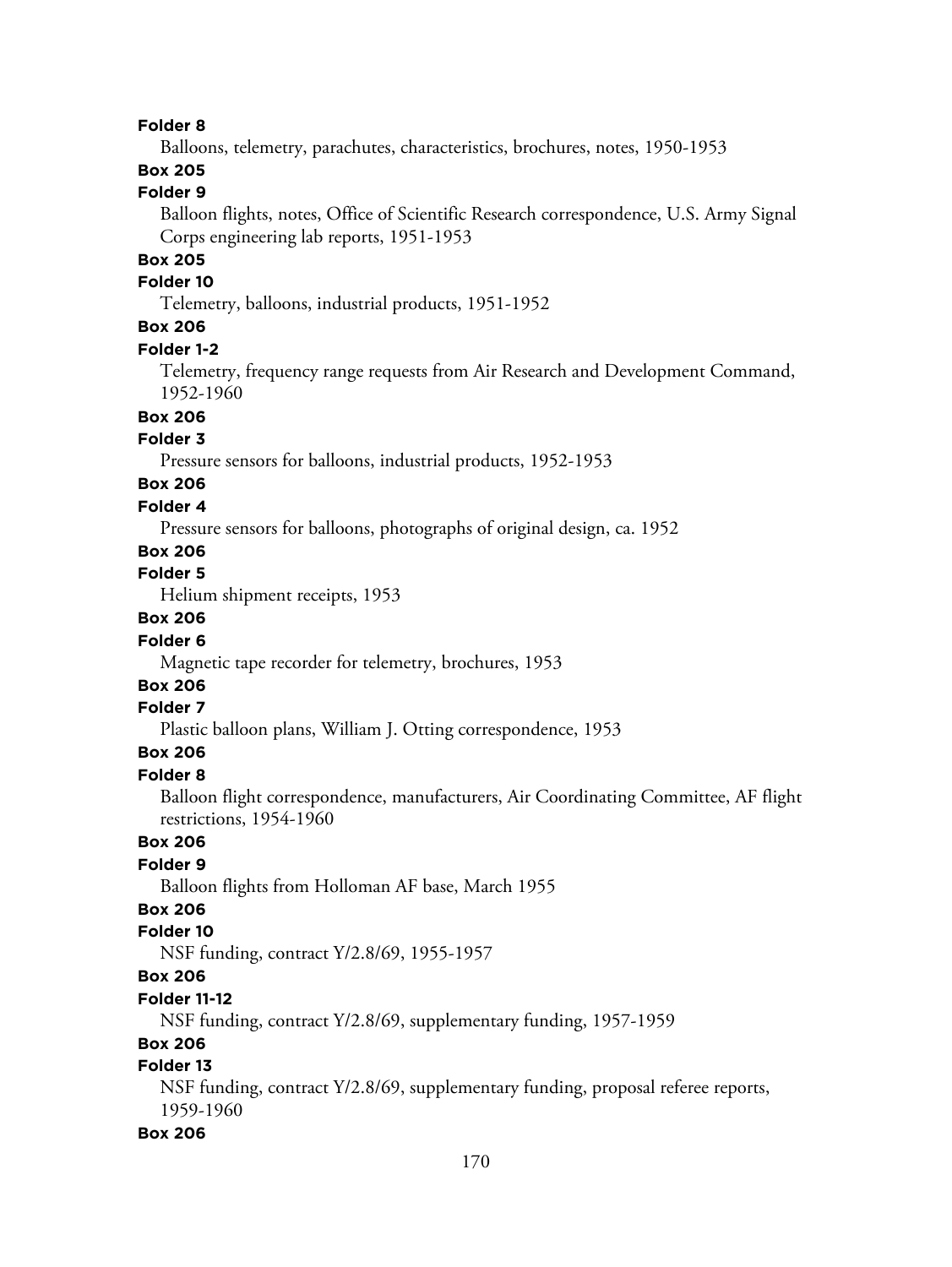Flights from Stagg field, building the balloon launch, funding request from Block Fund, Enrico Fermi Institute, 1956-1957

#### **Box 206**

#### **Folder 15**

Flights from Stagg field, twenty-pound payload descriptions, 1957-1960

## **Box 207**

## **Folder 1**

Recovery of balloons, 1956-1957

## **Box 207**

#### **Folder 2-3**

Balloon supplier correspondence, ten-pound counter package, 1956-1957

#### **Box 207**

### **Folder 4**

Proposed north polar expedition, 1957-1958

#### **Box 207**

### **Folder 5**

Prince Albert, Canada flights, press releases, customs, correspondence, 1957-1958

#### **Box 207**

#### **Folder 6**

Balloon equipment, data, reports, Air Force Office of Scientific Research correspondence, 1957-1960

#### **Box 207**

#### **Folder 7**

Balloon-borne neutron monitor circuits, 1957-1959

## **Box 207**

## **Folder 8**

Papers on primary gamma ray and electronic experiments, notes, commercial products, correspondence, 1957-1961

## **Box 207**

#### **Folder 9**

Scintillation and Cerenkov detector work, correspondence, notes, publications, industrial products, 1958-1959

## **Box 207**

#### **Folder 10**

Flexonics Research Labs, brochure, ca. 1958

#### **Box 207**

#### **Folder 11**

Counter circuits for balloons and satellites, pulse height analyzer, 1958-1959

## **Box 208**

## **Folder 1**

"Skyhook" flights, guidelines for application, 1958-1960

## **Box 208**

#### **Folder 2**

Balloon flights, AF authorization, waiver for cloud coverage restrictions, correspondence, 1959-1960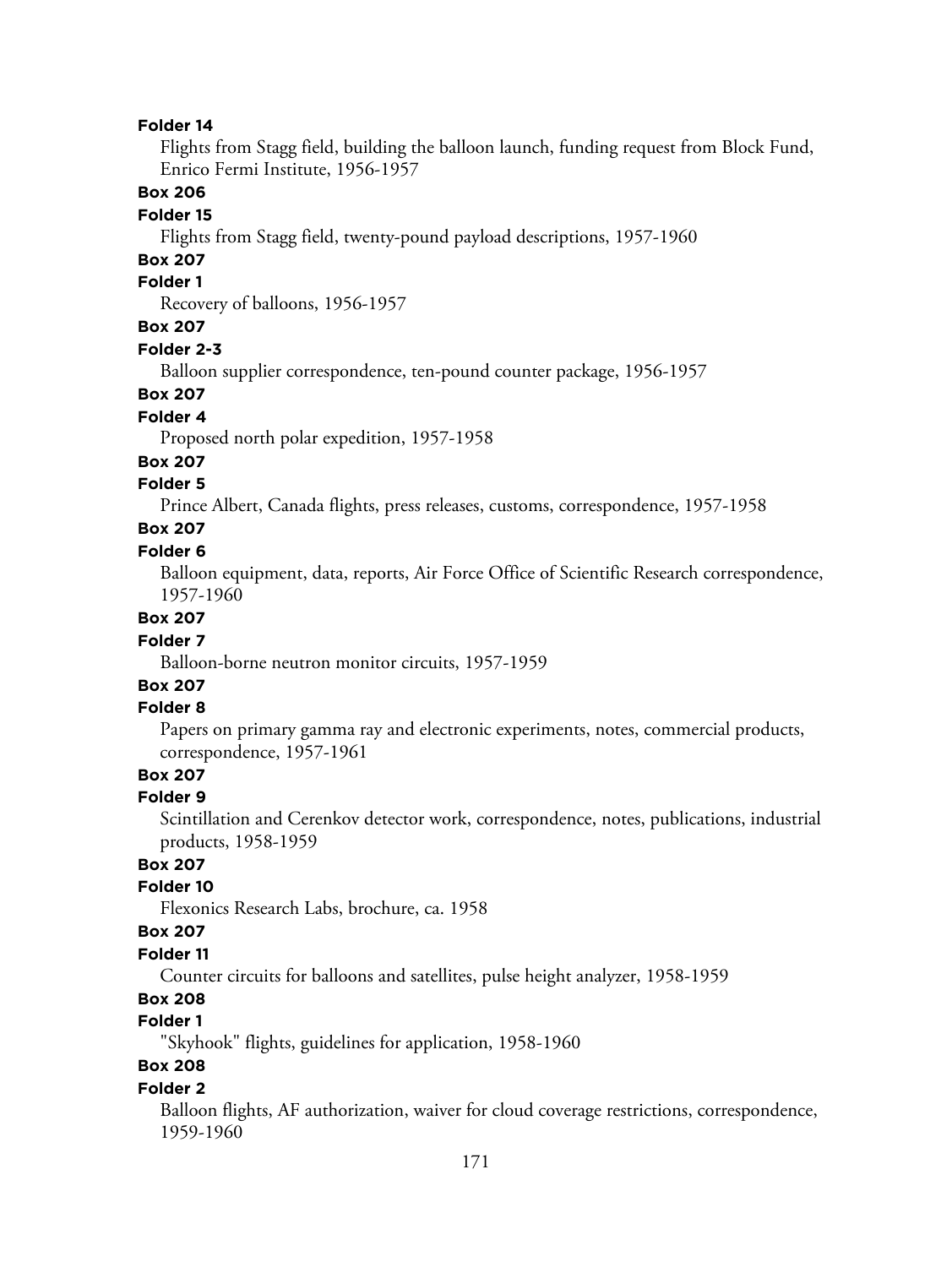#### **Folder 3**

Balloon flights, proposal to AF, regulations, 1959-1960

## **Box 208**

#### **Folder 4**

Balloon flights, Federal Aviation Administration regulations, hearing on guidelines, December 7, 1961

## **Box 208**

## **Folder 5**

Photographs of balloon-borne apparatus, n.d.

## **Sub-subseries 7: Neutron monitor stations on Navy ships**

## **Box 208**

#### **Folder 6**

U.S.S. Atka, project planning, "Report on Cosmic Ray Measurements Made on the 1954-1955 Antarctic Cruise of the U.S.S. Atka," photographs, notes, data, correspondence, 1954-1955

### **Box 208**

## **Folder 7**

U.S.S. Atka, photographs of ship, 1954

## **Box 208**

## **Folder 8**

U.S.S. Atka, project planning, correspondence, 1954-1955

## **Box 208**

## **Folder 9**

U.S.S. Atka, counter installation, drawings, correspondence, 1955

### **Box 208**

## **Folder 10**

U.S.S. Atka, barometer and background count reports, 1954-1955

## **Box 208**

#### **Folder 11**

Neutron data, Ottawa and nuclear studies, correspondence with Don C. Rose, 1954

#### **Box 208**

## **Folder 12-13**

"Latitude Effect of the Cosmic Ray Nucleon and Meson Components at Sea Level from the Arctic to the Antarctic," drafts, Don C. Rose correspondence, 1955-1956

### **Box 208**

#### **Folder 14**

"Latitude Effect of the Cosmic Ray Nucleon and Meson Components at Sea Level from the Arctic to the Antarctic, drafts, notes, 1956

## **Box 208**

#### **Folder 15**

NSF funding, 1955-1957

#### **Box 208**

## **Folder 16**

U.S.S. Glacier, arrangements, correspondence, 1955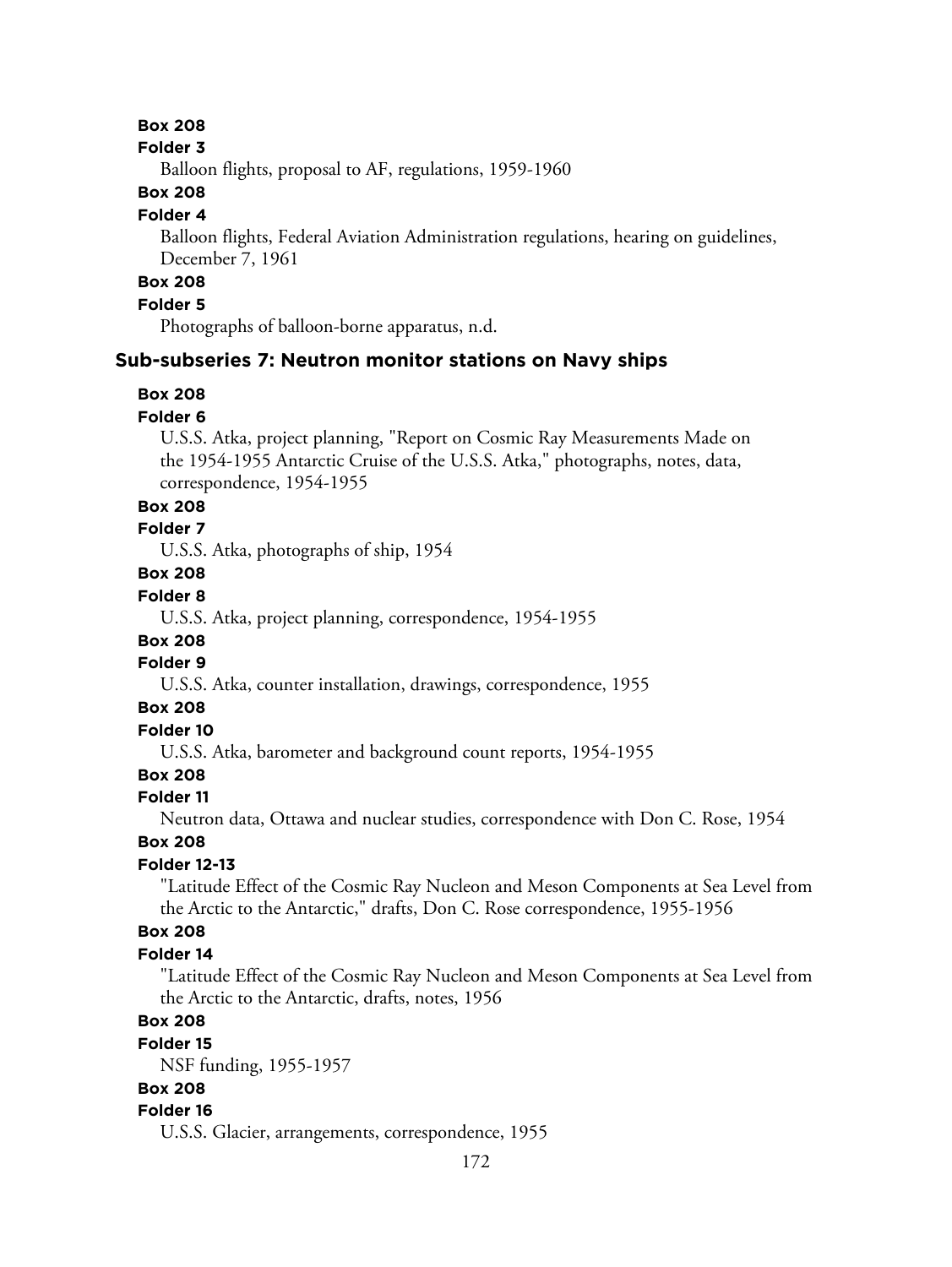#### **Folder 17**

Antarctic expedition, job specifications for 1956-1957, 1956

### **Box 208**

#### **Folder 18**

U.S.S. Arneb, correspondence, USNC-IGY memoranda, applications for monitor operator, 1956-1957

## **Box 209**

## **Folder 1-2**

U.S.S. Arneb, correspondence, route planning, 1955-1958

## **Box 209**

#### **Folder 3**

U.S.S. Arneb, correspondence, route planning, NSF grant, 1955-1957

## **Box 209**

## **Folder 4**

U.S.S. Arneb, budgeting, notes, correspondence, 1955-1956

## **Box 209**

## **Folder 5**

U.S.S. Arneb, report of Rochus Vogt, May 25, 1956

## **Box 209**

### **Folder 6**

U.S.S. Arneb, photographs, slides, ca. 1956

### **Box 209**

## **Folder 7**

Press clippings of Antarctic studies, Vanguard, 1957-1958

## **Sub-subseries 8: Neutron monitor ground stations**

#### **Box 209**

#### **Folder 8**

Monitor design, notebook for neutron intensity meter, 1949

## **Box 209**

## **Folder 9**

Monitor design, drawings of pile components by JAS and A. Hoteko, monitor station layout, 1950-1951

#### **Box 209**

#### **Folder 10**

Analysis of Chicago neutron monitor data, May-November 1950

## **Box 209**

## **Folder 11**

Neutron monitor data and analysis, 1951-1952

## **Box 209**

#### **Folder 12**

Data, miscellaneous, 1951-1958

## **Box 209**

#### **Folder 13**

Notes on counters, proton-alpha ratio measurements, reprints, correspondence, 1952-1955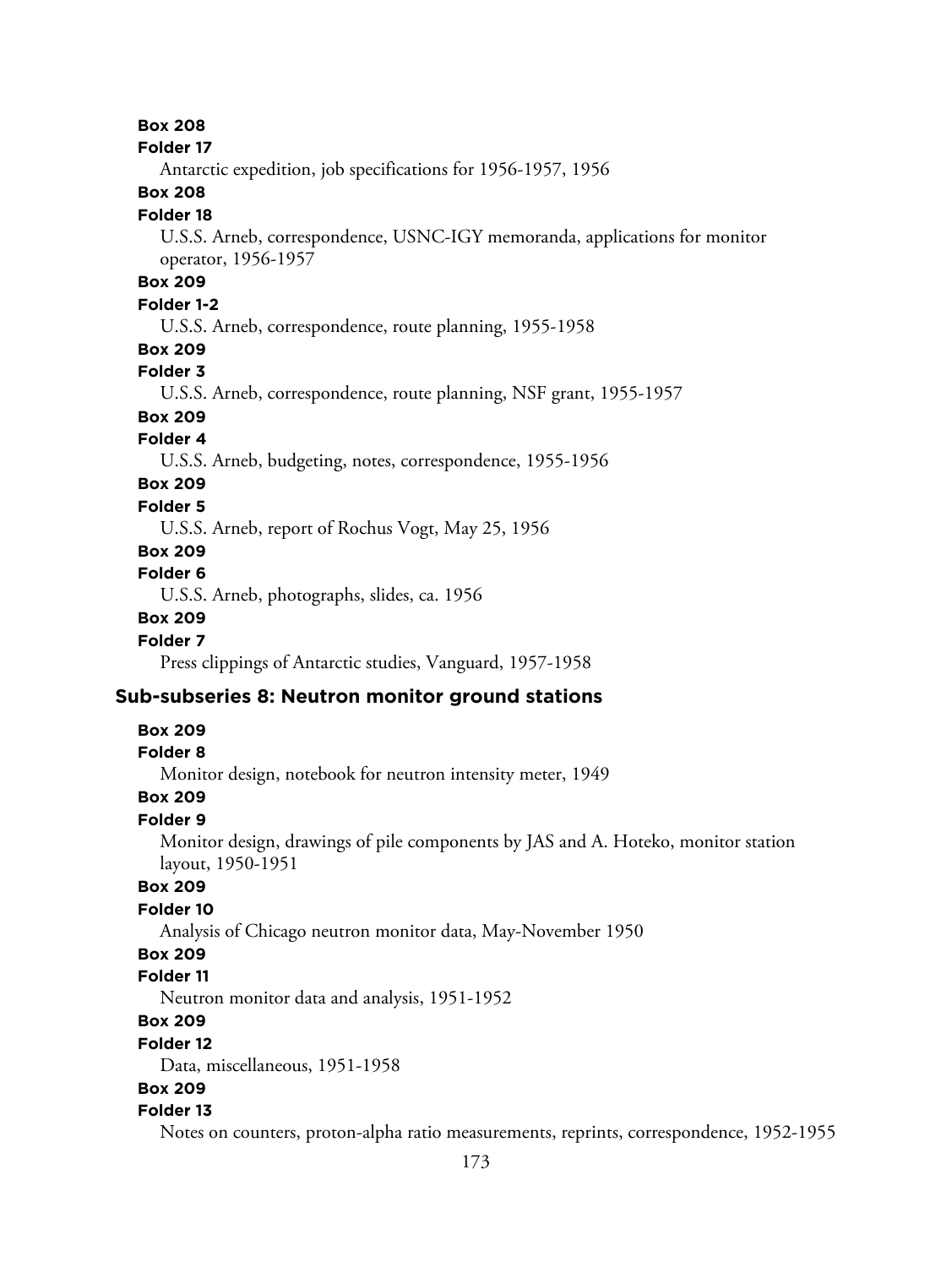#### **Folder 1**

BF3 counter design, drawings, reprints, notes, 1952-1953

### **Box 210**

#### **Folder 2**

"Table Comparing Methods for Measuring Changes of Primary Cosmic Ray Intensity," notes, ca. 1952

## **Box 210**

## **Folder 3**

Neutron monitor drawings, figures of cosmic ray collisions, data, 1952

#### **Box 210**

## **Folder 4**

Media clippings concerning cosmic ray experiments and results, figures, photographs, 1953-1958

## **Box 210**

### **Folder 5**

Neutron monitors, operating instructions, drawings, 1954

#### **Box 210**

## **Folder 6**

Neutron monitors, station instruction manual, ca. 1954

#### **Box 210**

### **Folder 7**

Neutron monitors, circuit diagrams, barometers, manufacturer correspondence, 1954-1956

### **Box 210**

### **Folder 8**

Neutron monitors, photographs and slides of Sac Peak monitor, ca. 1955-1956

• 9-10: Neutron monitors, circuit diagrams in Spanish, ca. 1956-1957

## **Box 210**

#### **Folder 11**

Neutron monitors, new design ideas, 1962-1964

## **Box 210**

#### **Folder 12**

Neutron monitors, correspondence, 1964-1974

#### **Box 211**

## **Folder 1**

Neutron monitors, pile photos, n.d.

## **Box 211**

## **Folder 2**

Receipts for cosmic ray data sent to World Data Centers, 1957-1958

## **Box 211**

#### **Folder 3**

Pee Wee pulse generator operating instructions, December 1957

## **Box 211**

#### **Folder 4**

Super neutron monitor, housing for UC monitor, 1967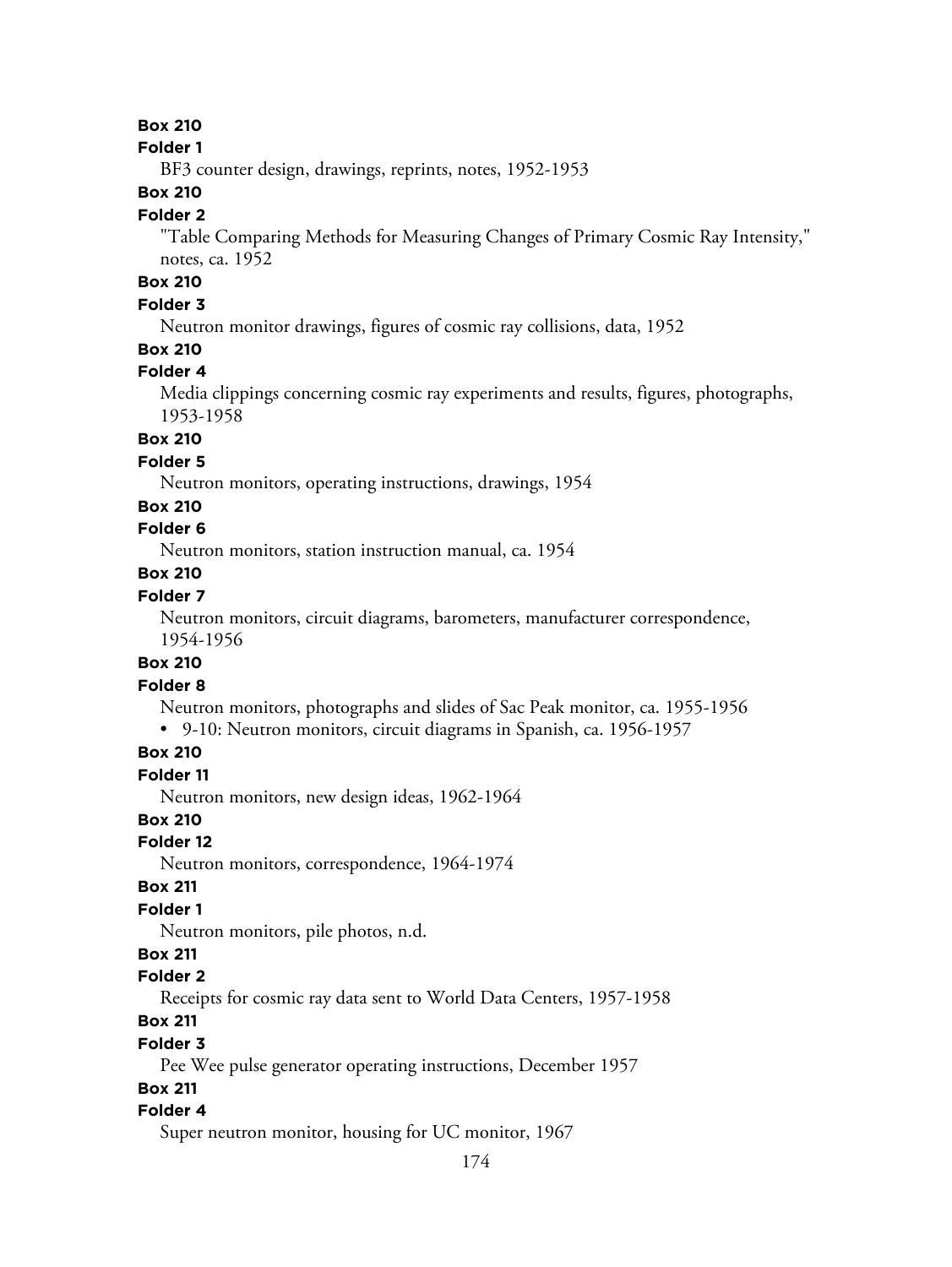#### **Folder 5**

Super monitor pile, housing, funding, 1967

### **Box 211**

#### **Folder 6**

NSF proposal for monitor network support, correspondence, December 1967

## **Box 211**

## **Folder 7**

NSF proposal for monitor network support, correspondence, notes, reports, 1967-1971

## **Box 211**

#### **Folder 8**

NSF proposal for monitor network support, correspondence, GA 1440, 1967-1968

## **Box 211**

## **Folder 9**

NSF correspondence, Huancayo, Peru station discontinuation, GA 1440 renewal proposal, 1969-1970

## **Box 211**

#### **Folder 10**

GA 1440, final report, February 11, 1972

### **Box 211**

#### **Folder 11**

Ad hoc meeting on ground-based cosmic ray monitors, correspondence, 1973

#### **Box 211**

## **Folder 12**

Neutron monitor data graphs, formats, 1983 and n.d.

## **Box 212**

## **Folder 1**

Map of stations, n.d.

## **Box 212**

#### **Folder 2**

Future locations for monitor stations, n.d.

### **Box 212**

## **Folder 3**

Climax, Colorado and Alaska stations, Robbins Motion Picture Service, aircraft and balloon flights, notes, correspondence, photographs, 1950

## **Box 212**

## **Folder 4**

Climax, Colorado station, high altitude observatory, correspondence, 1950-1960

## **Box 212**

## **Folder 5**

Climax, data viewgraphs, n.d.

## **Box 212**

## **Folder 6**

Climax, Colorado and Sac Peak, New Mexico stations, monitor installation, itineraries, receipts, expenses, notes, 1954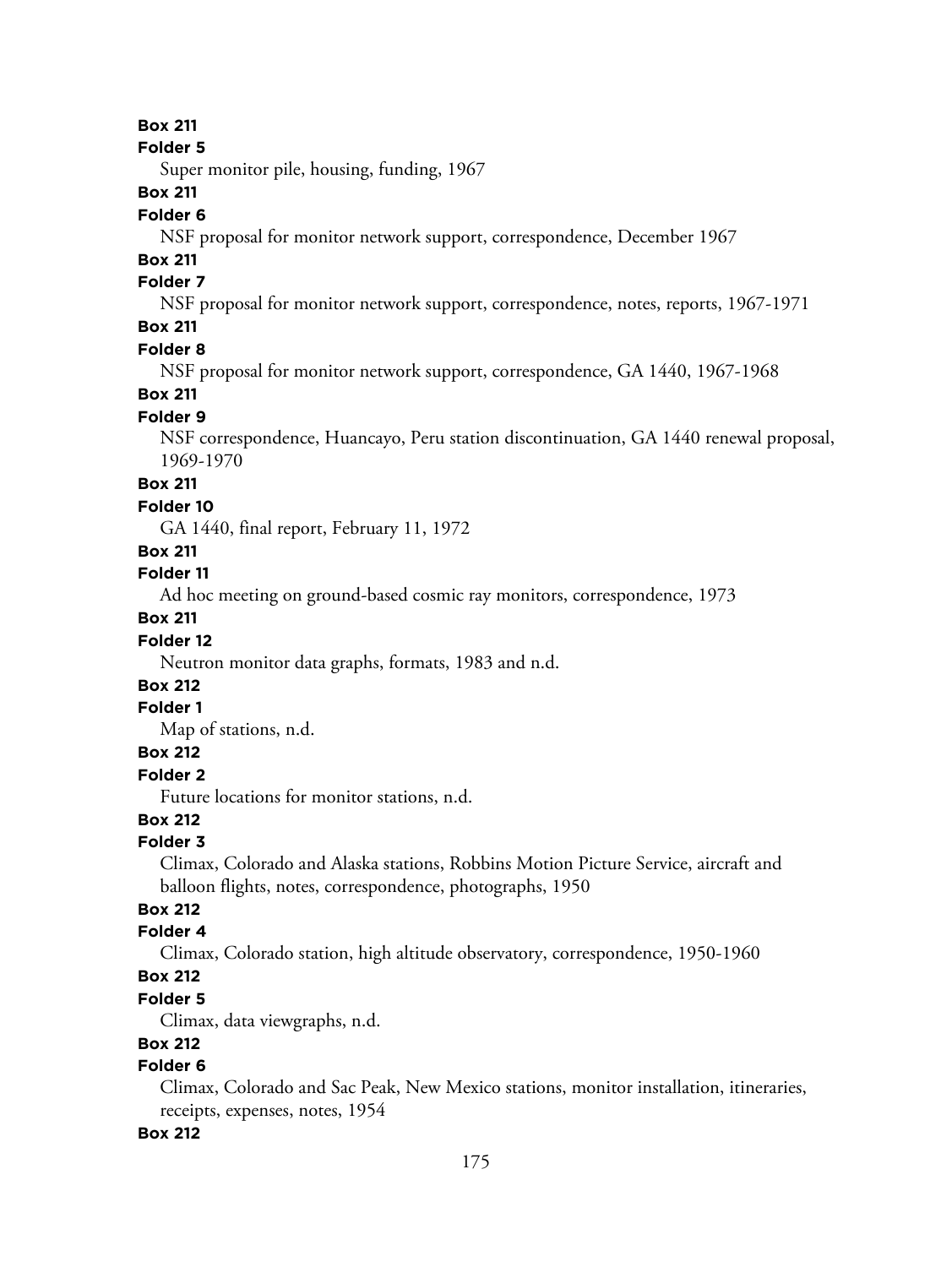**Folder 7** Canadian station, correspondence, 1951-1954 **Box 212 Folder 8** Huancayo, Peru station, correspondence, 1951-1964 **Box 212 Folder 9** Huancayo, Peru station, 1956-1960 **Box 212 Folder 10** Huancayo, A. G. Fenton trip to Peru, correspondence, 1956 **Box 212 Folder 11** Sac Peak, New Mexico station, correspondence, 1951-1964 **Box 212 Folder 12** Sac Peak, postcards, Peru photographs, n.d. **Box 213 Folder 1-2** Mexico City, Mexico station, correspondence, 1951-1962 **Box 213 Folder 3** New Zealand station, correspondence, 1953-1954 **Box 213 Folder 4** Capri, Italy solar observatory, photograph, correspondence, 1953-1958 **Box 213 Folder 5** Durham, New Hampshire, John Lockwood correspondence, 1955 **Box 213 Folder 6** Thule, Greenland station, correspondence, 1955-1959 **Box 213 Folder 7** Rio de Janeiro neutron monitor data, flare of May 4, 1960 • Sub-subseries 9: General cosmic ray materials **Box 213 Folder 8** "Note on Cosmic Ray Research and Air Force Research Interests," ca. 1948 **Box 213 Folder 9** Reprints and letters received on cosmic rays, 1948 **Box 213 Folder 10** R. Ladenburg-W. F. Libby correspondence, 1949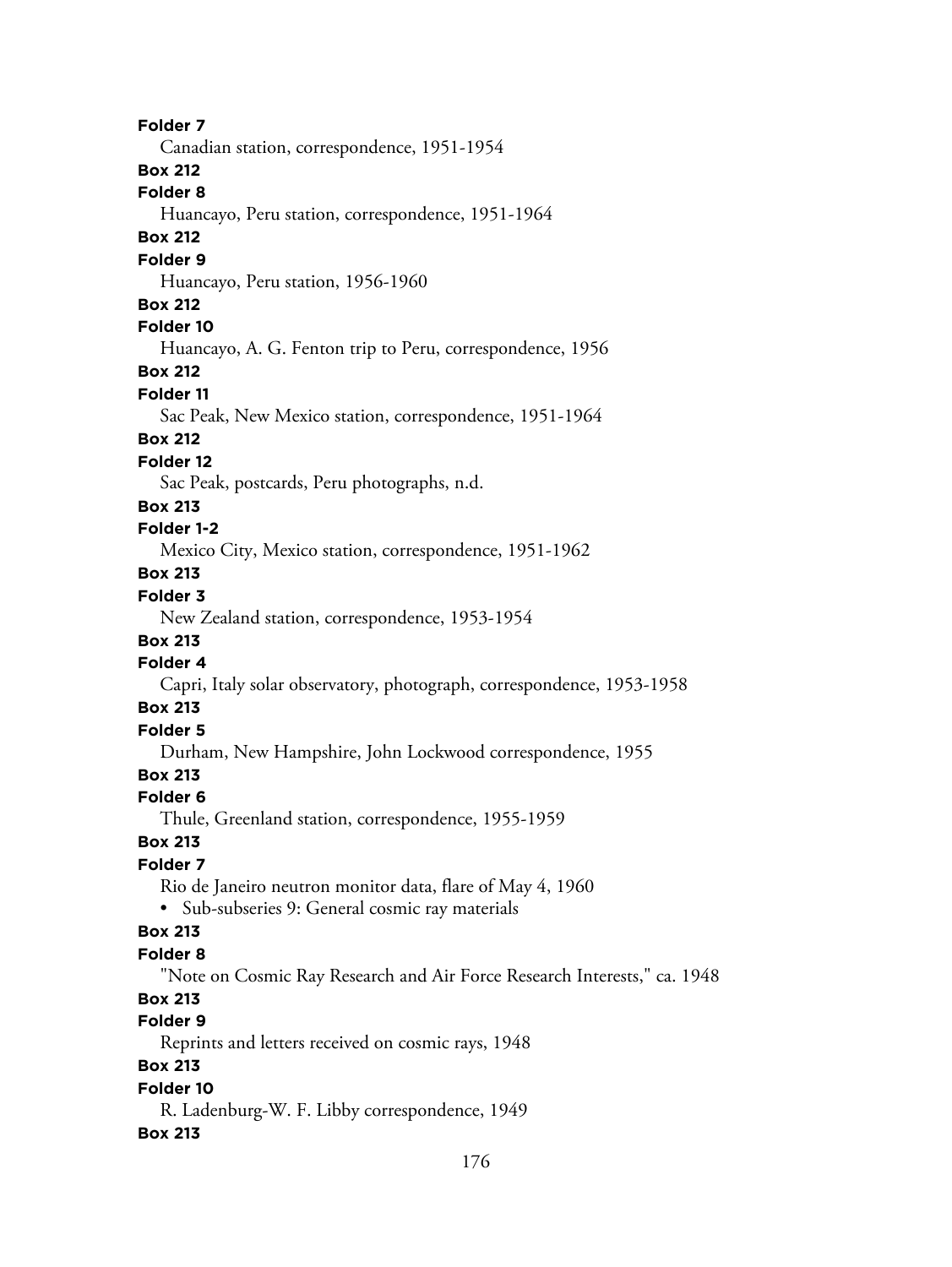Cosmic ray neutron experiments from other labs, JAS annotated reprints, 1949-1951

### **Box 213**

## **Folder 12**

Isophotes of solar corona, 1951

## **Box 213**

### **Folder 13**

Thesis material of John Firor, solar flares, correspondence, 1952-1953

### **Box 213**

## **Folder 14**

Active solar regions chart, correspondence, 1950-1951

## **Box 213**

#### **Folder 15**

Alan H. Shapley correspondence, National Bureau of Standards, 1950-1951

## **Box 213**

### **Folder 16**

High altitude observatory memos, correspondence, 1951

### **Box 213**

## **Folder 17**

High altitude observatory memos, quarterly summaries of solar activity, 1951-1953

## **Box 213**

## **Folder 18**

High altitude observatory memos, University of Manchester, Office of Naval Research documents, notes on acceleration mechanisms, 1954-1955

### **Box 214**

#### **Folder 1**

German ionization chamber data from Central Radio Propagation Laboratory, 1951

### **Box 214**

## **Folder 2**

Solar magnetic fields, papers, correspondence, 1951-1952

#### **Box 214**

## **Folder 3**

Cosmic ray time variations and origin of cosmic radiations, reprints, references, 1951

## **Box 214**

## **Folder 4**

Particle emission and solar spin, studies of data, ca. 1951

#### **Box 214**

## **Folder 5**

Auroral physics, correspondence, 1951

## **Box 214**

## **Folder 6**

Figures on solar activity, 1954-1958, n.d.

## **Box 214**

## **Folder 7**

Sun-Earth orbits, Reimar Lust paper, notes on impact zones, 1951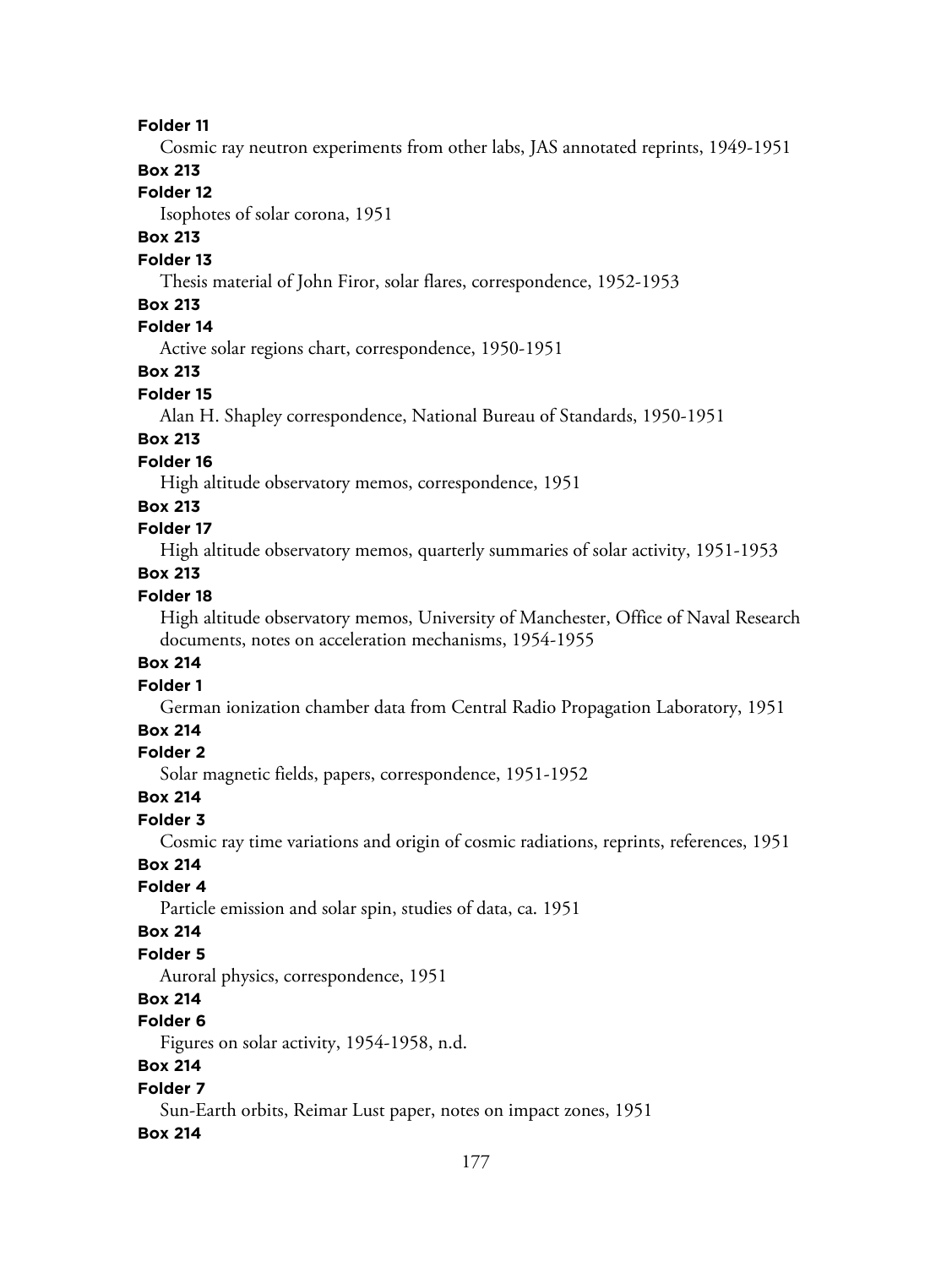B. C. Cook, research, 1951

## **Box 214**

**Folder 9**

"Specific Neutron Yields from Primary Cosmic Radiation," paper by Sam Tremain with annotations of JAS, ca. 1951

### **Box 214**

#### **Folder 10**

Special yield graphs, ca. 1951

## **Box 214**

#### **Folder 11**

The measurement of absolute cosmic ray neutron intensity, correspondence, 1951-1952

### **Box 214**

#### **Folder 12**

Cosmic ray origins, papers, bibliography, notes, 1951-1954

## **Box 214**

## **Folder 13**

Cosmic ray origins, ideas on origins of variations, Phillip Morrison correspondence, notes, 1954

#### **Box 215**

#### **Folder 1**

Charged earth arguments, notes, Ferraro correspondence, 1953

## **Box 215**

### **Folder 2**

Transparencies of data figures, ca. 1953

## **Box 215**

## **Folder 3**

Figures of research results, instrument photographs, ca. 1953

## **Box 215**

## **Folder 4**

Photomultiplier tubes, brochures, availability, notes, September 1953

## **Box 215**

## **Folder 5**

Radio noise studies with Australian group data, notes, correspondence, 1953-1954

#### **Box 215**

#### **Folder 6**

High ion density solar system model, Eugene Parker correspondence, acceleration mechanisms, notes, correspondence, 1954-1955

## **Box 215**

## **Folder 7**

Solar effect current research, notes, correspondence, data, "Solar Flares and the Production of Cosmic Ray Particles," draft of physics colloquium talk, 1954-1955

## **Box 215**

#### **Folder 8**

Daily work notes, recurrence questions, miscellaneous, 1954-1956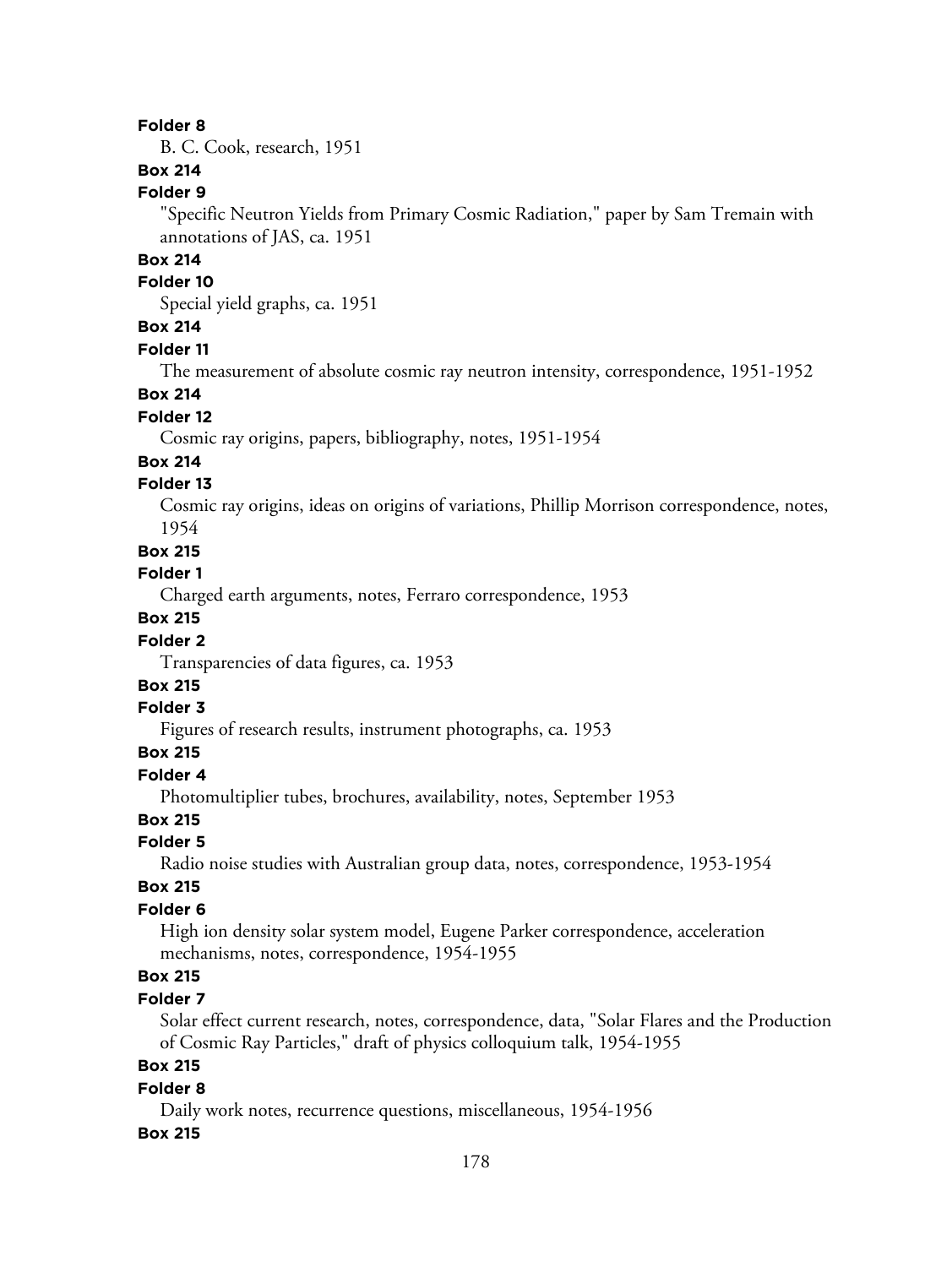Status of correlation studies, work notes, 1954-1956

## **Box 215**

#### **Folder 10**

Papers on statistical methods, ca. 1955

## **Box 215**

## **Folder 11**

Ideas for further exploration, X-ray zero radiography, notes, correspondence, 1955

### **Box 216**

## **Folder 1**

Notes on papers concerned with twenty-seven day recurrence studies and solar regions, 1955

**Box 216**

#### **Folder 2**

Forbush-type decreases, 1955

#### **Box 216**

### **Folder 3**

Galactic effects, twenty-four hour variation, discussions, 1955

## **Box 216**

## **Folder 4**

Evidence concerning geocentric hypothesis, notes, 1955-1956

#### **Box 216**

#### **Folder 5**

Miscellaneous data charts, "The Nature of Primary Cosmic Radiation," by Sam Tremain, 1956-1957

## **Sub-subseries 10: Solar flare events**

### **Box 216**

#### **Folder 6**

Special cosmic ray events to be studied, notes, correspondence, 1955-1958

#### **Box 216**

## **Folder 7**

Magnetic storms and cosmic rays, data, notes, ca. 1955

## **Box 216**

#### **Folder 8**

Solar flare of May 25, 1955, correspondence

#### **Box 216**

#### **Folder 9**

Solar flare of February 23, 1956, "Solar Flare Cosmic Ray Particles in Excess of 15-BeV Energy," reprints, data, 1956-1957

## **Box 216**

#### **Folder 10**

Solar flare of February 23, 1956, Derwood data, Scott E. Forbush paper, 1956

## **Box 216**

#### **Folder 11**

Solar flare of February 23, 1956, revised Forbush data, 1956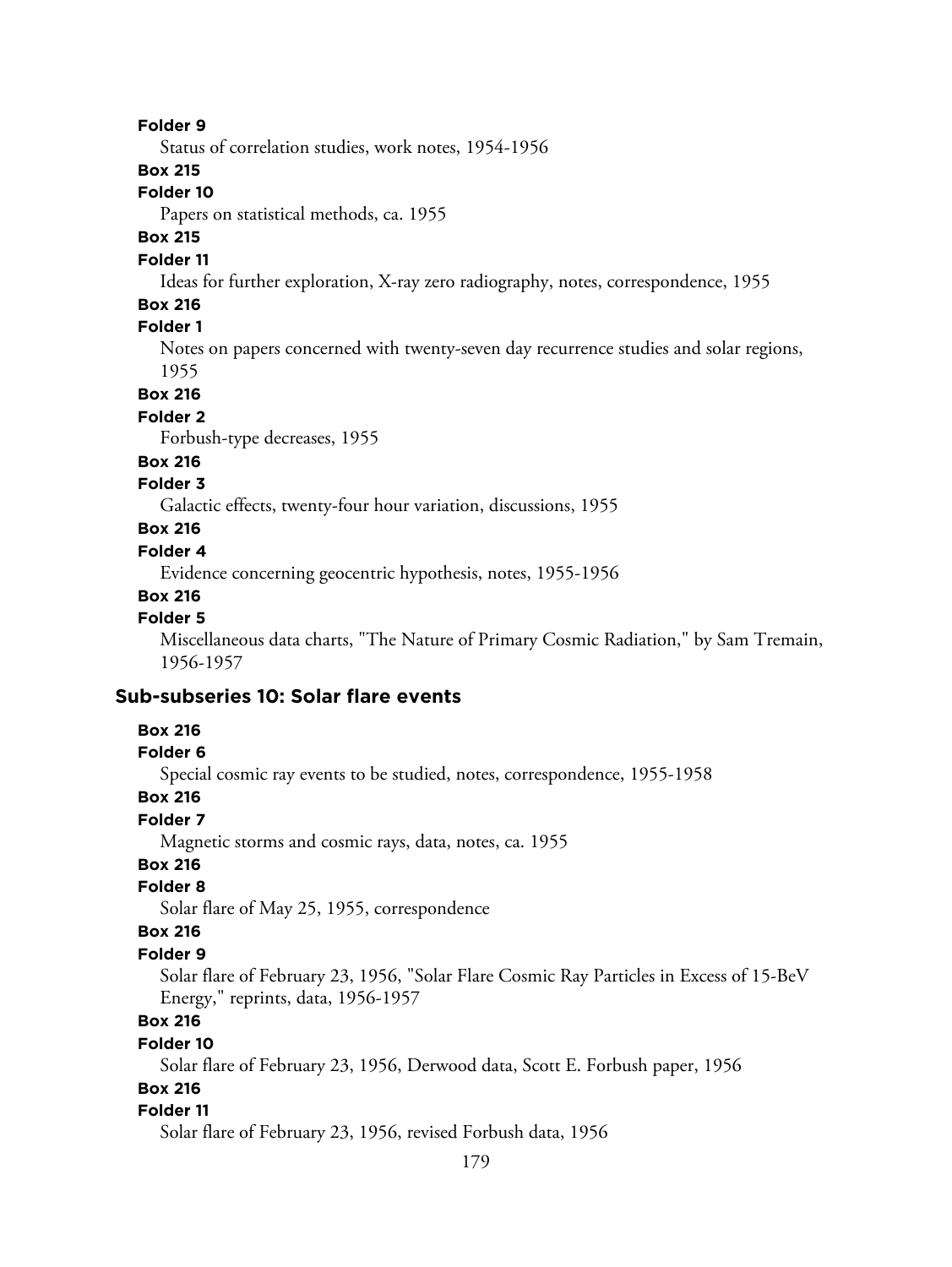**Box 216 Folder 12** Solar flare of February 23, 1956, correspondence, 1956-1957 **Box 216 Folder 13-14** Solar flare of February 23, 1956, correspondence and data from observatories, 1956-1957 **Box 216 Folder 15** Solar flare of February 23, 1956, ionospheric effects, correspondence, 1956-1957 **Box 216 Folder 16** Solar flare of February 23, 1956, optical and radio noise data, notes, correspondence, 1956 **Box 216 Folder 17** Solar flare of February 23, 1956, data, observations, from USSR, 1956 **Box 217 Folder 1** Solar flare of February 23, 1956, data, Germany, 1956 **Box 217 Folder 2** Solar flare of February 23, 1956, data, Argonne National Laboratory, 1956 **Box 217 Folder 3** Solar flare of February 23, 1956, data, Brookhaven National Laboratory, 1956 **Box 217 Folder 4** Solar flare of February 23, 1956, data, Freiburg, A. Sittkus, 1956 **Box 217 Folder 5** Solar flare of February 23, 1956, data, Jamaica, J. C. Barton, 1956 **Box 217 Folder 6** Solar flare of February 23, 1956, data, India, Vikram Sarabhai, 1956 **Box 217 Folder 7** Solar flare of February 23, 1956, data, London, Harry Elliot, 1956 **Box 217 Folder 8** Solar flare of February 23, 1956, data, Los Alamos, 1956 **Box 217 Folder 9** Solar flare of February 23, 1956, data, New York Times clipping, 1956 **Box 217 Folder 10** Solar flare of February 23, 1956, data, Ottawa, J. Katzman and Don C. Rose, 1956 **Box 217**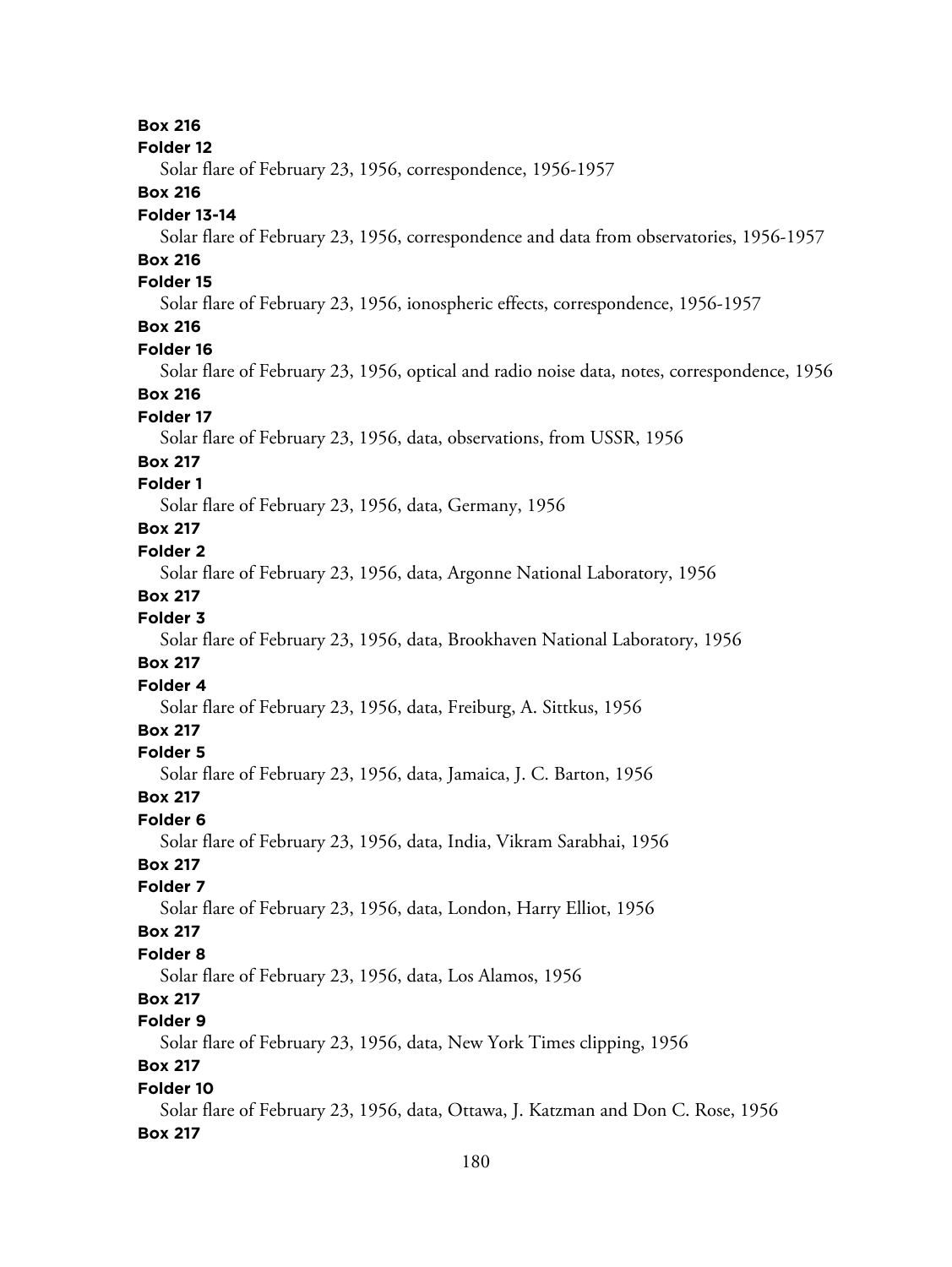#### **Folder 11**

Solar flare of February 23, 1956, data, Padua, 1956

## **Box 217**

## **Folder 12**

Solar flare of February 23, 1956, data, Rome, Anna Maria Conforto, 1956

# **Box 217**

### **Folder 13**

Solar flare of February 23, 1956, data, University of California, Robert Brode and Aurel Goodwin, 1956

# **Box 217**

## **Folder 14**

Solar flare of February 23, 1956, data, University of New Hampshire, John A. Lockwood, 1956

#### **Box 217**

#### **Folder 15**

Solar flare of February 23, 1956, data, University of New Mexico, Robert R. Brown, 1956

#### **Box 217 Folder 16**

Solar flare of February 23, 1956, data, pressure-corrected data, procedure for obtaining monthly daily average, n.d.

## **Box 217**

## **Folder 17**

Preliminary studies on the large solar flare effect, 1956-1957

## **Box 217**

## **Folder 18**

"The Solar Cosmic Rays of February 1956 and Their Propagation through Interplanetary Space," drafts, outlines, ca. 1956

# **Box 217**

#### **Folder 19**

"The Solar Cosmic Rays of February 1956 and Their Propagation through Interplanetary Space," drafts, figures, notes, 1956

## **Box 217**

#### **Folder 20**

"Temporary Increase of Cosmic Ray Intensity Following the Solar Flare of February 23, 1956," Physical Review correspondence, drafts, notes, March 1956

## **Box 218**

### **Folder 1-2**

Notebook of original data, graphs and reduced data from network and foreign stations, viewgraphs, papers from other investigators, correspondence, 1956

## **Box 218**

# **Folder 3**

"Additional Sun-Earth Orbits for Cosmic Ray Particles Required for the Description of Impact Zones During the Solar Flare, February 23, 1956," drafts, 1957

# **Box 218**

### **Folder 4**

Solar event of November 1960, requests for data, December 1960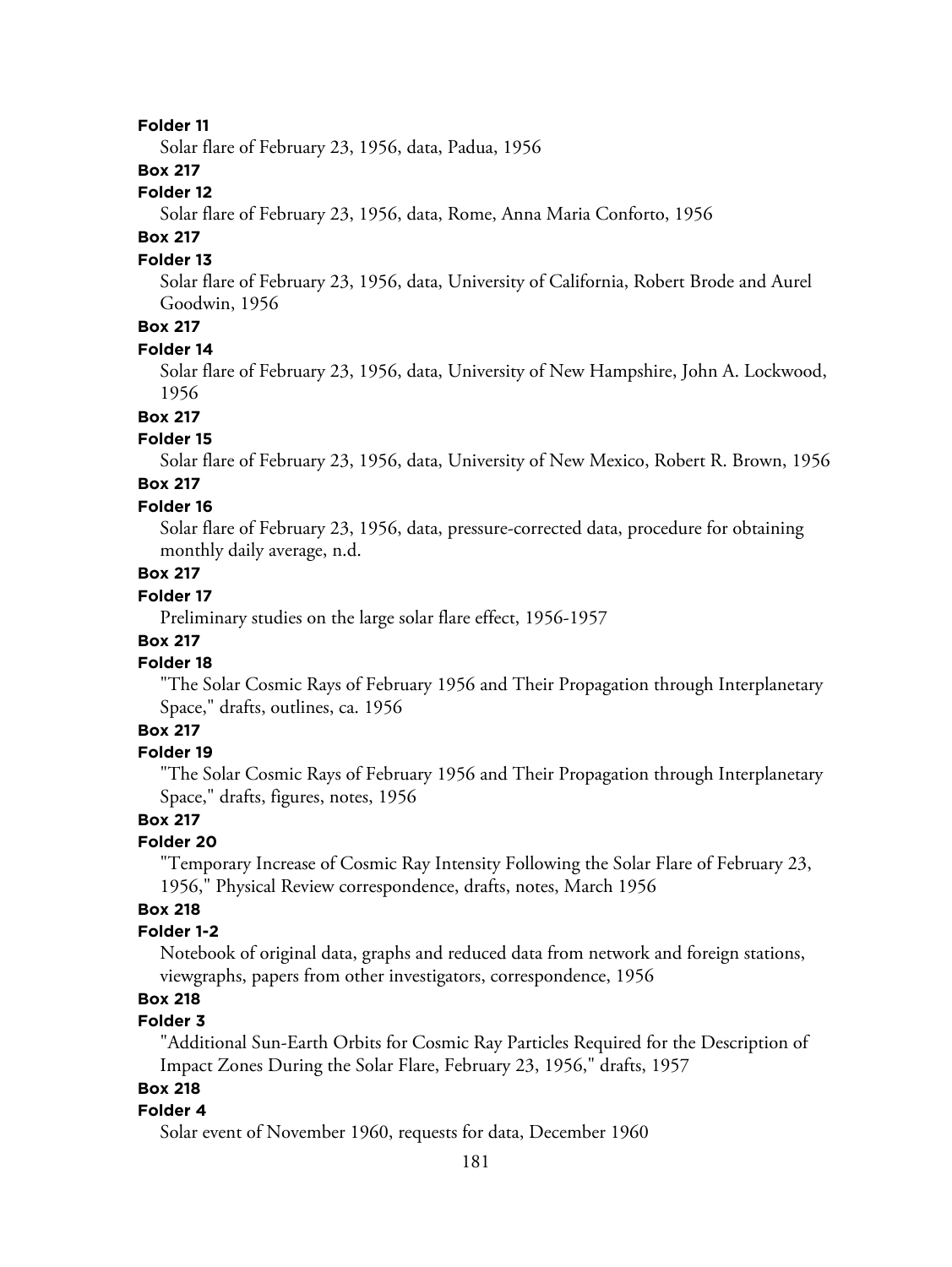#### **Folder 5**

Solar event of November 1960, Hugh Carmichael correspondence, July 21, 1961

## **Box 218**

#### **Folder 6**

Solar event of July 18, 1961, Martin A. Pomerantz and S. P. Duggal paper.3 Sub-subseries 11: Writings and lectures on cosmic rays

# **Box 218**

## **Folder 7**

Outlines and prepared talks on cosmic rays, 1947

## **Box 218**

## **Folder 8-9**

"The Nucleonic Component of the Cosmic Radiations," drafts, ca. 1947

# **Box 218**

## **Folder 10**

"Nucleonic Component-Neutron Distribution in the Atmosphere," ca. 1947

# **Box 218**

### **Folder 11**

JAS bibliography, November 19, 1948, October 26, 1952

# **Box 218**

## **Folder 12**

"Neutron Densities in the Atmosphere as a Function of Latitude and

• Altitude," abstract for presentation at April 29-May 1, American Physical Society meeting, Washington, D.C., 1948-1949

## **Box 218**

#### **Folder 13**

"The Production of Nuclear Disintegrations and Neutrons at the Geomagnetic Equator," and "On the Neutrons in the Atmosphere," data, figures, 1948-1949

# **Box 218**

# **Folder 14**

Echo Lake Cosmic Ray Conference, manuscripts, notes, 1949

# **Box 219**

#### **Folder 1**

"Nuclear Processes in the Atmosphere," presented at American Institute of Chemists, Chicago, May 6, 1949

# **Box 219**

## **Folder 2**

"On the Production of Neutrons and Its Relationship to the Primary Cosmic Rays," "On the Latitude Dependence of Neutrons and Low-Energy Nuclear Disintegrations," drafts, 1949

## **Box 219**

#### **Folder 3**

"On the Neutrons in the Atmosphere," letter to Ralph Lapp, Office of Naval Research, 1949

#### **Box 219**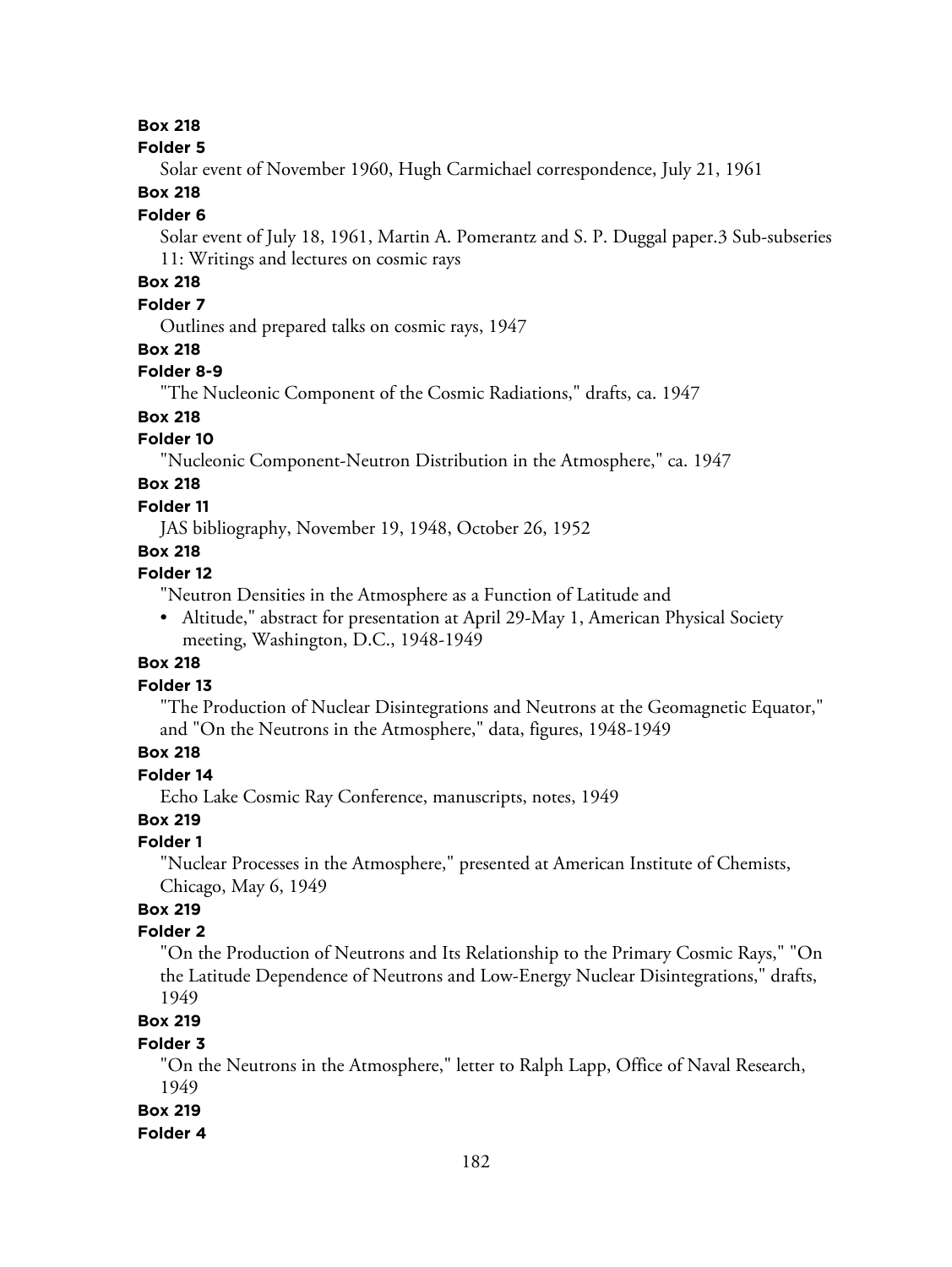"Nuclear Bursts Produced in the Low Energy Nucleonic Component of the Cosmic Radiations," first draft, data, 1949

## **Box 219**

# **Folder 5**

"On the Latitude Dependence of Nuclear Disintegrations at 30,000 Feet," drafts, tables, 1949

# **Box 219**

## **Folder 6**

"The Change of Cosmic Ray Neutron Intensity Following Solar Disturbances," drafts, 1949-1950

## **Box 219**

## **Folder 7**

"The Experimental Determination of the Location of the Equivalent Dipole Magnetic Field of the Earth," draft, Luke C. L. Yuan correspondence, 1950

# **Box 219**

## **Folder 8**

"A Solar Component of the Primary Cosmic Radiation," draft, figures, 1951

## **Box 219**

## **Folder 9**

Local neutron production in elements, flight checklists, data, notes, 1951-1953

#### **Box 219**

### **Folder 10**

John Firor correspondence regarding "Cosmic Ray Neutron Production in Elements as a Function of Latitude and Altitude," 1952

## **Box 219**

#### **Folder 11**

"Cosmic Ray Intensity-Time Variations and Their Origin," Paper I, draft, notes, reprints, 1952-1953

## **Box 219**

#### **Folder 12**

"Cosmic Ray Intensity-Time Variations and Their Origin," draft, December 1952

## **Box 219**

#### **Folder 13**

"Cosmic Ray Intensity-Time Variations and Their Origin," Paper III, "The Origin of 27 Day Variations," n.d.

# **Box 219**

## **Folder 14**

"Cosmic Ray Intensity-Time Variations and Their Origin," Paper I, work notes, data, n.d.

# **Box 220**

# **Folder 1**

"Cosmic Ray Intensity-Time Variations and Their Origin," Paper I, work notes, data, 1952

# **Box 220**

#### **Folder 2**

"Cosmic Ray Intensity-Time Variations and Their Origin," paper V, "The Daily Variation of Intensity," drafts, reprints, notes, correspondence, 1952-1953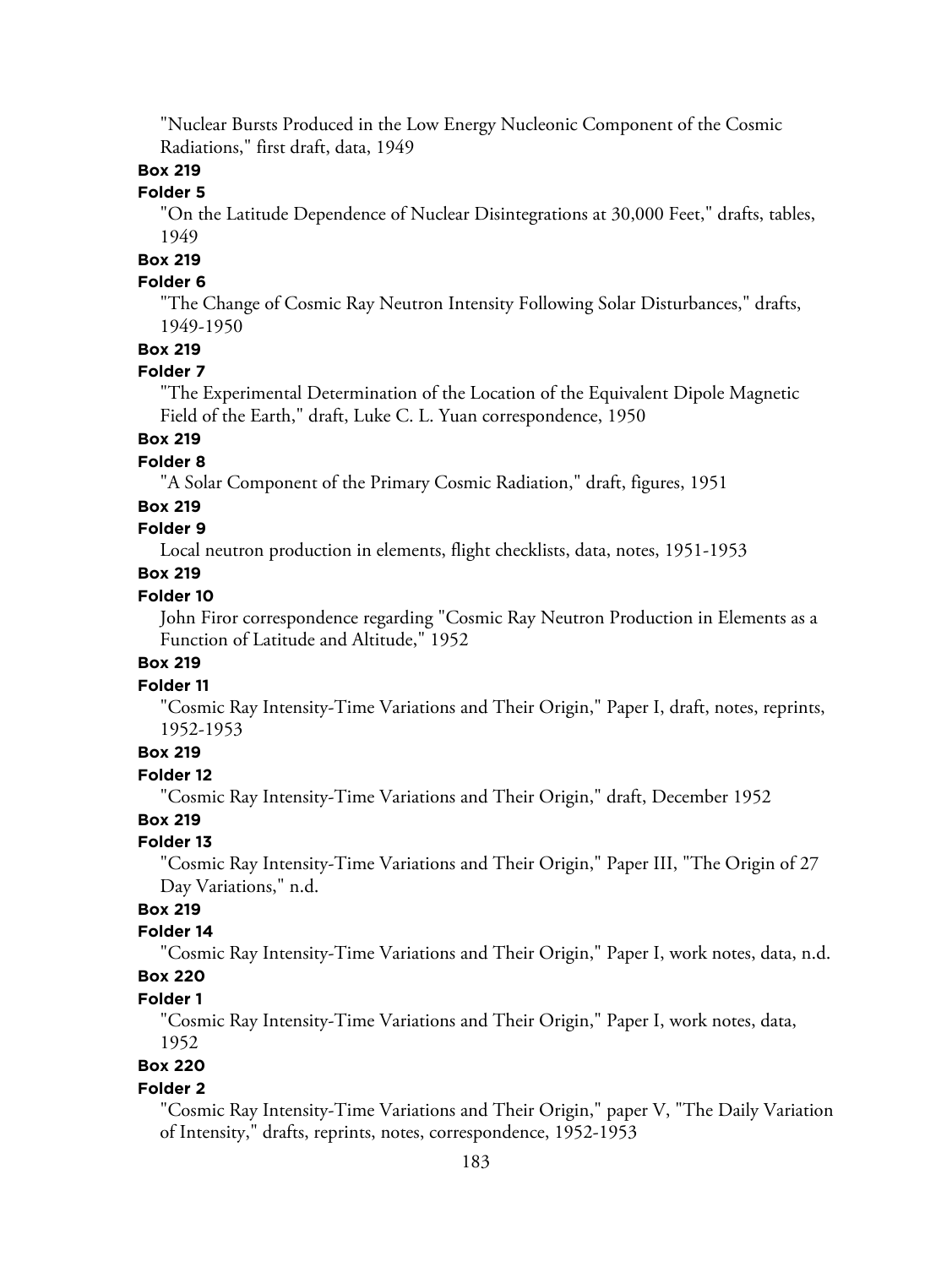#### **Folder 3**

"Evidence of a Solar Cosmic Ray Component Obtained from the Cosmic Ray Nucleonic Component," paper prepared for The Solar System, volume I, correspondence, galley proofs, 1952-1953

# **Box 220**

### **Folder 4**

"On the Origin of the Low Energy Cutoff in the Cosmic Radiation Energy Spectrum," spiral arm magnetic fields, notes, 1952-1953

# **Box 220**

#### **Folder 5**

"Properties of the Low Energy Nucleonic Component at Large Atmospheric Depths," with W. C. Fagot, work notes, draft, 1953

# **Box 220**

## **Folder 6**

"Cosmic Ray Neutron Production in Elements as a Function of Latitude and Altitude," drafts, data, 1953

#### **Box 220**

## **Folder 7**

"Production of Cosmic Rays at the Sun," draft, notes, correspondence, 1953-1954

## **Box 220**

## **Folder 8**

"The Relative Rates of Local Neutron Production in Uranium and Lead from the Cosmic Radiation," with W.C. Fagot, transparencies, correspondence, 1954

## **Box 220**

## **Folder 9**

Twenty-four hour variation, current research, file 2, notes on possible models, data, figures, 1954

## **Box 220**

## **Folder 10**

Twenty-four hour variation, Anna Maria Conforto correspondence, notes, data, 1955-1957

# **Box 220**

## **Folder 11**

"The 24-Hour Intensity Variation of the Primary Cosmic Rays," figures, graphs, 1955-1957

#### **Box 221**

## **Folder 1**

Twenty-seven day variation, current research, file 2, notes, 1954

## **Box 221**

# **Folder 2**

Twenty-seven day variation, correlation with solar activity, notes, 1954

## **Box 221**

### **Folder 3**

"The Physical Society Spring Meeting on Nuclear Physics," technical report ONRL-29-54, 1954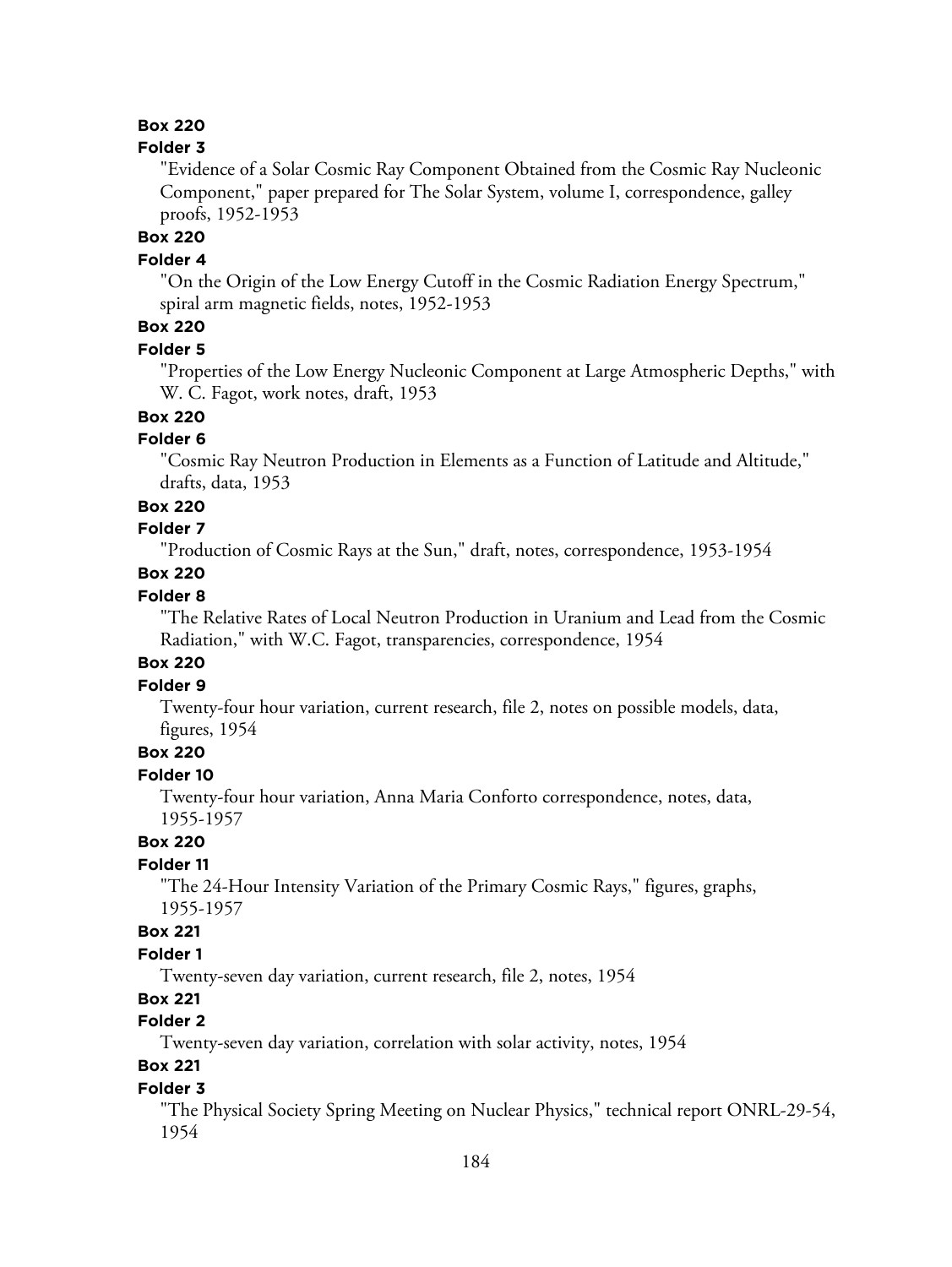#### **Folder 4**

Changes in the low-energy cutoff between 1948 and 1954, flight plans, notes, maps, instrument drawings, photographs, correspondence, 1954-1955

**Box 221**

## **Folder 5**

"Changes in the Low Energy Particle Cutoff and Primary Spectrum of Cosmic Rays," aircraft flights, longitude curves, preprints, draft, 1956

# **Sub-subseries 12: Non-cosmic ray miscellanea**

- **Box 221**
- **Folder 6**

Proposal for Korean War, identification of enemy aircraft, 1951

**Box 221**

**Folder 7**

Plasmas, magnetic fields, thermonuclear reactions, notes, 1956

# **Box 221**

**Folder 8**

Notes on cloud detection, n.d.

## **Subseries 2: Early Spacecraft**

#### **Sub-subseries 1: Pioneer II**

- **Box 222**
- **Folder 1**

Pioneer II, Explorer VI, Able 3 and 4, correspondence, 1958-1960

# **Box 222**

## **Folder 2**

Pioneer II, Able IV, publicity, design sketches, drawings, testing, 1958-1960

**Box 222**

## **Folder 3**

Meeting and discussion notes, Pioneer I report, instrument photographs, 1958-1959

#### **Box 222**

## **Folder 4**

Data from lunar probe, November 8, 1958, Midwest Conference on Cosmic Rays, April 10, 1959, instrument block diagram, notes on data interpretation, ca. 1959

### **Sub-subseries 2: Pioneer V and Explorer VI**

#### **Box 222**

**Folder 5**

Neutron monitor correlations, Pioneer V and Explorer VI, miscellaneous data, 1960

**Box 222**

#### **Folder 6**

Resume of count rate data for Pioneer V, ca. 1960

#### **Box 222**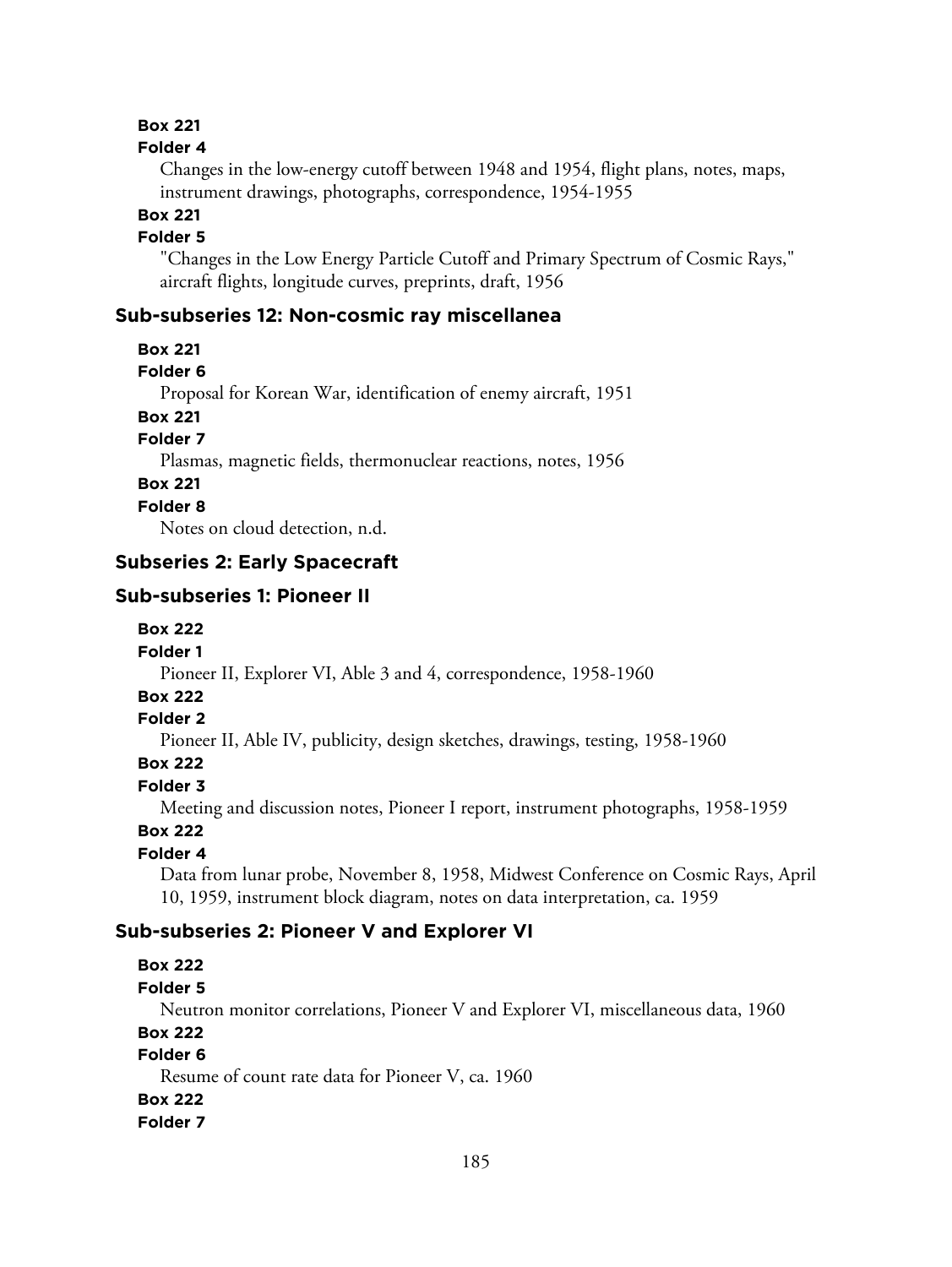"The Cosmic Ray Intensity Gradient in Space during Solar Modulation," draft, neutron monitor data, 1960

## **Box 222**

## **Folder 8**

New York Times Pioneer V articles, reprints, NASA documents, 1960, 1987

## **Box 222**

#### **Folder 9**

New York Times articles concerning results of and experiments with Pioneer V, 1960

## **Box 222**

# **Folder 10**

NASA news releases, Pioneer V, photos, April 1960

## **Box 222**

#### **Folder 11**

JAS statement on Pioneer V, Able 4 charts, 1960

#### **Box 223**

#### **Folder 1**

Pioneer V, data tables, 1960

### **Box 223**

## **Folder 2**

Pioneer V, basic corrected data, 1960

## **Box 223**

## **Folder 3**

Pioneer V, logbook, 1960

## **Box 223**

# **Folder 4**

Pioneer V, TRW documents, JGR reprints, 1960-1965

## **Box 223**

## **Folder 5**

Explorer VI, data notebook, volume 30, 1959

### **Box 223**

#### **Folder 6**

Explorer VI, data notebook, volume 4, count rates, September 1-16, passes 47-76, 1959

# **Box 224**

## **Folder 1**

Explorer VI, "Final Report, Explorer VI Definitive Orbit," Space Technology Laboratories (STL), June 25, 1962

#### **Sub-subseries 3: Able 3 and 4**

## **Box 224**

#### **Folder 2**

Able 3 and 4, NASA contracts, STL meetings, AF correspondence, 1957-1960

## **Box 224**

# **Folder 3**

Able 3 and 4, Venus probe, proposals, STL meeting notes, 1959

#### **Box 224**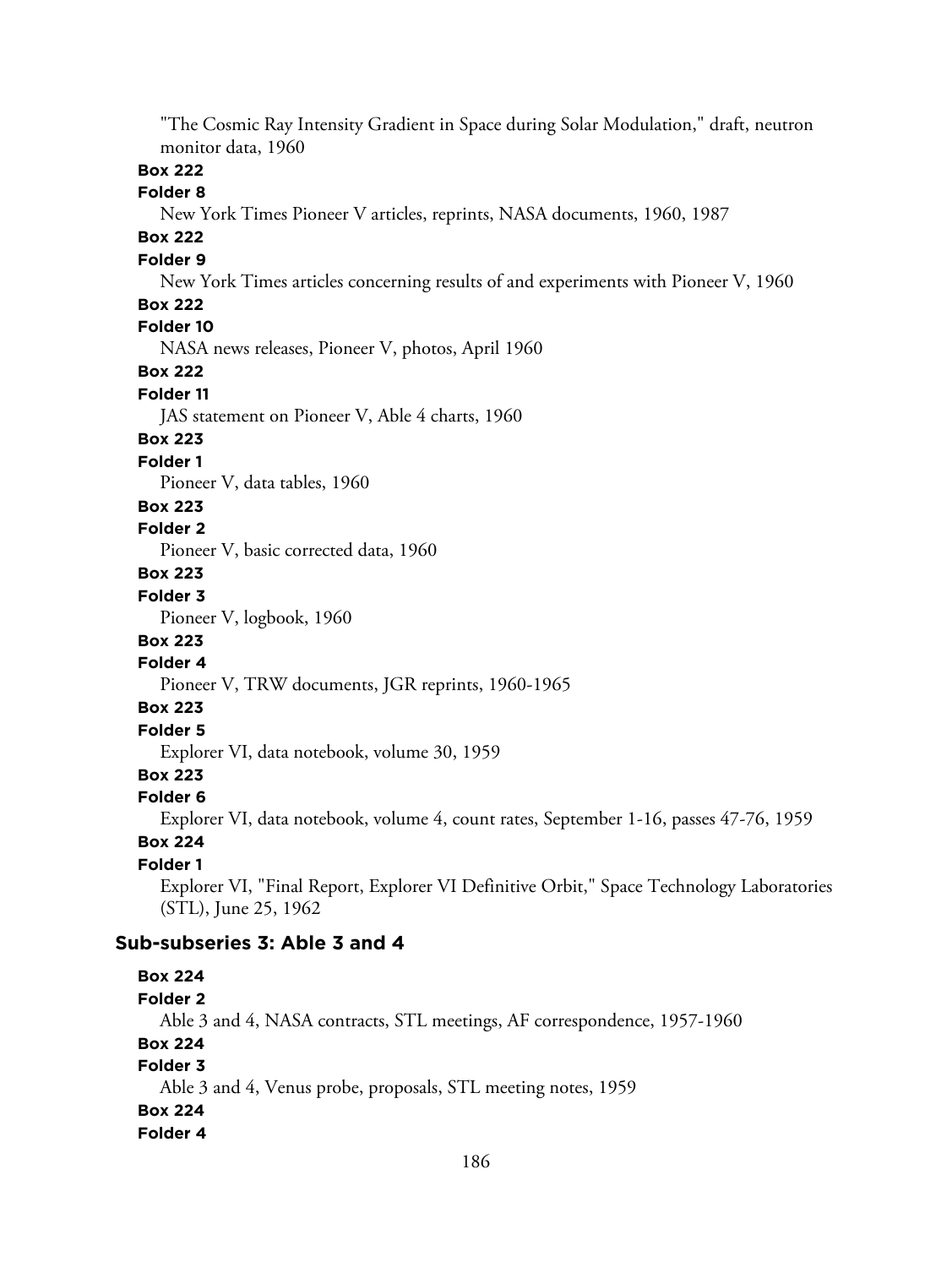Able 3 and 4, STL meetings, data reduction, Pioneer II and IV, 1959

## **Box 225**

**Folder 5**

Able 3 and 4, Explorer VI, instrument testing, notes, correspondence, 1959-1960

# **Box 225**

**Folder 6**

Able 3 and 4, STL meeting, May 19, 1959

# **Box 225**

## **Folder 7**

NASA funding correspondence, "Outline for Data Acquisition for the Able 3 and Able 4 Program as Well as Methods for Determining Data Acquisition during Solar Active Periods," drafts, 1959

## **Box 225**

#### **Folder 8**

Able 3, calibrated digital data, n.d.

#### **Box 225**

## **Folder 9**

Able 3, STL ground station documents, 1959

## **Box 225**

#### **Folder 10**

Able 4, testing, press releases, 1959

#### **Box 225**

#### **Folder 11**

STL correspondence, Able flights for 1960, miscellaneous, 1960

#### **Box 225**

#### **Folder 1**

Ground station document, Able 4, Thor, March 1960

# **Box 225**

## **Folder 2**

"Project Able 4 Final Mission Report," STL, May 1961

#### **Box 225**

#### **Folder 3**

Able 3 and 4, miscellaneous, n.d.

## **Sub-subseries 4: Able 5**

## **Box 225**

#### **Folder 4**

Able V, Explorer VI, Pioneer V, Ranger, notes, correspondence, publicity, data exchange, 1959-1960

# **Box 225**

# **Folder 5**

Able V, STL ground station document, data handling, correspondence, memos, 1960

# **Box 225**

## **Folder 6**

Able V, NASA correspondence, data handling and formatting, instrument testing, Explorer VI, second JAS experiment on Able VB, 1960-1961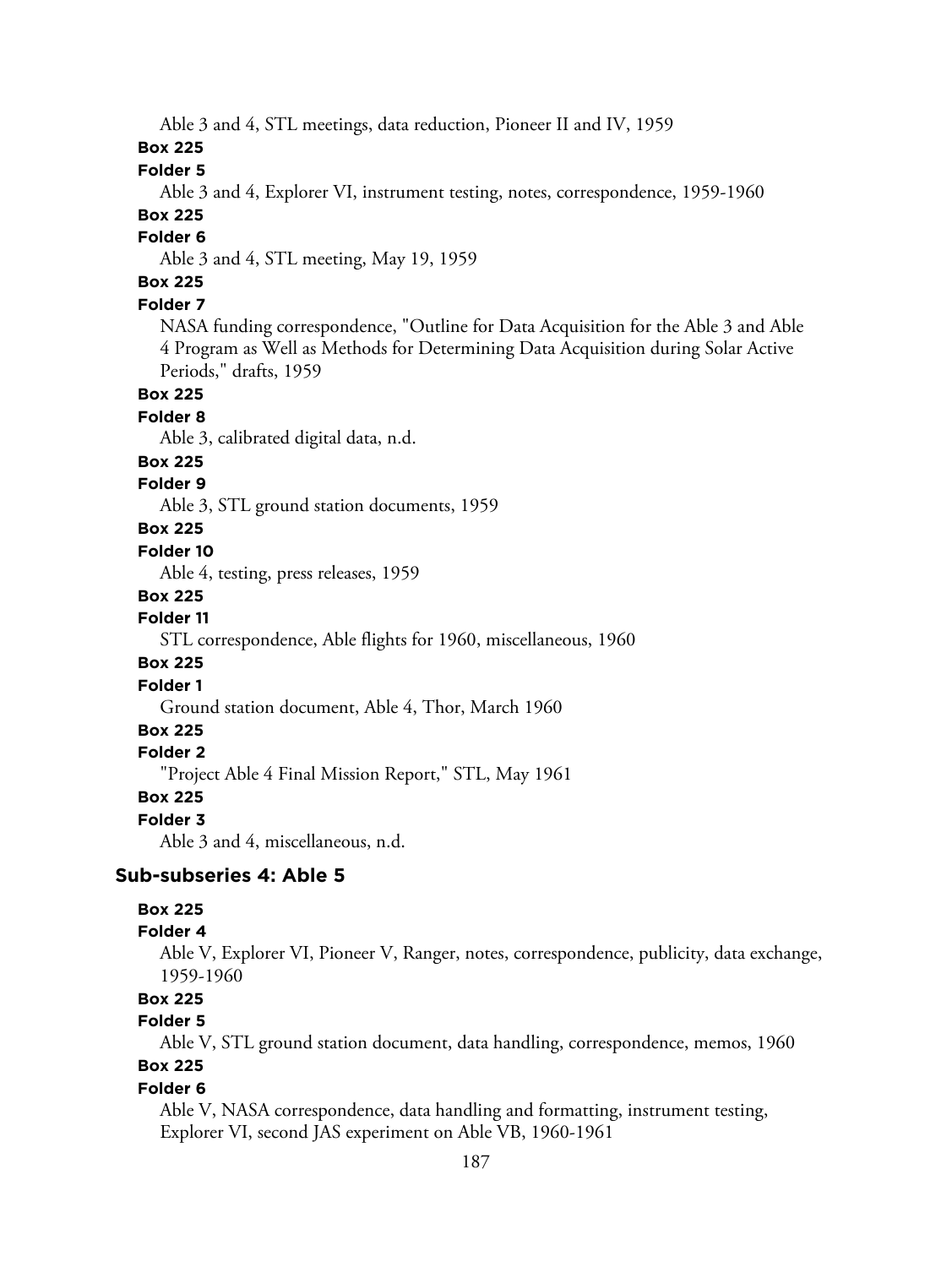#### **Folder 7**

Able VB, failure of lunar shot, December 1960

#### **Box 225**

## **Folder 8**

Able VB, STL ground station document, correspondence, 1960-1961

## **Sub-subseries 5: Ranger I and II**

## **Box 226**

## **Folder 1**

New probes with JPL, Ranger, Vega, parts lists, JPL personnel, schedules, 1959-1960

## **Box 226**

## **Folder 2-3**

Ranger I-II, trajectory, JPL correspondence, schedules, meetings, press releases, 1960-1962

# **Box 226**

# **Folder 4-5**

Ranger I-II, NASA and JPL documents, 1960-1961

## **Box 227**

# **Folder 1**

Ranger I-II, instrument testing and calibration, 1960-1961

## **Box 227**

# **Folder 2**

Ranger I-II, data acquisition and reduction, 1960-1961

# **Box 227**

# **Folder 3**

Ranger I-II, photographs, trajectory figure, n.d.

# **Sub-subseries 6: Discoverer**

## **Box 227**

## **Folder 4**

Correspondence regarding Discoverer program, Advent satellite, Blue Scout rockets, Ranger news clippings, 1960-1962

# **Box 227**

# **Folder 5**

Discoverer satellites, memos, offer of payload space, instrument descriptions and photo, schedules, data acquisition, CRM 4-6 tests, 1961-1962

## **Box 227**

## **Folder 6**

instrument drawings and photographs, payload interface, CRM-8, testing and data acquisition, 1961

# **Box 227**

## **Folder 7**

Lockheed testing of CRM 5-6, memos, 1961

## **Box 227**

## **Folder 8**

Lockheed-UC agreement, correspondence, 1961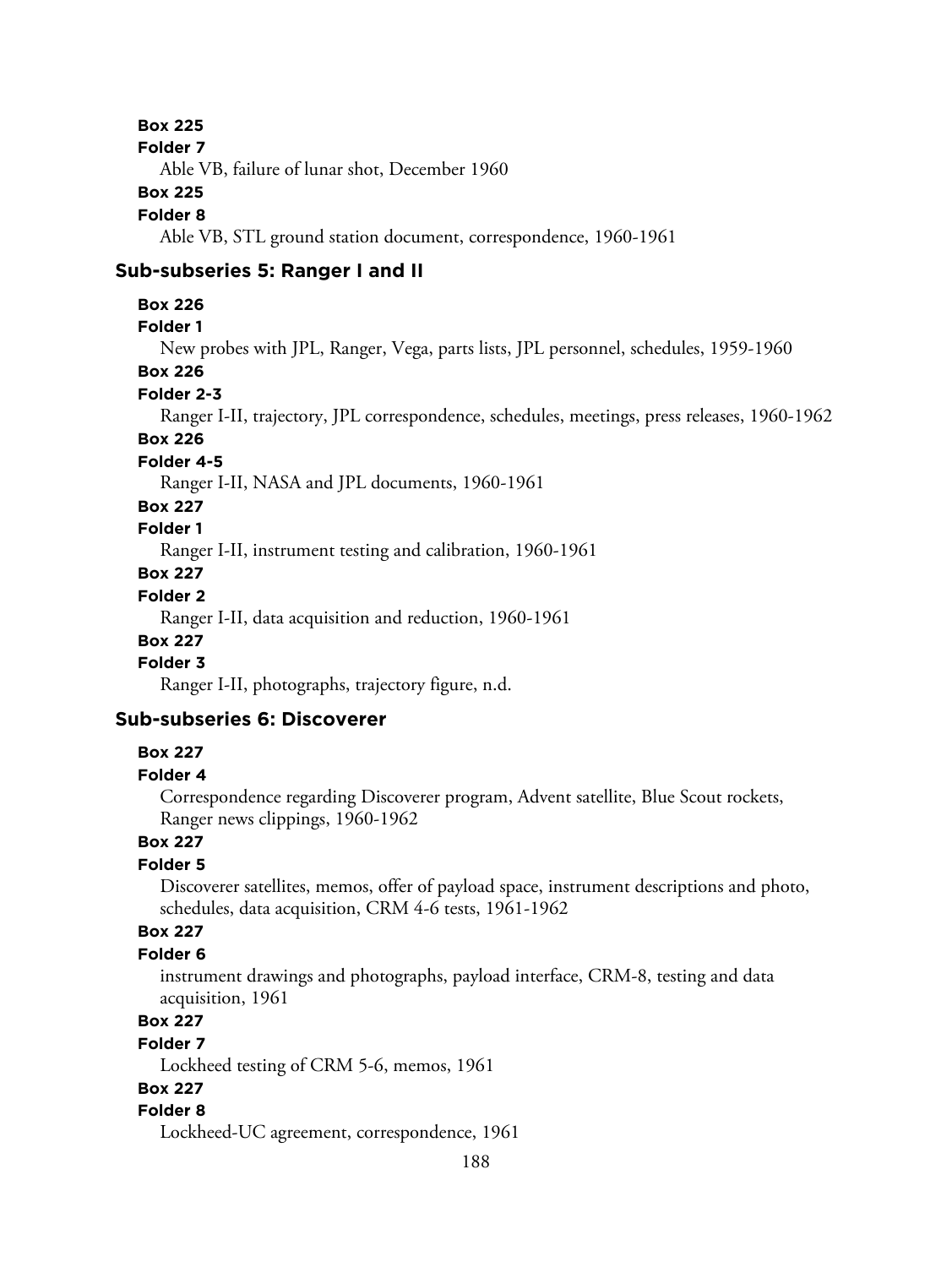#### **Folder 9**

Discoverer 28 and 31, data acquisition, 1961

## **Box 227**

#### **Folder 10**

Discoverer 31 (vehicle 1114), correspondence with other experimenters, data acquisition, CRM-6b data reduction, instrument description, 1961-1962

# **Box 227**

## **Folder 11**

NASA press releases, international satellite and space probe summaries, including Discoverer satellites, 1961-1962

## **Box 227**

#### **Folder 12**

Discoverer experiment, AFCRL, Astronetic Research, Inc., correspondence, instrument description, drawings, sketches, schedules, 1962

## **Box 228**

## **Folder 1**

Iowa group reprints, data, memos, 1962-1963

# **Box 228**

### **Folder 2**

Correspondence, reprints, 1962

### **Box 228**

**Folder 3**

Memos, research papers, 1962-1965

## **Sub-subseries 7: Blue Scout rockets**

## **Box 228**

## **Folder 4**

Meeting with Air Force Special Weapons Center (AFSWC) officials, descriptions of Vela Hotel and Hyper-Environmental Test System programs, 1960-1961

# **Box 228**

## **Folder 5**

Draft of experiment proposal, correspondence, 1961-1962

## **Box 228**

## **Folder 6**

AFOSR, ASD correspondence, 1961-1962

#### **Box 228**

## **Folder 7**

AFSWC correspondence regarding rocket design, drawings, 1961

# **Box 228**

## **Folder 8**

Industrial products, Cook Technology Center, Telemetry Sales and Engineering, 1961

# **Sub-subseries 8 : S-3 and S-64a 24-hour satellites**

**Box 228 Folder 9**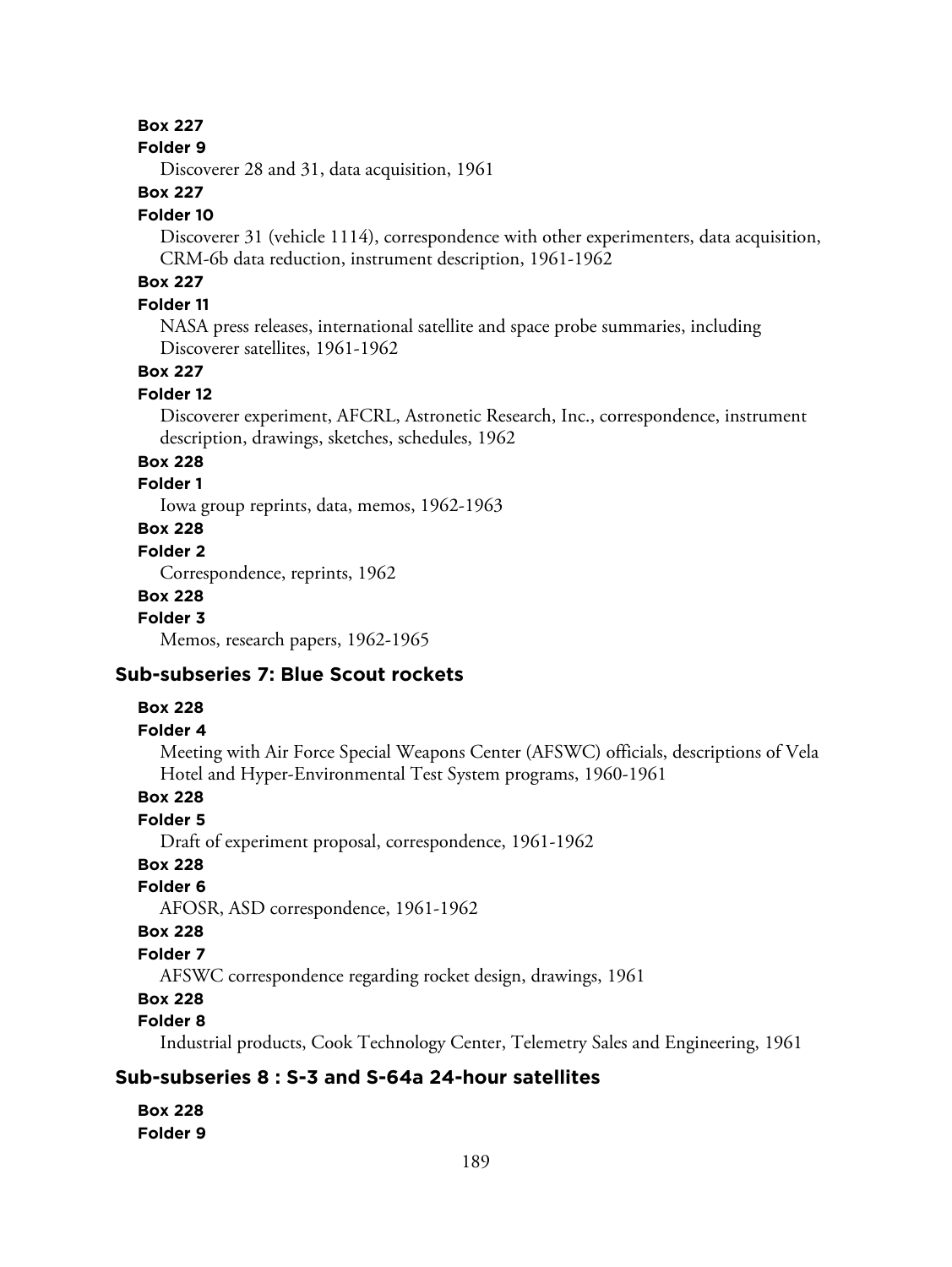Proposals, drawings, correspondence, 1961

## **Sub-subseries 9: Surveyor**

#### **Box 228**

#### **Folder 10**

Surveyor lunar-alpha experiment, drawings, JPL-UC correspondence, 1963-1964

# **Box 228**

# **Folder 11**

Memoranda of agreement between NASA and principal investigators of Surveyor and Mariner `64, 1963-1966

## **Sub-subseries 10: Pioneer 6 and 7-general**

**Box 229 Folder 1** Proposal, 1963 **Box 229 Folder 2** NASA-experimenter agreements, 1963 **Box 229 Folder 3** Correspondence, coordination meetings, proposals, 1963-1966 **Box 229 Folder 4** Meetings, 1963-1965 **Box 229 Folder 5** Interface with spacecraft, 1963 **Box 229 Folder 6** Launch plans and procedures, 1963-1964 **Box 229 Folder 7** Correlation studies, 1964

## **Box 229**

#### **Folder 8-10**

Data handling, project memos and correspondence, TRW and NASA documents, 1964-1966

# **Box 230**

# **Folder 1**

Instrument description, ground support equipment (GSE), ARC correspondence, April-July 1964

# **Box 230**

# **Folder 2**

Time schedules, correspondence, 1964-1966

#### **Box 230**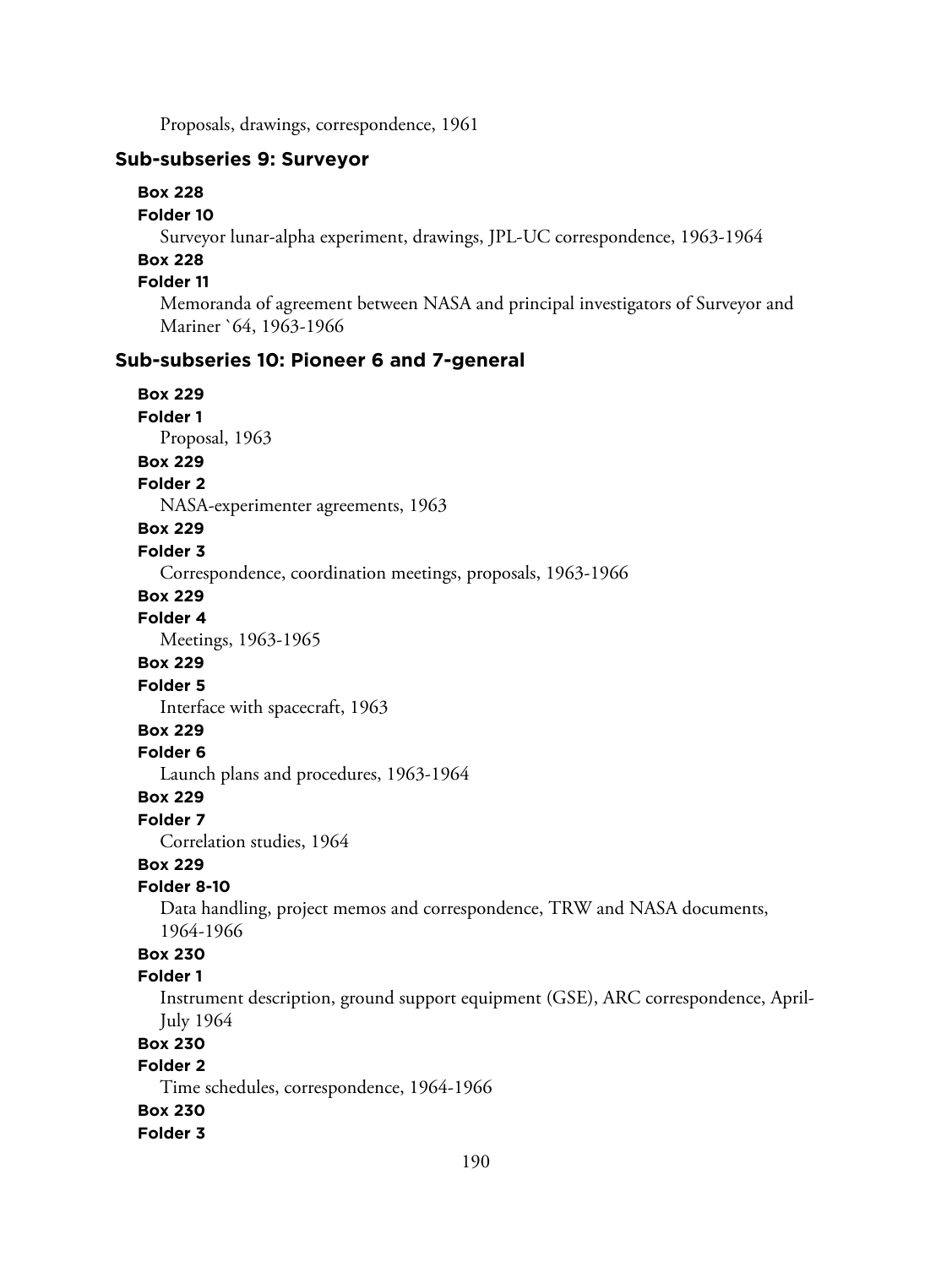Project scientist lists, testing, finances, memos, correspondence, schedules, 1965-1966 Sub-sub-subseries 1: Pioneer 6 and 7-design and testing **Box 230 Folder 4** Instrument design, 1963-1965 **Box 230 Folder 5** Design documents and drawings, 1963-1965 **Box 230 Folder 6** Magnetic and weight problems, 1963-1965 **Box 230 Folder 7** Test procedures, memos, correspondence, UC test documents, 1964-1966 **Box 230 Folder 8** Telescope assembly drawings, 1964 **Box 231 Folder 1-2** Flight plans, design drawings, 1964-1965 **Box 231 Folder 3** Scintillator, cyclotron runs, 1964 **Box 231 Folder 4** Test and flight data analysis, 1964 **Box 231 Folder 5** Power supply, design, testing, 1964 **Box 231 Folder 6** Pioneer prototype and cyclotron tests, 1964-1965 **Box 231 Folder 7** Pioneer prototype and cyclotron tests, correspondence, March-July 1965 **Box 231 Folder 8** Design Verification Unit, cyclotron tests, 1964-1965 **Box 231 Folder 9** Design Verification Unit, tests, 1964-1965 **Box 231 Folder 10** Design Verification Unit, muon tests, 1965 **Box 231 Folder 11**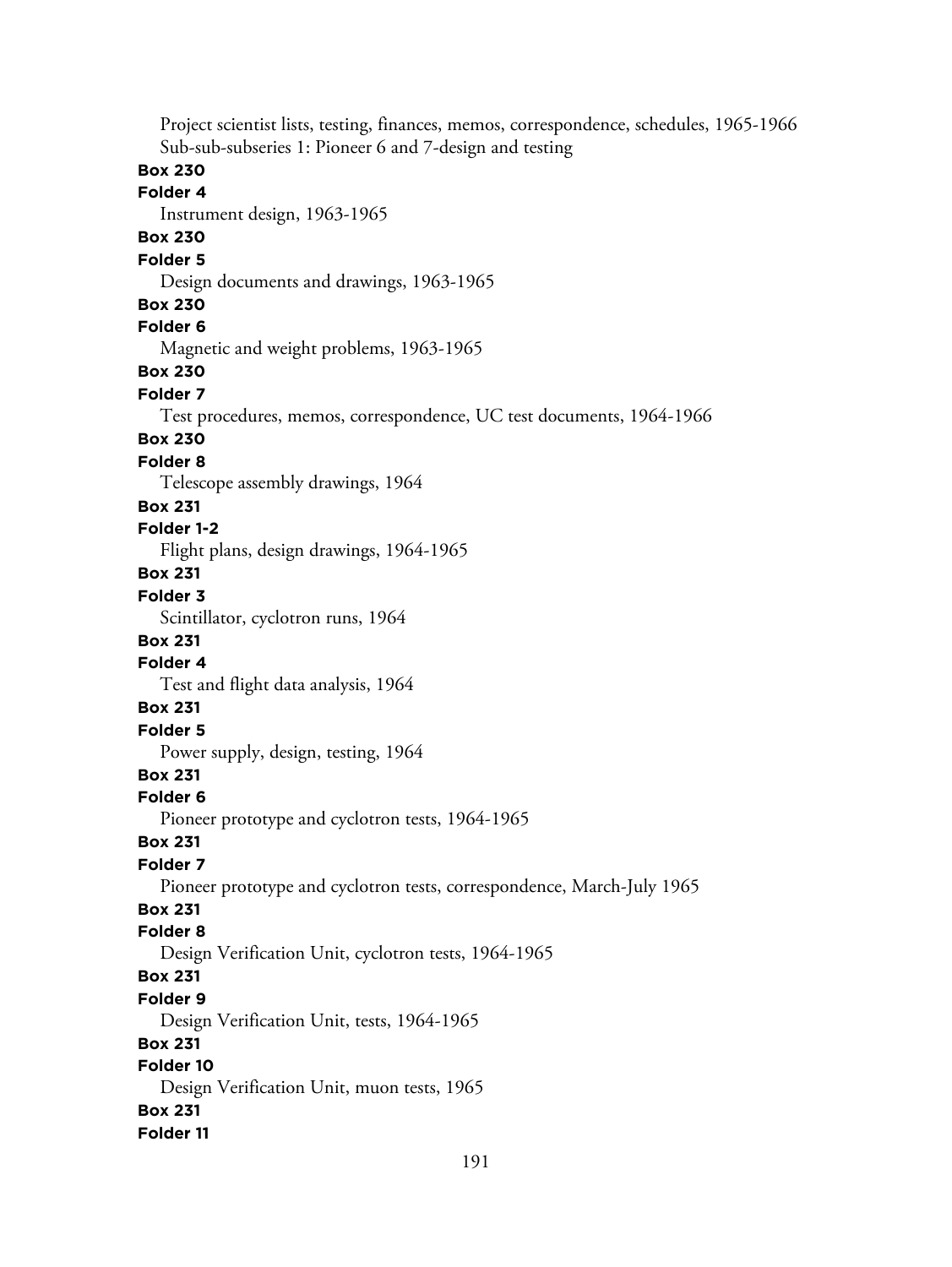First flight unit testing, 1965

## **Box 231**

## **Folder 12**

First flight unit testing, March-May 1965

## **Box 231**

### **Folder 13**

First flight unit testing, final calibration, 1965

# **Box 231**

# **Folder 14**

Second flight unit testing, May-November 1965

## **Box 232**

## **Folder 1**

Pioneer A log book copy, 1965-1967

# **Box 232**

## **Folder 2**

Pioneer flight unit number 3, modifications, specifications, layout drawings, 1965

# **Box 232**

## **Folder 3**

Angular position studies, 1965

# **Box 232**

# **Folder 4**

Pt absorber activation, 1965

# **Box 232**

# **Folder 5**

TRW spacecraft integrated test document, 1966

# **Box 232**

# **Folder 6**

Tests with radioisotope thermoelectric generators (RTG), 1966-1969 Sub-sub-subseries 2: Pioneer 6 and 7-post-launch

# **Box 232**

## **Folder 7-8**

RTG tests, telemetry, data, correspondence, 1964-1970

## **Box 232**

## **Folder 9**

Pioneer A and B, telescope performance, Don Gerhart analysis, 1964

# **Box 232**

## **Folder 10**

Ground support equipment, 1964-1966

## **Box 232**

#### **Folder 11**

Tracking operations, 1965-1966

## **Box 233**

# **Folder 1**

Tracking operations, correspondence, memos, 1969

#### **Box 233**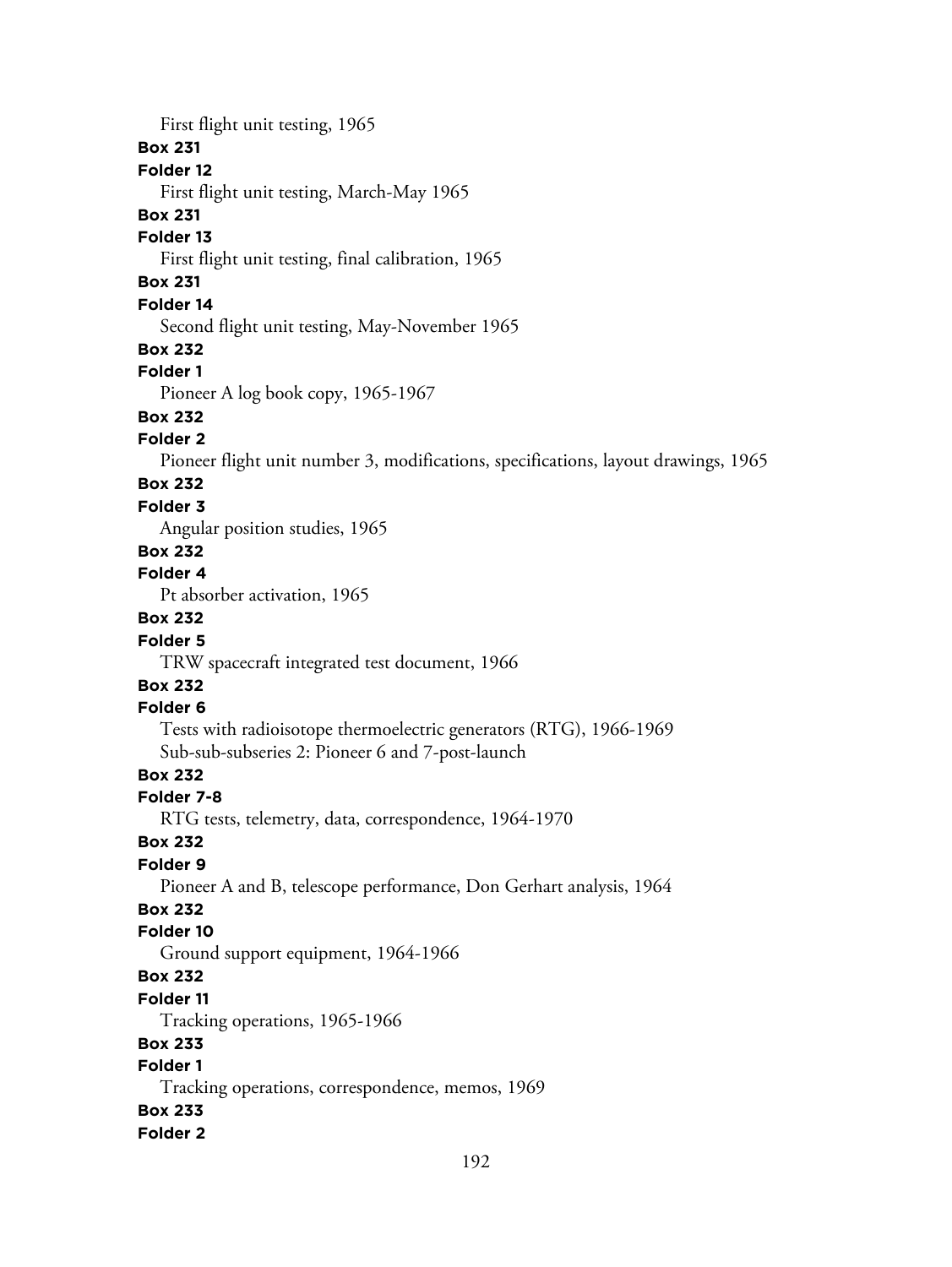Trajectory, 1965

## **Box 233**

## **Folder 3**

Pioneer A, trajectory, problems, July-August 1965, meeting at STL, July 12-13, 1965

# **Box 233**

# **Folder 4**

Pioneer A, post-launch operating procedures, 1965

# **Box 233**

# **Folder 5**

Launch and experiment reports, 1965-1966

#### **Box 233**

#### **Folder 6**

Pioneer B, schedules, 1966

# **Box 233**

# **Folder 7**

Pioneer A and B post-launch data analysis contract NAS2-3876, correspondence, 1966-1968

#### **Box 233**

## **Folder 8**

Pioneer 6, experimenter's data exchange, 1966

# **Box 233**

# **Folder 9**

Pioneer 6 and 7 telemetry coverage, 1967, experimenter coordination meeting, October 31, 1967

# **Box 233**

## **Folder 10**

Pioneer 6 and 7 telemetry coverage, spiral radio experiment, memos, notes, JPL memos, 1969

# **Box 233**

#### **Folder 11**

Pioneer 6 and 7 telemetry coverage, Norman Ness data, August 1970

## **Box 233**

#### **Folder 12**

Pioneer 6 and 7 telemetry coverage, memo on current status, 1972

### **Box 233**

## **Folder 13**

Pioneer 7, solar flare of August 28, 1966

### **Box 233**

#### **Folder 14**

Pioneer 7, data exchange, 1967-1968

## **Box 233**

#### **Folder 15-16**

Pioneer 7, "Relativistic Electrons Confined within the Neutral Sheet of the Geomagnetic Tail," notes, drafts, 1968

## **Box 234**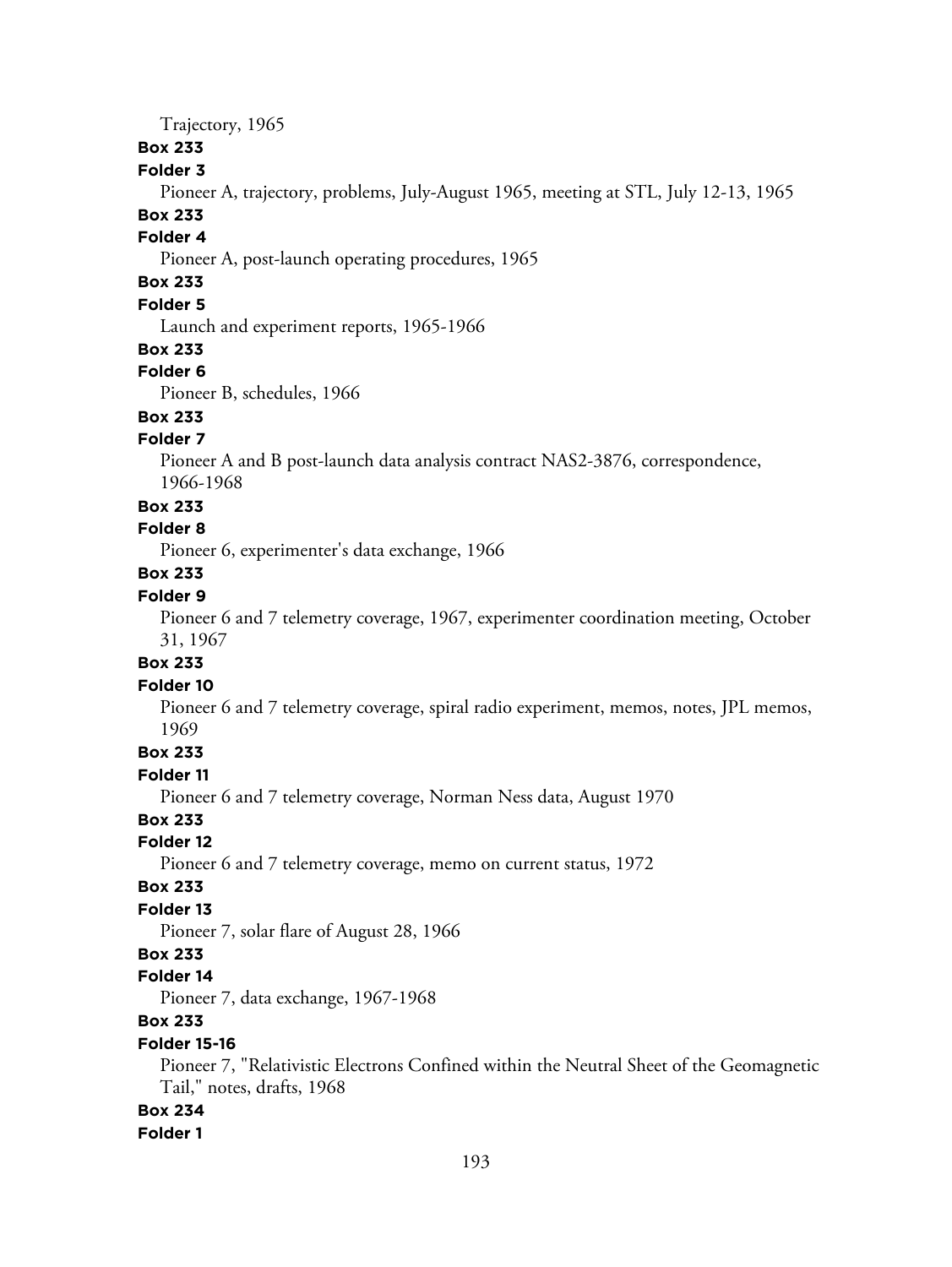drafts, correspondence, 1968

Sub-sub-subseries 3: Pioneer 6 and 7-Ames Research Center (ARC) and Space Technology Laboratories (STL) technical documents

**Box 234**

### **Folder 2**

ARC, spacecraft and associated ground equipment specifications, December 1963

# **Box 234**

# **Folder 3**

ARC, spacecraft and associated ground equipment specifications, revisions, 1963-1964

## **Box 234**

#### **Folder 4**

ARC, scientific instrument specification, original issue, August 1963

#### **Box 234**

## **Folder 5**

ARC, UC cosmic ray experiment, detailed experiment test, master test procedure, revisions, 1965

## **Box 234**

#### **Folder 6**

ARC, document revisions, Pioneer 6 data, 1966-1967

# **Box 235**

**Folder 1**

STL, UC cosmic ray experiment integration, January 15, 1965

## **Box 235**

#### **Folder 2**

Prototype calibration runs, February 5, 1965

## **Box 235**

#### **Folder 3**

Cyclotron beam calibrations, June 1966

#### **Box 235**

#### **Folder 4-5**

ARC, Pioneer 6 technical bulletins, n.d.

## **Box 235**

#### **Folder 6**

NASA News, Pioneer 6 to 9, n.d.

#### **Box 235**

## **Folder 7**

Telemetry coverage charts, lantern slides, n.d.

#### **Sub-subseries 11: Miscellaneous or general files**

## **Box 236 Folder 1** Telescope response curves, JPL, n.d. **Box 236 Folder 2** STL, n.d. **Box 236**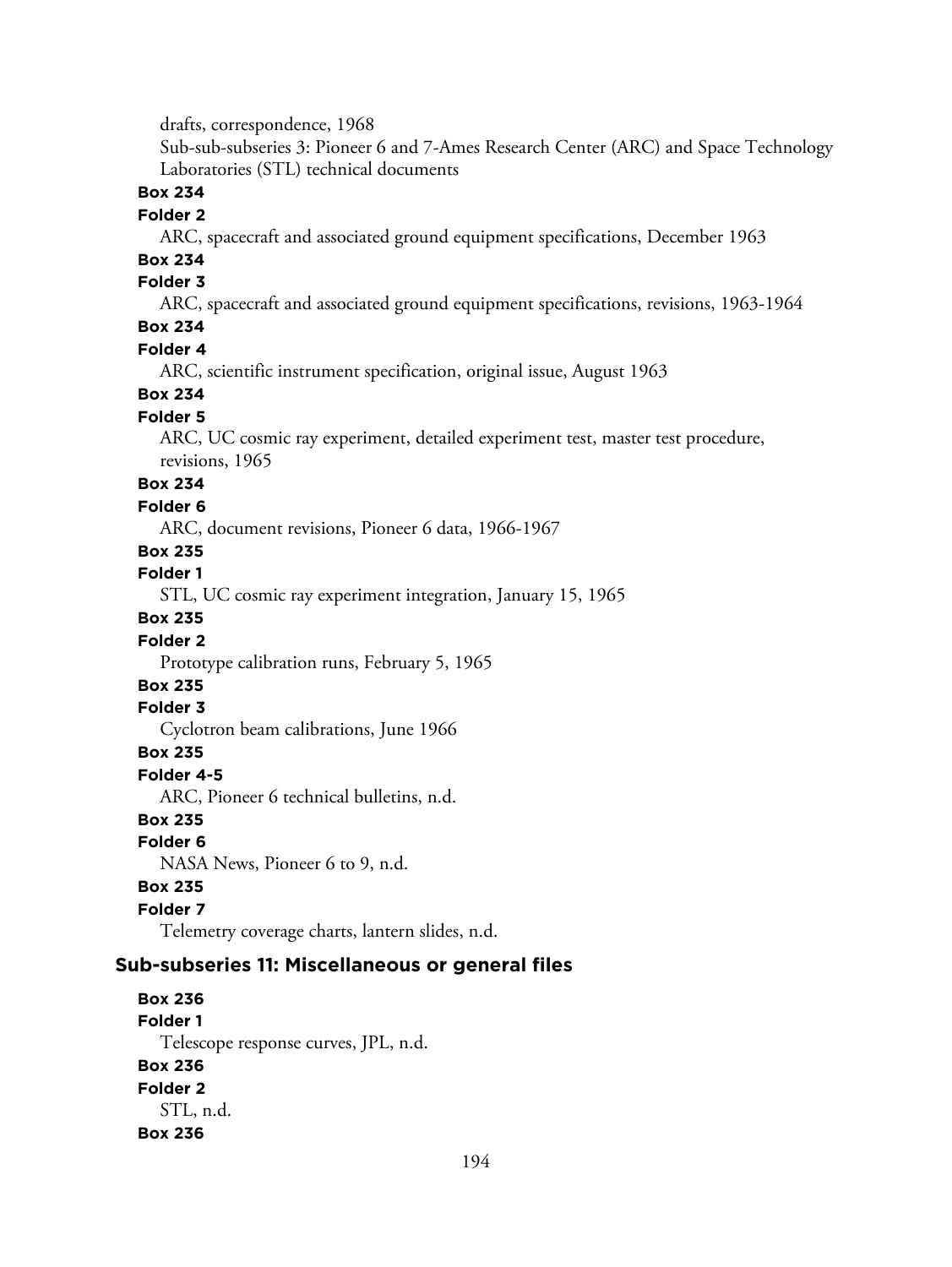#### **Folder 3**

Science articles, correspondence about nuclear testing, satellite projects, 1955-1960

## **Box 236**

# **Folder 4**

Papers on satellites and the need for earth satellites, 1956 and n.d.

# **Box 236**

## **Folder 5**

Satellites, Explorer I, Sputnik, notes, correspondence, Von Braun-Stuhlinger and James Van Allen discussions, USNC-IGY, 1957-1958

# **Box 236**

#### **Folder 6**

Satellite experiment proposals, notes, drafts, correspondence, 1957-1958

## **Box 236**

#### **Folder 7**

Satellite and lunar experiments of UC and Chicago Midway Laboratories, Ranger, Able 5, Ball Company, Lucien Biberman memos, James Van Allen discussions, memos, NASA, SSB, AF, and IGY correspondence, 1957-1961

#### **Box 236**

## **Folder 8**

USNC-IGY Earth Satellite Program, correspondence, memos, 1958

### **Box 236**

# **Folder 9**

NASA and SSB correspondence on funding for Able and future projects, 1958-1959

#### **Box 237 Folder 1**

Chicago Midway Laboratories, "Satellite Instrumentation for Cosmic Ray Studies at the University of Chicago," rough draft, n.d.

## **Box 237**

#### **Folder 2**

Instructions for use of proton beam from synchrocyclotron for calibration of space flight experiments, n.d.

## **Box 237**

#### **Folder 3**

STL correspondence, OGO, space physics book, Explorer VI, Pioneer V, data exchange, data reduction, instrument testing, NASA program summary, 1958-1965

# **Box 237**

## **Folder 4**

of flight worthy instruments available from previous shots, 1961

# **Box 237**

## **Folder 5**

Available space vehicles, NASA correspondence, Atlas instrument pods, memos on General Electric, AFSWC correspondence, inventory of flight worthy payloads, notes, 1961-1963

# **Box 237**

#### **Folder 6**

Space program plans, mission schedules for 1963-1965, notes, Pioneer 1964-1965 proposal, 1963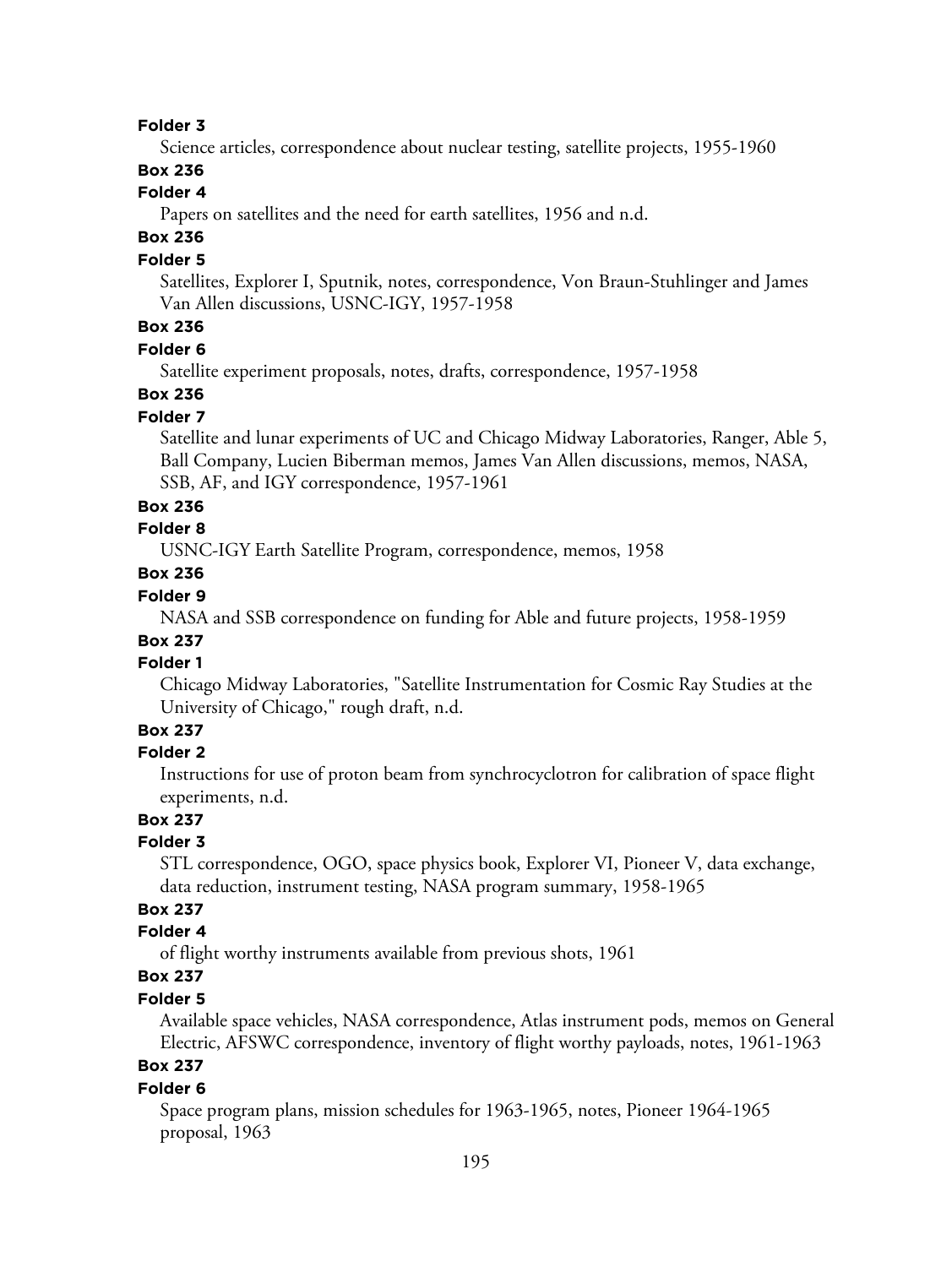#### **Folder 7**

Time schedule of existing space experiments 1964-1966, Pioneer, POGO, EGO, OGO, notes, correspondence, 1964

# **Box 237**

## **Folder 8**

List of members of UC Cosmic Ray Group related to International Year of the Quiet Sun program for 1964

# **Box 237**

# **Folder 9**

Brief summary of recent research for Wilmot Hess, December 1964

# **Box 237**

## **Folder 10**

Spacecraft opportunities, application technology satellite program, Apollo, energetic particles experiment satellite series, 1964-1969

## **Box 237**

## **Folder 11**

New circuit principles for space experiments, commercial components, memos, correspondence, articles, 1965-1966

#### **Box 237**

**Folder 12**

Apollo A/O, 1966

# **Subseries 3: Pioneer 10 and 11**

#### **Sub-subseries 1: Mission planning**

#### **Box 238**

#### **Folder 1-4**

Brochures and reports on planned Jupiter probe, 1965-1968

# **Box 238**

## **Folder 5**

Proposal documents, letter of inquiry, notes, correspondence, 1967-1968

### **Box 238**

## **Folder 6**

Pioneer Venus swingby mission, TRW document, ca. 1967

# **Box 238**

## **Folder 7**

NASA and TRW promotional documents, NASA News, photographs of planets, 1967-1972

## **Box 238**

### **Folder 8**

NASA and TRW promotional documents, NASA News, 1970-1973

# **Box 238**

#### **Folder 9**

Asteroid/Jupiter mission letter of inquiry, July 11, 1968

#### **Box 238**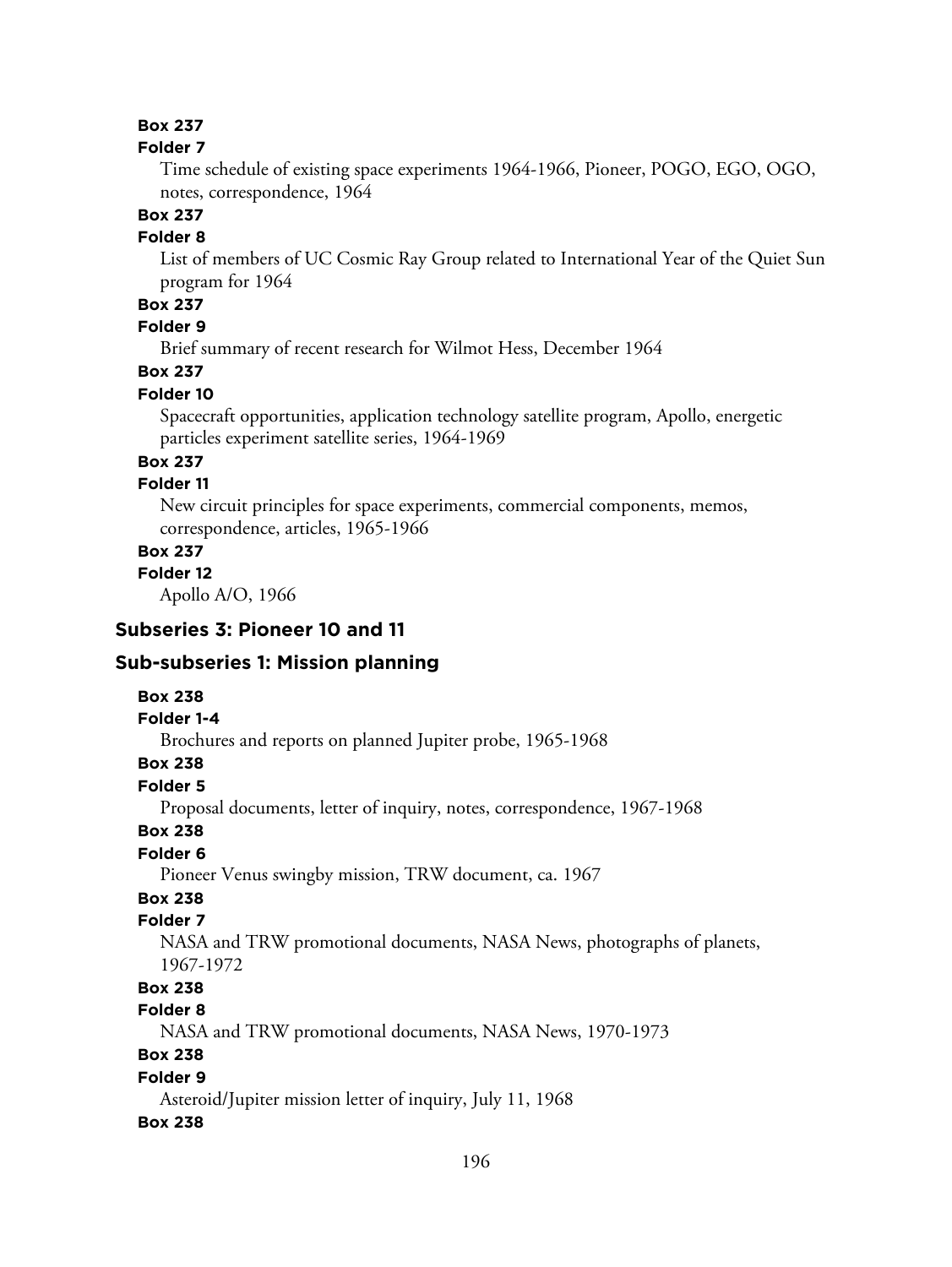#### **Folder 10**

Correspondence with NASA, notes on telescope design, radiation damage studies, instrument shutter, 1968

## **Box 239**

#### **Folder 1-2**

Pioneer F and G proposal, notes on telescopes, 1968-1969

# **Box 239**

#### **Folder 3-4**

ARC letters and documents for contract, project memoranda, 1968-1969

## **Box 239**

#### **Folder 5-6**

Original proposal, volumes I and II, acceptance by NASA, supplemental proposal, 1968-1969

# **Box 239**

## **Folder 7**

Instrument description, revised proposal, 1969

## **Box 239**

#### **Folder 8**

Trajectory information, April 1969

## **Box 239**

## **Folder 9**

Notice of award of contract, July 1969

## **Box 239**

#### **Folder 10**

Correspondence, letter of contract acceptance, RTG matters, design constraints, 1969-1970

## **Box 240**

### **Folder 1**

Documents for Pioneer F and G coordination meeting of November 1969, design constraints, October 1969

## **Box 240**

#### **Folder 2-3**

Pioneer F and G, proposal, November 25, 1969

## **Box 240**

### **Folder 4**

Pioneer F and G, scheduling, notes, 1970

#### **Box 240**

#### **Folder 5-7**

Pioneer F and G, correspondence, memoranda, 1970-1973

## **Box 240**

## **Folder 8-9**

Pioneer F and G, targeting at Jupiter, July-November 1971

## **Box 240**

## **Folder 10**

Jupiter radiation belt workshop, July 1971

#### **Box 240**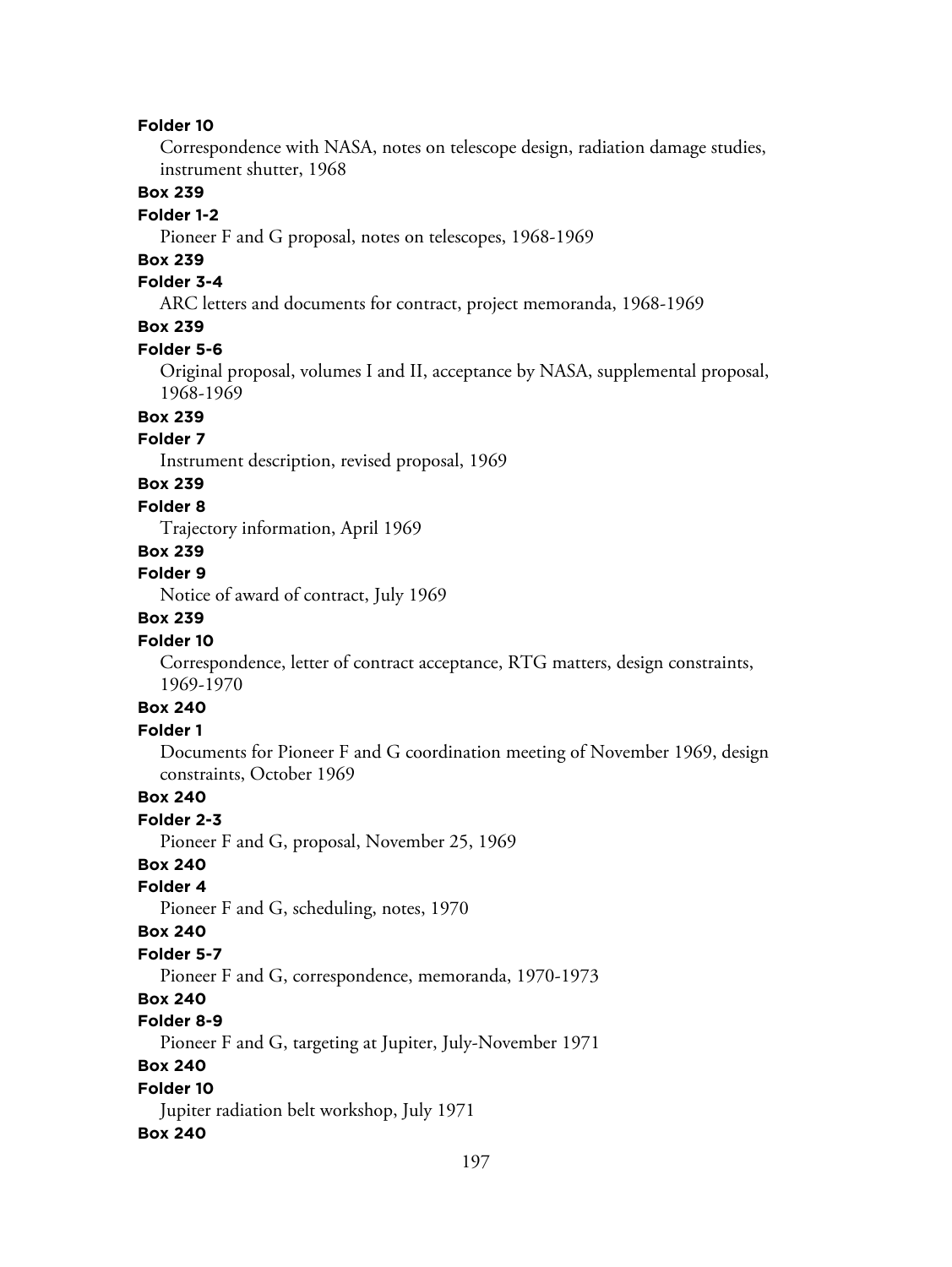#### **Folder 11**

Jupiter radiation belt workshop, papers presented, 1971

# **Box 240**

# **Folder 12**

Materials for presentations to NASA project office, IMP H, data processing, instrument photographs, ca. 1971

## **Sub-subseries 2: Instrument design**

### **Box 241**

**Folder 1**

Photofission literature, 1968

## **Box 241**

## **Folder 2**

Charged particle telescope design, drawings, schedules, power converter design, 1969-1970

## **Box 241**

**Folder 3**

Main telescope electronic block design drawings, 1969-1970

## **Box 241**

## **Folder 4**

Power converter design, 1970-1971

# **Box 241**

# **Folder 5**

Proton fission detector design, 1970

# **Box 241**

## **Folder 6**

Telescope detector logic configuration, 1970

## **Box 241**

## **Folder 7-8**

Small telescope, revised drawings, RTG radiation problem, 1970

# **Box 241**

## **Folder 9**

Coordination meetings, February-July 1970

## **Box 241**

**Folder 10**

## Notes, 1970

# **Box 242**

**Folder 1**

Mechanical layout drawings, 1970

## **Box 242**

## **Folder 2**

Fission foils, layout, 1970

## **Box 242**

## **Folder 3**

Howitzer design (old), 1970

# **Sub-subseries 3: Instrument construction and testing**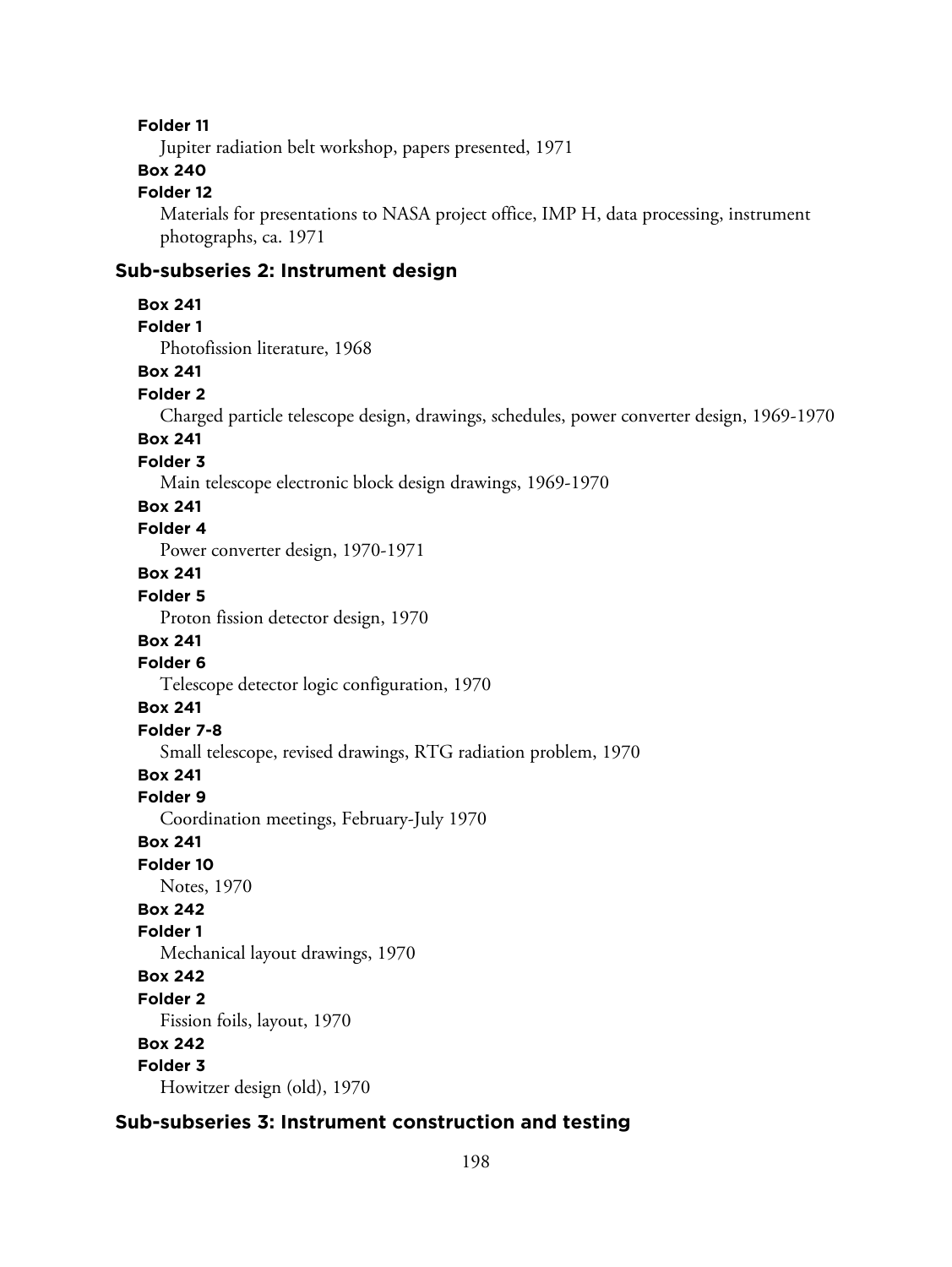#### **Folder 4**

First coordination meeting, documents, April 1969

## **Box 242**

### **Folder 5**

Instrumentation interface documents, 1969-1970

# **Box 242**

# **Folder 6**

Parts and materials, selection and approval, scientific instruments, 1969-1970

# **Box 242**

#### **Folder 7-8**

Specifications for display of test data, 1969-1970

## **Box 242**

## **Folder 9**

Design and testing, 1969-1971

#### **Box 243**

#### **Folder 1**

Coordination meeting, June 25-26, 1970, letters and memoranda on technical details, 1969-1970

### **Box 243**

#### **Folder 2**

RTG problem, design, October-November 1969

## **Box 243**

#### **Folder 3**

RTG problem, UC tests of RTG radiation, 1969

# **Box 243**

## **Folder 4**

RTG problem, alternatives, 1969-1970

## **Box 243**

## **Folder 5-6**

RTG problem, TRW Systems Group documents, 1969-1970

## **Box 243**

#### **Folder 7**

RTG problem, JAS report, November 17, 1969

#### **Box 243**

### **Folder 8**

RTG problem, JPL meeting, 1969-1970

# **Box 243**

## **Folder 9**

RTG problem, ANL report on RTG shielding problems, June 1970

# **Box 243**

#### **Folder 10**

RTG problem, radiation damage studies, January-April 1970

## **Box 243**

## **Folder 11**

RTG problem, modification costs, July 7, 1970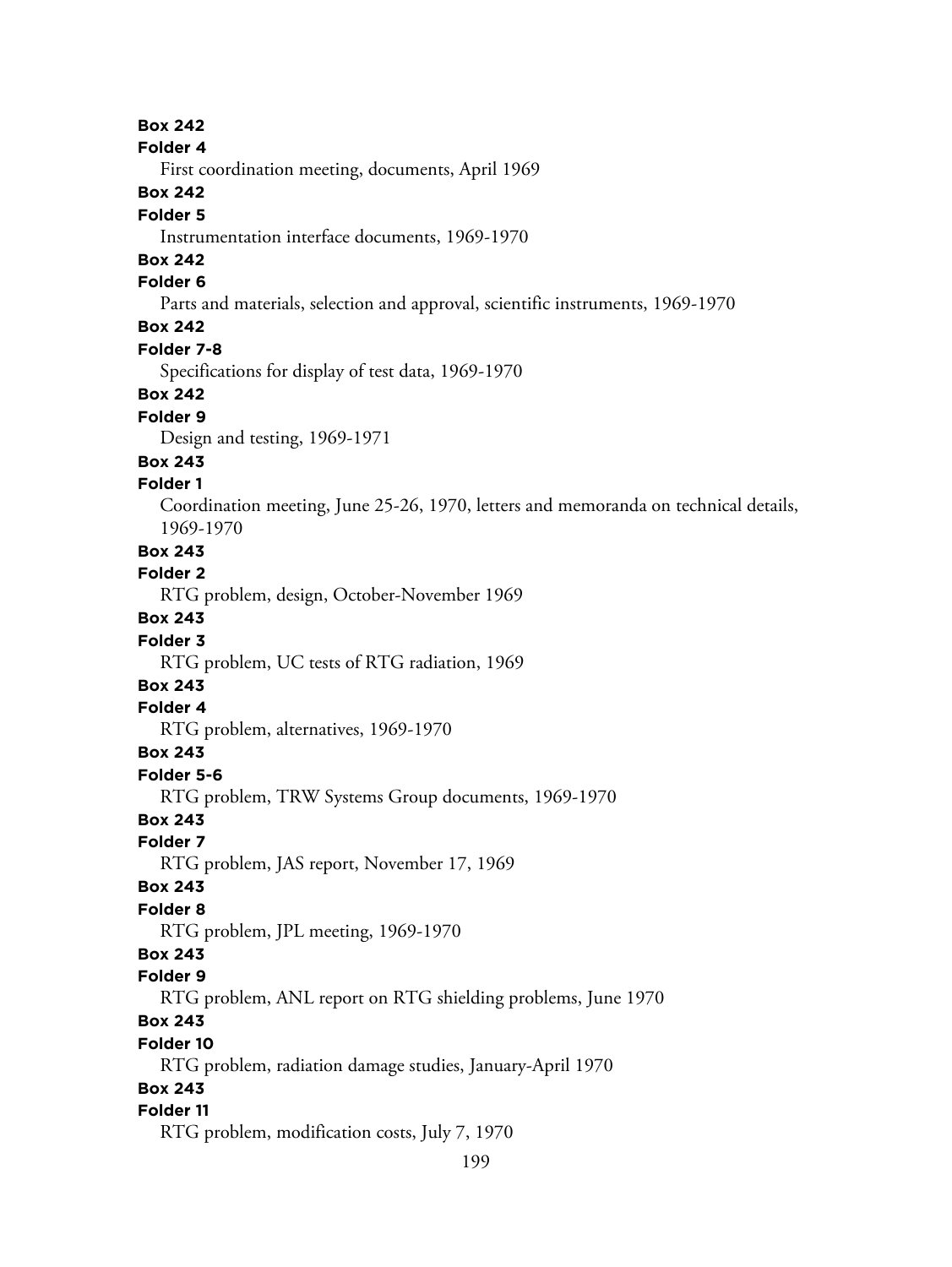**Box 243 Folder 12** RTG problem, radiation damage, 1970-1971 **Box 243 Folder 13** RTG problem, radiation levels, calibration, 1971 **Box 243 Folder 14** RTG problem, radiation characteristics, 1970-1971 **Box 244 Folder 1** GSE users manual, 1970 **Box 244 Folder 2** Missions operations material from Gordon Lentz, 1970 **Box 244 Folder 3** Pioneer F and G instrument description, 1970 **Box 244 Folder 4** Instrument-spacecraft integration, 1970 **Box 244 Folder 5** Parts screening problems, memos, January-April 1970 **Box 244 Folder 6** Quality control, February-April 1970 **Box 244 Folder 7** NASA-project team interface questionnaire, March 4, 1970 **Box 244 Folder 8** Design Verification Unit (DVU) instrument, engineering model spacecraft tests, 1970-1971 **Box 244 Folder 9** Test procedures, 1970-1972 **Box 245 Folder 1** Test procedures, program generator, miscellaneous, 1970-1971 **Box 245 Folder 2** Test requirements, 1970 **Box 245 Folder 3** Mechanical tests, DVU, 1970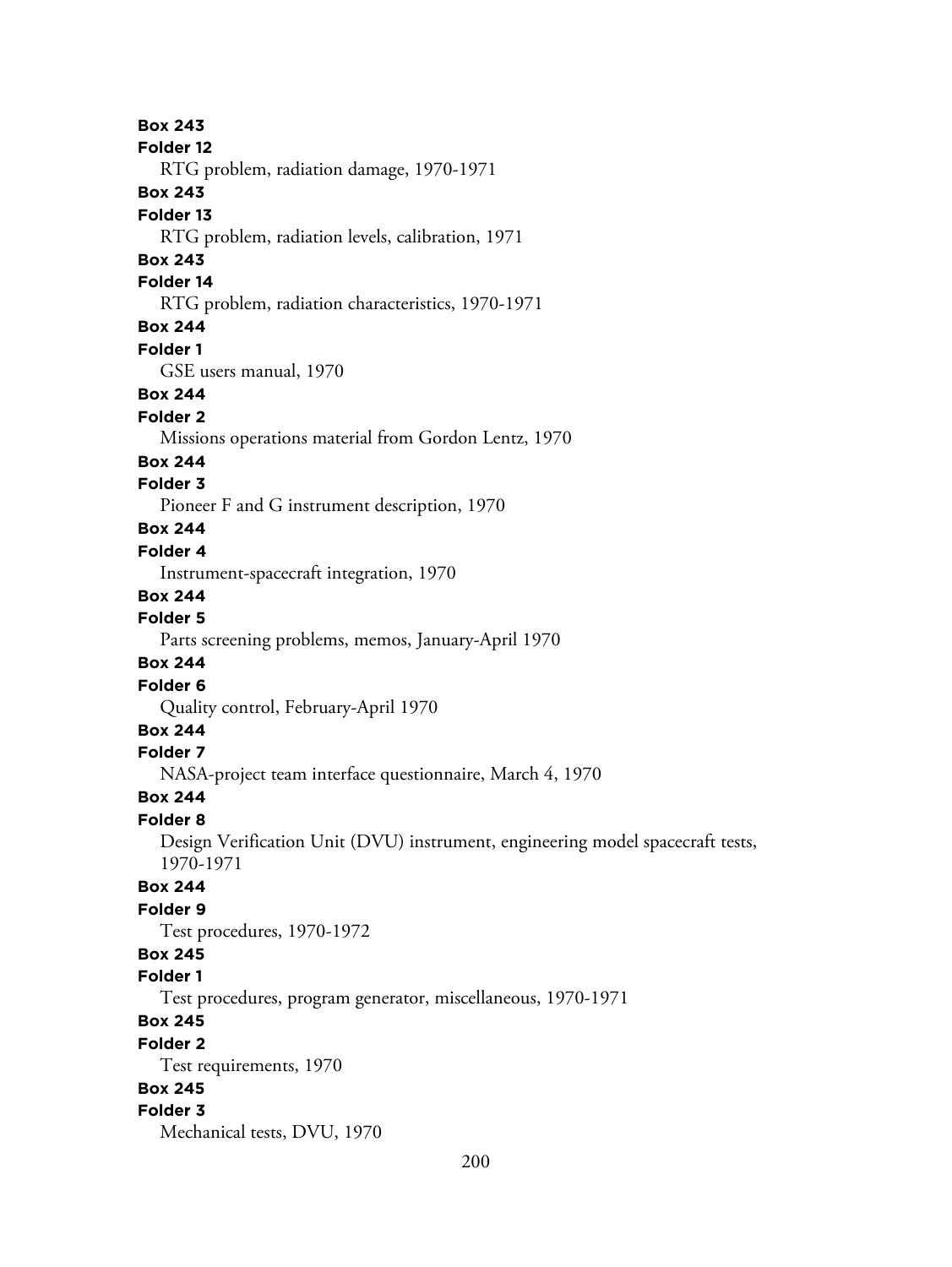**Box 245 Folder 4-6** Testing, 1970-1971 **Box 245 Folder 7** Thermal problems, June 1970 **Box 245 Folder 8** Electron Current Detector (ECD), thermal analysis, October 1970 **Box 245 Folder 9** Electron Current Detector (ECD), radiation damage studies, 1970 **Box 245 Folder 10** Electron Current Detector (ECD), tests, 1970 **Box 245 Folder 11** Fission cell system, 1970-1971 **Box 245 Folder 12** Pioneer F asteroid analysis, August 1970 **Box 245 Folder 13** Pioneer F and G, off-line data processing system description, December 1970 **Box 245 Folder 14** Program generator, photos, December 1970 **Box 245 Folder 15** Quarterly review, Pioneer F, December 1970 **Box 246 Folder 1** Quarterly review, Pioneer F and G, March 3 and 4, 1971 **Box 246 Folder 2** Quarterly review, Pioneer F and G, July 22, 1971 **Box 246 Folder 3** Quarterly review, Pioneer F and G, November 10, 1971 **Box 246 Folder 4** Quarterly review, Pioneer 6 and 11, June 11, 1973 **Box 246 Folder 5** Pioneer F (S/N 02) instrument delivery, correspondence, 1971 **Box 246**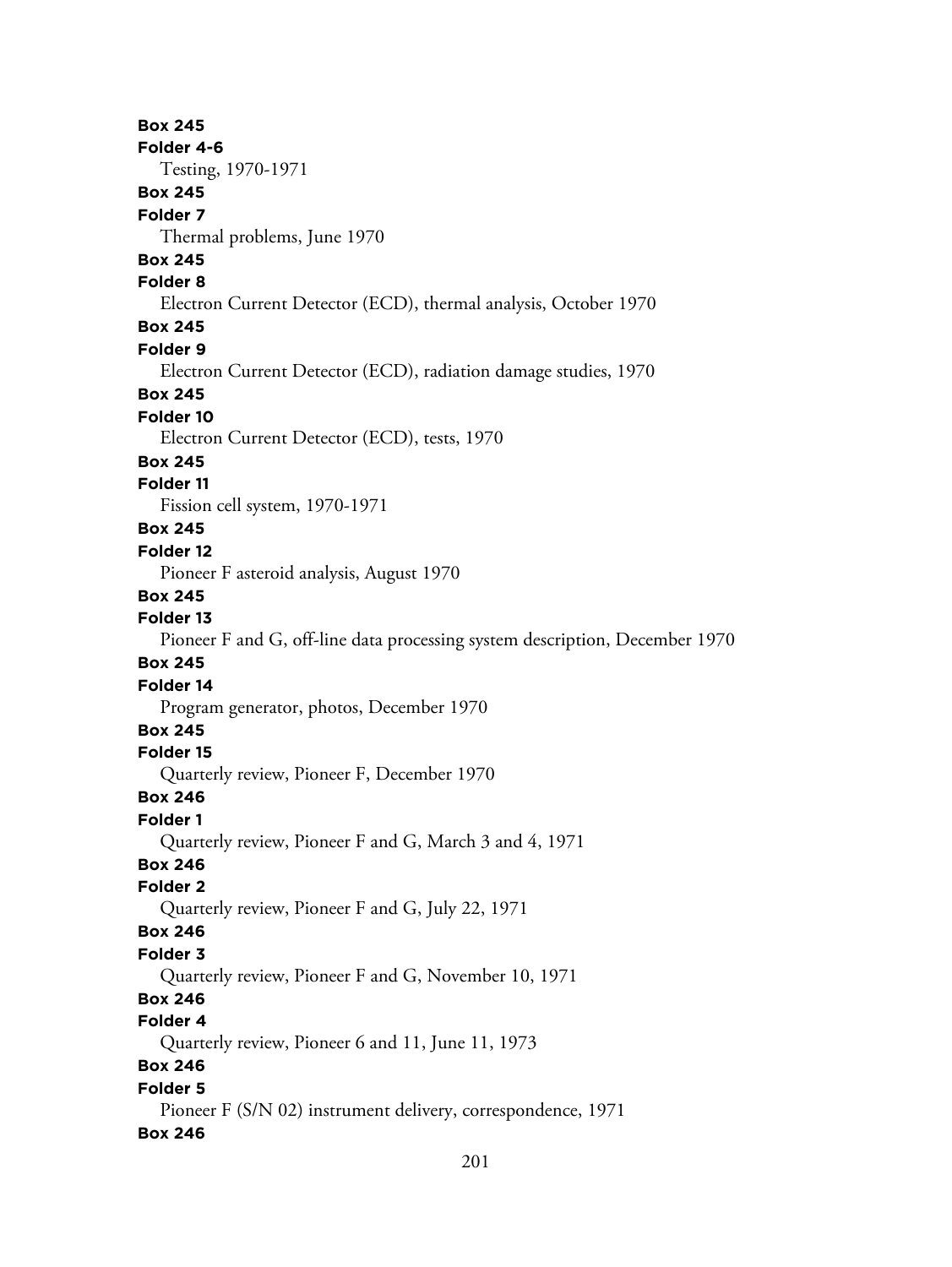## **Folder 6**

Pioneer G (S/N 03) magnetic acceptance test, July 1971

### **Box 246**

## **Folder 7-9**

ARC documents, spacecraft trajectory, memos, miscellaneous, 1970-1972

## **Box 246**

#### **Folder 10**

ARC documents, memos, correspondence, 1972-1973

#### **Box 247**

**Folder 1**

Pioneer fiscal problems, 1970-1971

## **Sub-subseries 4: Post-launch research, publications, and funding**

## **Box 247**

#### **Folder 2**

Data processing, March 1971

# **Box 247**

## **Folder 3**

Data processing, proposal from University of Maryland, Joseph J. O'Gallagher, March 1971

# **Box 247**

## **Folder 4**

Data processing, proposal for July 1, 1971-June 30, 1976, April 7, 1971

# **Box 247**

# **Folder 5**

Data processing, letter of agreement to NASA, NASA contract guidelines, June 1971

## **Box 247**

# **Folder 6**

Data processing, Pioneer F, NASA contract, August 12, 1971

# **Box 247**

## **Folder 7**

Data processing, proposal for extended analysis of Pioneer 10 data, May 15, 1973

## **Box 247**

## **Folder 8**

Data processing, proposal for Pioneer 10 data, July 31, 1973

# **Box 247**

## **Folder 9**

Data processing, telescope response characteristics, ca. 1974

# **Box 247**

## **Folder 10**

Data reduction and analysis, proposal for July 1, 1974-June 30, 1975, May 1, 1974

#### **Box 247**

## **Folder 11**

Data reduction and analysis, proposal for July 1, 1975-June 30, 1976, May 1, 1975 **Box 247**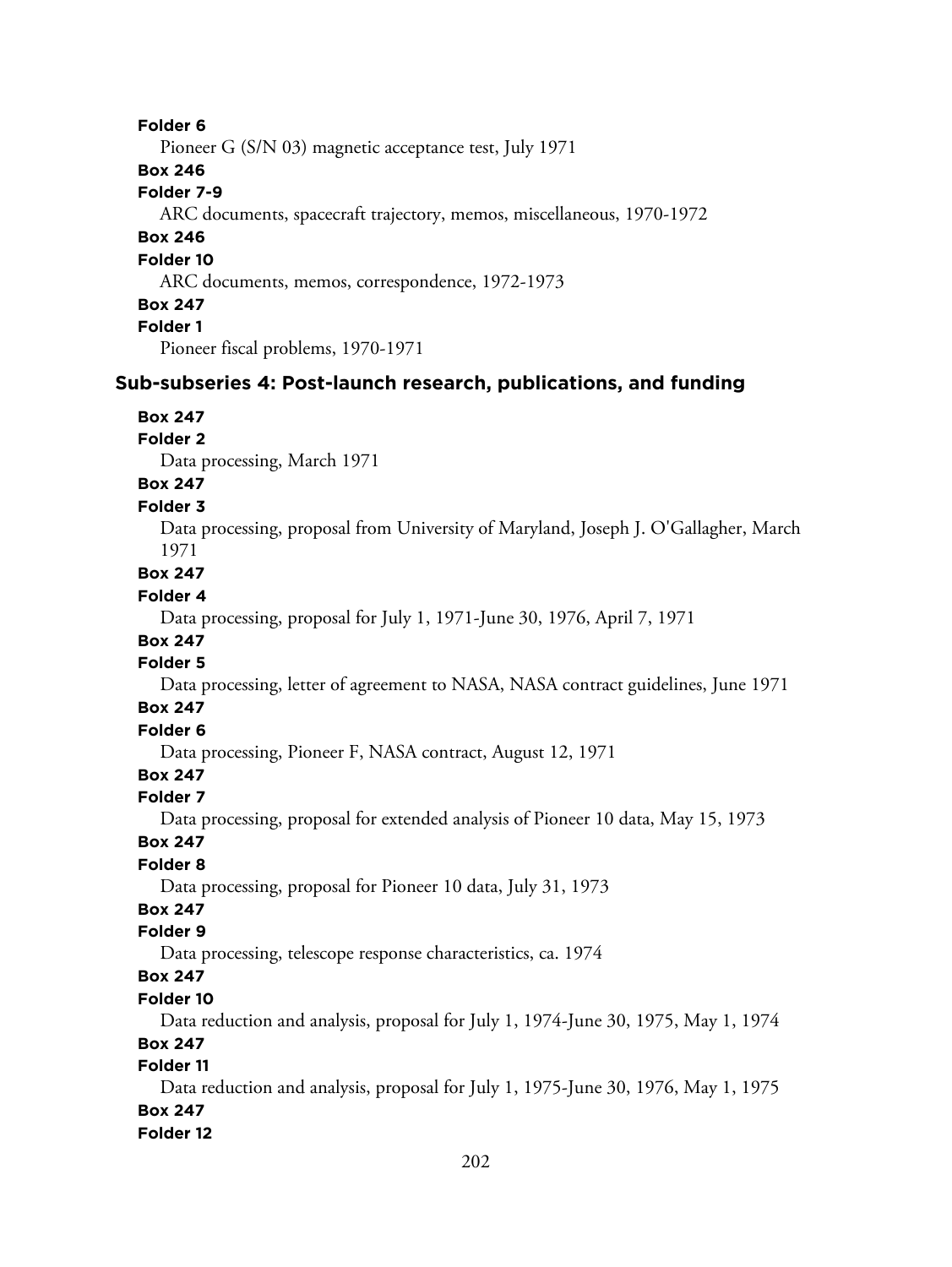Progress report on data processing and analysis, June 24, 1975

**Box 247**

### **Folder 13**

Data reduction and analysis, proposal for July 1, 1976-September 30, 1977, April 5, 1976

# **Box 248**

# **Folder 1**

Data reduction and analysis, modification of fiscal year 1979 proposal, 1978

# **Box 248**

# **Folder 2**

Pioneer 10, Jupiter radiation environment, post-launch fission detector behavior, 1970-1972

#### **Box 248**

#### **Folder 3**

Pioneer 10, memos, NASA correspondence, initial data, 1972

# **Box 248**

# **Folder 4**

Pioneer 10, IMP 7, low energy telescope data during Apollo 17 mission and correlative material, 1973-1975

# **Box 248**

## **Folder 5**

Pioneer 10, interplanetary active regions, Cris Barnes draft, memos, July-October 1975

#### **Box 248**

## **Folder 6**

Pioneer 10, corotating proton fluxes, Barnes and JAS letter drafts, notes on references, memos, viewgraphs, 1975-1976

# **Box 248**

## **Folder 7**

Pioneer 10, Jupiter radiation environment, Barnes paper, draft for AGU meeting, Washington, April 12-15, figures, 1976

## **Box 248**

#### **Folder 8**

Pioneer 10, Jupiter radiation environment, preparation of papers, related papers, notes, 1965-1976

# **Box 248**

## **Folder 9**

Pioneer 10, Jupiter radiation environment, "Evidence for Interplanetary Acceleration of Nucleons in Corotating Interaction Regions," draft, notes, correspondence, papers from other scientists, 1976

# **Box 248**

## **Folder 10**

Pioneer 10, Jupiter radiation environment, data for long papers, Cris Barnes correspondence, July-August 1976

# **Box 248**

#### **Folder 11**

Pioneer 10, Jupiter radiation environment,, correspondence, preprints for review, 1978-1979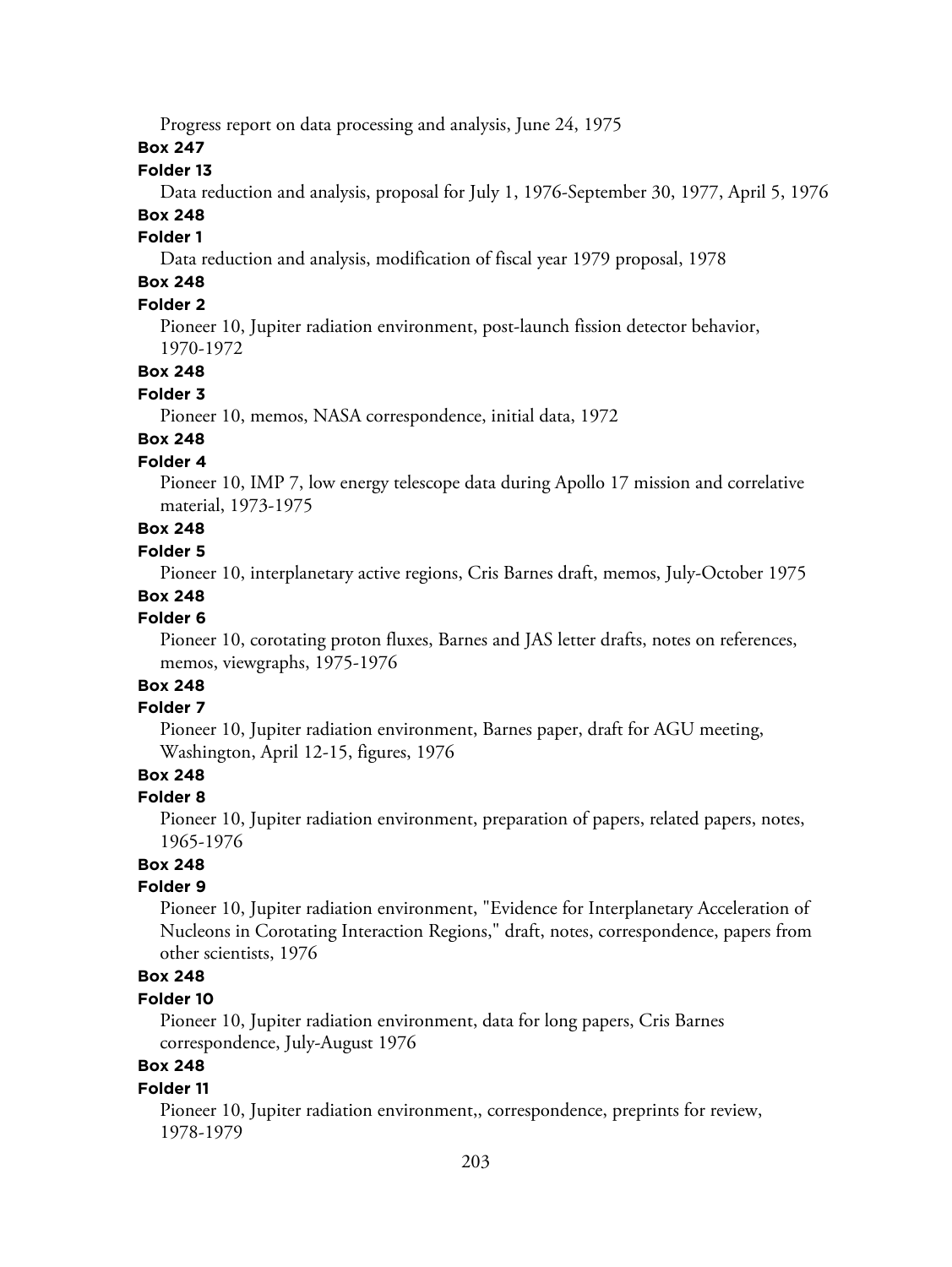#### **Folder 12**

Pioneer 10, project "Pioneer Challenge," memos, correspondence, NASA interplanetary sciences working group, notes, viewgraphs for telemetry presentation, 1976-1978

# **Box 249**

#### **Folder 1**

Pioneer F, flight operations, 1971

# **Box 249**

## **Folder 2**

Pioneer F and G, post-launch disposition of equipment and materials, February-March 1973

## **Box 249**

#### **Folder 3-4**

Pioneer G trajectory options, 1973-1974

## **Box 249**

#### **Folder 5-6**

Jupiter encounter planning, data acquisition, memos, correspondence, 1972-1974

### **Box 249**

## **Folder 7**

Jupiter encounter planning, basic tables for encounter, September-December 1974

## **Box 249**

## **Folder 8**

Jupiter encounter planning, "Encounter with Jupiter," "Journey to Jupiter," lectures, viewgraphs for ARC press conference, 1975

## **Box 249**

## **Folder 9**

Jupiter encounter planning, lectures on Jupiter's magnetosphere and high energy particles, memos, drafts, 1975-1976

## **Box 249**

# **Folder 10**

Jupiter encounter, drafts of "Dynamics of the Jovian Magnetosphere and Energetic Particle Radiation," Tucson talk, May 21, 1975, Cal Tech talk, March 13, 1975, notes, slides, slide index, papers, viewgraphs, 1975

## **Box 249**

## **Folder 11**

Jovian electron propagation, Leningrad talks, September 1976, Tucson talk, January 1977, figures for Ap J Letters, slides, notes, 1976-1977

# **Box 250**

## **Folder 1**

Jovian electron propagation, 10Be model of particle analysis, notes, lectures, memos, correspondence, slides, 1977

## **Box 250**

## **Folder 2**

Jovian electron propagation, notes, papers, 1977

## **Box 250**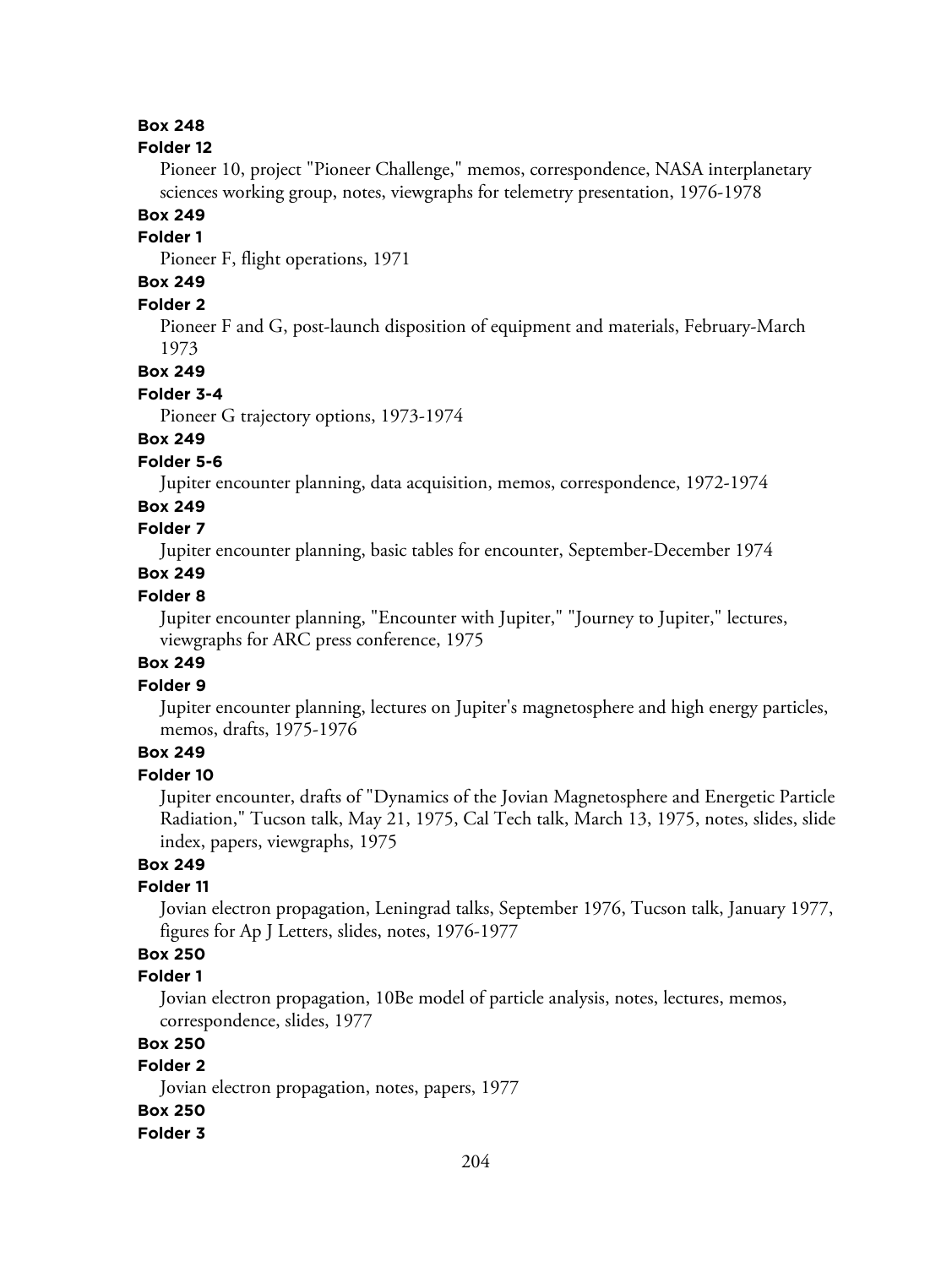Jovian electron propagation, "Jovian Electron Propagation in the Heliosphere," invited paper for AGU meeting, December 6, 1978, viewgraphs, memos, preprints, 1978

# **Box 250**

## **Folder 4**

Jovian electron propagation, AGU talk of December 6, 1978, Kiel talk outlines, notes, correspondence, slides, notes papers, 1978

# **Box 250**

## **Folder 5**

Jovian electron propagation, slides, viewgraphs, 1979

# **Box 251**

#### **Folder 1**

Be isotope papers, APS, April 1975, Munich, August 1974, AAS, December 1975, Ap J Letters of November 1975, IMP 7 and 8, slides, papers, 1974-1975

# **Box 251**

## **Folder 2**

10Be model through 1977, University of Wisconsin talk, February 18, 1977, notes, papers, reprints, figures, slides, 1977

#### **Box 251**

## **Folder 3**

Pioneer 11 Saturn encounter, Saturn ring study team, "The D-Ring-Fact or Fiction," October 1975

## **Box 251**

## **Folder 4**

Pioneer 11 Saturn encounter, trajectory selection conference, NASA documents, 1975

## **Box 251**

## **Folder 5**

Pioneer 11 Saturn encounter, trajectory selection conference, correspondence, November 1977

## **Box 252**

### **Folder 1**

Pioneer 11 Saturn encounter, trajectory options, Saturn's rings, telemetry, meetings, memos, 1978-1979

# **Box 252**

## **Folder 2**

Pioneer 11 Saturn encounter, Saturn encounter working groups, memos, meetings, encounter data processing, 1978-1979

### **Box 252**

## **Folder 3**

Pioneer 11 Saturn encounter, staff logistics, Pioneer Saturn-Titan Educators Conference, press release, 1979

# **Box 252**

#### **Folder 4**

Pioneer 11 Saturn encounter, solar flare scan output, August 1979

### **Box 252**

#### **Folder 5**

Pioneer 11 Saturn encounter, NASA documents, Saturn article drafts, 1979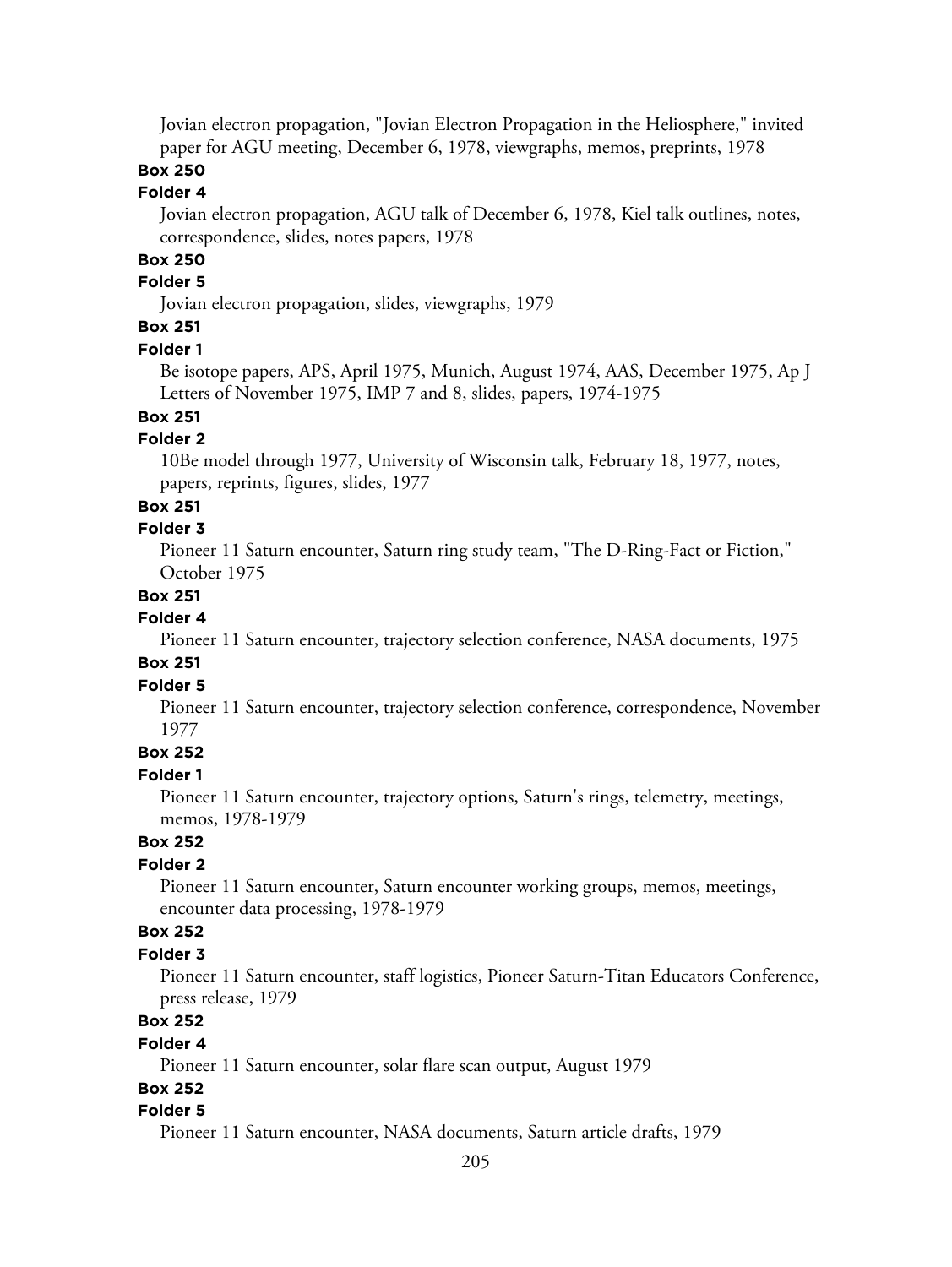#### **Folder 6**

Pioneer 11 Saturn encounter, papers for JGR, preprints from other experimenters, GSFC correspondence, 1979

### **Box 252**

## **Folder 7**

Pioneer 11 Saturn encounter, meetings, memos, events schedule, 1979-1980

# **Box 252**

# **Folder 8**

Pioneer 11 Saturn encounter, abstracts, preprints, 1979

### **Box 253**

#### **Folder 1**

Pioneer 11 Saturn encounter, ARC and Herzberg Institute talks, notes, viewgraphs, 1979

# **Box 253**

## **Folder 2**

Pioneer 11 Saturn encounter, invited lectures, summary of scientific findings, viewgraphs, 1979

#### **Box 253**

#### **Folder 3**

Pioneer 11 Saturn encounter, papers, viewgraphs, slides, 1979-1980

# **Box 253**

## **Folder 4**

Pioneer 11 Saturn encounter, viewgraphs for background information, ca. 1980

## **Box 253**

## **Folder 5**

Pioneer 11 Saturn encounter, Fermilab talk, March 12, 1980, notes

## **Box 253**

## **Folder 6-7**

Pioneer 11 Saturn encounter, papers collected for JGR, 1980

# **Box 254**

#### **Folder 1**

Notes for talks, 1969

## **Box 254**

## **Folder 2**

Slides for popular talks, ca. 1969

# **Box 254**

#### **Folder 3**

Pioneer 10, data analysis, NAS 2-5601, NASA newsletter, quality review, correspondence, memos, 1969-1972

# **Box 254**

## **Folder 4**

"Journey to Jupiter," Pioneer F and G talk, outline, notes, Pioneer F plaque photo and slide, NASA brochure, October 1970

## **Box 254**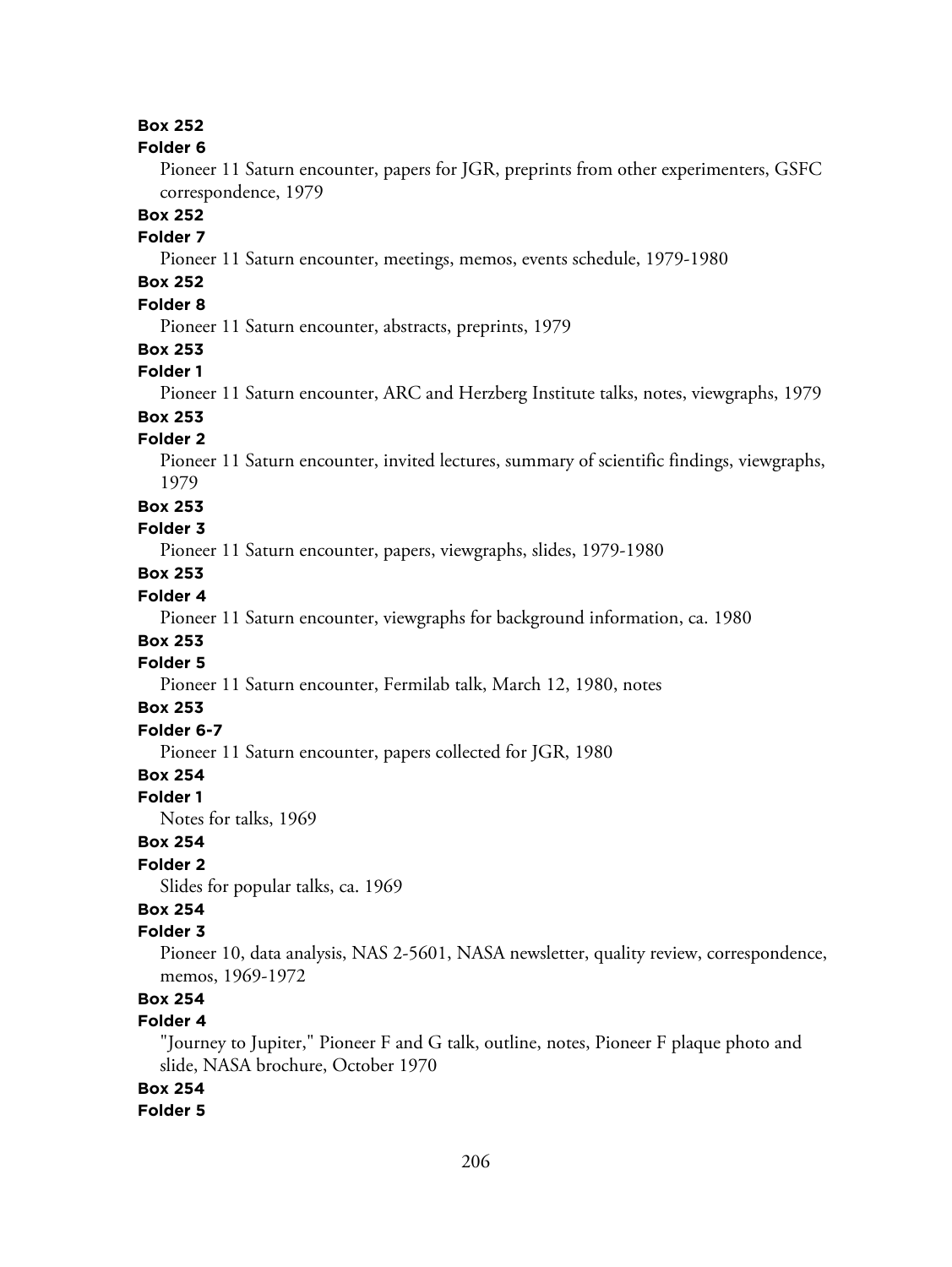"Final Technical Report Covering the Design, Development, Fabrication Test and Launch of the University of Chicago Charged Particle Instrument as a Part of Pioneer 10 & 11 Missions," May 1973 **Box 254 Folder 6** Tracking, memos, correspondence, 1974-1975 **Box 254 Folder 7** Jupiter conference, Tucson, May 21, 1975 **Box 254 Folder 8** Proposals, drafts, Joseph J. O'Gallagher proposal, NAS 2-6551, notes, memos, 1974-1982 **Box 255 Folder 1** NAS 2-6551, fiscal year 1976 proposal, notes, memos, correspondence, 1975 **Box 255 Folder 2** NAS 2-6551, proposal for performance period 7, August 1977 **Box 255 Folder 3** NAS 2-6551, proposal for performance period 8, June 1978 **Box 255 Folder 4** NAS 2-6551, proposal for performance period 9, July 1979 **Box 255 Folder 5** NAS 2-6551, proposal for performance period 10, notes, correspondence, 1980 **Box 255 Folder 6** NAS 2-6551, fiscal year 1982 proposal, "Why Is It Vital for NASA to Track Pioneer 10 and Pioneer 11," 1981 **Box 255 Folder 7** Pioneer 10, NASA review meeting, notes, documents for JAS presentation, January-February 1979 **Box 255 Folder 8** NAS 2-11126, fiscal year 1983 proposal, cosmic ray and solar particle investigation, June-August 1982 **Sub-subseries 5: ARC technical documents Box 255 Folder 9**

Second Pioneer F and G coordination meeting, November 3-4, 1969, collection of figures **Box 256 Folder 1-3**

#### 207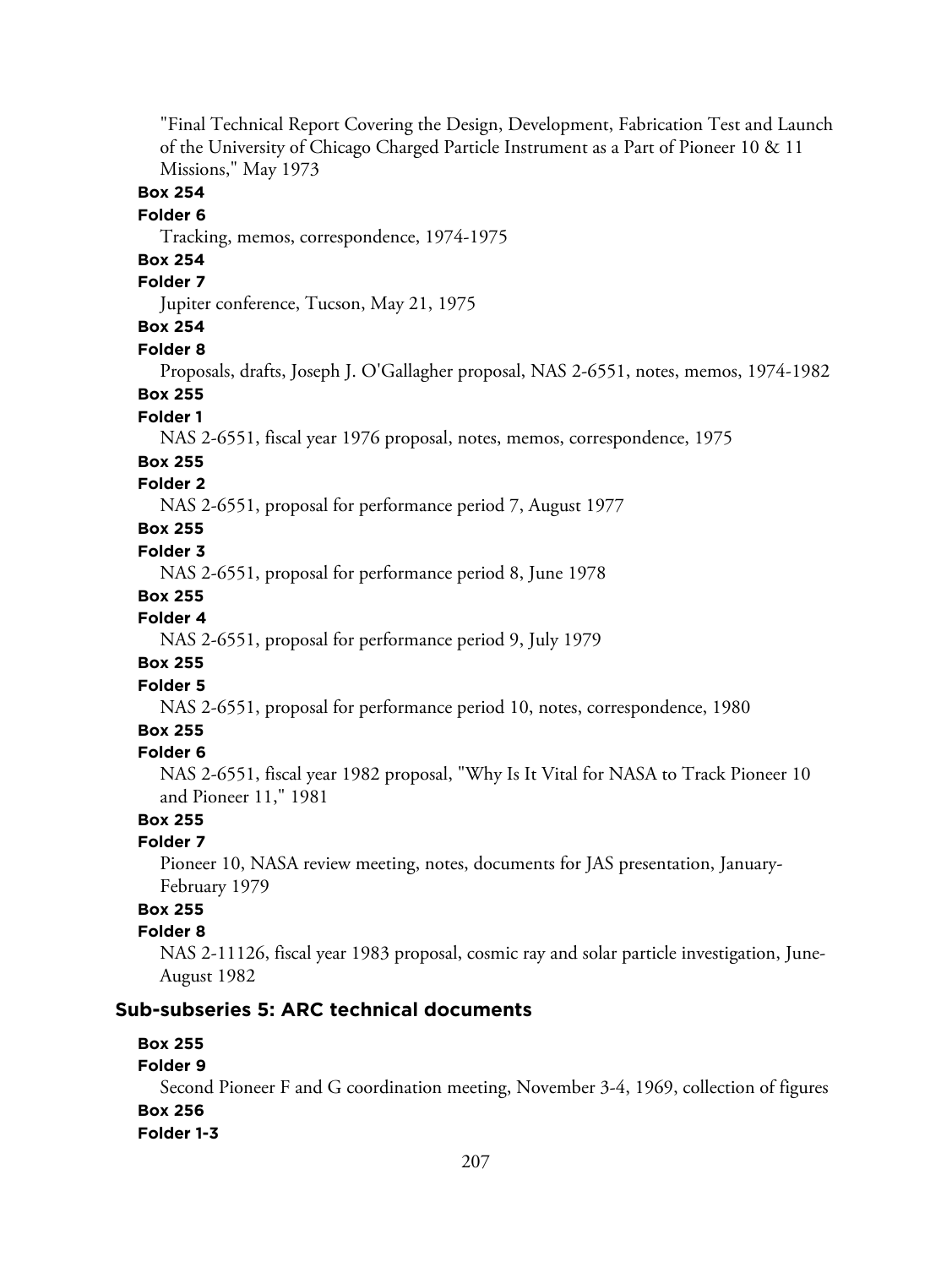PC-213, scientific instruments and related requirements, revisions, 1969-1970

## **Box 256**

## **Folder 4-6**

Specification PC-220, spacecraft/scientific instrument, revisions, 1969-1970 **Box 257**

## **Folder 1-4**

Specification PC-220, spacecraft/scientific instrument, revisions, 1969-1970

# **Box 257**

# **Folder 5**

Project specification PC-280, instrument test procedures, 1970-1971

# **Box 257**

## **Folder 6**

Specification PC-224, ARC/Deep Space Network ground data system interface specification with revisions, 1970-1971

# **Box 258**

## **Folder 1**

Standard P-201, electronic parts screening standard for Pioneer F and G scientific instruments, revisions, 1970-1971

# **Box 258**

## **Folder 2**

Specification PC-264, spacecraft simulator software specification for scientific instruments, July 6, 1970

#### **Box 258**

## **Folder 3**

Specification PC-260, EGSE computer programming specifications for scientific instruments, revisions, 1970

## **Box 258**

## **Folder 4-5**

Specification PC-271, Pioneer F, requirements for spacecraft/scientific instrument systems test, revisions, 1970-1972

## **Box 258**

#### **Folder 6**

"Particles and Fields Near Jupiter," NASA contractor report, October 1970

## **Box 259**

#### **Folder 1-3**

Document PC-202, spacecraft operational characteristics, May 10, 1971

#### **Box 259**

## **Folder 4**

Jupiter Radiation Belt Workshop at JPL, July 13-15, 1971, "Trapped Radiation Environment," revisions

# **Box 259**

#### **Folder 5**

Document PC-333, Pioneer G mid-course maneuvers operation plan, 1973

# **Box 259**

## **Folder 6**

NASA magnetic dipole coordinates for Pioneer 10 Jupiter encounter, August 7, 1973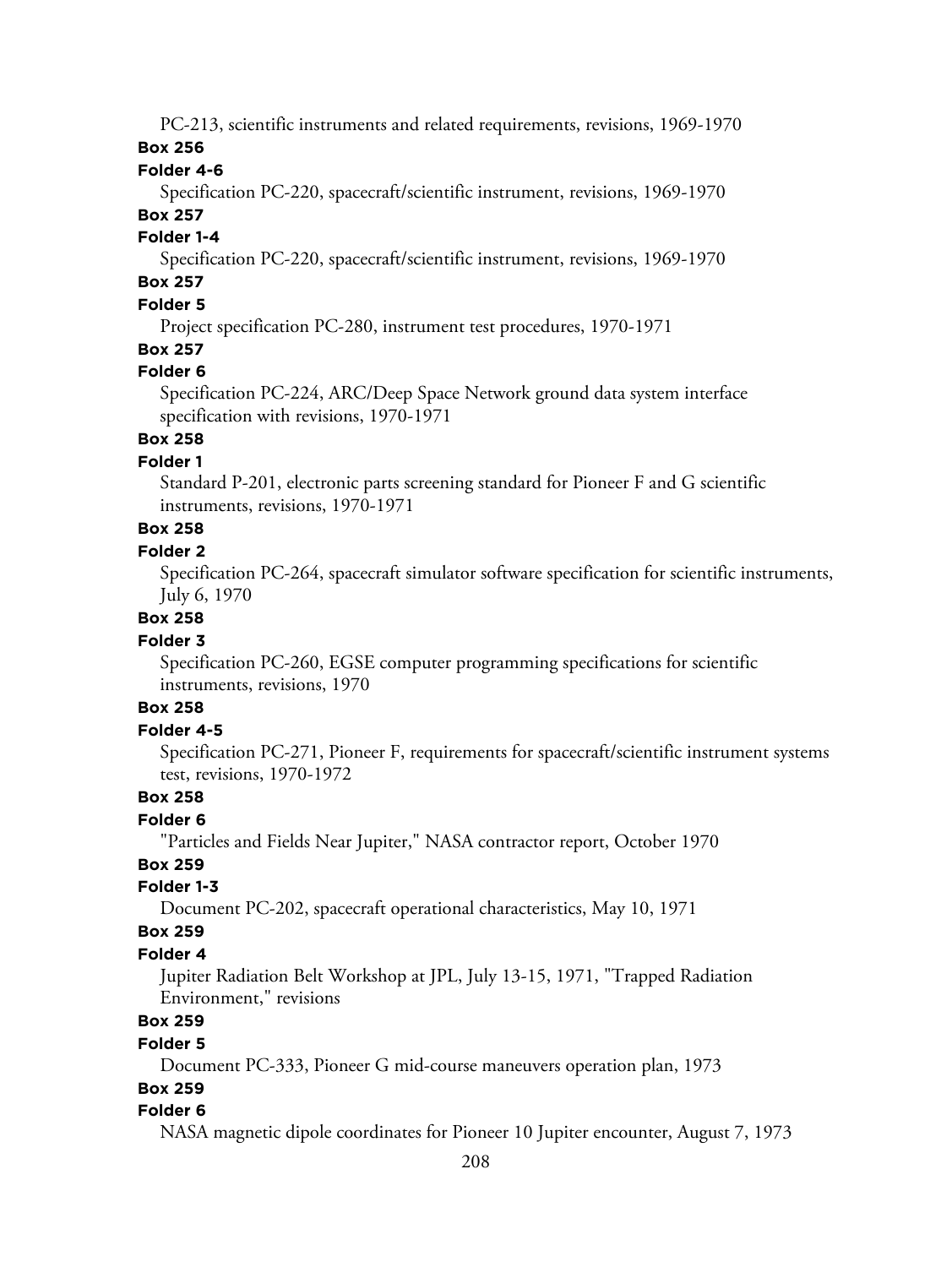**Folder 7**

Document PC-334, Pioneer 11 encounter operations plan, November 1, 1974

# **Subseries 4: Eccentric Geophysical Observatory (EGO)/Orbiting Geophysical Observatory, (OGO)/Polar Orbiting Geophysical Observatory (POGO)**

## **Sub-subseries 1: OGO-general**

#### **Box 260**

**Folder 1**

OGO I, II, and C, bulletins and memos, Pioneer, OGO-C STL experiment interface document and revisions, OGO-II operations reports, GSFC, 1961-1966

#### **Box 260**

#### **Folder 2**

OGO I, IMP I-III computer usage, LASR computing upgrade, 1964-1966

## **Box 260**

#### **Folder 3**

Radiological safety handbook, GSFC, 1962

## **Box 260**

### **Folder 4**

OSO, Advanced OSO, OGO, EGO, Ranger, NASA requests for proposals, A/Os, 1963

## **Box 260**

## **Folder 5**

Proposed OGO data exchange policy, April 22, 1965

#### **Box 260**

# **Folder 6**

OGO I and III, GSFC revolutions reports, operations summaries, GSFC experimenter bulletin on observatory interference, 1966

# **Box 260**

#### **Folder 7**

OGO A-D, TRW specification experiment interface document, OGO-II operations summary reports, 1966

# **Box 261**

## **Folder 1**

OGO bulletins and reports, OGO 6 and 7, OGO I-III operations summary reports, September-December 1966

## **Box 261**

#### **Folder 2**

OGO G proposal, GSFC correspondence, March 1967

#### **Sub-subseries 2: EGO (OGO A and B)**

# **Box 261**

# **Folder 3** EGO and POGO, NASA A/O, Peter Meyer-JAS proposal, notes, 1960 **Box 261**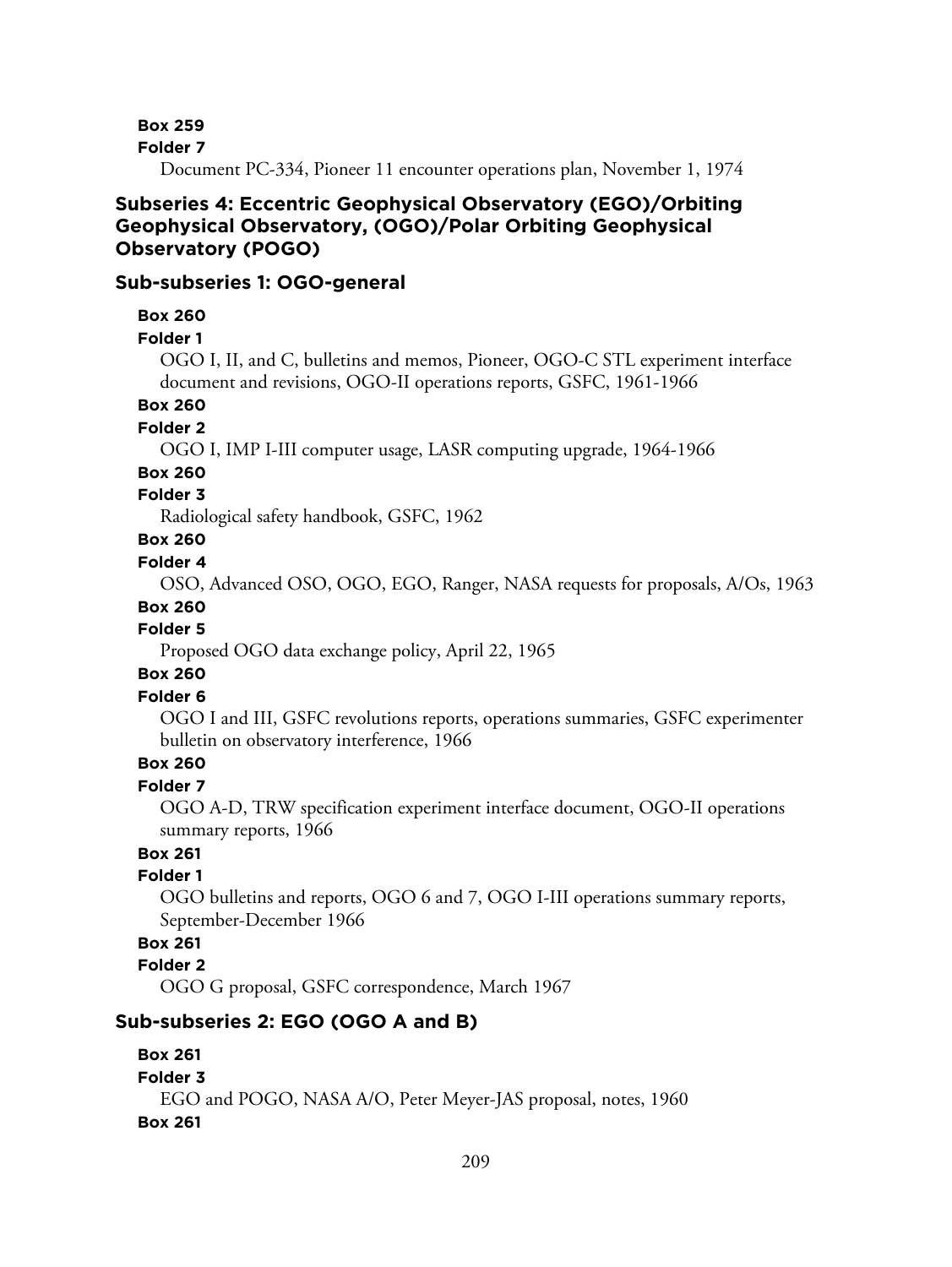## **Folder 4**

EGO and POGO proposals, instrument calibration curves and drawings, 1960-1963

# **Box 261**

# **Folder 5**

EGO and IMP proposals, cost estimates, delivery schedule, 1961-1962, IMP data analysis, 1966

# **Box 261**

## **Folder 6**

Scheduling, design constraints, memos, discussion notes, 1961-1962

# **Box 261**

#### **Folder 7**

Detectors, assemblies, industrial diodes, IMP, design, notes, drawings, 1961-1962

## **Box 261**

### **Folder 8**

Instrument testing, NASA correspondence, notes, EGO-Mariner personnel schedule and organization chart, IMP, plans, schedules, 1961-1962

## **Box 261**

#### **Folder 9**

OGO working group meeting, April 12, 1962, NASA correspondence, 1962

## **Box 261**

## **Folder 10**

Proton alpha range telescope assembly drawings, 1962

## **Box 261**

#### **Folder 11**

Composition telescope drawings, 1962-1963

# **Box 261**

#### **Folder 12**

Electronic package, telescope drawings, 1962-1963

## **Box 261**

#### **Folder 13**

Block diagrams, notes, 1962

## **Box 261**

## **Folder 14**

Orbital plane experiment package instrument design, drawings, correspondence, 1962

#### **Box 262**

#### **Folder 1**

Calibration lab notebook, book 1, runs 1-27, 1963

# **Box 262**

#### **Folder 2**

Calibration lab notebook, book 2, runs 28-60, 1963

# **Box 262**

#### **Folder 3**

Calibration lab notebook, book 3, runs 61-80, 1963

### **Box 262**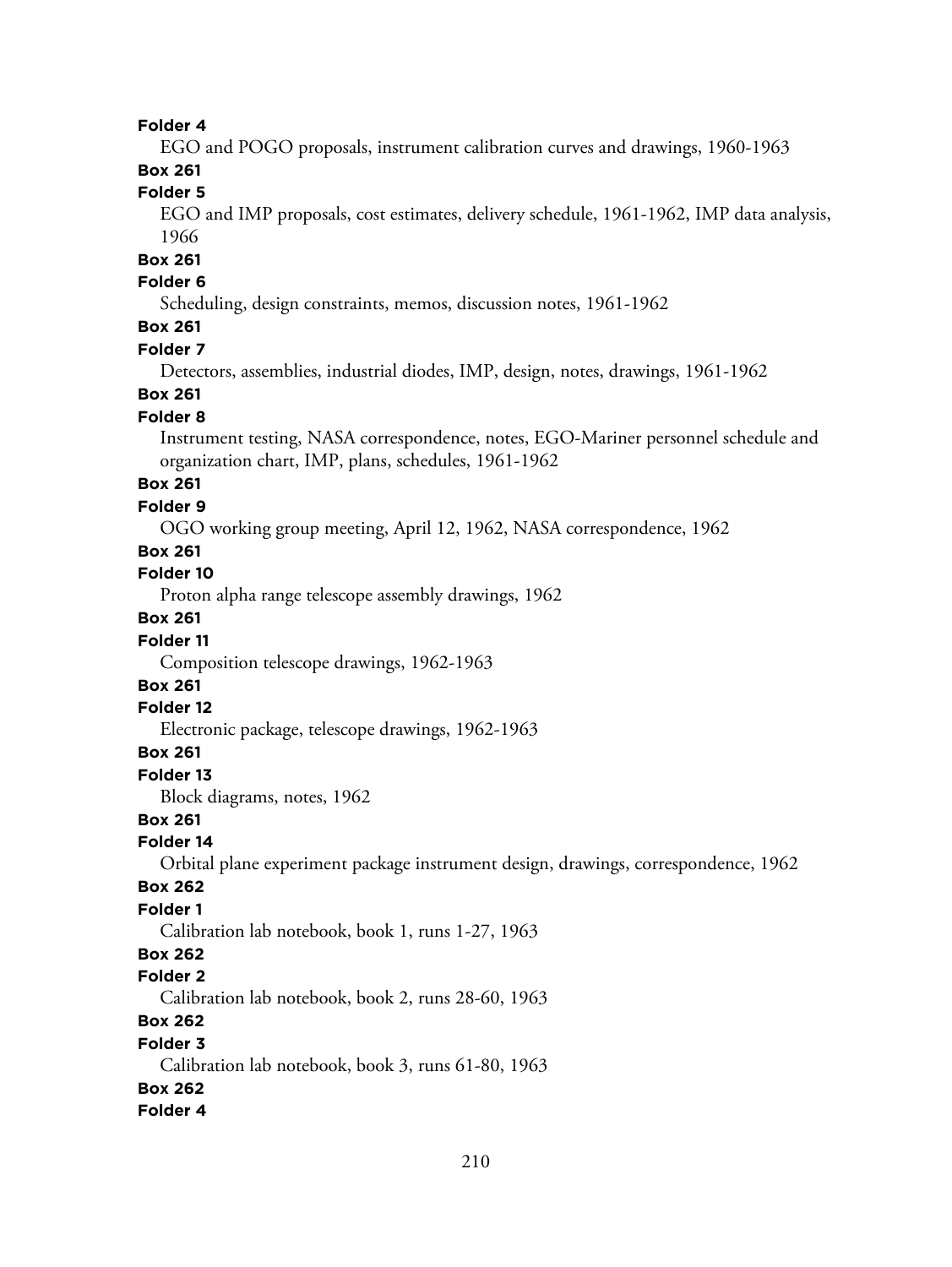OGO-A, preparations for launch, Kennedy Center authorization, experiment bulletins, working group meeting, spacecraft integration and testing, notes, memos, 1963-1964

# **Box 262**

## **Folder 5**

OGO-A, post-launch data, orbit parameters, GSFC revolution reports, experimenter meeting, 1964-1965

## **Box 263**

#### **Folder 1**

"OGO A Operations Summary-I," documents, 1964

#### **Box 263**

#### **Folder 2**

"OGO A Operations Summary-II," 1964

#### **Box 263**

#### **Folder 3**

"OGO A Operations Summary-III," 1964-1965

#### **Box 263**

#### **Folder 4**

"OGO-I Operational Summary-V," documents, 1965

## **Box 263**

#### **Folder 5**

"OGO-A Operation Summary-VI," 1965-1966

#### **Box 263**

### **Folder 6**

NASA memoranda, correspondence, data acquisition, OGO schedules, EGO-1 data, 1964-1968

# **Box 263**

## **Folder 7**

Proposal for funding OGO A and B data analysis, NAS-5-2133, 1964-1965

## **Box 264**

### **Folder 1**

OGO-I, GSFC revolution and operations summary reports, power problems with spacecraft, 1964-1965

# **Box 264**

# **Folder 2**

"OGO-I Revolution Report-2," 1965-1966

# **Box 264**

### **Folder 3**

OGO-B pre-launch documents, instrument testing, memos, OGO-C, experimenter meeting, GSFC documents, 1965-1966

## **Box 264**

## **Folder 4**

OGO B, testing, GSFC documents, data exchange and working group meetings, "popular" version of results, OGO A, 1965-1968

## **Box 264**

#### **Folder 5**

OGO-I data exchange, September-December 1966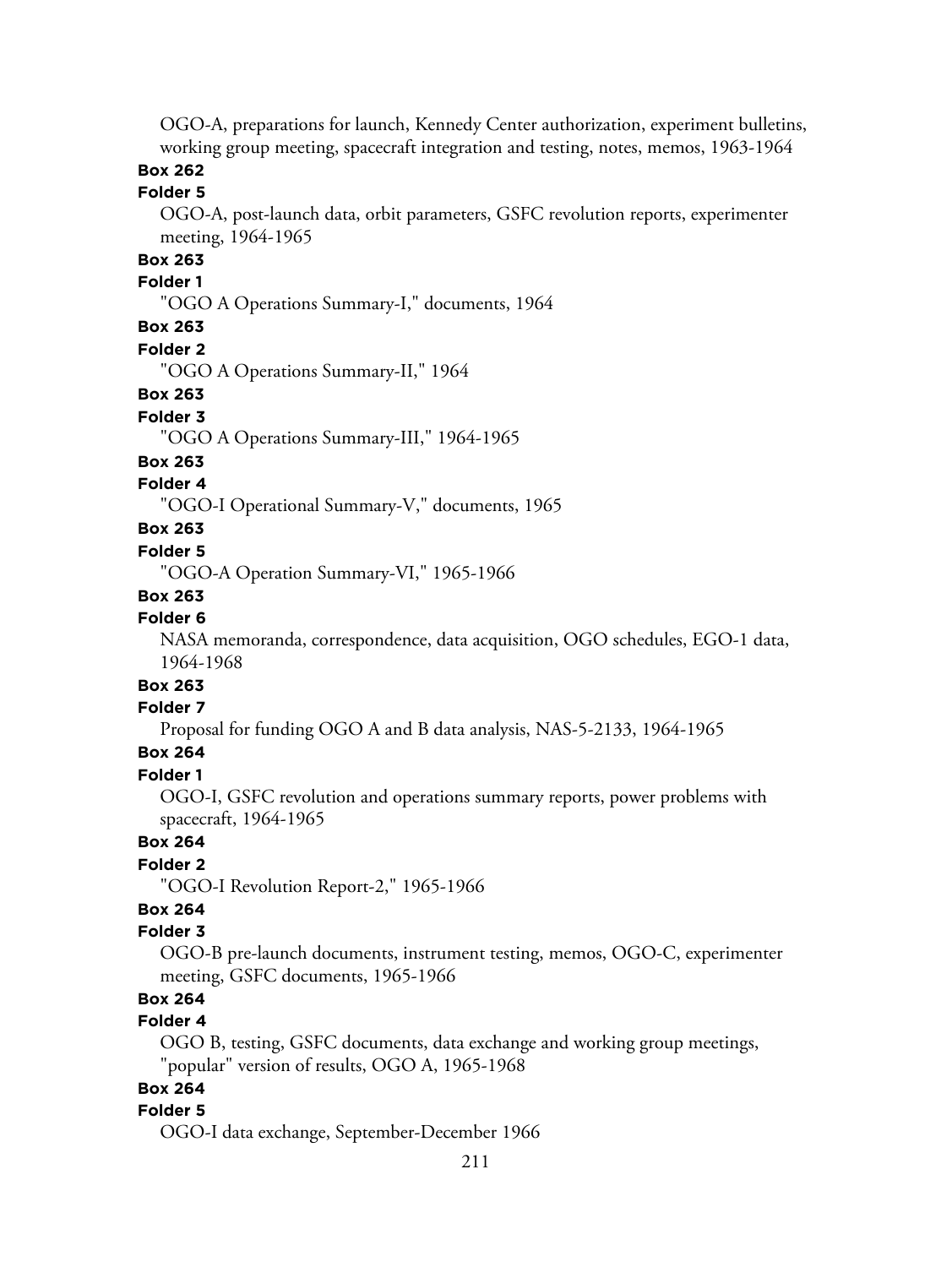## **Sub-subseries 3: POGO-project conception and proposals**

# **Box 264**

#### **Folder 6**

"Experiments on Polar Orbiting Geophysical Observatory (POGO)," proposal to NASA, with Peter Meyer, October 12, 1960

## **Box 264**

#### **Folder 7**

NASA correspondence, spacecraft diagram, "Experimenter's Working Group Transactions," NASA A/O, 1961-1962

# **Box 264**

## **Folder 8**

"Energetic Particle Experiments for Flight on POGO (S-50)," proposal, May 1962, NASA correspondence, cost estimates, proton alpha range telescope drawing, 1962-1963

#### **Sub-subseries 4: POGO-instrument design**

#### **Box 265**

#### **Folder 1**

Drawings, notes, POGO working group meeting notes, Mariner A and B solid state detector telescope drawings, 1960-1964

#### **Box 265**

#### **Folder 2-4**

Drawings, 1961-1964

## **Box 265**

# **Folder 5**

Drawings, design, working papers, GSFC experimenter bulletins, 1962-1963

# **Box 265**

## **Folder 6**

Block diagrams of low energy proton alpha telescope and ground station equipment, 1963-1964

#### **Sub-subseries 5: POGO-testing, pre-launch work**

#### **Box 265**

#### **Folder 7-9**

POGO, STL documents and interoffice memos, testing guidelines, 1961-1965

## **Box 266**

## **Folder 1**

POGO, trajectory, report for experimenter review sessions, Pioneer correspondence, notes, 1963-1964

## **Box 266**

#### **Folder 2**

POGO, flexible format data transmission, STL and GSFC documents, experimenter meetings, correspondence, 1963-1964

# **Box 266**

## **Folder 3-4**

POGO, experiment installation drawings, February 9, 1964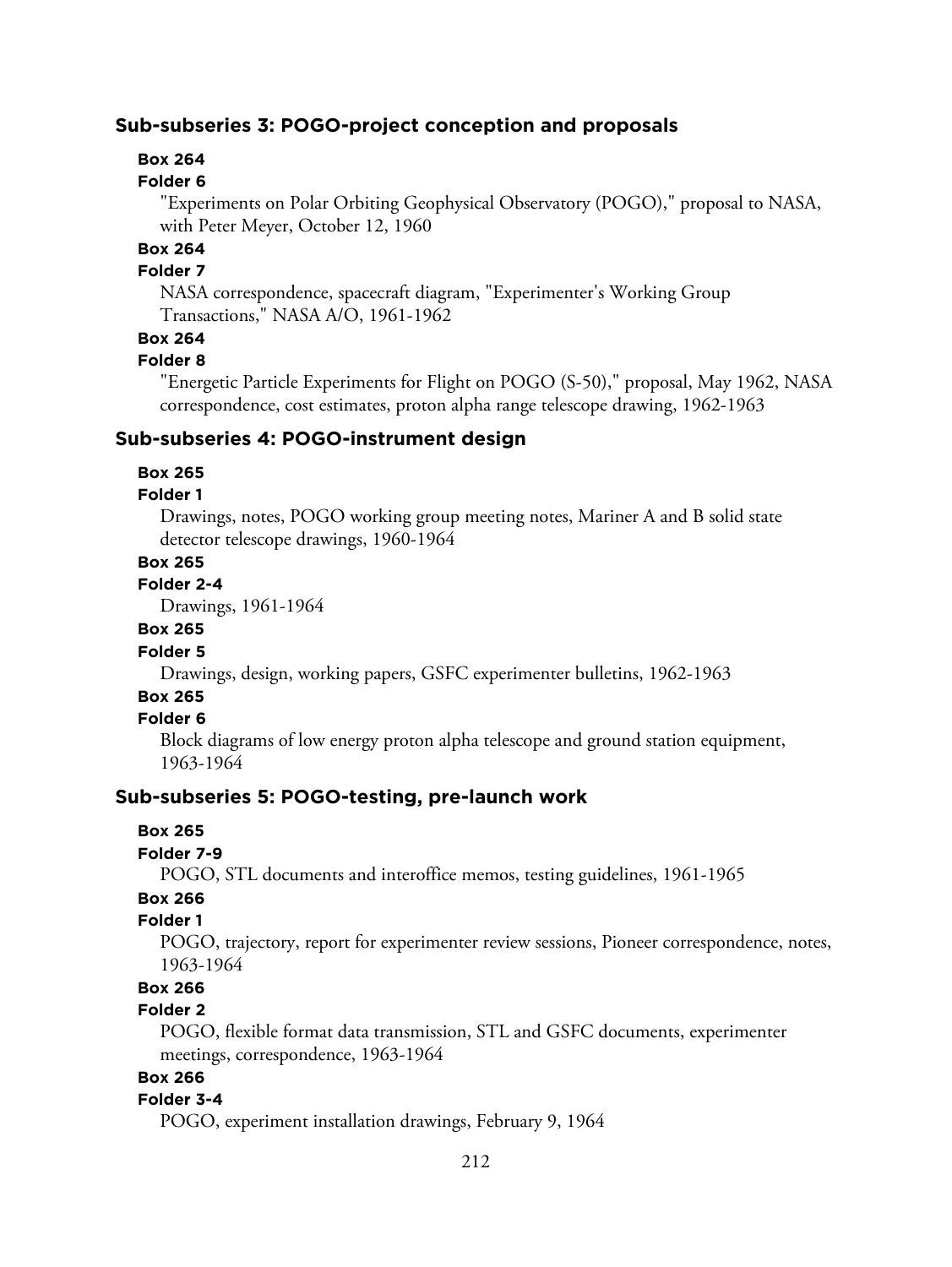**Folder 5**

POGO, "5008 Experiment Integration Test Procedure," instrument testing at STL, 1964 **Box 266**

## **Folder 6**

POGO, testing, memos, 1964

# **Box 266**

#### **Folder 7**

Data reduction, data type format, data reduction contract extension proposal, October-December 1964

## **Box 267**

## **Folder 1**

Data reduction, GSFC, STL, and LASR documents, 1964-1966

# **Box 267**

## **Folder 2**

POGO, schedules, testing documents, reports, data acquisition, instrument-spacecraft interface, meetings, GSFC and STL correspondence, 1964-1965

## **Box 267**

## **Folder 3**

"OGO-C Combined Spacecraft Instrumentation List and Calibration Book," GSFC, STL report on OGO-I malfunctions, 1964-1965

## **Box 267**

## **Folder 4**

OGO-D, scheduling, GSFC specifications document, 1965

## **Box 267**

## **Folder 5**

OGO-D, scheduling, TRW experimenter bulletin, memo from Edward C. Stone, 1965-1966

## **Sub-subseries 6: POGO-post-launch**

## **Box 267**

#### **Folder 6**

OGO-C, memo on spacecraft roll and expected lifetime, OGO-D, October-November 1965

#### **Box 267**

## **Folder 7**

OGO-II, TRW operations summary, October 1965

# **Box 267**

#### **Folder 8**

OGO-II, GSFC weekly operations reports, OGO-I, OGO-D, 1966

# **Box 268**

## **Folder 1**

OGO-II operations, GSFC correspondence, operations summary reports, experimenter bulletins, 1965-1966

#### **Box 268**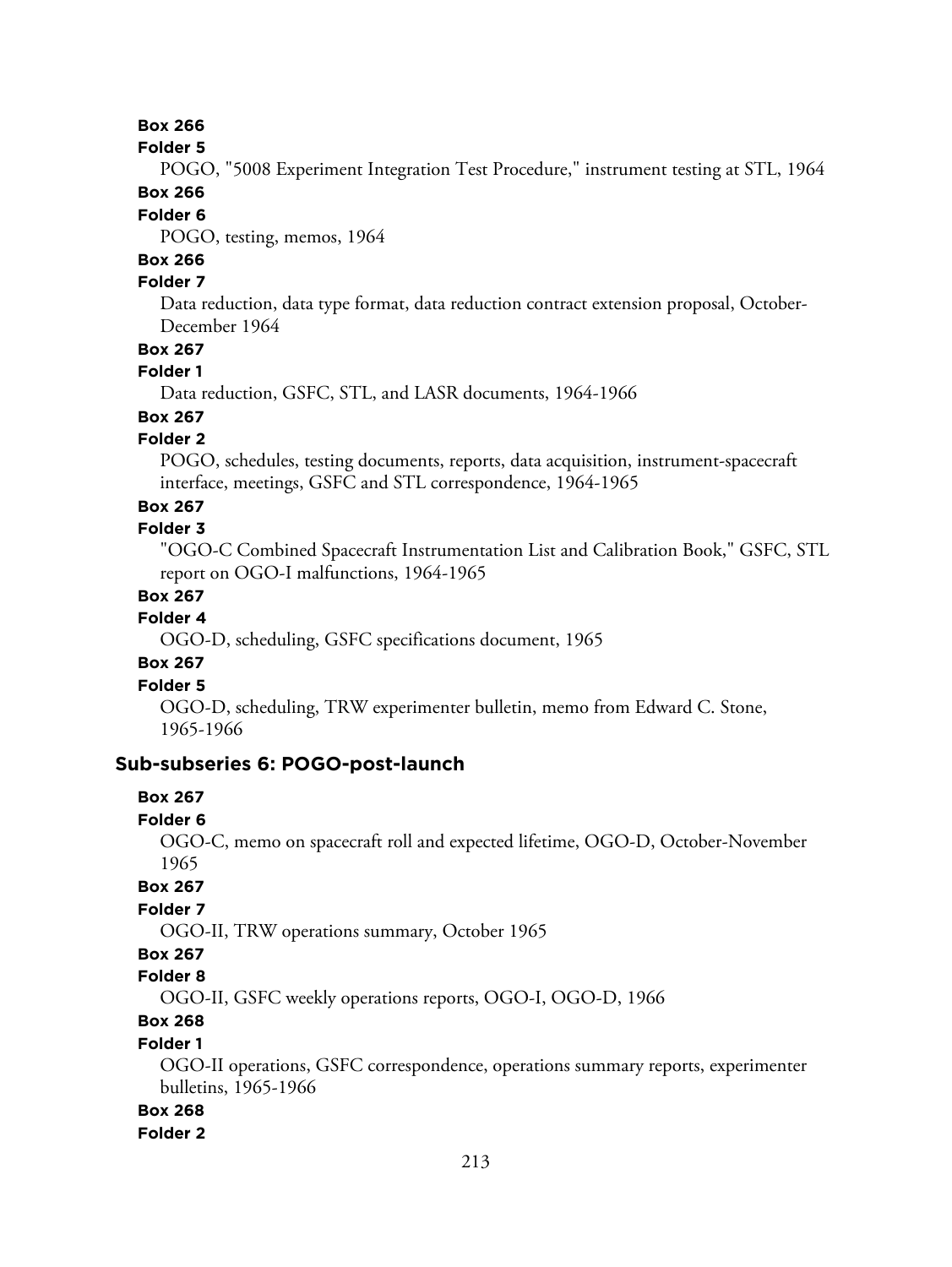OGO-D operations, GSFC experimenter bulletins, OGO-II documents, 1965-1966

**Box 268**

**Folder 3**

OGO-II, GSFC weekly operations reports, January-June 1966

# **Box 268**

## **Folder 4**

OGO-D, "Project Operations Requirements," GSFC, post-launch funding, May-August 1967

# **Box 268**

## **Folder 5**

Proposal for OGO III data and operation, August 1970

# **Box 268**

## **Folder 6**

POGO, final data analysis report, December 1971

• OGO E

# **Box 268**

# **Folder 7**

Proposal, drawings, personnel, instrument description, April-June 1966

# **Box 268**

## **Folder 8**

Proposed experiment for low energy carbon and iron nuclei 1-50 Mev, acceptance letter, instrument diagrams, spacecraft interface information request, radiation damage to solid state detectors, February-June 1966

# **Box 268**

## **Folder 9**

Hi-Z/Lo-E experiment, search for magnetic monopole, drawings, notes, 1966

# **Box 268**

# **Folder 10**

Hi-Z/Lo-E experiment, drawings, instrument calibration curves, 1966-1968

# **Box 268**

# **Folder 11**

Hi-Z/Lo-E experiment, instrument photographs, n.d.

# **Box 269**

# **Folder 1**

Hi-Z/Lo-E experiment, instrument calibration curves, August-October 1966

# **Box 269**

# **Folder 2**

Hi-Z/Lo-E experiment, General Instrument Corporation, correspondence, memos, diagrams, notes, June-July 1966

# **Box 269**

# **Folder 3**

Hi-Z/Lo-E experiment, notes, drawings, weekly meeting reports, July 1966

# **Box 269**

# **Folder 4**

OGO-E, experiment E-27, instrument response curves, GSFC correspondence, testing, noise problems, experimenter meetings, instrument drawings, 1966-1968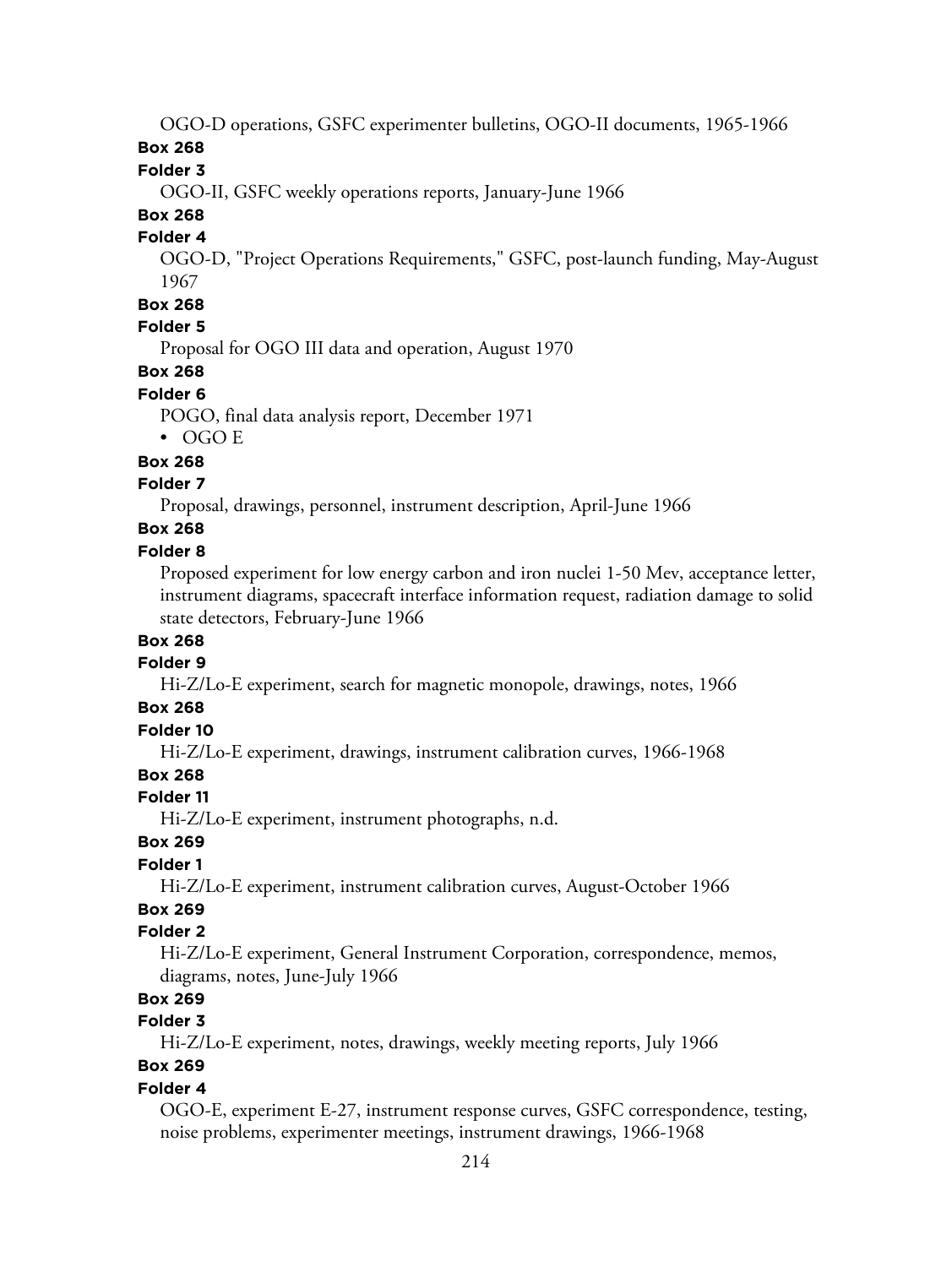#### **Folder 5**

Instrument testing with accelerator, 1966-1967

## **Box 269**

### **Folder 6**

TRW experimenter bulletins, instrument design modifications, June-August 1966

# **Box 269**

# **Folder 7**

Experimenter meeting, instrument testing, orbital parameters, final experiment checks, memos, correspondence, notes, 1966-1967

## **Box 269**

## **Folder 8**

Experimenter meeting documents, October 30, 1967

## **Box 270**

## **Folder 1-3**

Experimenter meeting, November 1967, instrument drawings, TRW bulletins, testing, data transmittal receipts, inflight calibration, spacecraft reactivation, 1966-1972

## **Box 270**

# **Folder 4**

Figures, 1966-1969

# **Box 270**

# **Folder 5**

OGO-5 working notebook, "#1 Hi-Z Documents," 1966

### **Box 270**

## **Folder 6**

OGO-5 working notebook, "#2 Hi-Z Documents," 1966-1967

#### **Box 270**

## **Folder 7**

OGO-5 working notebook, "#3 Hi-Z Documents," 1967

## **Box 270**

#### **Folder 8**

OGO-E daily logbook SN-1, 1966-1967

## **Box 271**

## **Folder 1**

OGO-E daily logbook for FU-1 (SN-2), 1967-1968

## **Box 271**

### **Folder 2**

OGO-5 daily orbital logbook, launch, 1971

# **Box 271**

#### **Folder 3**

Notebook for "belts and bursts," Antonio Mogro-Compero papers, 1968-1971

## **Box 271**

# **Folder 4**

Data and GSFC data processing plan, 1968-1971

## **Box 271**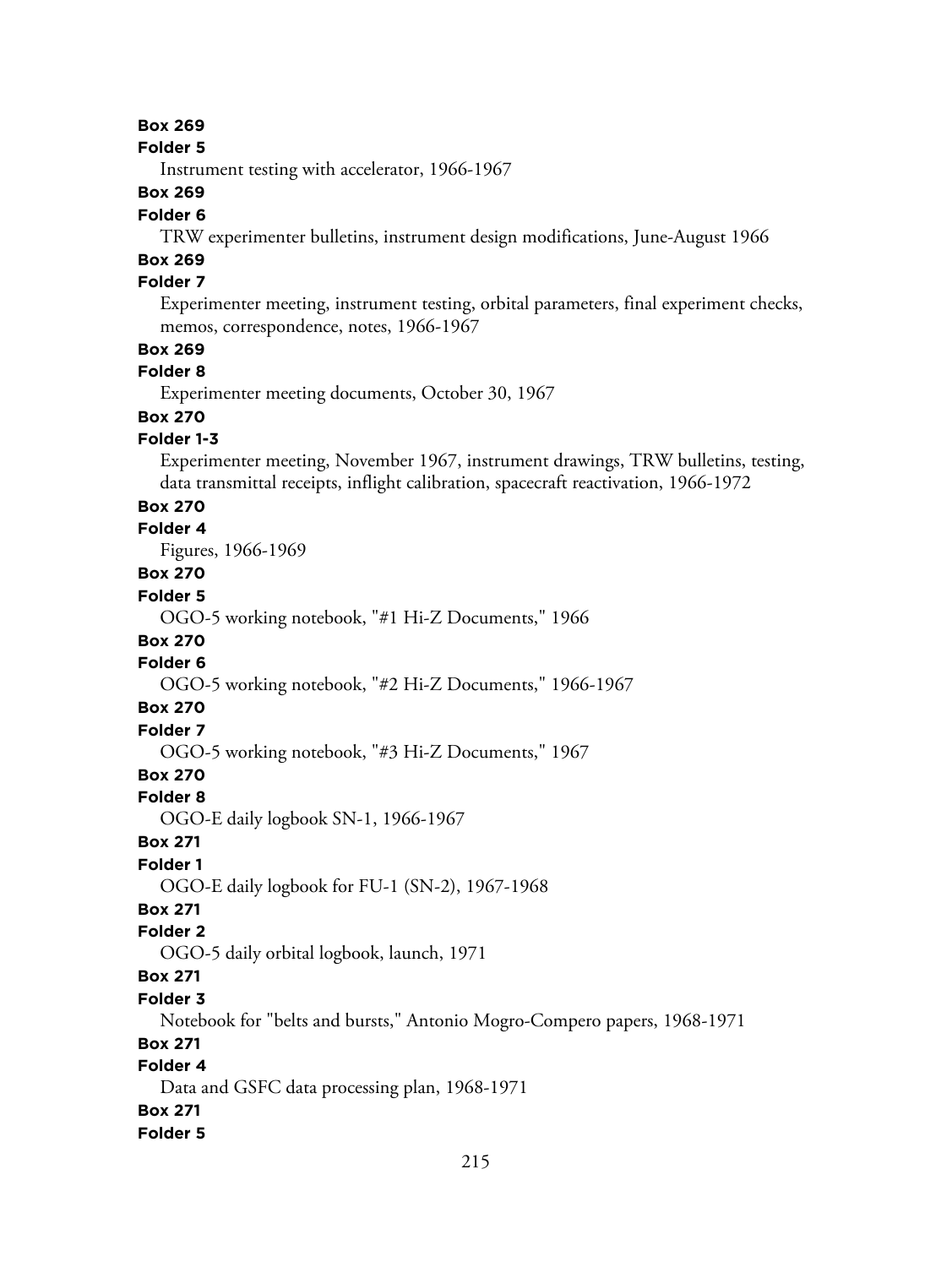"OGO-5 Quiet," correspondence data, 1968-1973

**Box 271**

## **Folder 6**

Working group meeting, experimenter requests for data, June 1969

# **Box 271**

# **Folder 7**

Notebook for calculations and data from passage through radiation belts, 1969-1970

# **Box 271**

# **Folder 8**

"OGO-5 E-27 Quiet," data, memos, notes, 1970-1973

#### **Box 272**

## **Folder 1**

Figures for quiet times, ca. 1970-1973

# **Box 272**

# **Folder 2**

OGO-E, proposal for continued support under NAS 5-9366, 1970-1972

# **Box 272**

# **Folder 3**

OGO-5, research notes on solar-accelerated heavy nuclei, notes, memos, figures, 1970-1971

# **Box 272**

## **Folder 4**

"Enrichment of Very Heavy Nuclei in the Composition of Solar-Accelerated Particles," talk for Lunar Conference on Ancient and Modern Particles, Houston, drafts, referee reports, Ap J correspondence, reprints, 1970-1972

#### **Box 272 Folder 5**

## "Enrichment of Very Heavy Nuclei in the Composition of Solar-Accelerated Particles," notes, Maurice M. Shapiro correspondence, conference preprints, 1971

## **Box 272**

## **Folder 6**

OGO-E Hi-Z/Lo-E instrument description, drafts, 1972

## **Box 272**

## **Folder 7**

OGO-E Hi-Z/Lo-E instrument description, glossy figures, n.d.

# **Box 272**

## **Folder 8**

OGO-5, data, glossy prints and slides, memos, notes, February-March 1972

# **Box 272**

## **Folder 9**

OGO-E, final technical report on charged particle experiment, NAS 5-9366, May 1973

## **Box 272**

# **Folder 10**

OGO-E, memoranda, May 28, 1969 flare, 1973-1974

### **Box 272**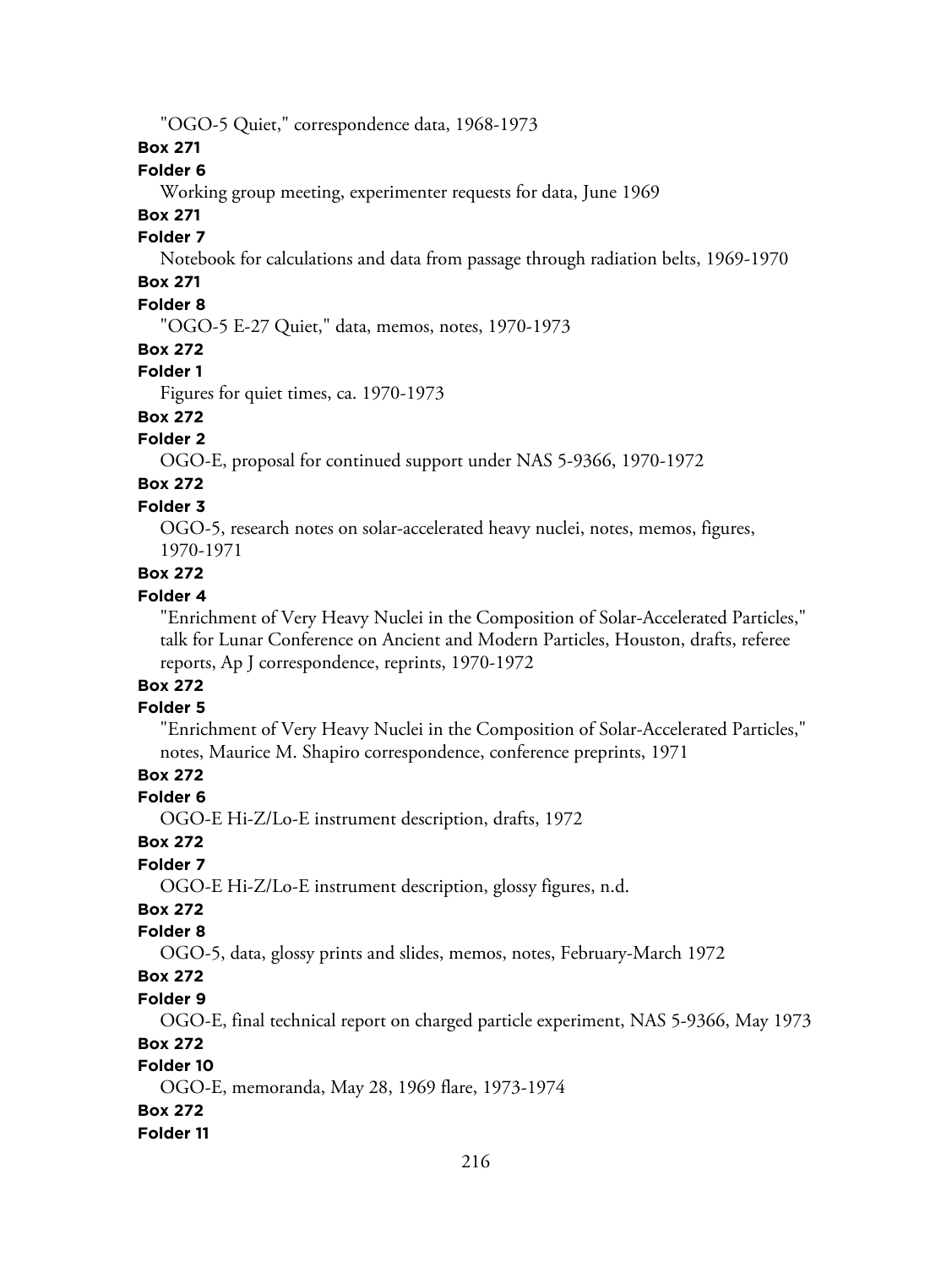Paper on quiet times, draft, ca. 1975

### **Subseries 5: Interplanetary Monitoring Platform (IMP) A-E**

#### **Sub-subseries 1: General**

**Box 273**

**Folder 1**

IMP technical data book, sections 1-9, 1963

#### **Box 273**

## **Folder 2**

IMP technical data book, sections 10-14, 1963

#### **Box 273**

#### **Folder 3**

Procedures-specifications manual, 1964

## **Box 273**

## **Folder 4**

Standards manual, 1964

## **Box 273**

## **Folder 5**

Physical Review, International Geophysics Bulletin, and University of Minnesota reprints, 1955-1964

## **Box 273**

### **Folder 6**

"Summary of Scientific Results from the University of Chicago IMP Satellite Experiments," November 27, 1974

## **Sub-subseries 2: IMP A (IMP 1)**

#### **Box 273**

#### **Folder 7**

Proposal for "Measuring the Space Gradients of Charged Particle Differential Energy Spectra," August 26, 1960

## **Box 273**

## **Folder 8**

JGR reprints, annotated reprints, Princeton University paper, 1960-1964

## **Box 274**

### **Folder 1**

IMP A and B, Frank B. McDonald correspondence, telemetry, testing, notes, sketches, drawings, 1961-1962

## **Box 274**

**Folder 2**

IMP-A, Explorer XVIII, notes, data, reprint, 1961-1964

### **Box 275**

### **Folder 1**

IMP A and B, GSFC correspondence, first working group meeting, data reduction, sketches, drawings, February-July 1962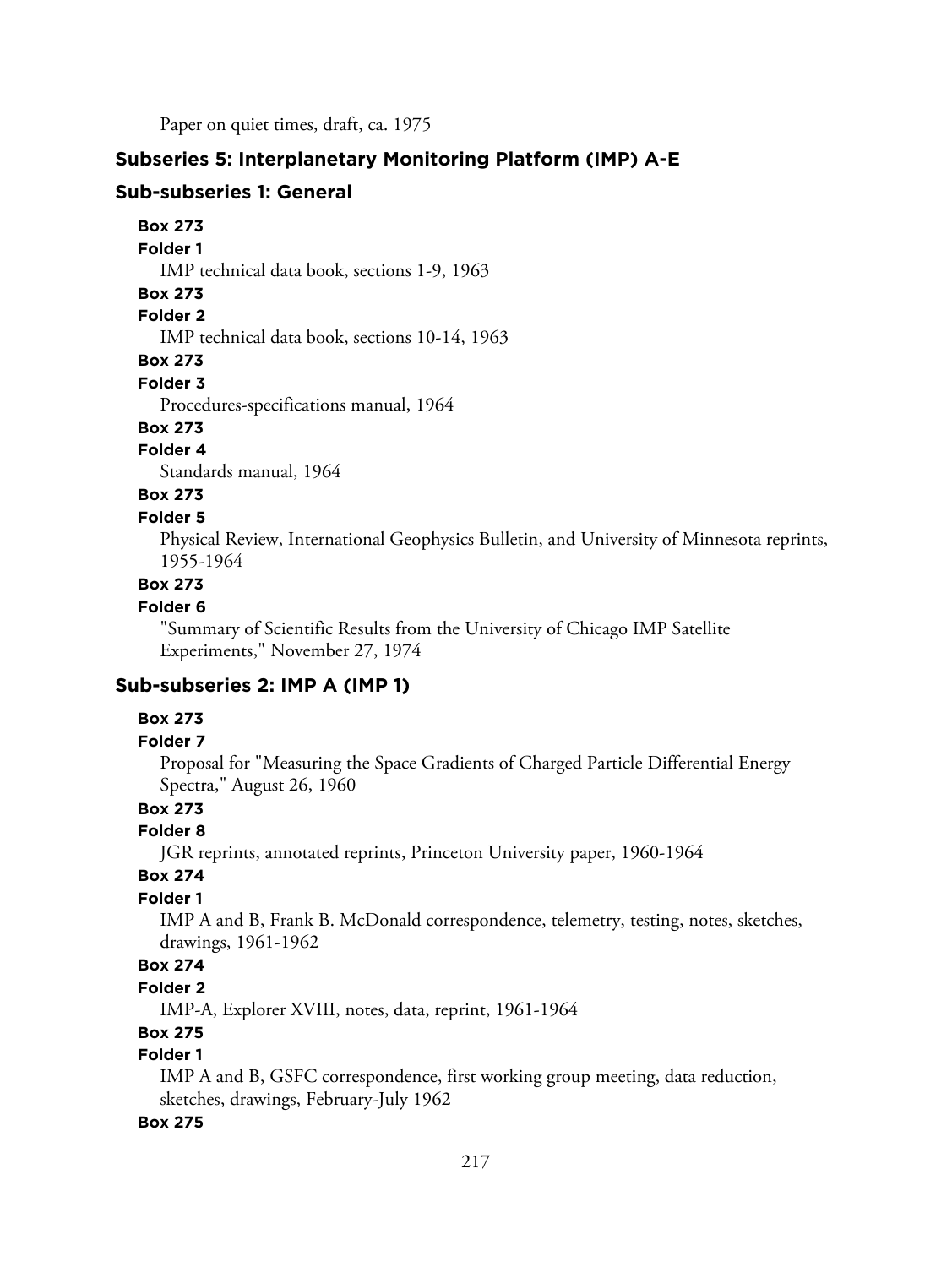IMP A and B, instrument parameters, second working group meeting, instrument design, mission acceptance letter, instrument description, memos, April-August 1962

## **Box 275**

### **Folder 3**

IMP A and B, third IMP working group meeting, data, security clearances, 1962-1964

# **Box 275**

# **Folder 4**

IMP A and B, GSFC documents, launch, 1962-1963

# **Box 275**

### **Folder 5**

JGR and State University of Iowa reprints on Explorer XII, annotated, 1963

### **Box 275**

## **Folder 6**

JGR and State University of Iowa reprints on Explorer XII, electron detection research problems, Peter Meyer paper, Satio Hayakawa correspondence, 1965, n.d.

# **Box 275**

# **Folder 7**

IMP A, status report, launch press releases, quick-look data, 1963, 1965

## **Box 275**

**Folder 8**

IMP 1, Explorer XVIII, reprints, Goddard report, data sheets, 1963-1964

## **Box 275**

## **Folder 9**

IMP 1, Explorer XVIII, figures, data, 1963-1964

# **Box 276**

# **Folder 1**

JGR and University of Iowa reprints, paper drafts, "Evidence for Particle Acceleration in a Standing Shock Front beyond the Earth's Magnetospheric Boundary," notes, graphs, 1963-1964

### **Box 276**

## **Folder 2**

Cosmic ray spectrum reprints, notes, papers, 1963-1964

## **Box 276**

## **Folder 3**

IMP A, data exchange, proposals, correspondence, data exchange meeting, April-July 1964

### **Box 276**

### **Folder 4**

COSPAR meeting, May 1964, paper, drafts, IMP 1, annotated draft, 1964

## **Box 276**

# **Folder 5**

IMP A, instrument testing, glossy prints, data charts, 1964

## **Box 276**

#### **Folder 6**

IMP symposium, slides, March 1964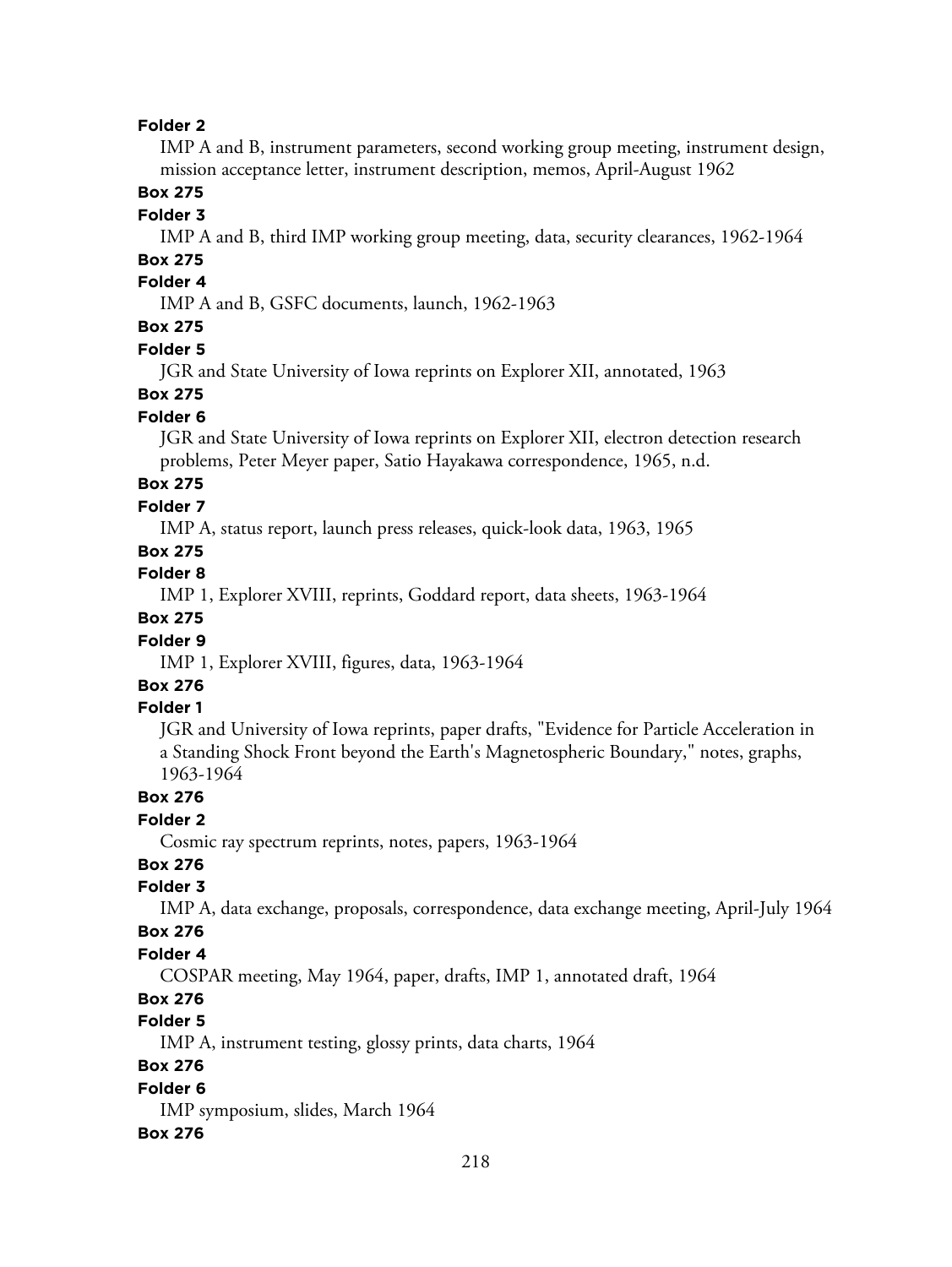"Evidence from IMP 1 for Electron Acceleration in the Shock Transition Region beyond the Earth's Magnetospheric Boundary," drafts, notes, 1964

### **Box 276**

## **Folder 8**

IMP A papers, plasma instabilities, 1964

# **Box 276**

# **Folder 9**

IMP 1, Goddard reprints, JGR IMP 1 results, paper, data sheets, 1964

## **Box 277**

### **Folder 1**

"Acceleration of Electrons near the Earth's Bow Shock," by J. R. Jokipii and Leverett Davis, JAS referee comments, notes, correspondence, Physical Review reprint, 1964

# **Box 277**

## **Folder 2**

IMP A, data exchange, draft of data policy, August 19, 1964

#### **Box 277 Folder 3**

Neutron monitor data for IMP 1, Goddard correspondence, IMP 1 (A) papers, 1964-1966

### **Box 277**

# **Folder 4**

IMP 1 orbit data, correspondence, notes, figures, 1964-1967

# **Box 277**

## **Folder 5**

IMP 1 paper, "He I" and "He II" paper drafts, notes, reprints, graphs, figures, 1964

# **Box 277**

## **Folder 6**

IMP 1 paper, NASA correspondence, Goddard papers, 1965

## **Box 277**

#### **Folder 7**

IMP I data, figures, "He II" paper draft, 1964-1965

## **Box 277**

### **Folder 8**

"He I" paper draft, figures, glossy prints, 1965

### **Box 277**

## **Folder 9**

"Acceleration of Particles in the Earth's Shock Transition Region and Beyond," draft, referee reports, JGR correspondence, IMP 1, 1965

# **Box 277**

## **Folder 10**

Annotated reprints, IMP 1, neutral sheet theory, NASA and JGR reprints, 1965-1966

### **Box 278**

## **Folder 1**

IMP A, data exchange, August-December 1966

### **Box 278**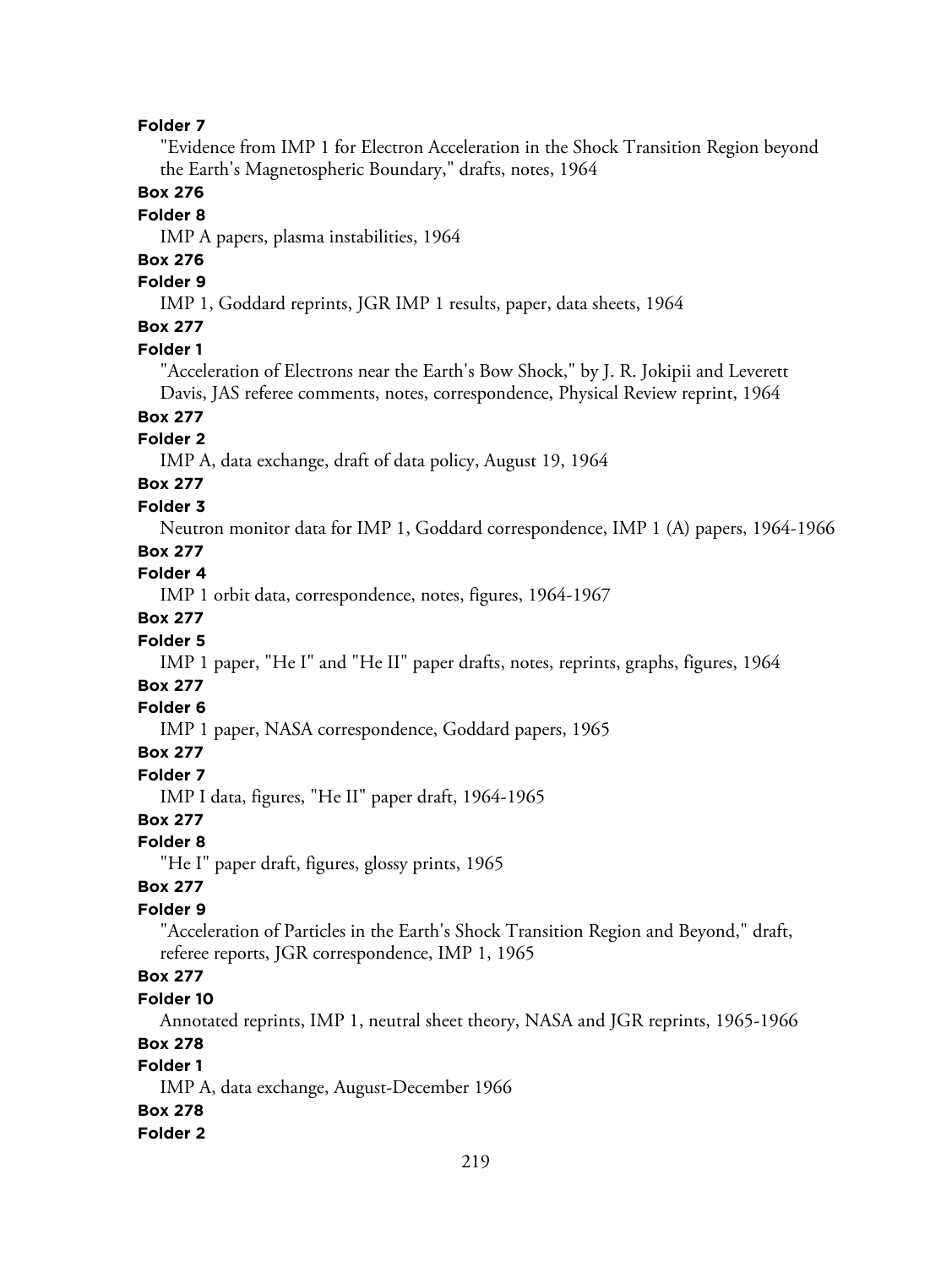"Electrons within the Neutral Sheet of the Magnetospheric Tail," drafts, notes, reprint, Takashi Murayama correspondence, 1966-1967

## **Box 278**

## **Folder 3**

IMP 1-3, Takashi Murayama correspondence, neutral sheet data, Murayama papers, drafts, 1966-1968

## **Sub-subseries 3: IMP B (IMP 2)**

### **Box 278**

## **Folder 4**

IMP B, operations for launch, personnel, spacecraft operations manual, memoranda, instrument testing, 1964

## **Box 279**

# **Folder 1**

IMP B, GSFC operations plan, drawings, meeting minutes, 1964

## **Box 279**

## **Folder 2**

IMP B and C, post-launch data, IBM data processing, correspondence with NASA and experimenters, IMP C press releases, security clearances, funding, backup launches, OGO, 1964-1966

## **Sub-subseries 4: IMP C (IMP 3)**

## **Box 279**

#### **Folder 3**

Schedules, working group meeting 2, instrument calibration, correspondence, 1964-1965

# **Box 279**

### **Folder 4**

Revised IMP, instrument testing, detectors D1 and D2, January 1965

### **Box 279**

**Folder 5**

Pre-launch tests, April 1965

## **Box 279**

### **Folder 6**

Post-launch reports 1-3, June-July 1965

#### **Box 279**

### **Folder 7**

Instrument testing, data charts, 1965-1967

## **Box 279**

## **Folder 8**

Data exchange, International Year of the Quiet Sun solar flare project, December 1966

## **Box 279**

#### **Folder 9**

GSFC reports, investigation, 1966-1967

### **Box 279**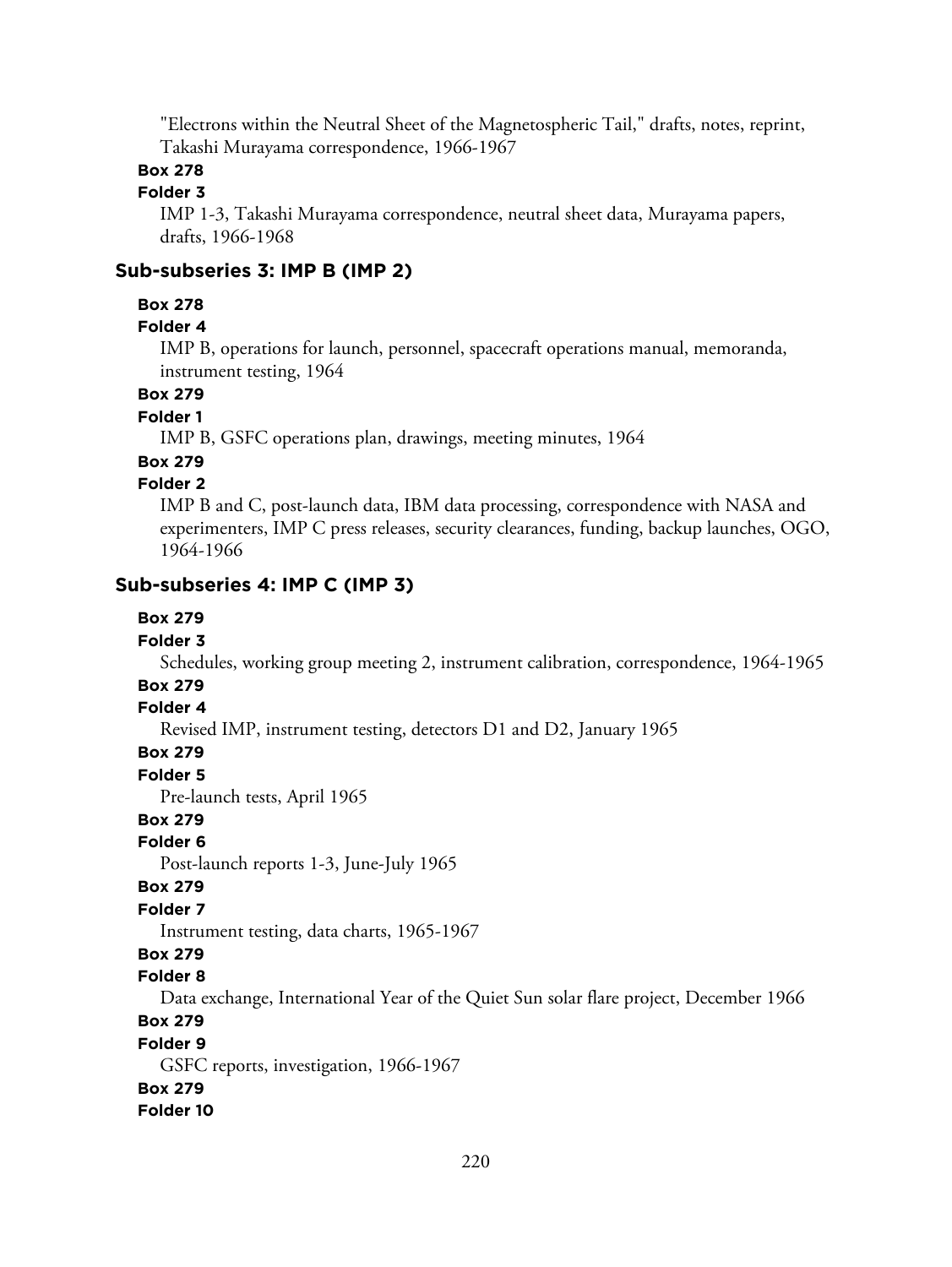Origin of electron spikes as deduced from IMP-III observations, Takashi Murayama correspondence, 1969

## **Sub-subseries 5: IMP D and E (anchored IMP)**

**Box 279 Folder 11** IMP D, proposal, budgets, notes, 1963 **Box 279 Folder 12** Anchored IMP, proposal and NASA correspondence, 1964 **Box 279 Folder 13** Anchored IMP, proposal, feasibility study, January-March 1964

## **Subseries 6: IMP F and G**

## **Sub-subseries 1: Mission planning and instrument design**

### **Box 280**

### **Folder 1-2**

Orbital parameters, spacecraft and booster photos, detector problems, working group meetings, testing, funding, radioactive sources, telemetry, IMP 3 and 4, OGO 5, memos, correspondence, 1964-1969

# **Box 280**

### **Folder 3**

Telescope design, Super IMP, notes, NASA acceptance of experiment, IMP D and E, data acquisition, drawings, correspondence, 1964-1965

## **Box 280**

### **Folder 4**

Instrument and test equipment, notes, drawings, June 7, 1965

## **Box 280**

**Folder 5**

IMP F, instrument drawings, calibration data, 1965

### **Box 280**

## **Folder 6**

IMP F, design notes, calibration, telemetry, scheduling, 1965

### **Box 281**

## **Folder 1**

IMP F, drawings, 1965-1966

## **Box 281**

**Folder 2**

IMP F, instrument photographs, February 1966

## **Sub-subseries 2: Testing and spacecraft interface, telemetry**

## **Box 281**

## **Folder 3**

Data telemetry format, GSFC documents, SSB correspondence, July-September 1964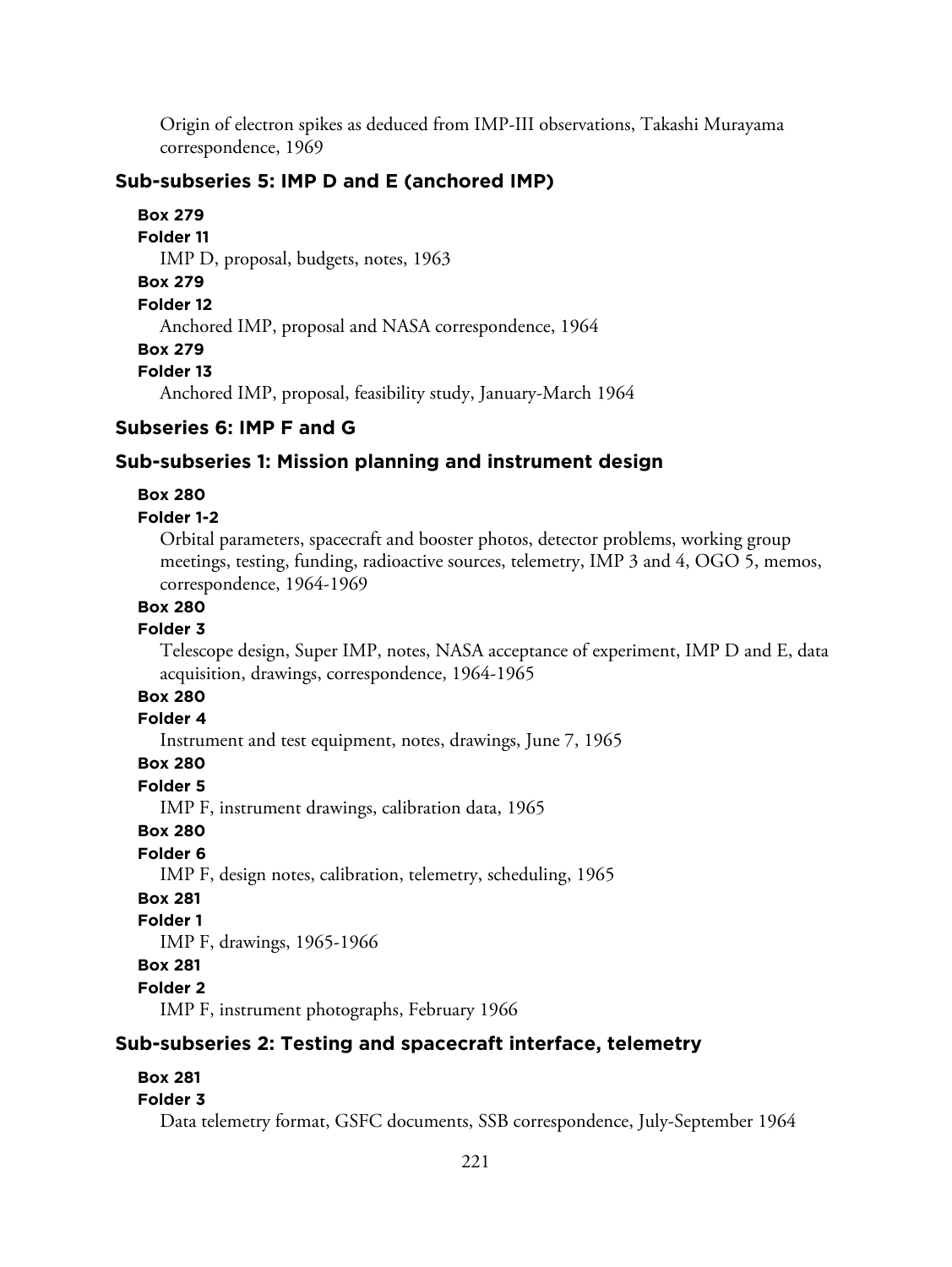## **Box 281**

#### **Folder 4**

Data telemetry format, format description for UC experiment, 1966-1967

## **Box 281**

#### **Folder 5**

Cosmos Club, Washington D.C., spacecraft-experiment interface, personnel list, telemetry, instrument diagrams and description, 1964-1965

# **Box 281**

## **Folder 6**

Cosmos Club, contract NAS 5-9090, revised proposal, financial information, March 1965

## **Box 281**

### **Folder 7**

Cosmos Club, IMP 7 and G negotiations, trajectory, costs, March 1965

# **Box 281**

# **Folder 8**

IMP F, data processing, spacecraft interface, 1964-1965

# **Box 281**

## **Folder 9**

Cosmos Club, orbit parameters, instrument performance, testing, electron miniature telescope, drawings, 1965-1968

## **Box 281**

## **Folder 10**

Cosmos Club, ground support equipment (GSE), logic diagrams, description, data analysis, memos, 1965-1968

## **Box 281**

### **Folder 11**

Cosmos Club, December 7, 1965 meeting at GSFC, instrument testing, spacecraft interface, memos, 1965

# **Box 282**

## **Folder 1**

Cosmos Club, data format definition history file, correspondence, 1965-1967

## **Box 282**

### **Folder 2**

Cosmos Club, pre-launch data processing program, correspondence, 1965-1966

#### **Box 282**

## **Folder 3**

IMP F and Pioneer angular sectoring experiment, September-October 1965

## **Box 282**

## **Folder 4**

IMP F, telemetry format, November 1965

## **Box 282**

#### **Folder 5**

IMP F, telemetry format, GSFC documents, August 1966

## **Box 282**

### **Folder 6**

IMP F, electron studies, proposal, 1965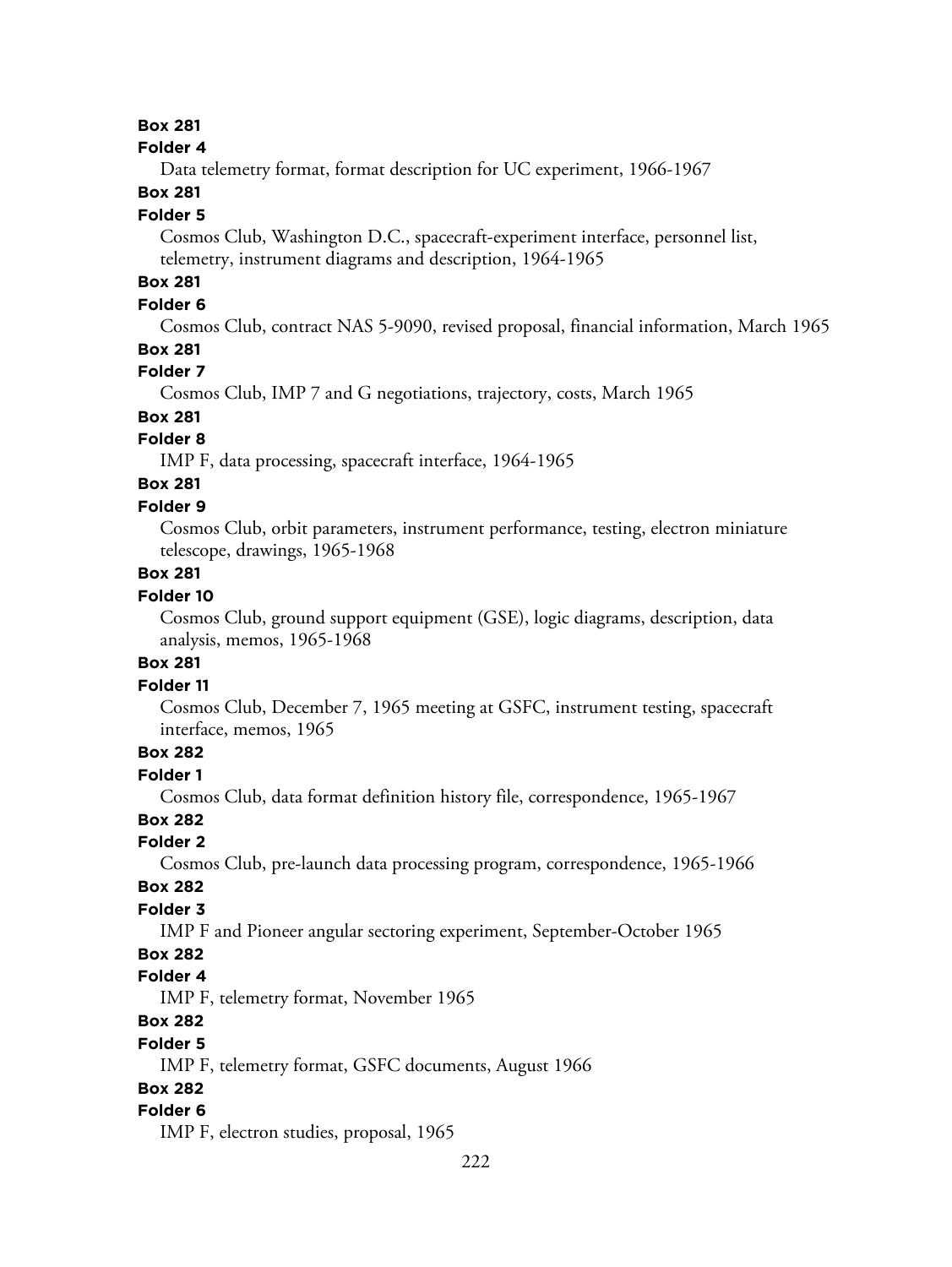**Folder 7** IMP F, stand and bench checkout procedure, n.d. **Box 282 Folder 8** IMP F, data handling, GSE, Pioneer, memos, correspondence, 1965-1966 **Box 282 Folder 9** IMP F, inflight calibration, July 30, 1965 **Box 282 Folder 10** IMP F, GSE description, September 1, 1965 **Box 282 Folder 11** IMP F, working group meeting, December 7, 1965 **Box 282 Folder 12** IMP F, orbital information, December 15, 1965 **Box 282 Folder 13** IMP F, time schedules, 1965-1966 **Box 282 Folder 14**

**Box 282**

IMP F, UC instrument testing, calibration, 1967

# **Box 282**

**Folder 15**

IMP F and G, experiment spacecraft interface, diagrams, correspondence, 1964-1967

## **Box 282**

## **Folder 16**

IMP F and G, NAS 5-9090 contract copy, experiment description, January-June 1965

## **Box 282**

## **Folder 17**

IMP F and G, sketch of telescope, Electro-Mechanical Research, Inc. correspondence, OGO F proposal, January-April 1965

## **Box 282**

## **Folder 18**

IMP F and G, power supply, correspondence, 1965-1966

# **Box 283**

## **Folder 1**

IMP F and G, calibration, telescope designs, proposed galactic Jupiter probe, OGO- E, correspondence, NASA and SSB documents, 1965-1968

## **Box 283**

## **Folder 2**

IMP F and G, GSFC "IMP F & G PFM Encoding System Interface Document," • IMP C, memos, 1965-1966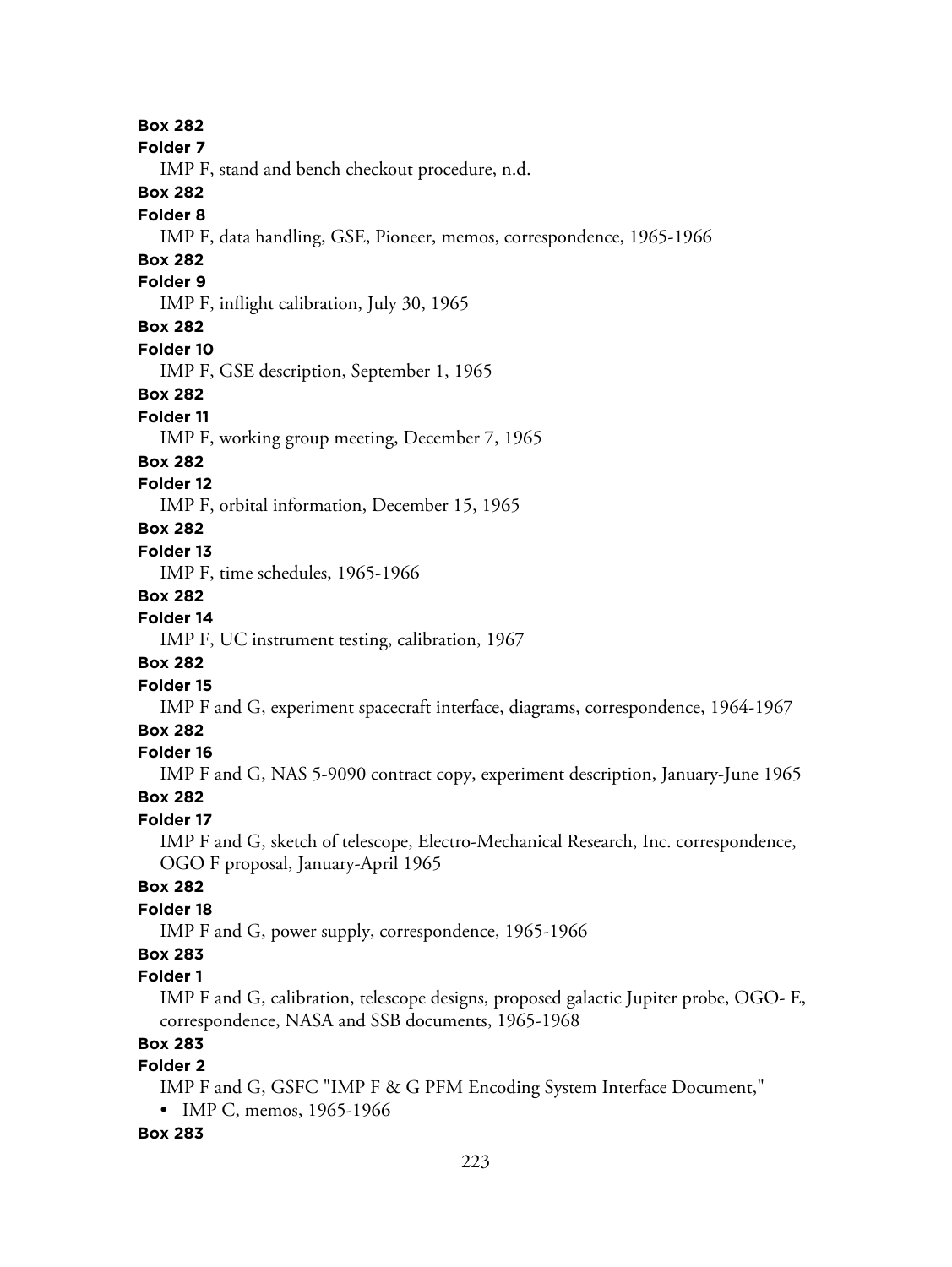IMP F and G, prototype tests, March 8, 1966

### **Box 283**

## **Folder 4**

IMP F and G, instrument calibration, drawings, 1967

## **Box 283**

## **Folder 5**

IMP F and G, testing, memos, correspondence, schedules, budgets, working group meeting report, IMP G modifications, drawings, GSFC documents, 1967-1969

### **Sub-subseries 3: Post-launch**

**Box 283 Folder 6** IMP F data description, part 1, 1967, original documents, 1965-1966 **Box 283 Folder 7** IMP F data description, part 2, 1967 **Box 283 Folder 8** IMP F data description, part 3, 1967 **Box 283 Folder 9** IMP F data description, NASA charts, sampling, 1967-1968 **Box 284 Folder 1** IMP F data description, post-launch data processing, March 1967 **Box 284 Folder 2** IMP F data description, laboratory notes, 1966-1967 **Box 284 Folder 3** IMP F data processing, 1966-1969 **Box 284 Folder 4** IMP F data processing, processing errors, NASA correspondence, November 1967 **Box 284 Folder 5** IMP F data processing, notes, memos, 1967-1968 **Box 284 Folder 6** IMP F data processing, history, problems, memos, correspondence, 1967-1968 **Box 284 Folder 7** IMP G, launch, memoranda, November 1968 **Box 284 Folder 8**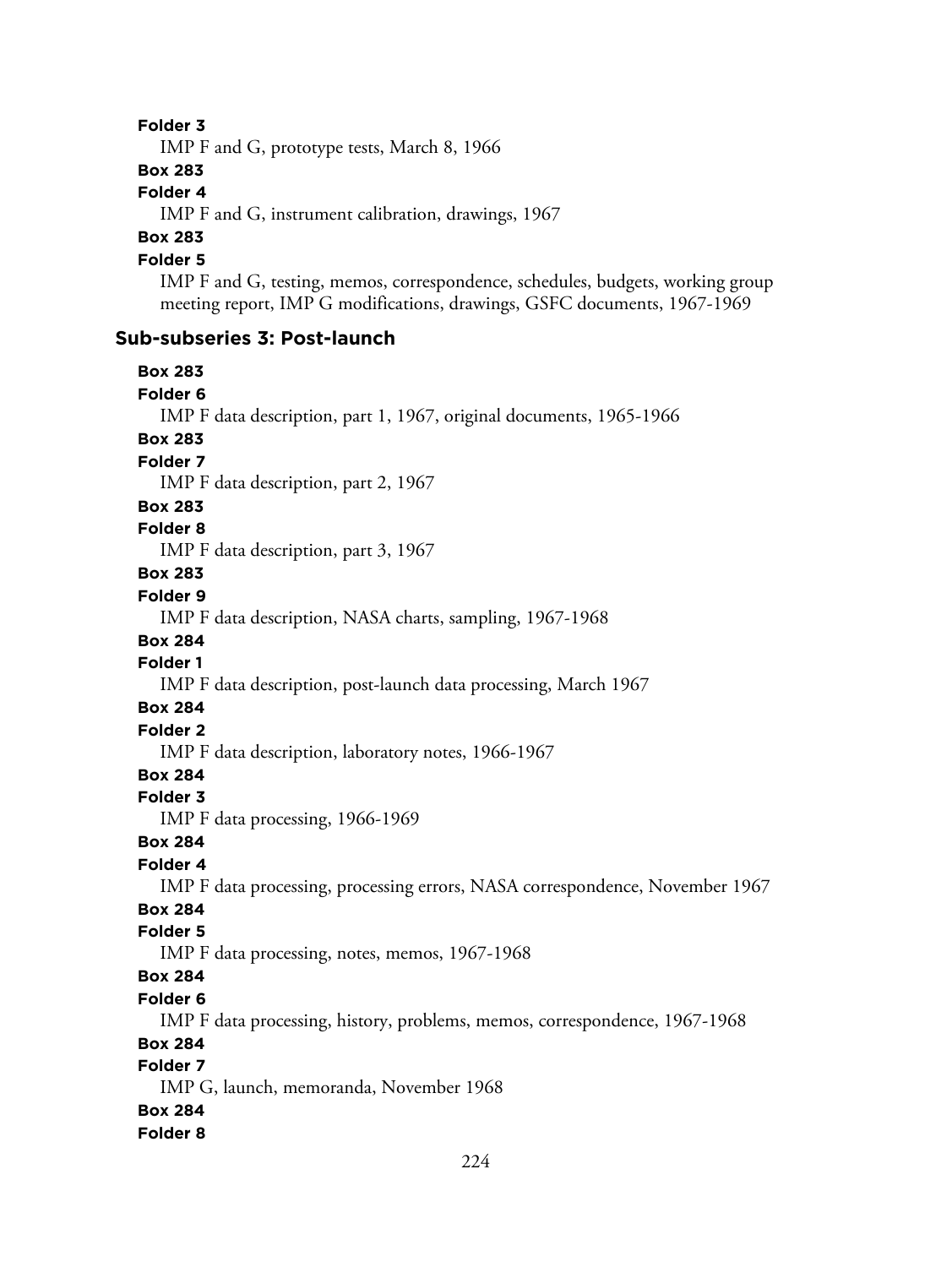IMP F and G, proposal for additional funding, 1968-1969

### **Box 285**

**Folder 1**

IMP F, working group meeting, June 1969, data exchange, correspondence, May-July 1969

### **Box 285**

## **Folder 2**

IMP F and G, final report, project development plan revision, IMP 4 and 5, 1969-1970

## **Box 285**

# **Folder 3**

IMP F and G, IMP 4 data consistency study, 1972

## **Box 285**

#### **Folder 4**

IMP F and G, contract NAS 5-9090 for data processing, final report, ca. 1973

## **Box 285**

### **Folder 5**

IMP F and G, contract NAS 5-9090 for data processing, final technical report, ca. 1973

## **Box 285**

## **Folder 6**

IMP G, Pioneer 10, data processing logs, May-June 1973

## **Box 285**

## **Folder 7**

IMP 4 and 5, data analysis, memos, budgets, 1975

### **Box 285**

# **Folder 8**

IMP 5, fluorine paper, drafts, AP J correspondence, memos, 1971-1972

### **Subseries 7: IMP H and J**

### **Box 286**

#### **Folder 1**

Solar flare Hi-Z Lo-E isotope experiments, proposal, notes, memos, 1966

## **Box 286**

### **Folder 2**

Solar flare Hi-Z Lo-E isotope experiments, proposal, funding, correspondence, drafts, 1966-1967

# **Box 286**

## **Folder 3**

Solar flare Hi-Z Lo-E isotope experiments, proposal, mission acceptance, notes, 1966-1967

# **Box 286**

# **Folder 4**

Solar flare Hi-Z Lo-E isotope experiments, telescope design, GSFC documents, IMP I, memos, 1967-1968

### **Box 286**

### **Folder 5-6**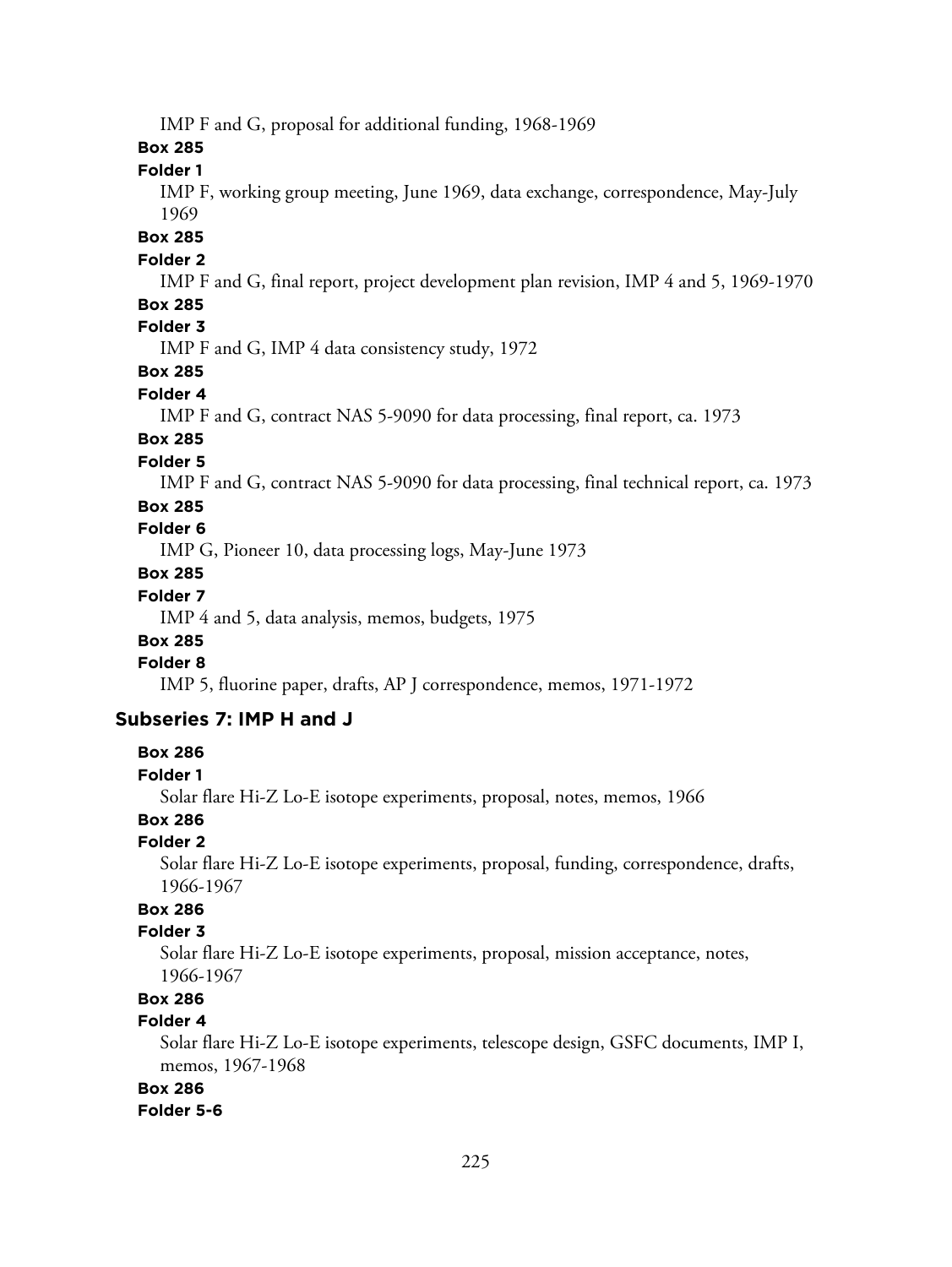Spacecraft logic and interface description, Mariner 10, quick-look data, IMP J postponement, GSFC documents, NASA News, NAS 5-11067 contract, spacecraft testing, malfunction reports, IMP 5 telemetry coverage, correspondence, memoranda, funding, 1968-1974, experimenter meetings, March 1971

# **Box 286**

### **Folder 1**

NASA-GSFC documents, 1969-1971

## **Box 286**

## **Folder 2**

NASA-GSFC documents, IMP H encoding system specification, appendix E, April 1971

## **Box 286**

## **Folder 3**

Potting, scheduling, 1970

# **Box 286**

# **Folder 4**

IMP J, memos, pre-launch testing and schedule, IMP I, 1970-1973F

# **Box 286**

## **Folder 5**

IMP J, launch date problems, remarks at IMP J emergency meeting, May 1972

## **Box 286**

## **Folder 6**

Tray 3 of LET, LET description, schedules, IMP H review meeting, April-May 1971

## **Box 286**

## **Folder 7**

Tray 3 of LET, drawings, 1971

# **Box 286**

# **Folder 8**

Tray 3 of LET, possible subsystem addition, 1971, experimenter meeting, March 1971

## **Box 286**

## **Folder 9**

IMP H SN02 flight qualification, delivery schedule, correspondence, IMP Eye, 1971

## **Box 286**

## **Folder 10**

IMP H SN02 flight qualification, test and integration, memos, 1971

## **Box 286**

## **Folder 11**

IMP H test schedule, notes on schedule problems, September-November 1971

## **Box 286**

## **Folder 12**

IMP H SN3, testing and integration including tray 3, large telescope window, schedules and memoranda, July-September 1971

## **Box 286**

## **Folder 13**

IMP H and J, modified detector ring mounts, May 1971

## **Box 286**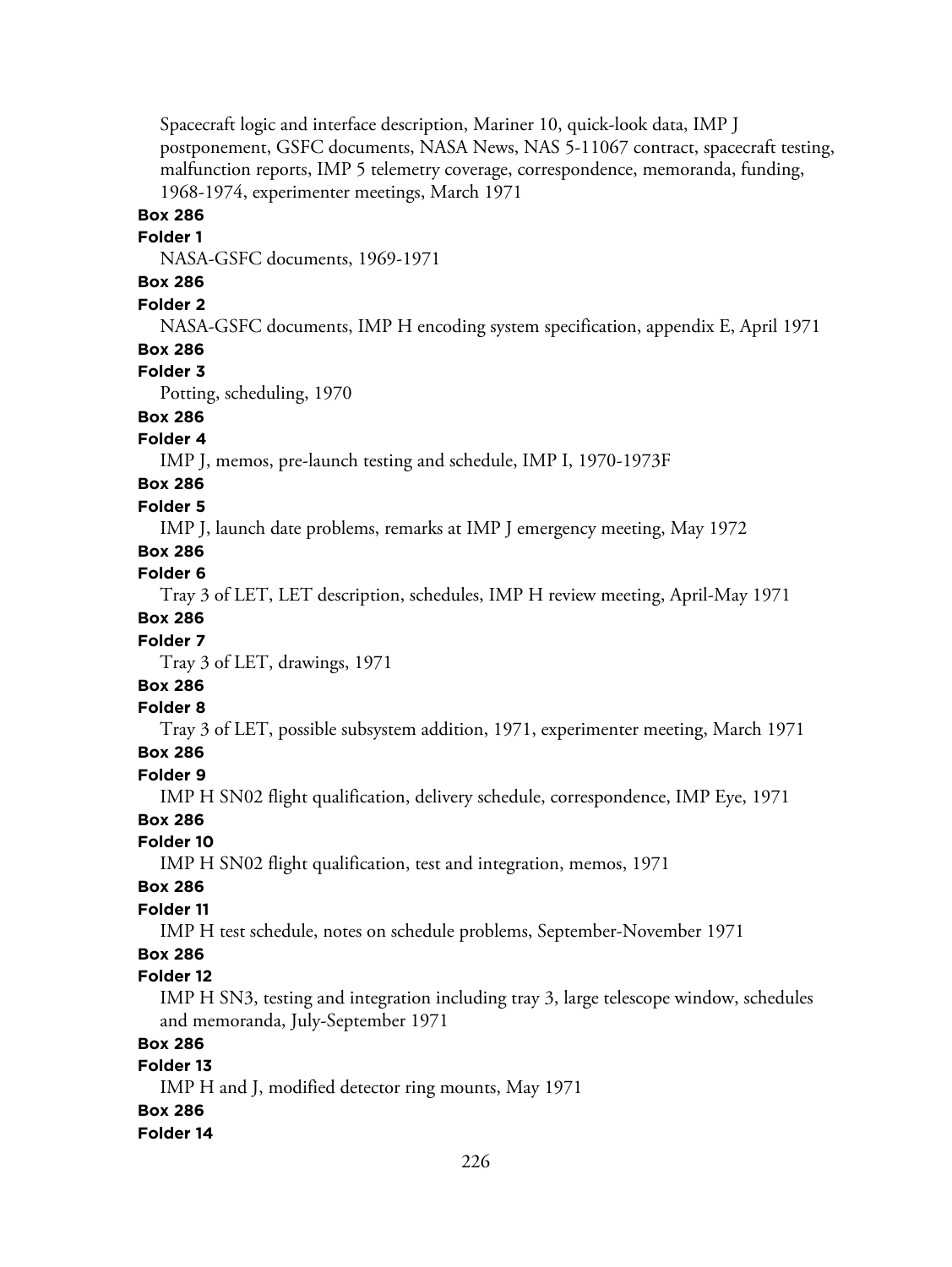IMP H and J, testing and integration, GSFC and UC documents, 1971

### **Box 288**

### **Folder 1**

IMP H and J, weight and power consumption, possible new subsystem, revised project development plan, 1971

# **Box 288**

### **Folder 2**

IMP H and J, data processing, experimenter tape ground rules, correspondence, November-December 1971

# **Box 288**

### **Folder 3**

IMP H and J, request for additional funds, July 1971

## **Box 288**

### **Folder 4**

Resolution on role of IMP H and J, MVM 1973, October 1973

### **Box 288**

### **Folder 5**

IMP H and J, proposal for additional funds for solar flare and isotope experiments, May 30, 1974

## **Box 288**

## **Folder 6**

IMP 7 and 8, NAS5-11067, data processing proposals, notes, contract modifications, 1974-1979

# **Box 288**

## **Folder 7**

IMP 7 and 8, instrument and data format descriptions, NSSDC document B-23906, July 1975

## **Box 288**

## **Folder 8**

IMP 7 and 8, "Abundances Relative to Carbon of the Elements Silicon to Nickel in the Galactic Cosmic Radiation," notes, drafts, 1977

## **Box 288**

# **Folder 9**

IMP 8, data, cosmic ray abundances, 1977-1978

### **Box 288**

### **Folder 10-12**

IMP 7/8, request for contract extension, data processing, 1980-1981, 1983-1984, 1984-1985

## **Box 288**

### **Folder 13**

IMP 7/8, IMP 8 annual review, The Need for Continuing IMP 8 Data Coverage in 1982-1983 and Funding for IMP 7 & 8 Data Analysis," notes, correspondence, 1981-1982

## **Box 288**

#### **Folder 14**

IMP 7/8, data processing and analysis proposals, NAS 5-25731, notes, 1980-1983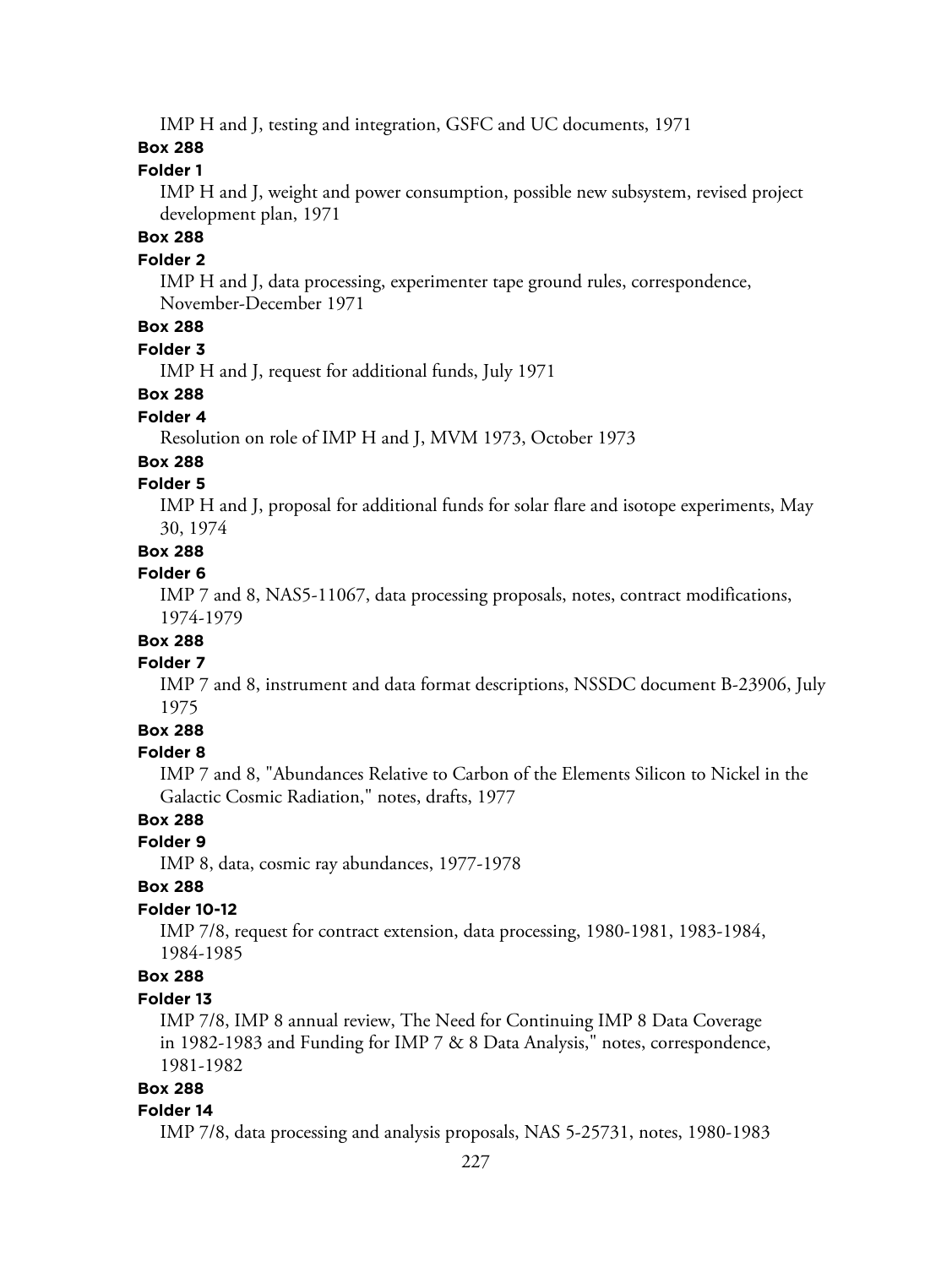## **Subseries 8: IMP I (Eye)**

## **Sub-subseries 1: General**

### **Box 289**

#### **Folder 1**

Proposal of September 27, 1966, instrument weight analyses, particle resolution analysis, IMP H and J, A/O, Voyager proposal, 1965-1966

# **Box 289**

## **Folder 2**

Proposal for Voyager 1971, NASA A/O notes, 1965-1967

### **Box 289**

### **Folder 3**

IMP I, proposal correspondence, memos, rough drafts, mission acceptance, 1966-1968

# **Box 289**

## **Folder 4**

Experiment proposals, January 18, 1968, GSFC meeting, May 15, 1968, GSE, encoding system, telescope design, spacecraft interface, experimenter meeting, data, memos, 1968

### **Box 289**

### **Folder 5-6**

Post-launch status report, funding, scheduling, testing, data processing, spacecraft orientation, IMP H and J, mission acceptance, correspondence, memos, 1968-1971

### **Box 290**

### **Folder 1**

Data proposal for IMP I, 1970-1971

#### **Box 290**

### **Folder 2**

Revised data processing and analysis proposal, December 1971

### **Sub-subseries 2: Instrument Design**

#### **Box 290**

### **Folder 3**

Encoding system description, 1967-1968

### **Box 290**

### **Folder 4**

Telescope study, design and drawings, 1967-1968

# **Box 290**

#### **Folder 5**

Instrument description, GSFC design review, February 18, 1970, sketches, drawings, electronic systems descriptions, testing documents, memoranda, 1968-1970

# **Box 290**

# **Folder 6**

Resolution studies for main telescope, April 1968

### **Box 290**

### **Folder 7**

Mechanical drawings for subsystem B, telescope design changes, April-May 1969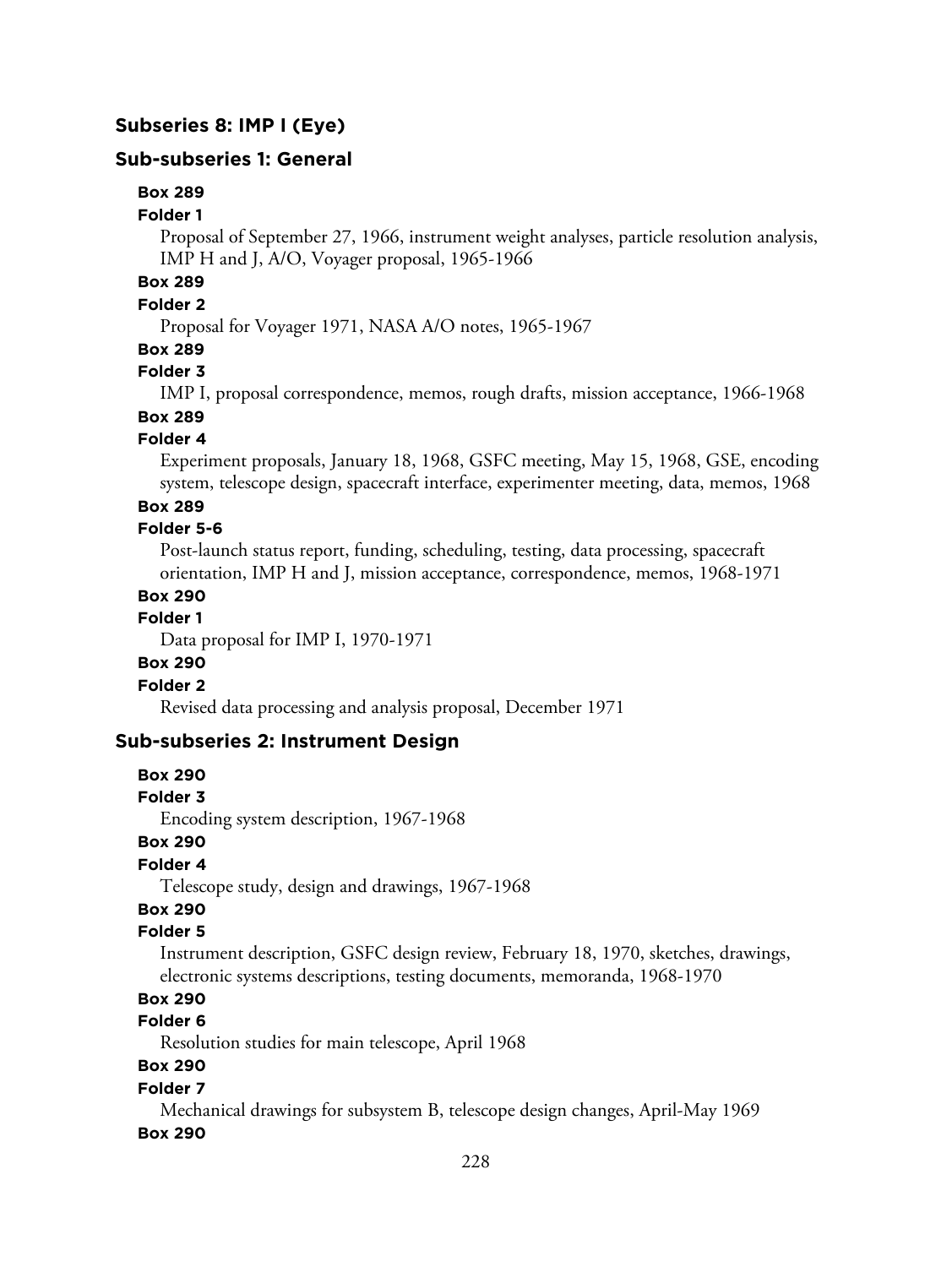Subsystem, memos, diagrams, April-May 1969

## **Box 290**

### **Folder 9**

Scheduling and testing, environmental testing plans, 1969-1970

## **Box 290**

### **Folder 10**

Fission cell design, 1969-1970

#### **Box 290**

## **Folder 11**

Egg design, drawings and analyses, 1969-1970

### **Box 290**

#### **Folder 12**

Instrument diagrams, GSE photographs, 1969-1970

## **Box 291**

# **Folder 1**

Block diagrams, instrument descriptions, quick-look data, 1970

### **Sub-subseries 3: Testing**

#### **Box 291**

#### **Folder 2**

Documents on instrument performance, particle resolution, IMP G malfunctions, IMP H weight estimate, May-July 1968

## **Box 291**

## **Folder 3**

GSFC meeting, March 18, 1969, scheduling, electrical interface documents, testing, 1968-1970

## **Box 291**

### **Folder 4**

Testing, memos, March-July 1969

#### **Box 291**

## **Folder 5**

System A testing, prototype telescope cyclotron runs, design change options, May 1969

## **Box 291**

### **Folder 6**

Main telescope priority schemes, testing, May-August 1969

## **Box 291**

## **Folder 7**

Test procedures, UC documents, 1970

# **Box 291**

## **Folder 8**

Subsystem calibration, egg, memos, May 1970

## **Subseries 9: Spacecraft integration, post-launch, miscellanea**

#### **Box 291 Folder 9**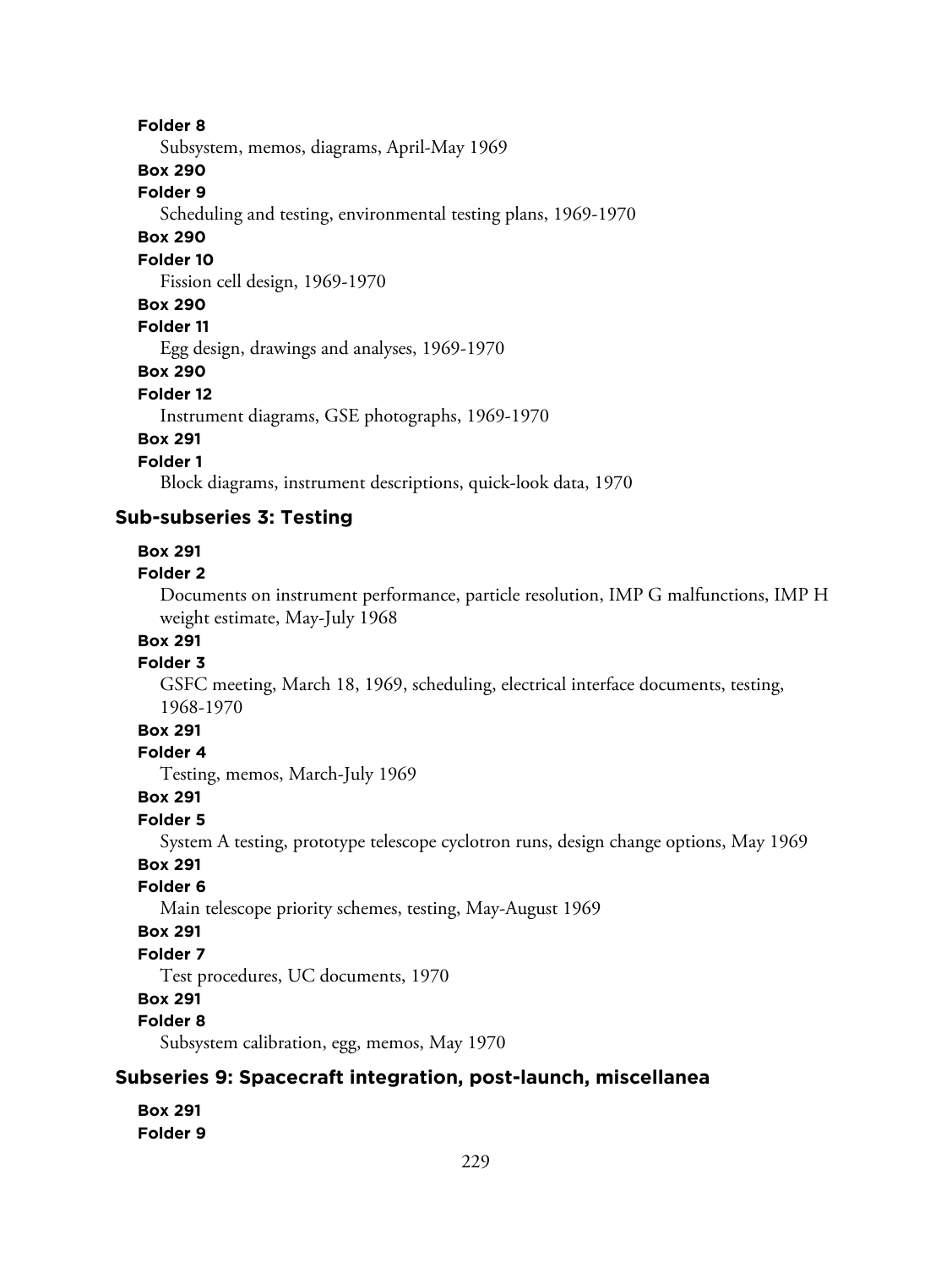IMP I, H and J financial problems and cutbacks, memos, correspondence, 1969-1973

**Box 292**

**Folder 1**

NASA-GSFC encoding system specifications, appendix E, January 1969

# **Box 292**

## **Folder 2**

NASA-GSFC encoding system specifications, appendix E, November 7, 1969

# **Box 293**

# **Folder 1**

Data and electrical interface documents, NASA documents, 1969-1970

## **Box 293**

# **Folder 2**

GSE users manual, December 1969

# **Box 293**

# **Folder 3**

Memos, correspondence, notes, Mariner-Mars 1971, 1969

# **Box 293**

# **Folder 4**

Control center computer processing plans, spacecraft integration, GSFC monthly reports, scheduling notes, 1969-1970

# **Box 293**

# **Folder 5**

Control center computer processing plans, final report, April 24, 1970

# **Box 293**

# **Folder 6**

NASA-GSFC project development plan, 1970

## **Box 293**

# **Folder 7**

NASA-GSFC IMP I operations plan, February 1971

## **Box 293**

# **Folder 8**

Post-launch orbital data, NASA memoranda, April 1971

# **Box 293**

# **Folder 9**

"Preliminary Report on the University of Chicago Experiment on the IMP-"I" Satellite," July 1971

## **Box 293**

# **Folder 10**

UC reports on failure of large telescope and protection logic, April 1971

# **Subseries 10: Mariner A. B. C**

#### **Box 294 Folder 1**

Telescope drawings and diagrams, solid state detector drawings, 1960-1962

# **Box 294**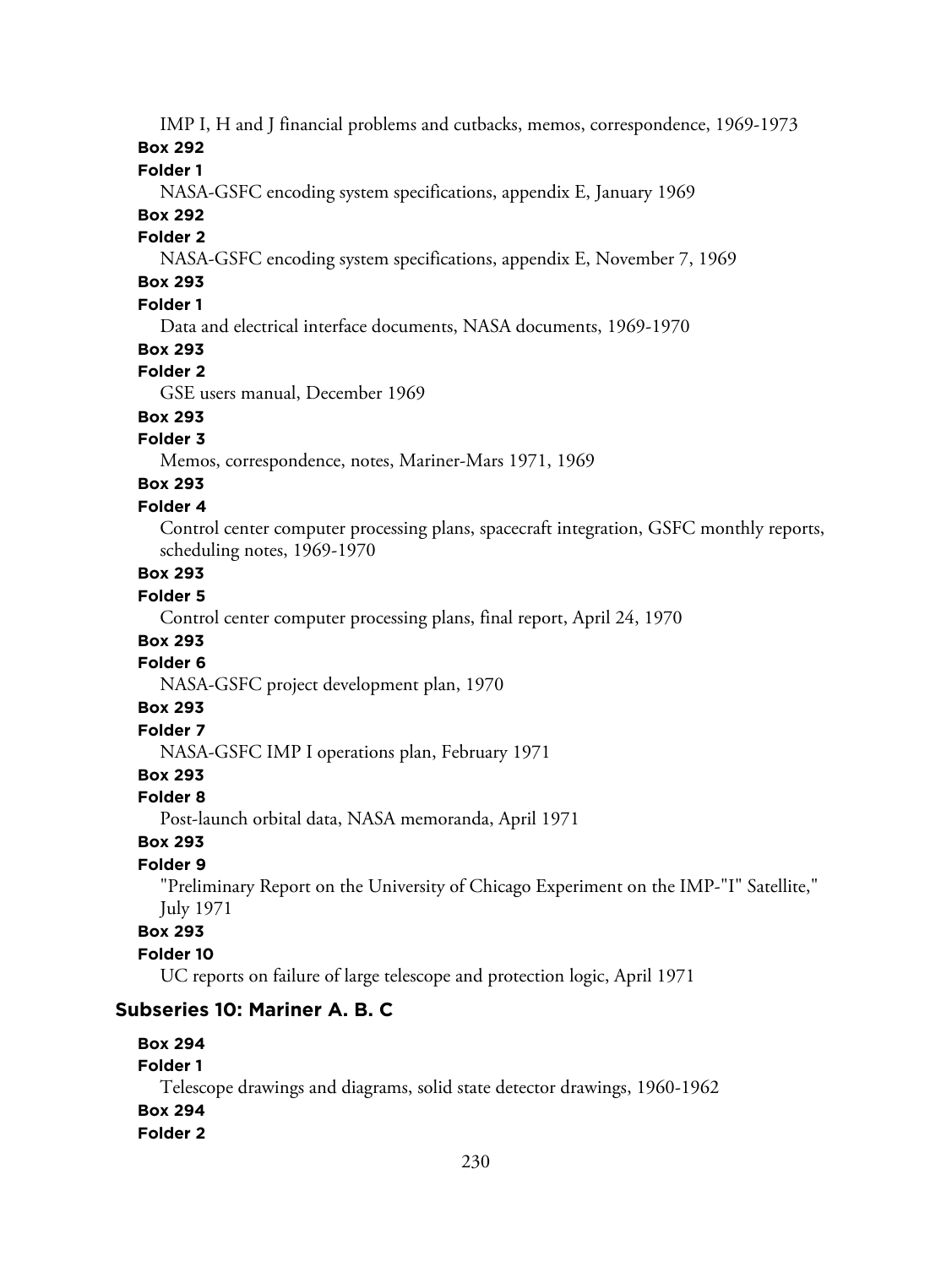Mariner deep space probes, JPL space science issue, spacecraft parameters, budgeting, engineering, notes, correspondence, 1960-1962

## **Box 294**

### **Folder 3**

Solid state detector systems for Mariner, Edward C. Stone thesis, March 23, 1961

## **Box 294**

## **Folder 4**

Mariner photographs, ca. 1961

#### **Box 294**

## **Folder 5**

Mariner instrument photographs, 1961

### **Box 294**

#### **Folder 6**

Mariner, proton/alpha and relativistic particle telescope, new designs, notes, November 1962

### **Box 294**

## **Folder 7**

Solid state detector thermal vacuum life times, commercial detector catalogues, 1962-1963

## **Box 294**

#### **Folder 8**

Mariner A, data handling, 1960-1961

#### **Box 294**

### **Folder 9**

Mariner A, cosmic ray telescope (CRT) sketches, low energy particle analyzer, trajectory, design constraints, notes, drawings, 1961-1962

# **Box 294**

### **Folder 10**

Mariner A, drawings, schedule, 1961

### **Box 294**

### **Folder 11**

Mariner A, calibration, GSE, 1961-1962

### **Box 294**

#### **Folder 12**

Mariner B, spacecraft platform, S-3 satellite, proton alpha range energy telescope, low energy telescope, drawings, diagrams, 1961

# **Box 295**

## **Folder 1**

Mariner B, proposal to NASA, proposal addendum, photographs, instrument drawings, 1961

# **Box 295**

# **Folder 2**

Mariner B, calibration procedures, instrument block diagrams, notes, 1961

# **Box 295**

## **Folder 3**

Mariner B, JPL-LAS meeting, "Mariner A Calibration-Final Report," instrument calibration, data acquisition, drawings, correspondence, 1962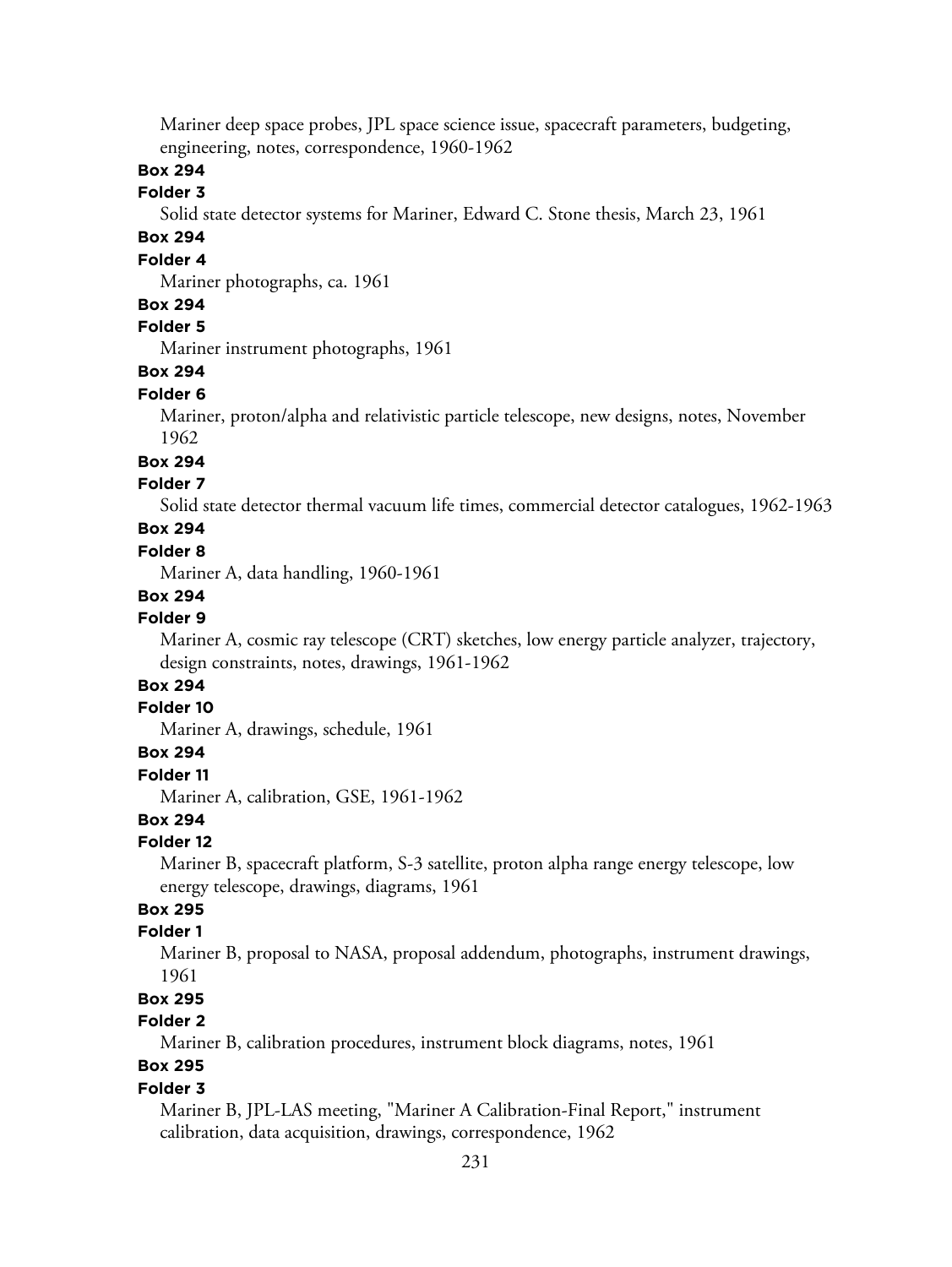### **Box 295**

#### **Folder 4**

Mariner B, revised drawings, 1962

## **Box 295**

#### **Folder 5**

Mariner B and C, JPL, NASA and Hugh Odishaw correspondence, revised Mariner B proposal, Mariner A cancellation, 1961-1963, minutes of JPL-UC meeting, January 11, 1962

#### **Box 295**

### **Folder 6**

Mariner B and C, James E. Lamport memos, proton/alpha telescope drawings, sketches, Mariner C counter system diagrams, JPL correspondence, 1962

## **Subseries 11: Mariner C. D. Mariner '64 (Mariner 4)**

### **Sub-subseries 1: General**

### **Box 295**

#### **Folder 7**

Data handling, instrument testing, budgets, Mariner 2, JPL meeting minutes, Dow Corning silicon crystals, STL to JPL transition, JPL correspondence, 1958-1966

## **Box 295**

### **Folder 8**

Mariner C and R, Pioneer-type planetary probe, revised proposal to NASA regarding Mariner C, 1962-1963

## **Box 295**

### **Folder 9**

JPL problem, security, interoffice memos, criticism of LAS standards, correspondence, 1963-1964

## **Box 295**

## **Folder 10**

Data processing proposal to NASA of March 9, 1964, copy of NsG-690, 1964

### **Box 295**

### **Folder 11**

Revised proposal, March 11, 1964

### **Box 295**

### **Folder 12**

Telemetry, data acquisition, Space Science Analysis and Command (SSAC) meeting minutes, Cape Kennedy authorization, JPL memos, correspondence, August 1964

## **Box 296**

## **Folder 1**

JPL interoffice memos, correspondence, September-October 1964

### **Box 296**

### **Folder 2**

Launch agreements and hold criteria, MC-4 integration problem, memos, October-November 1964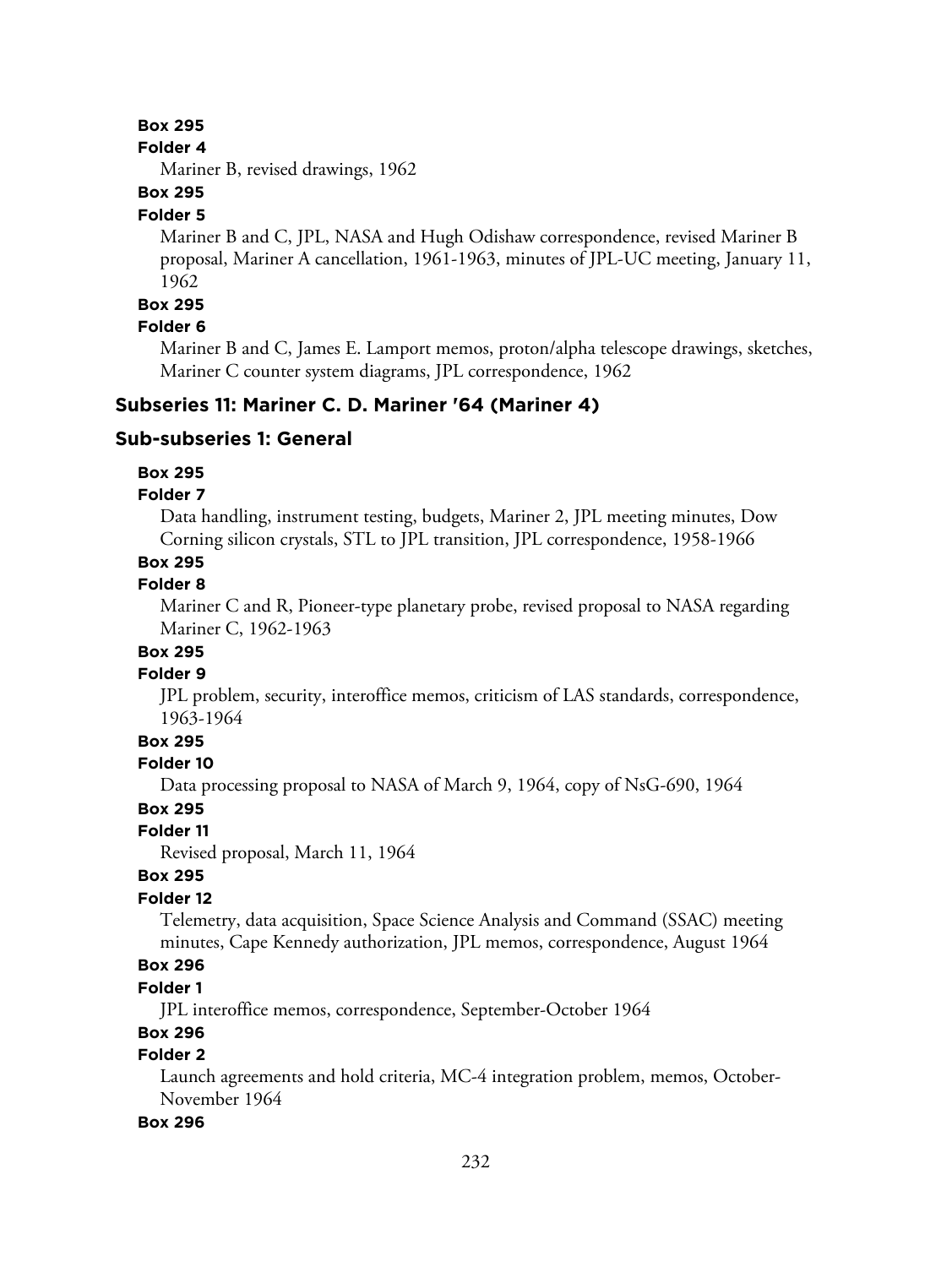Data transmittal from JPL to experimenters, memos, October-November 1964

# **Box 296**

# **Folder 4**

Release of data and other agreements with JPL, memos, correspondence, memoranda drafts, 1964

# **Box 296**

### **Folder 5**

Mariner C trajectories, types 1 and 2, ca. 1964

## **Box 296**

#### **Folder 6**

Figures for presentation, CRT photographs, NASA and JPL promotional documents, ca. 1964

### **Sub-subseries 2: Instrument design, construction, testing, and calibration**

#### **Box 296**

## **Folder 7**

CRT testing, drawings, 1962-1963

#### **Box 296**

#### **Folder 8**

Design notes for telescope and amplifiers, infrared units, 1962-1963

#### **Box 296**

### **Folder 9**

Experiment description as of June 13, 1963, instrument diagrams, notes, UC and JPL memos, March-June, 1963

# **Box 296**

## **Folder 10**

Instrument control drawing, ca. 1963

## **Box 296**

## **Folder 11**

Parts and components weight chart, Texas Instruments scalars, power supply, March-June 1963

#### **Box 296**

#### **Folder 12**

Data interface, spacecraft drawings, ground support system card drawings, power supply, notes, schedules, April-June 1963

### **Box 296**

### **Folder 13**

Project flow chart, April 13, 1963

# **Box 297**

## **Folder 1**

Data acquisition, notes on CRT, 1963

## **Box 297**

**Folder 2** Testing documents, memos, 1963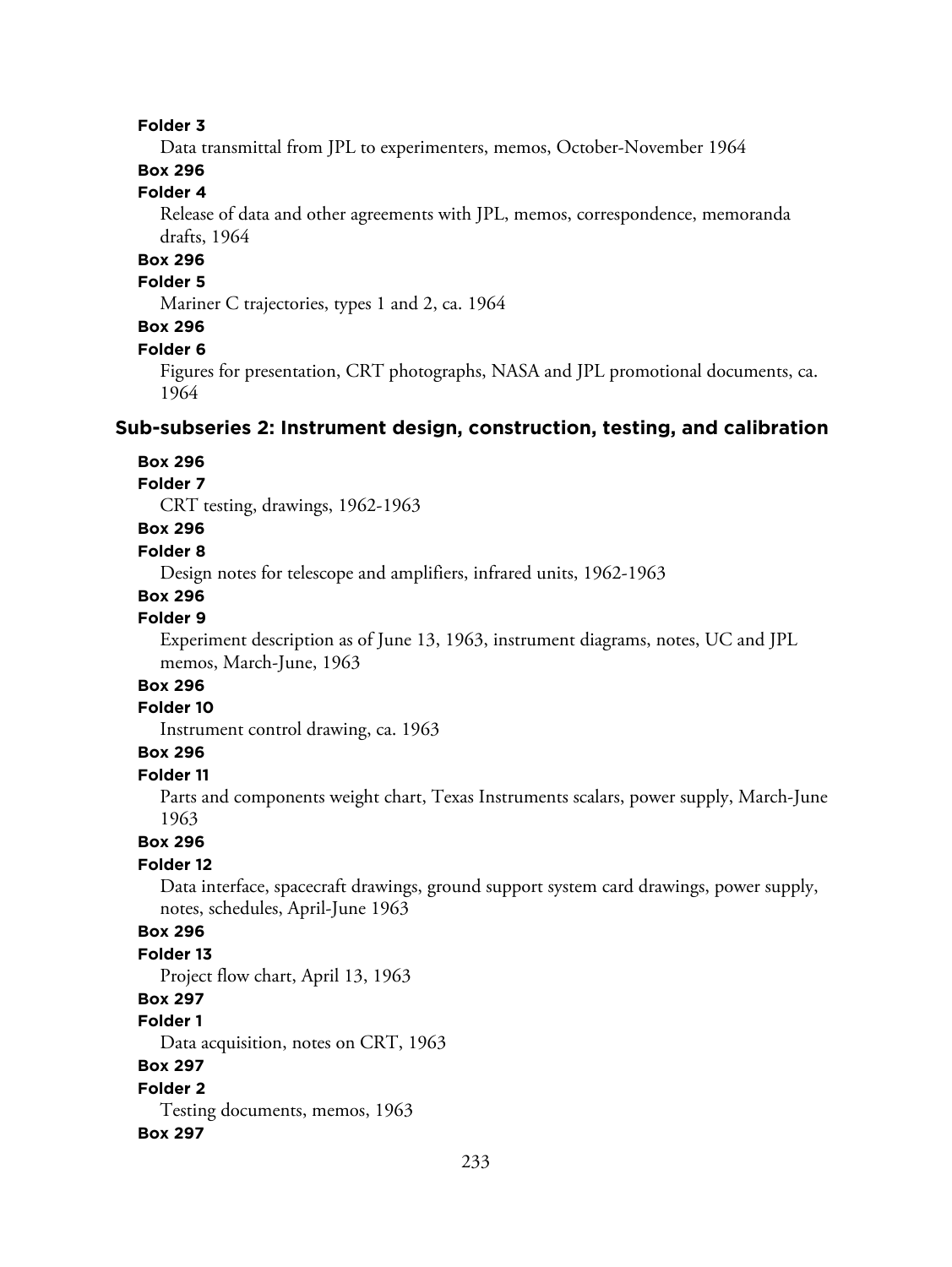"Results of Light Pulser Tests," ca. 1963

## **Box 297**

**Folder 4**

Revisions of prototype design, ca. 1963

# **Box 297**

### **Folder 5**

CRT testing, schedules, notes, memos, June 1963

## **Box 297**

# **Folder 6**

JPL flowchart, data acquisition, CRT testing and calibration, June-July 1963

## **Box 297**

## **Folder 7**

Telescope performance, electron drift analysis, August 20, 1963

## **Box 297**

## **Folder 8**

Instrument drawing, August 1963

### **Box 297**

# **Folder 9**

Data reduction and processing, orbit information, September-December 1963

# **Box 297**

# **Folder 10**

Calibration, schedules, 1963

# **Box 297**

## **Folder 11**

Testing, data analysis, Mariner-Venus `67, budgeting, memos, 1963

# **Box 297**

## **Folder 12**

Tests, test procedures, delivery of instrument to JPL, JPL documents and interoffice memos, 1963-1964

### **Box 297**

### **Folder 13**

Construction and testing schedule, Deep Space Instrumentation Facility (DSIF) telemetry coverage, materials for February 1964 meetings at Chicago and JPL, CRT and spacecraft photographs, 1963-1964

## **Box 298**

### **Folder 1**

Mariner 4 trajectory glossy, ca. 1963

# **Box 298**

## **Folder 2**

Testing, spacecraft interface and trajectory documents, JPL engineering planning documents, data transmittal to experimenters, 1963-1964

### **Box 298**

#### **Folder 3**

CRT testing and calibration, correspondence, notes, 1964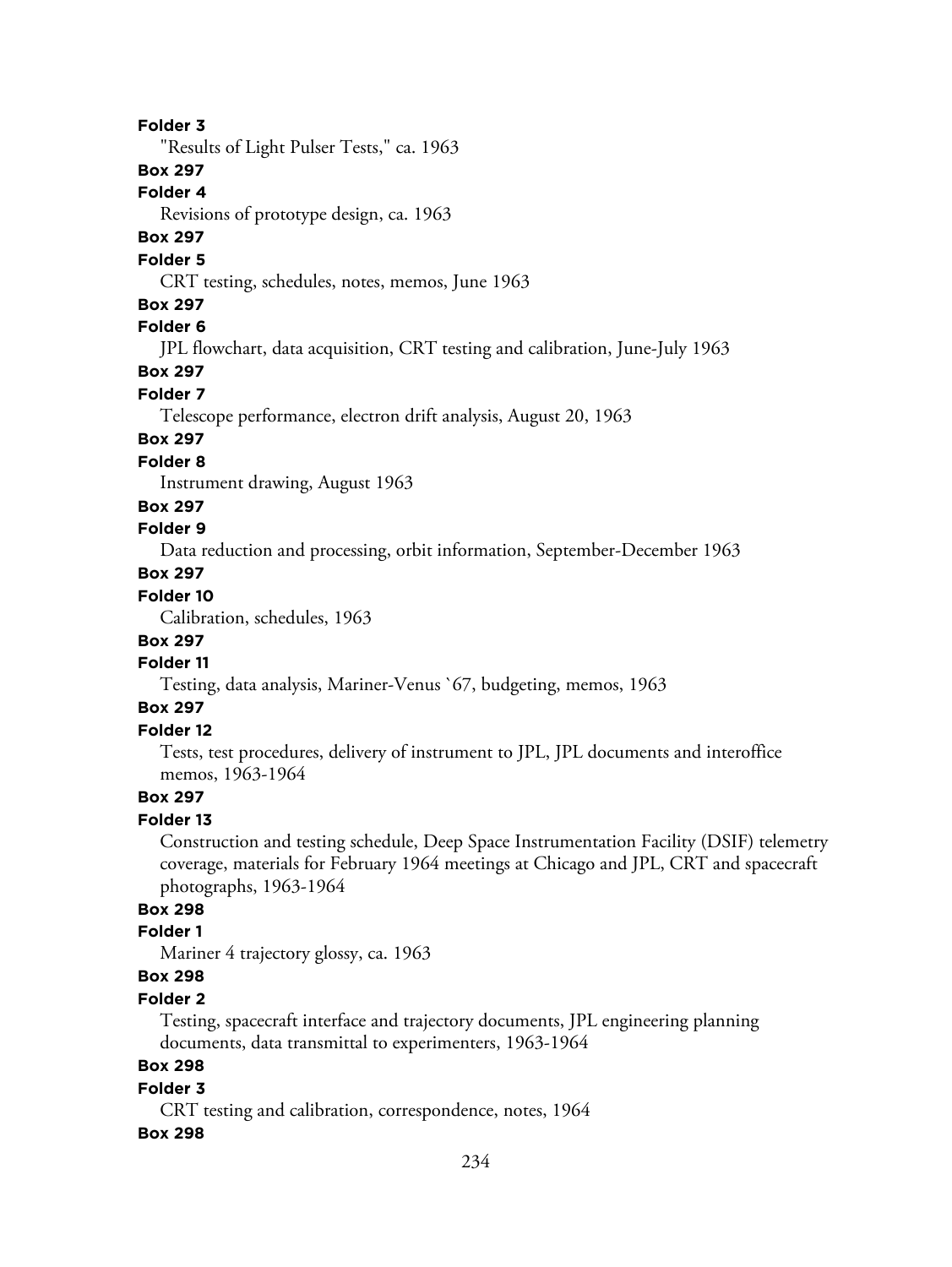JPL calibration trip, experimenter's data tapes, CRT testing, correspondence, JPL memos, May-July 1964

#### **Box 298**

#### **Folder 5**

Type approval, proof test model units, testing, 1964

# **Box 298**

## **Folder 6**

Type approval unit testing, SSAC meeting minutes, schedules, MC-5 epoxy problems, NASA correspondence, March-September 1964

### **Box 298**

## **Folder 7**

P/FR (failure report) summary, June 24, 1964

# **Box 298**

## **Folder 8**

MC-2 unit, testing, calibration, 1964

## **Box 298**

#### **Folder 9**

MC-2,3,4, testing log book 4, 1964

## **Box 298**

### **Folder 10**

MC-3 flight unit pre-flight log book, April-August 1964

## **Box 298**

### **Folder 11**

MC-3 unit, testing and calibration, 1964

## **Box 298**

#### **Folder 12**

MC-4 unit, testing, calibration, correspondence regarding problems, July-November 1964

## **Box 299**

### **Folder 1**

MC-4 unit, testing log book 5, 1964

## **Box 299**

#### **Folder 2**

MC-5 unit, vacuum test, August 24, 1964

### **Sub-subseries 3: Launch and post-launch**

#### **Box 299**

#### **Folder 3**

Data, D1D2ND3 and D1D2D3 rates, sample page from data binder, book 29, ca. 1964 **Box 299**

#### **Folder 4**

NASA News release announcing Mariner IV, October 29, 1964, CRT description, "Summary of Data from Abortive MC-2 Flight," 1964

## **Box 299**

#### **Folder 5**

Mars encounter, background papers, trajectory figures, correspondence, 1964-1965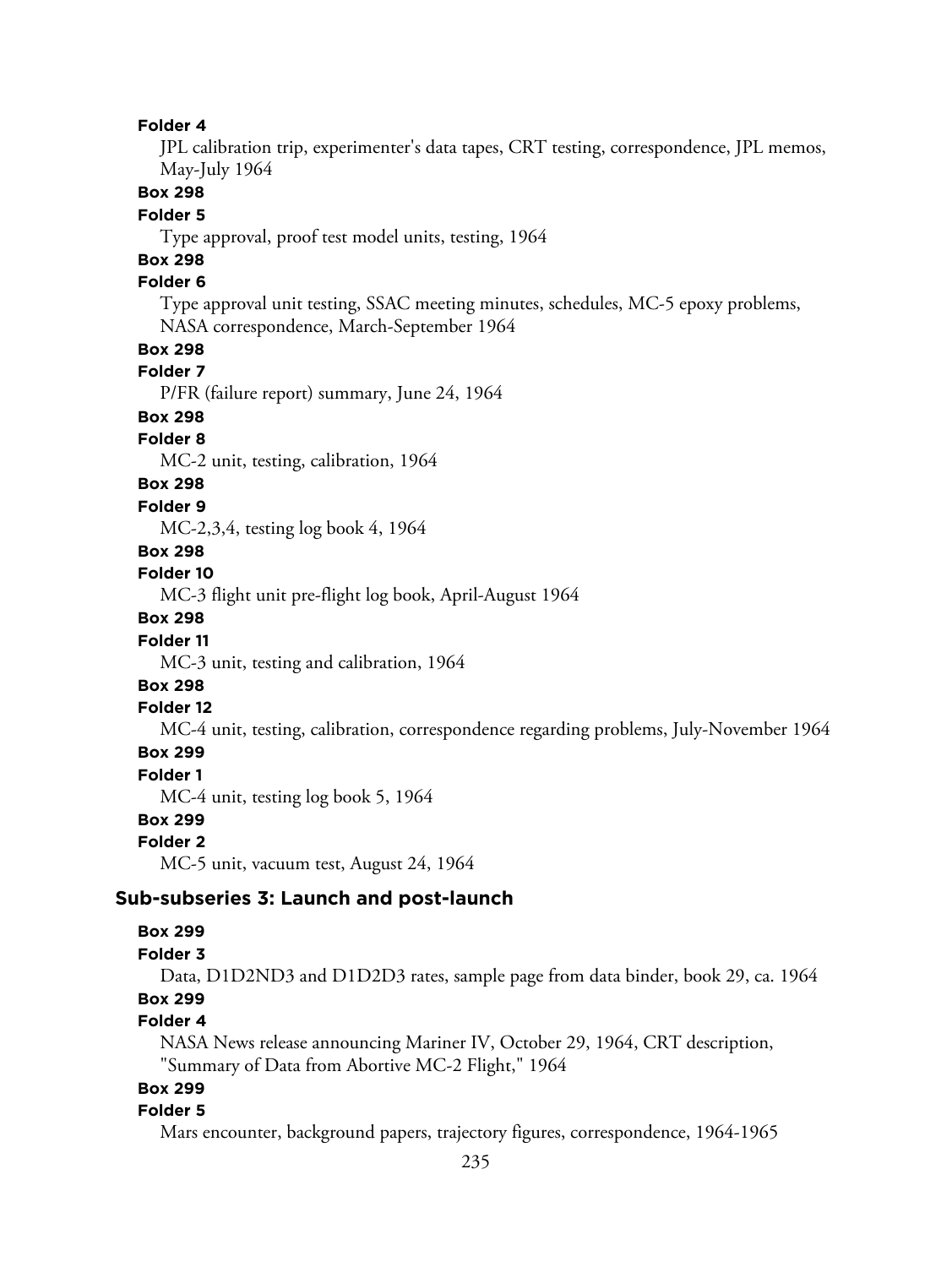### **Box 299**

#### **Folder 6**

Mars encounter, quick-look data sample, 1964

## **Box 299**

### **Folder 7**

Mars encounter, sensitivity for detecting planet, trajectory, data, 1965

## **Box 299**

## **Folder 8**

Mars encounter, data reduction, JPL correspondence, May-June 1965

# **Box 299**

#### **Folder 9**

"Status Report and Preliminary Results from the Cosmic Ray Telescope-Mariner IV," February 22, 1965, JPL Mariner experiment bulletin, March 1, 1967

# **Box 299**

## **Folder 10**

"Mariner IV Spacecraft Performance Analysis and Command Group Report Number 2," JPL, May 7, 1965

#### **Box 299**

#### **Folder 11**

Draft for UC press release on Mariner-Mars experiment, "popular" version of results, telegrams, "Summary of Measurements with the Cosmic Ray Telescope," April-October 1965

## **Box 299**

### **Folder 12**

Tentative proposals for cosmic ray experiments on Mariner-V mission, March 26, 1965

# **Box 299**

## **Folder 13**

Tentative proposals for cosmic ray experiments on Mariner-V mission, notes, correspondence, 1964-1965

### **Box 299**

#### **Folder 14**

Tentative proposals for cosmic ray experiments on Mariner-V mission, budget estimates, Pioneer A and B, instrument drawings, 1964-1965

## **Box 299**

### **Folder 15**

Data exchange, NASA NSSDC, correspondence, October 5, 1966

### **Box 299**

#### **Folder 16**

Mariner IV reactivation with Goldstone Mars Station antennae, JPL memos, data, frame times, Mariner-Venus, 1966-1967

# **Box 299**

### **Folder 17**

"Analysis of Short Segments of Mariner IV Data from 3 May and 21 May 1966," by James A. Van Allen, Mariner 67 combined operations bulletins, notes, 1966-1967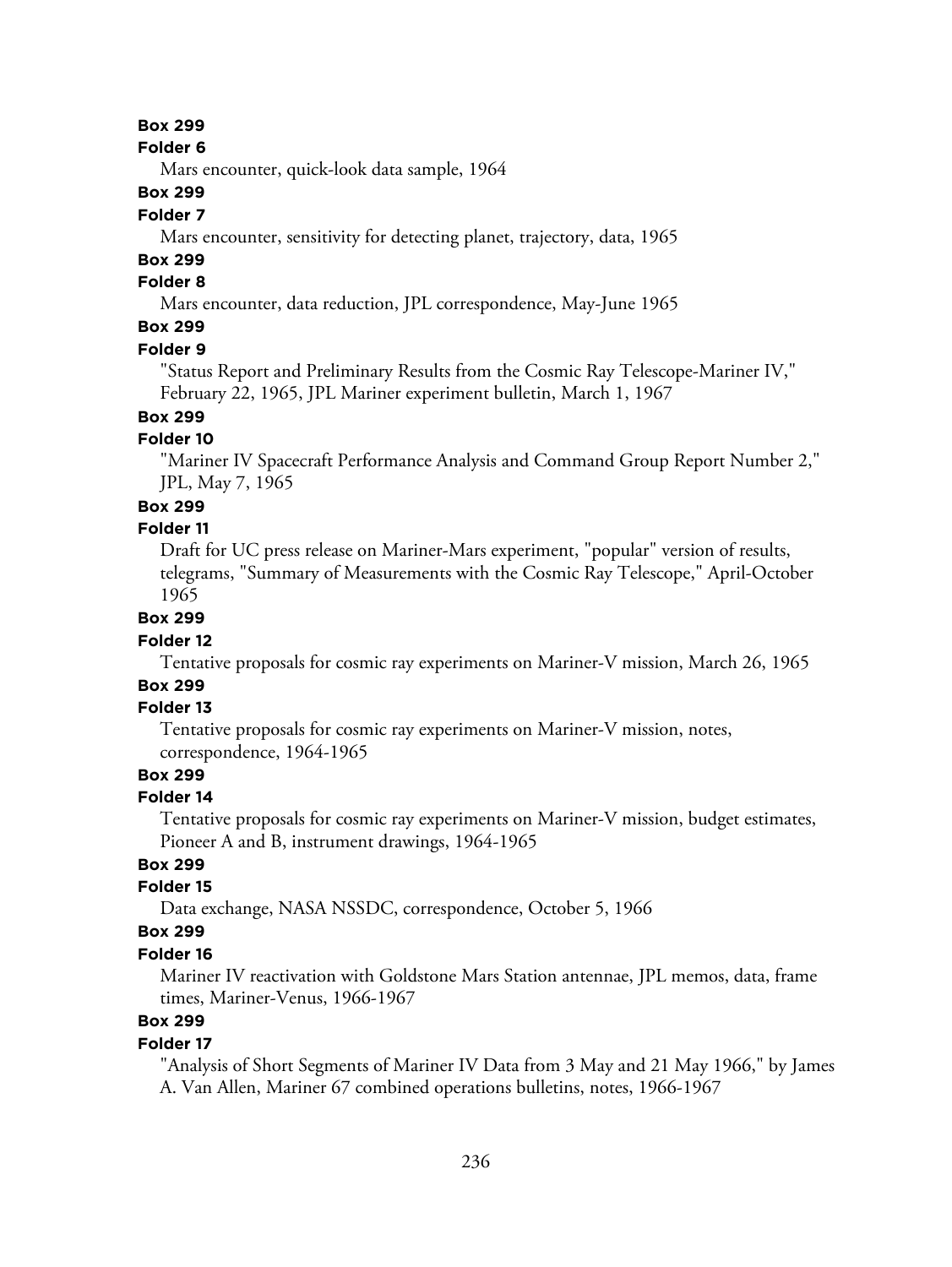## **Sub-subseries 4: Jet Propulsion Laboratory (JPL) and other technical documents (numbered by JAS)**

## **Box 300**

#### **Folder 1**

29, D1D2ND3 and D1D2D3 count rates, data, ca. 1963

## **Box 300**

### **Folder 2**

6, JPL Space Flight Operations Plan, July 15, 1963

# **Box 300**

### **Folder 3**

8, JPL Spacecraft-SFO/DSIF Interface Document, August 5, 1963

# **Box 300**

### **Folder 4**

10, quarterly review, quality assurance discussion, parts screening inspection, in-process inspection, February 25, 1964

# **Box 300**

## **Folder 5**

2, technical bulletins, February-March 1965

# **Box 300**

#### **Folder 6**

Functional Specification Mariner C Flight Equipment Cosmic Ray Telescope (Unit 21), instrument and spacecraft photographs, circuit diagrams, March 11, 1965

## **Box 300**

## **Folder 7**

1, Wescon 65, Mariner/Mars science subsystem, session 4, 1965

### **Box 300**

#### **Folder 8**

27, NASA Final Project Report, 1967

## **Subseries 12: Mariner `67**

### **Box 301**

#### **Folder 1**

Correspondence, blueprints, news clipping, 1963-1966

## **Box 301**

## **Folder 2**

Correspondence, blueprints, January 1966

## **Subseries 13: Mariner `69**

### **Box 301**

### **Folder 3**

Letter of refusal, correspondence, drafts of proposal, announcement of Mariner `71, drafts, 1965-1966

# **Box 301**

## **Folder 4**

Proposal, correspondence, January-March 1966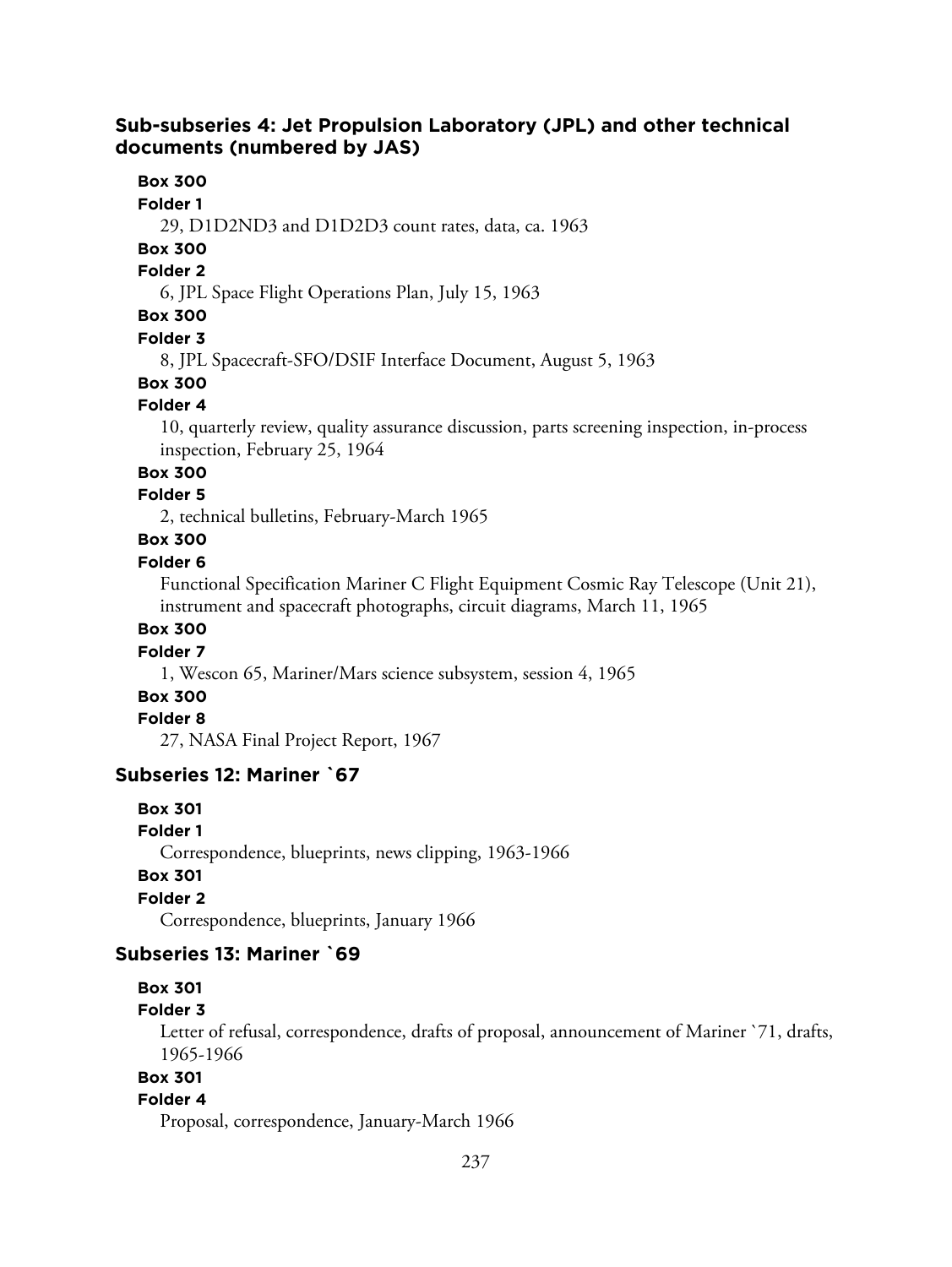## **Subseries 14: Mariner `71**

# **Box 301**

## **Folder 5**

Proposal, A/O, design, drawings, weight estimates, cancellation of experiment, correspondence, Mariner 69, 1966-1969

## **Box 301**

### **Folder 6**

Opportunities for participation in space flight investigations, memo changes, 1967-1968

# **Box 301**

## **Folder 7**

Spacecraft drawings, instrument designs, JPL documents, 1967-1968

## **Box 301**

## **Folder 8**

General file, proposal instructions, drawing standards and procedures document, telemetry, instrument design, scheduling, data exchange policy, memorandum of agreement, memos, correspondence, 1968-1969

## **Box 302**

### **Folder 1**

Proposals, 1968

## **Box 302**

## **Folder 2**

Proposal, "Energetic Particle Studies with a Charged Particle Telescope in Orbit around Mars," July 2, 1968

# **Box 302**

## **Folder 3**

experiment acceptance, memorandum of agreement, addition of magnetometer to spacecraft, memos, correspondence, 1968-1969

# **Box 302**

### **Folder 4**

Meeting notes, November 13-14, 1968, telemetry, correspondence, November 1968

## **Box 302**

### **Folder 5**

Energy range expansion for charged particle telescope (CPT) particle analysis, 1968

## **Box 302**

## **Folder 6**

Instrument design, summary of proposed experiments, notes, drawings, correspondence, 1968-1969

## **Box 302**

## **Folder 7**

Instrument design, preliminary drawings, 1968-1969

## **Box 302**

## **Folder 8**

Instrument design, memorandum of agreement changes, data acquisition system, March-April 1969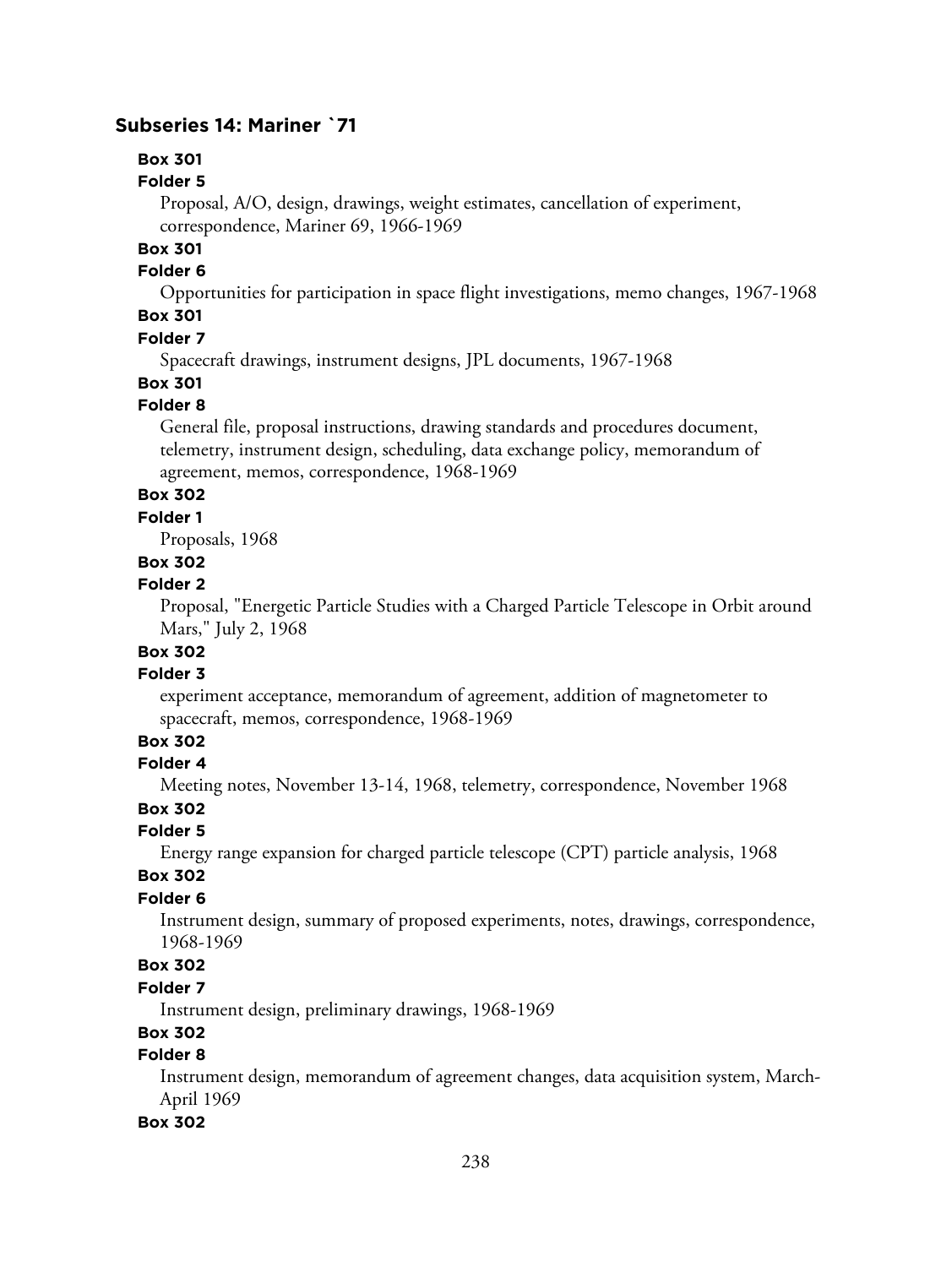Functional drawings, Pioneer F and G, 1968-1969

## **Box 302**

## **Folder 10**

Letters and memos concerning contract arrangements, proposals, contract cancellation, 1968-1969

## **Box 303**

### **Folder 1**

JPL memo on orbits, February 1969

## **Box 303**

#### **Folder 2**

Data processing, operation support equipment (OSE) requirements, conference report, February 1969

## **Box 303**

## **Folder 3**

Pasadena trip, notes and documents, quality review, February 1969

# **Box 303**

## **Folder 4**

Mission Design Review, January 31, 1969

## **Box 303**

#### **Folder 5-6**

Quarterly Review 2, volumes 1-2, February 12-13, 1969

### **Box 303**

### **Folder 7**

"The Radial Gradient of Interplanetary Radiation Measured by Mariner 4 and 5," response to S. M. Krimigis paper, reprints, notes, drafts, figures, 1969

### **Subseries 15: Mariner Venus-Mercury (MVM) 1973 (Mariner 10)**

### **Sub-subseries 1: Mission planning, experiment teams**

```
Box 304
Folder 1
  Preproposal briefings, notes, memos, JPL feasibility study, 1968-1969
Box 304
Folder 2
  Preliminary proposal for Venus-Mercury flyby, NASA A/O, correspondence, 1969
Box 304
Folder 3
  A/O, energetic particle experiment (EPE) team meeting minutes, proposals, notes, 1969
Box 304
Folder 4
  Proposal, April-May, 1969
Box 304
Folder 5
  Proposal, supplement, correspondence, July 1970
Box 304
```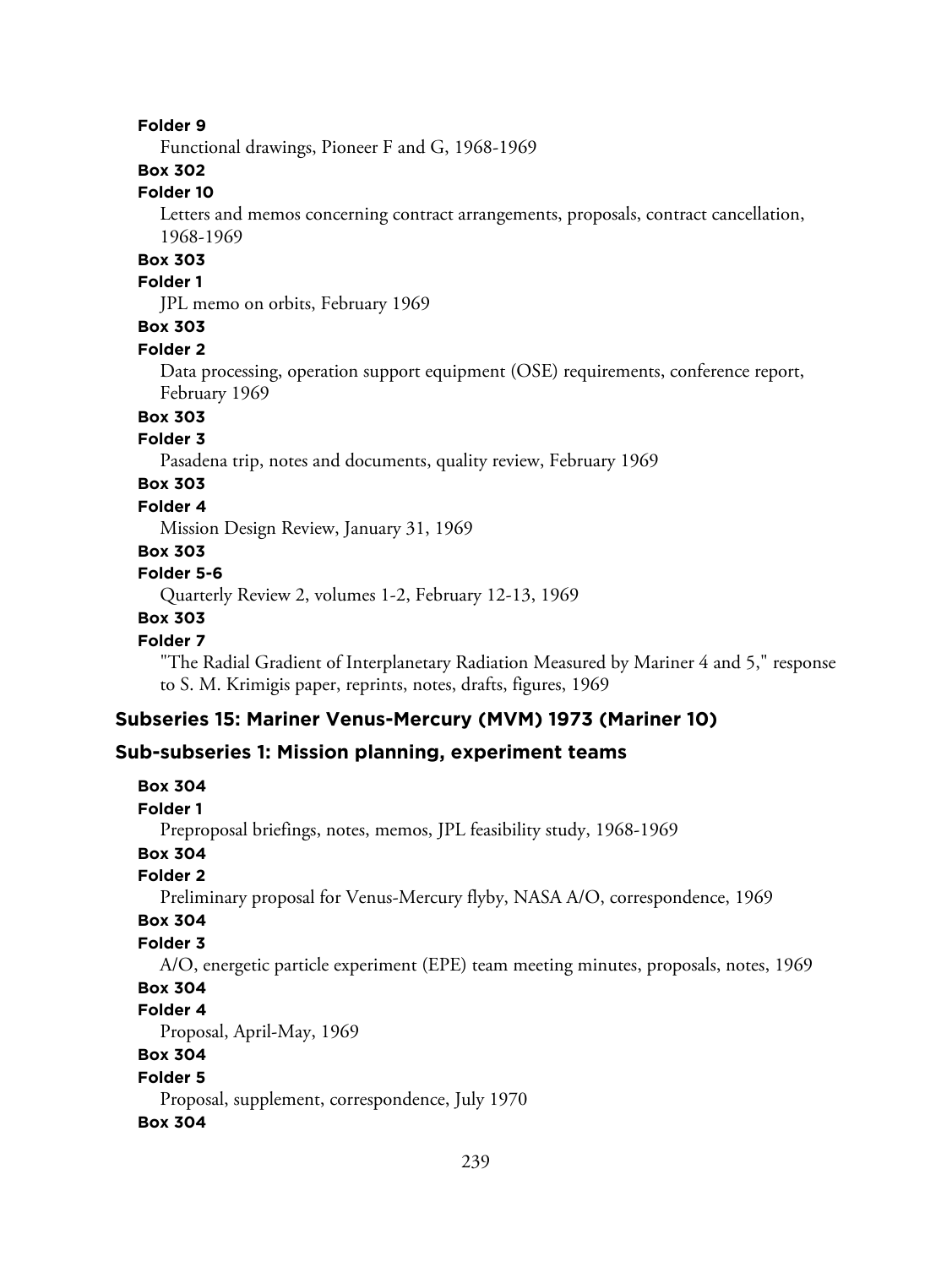**Folder 6** Proposal, mission extension proposal, correspondence, March-July 1970 **Box 304**

#### **Folder 7**

Proposal, responses, NSF and NASA, correspondence, 1970

# **Box 305**

## **Folder 1**

Experiment team reports, Science Steering Group (SSG) and EPE documents, trajectory planning, September-November 1969

## **Box 305**

**Folder 2**

Charged particles team selection, EPE preliminary documents, October 1969

## **Box 305**

**Folder 3**

Peter Meyer proposal for MVM 73, November 1969

#### **Box 305**

#### **Folder 4**

SSG meetings 1 and 2, 1968-1970

## **Box 305**

### **Folder 5**

SSG meeting 1, agenda, documents, proposals, notes, 1969

### **Box 305**

**Folder 6**

SSG meeting 2, November 1969

#### **Box 306**

#### **Folder 1-2**

SSG meeting 2, correspondence, JPL documents, 1969

## **Box 306**

### **Folder 3-4**

SSG meeting minutes and science team reports, 1969-1970

## **Box 306**

## **Folder 5**

SSG meeting of June 5, 1970, AMB 22nd meeting minutes, JPL memo, 1970

### **Box 306**

#### **Folder 6**

SSG meeting 1 minutes, JPL meeting of August 5, 1970, August 1970

### **Box 306**

#### **Folder 7**

SSG meeting of December 8, 1970, preparatory documents, 1970

## **Box 306**

## **Folder 8**

SSG meeting 4, January 1971

## **Box 307**

# **Folder 1**

SSG meeting 4, February 1971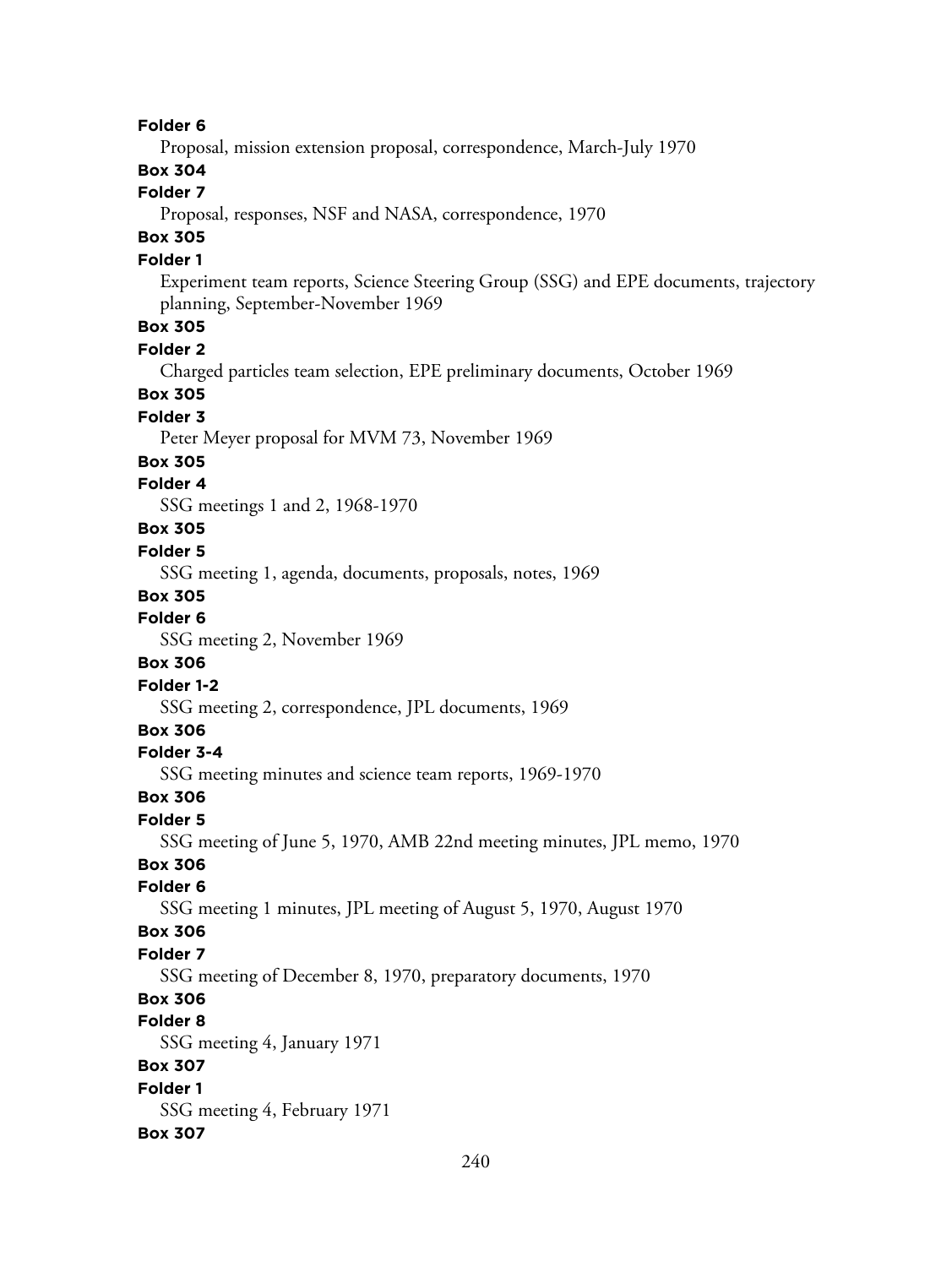**Folder 2** SSG meetings, memos, correspondence, June 1971 **Box 307 Folder 3** SSG meeting 7, June 1971 **Box 307 Folder 4** SSG meeting 7, minutes, June-July 1971 **Box 307 Folder 5** SSG meeting of July 19-21, 1971 **Box 307 Folder 6** SSG meeting 10, minutes, September 1971 **Box 307 Folder 7** SSG meeting 9 and 10 conference reports, 1972 **Box 307 Folder 8** SSG meeting 11, December 14, 1971 **Box 307 Folder 9** SSG meeting 13, ground data system, May-June 1972 **Box 307 Folder 10** SSG meeting 13, minutes, June 1972 **Box 307 Folder 11** SSG meeting 15, minutes, March 1973 **Box 307 Folder 12** SSG meeting 16, encounter planning, CPT testing, magnetic field plotting, May-October 1973 **Box 308 Folder 1** TV science team, JPL documents, correspondence, trajectory, EPE memos, 1969-1971 **Box 308 Folder 2** TV science team, meeting 7 minutes, December 1970 **Box 308 Folder 3** TV science team, meeting 8 minutes, February 1971 **Box 308 Folder 4** TV science team, meeting 16, December 1971 **Box 308**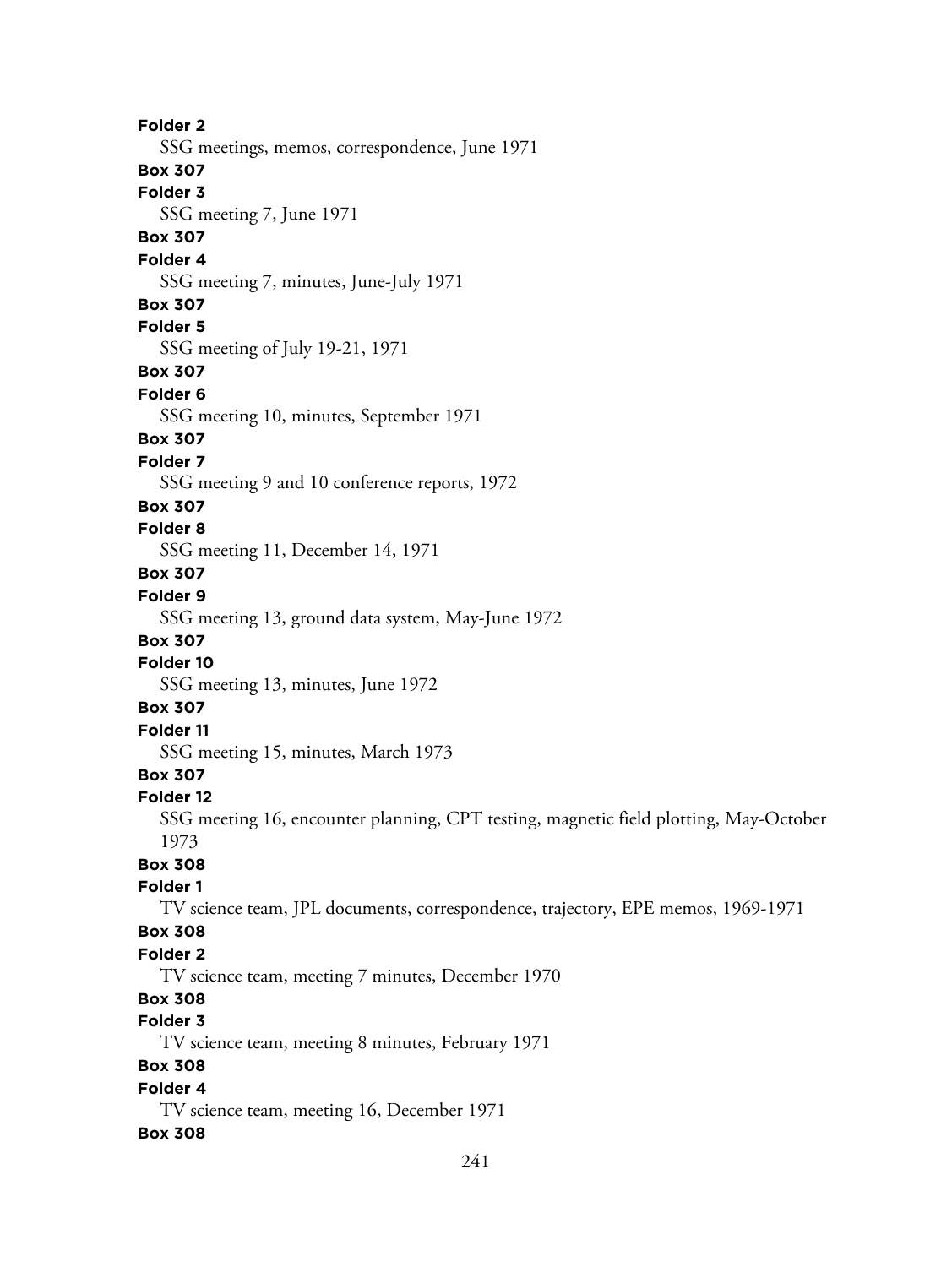TV science team, meeting 17, January 1972

**Box 308**

**Folder 6**

TV science team, meeting 18, February-March 1972

## **Box 308**

## **Folder 7**

TV science team, meeting 22, July 31-August 1, 1972

## **Box 308**

## **Folder 8**

TV science team, meeting 23, September 20-21, 1972

**Box 308**

#### **Folder 9**

TV science team, meeting 24, November 1-2, 1972

## **Box 308**

**Folder 10**

TV data team working group, second meeting minutes, September 1972

### **Box 308**

## **Folder 11**

Extended missions, possible data rates, Mercury trajectory data storage, JPL memos, 1969-1970

### **Box 308**

## **Folder 12**

Extended missions, JPL memo, ca. 1969

### **Box 308**

### **Folder 13**

Instrument design, instrument testing, meetings, notes, memos, JPL documents, low energy telescope drawing, 1970-1973

## **Box 308**

## **Folder 14**

Documents for January 12, 1970 meeting with JPL personnel, related documents, SSG meeting 3 minutes, 1969-1970

## **Box 308**

### **Folder 15**

Mission schedule, January 1970

## **Box 308**

## **Folder 16**

EPE team, memos, spacecraft layout drawing, January 1970

# **Box 308**

### **Folder 17**

Trajectory opportunities at Venus, JPL memo, February 1970

### **Box 308**

## **Folder 18**

Cal Tech-JPL symposium on Mercury, February 3-5, 1970

### **Box 308**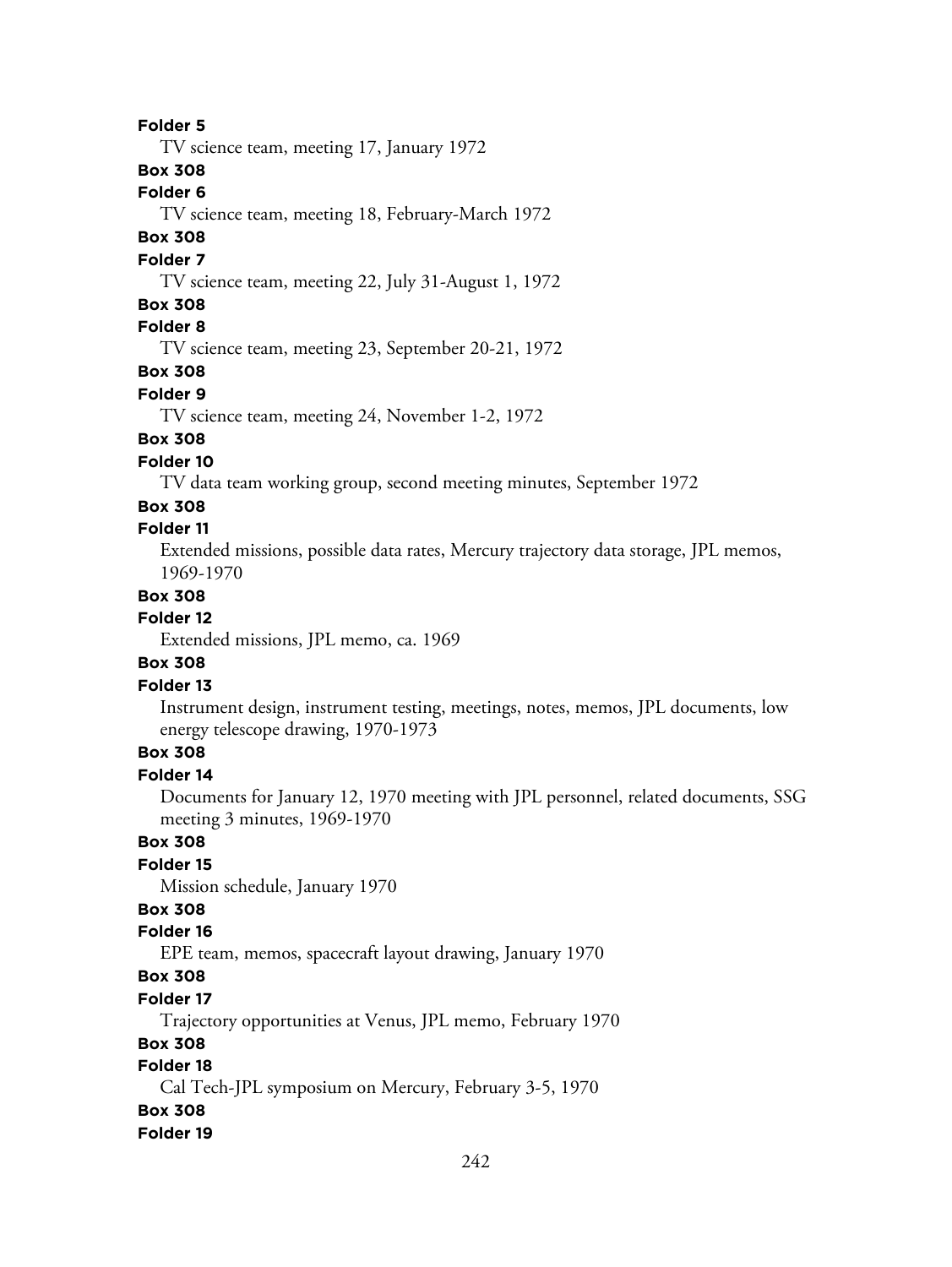Materials for preparation of EPE team report, Cal Tech conference on Mercury, SSG meeting 5, minutes, JAS proposal, correspondence, 1970

## **Box 309**

## **Folder 1-2**

Materials for preparation of EPE team report, correspondence, Outer Planet Grand Tour (OPGT) and Thermoelectric Outer Planet Spacecraft (TOPS) documents, 1971

# **Box 309**

## **Folder 3**

Materials for preparation of EPE team report, final report, 1969-1971

## **Box 309**

### **Folder 4-5**

Final reports of science teams, February-April 1970

## **Box 309**

## **Folder 6**

Final report of plasma science instrument team, ca. 1970

#### **Box 310**

## **Folder 1**

Science rationale for MVM `73 extended mission, SSG, June 1970

### **Box 310**

### **Folder 2**

MVM meetings of August 25-26, 1971

#### **Box 310**

## **Folder 3-4**

Flight data subsystem, JPL document, September 1971

### **Box 310**

### **Folder 5**

Spacecraft mechanical design, weight, view angle, trajectory, memos, drawings, September 1971

### **Box 310**

#### **Folder 6**

Quarterly review 4, minutes, April 1971

## **Box 310**

### **Folder 7**

Quarterly review 5, minutes, July 1971

#### **Box 311**

#### **Folder 1**

Quarterly review 6, correspondence, minutes, October 1971

## **Box 311**

### **Folder 2-3**

Quarterly Review 7, minutes, February 23, 1972

## **Box 311**

#### **Folder 4-5**

Quarterly Review 8, minutes, June 22, 1972

#### **Box 311**

### **Folder 6**

Quarterly review 9, minutes, October 1972

```
243
```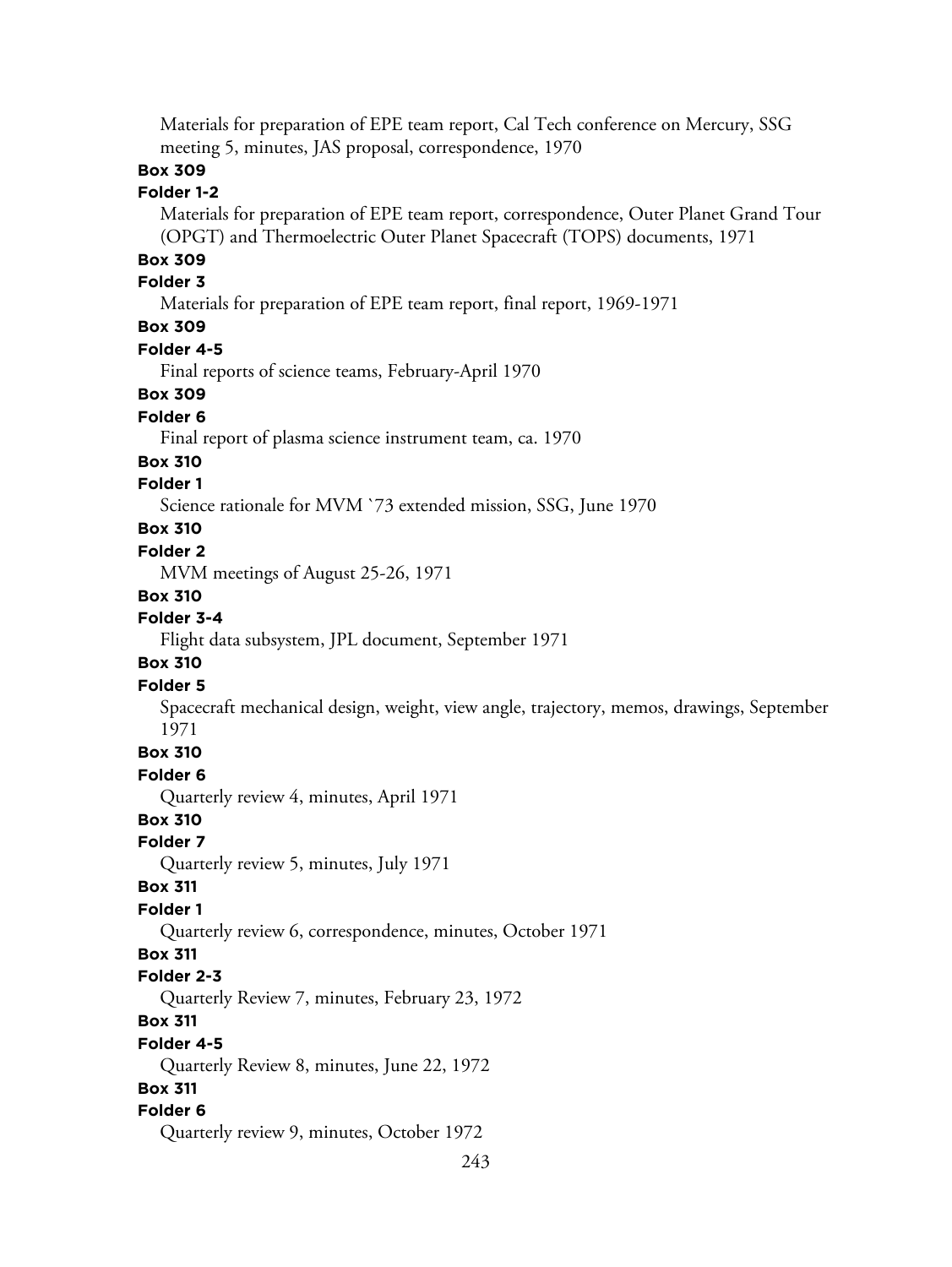**Box 311**

#### **Folder 7**

MVM SSG and quarterly review meetings of March 28-29, 1973, extended mission information, 1973

## **Box 311**

## **Folder 8**

List of experiments and experimenters, ca. 1973

# **Box 311**

## **Folder 9**

UC memos, June-July 1973

## **Box 311**

#### **Folder 10**

Mercury mapping working group meeting minutes, June-July 1973

# **Box 311**

## **Folder 11**

Proposals for additional funding, 1973

## **Sub-subseries 2: Simpson's charged particle experiment**

### **Box 312**

#### **Folder 1**

Proposals to NASA, 1970

#### **Box 312**

#### **Folder 2**

Acceptance letter and contract negotiations, memorandum of agreement, 1970

### **Box 312**

#### **Folder 3**

Notes for instrument design, correspondence, April-May 1970

# **Box 312**

## **Folder 4**

Revised statement of objectives, December 1970

#### **Box 312**

### **Folder 5**

Contracting with JPL, February 1971

## **Box 312**

## **Folder 6**

JPL 953091 contract copy, July 1971

## **Sub-subseries 3: Instrument design, construction, testing, spacecraft interface**

## **Box 312**

### **Folder 7**

Functional requirements for electrical interface and electronic packaging, JPL documents, 1969-1970

## **Box 312**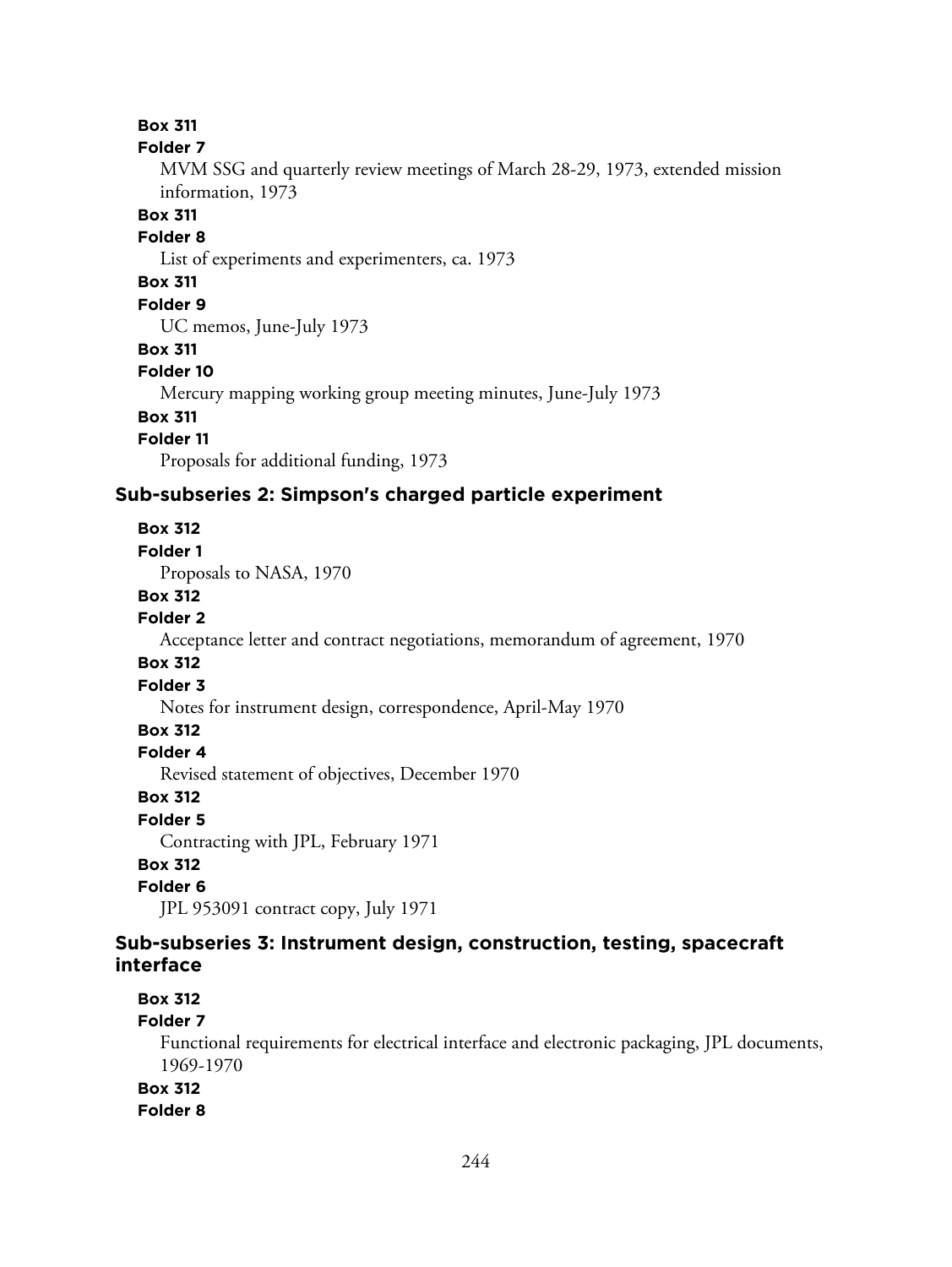Addition of subsystem to MVM `73, instrument photograph, correspondence, working copy of proposal, October-November 1970

## **Box 312**

## **Folder 9**

Vibration and shock testing, November 1970

## **Box 312**

### **Folder 10**

Action items as of December 9, 1970

## **Box 312**

## **Folder 11**

CPT thermal design problems, correspondence, central shop estimate on instrument construction, October-November 1971

## **Box 312**

## **Folder 12**

CPT functional interface design review of October 21, 1971, JPL memos, James E. Lamport correspondence, 1971-1972

## **Box 312**

#### **Folder 13**

Mechanical drawings, instrument tray 5, November 1971

## **Sub-subseries 4: Spacecraft interface**

### **Box 312**

## **Folder 14**

Preliminary design questions on data interface, memos, correspondence, JPL documents, 1970-1971

# **Box 312**

### **Folder 15**

Post-encounter missions, estimated cost for data processing, JPL mission trajectory design, July 1970

### **Box 312**

### **Folder 16**

Interface meeting with JPL, August 25, 1970

### **Box 312**

## **Folder 17**

Science data system support equipment, August 1970

## **Box 313**

## **Folder 1-2**

JPL documents, transfer trajectory, 1970-1971

## **Box 313**

### **Folder 3**

Photographs of Pioneer instrument, JPL functional requirements for instrument, 1970

### **Box 313**

## **Folder 4**

JPL functional requirement appendices, near-earth trajectory, 1970-1971

## **Box 313**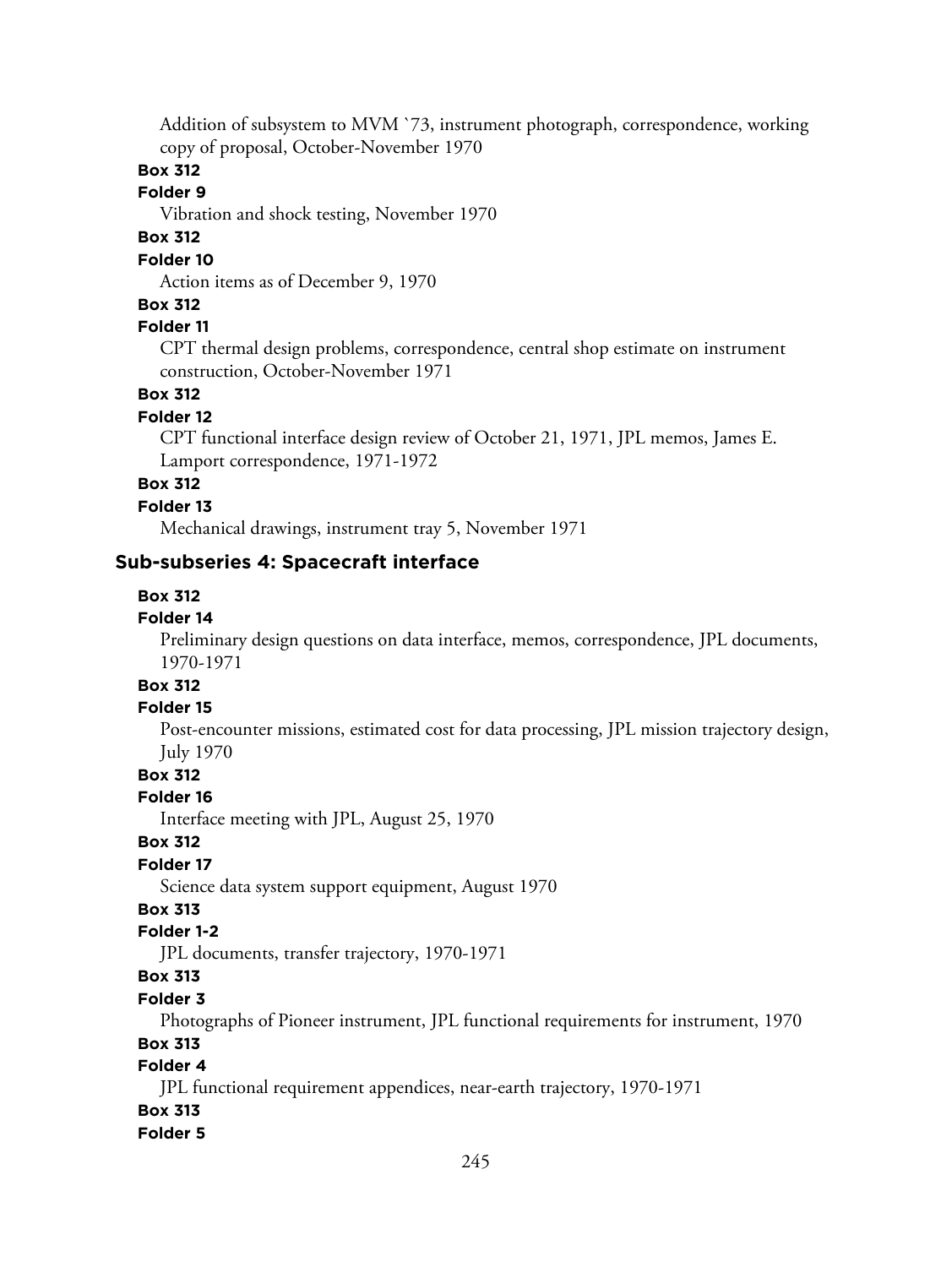Program generator output formats and display requirements, June 1971

**Box 313**

### **Folder 6**

UC data processing requirements and display during system test, August 1971

## **Box 313**

## **Folder 7**

Transmittal of CPT requirements interoffice memo, CPT simulated data, August 1972

## **Sub-subseries 5: Data acquisition systems and instrument calibration**

### **Box 313**

### **Folder 8-9**

SN01 CPT notebook, calibration curves, memos, 1970-1973

## **Box 313**

## **Folder 10**

Data transmittal and processing, spacecraft trajectory, IMP H and J data tapes, Pioneer 10, SSG meetings, memorandum of agreement, 1971-1975

## **Box 314**

### **Folder 1-3**

Data transmittal and processing, SDS 930 data analysis notebook, 1972-1977

### **Box 314**

### **Folder 4-6**

Data transmittal and processing, data format information notebook, computer processing documents, memos, S. M. Krimigis paper reply, 1973-1976

## **Box 314**

## **Folder 7**

CPT flight units SN01 and SN02, testing, memos, March 1972

# **Box 314**

# **Folder 8**

JPL master mission sequence plan, August 1972

## **Box 314**

### **Folder 9**

High gain antenna slewing at MVM `73 Venus encounter, Donna Shirley, October-November 1972

# **Box 315**

#### **Folder 1**

Flight unit SN02 calibration at Space Radiation Effect Laboratory (SREL), 1972-1973

### **Box 315**

### **Folder 2**

SREL runs with fission ionization chamber, January 1973

## **Box 315**

# **Folder 3**

Main telescope calibration, memos, January-July 1973

## **Box 315**

### **Folder 4-6**

Charged particle telescope calibration notebook, 1972-1974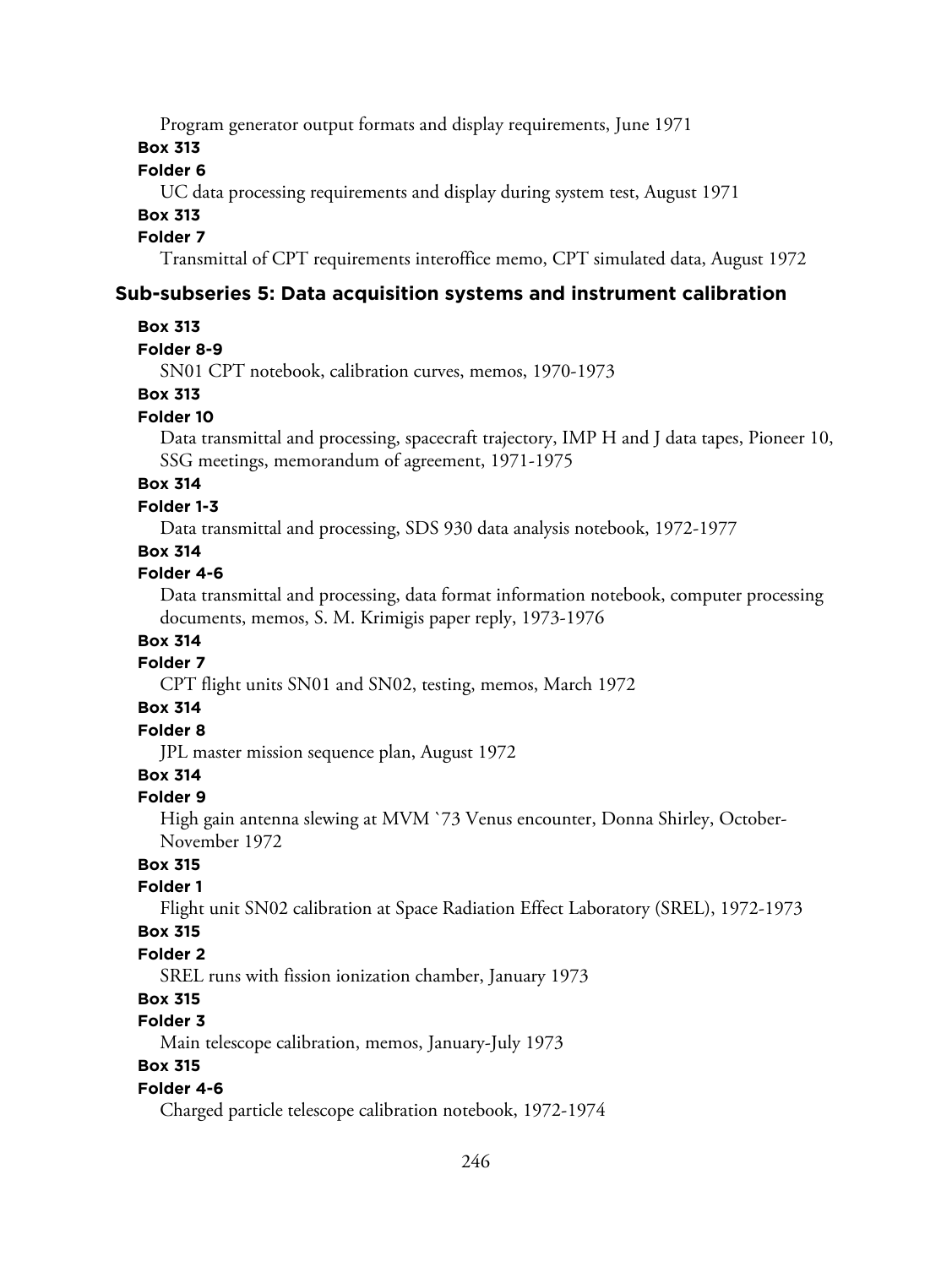### **Sub-subseries 6: Post-launch. Mercury and Venus encounters**

## **Box 316**

#### **Folder 1**

JPL Master Mission Sequence Plan and amendments, memos, 1973

## **Box 316**

### **Folder 2**

Proposal for data analysis, JPL 953091, additional data analysis funds, January 1973

## **Box 316**

## **Folder 3**

Proposal for data analysis, JPL 953091, additional data analysis funds, April 20, 1973

## **Box 316**

## **Folder 4**

Value functions for encounter mode, JPL correspondence, January 1973

# **Box 316**

## **Folder 5-7**

Datebook, JPL status bulletins, mission status summaries, memos, notes, JPL documents, encounter targeting, 1973-1974

## **Box 317**

# **Folder 1-3**

Datebook, 1974-1977

# **Box 317**

## **Folder 4**

Encounter trajectories, Venus encounter, notes, correspondence, JPL memos, 1973-1974

# **Box 317**

## **Folder 5**

Venus encounter, preliminary results, memos, correspondence, 1973-1974

### **Box 317**

### **Folder 6**

Venus encounter, magnetosphere research, trajectory and data, 1973-1976

# **Box 317**

# **Folder 7**

Venus fly-by, data analysis, lab memos, notes on Venus, 1973-1974

# **Box 317**

## **Folder 8**

Venus papers and reprints, Mariner 10, 1974

# **Box 318**

## **Folder 1**

Venus papers and reprints, Mariner 10, 1974

## **Box 318**

### **Folder 2**

Venus encounter, "Search by Mariner 10 for Electrons and Protons Accelerated in Association with Venus," drafts, 1974

## **Box 318**

# **Folder 3**

Stripcharts of data, 1974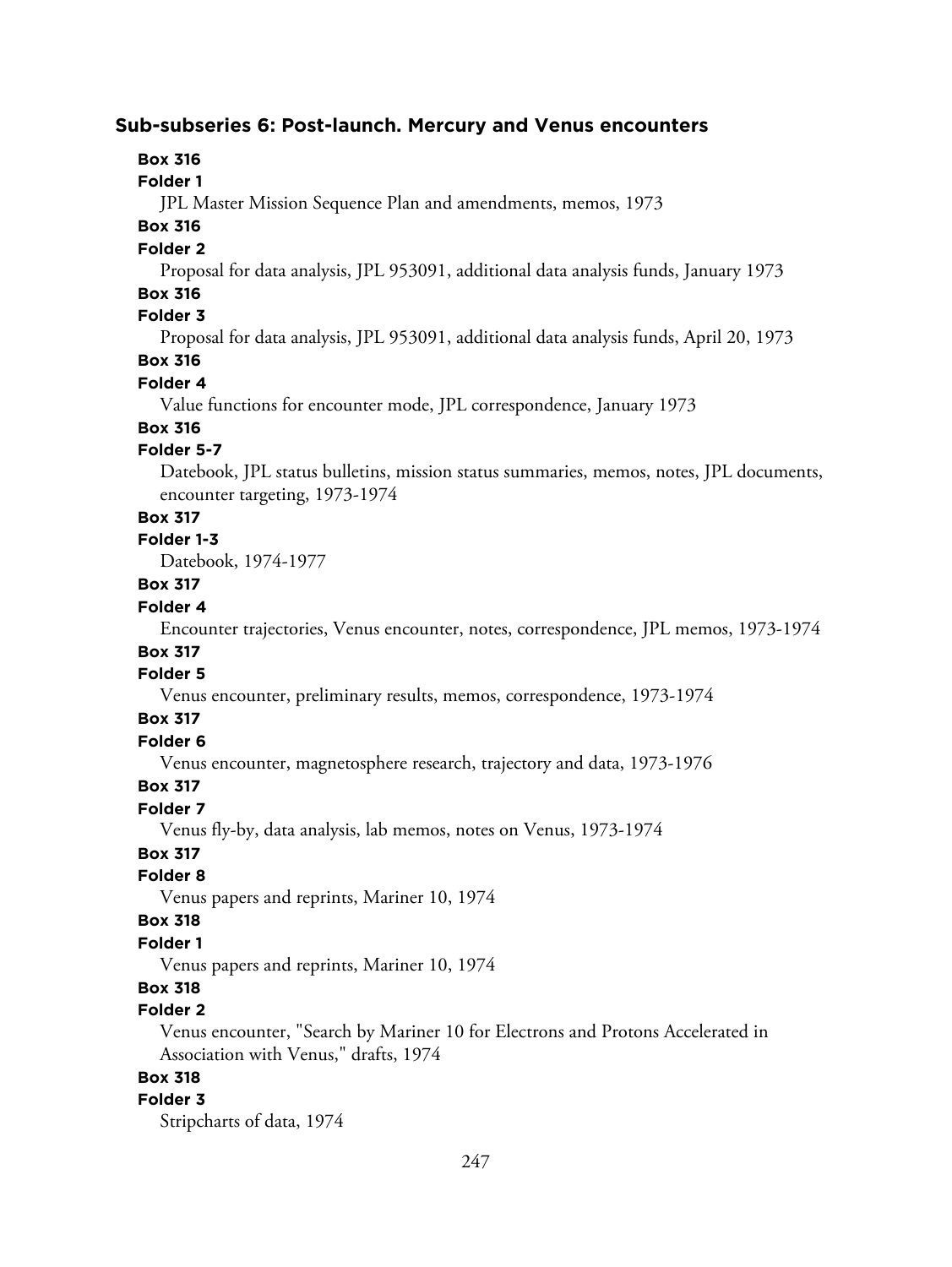# **Box 318**

#### **Folder 4**

Stripcharts of data, CPT notebook, telephone directory, physical constants, trajectory, memos, March 1974

# **Box 318**

## **Folder 5**

Stripcharts of data, CPT notebook, related papers, Plasma Science Team final report, March 1974

## **Box 318**

## **Folder 6**

Mercury encounter, singles electron analysis, data, AGU talk, April-July 1974

## **Box 318**

### **Folder 7**

Mercury encounter, experimental results of other groups, data summary, 1974

# **Box 319**

## **Folder 1**

Mercury encounter, NASA photographs of Mercury's surface, 1974

### **Box 319**

## **Folder 2**

Mercury encounter, NASA photographs of Mercury's surface, JPL photographs, ca. 1974

## **Box 319**

## **Folder 3**

Mercury encounter, JPL trip, draft of electron/proton paper, transparencies, memos, 1974

## **Box 319**

# **Folder 4**

Mercury encounter, data analysis, 1974

## **Box 319**

## **Folder 5**

Mercury encounter, data, data analysis, papers, reprints, "Electrons and Protons Accelerated in Mercury's Magnetic Field," 1974

### **Box 319**

## **Folder 6**

Mercury encounter, data analysis figures for Mariner encounter paper, photos, 1974

### **Box 319**

### **Folder 7-8**

Mercury encounter, data, preparation of figures, 1974

### **Box 319**

#### **Folder 9**

Mercury encounter, JPL drawings, spacecraft drawings, data stripcharts, spacecraft payload coordinates, n.d.

# **Box 320**

#### **Folder 1**

Mercury II encounter, data, 1974

## **Box 320**

#### **Folder 2-3**

Mercury II and III encounters, data, 1975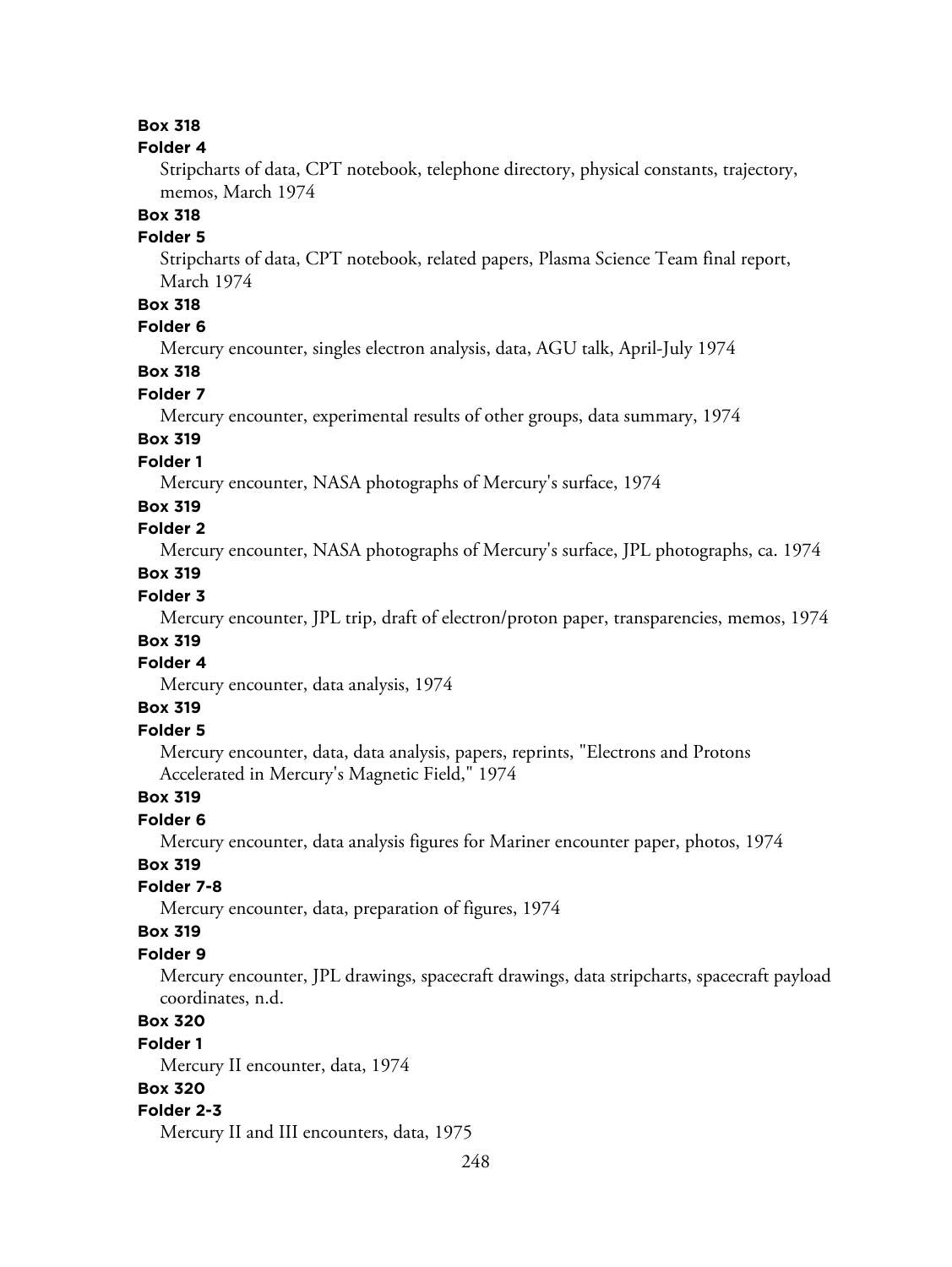## **Box 320**

#### **Folder 4**

Mercury II and III encounters, UC, MIT, and GSFC data, 1975

## **Box 320**

#### **Folder 5**

Mercury III encounter of March 16, 1975, data processing funding proposal, encounter trajectory, correspondence, 1974-1975

# **Box 320**

## **Folder 6**

Mercury III encounter of March 16, data, plasma data, memos, calibration paper revisions, 1974-1977

# **Box 320**

### **Folder 7**

Mercury III encounter of March 16, data, papers from other experimenters, viewgraphs, correspondence, January-June 1975

### **Box 320**

## **Folder 8**

Mercury III encounter of March 16, notebook, March 1975

## **Box 320**

### **Folder 9**

Mercury III encounter of March 16, notebook, JPL documents, 1975

### **Sub-subseries 7: Data processing, publications**

### **Box 321**

#### **Folder 1**

Preprints and correspondence for research volume 29F, 1973-1978

## **Box 321**

# **Folder 2**

Data processing, JPL status bulletins, spacecraft event time problem, 1973-1976

## **Box 321**

### **Folder 3**

Data analysis of Mariner 10 and IMP 8, IMP 6 instrument problems, IMP 7 and 8 spectra and rates, IMP 6 and 8, flux plotting program, 1973-1975

## **Box 321**

### **Folder 4**

Calibration curves, data with notes, 1974

### **Box 321**

### **Folder 5**

Funding proposals, data processing, contract JPL 953091, 1974-1975

# **Box 321**

# **Folder 6**

JPL status bulletins, press release on Mercury encounter, March 1974

## **Box 321**

**Folder 7** Letter proposal, May 21, 1974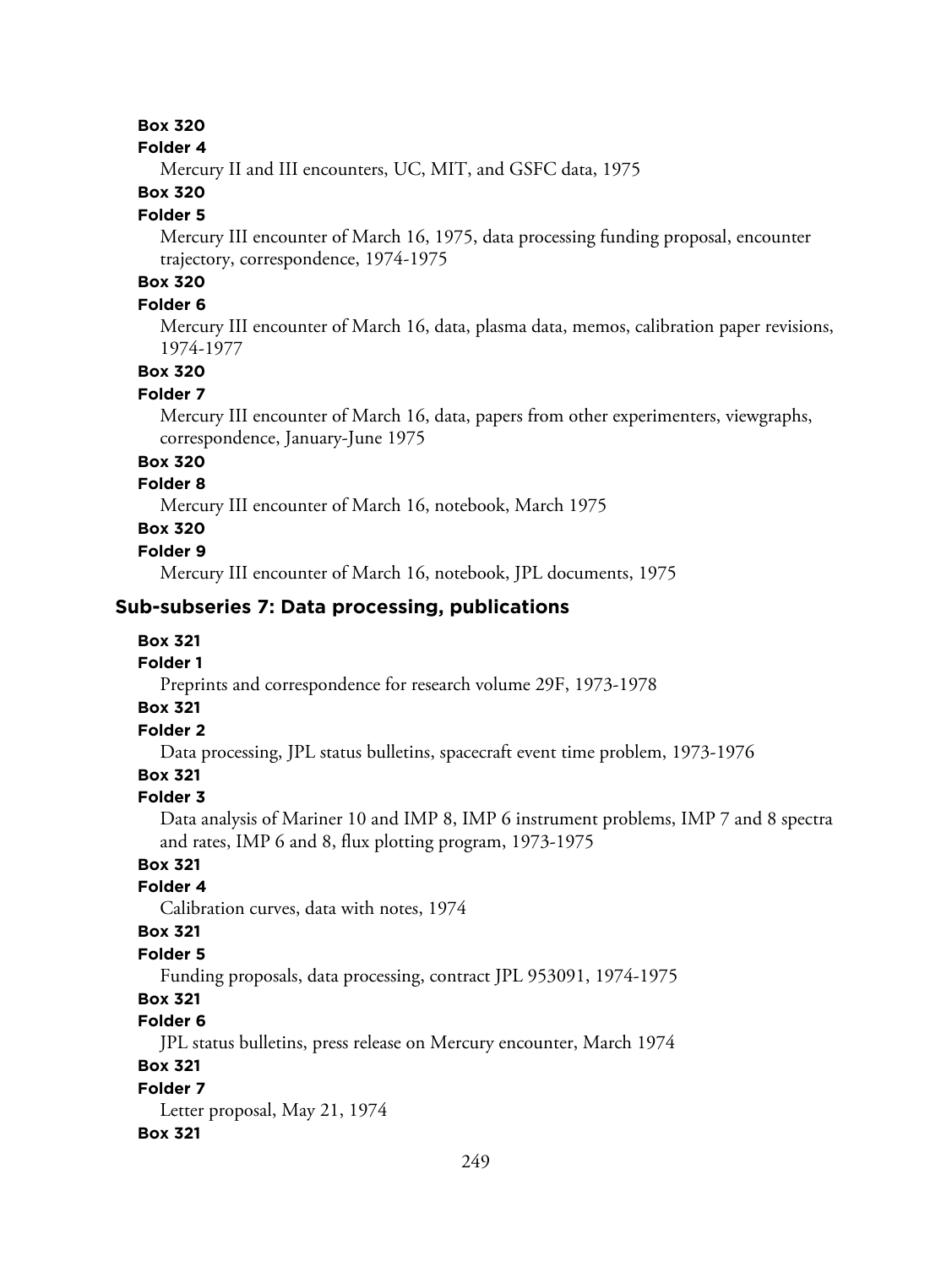Early data record (EDR) tape catalog notebook, 1974

## **Box 321**

### **Folder 9**

Memos, 1974-1978

## **Box 321**

## **Folder 10**

Solar flare studies, volume 29F, 1974

## **Box 321**

## **Folder 11-12**

Interplanetary data and studies, volume 29F, instrument calibration, 1974-1976

## **Box 321**

### **Folder 13**

Data exchange, requests for magnetospheric data from other experimenters, correspondence, 1975-1976

## **Box 321**

### **Folder 14**

Data exchange, data reduction programs, paper with Steve Christon, preprints, correspondence, 1976-1977

### **Box 321**

## **Folder 15**

Data exchange, NSSDC document #B32552-00A, 1980

## **Box 322**

### **Folder 1**

Differential and integral data analysis, 1975

# **Box 322**

## **Folder 2**

Data analysis, IMP 8, proton fluxes, solar rotation, 1975

## **Box 322**

### **Folder 3**

JAS and Peter Meyer abstracts for APS, AGU, and Munich conference, progress report for Mariner 10, drafts, data analysis, 1975

# **Box 322**

## **Folder 4**

Budgets, telephone list for MVM, JPL and Science and Technology News Service correspondence, 1975

## **Box 322**

## **Folder 5**

Plans for joint magnetic field/plasma/charged particle studies, GSFC papers, 1976

## **Box 322**

## **Folder 6**

NASA proposal, "Magnetospheric and Interplanetary Investigations Based on Data from Instruments on the Mariner-10 Mission to Mercury," budgets, NsG-7288 final report, 1976-1979

#### **Box 322**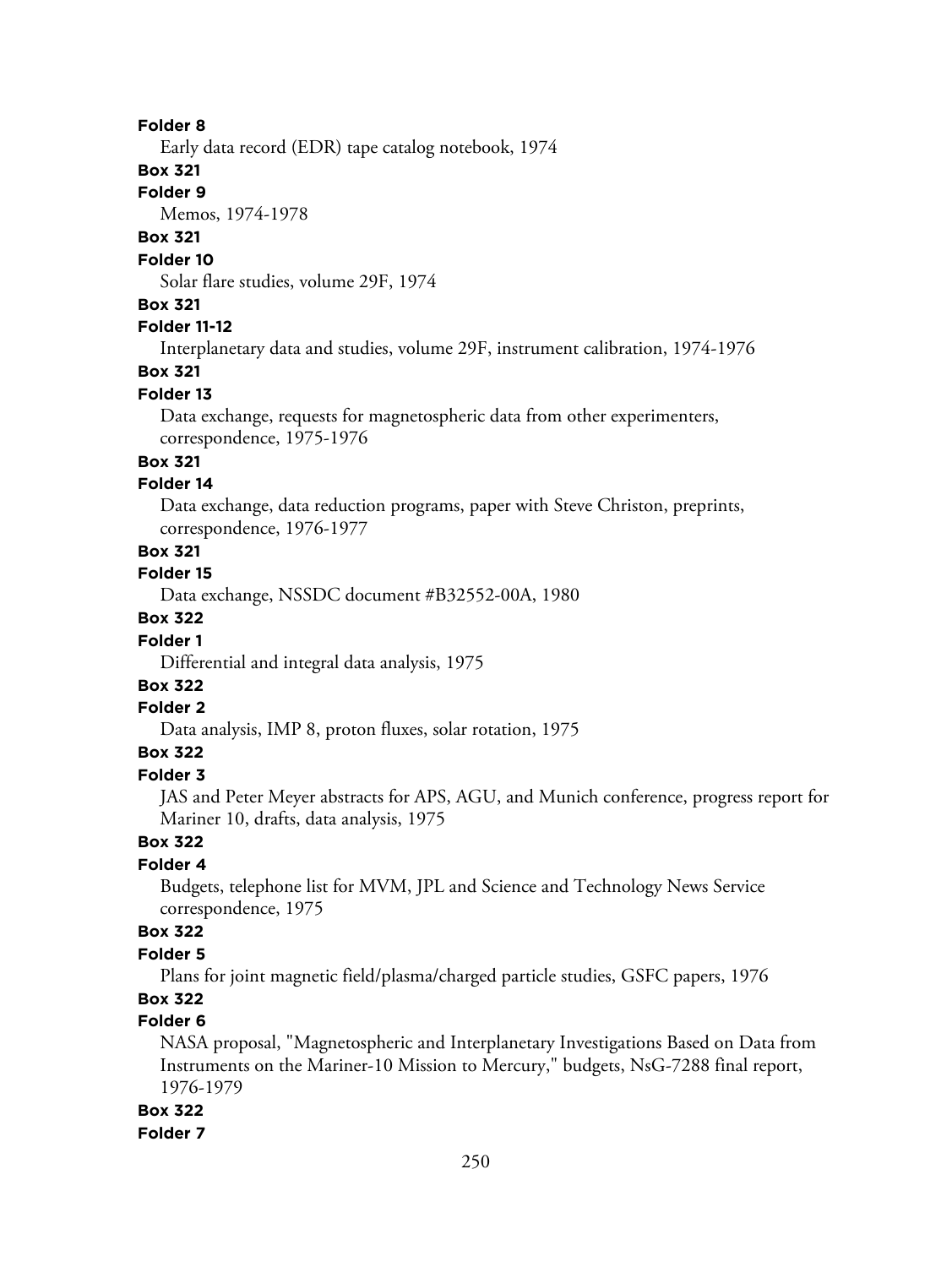B-field documentation notebook, NSSDC information packet, ca. 1977-1982

## **Box 322**

## **Folder 8**

Reprints and data from Helios missions, 1977

# **Box 322**

## **Folder 9**

NsG-7288 final report, "Documentation for the University of Chicago Charged Particle Telescope Data from the Mariner 10 Spacecraft," 1980

## **Sub-subseries 8: Publications and conferences**

### **Box 322**

## **Folder 10-13**

References and Mercury-related papers, 1965-1981

## **Box 322**

## **Folder 14**

References and Mercury-related papers, ARC newsletter, 1974, 1977

# **Box 322**

## **Folder 15**

Invited non-technical talks on UC science on MVM `73, MVM quarterly review, notes, drafts, 1970-1972

## **Box 323**

## **Folder 1**

S. M. Krimigis-Mercury "affair," preprints, correspondence, data exchange, 1974-1979

# **Box 323**

# **Folder 2**

S. M. Krimigis-Mercury "affair," correspondence, comments on paper by T. P. Armstrong, S. M. Krimigis, L. Lanzerotti, 1974

## **Box 323**

## **Folder 3**

S. M. Krimigis-Mercury "affair," letter to JGR, ca. 1974

### **Box 323**

### **Folder 4**

S. M. Krimigis-Mercury "affair," notes for presentation at AGU meeting, ca. 1974

## **Box 323**

## **Folder 5**

S. M. Krimigis-Mercury "affair," electron calibration studies by J. Eraker, 1974-1975

### **Box 323**

## **Folder 6**

S. M. Krimigis-Mercury "affair," electron cablbration paper, drafts, notes, correspondence, volume 29F, 1975-1976

# **Box 323**

## **Folder 7**

S. M. Krimigis-Mercury "affair, electron cablbration paper, correspondence, referee reports, 1977

## **Box 323**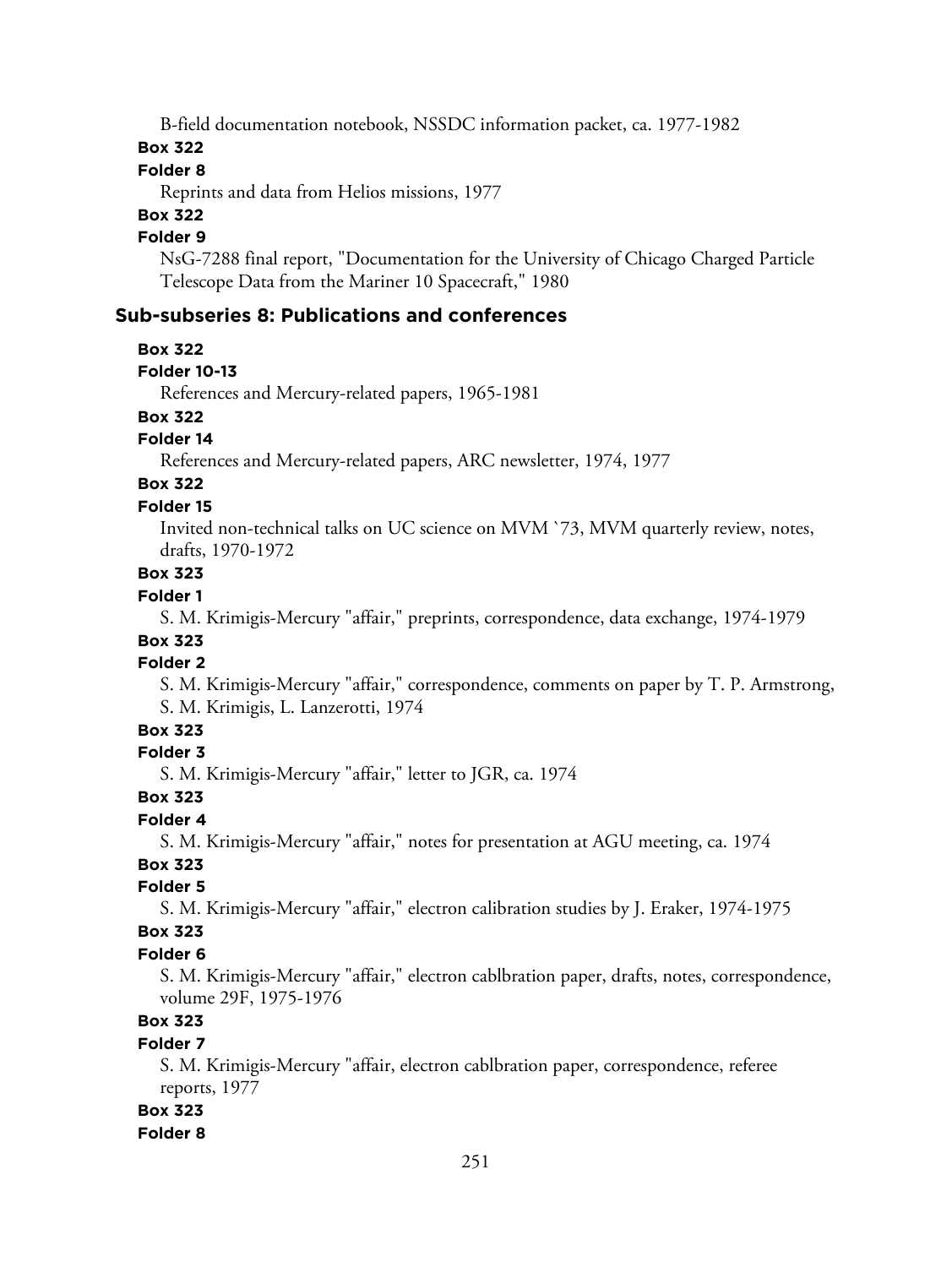S. M. Krimigis-Mercury "affair," electron cablbration paper, correspondence, drafts, 1977

# **Box 323**

## **Folder 9**

S. M. Krimigis-Mercury "affair," electron cablbration paper, final draft, March 1978

# **Box 323**

## **Folder 10**

International colloquium on Mercury at Cal Tech, June 25-27, 1975

# **Box 323**

## **Folder 11**

International colloquium on Mercury at Cal Tech, slides, notes, viewgraphs, 1975

## **Box 323**

## **Folder 12**

International colloquium on Mercury at Cal Tech, Mercury I and III encounters, AGU meeting, Graz, Austria, 1975, viewgraphs, slides

# **Box 324**

## **Folder 1**

Material related to Mercury papers, 1975

## **Box 324**

## **Folder 2**

Mercury and Jupiter lectures, Graz, Austria, August 12-13, 1975, IUPAP conference, correspondence, travel arrangements

## **Box 324**

## **Folder 3**

"Electron Calibration of Instrumentation for Low-Energy High-Intensity Particle Measurements at Mercury," correspondence, reviews, memos, 1976-1979

# **Box 324**

# **Folder 4**

"Electron Calibration of Instrumentation for Low-Energy High-Intensity Particle Measurements at Mercury," JGR publishing parameters, response to electron paper, 1976

# **Box 324**

## **Folder 5**

"Electron Calibration of Instrumentation for Low-Energy High-Intensity Particle Measurements at Mercury," appendices, particle measurements at Mercury, ca. 1978

## **Box 324**

## **Folder 6**

"Electron Calibration of Instrumentation for Low-Energy High-Intensity Particle Measurements at Mercury," appendices, figures, ca. 1978

# **Box 324**

## **Folder 7**

Paper for AGU meeting of April 12-15, 1976, slides, figures, 1976

## **Box 325**

## **Folder 1**

Figures, glossy prints, ca. 1976

## **Box 325**

## **Folder 2**

Paper with Steve Christon, corotating proton events, drafts, memos, 1976-1977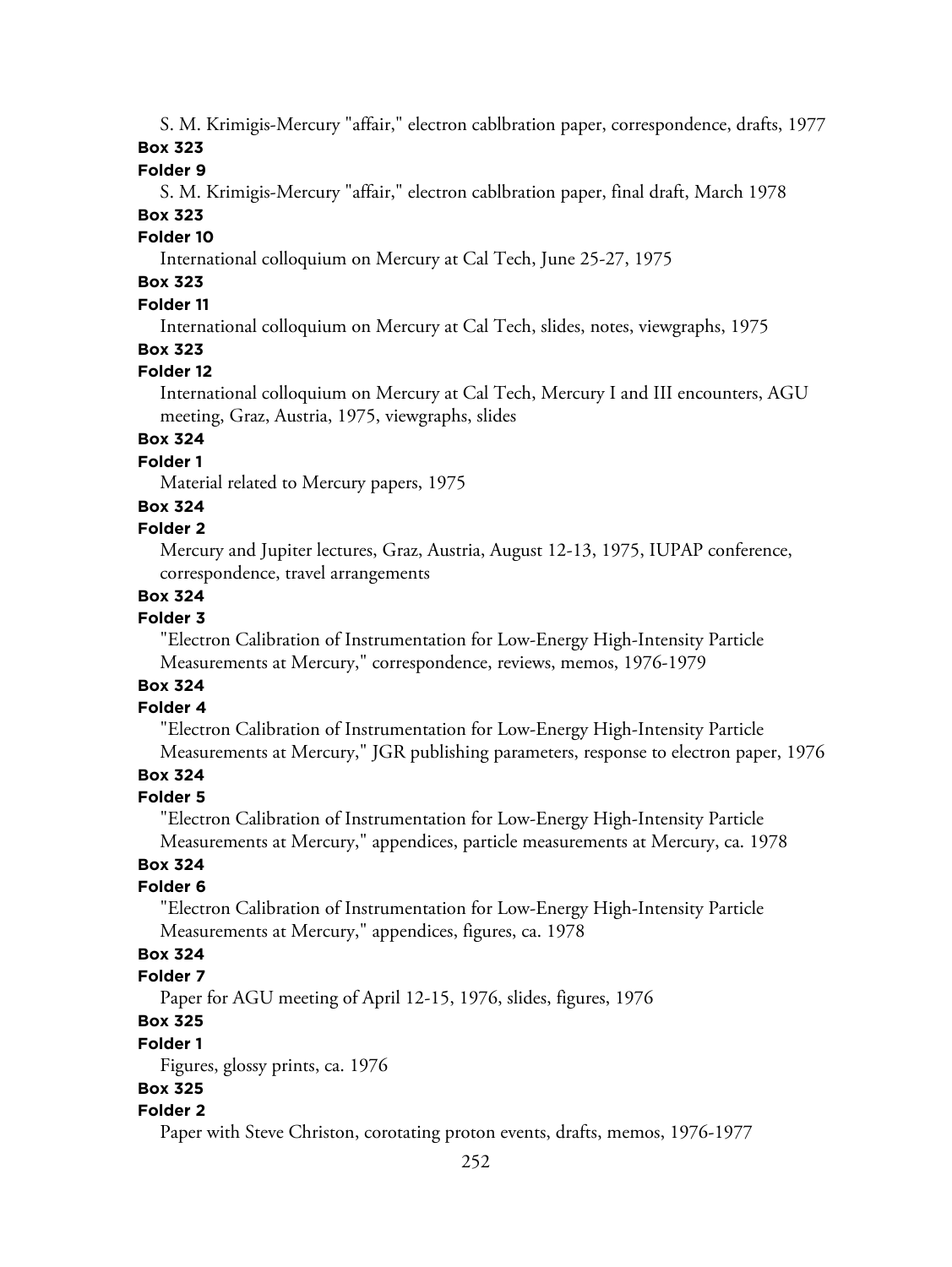#### **Folder 3**

Paper with Steve Christon, drafts, correspondence, March 1977

### **Box 325**

### **Folder 4-7**

Paper with Steve Christon, solar flare of May 29, 1974, draft, notes, references, 1977-1978

## **Box 325**

## **Folder 8-9**

"Electron Calibration of Instrumentation for Low-Energy High-Intensity Particle Measurements at Mercury," annotated draft, February 1978

## **Box 325**

### **Folder 10**

"Electron Calibration of Instrumentation for Low-Energy High-Intensity Particle Measurements at Mercury," figures, November 1978

## **Box 326**

## **Folder 1**

Jim Eraker-JAS letter on Jovian electrons, evidence for Jovian electrons, memo from Eraker, May 1977

## **Box 326**

## **Folder 2**

Jim Eraker-JAS letter on Jovian electrons, data, notes, 1978-1979

### **Box 326**

### **Folder 3**

Jim Eraker-JAS letter on Jovian electrons, drafts, notes, 1978-1979

### **Box 326**

### **Folder 4**

Acceleration of charged particles in Mercury's magnetosphere, paper with Jim Eraker, drafts, figures, reprints, 1975-1984

## **Box 326**

## **Folder 5**

Acceleration of charged particles in Mercury's magnetosphere, drafts, reprints, 1981-1982

## **Box 326**

### **Folder 6**

Acceleration of charged particles in Mercury's magnetosphere, Mercury encounter III notebook, July-August 1982

## **Box 326**

### **Folder 7**

Acceleration of charged particles in Mercury's magnetosphere, Mercury encounter III notebook, notes, 1982-1984

## **Box 326**

## **Folder 8**

Acceleration of charged particles in Mercury's magnetosphere, Jim Eraker notebook, Mercury-I, 1982-1984

## **Box 327**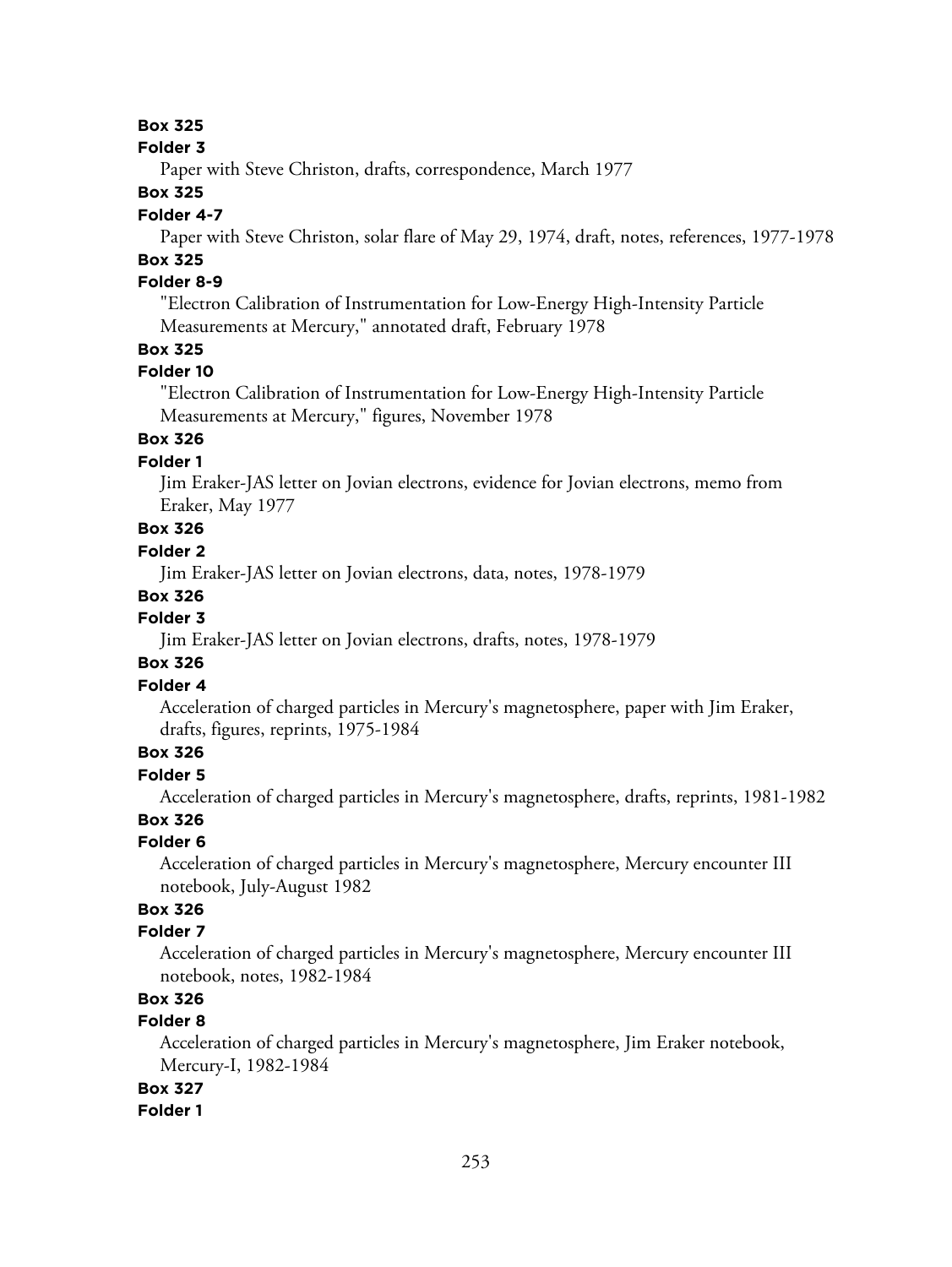Acceleration of charged particles in Mercury's magnetosphere, Jim Eraker notebook, Mercury-II, 1983-1985

## **Box 327**

## **Folder 2**

Acceleration of charged particles in Mercury's magnetosphere, Jim Eraker notebook, Mercury-III, 1984

## **Box 327**

## **Folder 3**

Acceleration of charged particles in Mercury's magnetosphere, annotated figure captions, March 1975 JPL status bulletin, June 1984

## **Box 327**

### **Folder 4**

Acceleration of charged particles in Mercury's magnetosphere, references, 1984

## **Box 328**

## **Folder 1**

Acceleration of charged particles in Mercury's magnetosphere, Jim Eraker notes, data, ca. 1984

### **Box 328**

### **Folder 2**

Acceleration of charged particles in Mercury's magnetosphere, Jim Eraker notes, drafts, April-July 1984

## **Box 328**

## **Folder 3**

Acceleration of charged particles in Mercury's magnetosphere, Jim Eraker notes, drafts, calculations, July-August 1984

# **Box 328**

## **Folder 4**

Acceleration of charged particles in Mercury's magnetosphere, Jim Eraker notes, drafts, figures, July-August 1984

## **Box 328**

### **Folder 5**

Acceleration of charged particles in Mercury's magnetosphere, draft, referee reports, correspondence, notes, 1984-1985

## **Box 328**

### **Folder 6**

Acceleration of charged particles in Mercury's magnetosphere, Jim Eraker comments on draft, February 1985

## **Sub-subseries 9: JPL. NASA. and Boeing documents**

**Box 328 Folder 7** JPL Mars scientific model, 1967-1968 **Box 329 Folder 1-2** JPL Mars scientific model, 1967-1968 **Box 329**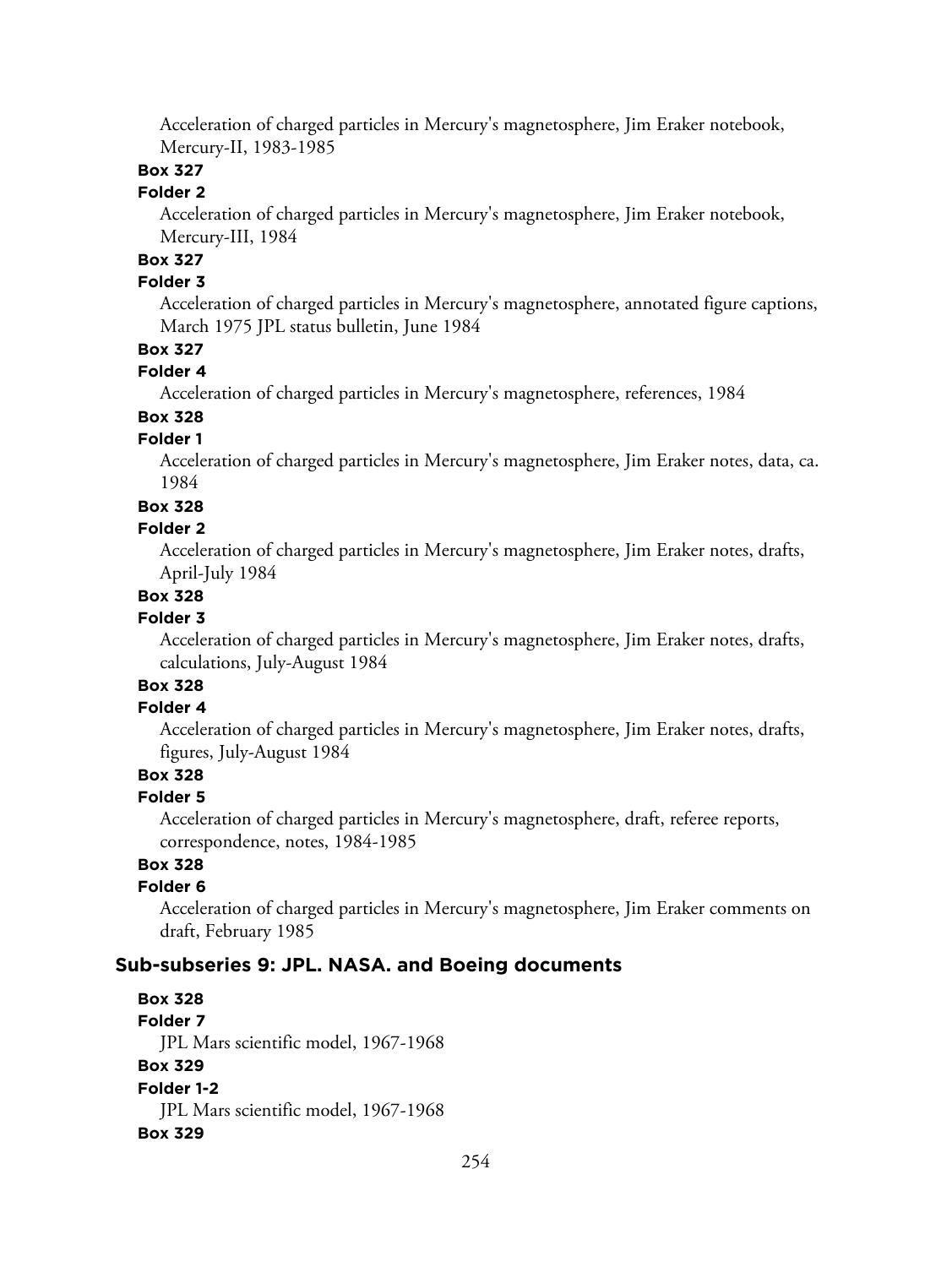JPL Mariner Mars 71 orbiter presentation to science investigators, presentation documents, October 24, 1968

### **Box 329**

### **Folder 4**

JPL MVM 1973 study, August 1, 1969

## **Box 329**

### **Folder 5**

Spacecraft near earth pointing angles to moon, JPL memo, December 14, 1970

## **Box 329**

### **Folder 6**

NASA support instrumentation requirements document, revision 1, July 1, 1971

### **Box 329**

### **Folder 7-9**

JPL spacecraft functional requirements, index, 1971-1972

### **Box 330**

## **Folder 1-4**

JPL spacecraft functional requirements, 1971-1972

## **Box 330**

### **Folder 5**

JPL spacecraft functional requirements, power subsystem insert, 1970

## **Box 330**

### **Folder 6**

JPL spacecraft functional requirements, revisions, power subsystem, charged particle telescope, ground command and Central Computer and Sequence (CC&S) structure, insertion instructions for revisions, 1971-1972

## **Box 330**

## **Folder 7**

JPL spacecraft functional requirements, revisions, 1972

## **Box 331**

## **Folder 1**

JPL spacecraft functional requirements, revisions, 1972-1973

## **Box 331**

## **Folder 2-5**

JPL support equipment functional requirements, index, 1971-1972

## **Box 332**

## **Folder 1-4**

JPL mission operation system design book, revisions, memos, correspondence, 1971-1972

## **Box 332**

### **Folder 5**

JPL mission operation system design book, revisions, Boeing test documents, 1972-1973

### **Box 332**

## **Folder 6**

Boeing environmental test configuration list, 1971-1972

## **Box 332**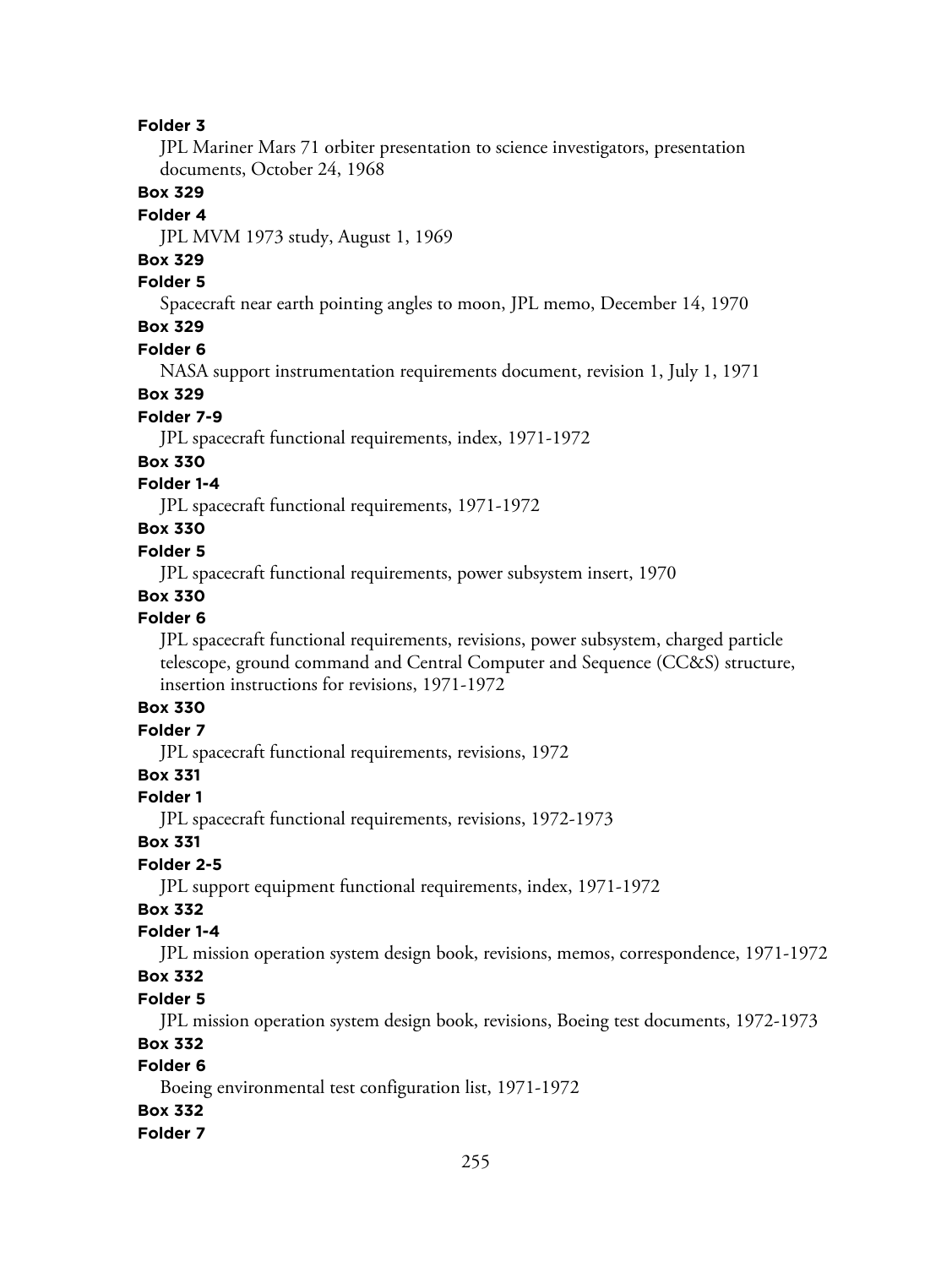Boeing spacecraft system test requirements, 1972

### **Box 333**

## **Folder 1-2**

Boeing spacecraft system test requirements, 1972

## **Box 333**

## **Folder 3**

Boeing general assembly level type approval (TA) and flight acceptance (FA) environmental test specification, 1972

## **Box 333**

## **Folder 4**

Boeing spacecraft system test requirements, October 2, 1972

## **Box 333**

## **Folder 5**

Boeing spacecraft system test requirements, October 2, 1972

## **Box 333**

## **Folder 6**

Imaging sequence document, July 1, 1971

## **Box 333**

## **Folder 7**

Imaging sequence document, address list, 1972

### **Box 333**

## **Folder 8**

JPL mission operations system (MOS)/tracking and data system (TDS) design review, December 15, 1971, meeting documents, 1971

## **Box 334**

## **Folder 1**

JPL mission operations system (MOS)/tracking and data system (TDS) design review, December 15, 1971

## **Box 334**

### **Folder 2**

JPL mission and test computer system capability description for system test, paragraph 5.2-6, data recording, revision, April 21, 1972

## **Box 334**

## **Folder 3-4**

JPL flight equipment flight data subsystem, May 9, 1972

## **Box 334**

## **Folder 5**

MVM `73 mass properties report, issue 10, December 1, 1972

## **Box 334**

## **Folder 6**

JPL spacecraft constraints, idiosyncrasies, and operational characteristics, 1972-1973

## **Box 334**

## **Folder 7**

JPL space flight operations plan, volume II, section 4, January 4, 1973

## **Box 335**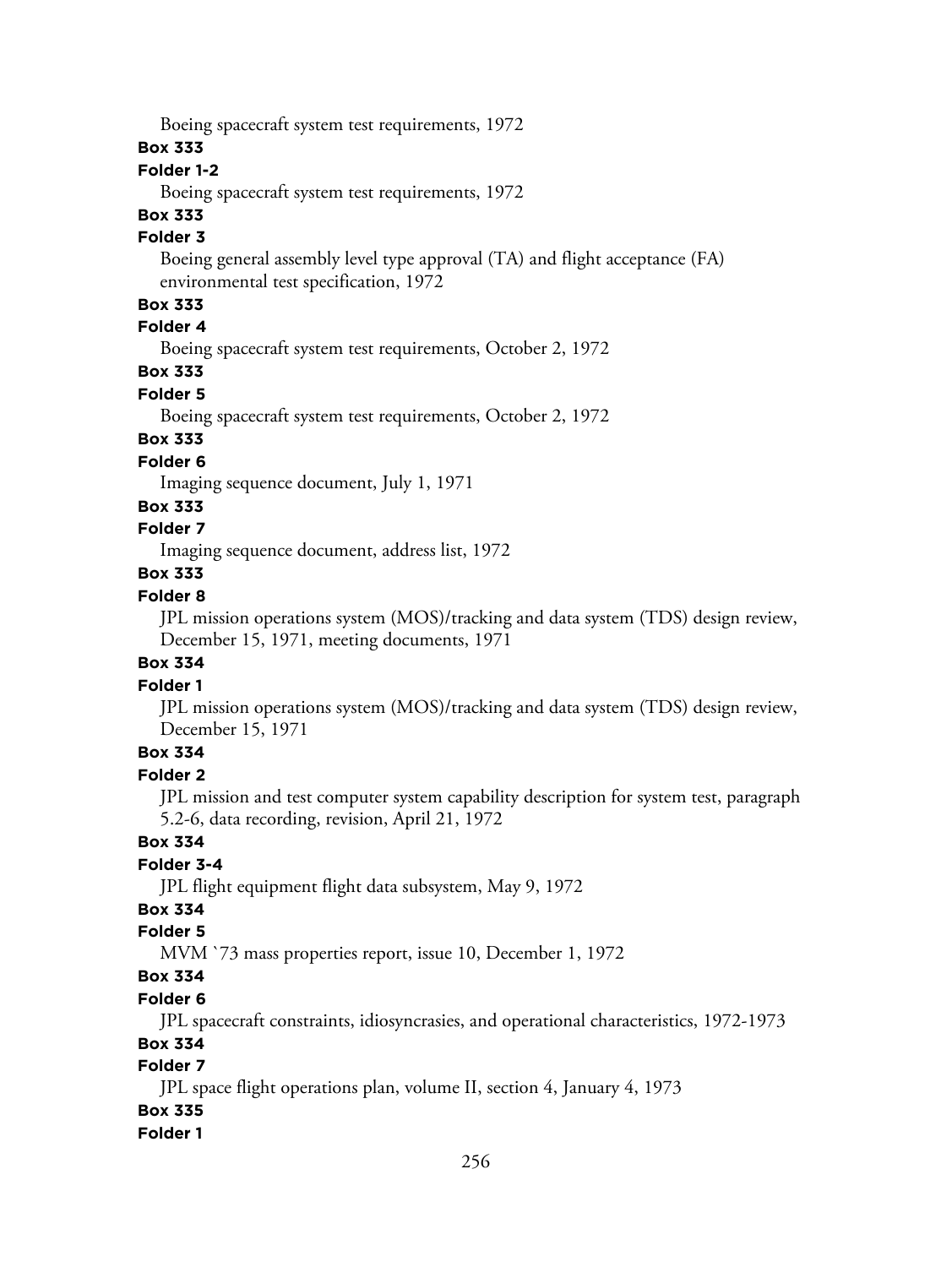JPL deep space network preparation plan, January 15, 1973

## **Box 335**

## **Folder 2**

JPL deep space network preparation plan, spacecraft command dictionary, volume III, April 20, 1973

## **Box 335**

## **Folder 3**

JPL network operations plan, addendum I, May 25, 1973

### **Box 335**

## **Folder 4**

JPL MVM 73 status bulletins, 1973-1974

## **Subseries 16: Grand Tour mission**

### **Box 336**

### **Folder 1**

Possible trajectories, JPL documents, 1968-1969

## **Box 336**

### **Folder 2**

NASA proposal invitation, proposals, 1970-1972

## **Box 336**

## **Folder 3**

Grand Tour définition phase science pre-proposal briefing, documents, November 17, 1970

## **Box 336**

## **Folder 4**

Instrument design notes, December 1970-January 1971

## **Box 336**

## **Folder 5**

NASA announcement of opportunity (A/O), instrument design notes, correspondence, notes, 1970-1971

## **Box 336**

## **Folder 6**

JAS proposals, correspondence, design notes, October 1970-January 1971

## **Box 336**

## **Folder 7**

Proposal for Grand Tour mission, memos, correspondence, 1970-1972

### **Box 336**

### **Folder 8**

Mariner Jupiter-Saturn mission (MJS), NASA A/O, "Charged Particle Experiments for the Grand Tour Missions to the Outer Solar System (Proposal for Mission Definition Phase)," notes, 1971-1972

### **Box 336**

### **Folder 9**

Correspondence, proposals, January 1971

#### **Box 336**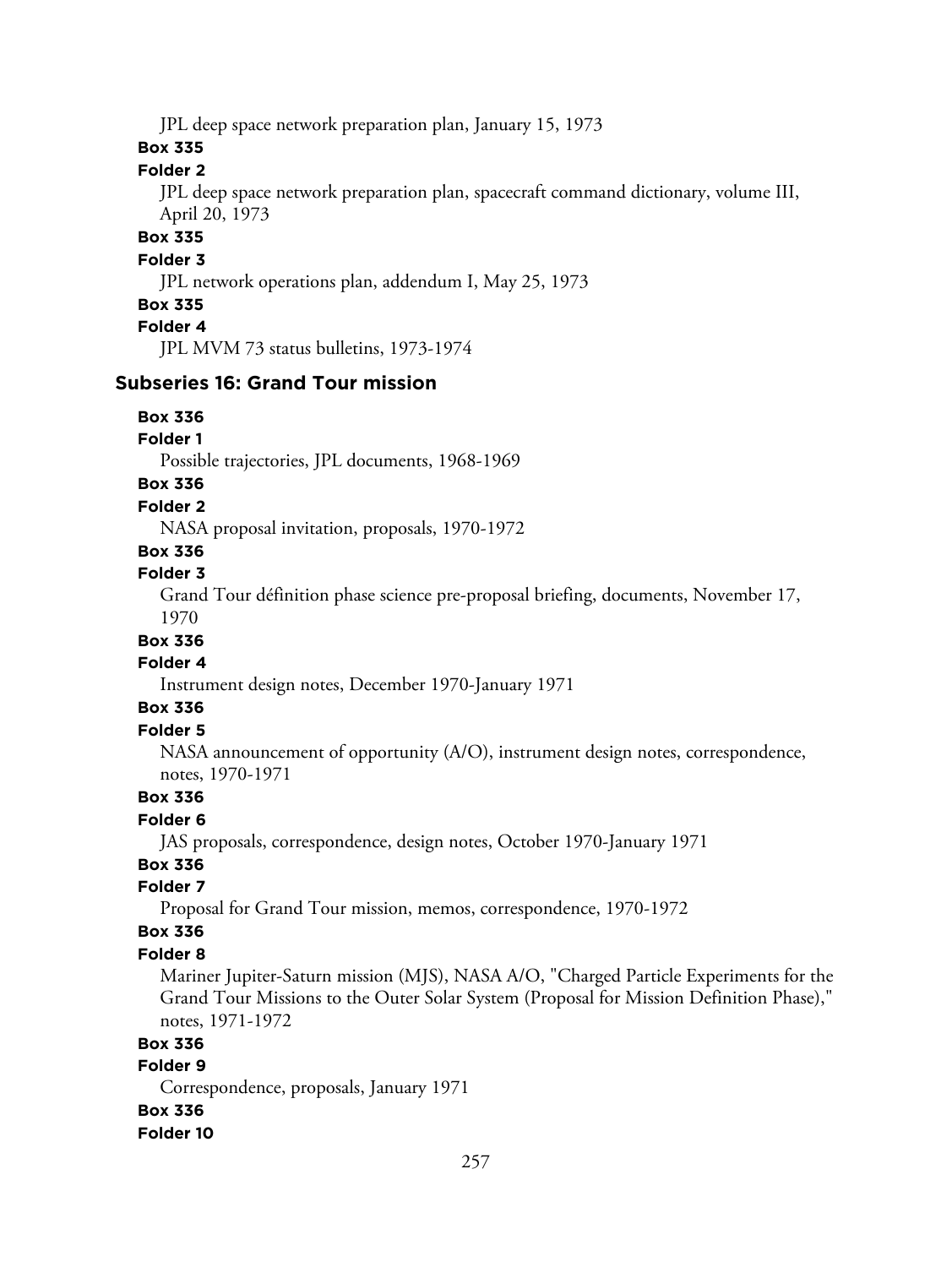Experiment proposals, correspondence, mission acceptance, schedule, January-April 1971 **Box 337**

### **Folder 1**

Materials for Energetic Particles Team (EPT) report, documents, notes, EPT meeting 3, June 1971

## **Box 337**

### **Folder 2**

EPT memos, SSWG meeting 3 at JPL, NGR 14-001-196 proposal supplement 1, July-September 1971

## **Box 337**

#### **Folder 3**

EPT meeting 4, LASR, December 17-18, 1971, documents, EPT correspondence, September-December 1971

## **Box 337**

### **Folder 4**

JPL documents, memos, drawings, September-November 1971

### **Box 337**

### **Folder 5**

Minutes of SSG meeting 7, November 4-5, 1971

## **Box 337**

### **Folder 6**

SSG working session on Outer Planets Grand Tour (OPGT) mission and spacecraft design, documents, December 1971

## **Box 337**

## **Folder 7**

EPT report outline, figures, correspondence, 1971

## **Box 338**

## **Folder 1**

MJS JPL documents, master schedule, mission requirements, "Energetic Particles Measurements on Outer-Solar-System Missions," EPT report, 1972

### **Box 338**

#### **Folder 2**

MJS 1977, SSG meeting 11, SSG reports, spacecraft summary description, April-May 1972

### **Box 338**

## **Folder 3**

MJS 1977, proposal, notes, 1972

## **Box 338**

### **Folder 4**

Refusal letter, proposal, correspondence, 1972

## **Box 338**

## **Folder 5**

Mariner Jupiter-Uranus, AGU meeting of June 19, 1975, SSB summer study, JPL documents, 1974-1975

### **Box 338**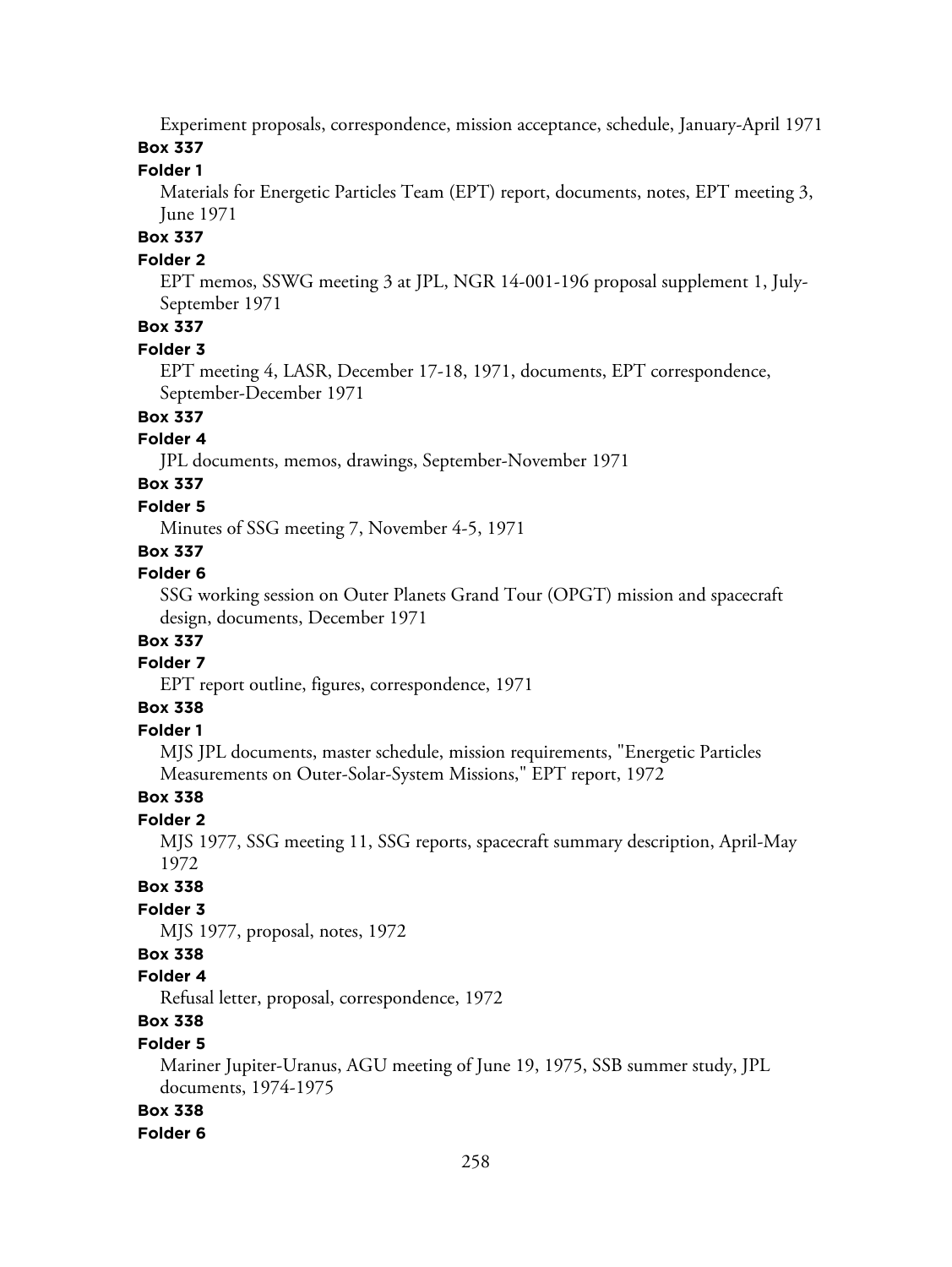Glossy figures on grand tours, n. d.

## **Subseries 17: International Sun-Earth Explorer (ISEE)**

### **Box 339**

### **Folder 1**

Documentation and history of Peter Meyer's attempted high energy electron experiment, 1970-1975

## **Box 339**

## **Folder 2**

Announcement of spaceflight opportunity for heliocentric satellite, ESRO documents, first draft of proposal, memos, correspondence, 1971-1972

## **Box 339**

### **Folder 3**

Meetings, memos, correspondence, 1972-1973

## **Box 339**

### **Folder 4**

Proposal, August 30, 1972

### **Box 339**

### **Folder 5**

NASA proposal, "Isotopic and Charge Separation of Solar and Galactic High Energy Nuclei," 1972

## **Box 339**

### **Folder 6**

Proposals, August-September 1972

### **Box 340**

### **Folder 1**

NASA correspondence, documents, distribution memos, 1972-1973

### **Box 340**

## **Folder 2**

GSFC pre-proposal briefing report, notes on experiment selection and contracts, 1972, 1974

### **Box 340**

## **Folder 3**

Mother-daughter orbits, SWT meeting minutes of February 7-September 1973, 1972-1973

## **Box 340**

### **Folder 4-5**

Documents, proposals, 1972-1973

## **Box 340**

### **Folder 6**

Instrument calibration, LBL Bevatron correspondence, notes, 1972-1973

### **Box 340**

## **Folder 7**

Materials for meeting at NASA headquarters, January 8, 1973, private comparisons and comments regarding Harry Heckman-Douglas Grenier proposal, 1972-1973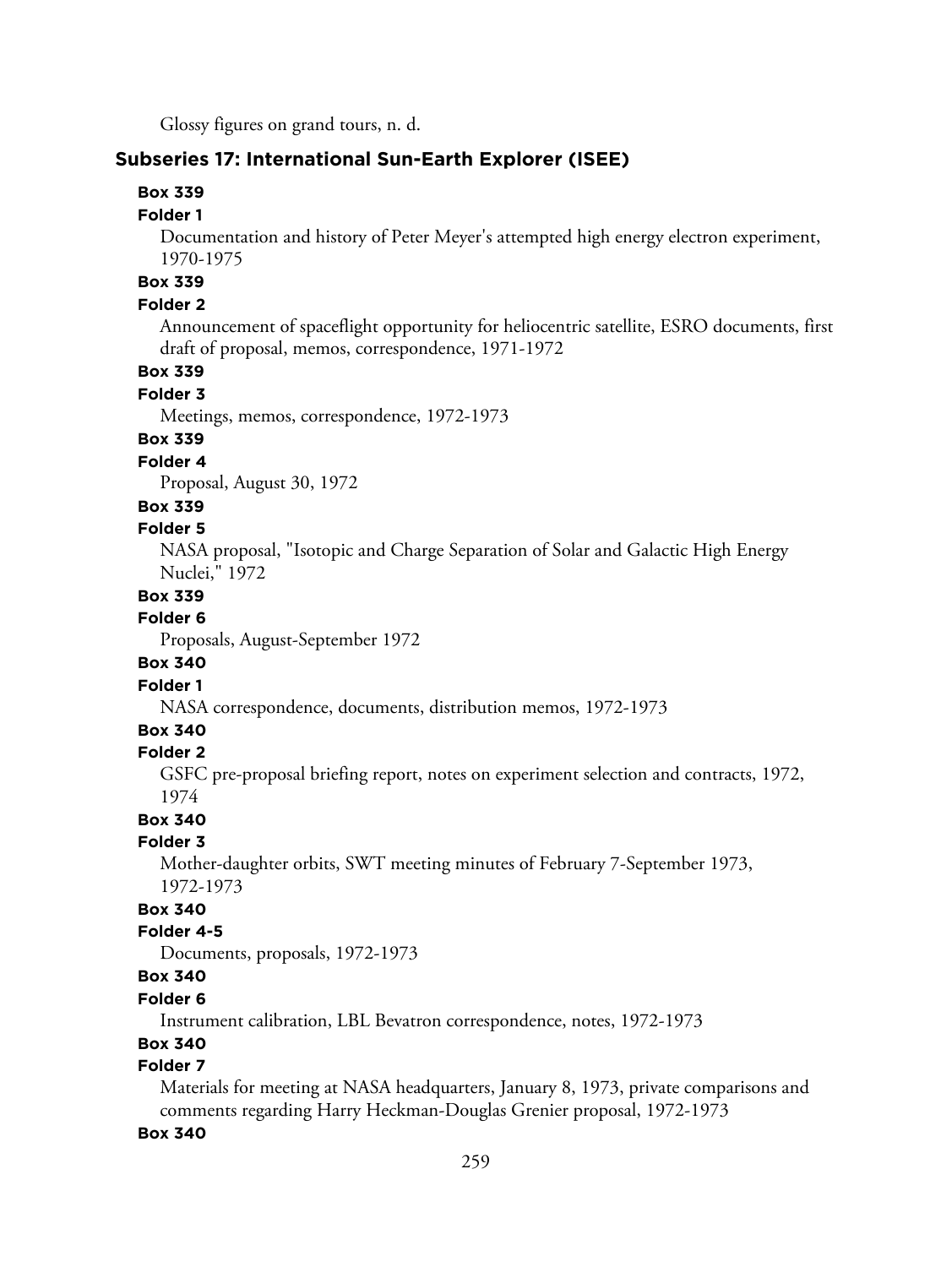Materials for meeting at NASA headquarters, travel, notes, 1972-1973

## **Box 340**

## **Folder 9**

Materials for meeting at NASA headquarters, supporting material, 1972-1973

## **Box 340**

### **Folder 10**

Materials for meeting at NASA headquarters, proposal revision, notes, drawings, 1972-1973

## **Box 340**

### **Folder 11**

Materials for meeting at NASA headquarters, notes, documents, 1972-1973

## **Box 340**

## **Folder 12**

Meeting on the Mother-Daughter Heliocentric Mission, Noordwijk, Holland, correspondence, January 1973

## **Box 341**

### **Folder 1**

ISEE-M meeting, curved detector development at LASR, photographs of detectors, n.d.

## **Box 341**

### **Folder 2**

Revisions of JAS experiment assigned to mother satellite, correspondence, 1973

## **Box 341**

## **Folder 3**

Modifications for low energy telescope (LET) on mother spacecraft, February 27, 1973

## **Box 341**

## **Folder 4**

SWT meeting, February 1973, glossy figures of telescope

## **Box 341**

#### **Folder 5**

Proposed instrument changes, instrument design, correspondence, 1973-1974

### **Box 341**

### **Folder 6**

Instrument degradation possibilities, notes, correspondence, SWT meeting minutes, 1973-1974

### **Box 341**

#### **Folder 7-8**

International Magnetospheric Explorer (IME) materials regarding Sheffield meeting, telemetry, memos, data processing unit diagrams, August-November 1973

## **Box 341**

## **Folder 9**

Weekly isotope experiment meetings, testing, calibration, documents, memo, drawings, June-July 1973

## **Box 341**

#### **Folder 10**

ISEE-SIM detectors and telescope, reports on performance characteristics, 1973-1974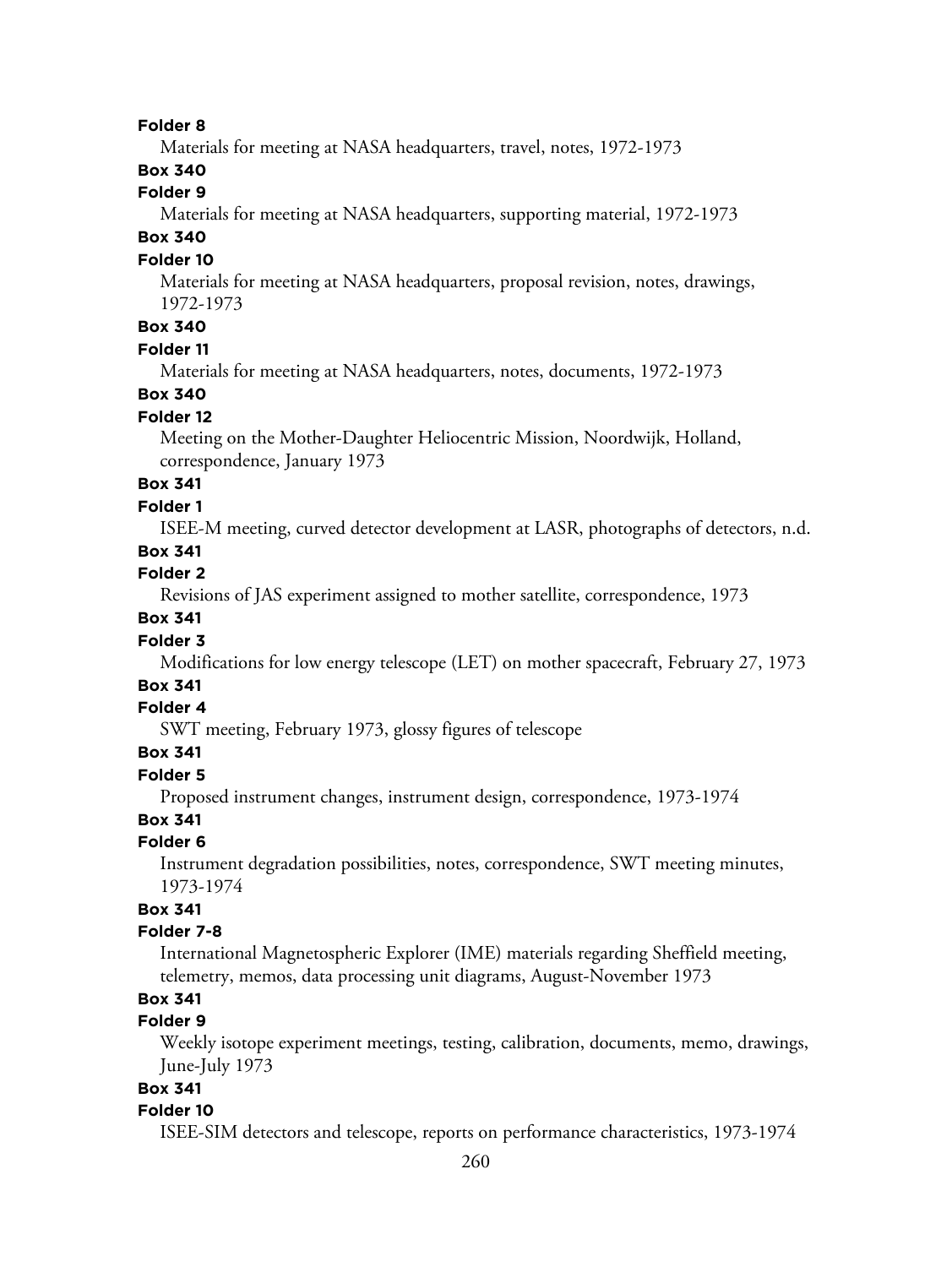#### **Folder 11**

Reports on instrument costs and power requirements, drawings, data processing unit (DPU), 1973-1974

### **Box 341**

#### **Folder 12**

ISEE-A and IME proposals, 1973-1974

## **Box 341**

## **Folder 13-14**

ISEE-M, weight estimates, notes, memos, drawings, 1974-1977

## **Box 341**

### **Folder 15**

ISEE-M instrument description, Phoenix schedules and memos, Pioneer 11 data anomalies, 1973-1975

## **Box 342**

**Folder 1**

ISEE problem, experiment cancellation, chronology of event, correspondence, 1973-1975

### **Box 342**

## **Folder 2**

ISEE problem, notes from discussions, ISEE and IME proposals, 1973-1974

## **Box 342**

## **Folder 3**

ISEE problem, chronology of ISEE events, NASA management policies, removal from mission, NASA correspondence, memos, 1973-1975

### **Box 342**

### **Folder 4**

ISEE problem, notes and memos following NASA decision of December 19, 1974 regarding ISEE-A, January 1975

## **Box 342**

## **Folder 5**

ISEE resubmission, proposal requesting experiment revisions, instrument description, 1974

## **Box 342**

## **Folder 6**

ISEE resubmission, ISEE-M proposal, correspondence with NASA, options for isotope instrument degradation, auroral satellite, notes, 1974

### **Box 342**

## **Folder 7**

Kevex detectors, memos, 1974-1975

## **Box 342**

## **Folder 8**

ISEE-M electronics, report on available electronic technologies, July 1974

## **Box 342**

## **Folder 9**

Memos to Bevalac users, 1974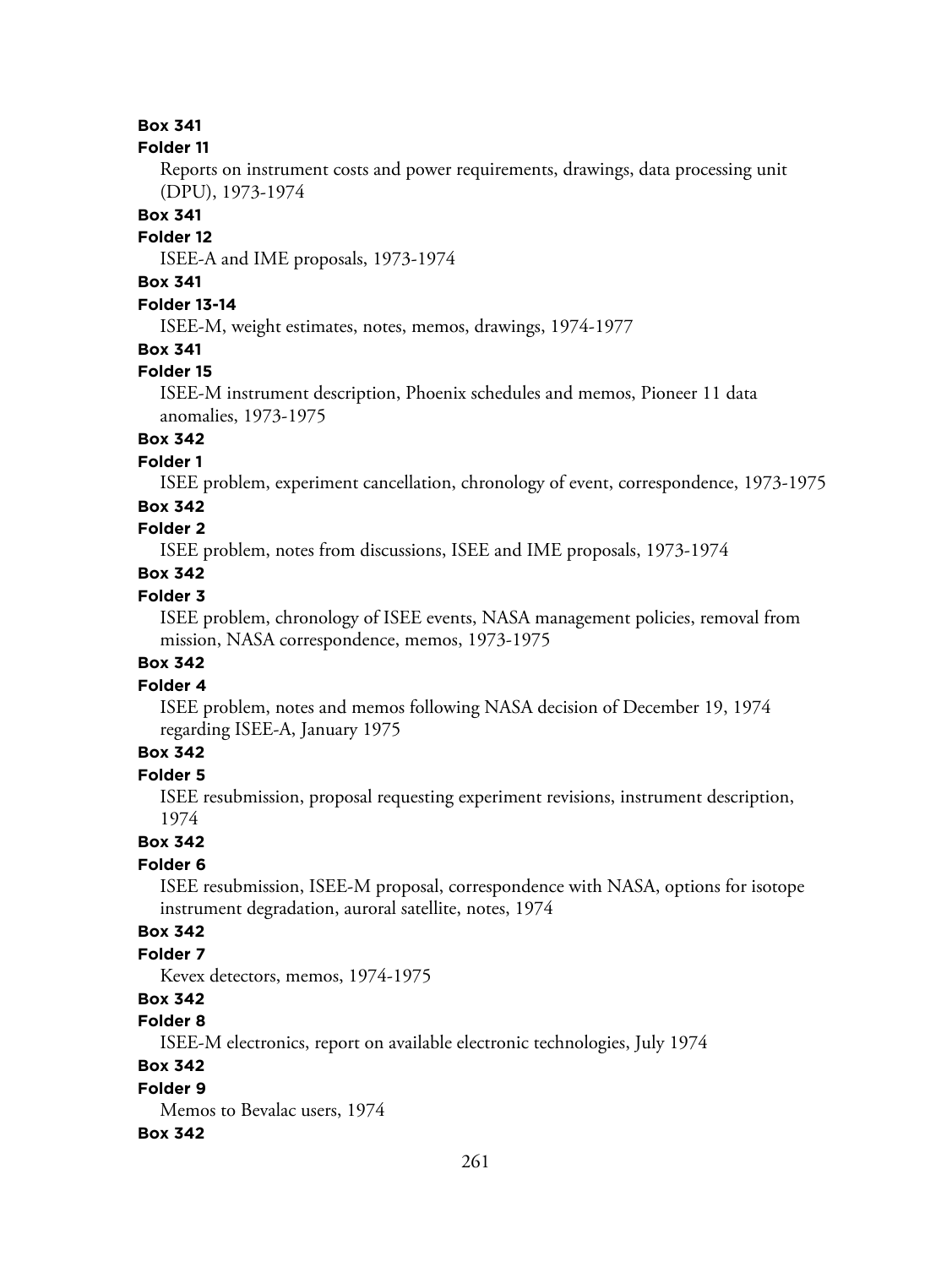NASA Support Instrumentation Requirements Documents (SIRD), ISEE project newsletter, experiment interface document, 1974-1975

### **Box 342**

#### **Folder 11**

Memo on position-sensing detectors and trajectory definition, January 1976

## **Subseries 18: Cosmic Ray Isotope Experiment (CRIE)/Solar Isotope and Radiation Experiment (SIRE)**

## **Sub-subseries 1: Communication with Navy, Hughes Aircraft Co., mission planning, instrument design**

#### **Box 343**

#### **Folder 1**

SIS design, rare event magnet spectrometer, memos, magnet material choices, 1973-1974

## **Box 343**

### **Folder 2**

Possible satellite opportunities, Navy correspondence, Boeing documents and correspondence, 1974-1976

## **Box 343**

#### **Folder 3**

Phoenix and SIS "hardware" proposal material for Albert Opp, SIS proposal technical section, 1974-1976

## **Box 343**

## **Folder 4**

NASA A/Os 6 and 7, letters of intent and information, telescope design alternatives, isotope abundances, budgets, proposal notes, block diagram, figures, notes, September-October 1974

## **Box 343**

### **Folder 5**

NASA A/Os 6 and 7, NASA correspondence, radius of closest approach (RCA) Explorer information, A/O #5, pre-proposal briefing, memos, "Regarding Management Policies at NASA Headquarters Which Influence the Conduct of Science in the Area of Physics and Astronomy," 1974-1975

### **Box 343**

### **Folder 6**

NASA A/Os 6 and 7, SIS proposal, memos, 1974-1975

## **Box 343**

## **Folder 7**

NASA A/Os 6 and 7, proposal addenda on instrument combination, photograph, 1974-1975

## **Box 343**

### **Folder 8**

NASA A/Os 6 and 7, The Isotopic Composition of Galactic Cosmic Rays at Low and Medium Energies," proposal, 1974-1975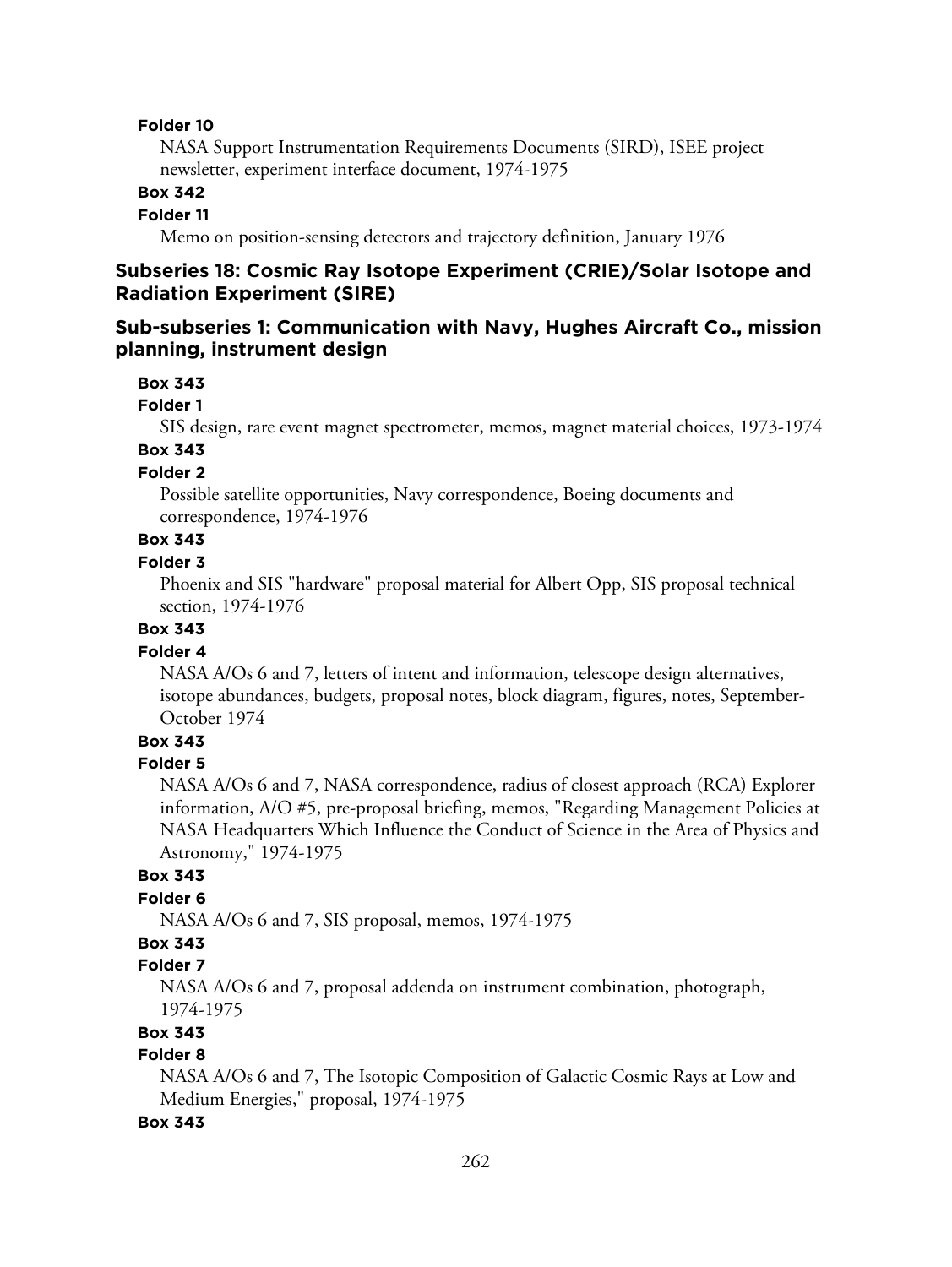NASA A/Os 6 and 7, Jupiter orbiter probe, Explorer satellites, proposals, correspondence, 1975-1976

### **Box 343**

#### **Folder 10**

NASA A/Os 6 and 7, Jupiter orbiter probe, proposal budgets for fiscal years 1979-1982, 1976-1982

## **Box 344**

## **Folder 1**

SIS plans, statement of philosophy and purpose, proposal, notes on neon isotope ratios, proposal drafts, detector development, notes, October-November 1974

## **Box 344**

### **Folder 2**

Phoenix, ground support equipment (GSE) computer memory, 1974-1975

## **Box 344**

## **Folder 3**

Phoenix/SIS expenditures, 1974-1976

### **Box 344**

## **Folder 4**

"Solar Flare Energy Conversion and the Radio Communication Environment of Earth," "Concerning the Possible Interest of ERDA in Experiments to Determine the Isotopic Composition of Solar Matter," February 24, 1975

### **Box 344**

### **Folder 5**

Brief description of Phoenix experiment, draft, figures for proposal, July 1975

## **Box 344**

#### **Folder 6**

Commander Oberle file, drafts of DoD applications for Space Experiments Support Program (SESP) program, magnetic bubble memory, correspondence, 1975-1976

## **Box 344**

#### **Folder 7**

Commander Oberle file, DoD materials, correspondence, ISEE, "Solar Flare Energy Conversion and the Radio Communication Environment of Earth," 1973, 1975

## **Box 344**

### **Folder 8**

Commander Oberle file, DoD presentation, July 10, 1975, viewgraphs, correspondence

## **Box 345**

## **Folder 1**

SESP proposal draft, tables, April 1975

## **Box 345**

## **Folder 2**

Instrument design, SIRE spacecraft configuration, LBL testing, telescope modification drawings, Kevex detector contamination, Phoenix GSE, ISEE, LASR policy committee meeting, June 1975, schedules, memos, 1975-1977

## **Box 345**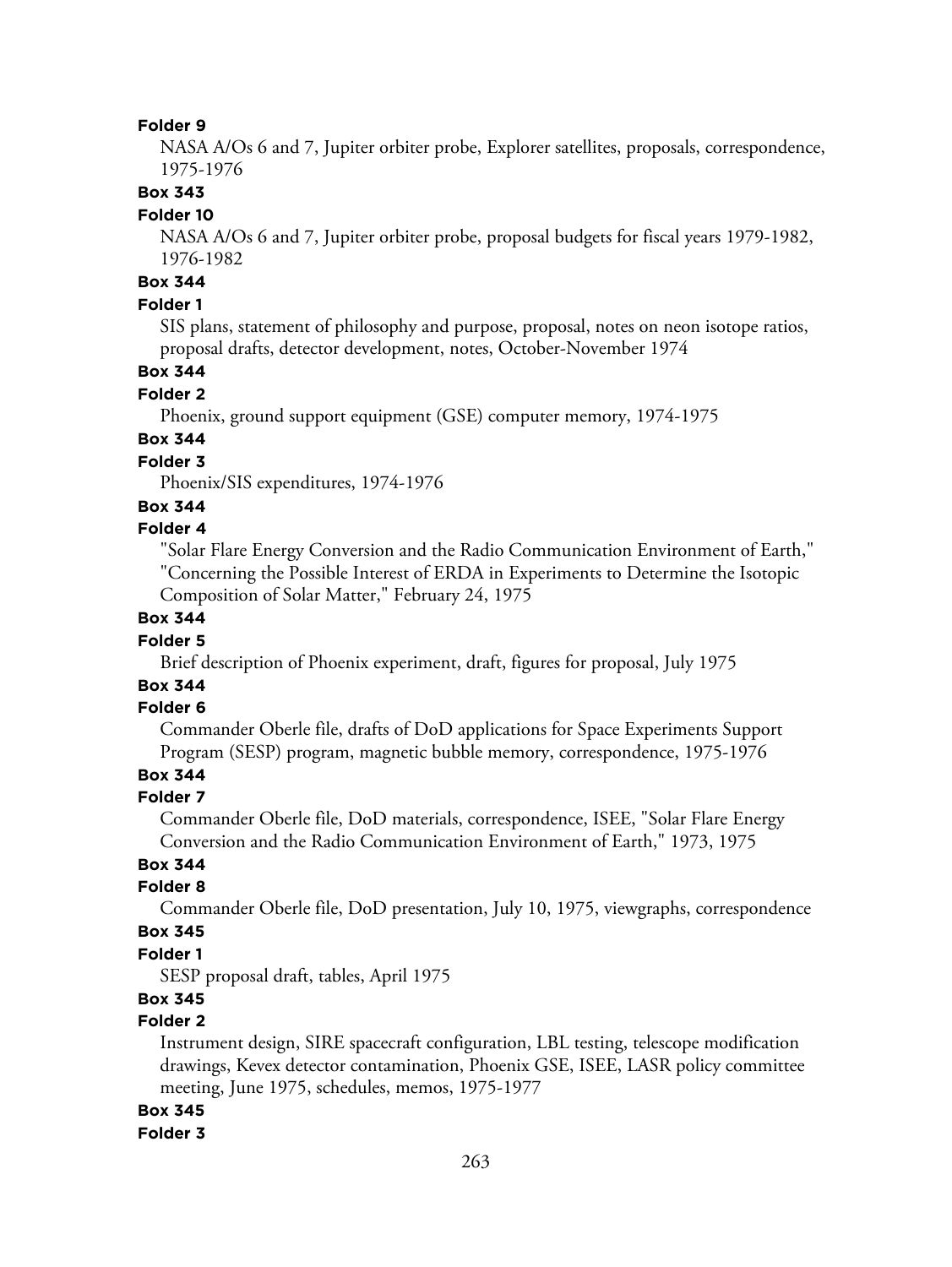Instrument design, LBL testing, Ortec negotiations, circuit miniaturization, expenditures, notes, sketches, drawings, memos, 1976

## **Box 345**

## **Folder 4**

Space Test Program, sortie payloads, shuttle utilization conference, Aerospace Corporation documents, 1975

## **Box 345**

## **Folder 5**

Space Test Program, payloads as of January 1, 1976

## **Box 345**

#### **Folder 6**

Space Test Program, status report, March 31, 1976

### **Box 345**

### **Folder 7**

"Isotopic Measurements of Nuclei in the Solar and Cosmic Radiation in Charge Range H to Ni," ONR-602, proposal to NASA, flight plan status, payload requirements questionnaire, April-October 1976

### **Box 345**

### **Folder 8**

DoD/ONR meetings of August 11-13, presentation documents and viewgraphs, SESP proposals, STP documents, detector photographs, 1976

### **Box 345**

## **Folder 9**

Phoenix I, ONR 602/4, Lockheed Palo Alto Research Laboratory (LPARL) correspondence, S81-1, drawings, memos, 1977-1982

## **Box 345**

## **Folder 10**

STP experiment priorities, revised SIRE polar orbiter, ONR 602 to replace ONR 603, LBL, random access memories, USAF correspondence, February-March 1977

## **Box 345**

### **Folder 11**

ONR presentation of August 9, 1977, STP documents, 1977

## **Box 345**

### **Folder 12**

Viewgraphs summarizing ONR 602 and ONR 603 work, notes for AF negotiations, 1977

## **Box 346**

## **Folder 1**

SIRE/pallet manpower analysis, budgets, September-October 1977

## **Box 346**

## **Folder 2**

SIRE/pallet manpower analysis, budgets, LASR projects financial reports, 1977-1978

### **Box 346**

## **Folder 3**

STP program, review meetings, memos, 1977

### **Box 346**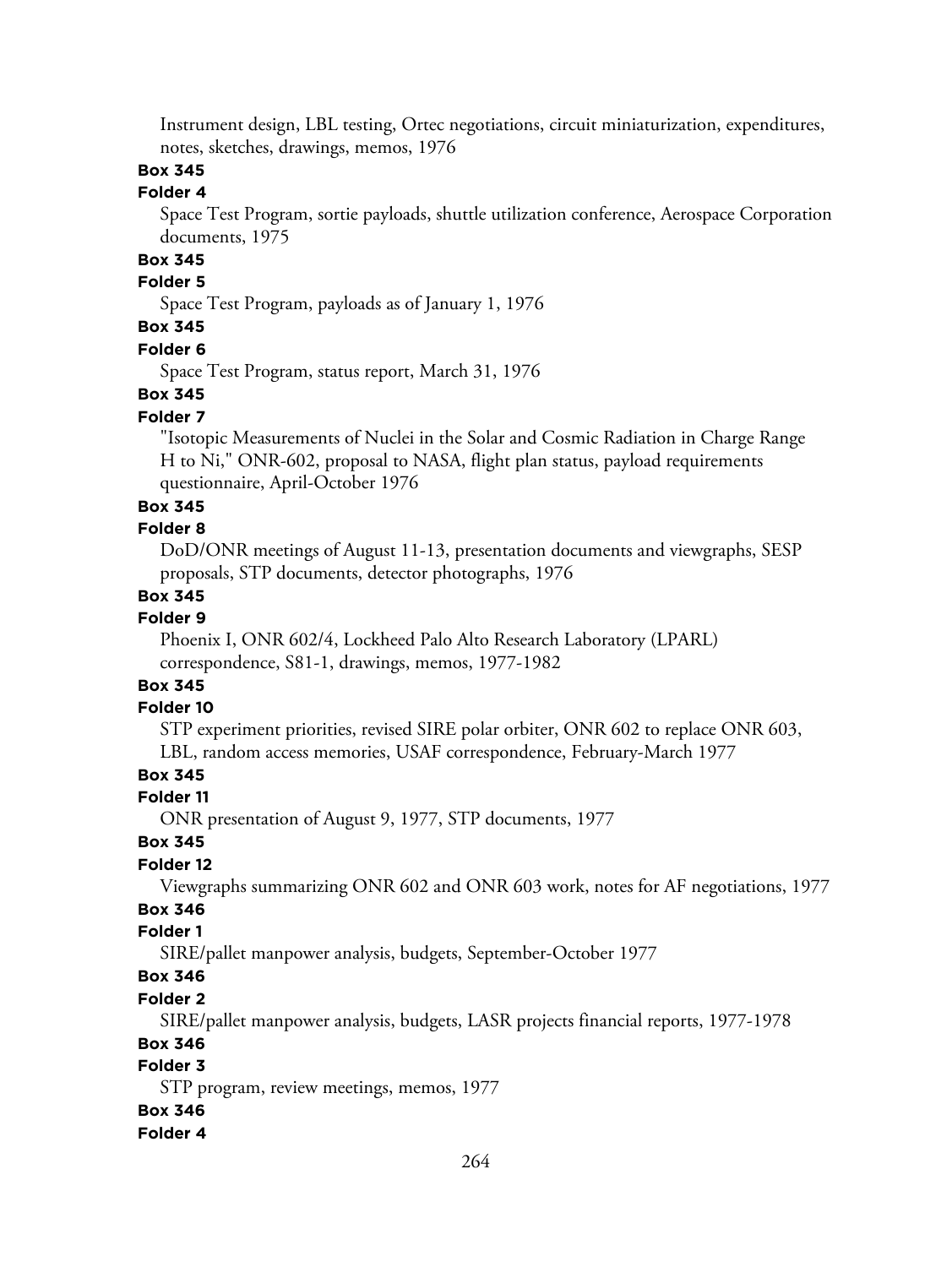STP program, "Five Year Plan for Space Test Program," 1978

## **Box 346**

## **Folder 5**

NASA presentation for Explorer program, March 9-10, 1977, reviewer questions and submitted answers, correspondence, notes, viewgraphs, January-March 1977

## **Box 346**

## **Folder 6**

NASA presentation for Explorer program, budgets, January 1977

## **Box 346**

## **Folder 7**

NASA presentation for Explorer program, document preparation, budgets, correspondence, notes, January 1977

## **Box 346**

## **Folder 8**

NASA presentation for Explorer program, proposal for "Isotopic Measurements of Nuclei in the Solar and Cosmic Radiations in the Charge Range Hydrogen to Nickel," 1976-1977

## **Box 346**

## **Folder 9**

NASA presentation for Explorer program, isotope experiment, Explorer program rejection, notes, budgets, 1976-1977

## **Box 346**

## **Folder 10**

NASA presentation for Explorer program, NASA report, January 31, 1977, notes prepared for Albert Opp, April 9, 1977, review meeting, notes, January-April 1977

## **Box 347**

## **Folder 1**

Materials for NASA presentation of November 21, 1977, related documents, October-November 1977

## **Box 347**

## **Folder 2**

SIRE/P80-2, program management plan, spacecraft interface, contract appendix, 1977

## **Box 347**

## **Folder 3**

SIRE/P80-2, estimations of background radiation rates, Hughes Aircraft Co. correspondence, January-February 1978

## **Box 347**

## **Folder 4**

SIRE/P80-2, meeting agendas, August-September 1978

## **Box 347**

## **Folder 5**

SIRE/P80-2, schedules, viewgraphs, notes, Out of Ecliptic mission (OOE), ca. 1978

## **Box 347**

## **Folder 6-7**

Phoenix/SIS, "Report on the Proposed Program of Cosmic Ray and Solar Flare Accelerated Isotopes from Hydrogen through Nickel," February 2, 1977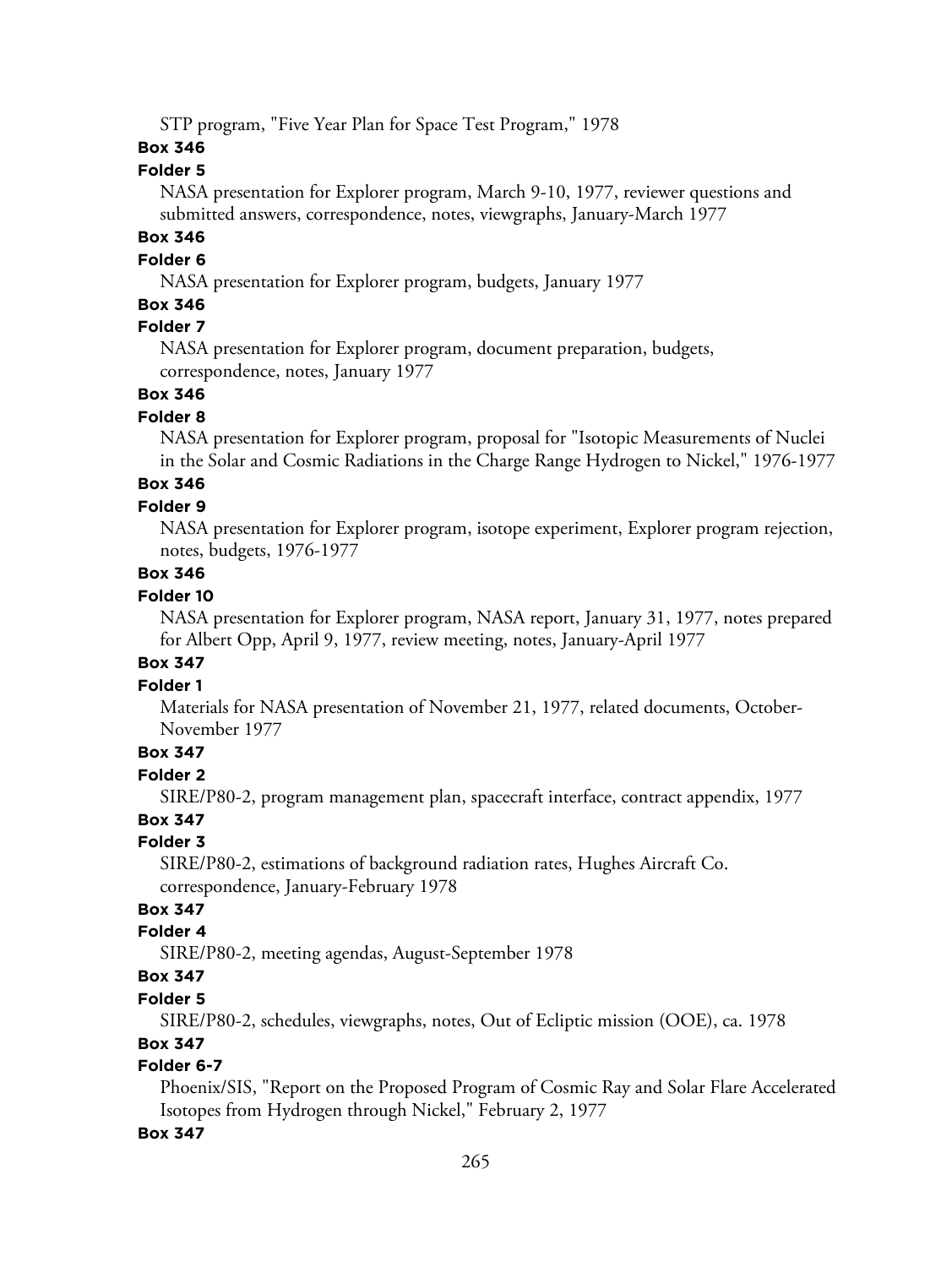CRIE, proposal request from GSFC, new proposal from UC, notes, correspondence, December 1977

## **Box 347**

### **Folder 9**

SIRE contract negotiations and UC/Office for Civil Rights problem, 1977-1978

## **Box 347**

## **Folder 10**

Organizations and names associated with P80-2 mission, Lockheed Missiles and Space Company (LMSC) familiarization meeting agenda, January 1978

## **Box 347**

### **Folder 11**

John Wefel as Co-Principal Investigator, letter, May 1978

### **Sub-subseries 2: Design and testing of instruments**

#### **Box 347**

## **Folder 12**

SIS, memos on telescope design, spacecraft pallet, 1974, 1978

### **Box 347**

### **Folder 13**

SIRE-Hi, counting rates, memos, 1975-1978

#### **Box 347**

#### **Folder 14**

SIS circuit block diagrams, design, 1976-1978

#### **Box 347**

#### **Folder 15**

Detectors for SIS/Lo energy telescope, characteristics, 1976-1978

## **Box 347**

### **Folder 16**

Detector thickness mapping, negotiations with Ortec on detector construction, 1976-1978

#### **Box 348**

#### **Folder 1**

Memos from Anthony Tuzzolino, Kevex detectors, 1976-1978

## **Box 348**

## **Folder 2**

SIRE information notebook, timelines, schedules, Pallet schedules, instrument performance, 1977

## **Box 348**

## **Folder 3**

Memos from Remi Jacquet, June-October 1977

## **Box 348**

#### **Folder 4**

Memos from Pete Walpole, October 1977

#### **Box 348**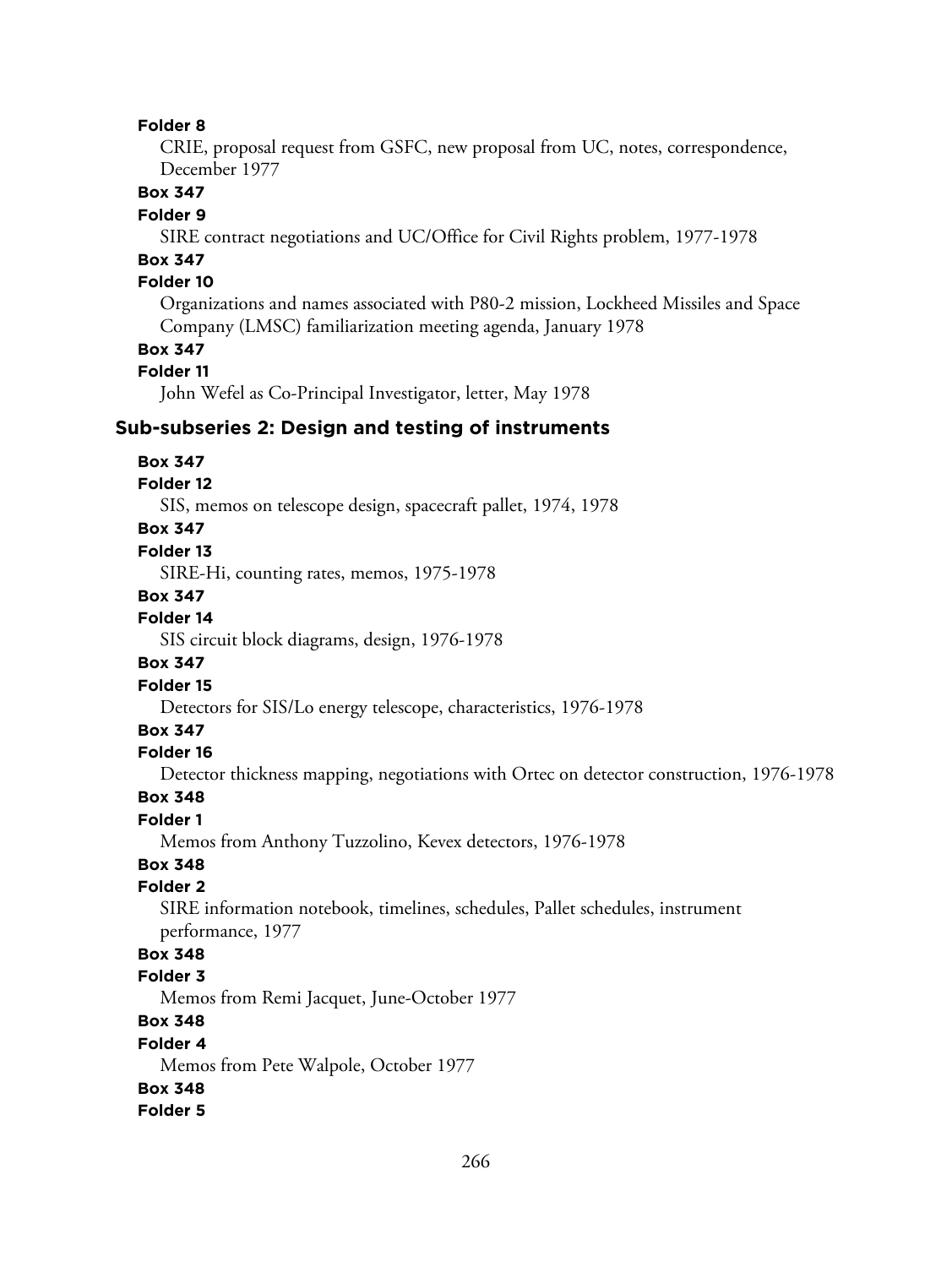Lieutenant Ron Higdon and STP correspondence, SESP application, MIL-specs, November 1977

## **Box 348**

#### **Folder 6**

GSE computer replacement, memo, November 1977

## **Box 348**

## **Folder 7**

Position sensing detector development and testing, shock testing, memos, notes, 1977-1978

## **Box 348**

#### **Folder 8**

SIRE mechanical drawings index, Lockheed drawings, spacecraft interface, 1977-1978

### **Box 348**

## **Folder 9**

SIS mechanical drawings, 1977-1978

#### **Box 348**

### **Folder 10**

SIS mechanical drawings, July-September 1977

## **Box 348**

### **Folder 11**

SIRE monitor telescope, design, memos, 1977-1978

#### **Box 348**

## **Folder 12**

SIRE, design, GSE, memos, notes, November-December 1977

### **Box 348**

### **Folder 13**

SIRE-Lo, counting and flare rates, 1977-1978

### **Box 348**

#### **Folder 14**

Memos and drawings on design of logic, instrument levels, counting rates, 1977-1978

#### **Box 349**

### **Folder 1**

Isotope program schedules as of September 1977

## **Box 349**

## **Folder 2**

P80-2 program familiarization meeting at LMSC, memos, documents, instrument materials list, 1977-1978

## **Box 349**

## **Folder 3**

P80-2 program familiarization meeting at LMSC, documents, January 1978

## **Box 349**

#### **Folder 4**

Phoenix telescope design and response characteristics, January-March 1978

### **Box 349**

#### **Folder 5**

Spacecraft interface, data format, Bert Visscher correspondence, January 1978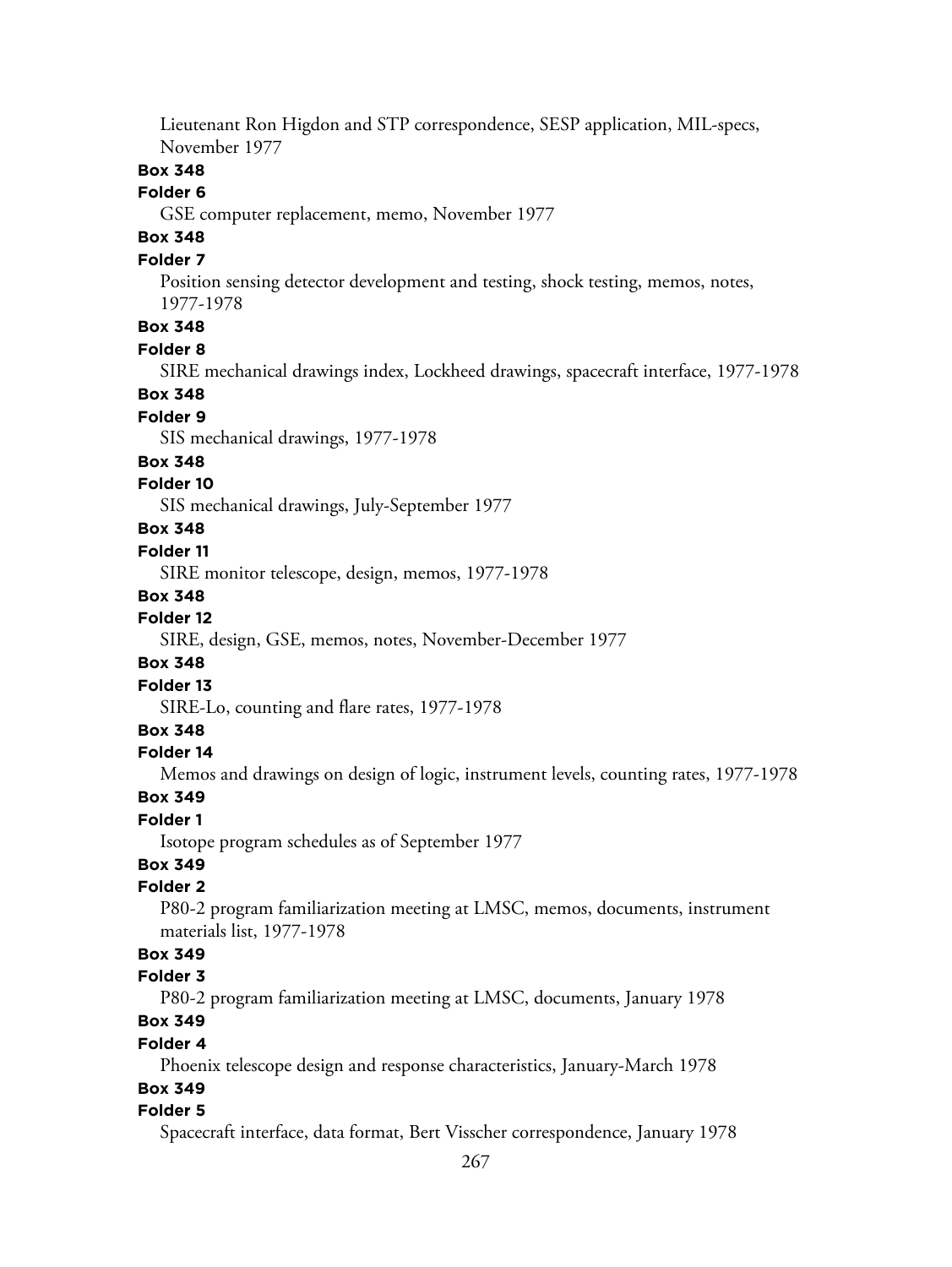#### **Folder 6**

SIRE spacecraft interface, mounting and view angles, May 1978

## **Box 349**

### **Folder 7**

SIRE/CRIE circuit block diagrams index, May-July 1978

## **Box 349**

## **Folder 8**

Mass summary for SIRE, June 1978

## **Box 349**

#### **Folder 9**

Critical design review at UC, August 1978, documents, viewgraphs, early data record (EDR) specifications, 1976-1978

## **Box 349**

### **Folder 10**

Critical design review at UC, August 1978, notes, 1978

## **Box 349**

## **Folder 11**

Obsolete SIRE documents, memos, correspondence regarding instrument design, interface control document, testing, working group meetings, Lockheed documents, data transmittal arrangements, 1978-1979

### **Box 349**

## **Folder 12**

Obsolete SIRE documents, testing, spacecraft interface, October-November 1978

#### **Box 349**

### **Folder 13**

Obsolete SIRE documents, testing, Sam Houston-James E. Lamport memos, 1978-1979

### **Box 349**

### **Folder 14**

Obsolete SIRE documents, testing, Robert Johnson-James E. Lamport memos, 1978-1979

#### **Box 349**

#### **Folder 15**

Obsolete SIRE documents, testing, memos, 1978-1979

### **Box 350**

## **Folder 1-2**

Obsolete SIRE documents, testing, memos, 1978-1979

### **Box 350**

## **Folder 3**

Interface Control Document (ICD), UC meetings, June 29-30, 1979, summary, July 1978 **Box 350**

#### **Folder 4**

Interface Control Document (ICD), preliminary version, drawings, April-August 1978

## **Box 350**

## **Folder 5**

Interface Control Document (ICD), testing agreements, meetings, comments on version 3 of ICD, memos, 1978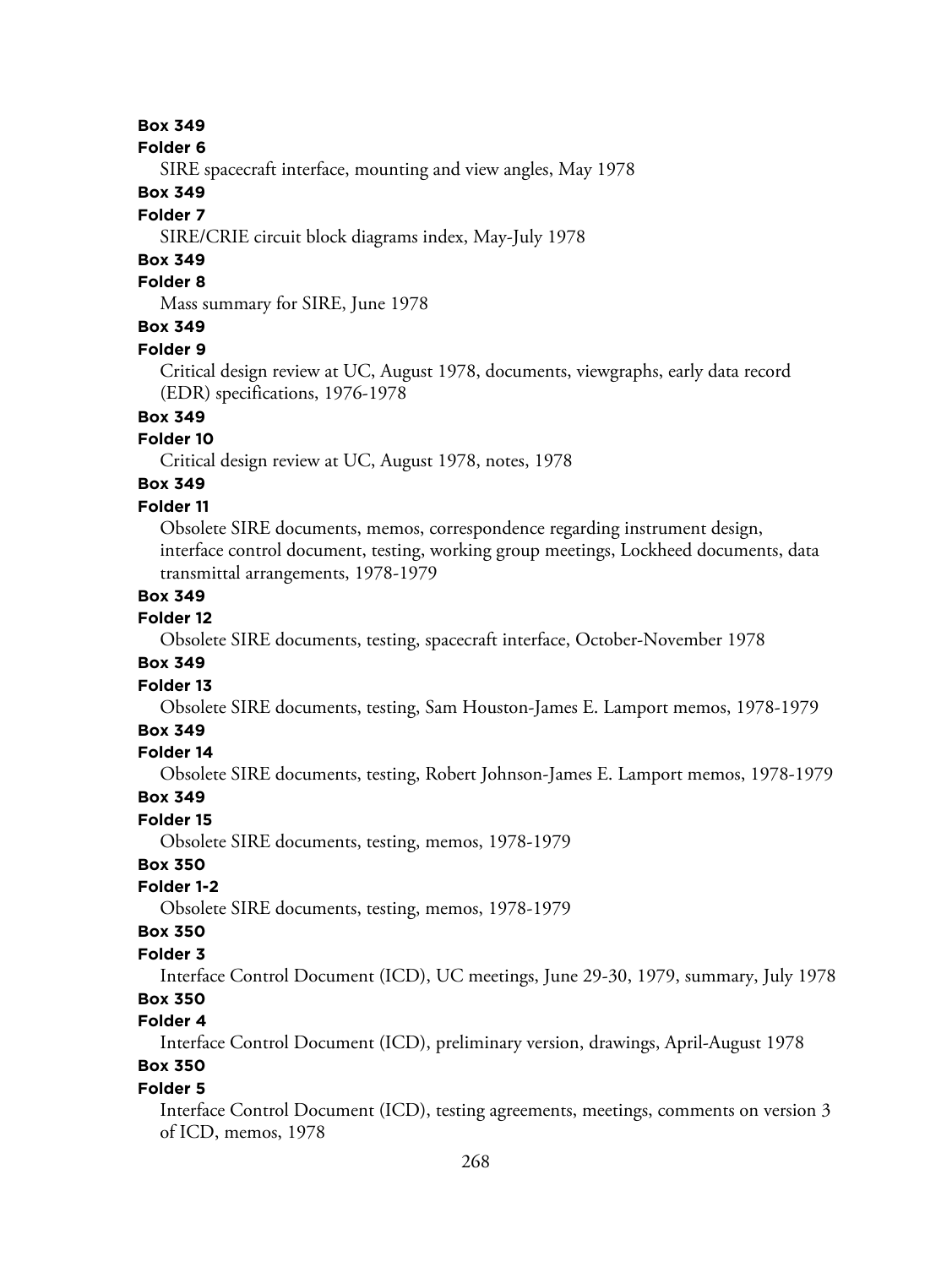#### **Folder 6-7**

Interface Control Document (ICD), memos, September-November 1978

### **Box 350**

#### **Folder 8**

Phoenix, software and programming, orbital requirements document preparation, April 1979

## **Sub-subseries 3: Instrument testing and calibration at Lawrence Berkeley Laboratory (LBL)**

#### **Box 351**

### **Folder 1**

Detector bias dependence notes, beam time proposal, memos, correspondence, 1976-1979 **Box 351**

## **Folder 2**

Detectors, telescopes, characterization measurements, Anthony Tuzzolino memos, 1976-1979

#### **Box 351**

### **Folder 3**

Photographs of instrument, n.d.

#### **Box 351**

### **Folder 4**

Progress report, results of LBL analysis and inflight calibrator (IFC) studies, calibration, 1977-1979

### **Box 351**

#### **Folder 5**

Monthly financial reports, report to GSFC, 1977-1979

## **Box 351**

### **Folder 6**

Pre-1979 hardware issues applicable to CRIE-Hi&Lo, logic and electronics, 1977-1979

#### **Box 351**

### **Folder 7**

Program generator, descriptions, 1978-1979

### **Box 351**

### **Folder 8**

Systems testing sequences, LMSC meeting, March 22, 1978

#### **Box 351**

## **Folder 9**

Lockheed documents from meeting, Perkins visit, July 19-21, 1978

## **Box 351**

## **Folder 10**

SIRE staff meetings, John Wefel memos, status reports to Lockheed, NASA, LBL calibration, 1978-1979

## **Box 351**

### **Folder 11**

Thermal analysis memo, February 1979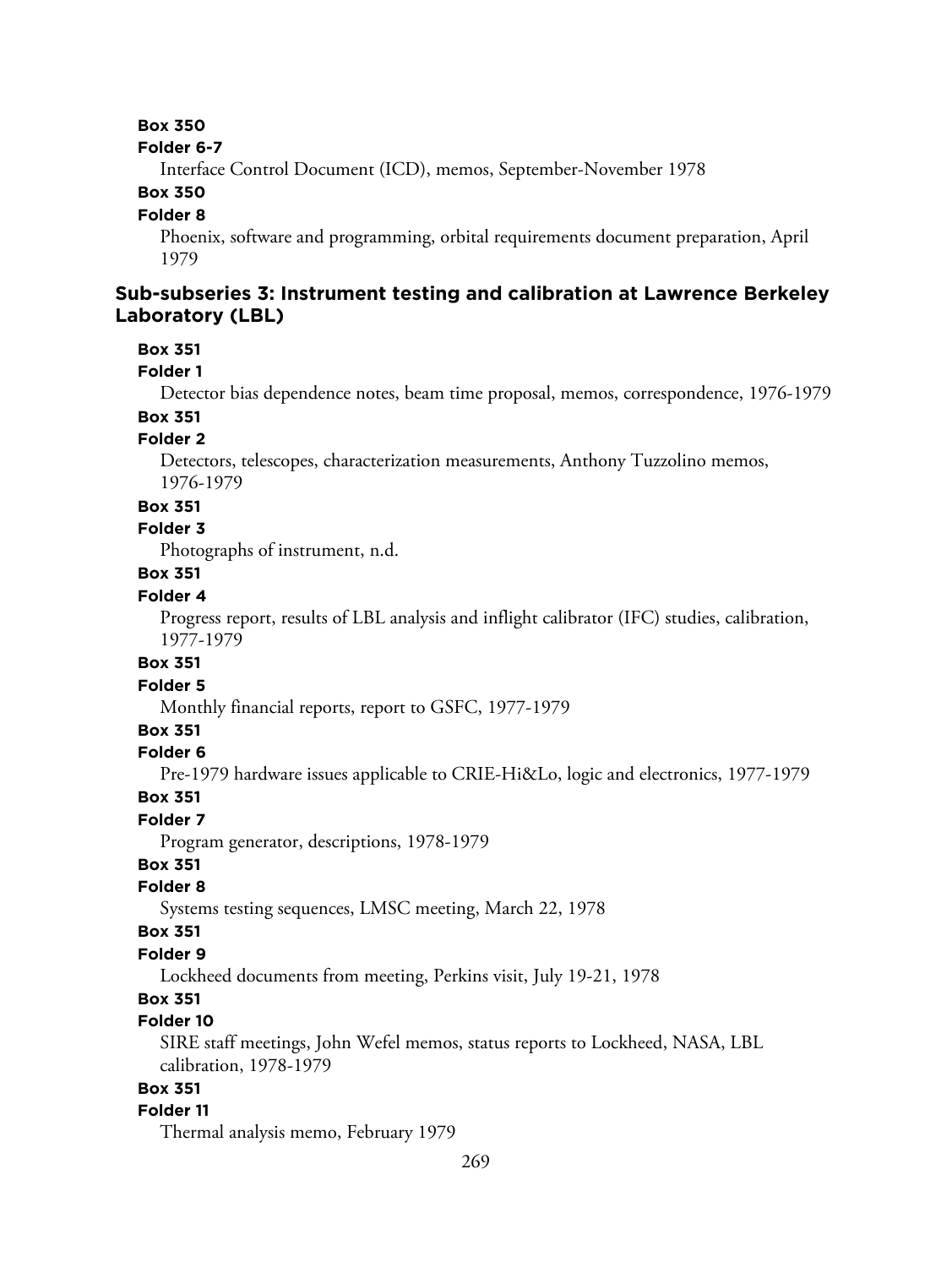## **Sub-subseries 4: S81-1 mission (Phoenix 1)**

## **Box 351**

**Folder 12**

ONR, correspondence, experiment proposal, 1973-1981

### **Box 351**

**Folder 13**

ONR, correspondence, 1982

### **Box 352**

## **Folder 1-2**

ONR, correspondence, 1983-1984

### **Box 352**

## **Folder 3**

Navy Space Systems Activity, correspondence, 1978

## **Box 352**

## **Folder 4**

Navy Space Systems Activity, correspondence, mission and flight information, 1979

## **Box 352**

## **Folder 5-8**

Navy Space Systems Activity, correspondence, 1980-1984

## **Box 352**

## **Folder 9-10**

CRIE-Lo, memory, host vehicle description, working group meetings, interface, testing, calibration, telemetry, distribution memos, 1979

## **Box 353**

## **Folder 1**

Cost growth problem, cost projections, progress reports, NASA correspondence, January-April 1979

## **Box 353**

## **Folder 2**

Cost growth problem, cost and effort evaluation, schedules, March 1979

## **Box 353**

## **Folder 3-4**

Calibration and testing at LBL, thermal and shake tests, distribution memos, 1979-1980

## **Box 353**

## **Folder 5**

ONR space activities review for STP, Washington, September 25-26, 1979, "Some Thoughts on Strengthening DoD Innovative Research and Development in Space," viewgraphs, NASA documents, notes, 1979

## **Box 353**

## **Folder 6**

ONR review meeting October 19, 1979, SESP 1721 forms, correspondence, notes, memos, September-October 1979

## **Box 353**

## **Folder 7**

CRIE-Lo, Super GSE user's manual, environmental test report, 1979-1980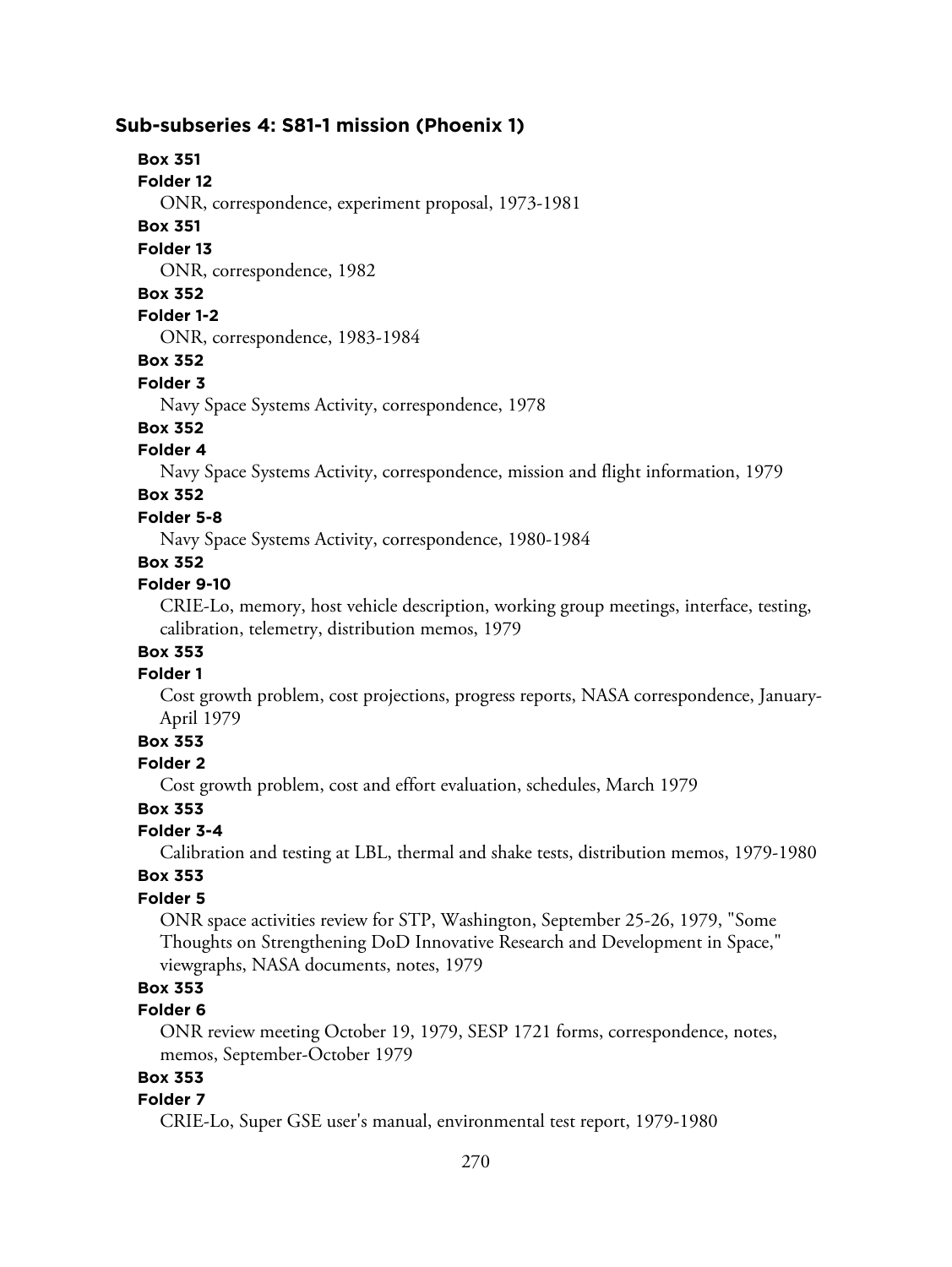**Folder 8**

CRIE-Lo, ICD revisions, January-February 1980

### **Box 353**

## **Folder 9**

CRIE-Lo, final ICD, February 1980

## **Box 353**

## **Folder 10**

Testing, program generator, status review meeting at LPARL, distribution memos, 1980 **Box 354**

## **Folder 1-4**

CRIE-LO 1980, design reviews, testing, correspondence, funding, interface scheduling, distribution memos, January-December 1980

## **Box 354**

## **Folder 5**

CRIE-LO 1981, testing, schedules, Dave Cauffman dispute, memos, January-August 1981

## **Box 355**

## **Folder 1**

S81-1 experimental flight requirements and operations plans (EFROP), April 1981

## **Box 355**

## **Folder 2**

S81-1 experimental flight requirements and operations plans (EFROP), related correspondence, May 1981

## **Box 355**

## **Folder 3**

ONR 604 project summary, NASA correspondence, April 1981

## **Box 355**

## **Folder 4**

ONR 604, notebook for April 9, 1981 presentation at NRL, viewgraphs, 1981

## **Box 355**

## **Folder 5**

Status review meeting, data acquisition and processing issue, memos, correspondence, May 1981

## **Box 355**

## **Folder 6**

Data processing, Dave Cauffman-John Wefel correspondence, flare alerts, launch date, status review meeting, 1981-1982

## **Box 355**

## **Folder 7**

AF documents, General Dynamics Corporation, mission possibilities, 1981-1982

## **Box 356**

## **Folder 1**

Acceptance review meeting at LPARL, Lockheed meeting notebook, August 20-21, 1981 **Box 356**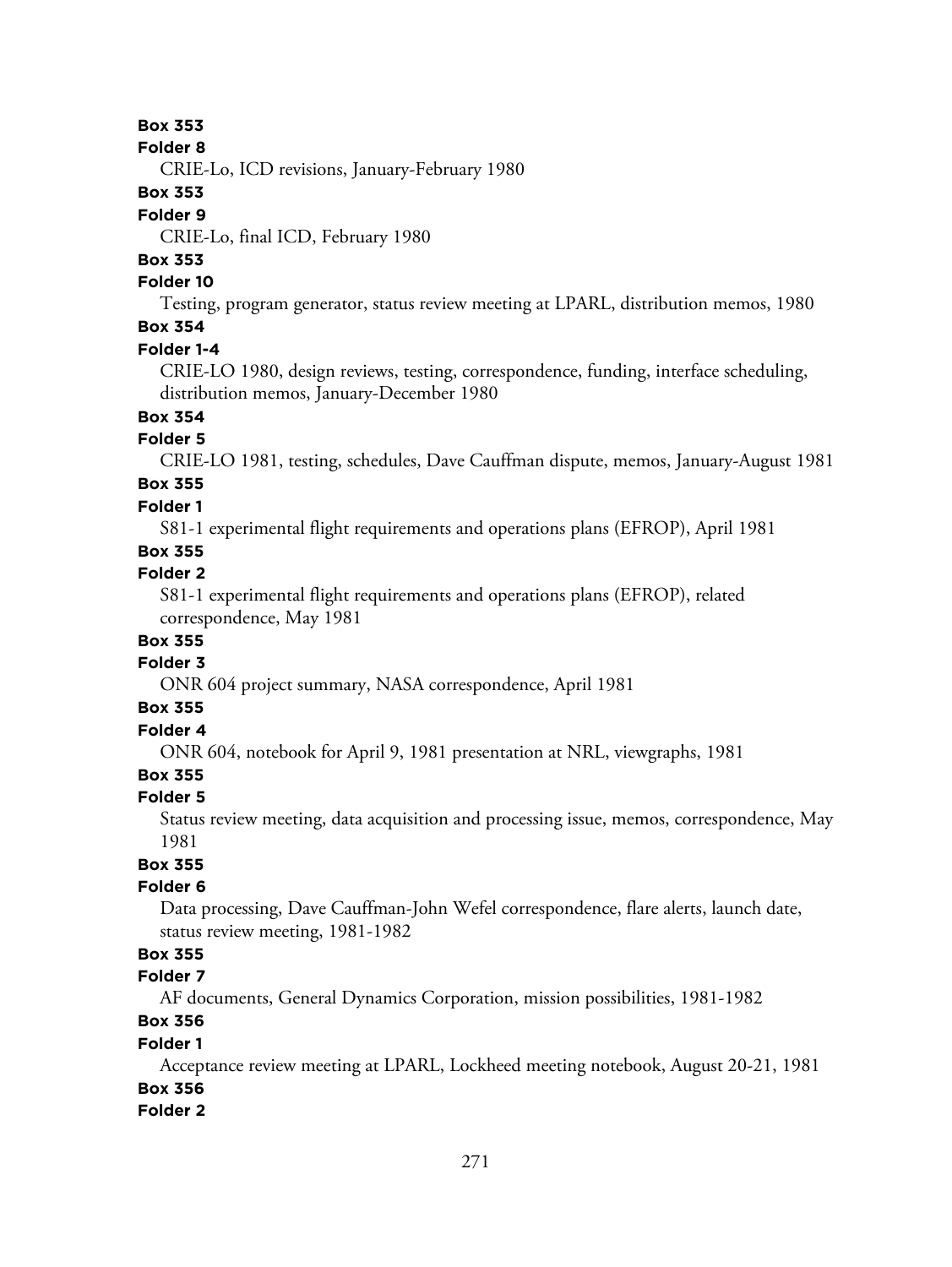Acceptance review meeting at LPARL, instrument testing, meeting minutes, correspondence, memos, August 1981

## **Box 356**

### **Folder 3**

Telemetry coverage and data processing issue, Dave Cauffman correspondence, memo of agreement draft, memos, 1981

### **Box 356**

#### **Folder 4**

CRIE-Lo 1982, telemetry, address list, memos, correspondence, January-May 1982

### **Box 356**

#### **Folder 5**

Launch preparation, flight readiness review, memo, February 1982

## **Box 356**

## **Folder 6**

USAF, information on the STP S81-1 Mission, SPACERAD Science Team, correspondence, 1982-1983

## **Box 356**

#### **Folder 7**

USAF, SPACERAD information, correspondence, 1984

## **Sub-subseries 5: ONR-301, Energetic Heavy Ion Composition (EHIC) experiment**

### **Box 356**

#### **Folder 8**

Navy space review, call for experiments, April 1983

## **Box 356**

#### **Folder 9**

Navy space review, memos, viewgraphs, March-April 1983

### **Box 357**

**Folder 1**

Meeting of October 11, 1984, viewgraphs, notes, 1983-1984

## **Box 357**

### **Folder 2**

Experiment description, 1721 forms, budgets, memos, 1983-1984

#### **Box 357**

## **Folder 3**

Navy review, notes, correspondence, priority list, April-July 1984

## **Box 357**

## **Folder 4**

1985 matters regarding AF, NASA memos, spacecraft possibilities, 1984-1985

## **Box 357**

### **Folder 5**

Herzberg Institute-UC meeting, June 1986, Cosmic Ray Program Working Group report, National Oceanographic and Atmospheric Administration (NOAA) EHIC presentation of January 1986, RCA meetings, EHIC television and infrared (TIROS), spacecraft interface, 1985-1986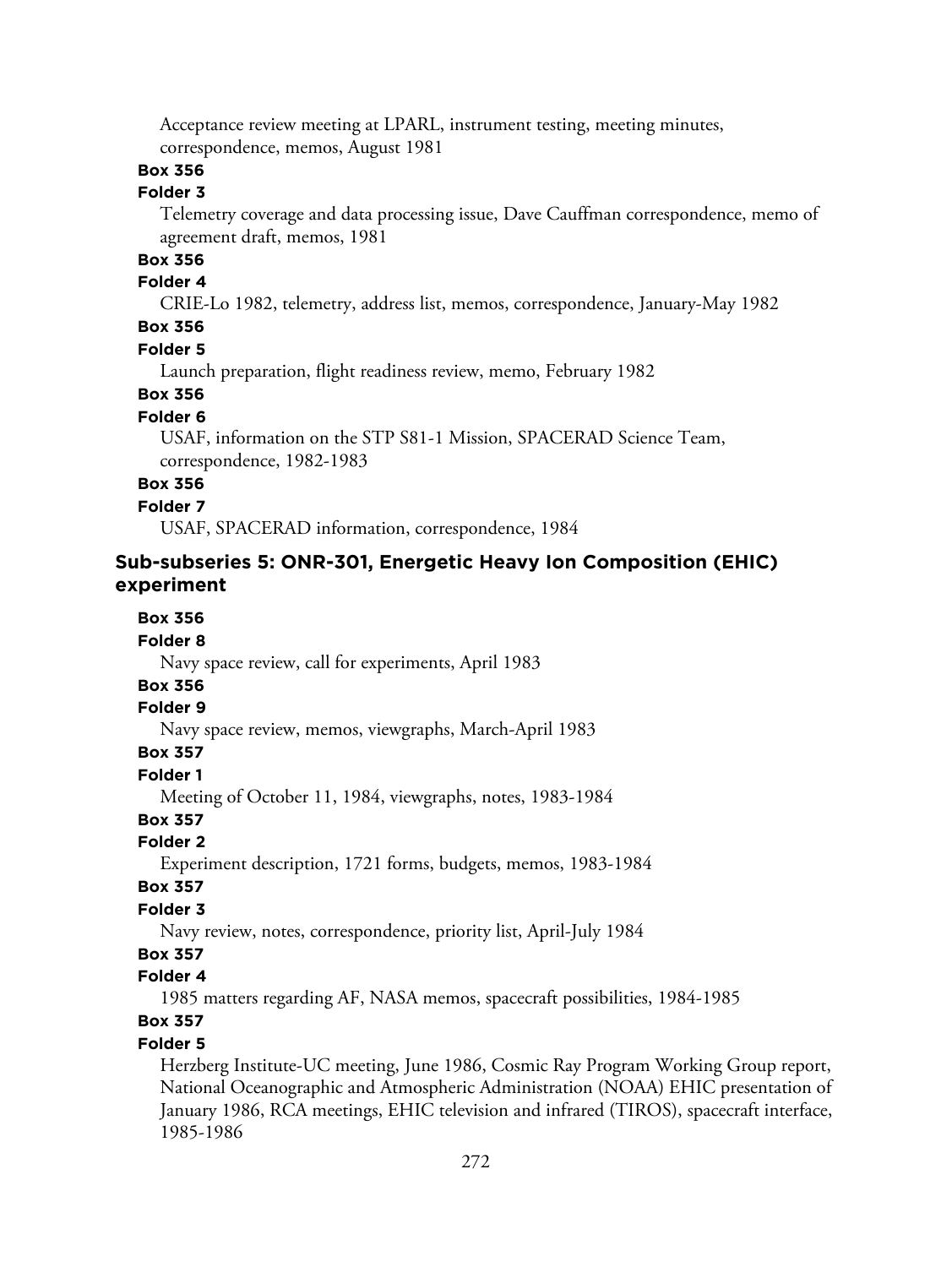#### **Folder 6**

Proposal, telescope design considerations, May-July 1986

## **Box 357**

### **Folder 7**

Proposal, reviews, responses, budgets, memos, October-November 1986

## **Box 357**

## **Folder 8**

NRC (Canada) collaboration papers, proposal draft, 1986-1987

## **Box 357**

### **Folder 9**

Approval by NASA and ONR with funding, proposal to NRC (Canada), memos, March-April 1987

## **Subseries 19: International Solar Polar Mission (ISPM, Ulysses)**

## **Sub-subseries 1: Mission definition, international collaboration and planning**

## **Box 358**

### **Folder 1**

MJS mission, electron spectrometer options, Cosmic Ray Working Group (Leiden) documents, 1972

## **Box 358**

### **Folder 2**

"Experiments Out of the Ecliptic Plane: An Introduction to the Ex-ecliptic Mission," notes on mission options, viewgraphs, 1972-1976

## **Box 358**

## **Folder 3**

Material for talk on ISPM mission, including UC and COSPIN, NAS review of ISPM, ca. 1972

## **Box 358**

## **Folder 4**

OOE mission with Pioneer H, OOE advisory committee meetings, trajectories, ESRO and JPL documents, notes, 1972-1974

## **Box 358**

## **Folder 5**

OOE mission with Pioneer H, S.I. Rasool correspondence, Wilcox letter to NASA supporting OOE,

• Pioneer 11, notes, 1973

## **Box 358**

## **Folder 6**

OOE mission with Pioneer H, Science Advisory Committee, NASA correspondence, solar corona observations, August-September 1974

## **Box 358**

## **Folder 7**

OOE mission with Pioneer H, papers on solar studies, December 1974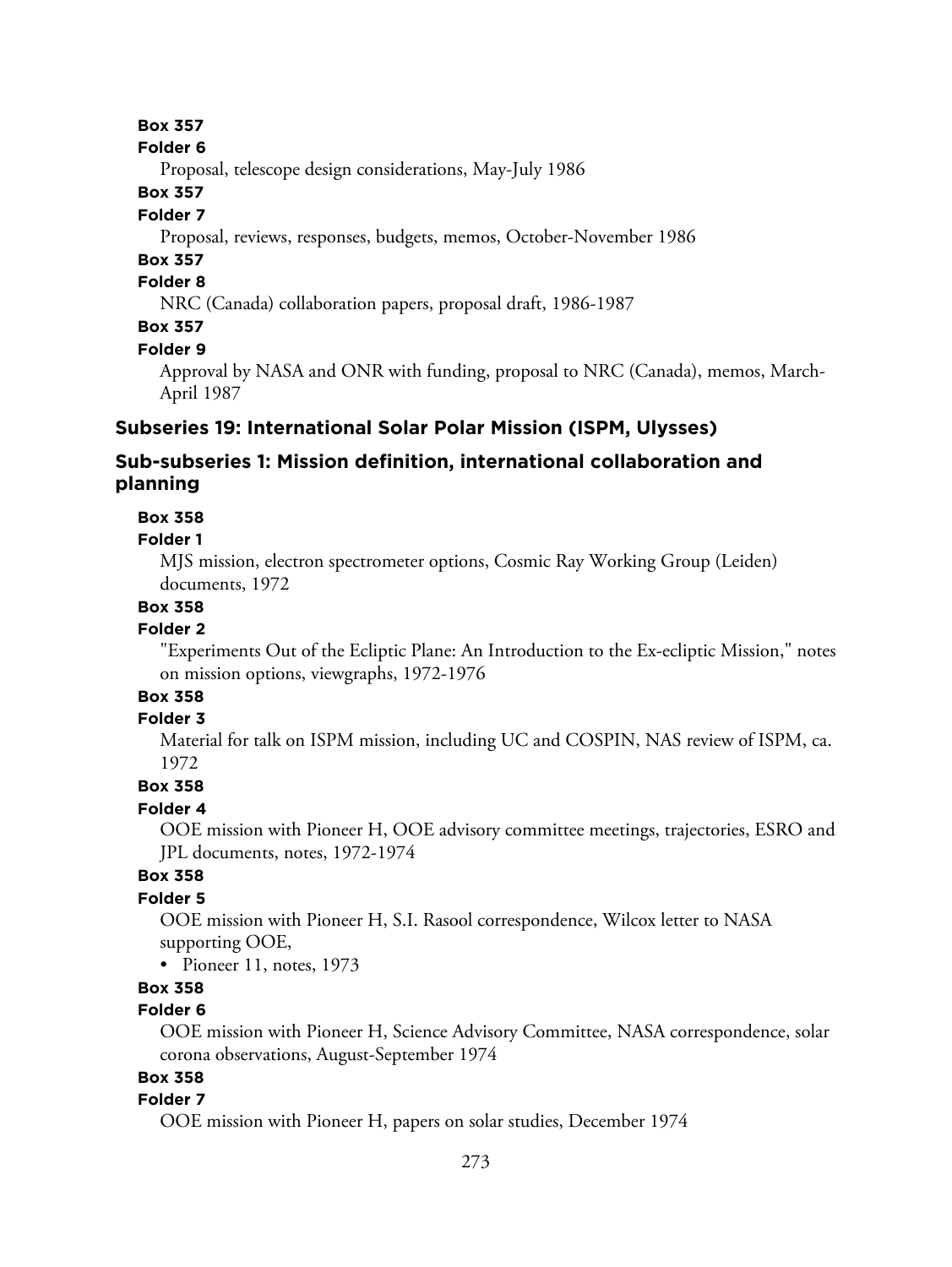#### **Folder 8**

MJS mission, data exchange, correspondence with Klaus-Peter Wenzel, C.J. Waddington, and D. Edgar Page, 1973-1975

#### **Box 358**

### **Folder 9**

OOE articles by JAS and others, ESTEC meeting of October 26-27, 1974, notes, correspondence

## **Box 358**

### **Folder 10**

ESA documents, preliminary mission definition, summaries of scientific objectives of an OOE mission, ESRO/NASA Mission Definition Group, notes, 1974

## **Box 358**

#### **Folder 11**

NASA/ARC documents, mission study final report, papers on OOE dust, 1974

#### **Box 359**

## **Folder 1**

JPL consulting agreement, expense reimbursement, ESRO OOE advisory committee, 1974

**Box 359**

#### **Folder 2**

Collaboration agreement, scientific advisory committee, ISEE, OOE Science Working Group, 1974-1976

## **Box 359**

#### **Folder 3**

"Charged Particle Astronomy in Interplanetary Space at High Altitudes: An Evaluation of Two Alternate Out-of-the-Ecliptic Space Missions, "ESRO mission definition study report, OOE report by D. Edgar Page, correspondence, 1974-1975

## **Box 359**

### **Folder 4**

"A Preview of Mission Alternatives and Their Scientific Opportunities," correspondence, 1974-1975

## **Box 359**

## **Folder 5**

Symposium on the Study of the Sun in an Interplanetary Medium in 3 Dimensions, May 15-16, 1975, viewgraphs, JPL and ARC documents, program, May-June 1975

## **Box 359**

### **Folder 6**

Discussions on a charged particle experiment for the proposed OOE mission, documents, agenda, October 20-21, 1975

## **Box 359**

### **Folder 7**

OOE consortium, working group meetings, GSE, letter of agreement draft, notes, Eugene N. Parker memo, 1975-1977

### **Box 359**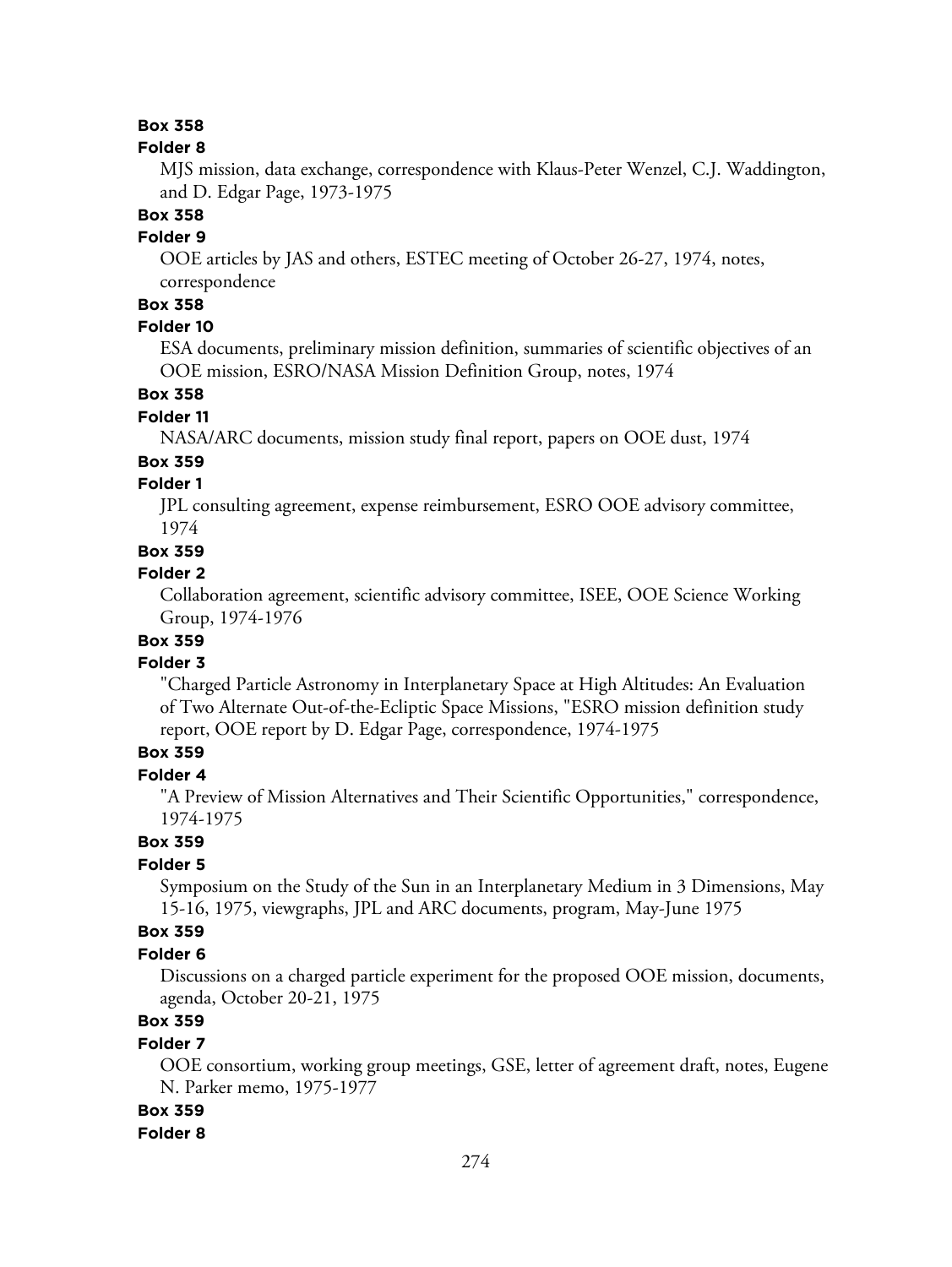ESA, Holland trip, OOE Science Working Group, Peter Wenzel correspondence, 1976 **Box 359**

## **Folder 9**

COSPIN, consortium negotiations, correspondence, 1976-1977

## **Box 359**

### **Folder 10**

OOE Science Working Group, consulting arrangements, ESA Report on Phase A Study, May-July 1976

## **Box 359**

## **Folder 11**

OOE Science Working Group, consulting arrangements, receipts, JPL contracts, 1976-1977

## **Box 359**

## **Folder 12**

OOE Science Working Group, meetings, meeting documents, notes, memos, minutes, July-September 1976

## **Box 359**

## **Folder 13**

OOE Science Working Group, JPL meetings, October 21-22, mission design, JPL documents, August-October 1976

## **Box 359**

### **Folder 14**

OOE Science Working Group, meeting, January 3-4, 1977, Peter Wenzel and Robert Hynds correspondence, data processing arrangements, memos, 1976-1977

### **Box 360**

## **Folder 1**

OOE Science Working Group, recommendations to NASA/ESA, NASA/ESA mission A/ O, notes, 1976-1977

## **Box 360**

**Folder 2**

OOE movie description, trajectory options, 1976

## **Box 360**

### **Folder 3**

"Cosmic Ray and Solar Charged Particle Investigations Out of the Ecliptic," August 1977

### **Box 360**

## **Folder 4**

NASA A/O, Imperial College proposal, viewgraphs, memos, 1977

## **Box 360**

### **Folder 5**

Proposal drafts, memos, correspondence, 1977

## **Box 360**

## **Folder 6**

Proposal submission, NASA/ESA proposal preparation guidelines, LET Csl option, JPL documents, memos, correspondence, notes, schedules, sketches, June-August 1977

### **Box 360**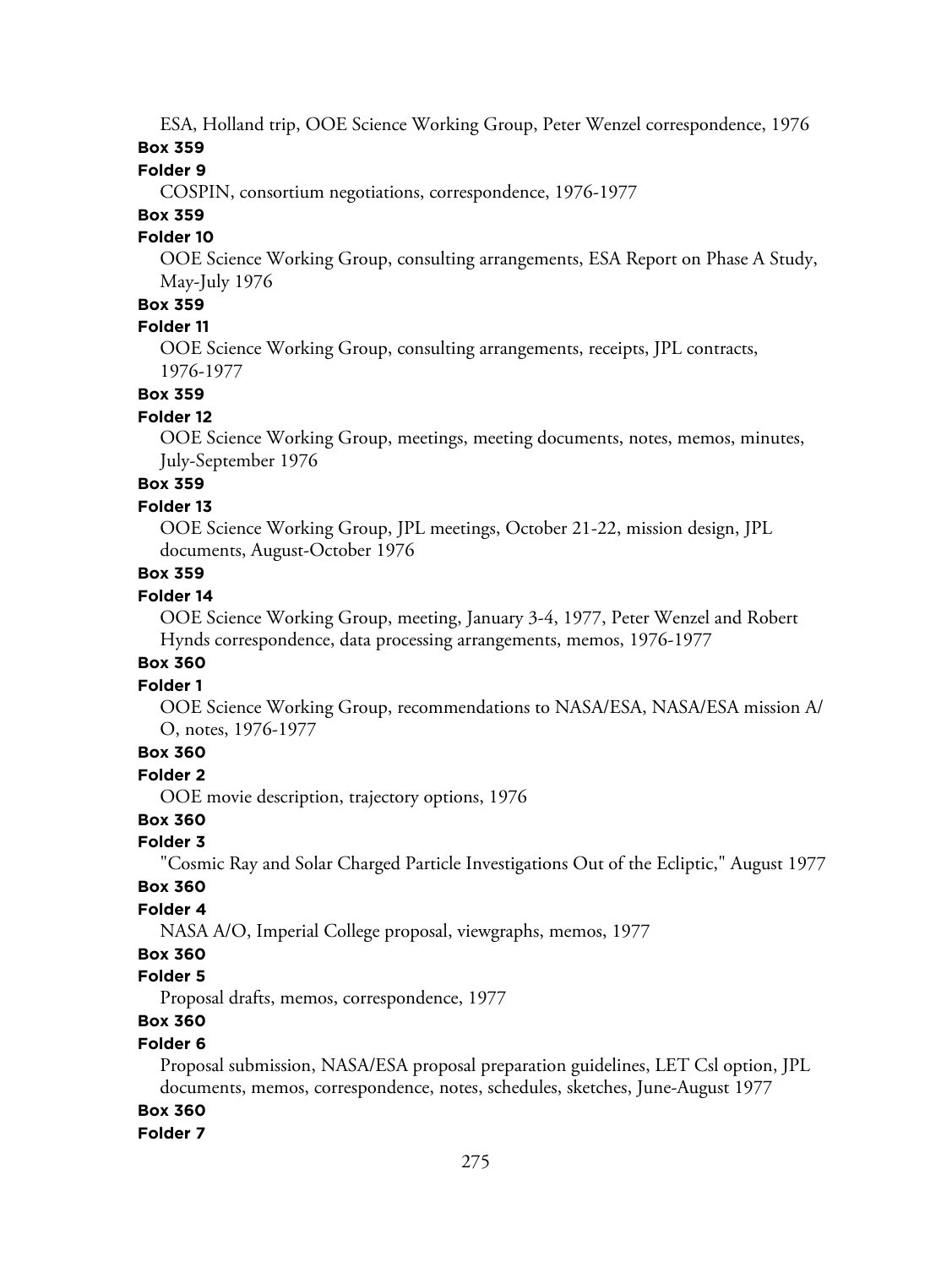Cost reduction plan, proposal to NASA for UC part of COSPIN, working group selection, conflict of interest regarding instrument selection, HET testing, Jupiter orbiter probe, correspondence, notes, memos, 1977-1978

### **Box 361**

### **Folder 1**

Cost reduction plan, summary, December 1977

## **Box 361**

## **Folder 2**

Materials to gain Congressional support for ISPM, correspondence, Eugene N. Parker letter, JPL fact sheet, 1978

## **Box 361**

### **Folder 3**

Kiel consortium, meeting, March 6-7, 1978, JAS's efforts to negotiate at request of NASA/ ESA, Kiel proposal, notes, correspondence, sketches, instrument photograph, February-March 1978

### **Box 361**

## **Folder 4**

Kiel consortium, drafts of agreements with Kiel consortium and ESA program office, correspondence, proposals, February-March 1978

## **Box 361**

## **Folder 5**

Kiel consortium, management questions, proposals, data exchange, correspondence, March 1978

## **Box 361**

#### **Folder 6**

ESA, ESTEC, Imperial College, Kiel correspondence, GSE, schedules, data formats, shuttle bay cleanliness, spacecraft configuration, 2nd SWT meeting, 1978

## **Box 361**

## **Folder 7**

Galileo project, memos, September-October 1978

#### **Box 361**

#### **Folder 8**

JPL correspondence, Voyager, meetings, RTG issues, 1978-1981

### **Box 362**

#### **Folder 1**

"Experiment Implementation Plan," requirements for JPL support, 1978

### **Box 362**

### **Folder 2**

GSE, testing, science working team meeting #2, instrument power allocation, spacecraft configuration, space shuttle experiment facilities, data exchange format, interoffice memos, 1978

### **Box 362**

## **Folder 3**

Jim Haas correspondence, costs, JPL correspondence, 1979-1981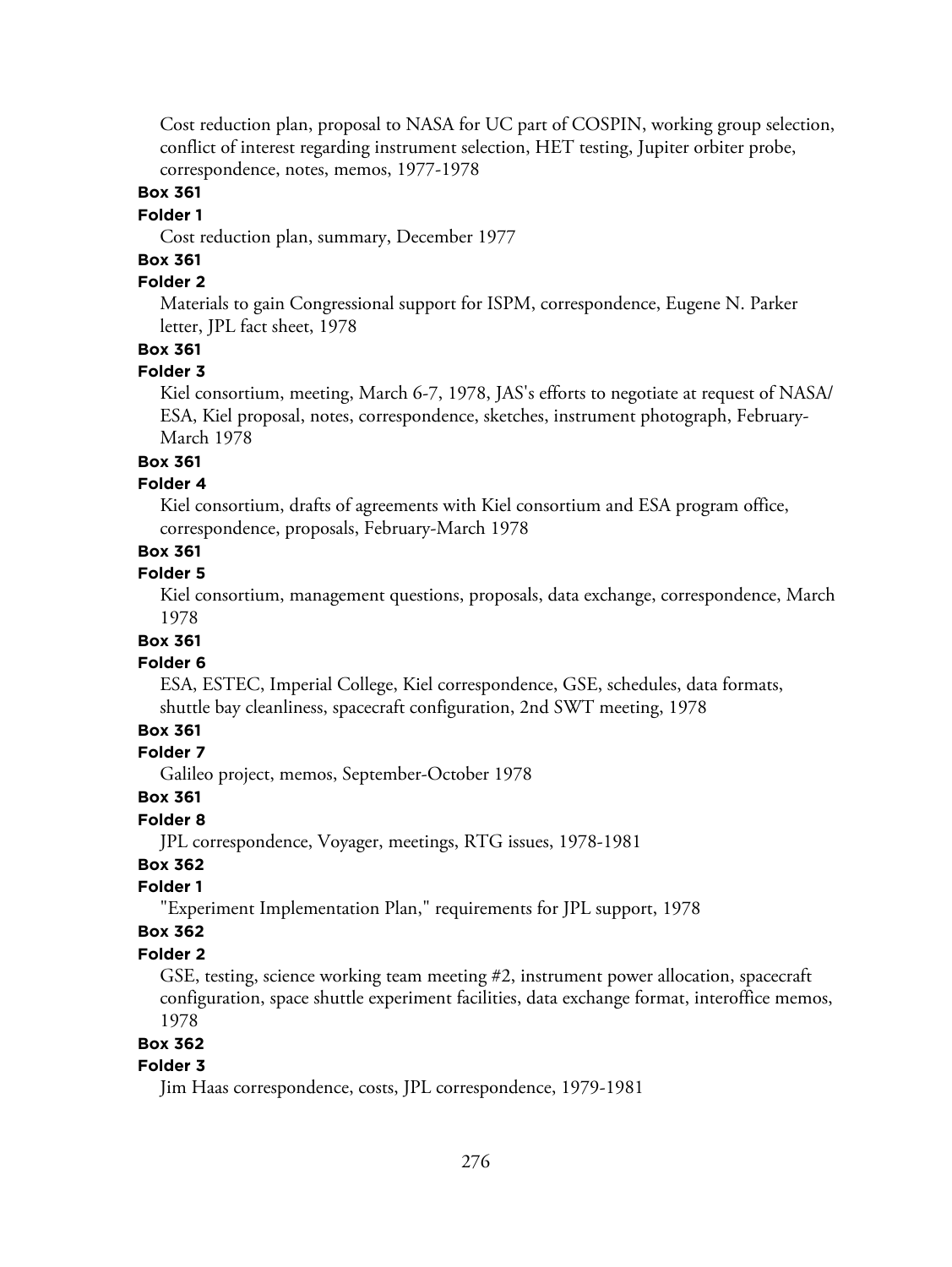## **Sub-subseries 2: Instrument design, spacecraft interface, technical documents**

## **Box 362**

## **Folder 4**

Argument for electron telescope, "Mission Goals and Experiment Description," draft, memos, correspondence, August-December 1976

## **Box 362**

## **Folder 5**

Meeting on experiment design, September 18, 1976, meeting with Rochus Vogt and Edward C. Stone, August 9, 1976, spherical harmonic analyses of telescope response, draft of letter of agreement for collaborators, 1976

## **Box 362**

### **Folder 6**

Ortec detectors, IC participation, discussions for proposal, data processing issues, correspondence, 1976-1977

## **Box 362**

### **Folder 7**

Phoenix weight, budgets, cost sharing with IC, ESA A/O, notes, correspondence, March-May 1977

### **Box 362**

### **Folder 8**

NASA spacecraft description, April 2, 1977

## **Box 362**

## **Folder 9**

Project matters, memos, February 1978

## **Box 362**

### **Folder 10**

GSE design, memo on desired capabilities, March 15, 1978

### **Box 362**

### **Folder 11**

GSE design, requirements, 1978

## **Box 362**

## **Folder 12**

Calibration plans, May 3, 1978

## **Box 362**

### **Folder 13**

Anisotropy telescope design, drawings, correspondence, ca. 1978

## **Box 362**

## **Folder 14**

LET design, sketches, drawings, 1978

## **Box 362**

## **Folder 15**

Spacecraft interface and configuration, correspondence, notes, June 22, 1978

## **Box 362**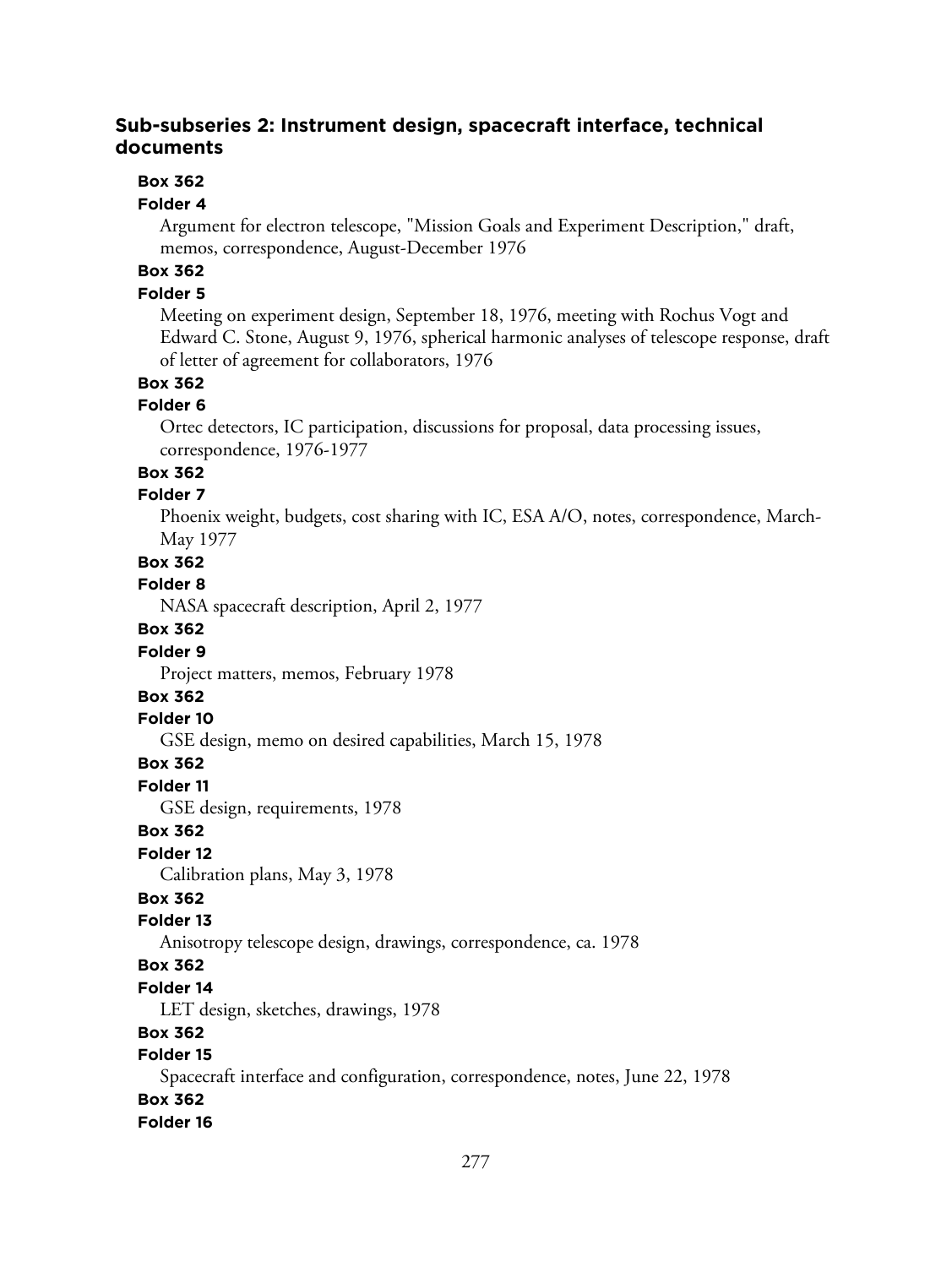**Box 362 Folder 17** Power converter design, memos, correspondence, August-November 1978 **Box 362 Folder 18** Data interface with user interface unit (UIU) and CPU, ca. 1978 **Box 362 Folder 19** HET, weight analysis, memos, 1978 **Box 362 Folder 20** HET, logic design, drafts, August-November 1978 **Box 362 Folder 21** HET, electronics preliminary design, September-November 1978 **Box 363 Folder 1** HET, software requirements, memos, September-November 1978 **Box 363 Folder 2** HET, parts lists, industrial parts, memos, 1978 **Box 363 Folder 3** HET, design, notes, memo, September 1978 **Box 363 Folder 4** OOE consortium meeting, May 7, 1978, parts problems, purchasing, common buy via JPL, memos, 1978 **Box 363 Folder 5** Mission trajectory strategy, 1978 **Box 363 Folder 6** Shuttle launch problems, cargo bay cleanliness, October-December 1978 **Box 363 Folder 7** RTG radiation problems, testing in RTG environment, Pioneer 10/11 RTG problem analysis, 1969, 1978 **Box 363 Folder 8** Thermal analysis, 1978 **Box 363 Folder 9**

Memos on power requirements, August 1978

Thermal analysis, thermal control problem for SIM-2, meetings, correspondence, 1980-1981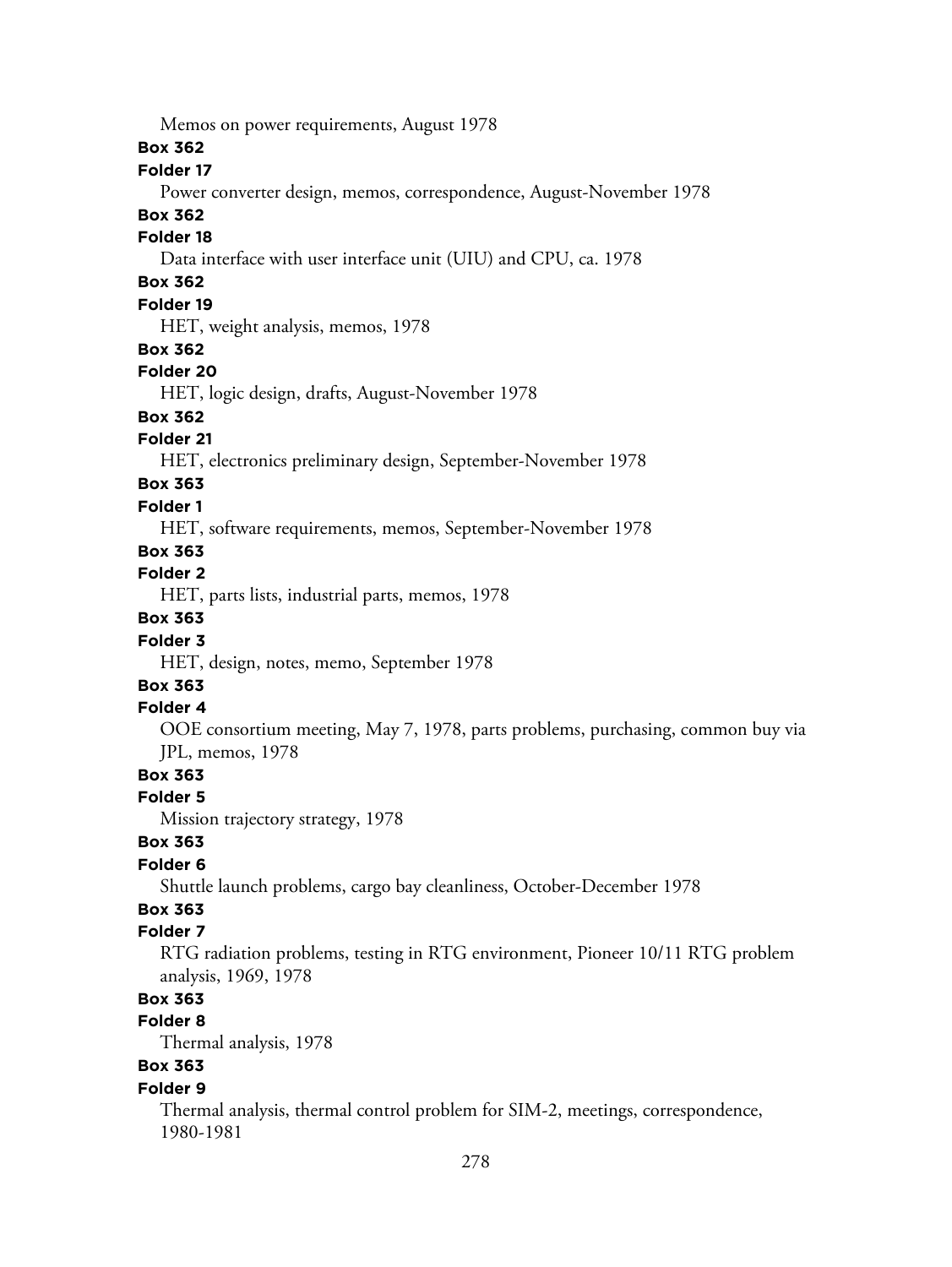#### **Folder 10**

SIM-2, mechanical drawings, October-November 1978

## **Box 364**

### **Folder 1**

Experimenter Interface document, sample from ESA, June 1978

## **Box 364**

## **Folder 2**

Experimenter Interface document, parts a and b, ESA correspondence, November-December 1978

## **Box 364**

## **Folder 3**

Experimenter Interface document, revisions, March 1982

## **Box 364**

### **Folder 4**

Instrument layout and spacecraft configuration, December 1, 1978

## **Box 364**

### **Folder 5**

Data processing, data formats, telemetry, 1978

## **Box 364**

### **Folder 6**

Data processing, DPU design, Imperial College correspondence, meetings, circuit diagrams, 1978-1979

## **Box 364**

## **Folder 7**

Data processing, DPU description, October 5, 1978

## **Box 365**

## **Folder 1**

JPL documents, project plan, November 1978

## **Box 365**

### **Folder 2**

JPL documents, project plan, August 1979

## **Box 365**

## **Folder 3**

JPL documents, project plan, reference trajectory characteristics, October 1979

## **Box 365**

## **Folder 4**

JPL documents, project plan, mission operations and engineering management plan, revision, 1979-1980

## **Box 365**

## **Folder 5**

COSPIN integration at UC, schedule of events through June 1982, instrument status reports, August-September 1981

## **Sub-subseries 3: Organizational and scientific meetings**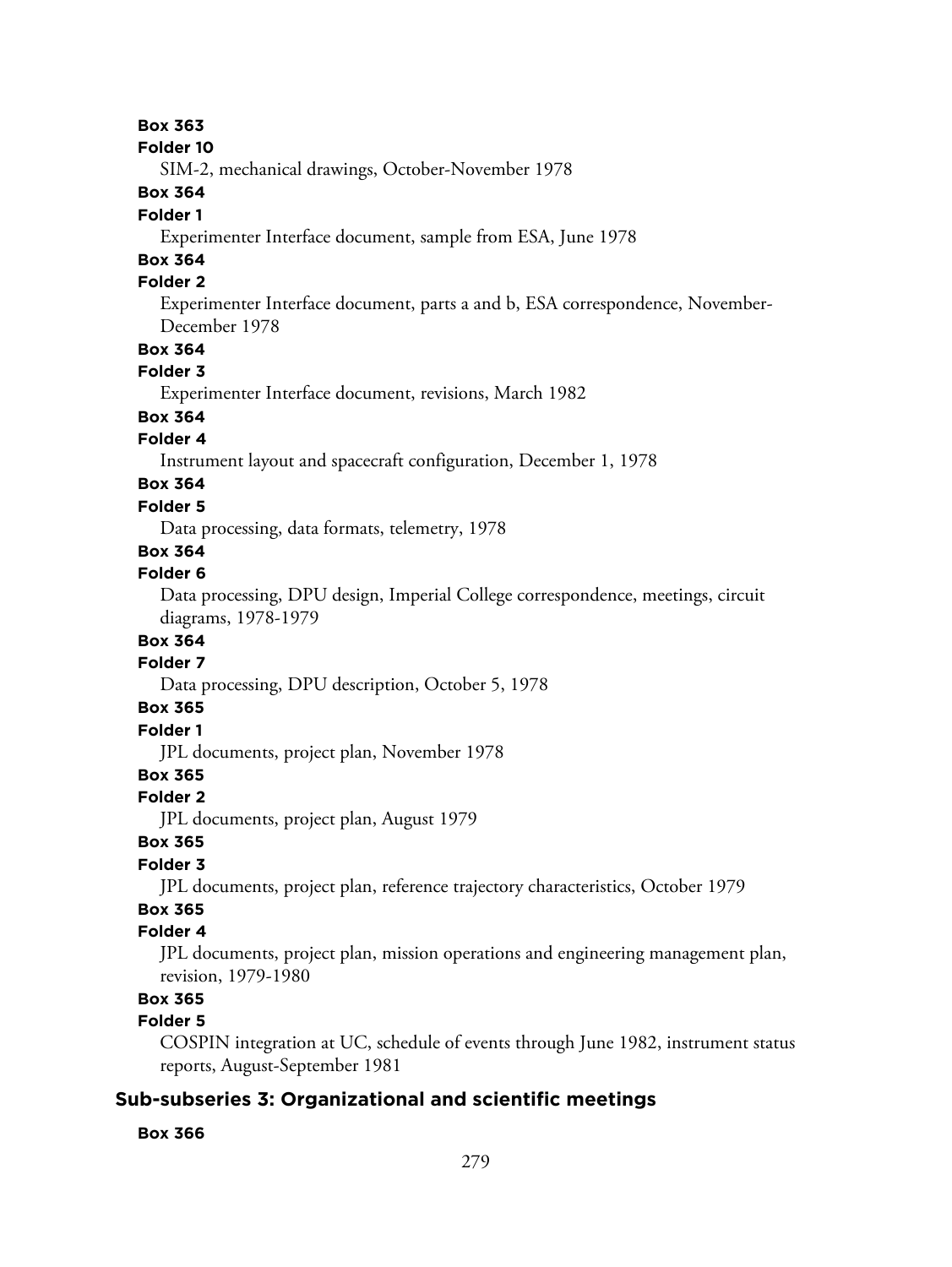Minutes from meetings with Kiel consortium, HIA, ESTEC, 1978

## **Box 366**

## **Folder 2**

Sub-COSIN meeting, July 20-21, 1978, minutes, GSE, telemetry, HET power requirements, June-July, 1978

### **Box 366**

#### **Folder 3**

ESA project office meetings, September 7-8, 1978

## **Box 366**

#### **Folder 4**

COSPIN meeting, Chicago, November 28-30, 1978, agenda, minutes, correspondence

## **Box 366**

#### **Folder 4**

Meetings at ESTEC, May 16-24, 1979, dimple motors, electrical interface document, third SWT meeting, chip failure, notes, 1979

## **Box 366**

## **Folder 5**

Preliminary design review at ESTEC, May 21-22, 1979, revised cost proposal to JPL, mass summaries, circuit diagrams, preliminary design description, viewgraphs, instrument drawings, notes, 1979

### **Box 366**

### **Folder 6**

COSPIN meeting, HIA, October 29-November 2, 1979, meeting report, data pool, notes, viewgraphs, 1979

## **Box 366**

## **Folder 7**

Minutes of COSPIN meetings at HIA, Chicago, Kyoto, ESTEC, software "splinter" meetings, 1979

## **Box 366**

### **Folder 8**

Holland trip arrangements, correspondence, 1979

### **Box 366**

## **Folder 9**

ESTEC meetings, interoffice memos, 1979

## **Box 367**

#### **Folder 1**

ISPM science newsletter #1, data and research responsibility document, data pool, SWT meetings 3 and 4, correspondence, 1979

## **Box 367**

## **Folder 2**

SWT meeting 3, minutes, documents, April-May 1979

## **Box 367**

### **Folder 3**

SWT meeting 4, agenda, documents, October 1979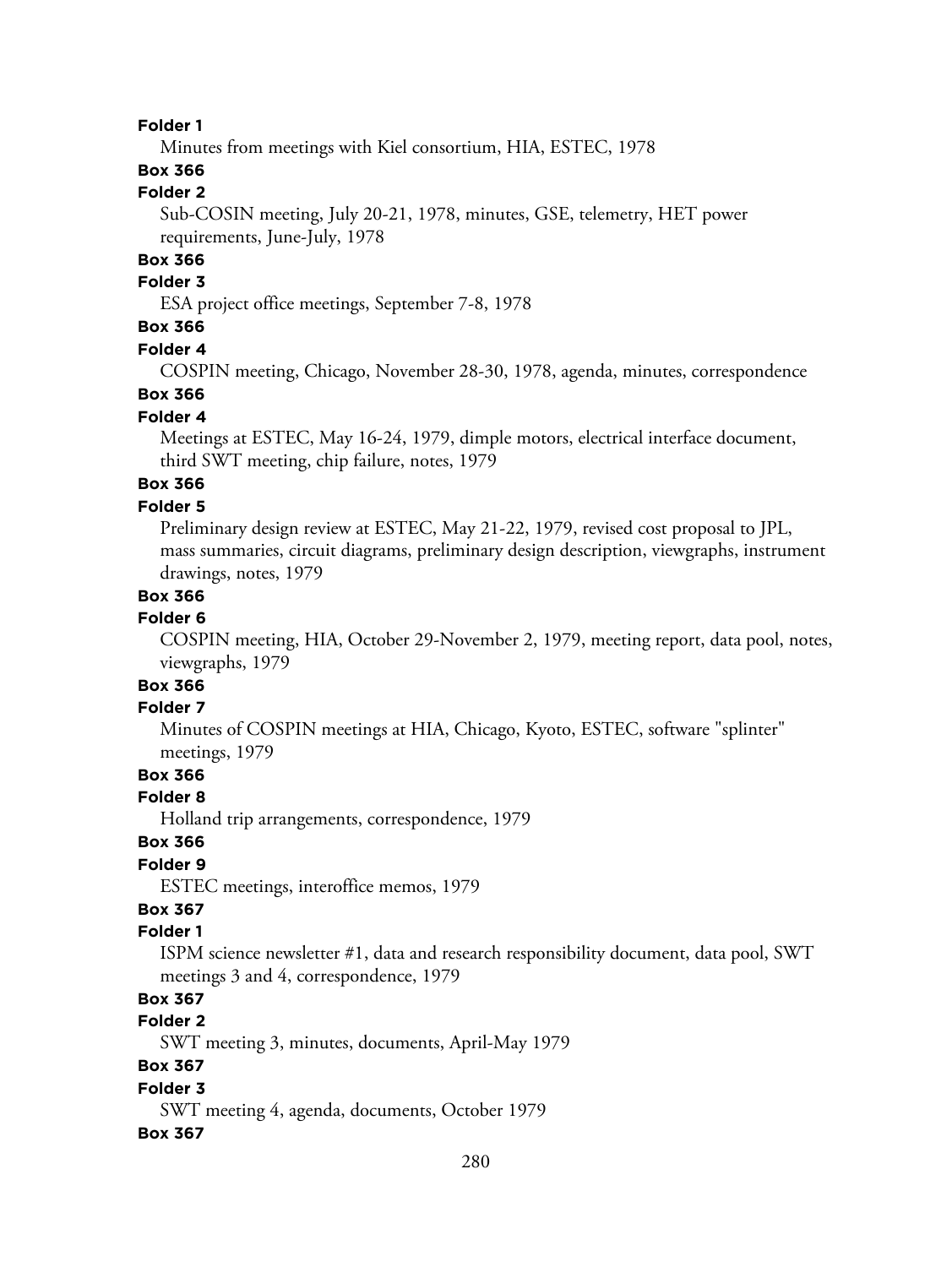SWT meeting 4, experiment descriptions, 1979

### **Box 367**

## **Folder 5**

SWT meeting 5, viewgraphs, JPL documents, 1980

## **Box 367**

### **Folder 6**

SWT meeting 5, ISPM and COSPIN meeting minutes, documents, correspondence, 1980

## **Box 368**

## **Folder 1**

COSPIN meetings at ESTEC, October 10-15, 1980, memos on weight and power requirements, instrument storage, testing, insurance, August-October 1980

## **Box 368**

### **Folder 2**

COSPIN Gordon Lentz memos, October-November 1980

#### **Box 368**

## **Folder 3**

SWT meeting 6, minutes, documents, 1980

## **Box 368**

### **Folder 4**

SWT meeting 7, gravity wave detection experiment, 1980

#### **Box 368**

## **Folder 5**

SWT meeting 7, launch issues, data management, documents, 1981

### **Box 368**

### **Folder 6**

COSPIN meeting at ESTEC, May 11-12, 1981, spacecraft integration, DPU specifications, memos, April-May 1981

## **Box 368**

## **Folder 7**

COSPIN meeting at GSFC, February 14, 1982, mission cancellation compensation, flight unit integration, agenda, memos, viewgraphs, January-February 1982

## **Box 369**

### **Folder 1**

SWT meeting 8, RTG fuel age, launch postponement, documents, January-March 1982

## **Box 369**

## **Folder 2**

SWT meeting 8, memos, correspondence, 1982

## **Box 369**

### **Folder 3**

SWT meeting 9, minutes, 1982

## **Box 369**

## **Folder 4**

SWT meeting 9, Galileo, testing, instrument storage, mission design, rocket choices, August-October 1982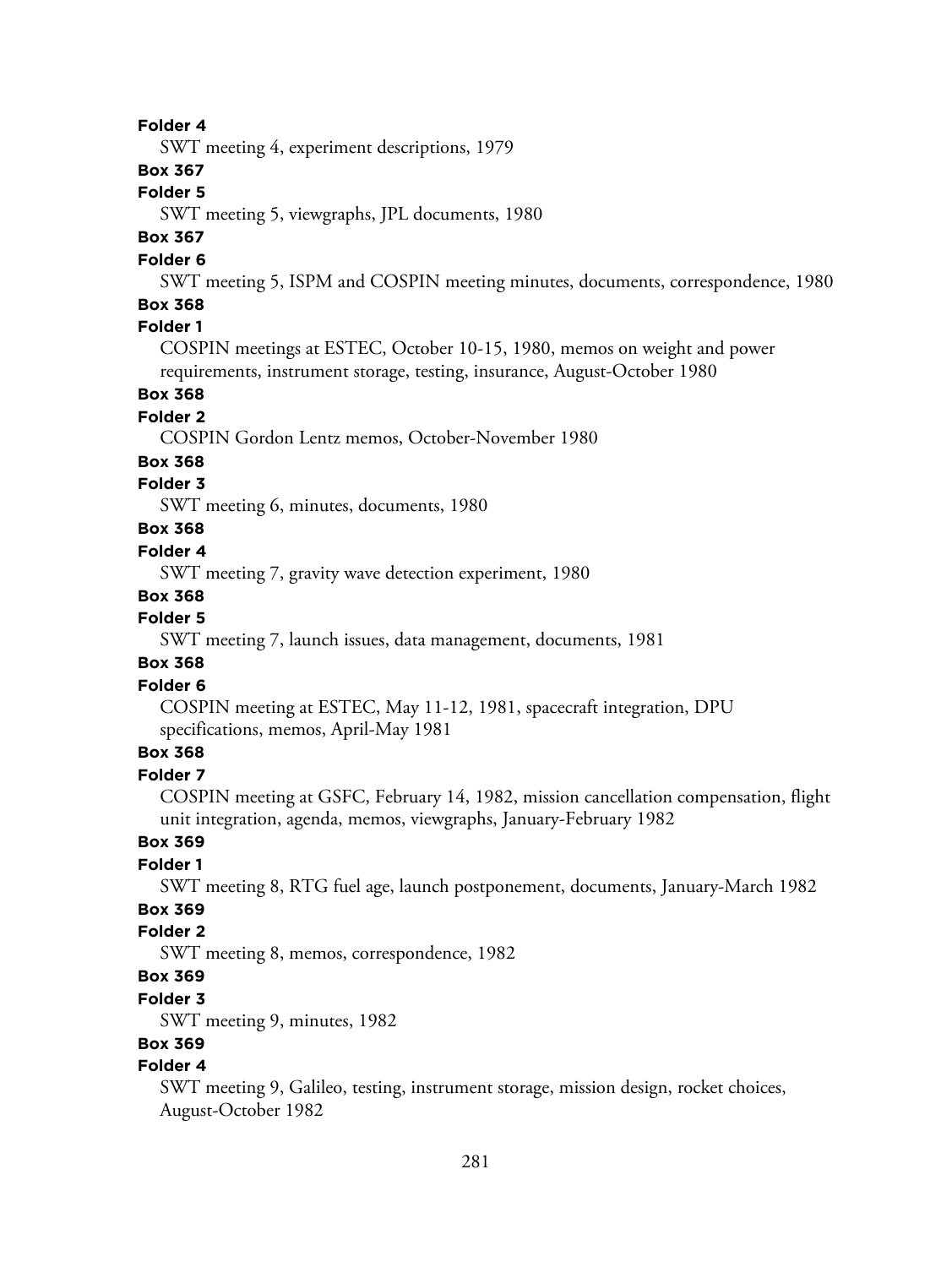### **Sub-subseries 4: Memos and correspondence**

**Box 369 Folder 5** Instrument-spacecraft interface issues, 1980 **Box 369 Folder 6** Testing, instrument storage, RTG issues, instrument insurance, interoffice memos, 1980 **Box 370 Folder 7** Budget revisions, JPL correspondence, 1980-1982 **Box 370 Folder 1** Memos and correspondence, 1981 **Box 370 Folder 2-3** Interoffice memos, 1981-1982 **Box 370 Folder 4** Kiel correspondence, data exchange, 1982 **Box 370 Folder 5** Imperial College correspondence, UIU multiplexer problems, 1982 **Box 370 Folder 6** HIA correspondence, 1982 **Box 370 Folder 7** ESA correspondence, 1982 **Sub-subseries 5: NASA budgeting, Congressional cutbacks**

### **Box 370**

#### **Folder 8**

NASA/ARC/GSFC, ISPM, IMP 8, Pioneer, correspondence, August-November 1978

## **Box 370**

## **Folder 9**

NASA/ARC/GSFC, ISPM mission acceptance, CRIE, Pioneer 11, IMP 7 and 8, Galileo, Spacelab facility, Albert G. Opp correspondence, active spacecraft review, NGL 14-001-006 uses, 1979

## **Box 370**

#### **Folder 10**

NASA/ARC/GSFC, Pioneer 10 and 11 budget cuts, ISPM launch scheduling, correspondence, 1980

#### **Box 371**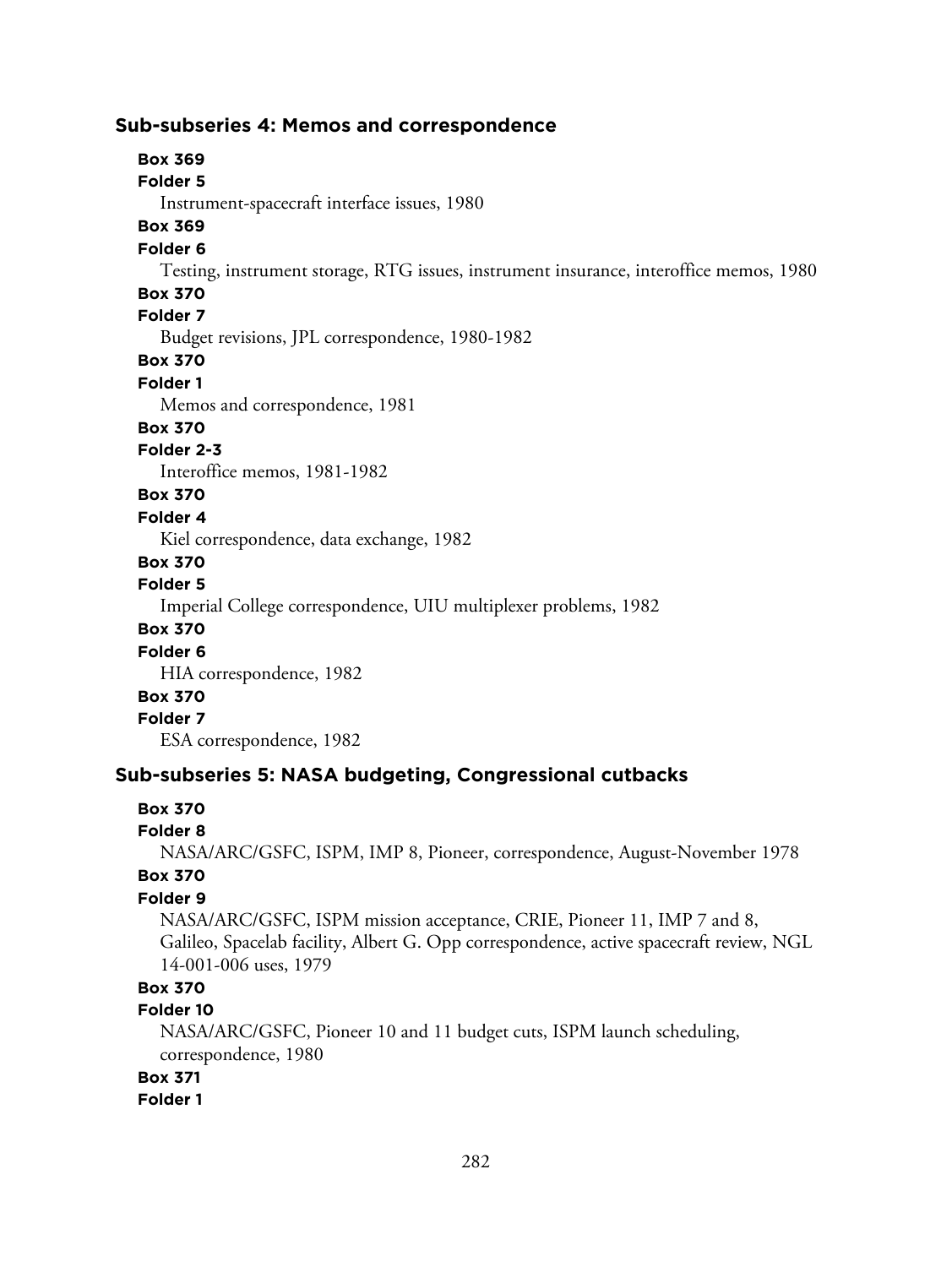NASA/ARC/GSFC, Pioneer 10 and 11 budget cuts, RADSAT satellite, IMP Folders 7-8, SIRE, "Summary of Recent Findings from Pioneer 10 and Pioneer 11 (Post Saturn) in the Distant Heliosphere-University of Chicago Experiments," "The Need for Continuing IMP-8 Data Coverage in 1982-1983 and Funding for IMP-7/8 Data Analysis," NASA News, LASR capital equipment, correspondence, 1981

## **Box 371**

## **Folder 2**

ISPM Congressional cutbacks, press clippings, Charles Percy correspondence, ESA, notes, correspondence, February-March 1981

## **Box 371**

#### **Folder 3**

ISPM Congressional cutbacks, list of selected communications, correspondence, 1981

## **Box 371**

### **Folder 4**

ISPM Congressional cutbacks, ESA documents, statements, March 1981

### **Box 371**

## **Folder 5**

ISPM Congressional cutbacks, ISPM review report, NAS meeting of May 26, 1981, Pioneer 10 and 11 cutbacks, ESA statements, Congressional correspondence, NASA documents, notes, correspondence, 1980-1981

### **Box 371**

### **Folder 6**

Meeting with James Beggs, April 2, 1982, letter on space station desirability, LASR photos, CRRES, ISPM delay to 1986, notes, April-June 1982

### **Box 371**

## **Folder 7**

NASA correspondence, budgets, SSWG, Pioneer 10 and 11, CRIE, LPARL, data transmittal, CRRES, NSSDC review committee, 1982

## **Sub-subseries 6 Cosmic Ray and Solar Particle Investigation (COSPIN) pre-delivery design review**

## **Box 372**

## **Folder 1**

JPL critical design review, September 8-9, 1981, document notebook, 1981

### **Box 372**

## **Folder 2**

JPL critical design review, instrument and DPU descriptions, block diagrams, spacecraft purging, distribution documents, September 1981

## **Box 372**

### **Folder 3**

JPL critical design review, telescope drawings, September 1981

## **Box 372**

## **Folder 4-6**

Final design review at ESTEC, October 12-13, 1982, document notebook, table of contents, 1982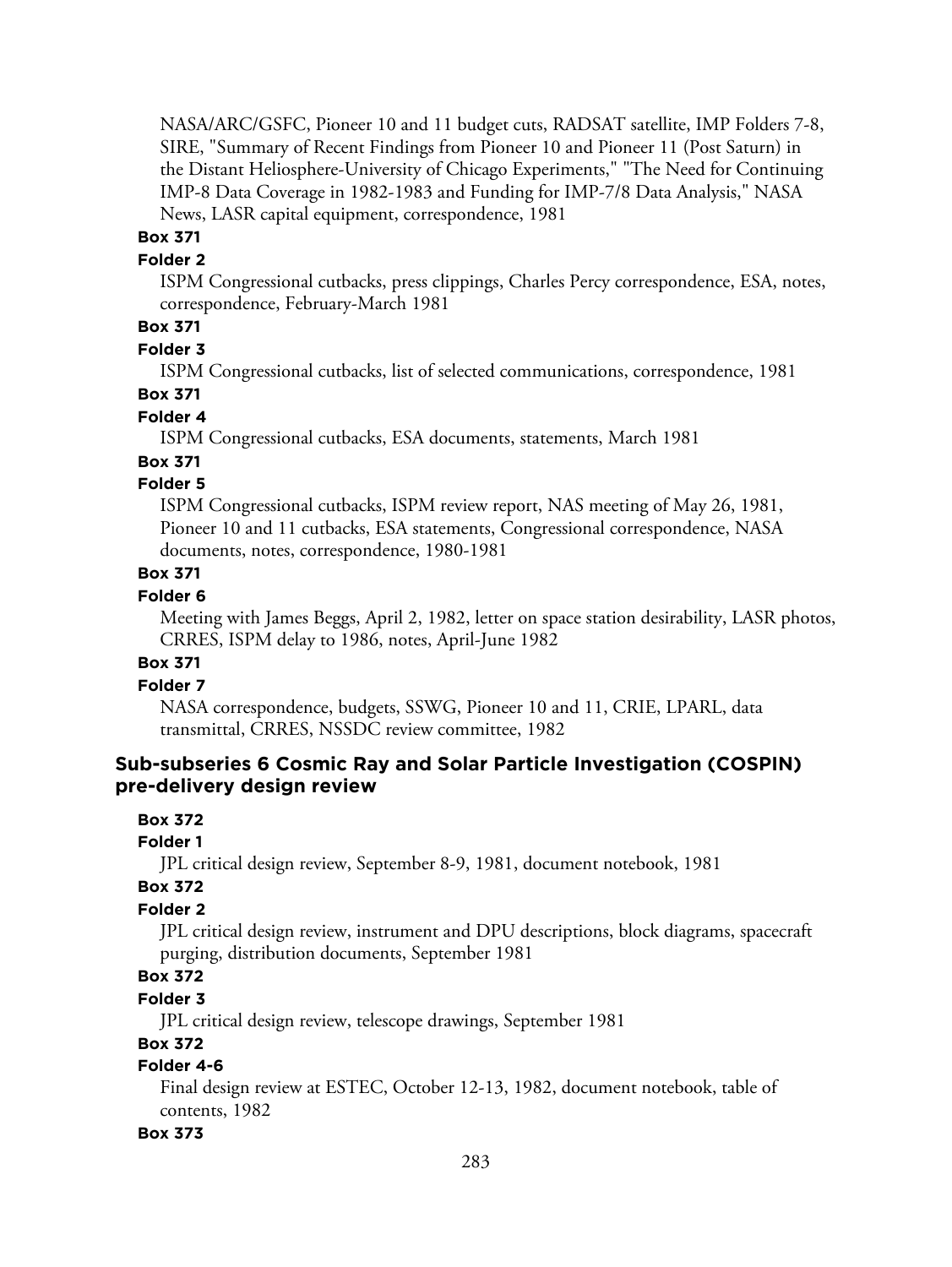Predelivery review at ESTEC, October 18, 1982, "86 Launch Cost Plan," instrument photographs, 1982

## **Box 373**

#### **Folder 2**

Spacecraft component descriptions, DPU, Rüdeger Reinhard correspondence, Giotto, instrument storage plan, meetings, memos, correspondence, 1983

## **Box 373**

## **Folder 3**

Instrument calibration operations procedures for SIM, SWT meetings, memos, 1983

### **Box 373**

### **Folder 4**

Instrument testing, component descriptions, SWT meetings, dust detectors, instrument storage problems, meeting minutes, memos, 1983

## **Box 373**

## **Folder 5**

Meeting minutes, memos, meeting documents, spacecraft descriptions, 1984

### **Subseries 20: Solar flare studies**

### **Box 374**

#### **Folder 1**

C, N, and O paper submitted 1973, notes, correspondence, memos, draft, 1971-1973

### **Box 374**

### **Folder 2**

Energy dependence of parent and daughter nuclei, notes, correspondence, preprints, 1972

## **Box 374**

### **Folder 3**

IMP 6, Peter Meyer, President's message on science and technology, notes, 1972

## **Box 374**

#### **Folder 4**

"A New Test for Solar Modulation Theory: The 1972 Low Energy Galactic Proton and Helium Spectra," IMP 5, drafts, notes, 1972

## **Box 374**

## **Folder 5**

NASA talk, figures, notes, correspondence, June 1972

## **Box 374**

### **Folder 6**

William Dietrich thesis, slides from Dave Anglin, August-November 1972

## **Box 374**

### **Folder 7**

Dave Anglin discussion notes, IMP 4 data, September 1972

## **Box 374**

## **Folder 8**

"Relative Abundances and Energy Spectra of He3 and He4 from Solar Flares," draft, GSFC talk, "Solar Flare Accelerated Isotopes of Hydrogen and Helium," September-November 1972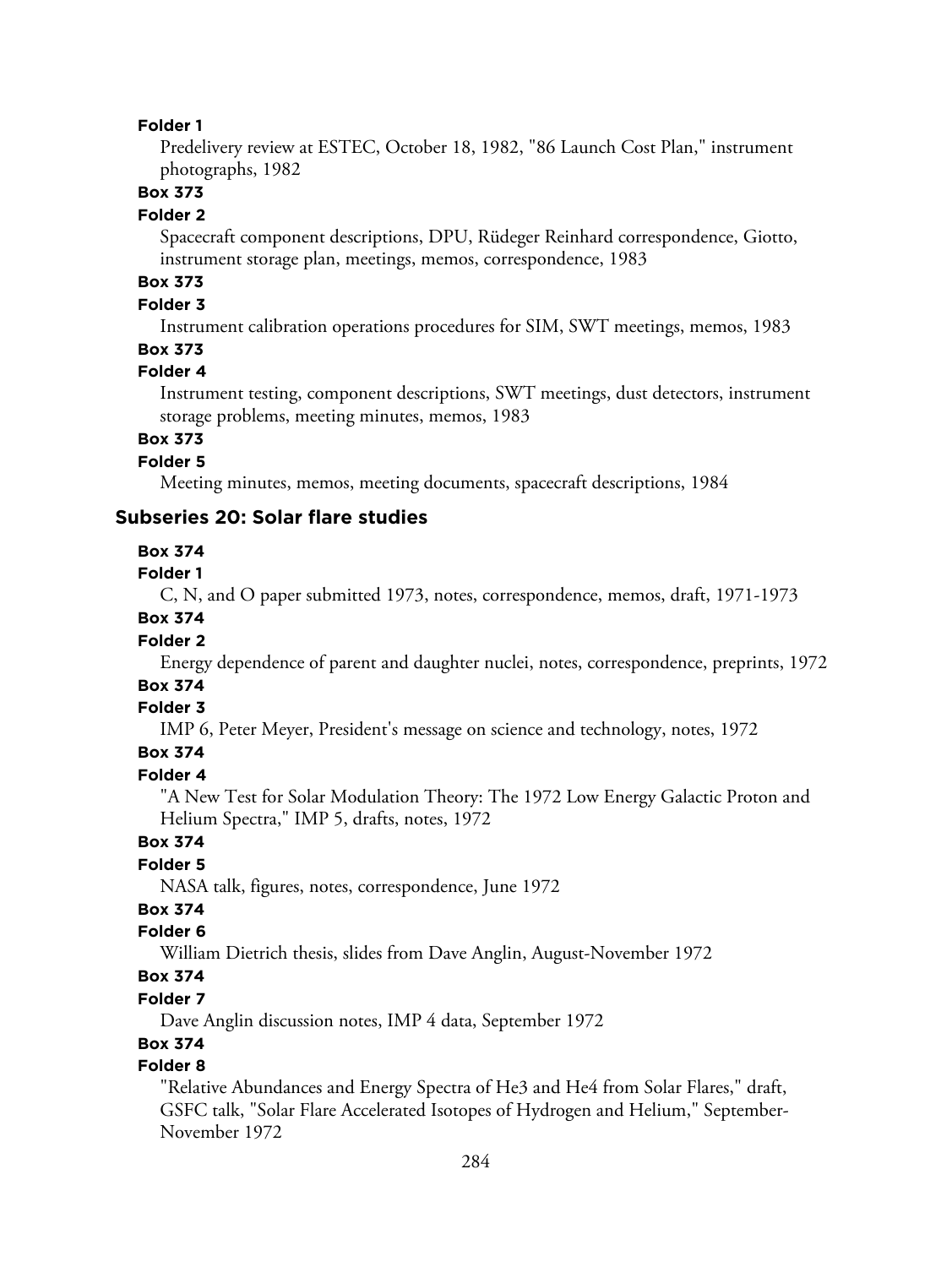#### **Folder 9**

Data and notes on flares of August 1972, September 28, 1972

### **Box 374**

### **Folder 10**

Data and data summaries, 1972

## **Box 375**

## **Folder 1**

Talk on H and He isotopes, GSFC symposium, September 28, 1972, University of California SSG talk, September 19, 1972, IMP 5, drafts, figures

## **Box 375**

## **Folder 2**

Talk on H and He isotopes, GSFC symposium, September 28, 1972, drafts, correspondence, memo, September-October 1972

## **Box 375**

## **Folder 3**

Talk on H and He isotopes, GSFC symposium, September 28, 1972, notes, drafts, October-November 1972

## **Box 375**

## **Folder 4**

List of mail from Chicago requiring action, October-November 1972

### **Box 375**

### **Folder 5**

Balloon experiments, data transmission group meetings, experiment proposals, NSF correspondence, 1973-1975

#### **Box 375 Folder 6**

Balloon experiments, proposals, Skyhook, data transmission, instrumentation ideas, budget notes, NSF GA-28368X, National Center for Atmosphere Research, correspondence, 1973-1974

## **Box 375**

## **Folder 7**

Budget preparation, NASA statement of work, June-August 1974

## **Box 375**

## **Folder 8**

"Solar Neutron Spectroscopy-A Brief Summary," correspondence, April 1975

### **Box 375**

#### **Folder 9**

Solar neutron experiment, solar probe study, RTG problem, correspondence, 1975-1978

## **Box 375**

## **Folder 10**

Solar neutron experiment, solar probe study, preprints, viewgraphs, January-February 1978

## **Box 375**

### **Folder 11**

Solar neutron studies, new ideas for neutron detectors, meetings, papers, notes, 1976-1978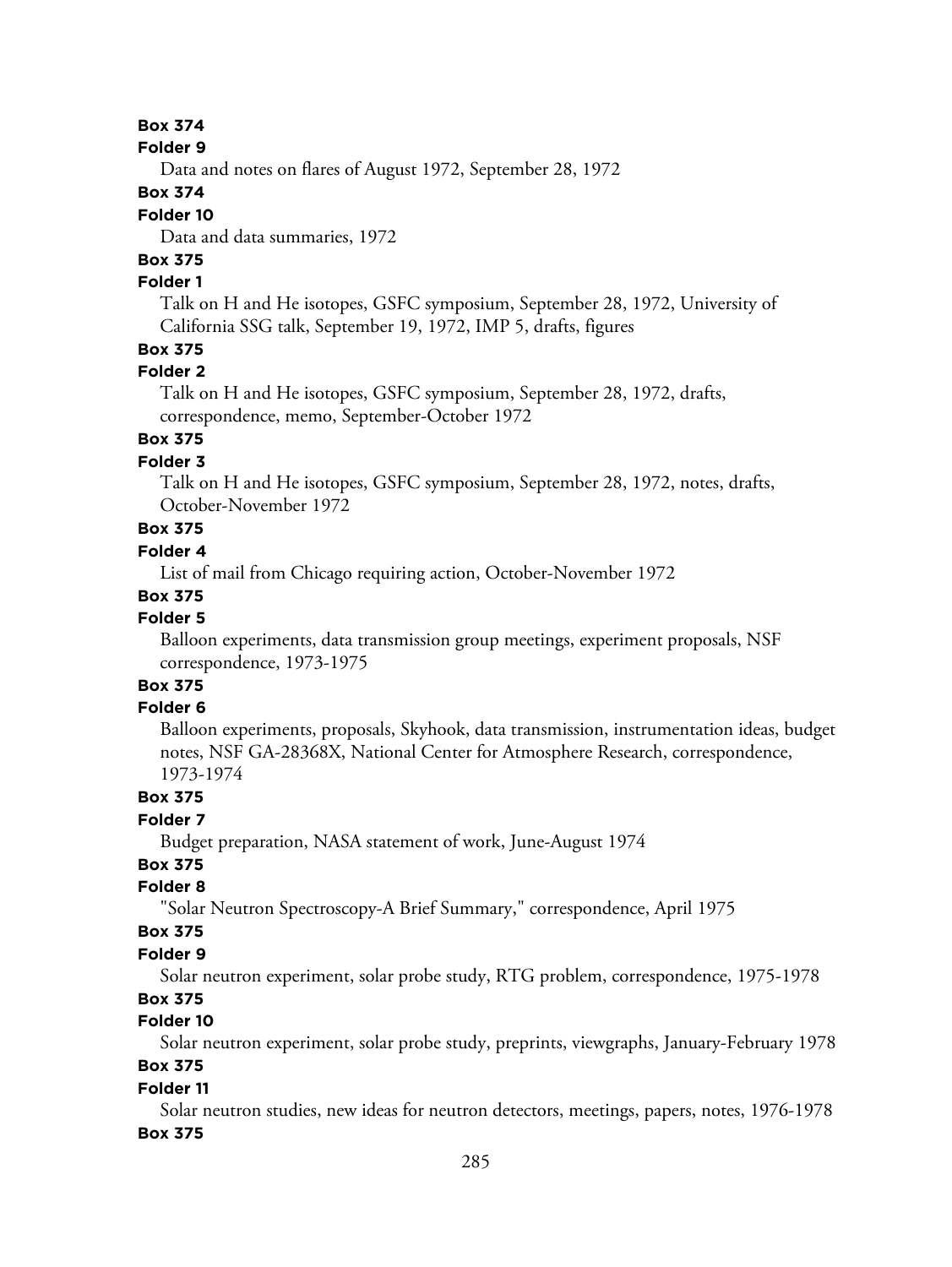Solar neutron spectroscopy lectures, "Solar Neutron Spectroscopy near the Sun," viewgraphs, 1978

## **Box 375**

#### **Folder 13**

AF Geophysical Laboratories contract proposal, notes, March-May 1976

## **Box 375**

## **Folder 14**

Solar probe studies, Solar Probe Science Workshop, ESA report on mission definition, 1976-1978

## **Box 376**

#### **Folder 1**

Solar probe studies, JPL meeting, April 12, 1978, RTGs, "Solar Neutron Spectroscopy near the Sun," transparencies, document notebook, notes, 1978

## **Box 376**

## **Folder 2**

JPL meeting, May 24, 1978, Solar Wind, Cosmic Rays and Space Plasmas meeting minutes, 1976-1978

## **Box 376**

## **Folder 3**

JPL meeting, meetings, ISEE, LBL correspondence, documents, 1976

#### **Box 376**

#### **Folder 4**

JPL meeting, documents on comet missions, meetings, 1976-1978

### **Box 376**

## **Folder 5**

, Interplanetary Physics Working Group, meeting minutes, NASA documents, 1976-1978

### **Sub-subseries 21: Solar energy**

#### **Box 377**

#### **Folder 1**

Roland Winston reports on solar energy concentrators, patent dispute correspondence, articles, 1974-1979

## **Box 377**

#### **Folder 2**

"Solar Energy," The Sun," "Space Science," articles by Evelyn Driscoll, 1974-1975

### **Box 377**

#### **Folder 3**

Solar energy Compound Parabolic Concentrator (CPC), JAS lecture notes, speech outline, Compton Lectures 1-4, 1975-1978

## **Box 377**

### **Folder 4**

Solar energy Compound Parabolic Concentrator (CPC) funding request to Congress regarding CPC, description of CPC project, February 16, 1979, August 22, 1986

## **Box 377**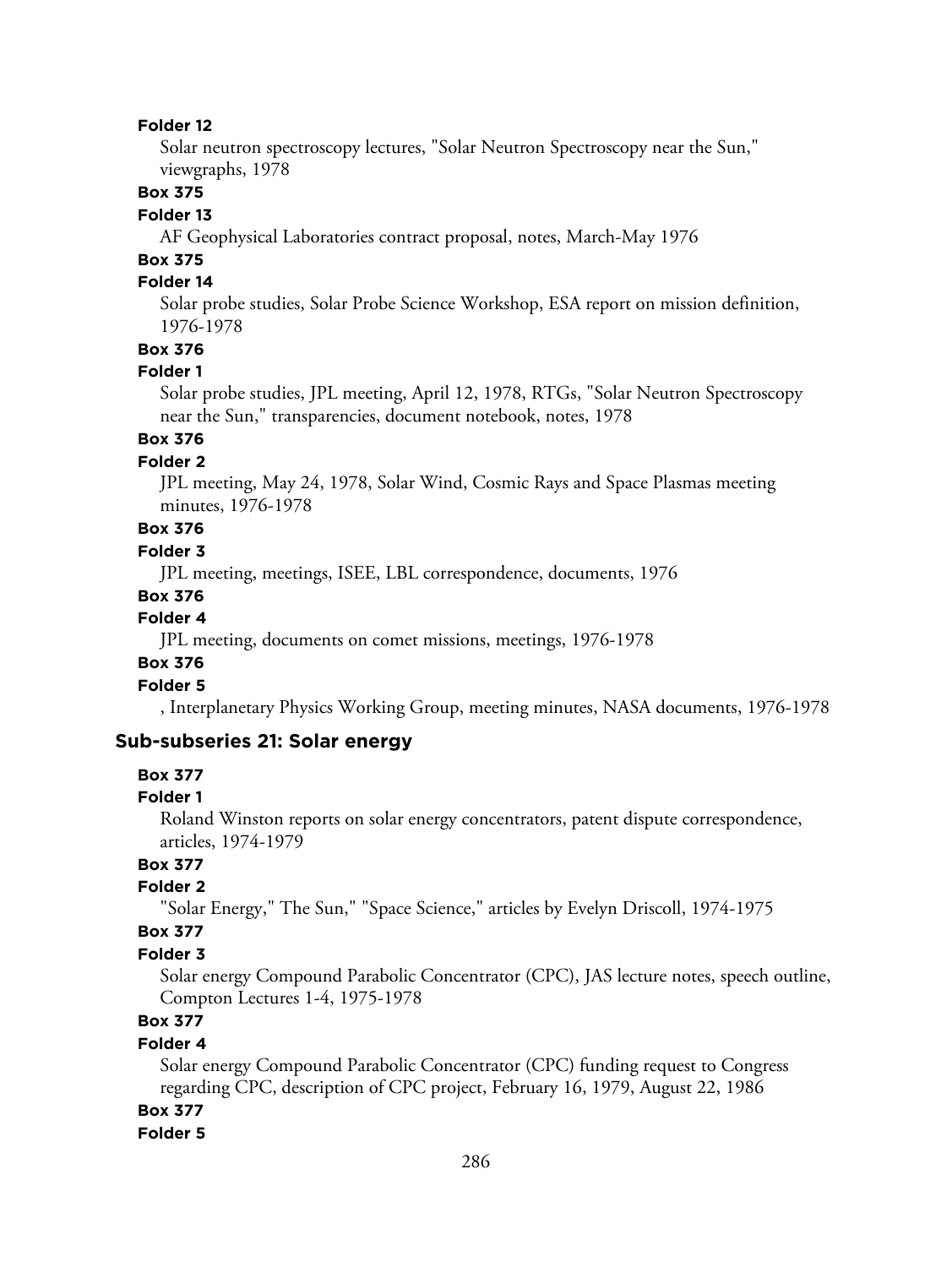Solar Energy Project, "A Survey and Evaluation of Current Design of Evacuated Collectors," by Owen and Mayes, Consulting Engineers, correspondence, 1976-1980

## **Box 377**

## **Folder 6**

Material for solar talk, article, CPC final report, 1977

## **Box 377**

## **Folder 7**

Roland Winston CPC patent, "Solar Energy Research at the University of Chicago," CPC program review, Solar Energy Research Institute (SERI) pamphlet, J. H. Millar, Roland Winston, correspondence, 1977-1979, 1986

### **Box 378**

## **Folder 1**

Solar energy application with CPCs, General Electric protest document, "Nonimaging Concentrators for Solar Thermal Energy," correspondence on patent issues, 1978-1980

## **Box 378**

### **Folder 2**

Opportunities for solar energy research at UC, "Proposal to Develop Appropriate Solar Energy Technology for India," "Maximally Concentrating Non-tracking Solar Collectors and Their Potential for Applications in India," CPC development, Solar Energy luncheon article, 1978-1985

### **Box 378**

### **Folder 3**

Roland Winston, "Fundamentals and Techniques of Nonimaging Optics for Solar Energy Concentration," General Electric dispute correspondence, 1979-1983

### **Box 378**

### **Folder 4**

Photos of high temperature solar collector, memo, March 15, 1979

### **Box 378**

## **Folder 5-6**

CPC solar patent, General Electric dispute, 1980-1982

### **Box 379**

### **Folder 1**

CPC solar patent, 1981-1982

## **Box 379**

## **Folder 2**

CPC solar patent, patent application of Roland Winston, "Radiant Energy Collection," March 20, 1980

## **Box 379**

## **Folder 3**

Solar energy collector correspondence, reports, articles, Roland Winston patent information, 1980-1981

## **Box 379**

## **Folder 4**

Winston's CPC patent problems, JAS letter to Hanna Gray, UC funding for solar energy, 1981-1984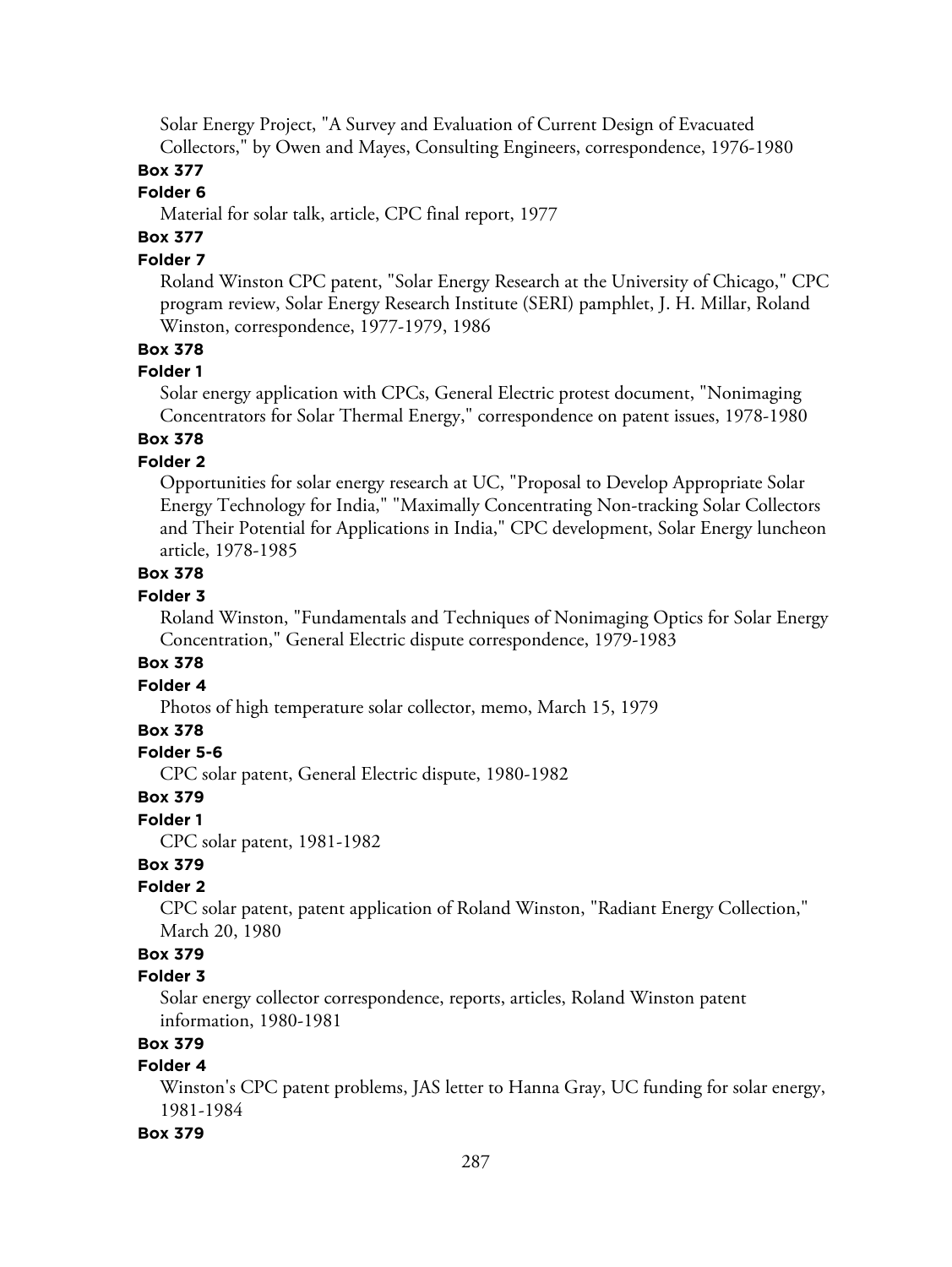**Folder 5-6**

Slides of detectors, data and performance charts, n.d.

### **Subseries 23: Glossy print file**

## **Box 380**

### **Folder 1**

Figures and overheads for paper, Rome, 1954

## **Box 380**

## **Folder 2**

Discoverer XXXI, "The Magnetospheric Cut-off for 1.5 MeV Extraterrestrial Protons," with C. Y. Fan and E. C. Stone, Physical Review Letters, March 1964, Mariner IV, "The Heliocentric Intensity Gradient of Cosmic Ray Protons and Helium During Minimum Solar Activity," with J. J. O'Gallagher, Gloeckler, Calgary

## **Box 380**

### **Folder 3**

IMP III, "Isotopic Abundances and Energy Spectra of He3 and He4 above 40 MeV per Nucleon from the Galaxy," with C. Y. Fan, G. Gloeckler, and K. C. Hsieh, Physical Review Letters, May 1966, IMP II, miscellaneous figures IMP I, Explorer 18, "Evidence for >30 KeV Electrons Accelerated in the Shock Transition Region beyond the Earth's Magnetospheric Boundary," with Fan and Gloeckler, Physical Review Letters, August 1964

### **Box 380**

#### **Folder 4**

Solar flare of February 5, 1965, IMP II, Mariner IV; Pioneer 6 and 7, "Protons Associated with Centers of Solar Activity and Their Propagation in Interplanetary Magnetic Field Regions and Co-rotating with the Sun," with C. Y. Fan, M. Pick, R. Pyle, and D. R. Smith

## **Box 380**

#### **Folder 5**

Mariner IV, IMP II, miscellaneous photos, 1965

#### **Box 380**

### **Folder 6**

IMP, miscellaneous photos Mariner IV photos, Science, 149, 1965

## **Box 380**

## **Folder 7**

Pioneer 6, "Anisotropy and Fluctuations of Solar Proton Fluxes of Energies 0.6 to 100 MeV Measured on the Pioneer 6 Space Probe," with C. Y. Fan, J. E. Lamport, and D. R. Smith, JGR, July 1966, miscellaneous figures

## **Box 380**

## **Folder 8**

OGO I figures for proceedings of the Ninth International Conference on Cosmic Rays, 1966

## **Box 380**

#### **Folder 9**

Voyager proposal, Surveyor lunar surface photographs, 1968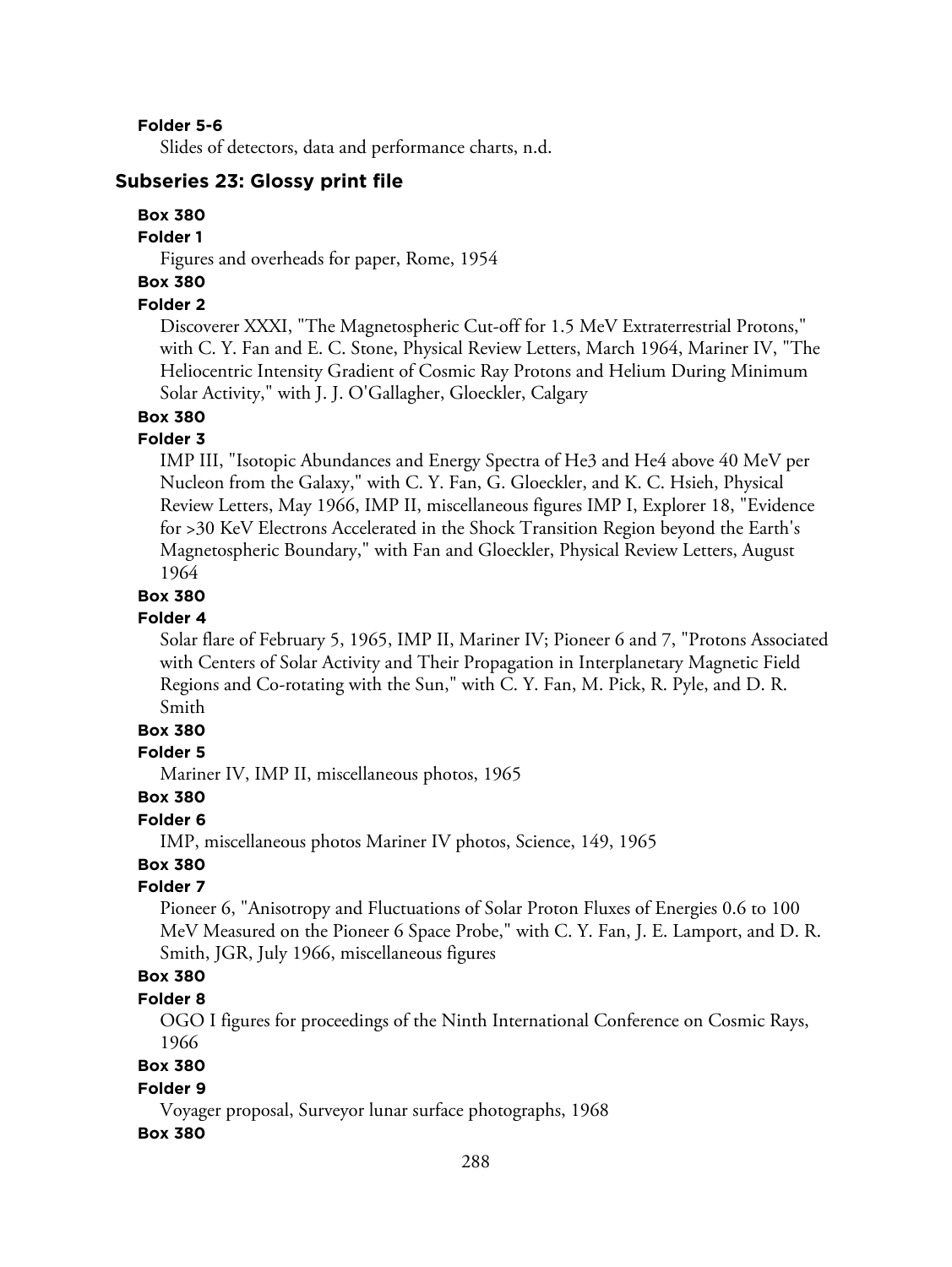#### **Folder 10**

Eleventh International Cosmic Ray Conference, 1969

### **Box 380**

## **Folder 11**

Solar flares-rotation 1815, trajectories of spacecraft carrying UC instruments as of 1970

# **Box 380**

### **Folder 12**

OGO I, satellite abundances paper, with George Comstock and C. Y. Fan, Mariner Mars, 1971

# **Box 380**

#### **Folder 13**

Charged particle telescope, grand tour, 1971

#### **Box 380**

### **Folder 14**

Miscellaneous prints, November 1971

#### **Box 380**

#### **Folder 15**

Trajectory figures, IMP 5 and 6 and OGO 5, 1971

# **Box 380**

#### **Folder 16**

Neutron monitor data figures, instrument photographs, n.d.

#### **Box 380**

### **Folder 17**

Neutron monitor photographs, balloon payload photographs, data figures on cosmic ray equator, n.d.

# **Box 380**

# **Folder 18**

Neutron monitors, OGO I, Fenton paper, miscellaneous figures, n.d.

# **Box 381**

### **Folder 1**

Solar activity data figures, photographs of the sun, figures for Handbuch, n.d.

### **Box 381**

#### **Folder 2**

Prints for mounting in Room 371, cosmic ray data figures, balloon and aircraft flights, n.d.

#### **Box 381**

#### **Folder 3**

IMP 1, "Electrons within the Neutral Sheet of the Magnetospheric Tail," with Takashi Murayama, n.d.

### **Box 381**

#### **Folder 4**

IMP, Pioneer 6, Mariner, OGO, n.d.

#### **Box 381**

### **Folder 5-6**

Miscellaneous figures, n.d.

### **Box 381**

#### **Folder 7-8**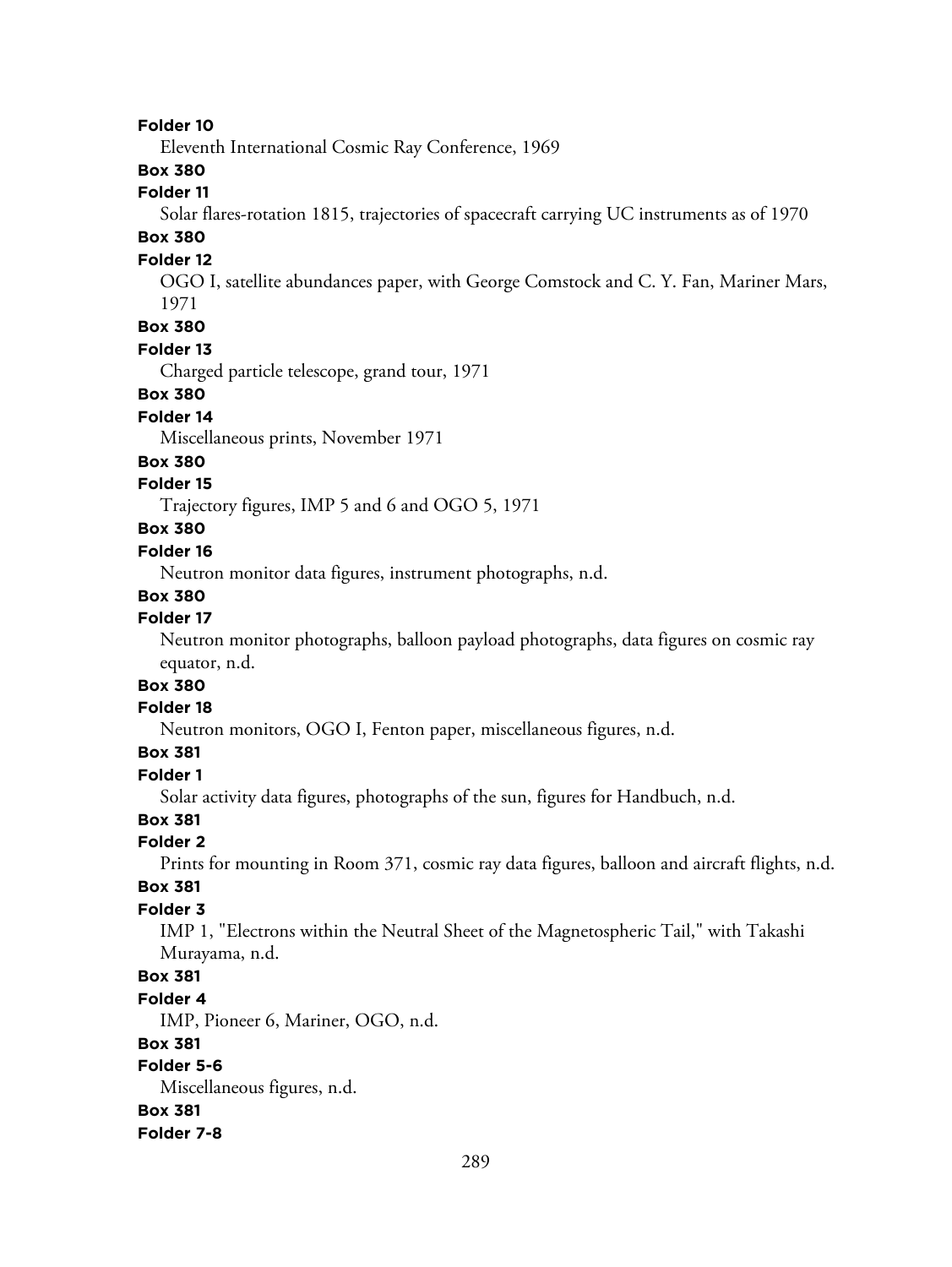Miscellaneous figures, H isotope ratios, from Hsieh, n.d.

### **Box 381**

#### **Folder 9**

Dave Anglin, William Dietrich and JAS, n.d.

### **Box 382**

#### **Folder 1**

Pioneer 10, JAS and James R. Wang, n.d.

# **Box 382**

### **Folder 2**

Expansion of LASR, Tucson talk, n.d.

### **Box 382**

#### **Folder 3**

George Comstock, C. Y. Fan and JAS, Figure 2; Comstock's thesis, OGO I, n.d.

# **Box 382**

### **Folder 4**

Miscellaneous figures, grand tour, electron detectors, n.d.

# **Box 382**

# **Folder 5**

OGO I, miscellaneous photos, "Protons and Nuclei...," Fan, Gloeckler and JAS, IMP I, n.d.

# **Box 382**

# **Folder 6**

General, IMP, Pioneer, viewgraphs, n.d.

### **Box 382**

## **Folder 7**

Miscellaneous figures, n.d.

### **Box 382**

### **Folder 8**

Miscellaneous figures, neutron intensities, n.d.

## **Sub-subseries 1: Miscellaneous projects and files**

### **Box 383**

### **Folder 1**

Lecture outlines in radiobiology for ANL, 1948

#### **Box 383**

### **Folder 2**

Papers on cosmic rays, 1949-1950

## **Box 383**

### **Folder 3**

Remarks on the time variation of the rotation of the sun, from Die Naturwissenschaften, 41, 1954

### **Box 383**

### **Folder 4**

Television, radio, and newspaper releases and articles, Pioneer, congressional budget cuts for space sciences, Ryerson Professorship, IGY, Wernher Von Braun, "The Origin of Cosmic Rays" TV program, solar flares, media correspondence, 1955-1968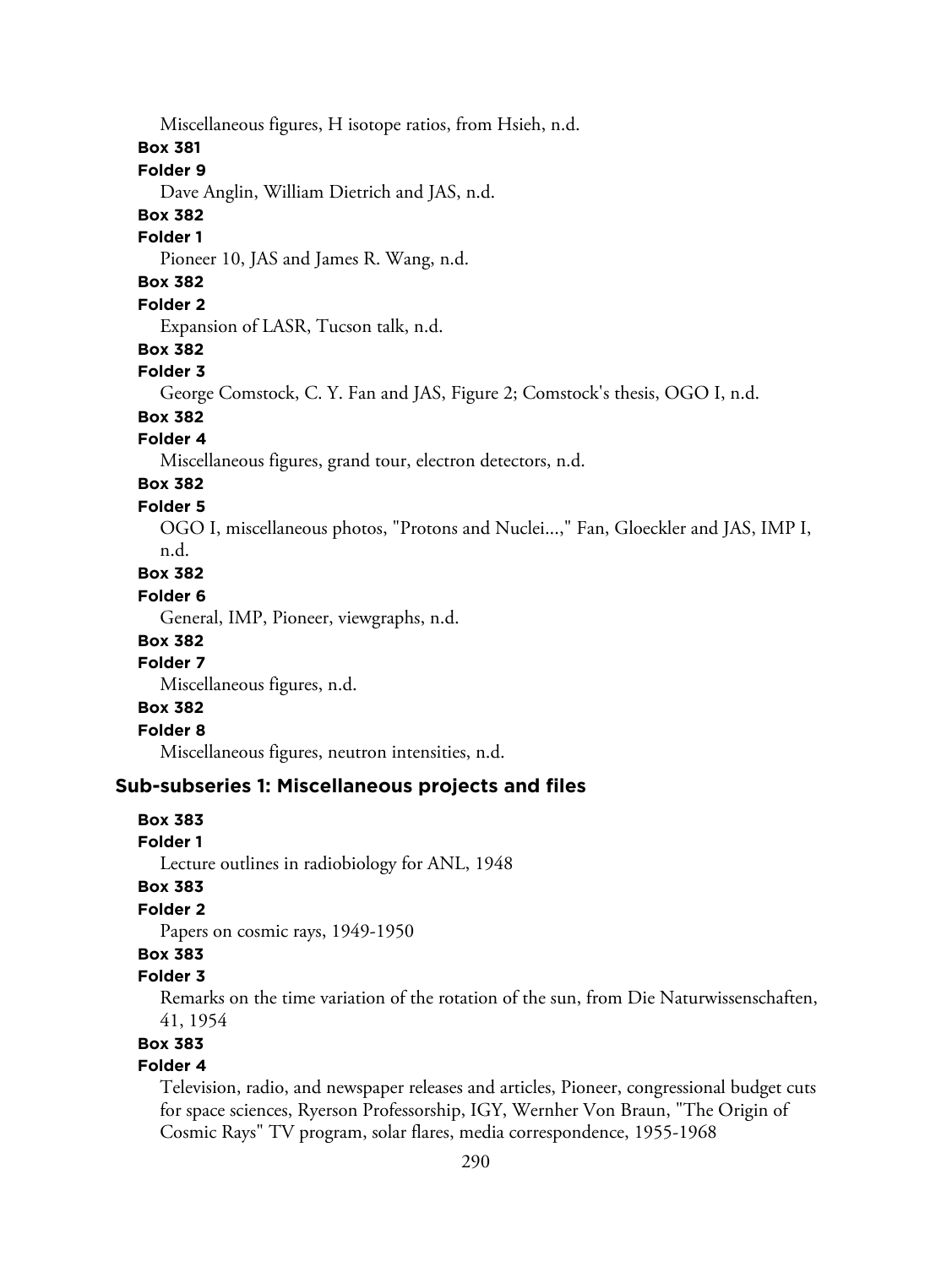### **Box 383**

#### **Folder 5**

L. I. Dorman, Cosmic Ray Variations, translation, correspondence, notes, 1956-1958 **Box 383**

#### **Folder 6-7**

, , English text, typescript, 1957

# **Box 383**

#### **Folder 8-9**

Satellite data compendium, index, 1964-1968

# **Box 384**

#### **Folder 1**

Miscellaneous Pioneer, proposal for Pioneer C and D, drafts, March 15, 1964

### **Box 384**

#### **Folder 2**

Miscellaneous Pioneer, proposal for Pioneer C and D, proposal, blueprints, 1964

#### **Box 384**

### **Folder 3**

Miscellaneous Pioneer, Mini-Pioneer, correspondence, LTV Aerospace Corp. documents, 1969

#### **Box 384**

#### **Folder 4**

Miscellaneous Pioneer, Pioneer H, proposed "out of ecliptic" mission, interim report,

1971

# **Box 384**

## **Folder 5**

Miscellaneous Pioneer, Pioneer Jupiter orbiter with entry probe, NASA documents, 1976

### **Box 384**

# **Folder 6-7**

AFOs, correspondence, 1969-1975

# **Box 384**

#### **Folder 8**

"Program for Calculating the Modulation of Galactic Cosmic Rays," letter from Ian Urch, November 29, 1971

# **Box 385**

### **Folder 1**

Jupiter orbiter probe, low energy proton alpha detector, drawings, calibration curves, Pioneer documents, correspondence, 1972-1976

### **Box 385**

#### **Folder 2**

Jupiter orbiter probe, JPL documents, 1975

### **Box 385**

#### **Folder 3**

Jupiter orbiter probe, JPL and NASA documents, 1975-1976

#### **Box 385**

#### **Folder 4**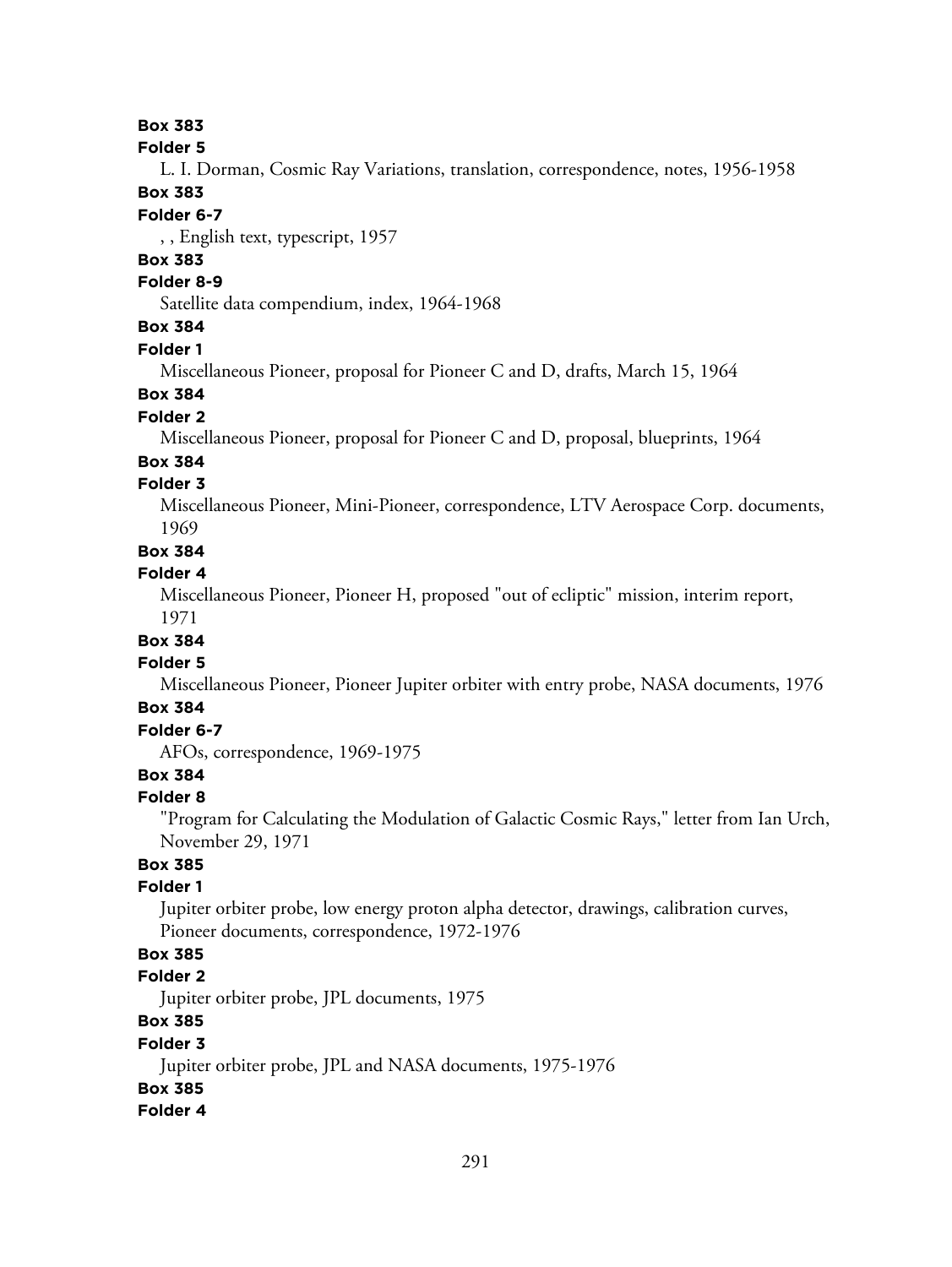Jupiter orbiter probe, investigator selection, instrument design, notes, pre-entry science possibility, Galileo, NASA correspondence, 1976-1978

### **Box 385**

### **Folder 5**

Charge coupled devices (CCD), detector types, memos, correspondence, notes, 1972-1976

# **Box 385**

## **Folder 6**

Charge coupled devices (CCD), memos and brochures on commercial devices, correspondence, notes, sketches, 1973-1974

# **Box 385**

#### **Folder 7**

Charge coupled devices (CCD), penetrator missions, lunar-polar orbiter, reprints on detectors, commercial products, 1975

### **Box 385**

#### **Folder 8**

Position sensing detector developments, ISEE, photographs, memos, notes, drawings, 1973-1974

#### **Box 385**

#### **Folder 9**

Position sensing detector developments, commercial detectors, photograph, memos, 1973-1974

#### **Box 385**

#### **Folder 10**

Neutral sheet theory, reprinted articles, JAS notes, 1974-1975

### **Box 386**

### **Folder 1**

Small research module, proposal to ARC, solar isotope experiment, NASA A/O #7, October 18, 1974

### **Box 386**

#### **Folder 2**

Small research module, proposal to ARC, solar isotope experiment, project X, 1974

### **Box 386**

#### **Folder 3**

List of children's science books from Physics Today, 1968, phone call list, 1974-1975

#### **Box 386**

#### **Folder 4**

Reprints and reports relevant to satellite technology and telecommunications in poor nations, 1975-1976

## **Box 386**

### **Folder 5**

High Energy Astronomical Observatory (HEAO), Peter Meyer history of Apollo, HEAO and shuttle experiment attempts, 1975

### **Box 386**

#### **Folder 6**

NASA proposal for magnetic bubble memory, Technology for Science, correspondence, 1976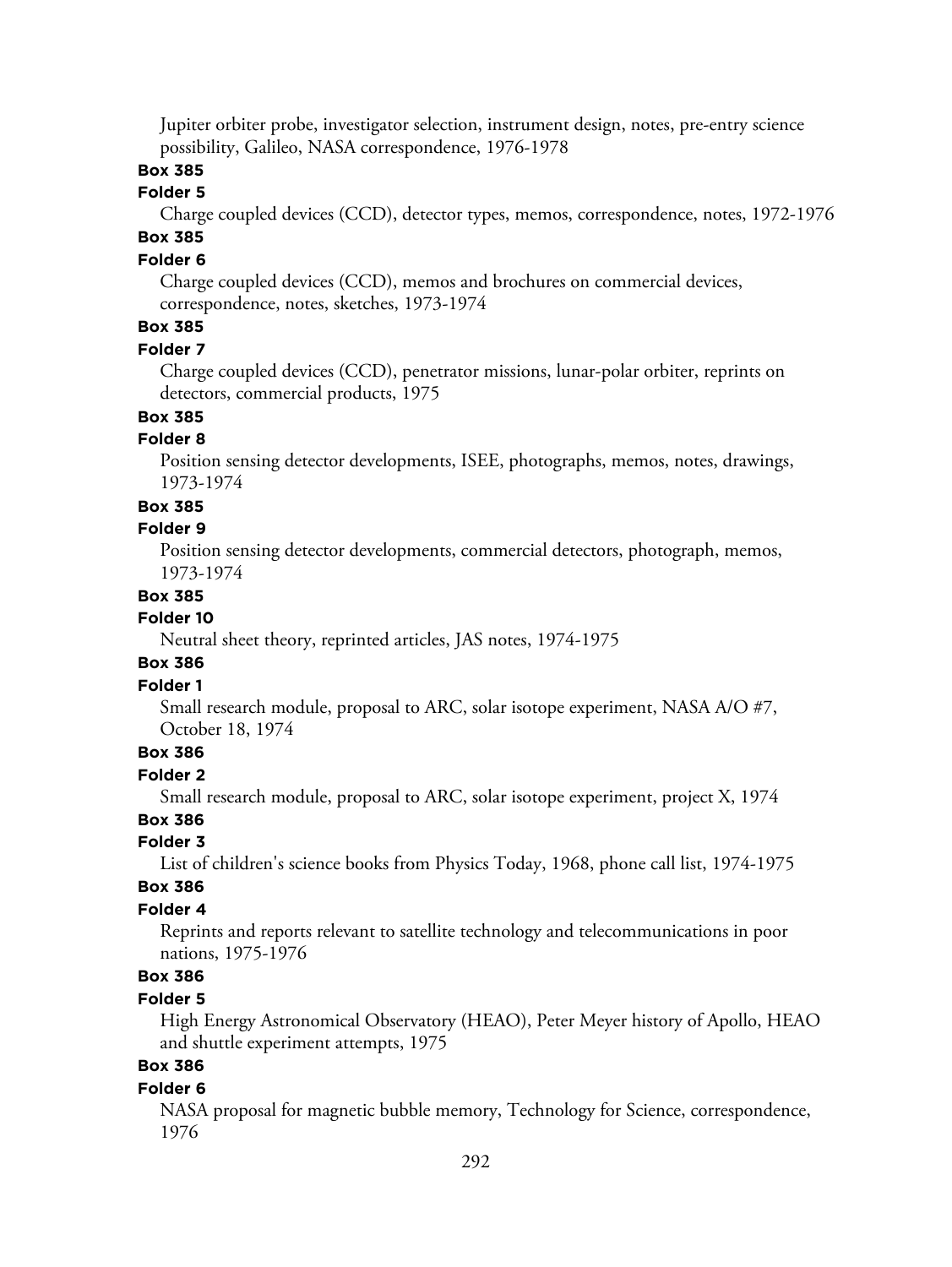### **Box 386**

#### **Folder 7**

Solar and Galactic Experiment (SAGE), NASA Open Program, proposal, correspondence, March 1980

#### **Box 386**

### **Folder 8**

History of cosmic ray and high energy physics, papers, 1980

# **Box 386**

### **Folder 9**

Dust experiment, Vega, Washington and Max Planck Institute, ESTEC correspondence, schedule, May-December 1983

#### **Box 386**

#### **Folder 10**

Dust experiment, Vega, Spark Matsunaga correspondence, Congressional testimony on U.S.-Soviet space cooperation, 1984

### **Box 386**

### **Folder 11**

fiber optics, Washington correspondence, papers on pyroelastic materials, instrument testing, COSPIN, memos, 1984

### **Box 386**

#### **Folder 12**

CRRES, model spacecraft photos, NASA-USAF brochure, 1986-1988

### **Box 386**

#### **Folder 13**

CRRES, DoD experiment status review at LASR, document notebook,

• September 1988

### **Series X: Instrument Drawings**

#### **Box 387**

#### **Folder 1**

Ranger, housing assembly solid state detector, cosmic ray telescope assembly, counter tube housing assembly, 1960

## **Box 387**

### **Folder 2**

Discoverer, cosmic ray detector assembly, 1961

# **Box 387**

### **Folder 3**

IMP I, instrument drawings, composition telescope, detectors and "D" scintillator assembly, 1962-1969

### **Box 387**

# **Folder 4**

IMP I, low energy telescope assembly, 1969

# **Box 388**

#### **Folder 1**

OGO A/B and EGO, block diagram, composition telescope, proton-alpha telescope, monitor telescope, 1962-1969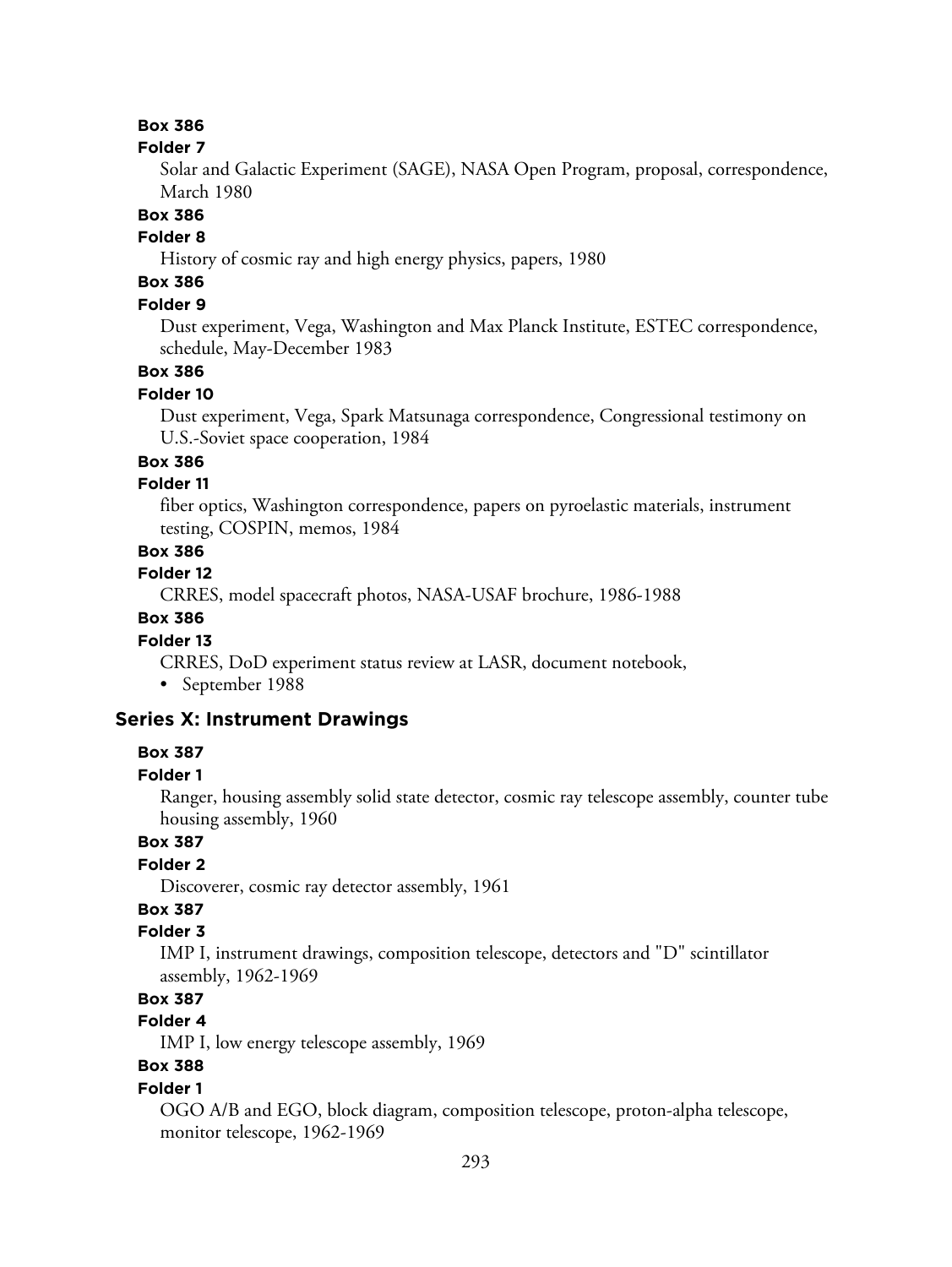**Box 388 Folder 2** Pioneer A/B, electrical and mechanical drawings, October 10, 1964 **Box 389 Folder 1** Pioneer F/G, logic/block diagram, 1970 **Box 389 Folder 2** Pioneer F/G, diagrams, 1970 **Box 389 Folder 3-4** Index book for drawings stored in LASR

### **Series XI: Restricted Correspondence (NOTE- Access to materials in this series is restricted until the year 2020.)**

### **Subseries 1: Letters of reference**

**Box 390 Folder 1** Abella, Isaac D. **Box 390 Folder 2** Ammar, Raymond **Box 390 Folder 3** Anderson, Hugh R. **Box 390 Folder 4** Anderson, Kinsey **Box 390 Folder 5** Apparao, M. V. K. **Box 390 Folder 6** Atkins, William **Box 390 Folder 7** Ausman, Miriam **Box 390 Folder 8** Ayers, James A. **Box 390 Folder 9** A, general **Box 390 Folder 10**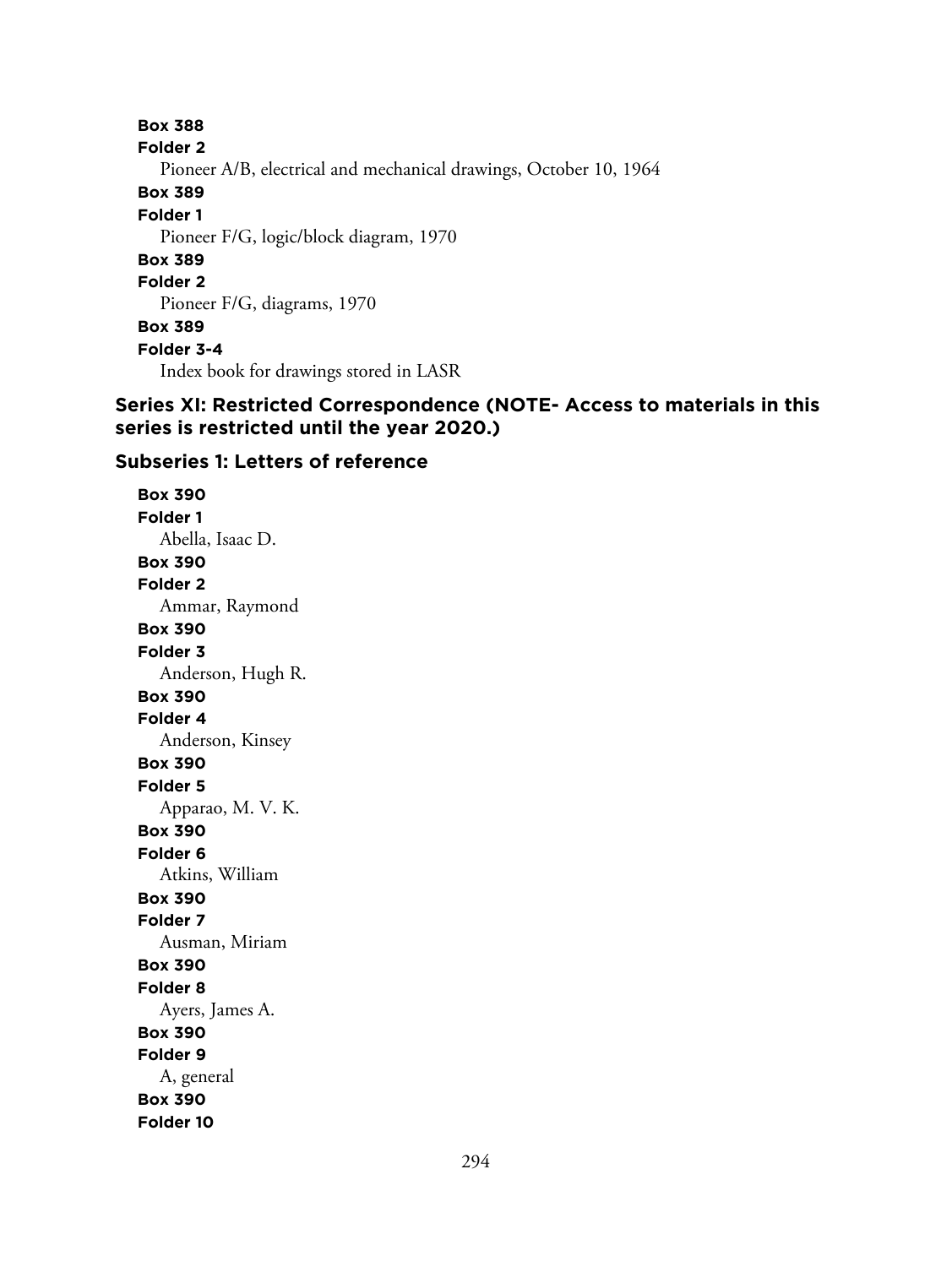Barnes, William Mahl **Box 390 Folder 11** Baron, Robert E. **Box 390 Folder 12** Bezjak, Mary **Box 390 Folder 13** Bozoki, George **Box 390 Folder 14** Brodie, Laird Charles **Box 390 Folder 15** B, general **Box 390 Folder 16** Case, C. Marston **Box 390 Folder 17** Chen, Cecilia Shou-Ching **Box 390 Folder 18** Chen, Henry Sha-lin **Box 390 Folder 19** Chenette, David Louis **Box 390 Folder 20** Clement, Carl John **Box 390 Folder 21** Cronbach, Lee J. **Box 390 Folder 22** Connor, Donald W. **Box 390 Folder 23** Cowsik, Ramanath **Box 390 Folder 24** Crawford, Henry (Hank) J. **Box 390 Folder 25** C, general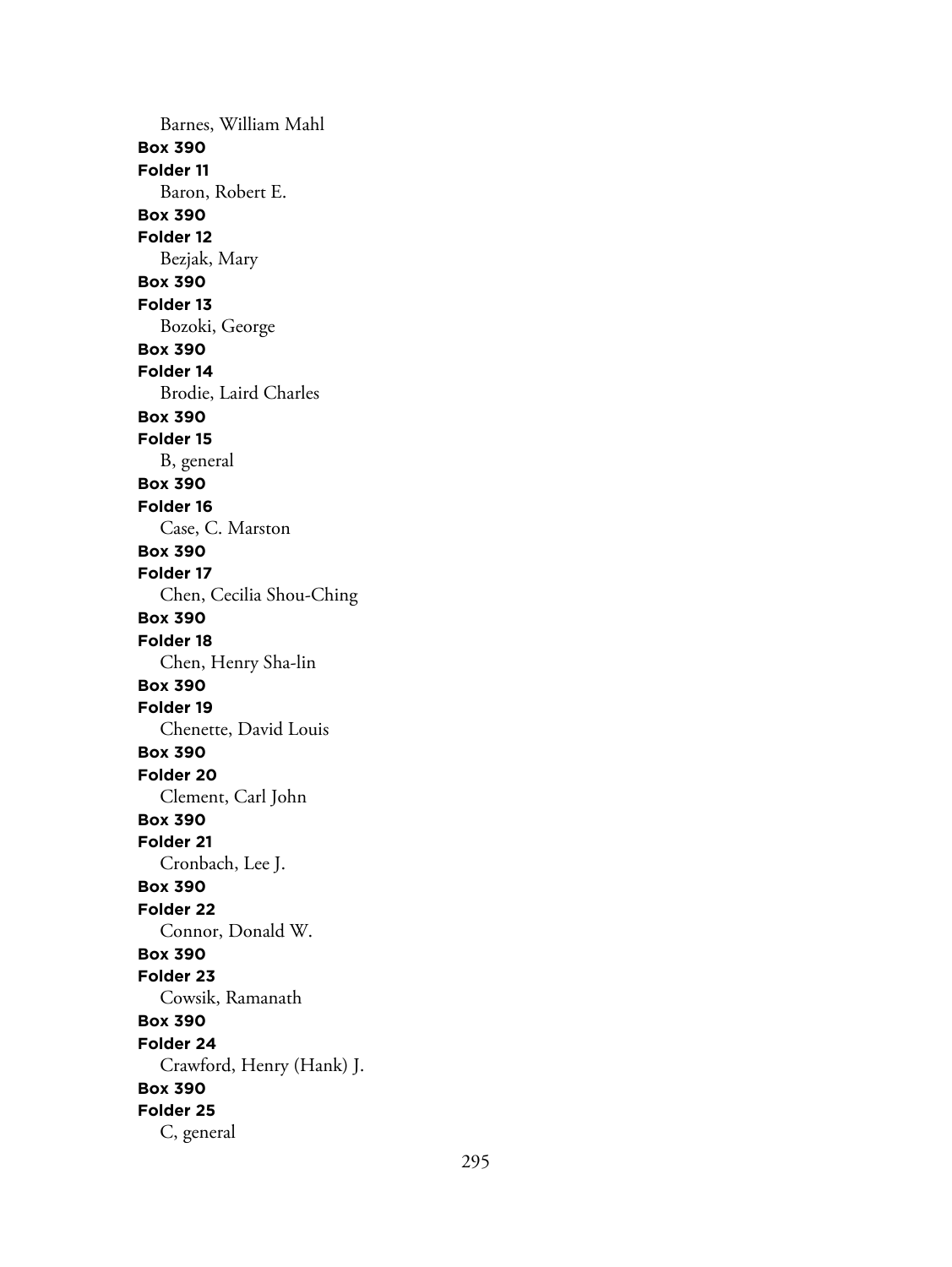**Box 390 Folder 26** Dragovan, Mark W. **Box 390 Folder 27** D-E, general **Box 390 Folder 28** Fagot, Wilfred Clark **Box 390 Folder 29** Firor, John **Box 390 Folder 30** Fisk, Lenard **Box 390 Folder 31** Fong, Peter **Box 390 Folder 32** Friedlander, M. W. **Box 390 Folder 33** F, general **Box 390 Folder 34** Gerhart, Donald **Box 390 Folder 35** Giese, Benjamin S. **Box 390 Folder 36** Glaser, Harold **Box 390 Folder 37** G, general **Box 390 Folder 38** Hayward, Steven **Box 390 Folder 39** Hogness, T.R. **Box 390 Folder 40** H, general **Box 391**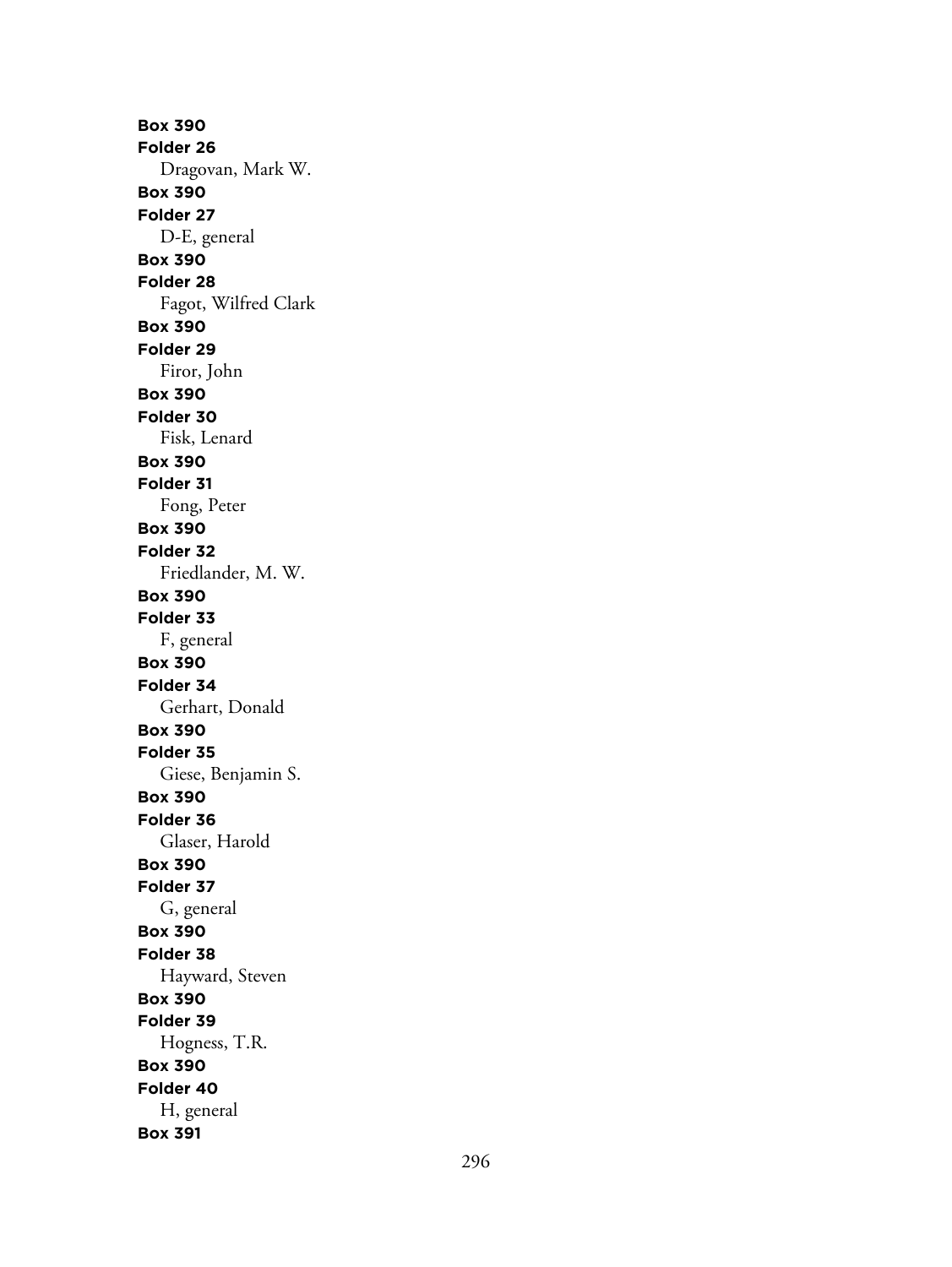**Folder 1**

Jones, Frank C.

**Box 391**

**Folder 2**

Jory, Farnham S.

**Box 391**

**Folder 3**

J, general

**Box 391**

# **Folder 4**

Kalnins, Julius

**Box 391**

### **Folder 5**

Kares, Robert J.

# **Box 391**

**Folder 6**

Kinsel, Tracy

# **Box 391**

**Folder 7**

Kobliska, Robert

# **Box 391**

## **Folder 8**

K, general

- Folder9: Lanyi, Gabor E.
- Folder10: Lockwood, John
- Folder11: Lu, Kwang-Zu
- Folder12: Lubran, Jonathan F.

### **Box 391**

**Folder 13**

L, general **Box 391**

**Folder 14**

Marsden, P. L.

## **Box 391**

**Folder 15**

Martin, Ronald

### **Box 391**

**Folder 16**

Morrison, Daniel

# **Box 391**

**Folder 17**

Murayama, Takashi

# **Box 391**

**Folder 18**

M, general

### **Box 391**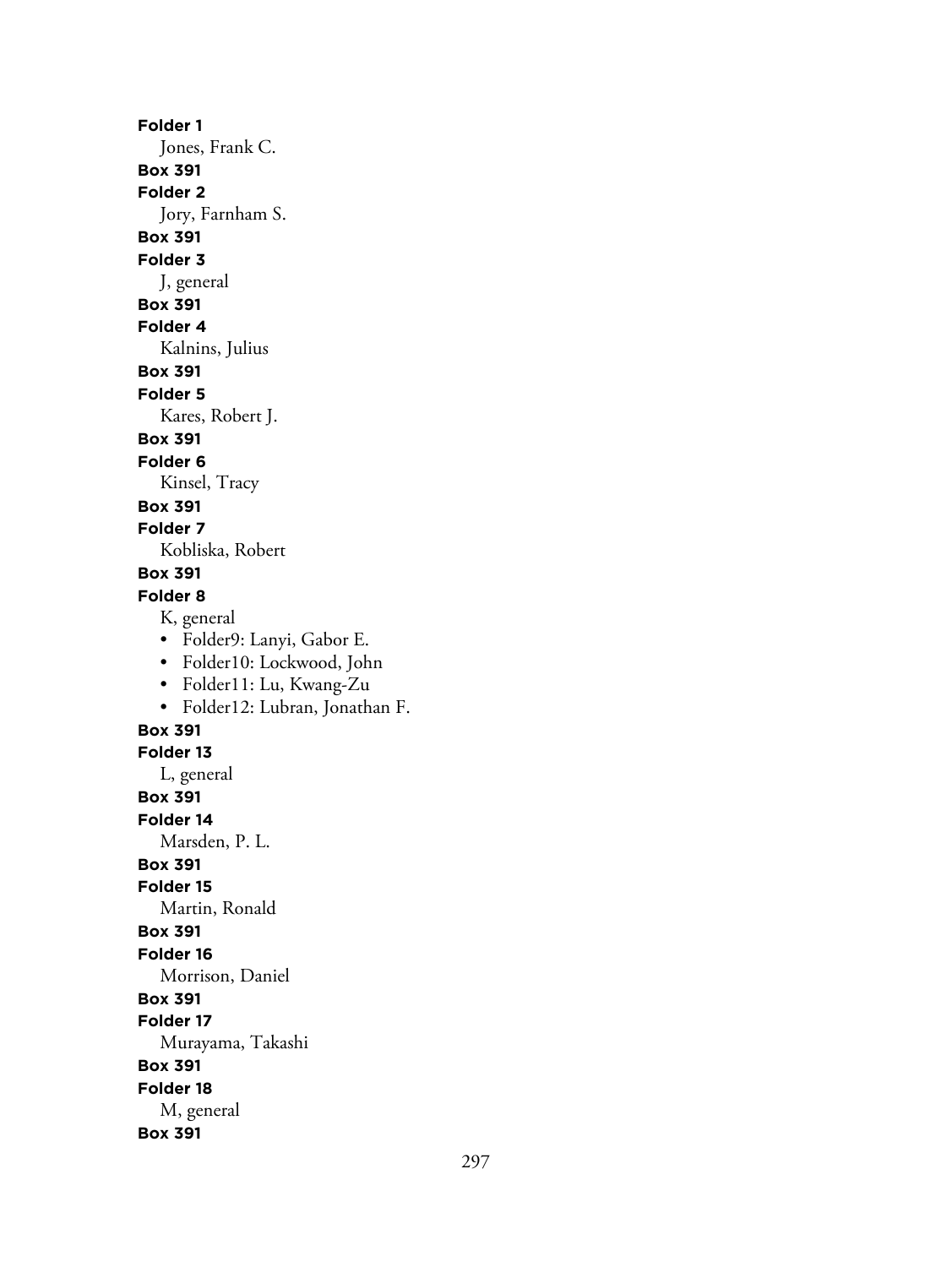**Folder 19** Nass, Michael **Box 391 Folder 20** Nemirovsky, Ignacio B. E. **Box 391 Folder 21** Ness, Norman **Box 391 Folder 22** N, general **Box 391 Folder 23** O'Gallagher, Joseph J. **Box 391 Folder 24** Overseth, Oliver **Box 391 Folder 25** Page, D. E. **Box 391 Folder 26** Pal, Yash **Box 391 Folder 27** Park, Hyun Soo **Box 391 Folder 28** Pearson, John Carr **Box 391 Folder 29** Pelkey, Ronald **Box 391 Folder 30** Price, P. Buford **Box 391 Folder 31** Puschell, Jefferey J. **Box 391 Folder 32** P, general **Box 391 Folder 33** Raja, P. K. S. **Box 391 Folder 34**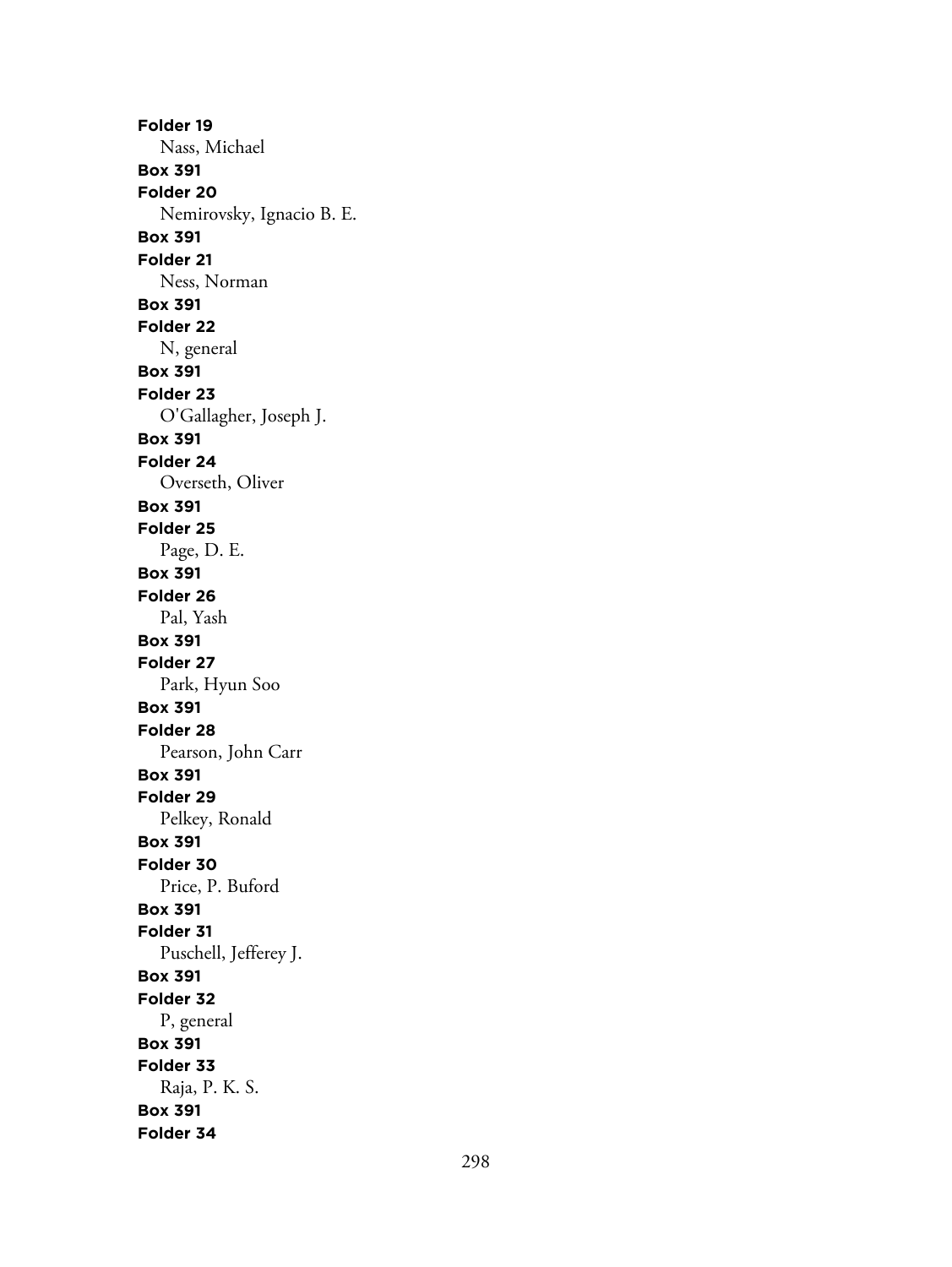Regalbuto, Ralph A. **Box 391 Folder 35** Retzler, John P. **Box 391 Folder 36** Rich, Barry **Box 391 Folder 37** Roederer, Juan **Box 391 Folder 38** Rose, Carl Martin, Jr. **Box 391 Folder 39** Roy, S. K. **Box 391 Folder 40** R, general **Box 392 Folder 1** Sass, Louis C. **Box 392 Folder 2** Sato, Kenzo **Box 392 Folder 3** Schofield, Norman **Box 392 Folder 4** Schreier, Alan A. **Box 392 Folder 5** Snyder, Ralph **Box 392 Folder 6** Steinberg. Philip **Box 392 Folder 7** Subramanian, Shiri G. **Box 392 Folder 8** Sullivan, Neil **Box 392 Folder 9** S, general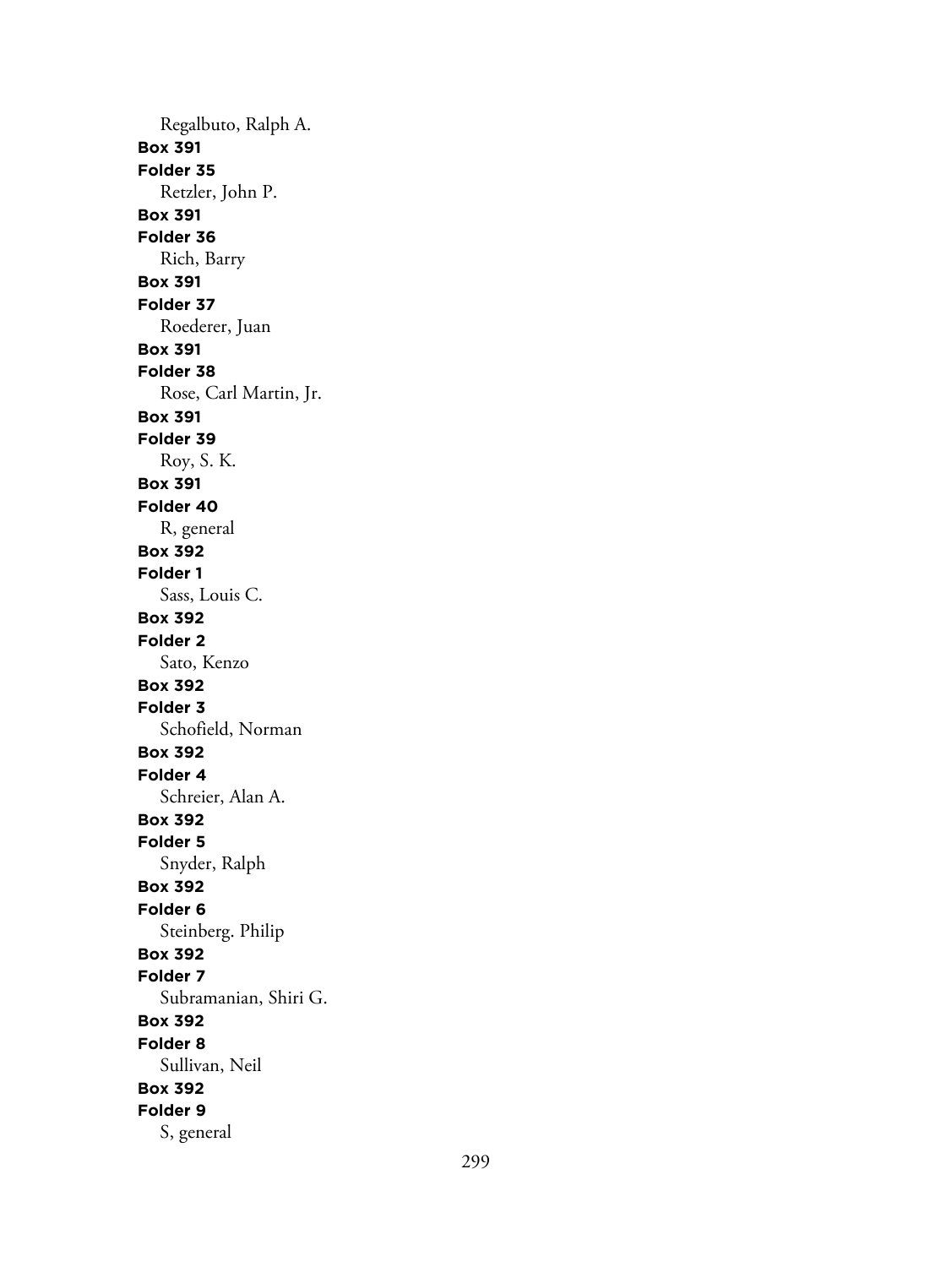**Box 392 Folder 10** Tjonaman, Richenel L **Box 392 Folder 11** T, general **Box 392 Folder 12** Urry, Wilbert Lynn **Box 392 Folder 13** Verma, Satya Dev **Box 392 Folder 14** V, general **Box 392 Folder 15** Walpole, Peter H. **Box 392 Folder 16** Weaver, Albert B. **Box 392 Folder 17** Willemsen, Jorge **Box 392 Folder 18** W-Z, general **Subseries 2: Personnel Box 392 Folder 19** EFI, Health Physicist, applications, 1950 **Box 392 Folder 20** EFI, reviews and promotions, 1965-1969

# **Box 392**

**Folder 21**

LASR, Manager, Administrative Services, applications, 1967

# **Subseries 3: Referee reports**

**Box 392 Folder 22** Argonne National Laboratories (ANL) **Box 392 Folder 23** Astrophysical Journal (ApJ)